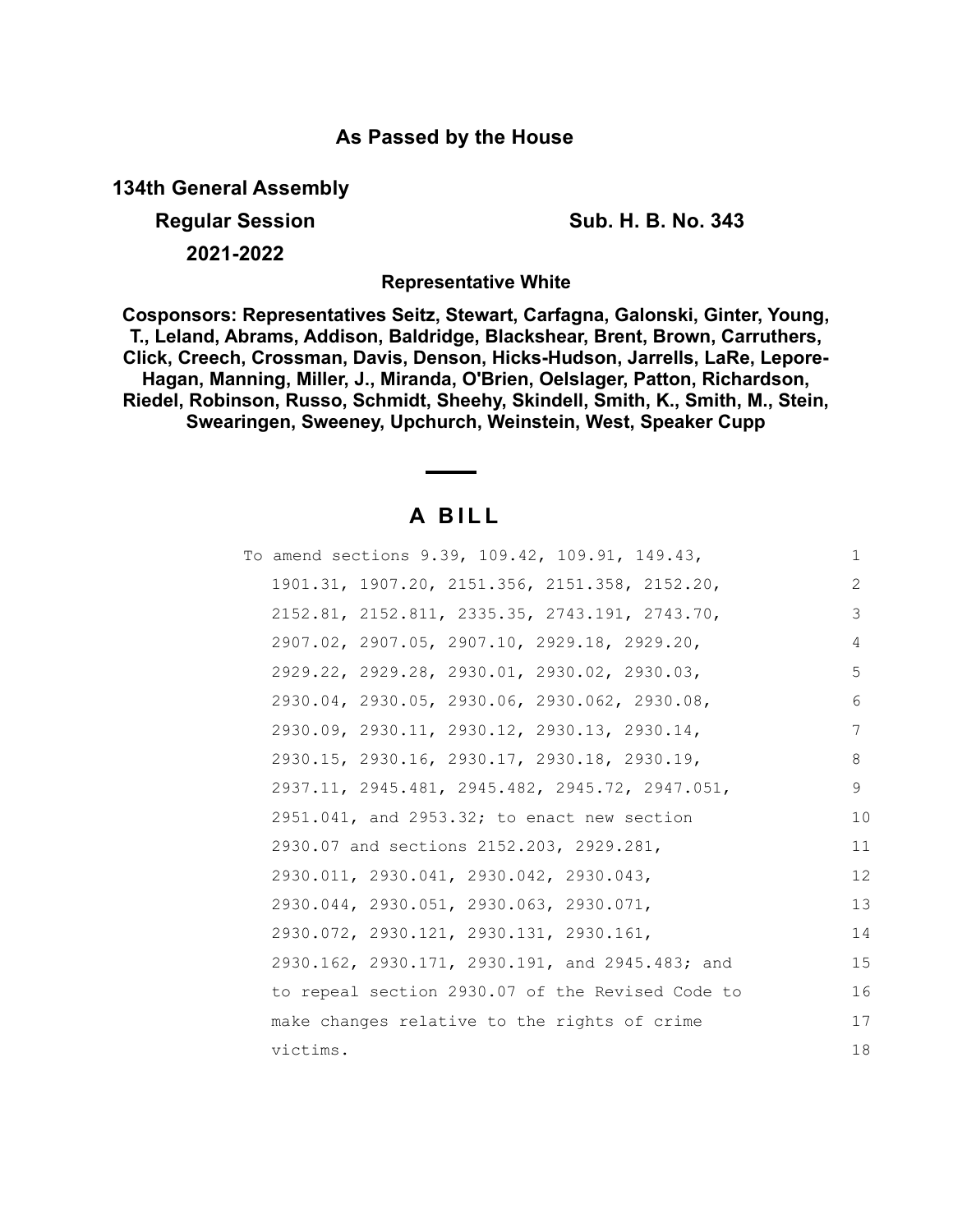| Section 1. That sections 9.39, 109.42, 109.91, 149.43,           | 19 |
|------------------------------------------------------------------|----|
| 1901.31, 1907.20, 2151.356, 2151.358, 2152.20, 2152.81,          | 20 |
| 2152.811, 2335.35, 2743.191, 2743.70, 2907.02, 2907.05, 2907.10, | 21 |
| 2929.18, 2929.20, 2929.22, 2929.28, 2930.01, 2930.02, 2930.03,   | 22 |
| 2930.04, 2930.05, 2930.06, 2930.062, 2930.08, 2930.09, 2930.11,  | 23 |
| 2930.12, 2930.13, 2930.14, 2930.15, 2930.16, 2930.17, 2930.18,   | 24 |
| 2930.19, 2937.11, 2945.481, 2945.482, 2945.72, 2947.051,         | 25 |
| 2951.041, and 2953.32 be amended and new section 2930.07 and     | 26 |
| sections 2152.203, 2929.281, 2930.011, 2930.041, 2930.042,       | 27 |
| 2930.043, 2930.044, 2930.051, 2930.063, 2930.071, 2930.072,      | 28 |
| 2930.121, 2930.131, 2930.161, 2930.162, 2930.171, 2930.191, and  | 29 |
| 2945.483 of the Revised Code be enacted to read as follows:      | 30 |

**Sec. 9.39.** All public officials are liable for all public money received or collected by them or by their subordinates under color of office. All money received or collected by a public official under color of office and not otherwise paid out according to law shall be paid into the treasury of the public office with which-he the public official is connected to the credit of a trust fund and shall be retained there until claimed by its lawful owner. If not claimed within a period of five years, the money shall revert to the general fund of the public office, except for the unclaimed money in the reparations fund created under section 2743.191 of the Revised Code. 31 32 33 34 35 36 37 38 39 40 41

**Sec. 109.42.** (A) The attorney general shall prepare and have printed a pamphlet that contains a compilation of all constitutional provisions and statutes relative to victim's rights in which the attorney general lists and explains the constitutional provisions and statutes in the form of a victim's 42 43 44 45 46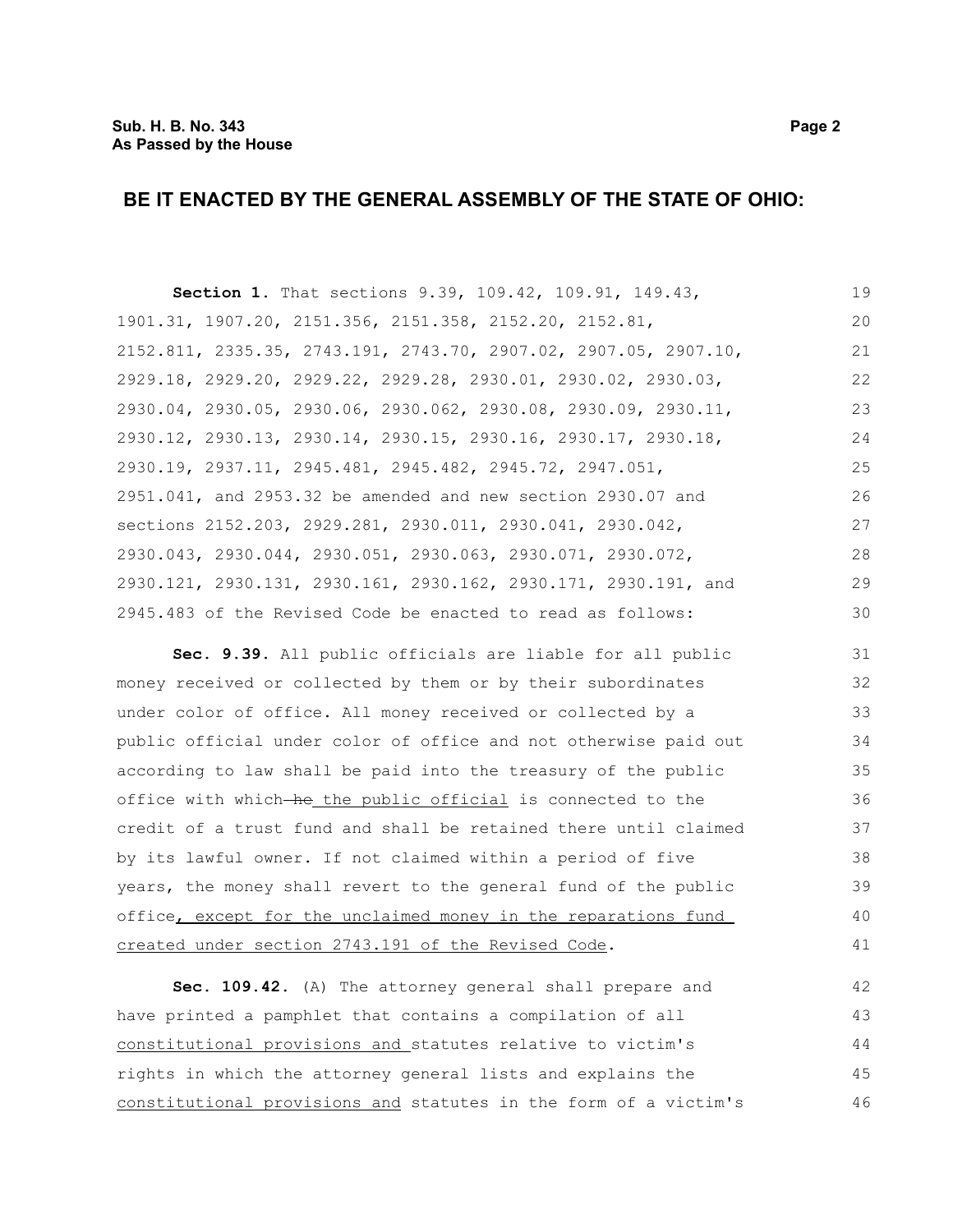bill of rights. The attorney general shall distribute make the pamphlet available to all sheriffs, marshals, municipal corporation and township police departments, constables, and other law enforcement agencies, to all prosecuting attorneys, city directors of law, village solicitors, and other similar chief legal officers of municipal corporations, and to organizations that represent or provide services for victims of crime. The victim's bill of rights set forth in the pamphlet shall contain a description of all of the rights of victims that are provided for in the Ohio Constitution, or in Chapter 2930. or in any other section of the Revised Code and shall include, but not be limited to, all of the following: 47 48 49 50 51 52 53 54 55 56 57 58

(1) The right of a victim  $\theta$ r-and a victim's representative, if applicable, to attend a proceeding before a grand jury, in a juvenile delinquency case, or in a criminal case pursuant to a subpoena-without being discharged from the victim's or victim's representative's employment, having the victim's or victim's representative's employment terminated, having the victim's or victim's representative's pay decreased or withheld, or otherwise being punished, penalized, or threatened as a result of time lost from regular employment because of the victim's or victim's representative's attendance at the proceeding pursuant to the subpoena, as set forth in section 2151.211, 2930.18, 2939.121, or 2945.451 of the Revised Code; 59 60 61 62 63 64 65 66 67 68 69 70 71

(2) The potential availability pursuant to section 2151.359 or 2152.61 of the Revised Code of a forfeited recognizance to pay damages caused by a child when the delinquency of the child or child's violation of probation or community control is found to be proximately caused by the failure of the child's parent or guardian to subject the child 72 73 74 75 76 77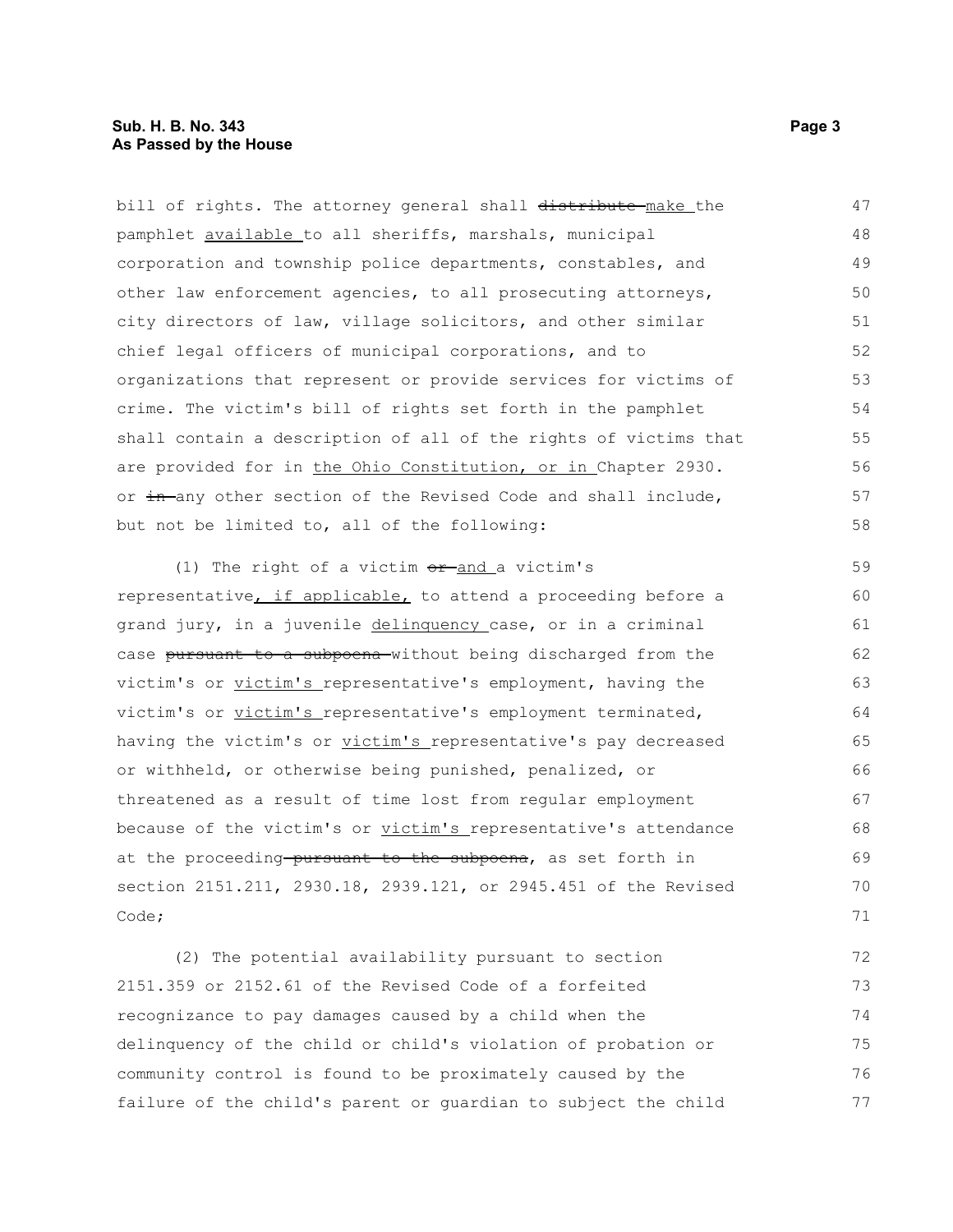to reasonable parental authority or to faithfully discharge the conditions of probation or community control; (3) The availability of awards of reparations pursuant to sections 2743.51 to 2743.72 of the Revised Code for injuries caused by criminal offenses; (4) The right of the victim in certain criminal orjuvenile cases or a victim's representative to receive, pursuant to section 2930.06 of the Revised Code, notice of the date, time, and place of the trial or delinquency proceeding in the ease or, if there will not be a trial or delinquency proceeding, information from the prosecutor, as defined in section 2930.01 of the Revised Code, regarding the disposition of the case; (5) The right of the victim in certain criminal or juvenile cases or a victim's representative to receive, pursuant to section 2930.04, 2930.05, or 2930.06 of the Revised Code, notice of the name of the person charged with the violation, the case or docket number assigned to the charge, and a telephone number or numbers that can be called to obtain information about the disposition of the case; (6) The right of the victim in certain criminal or juvenile cases or of the victim's representative pursuant to section 2930.13 or 2930.14 of the Revised Code, subject to any reasonable terms set by the court as authorized under section 2930.14 of the Revised Code, to make a statement about the victimization and, if applicable, a statement relative to the sentencing or disposition of the offender; 78 79 80 81 82 83 84 85 86 87 88 89 90 91 92 93 94 95 96 97 98 99 100 101 102 103

(7) The opportunity to obtain a court order, pursuant to section 2945.04 of the Revised Code, to prevent or stop the commission of the offense of intimidation of a crime victim or 104 105 106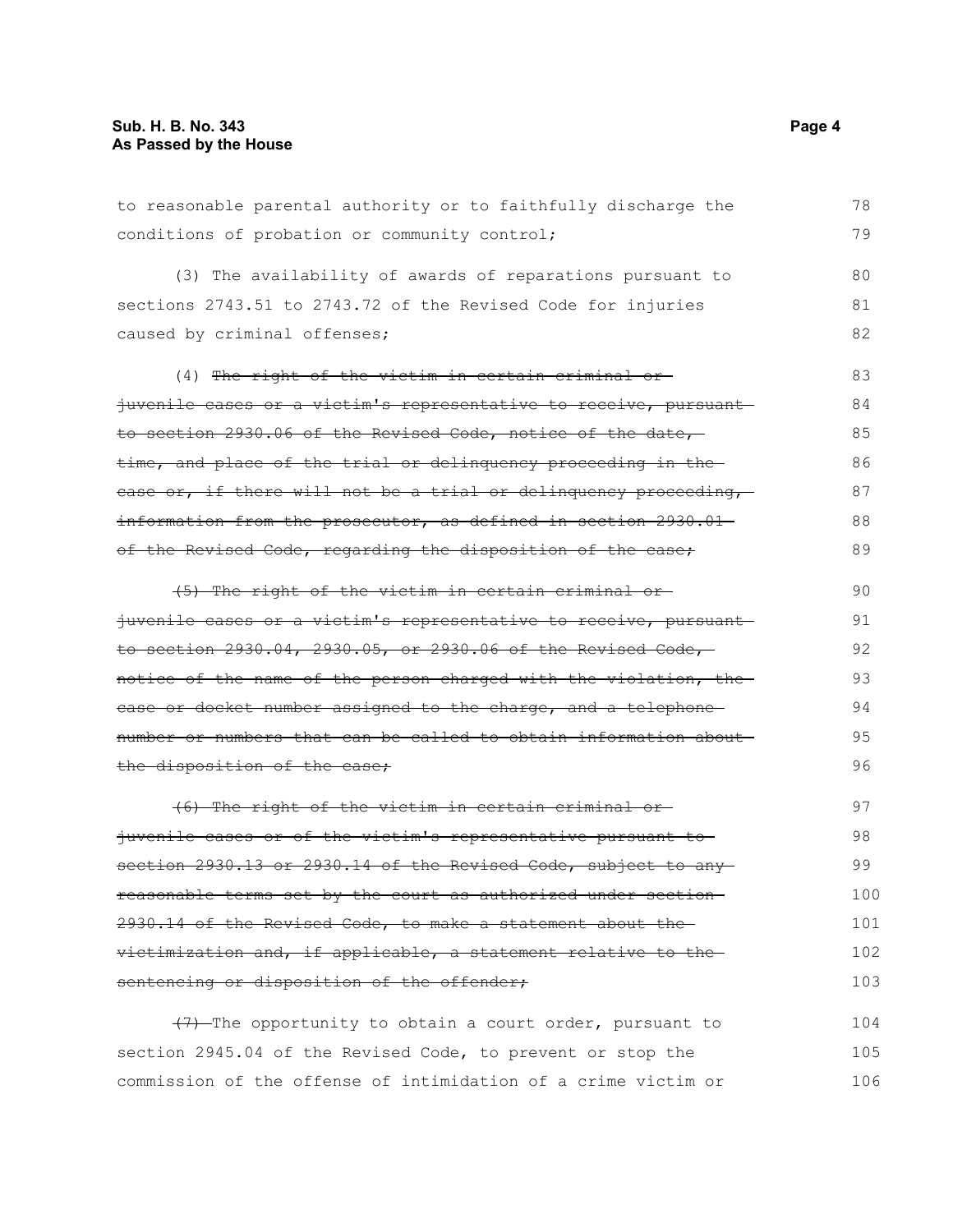#### **Sub. H. B. No. 343** Page 5 **As Passed by the House**

witness or an offense against the person or property of the complainant, or of the complainant's ward or child; 107 108

(8) (5) The right of the victim in certain criminal or juvenile cases or a and the victim's representative pursuant to the Ohio Constitution and sections 2151.38, 2929.20, 2930.10, 2930.16, and 2930.17 of the Revised Code to receive notice of a pending motion for judicial release, release pursuant to section 2967.19 of the Revised Code, or other early release of the person who committed the offense against the victim, to make anoral or written a statement orally, in writing, or both at the court hearing on the motion, and to be notified of the court's decision on the motion; 109 110 111 112 113 114 115 116 117 118

(9) (6) The right of the victim in certain criminal or juvenile cases or a and the victim's representative, if applicable, pursuant to the Ohio Constitution and section 2930.16, 2967.12, 2967.26, 2967.271, or 5139.56 of the Revised Code to receive notice of any pending commutation, pardon, parole, transitional control, discharge, other form of authorized release, post-release control, or supervised release for the person who committed the offense against the victim or any application for release of that person and to send a written statement relative to the victimization and the pending action to the adult parole authority or the release authority of the department of youth services; 119 120 121 122 123 124 125 126 127 128 129 130

 $(10)$  (7) The right of the victim to bring a civil action pursuant to sections 2969.01 to 2969.06 of the Revised Code to obtain money from the offender's profit fund; 131 132 133

 $(11)$   $(8)$  The right, pursuant to section 3109.09 of the Revised Code, to maintain a civil action to recover compensatory damages not exceeding ten thousand dollars and costs from the 134 135 136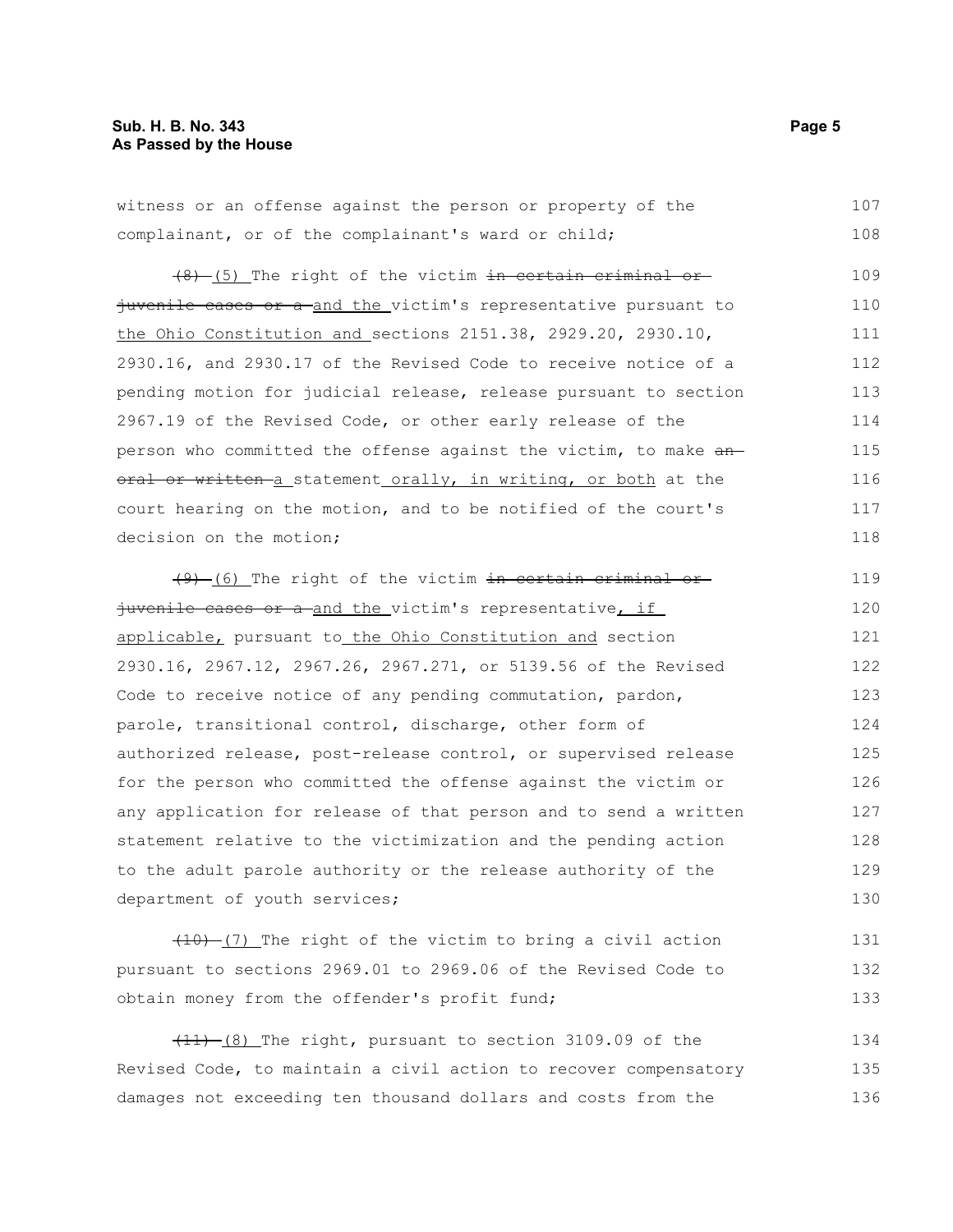parent of a minor who willfully damages property through the commission of an act that would be a theft offense, as defined in section 2913.01 of the Revised Code, if committed by an adult; 137 138 139 140

 $(12)$  (9) The right, pursuant to section 3109.10 of the Revised Code, to maintain a civil action to recover compensatory damages not exceeding ten thousand dollars and costs from the parent of a minor who willfully and maliciously assaults a person; 141 142 143 144 145

(13) (10) The possibility of receiving right of the victim, pursuant to section 2152.20, 2152.203, 2929.18, 2929.28, or 2929.281 of the Revised Code, to receive restitution from an offender or a delinquent child pursuant to section  $2152.20$ , 2929.18, or 2929.28 of the Revised Code; 146 147 148 149 150

(14) The right of the victim in certain criminal or juvenile cases or a victim's representative, pursuant to section 2930.16 of the Revised Code, to receive notice of the escape from confinement or custody of the person who committed the offense, to receive that notice from the custodial agency of the person at the victim's last address or telephone number provided to the custodial agency, and to receive notice that, if either the victim's address or telephone number changes, it is in the victim's interest to provide the new address or telephone number to the custodial agency; 151 152 153 154 155 156 157 158 159 160

 $(15)$  (11) The right of a victim of domestic violence, including domestic violence in a dating relationship as defined in section 3113.31 of the Revised Code, to seek the issuance of a civil protection order pursuant to that section, the right of a victim of a violation of section 2903.14, 2909.06, 2909.07, 2911.12, 2911.211, or 2919.22 of the Revised Code, a violation 161 162 163 164 165 166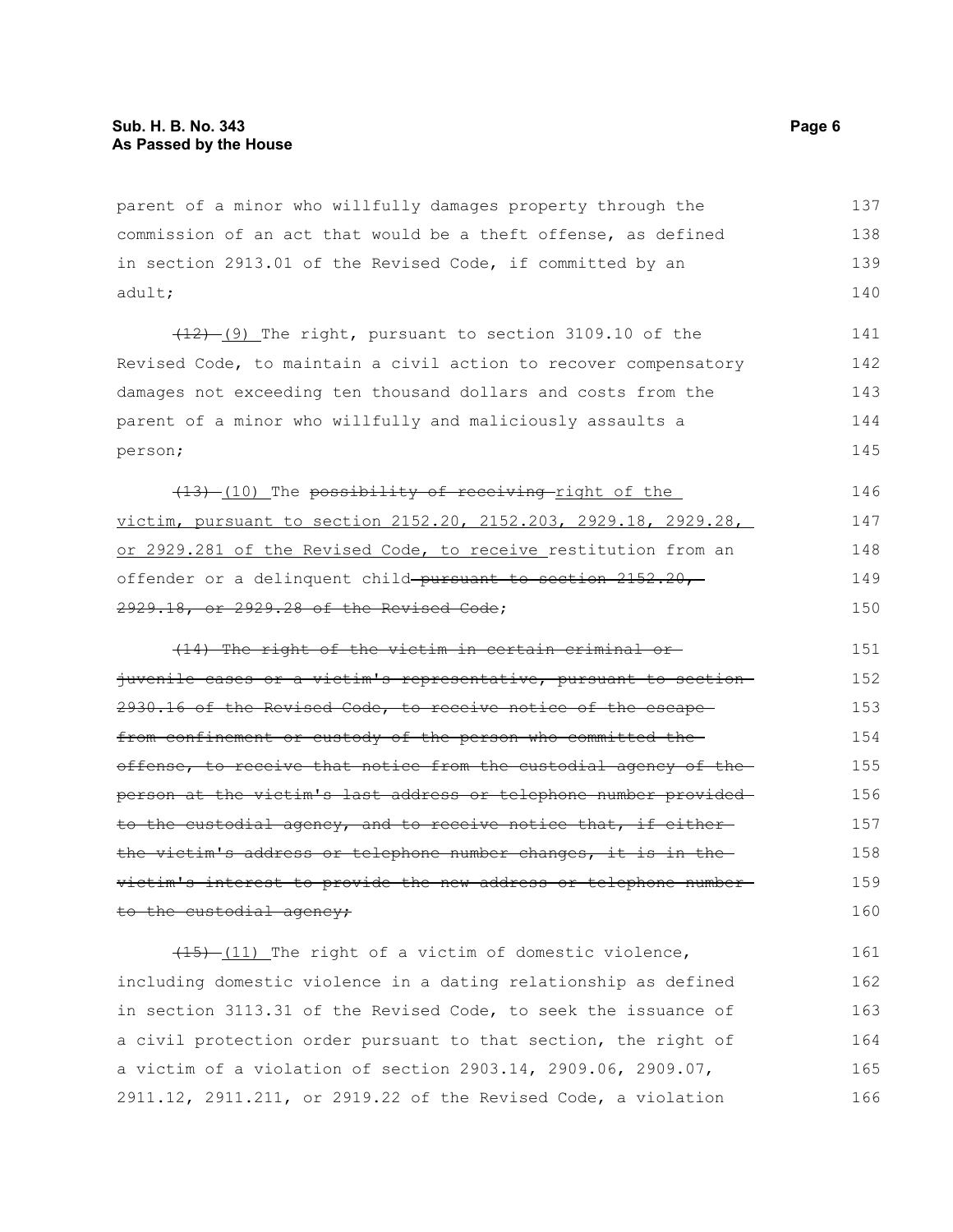#### **Sub. H. B. No. 343** Page 7 **As Passed by the House**

of a substantially similar municipal ordinance, or an offense of violence who is a family or household member of the offender at the time of the offense to seek the issuance of a temporary protection order pursuant to section 2919.26 of the Revised Code, and the right of both types of victims to be accompanied by a victim advocate during court proceedings; 167 168 169 170 171 172

 $(16)$  (12) The right of a victim of a sexually oriented offense or of a child-victim oriented offense that is committed by a person who is convicted of, pleads guilty to, or is adjudicated a delinquent child for committing the offense and who is in a category specified in division (B) of section 2950.10 of the Revised Code to receive, pursuant to that section, notice that the person has registered with a sheriff under section 2950.04, 2950.041, or 2950.05 of the Revised Code and notice of the person's name, the person's residence that is registered, and the offender's school, institution of higher education, or place of employment address or addresses that are registered, the person's photograph, and a summary of the manner in which the victim must make a request to receive the notice. As used in this division, "sexually oriented offense" and "child-victim oriented offense" have the same meanings as in section 2950.01 of the Revised Code. 173 174 175 176 177 178 179 180 181 182 183 184 185 186 187 188

 $(17)$   $(13)$  The right of a victim of certain sexually violent offenses committed by an offender who also is convicted of or pleads guilty to a sexually violent predator specification and who is sentenced to a prison term pursuant to division (A) (3) of section 2971.03 of the Revised Code, of a victim of a violation of division (A)(1)(b) of section 2907.02 of the Revised Code committed on or after January 2, 2007, by an offender who is sentenced for the violation pursuant to division  $(B)$ (1)(a),  $(b)$ , or (c) of section 2971.03 of the Revised Code, 189 190 191 192 193 194 195 196 197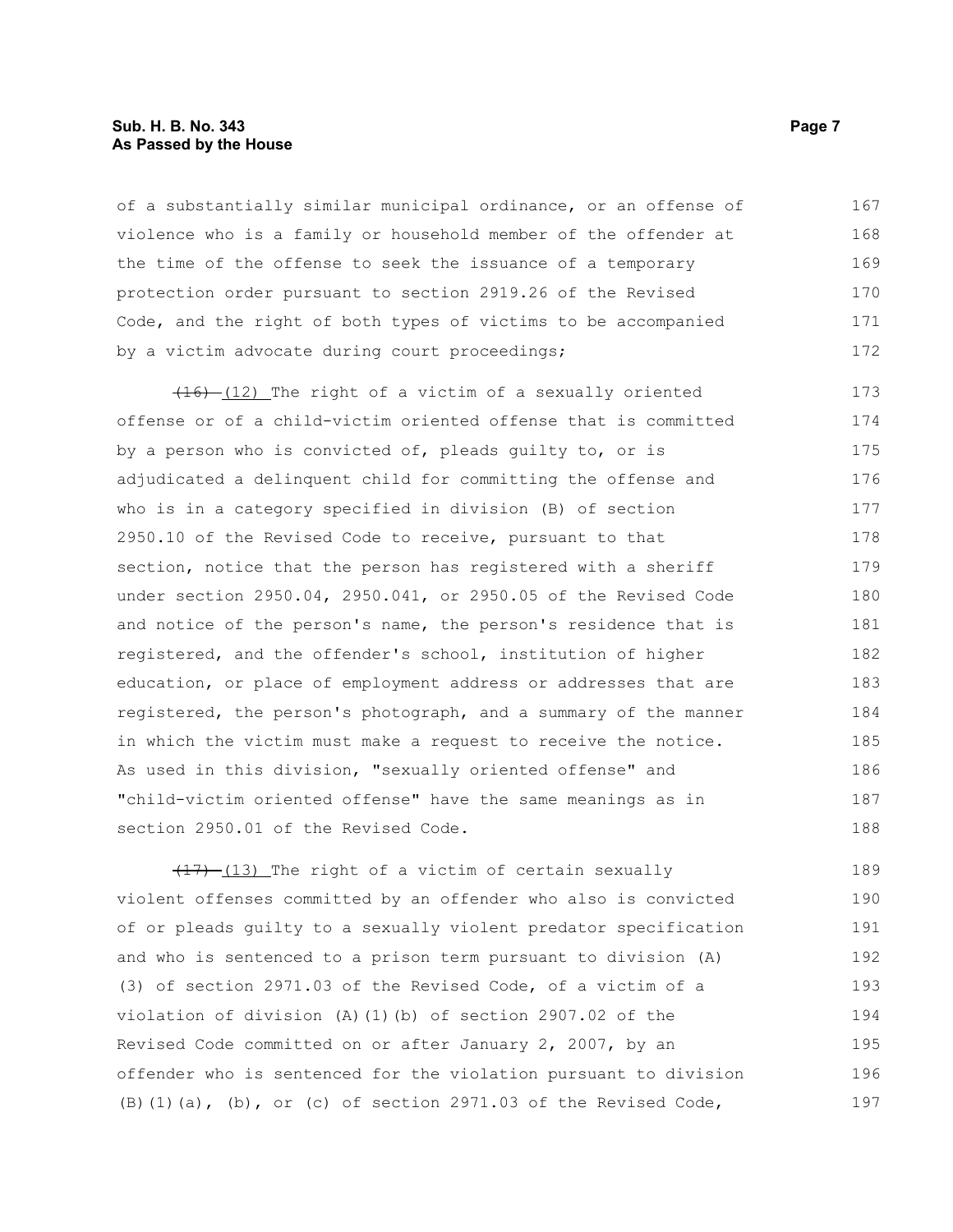of a victim of an attempted rape committed on or after January 2, 2007, by an offender who also is convicted of or pleads guilty to a specification of the type described in section 2941.1418, 2941.1419, or 2941.1420 of the Revised Code and is sentenced for the violation pursuant to division  $(B)$   $(2)$   $(a)$ ,  $(b)$ , or (c) of section 2971.03 of the Revised Code, and of a victim of an offense that is described in division  $(B)(3)(a)$ ,  $(b)$ ,  $(c)$ , or (d) of section 2971.03 of the Revised Code and is committed by an offender who is sentenced pursuant to one of those divisions to receive, pursuant to section 2930.16 of the Revised Code, notice of a hearing to determine whether to modify the requirement that the offender serve the entire prison term in a state correctional facility, whether to continue, revise, or revoke any existing modification of that requirement, or whether to terminate the prison term. As used in this division, "sexually violent offense" and "sexually violent predator specification" have the same meanings as in section 2971.01 of the Revised Code. 198 199 200 201 202 203 204 205 206 207 208 209 210 211 212 213 214 215

(B)(1)(a) Subject to division  $(B)$  (1)(c) of this section, a A prosecuting attorney, assistant prosecuting attorney, city director of law, assistant city director of law, village solicitor, assistant village solicitor, or similar chief legal officer of a municipal corporation or an assistant of any of those officers who prosecutes an offense committed in this state, upon first contact with the victim of the offense, the victim's family, or the victim's dependents, shall give the victim, the victim's family, or the victim's dependents a copy of the victim's rights request form created under section 2930.04 of the Revised Code, or a similar form that, at a minimum, contains all the required information listed in that section, and the pamphlet prepared pursuant to division (A) of 216 217 218 219 220 221 222 223 224 225 226 227 228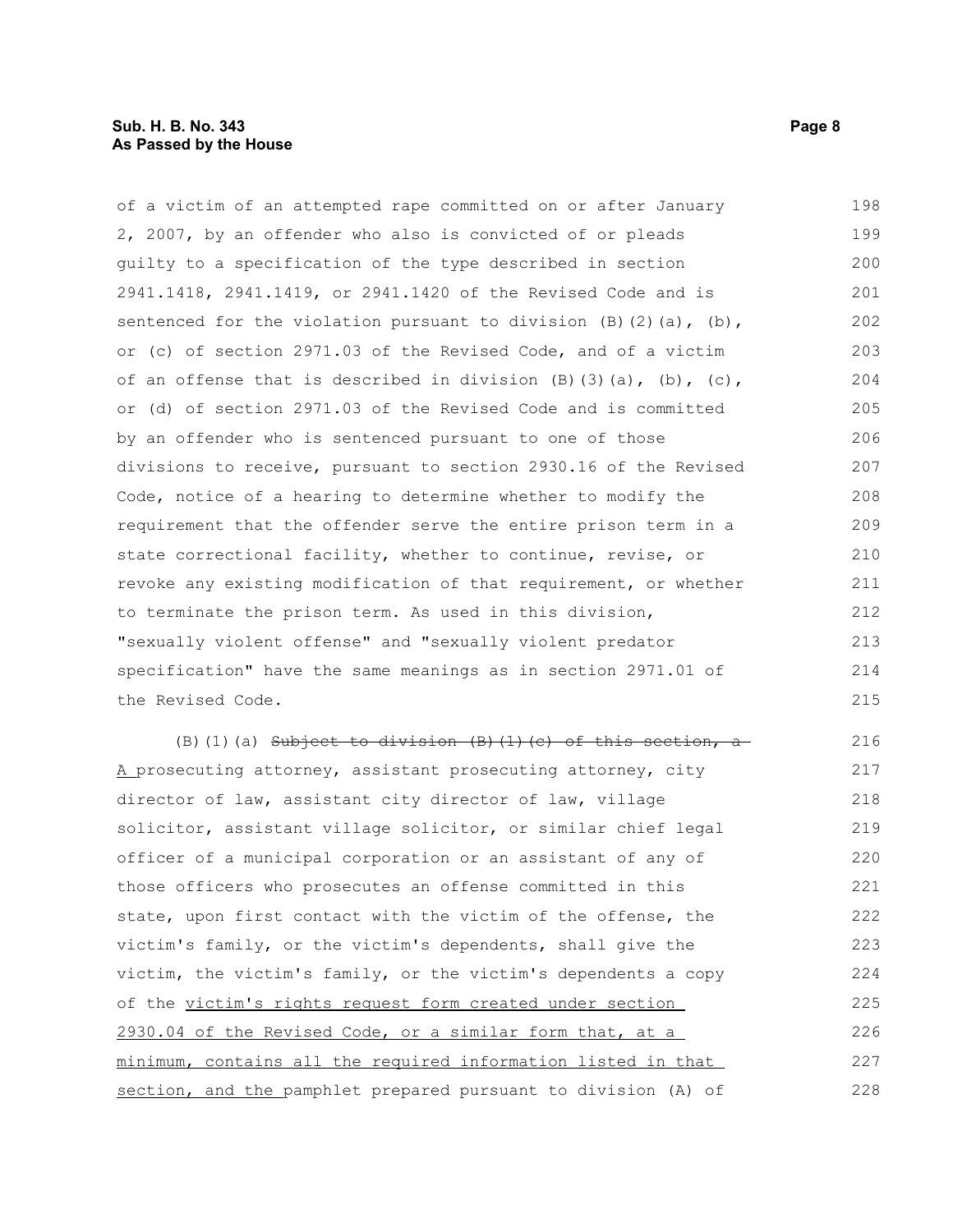this section and explain, upon request, the information in the form and pamphlet to the victim, the victim's family, or the victim's dependents. The victim may receive either through the online version of the pamphlet published to the attorney general's web site, or as a paper copy, upon request. 229 230 231 232 233

(b) Subject to division (B)(1)(c) of this section,  $a - A$  law enforcement agency that investigates an a criminal offense or delinquent act committed in this state shall give the victim of the criminal offense or delinquent act, the victim's family, or the victim's dependents a copy of the form and pamphlet prepared pursuant to division (A) of this section at one of the following times:

(i) Upon first contact with the victim, the victim's family, or the victim's dependents $\tau$ , a peace officer from the law enforcement agency investigating the criminal offense or delinquent act against the victim shall determine whether the victim has access to the internet and whether the victim would prefer to access the victim's rights pamphlet online or if the victim requires a paper copy. The peace officer may give the victim a paper copy upon first contact, if requested, or the peace officer may provide the victim with the attorney general's telephone number to access the pamphlet at a later time. The attorney general shall provide a web site address at which a printable version of the victim's rights pamphlet that can be downloaded and printed locally may be found. The attorney general shall provide limited paper copies of the victim's rights pamphlets upon request to law enforcement agencies that order copies directly from the attorney general and to law enforcement agencies and prosecutors to provide to victims who do not have internet access or who would prefer a paper copy. The attorney general shall create a page within the attorney 241 242 243 244 245 246 247 248 249 250 251 252 253 254 255 256 257 258 259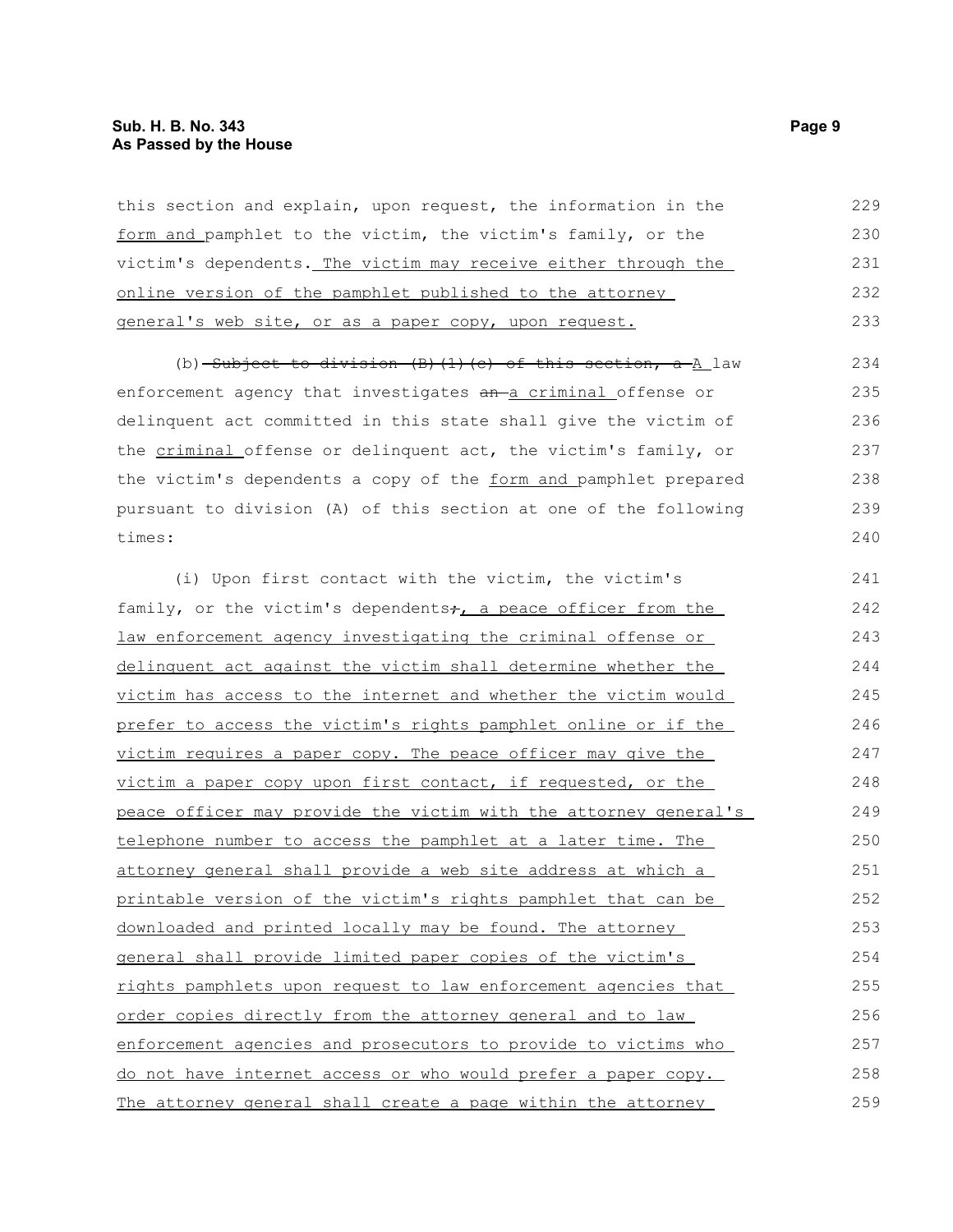| general's web site that is easy to access and navigate that      | 260 |
|------------------------------------------------------------------|-----|
| contains the entire content of the victim's rights pamphlet and  | 261 |
| a link to the web site address at which a printable version of   | 262 |
| the victim's rights pamphlet may be found.                       | 263 |
| (ii) If the offense or delinquent act is an offense of           | 264 |
| violence, if the circumstances of the criminal offense or        | 265 |
| delinquent act and the condition of the victim, the victim's     | 266 |
| family, or the victim's dependents indicate that the victim, the | 267 |
| victim's family, or the victim's dependents will not be able to  | 268 |
| understand the significance of the form and pamphlet upon first  | 269 |
| contact with the agency, and if the agency anticipates that it   | 270 |
| will have an additional contact with the victim, the victim's    | 271 |
| family, or the victim's dependents, upon the agency's second     | 272 |
| contact with the victim, the victim's family, or the victim's    | 273 |
| dependents.                                                      | 274 |
| If the agency does not give the victim, the victim's             | 275 |
| family, or the victim's dependents a copy of the form and        | 276 |
| pamphlet upon first contact with them and does not have a second | 277 |
| contact with the victim, the victim's family, or the victim's    | 278 |
| dependents, the agency shall mail a copy of the form and         | 279 |
| pamphlet to the victim, the victim's family, or the victim's     | 280 |
| dependents at their last known address.                          | 281 |
| (c) (i) The attorney general shall create an information         | 282 |
| card which contains all of the following:                        | 283 |
| (I) An outline list of victim's rights contained in the          | 284 |
| Ohio Constitution and Revised Code;                              | 285 |
| (II) A reference to the victim's rights request form;            | 286 |
| (III) The attorney general's crime victim's services             | 287 |
| office telephone number, electronic mailing address, web site    | 288 |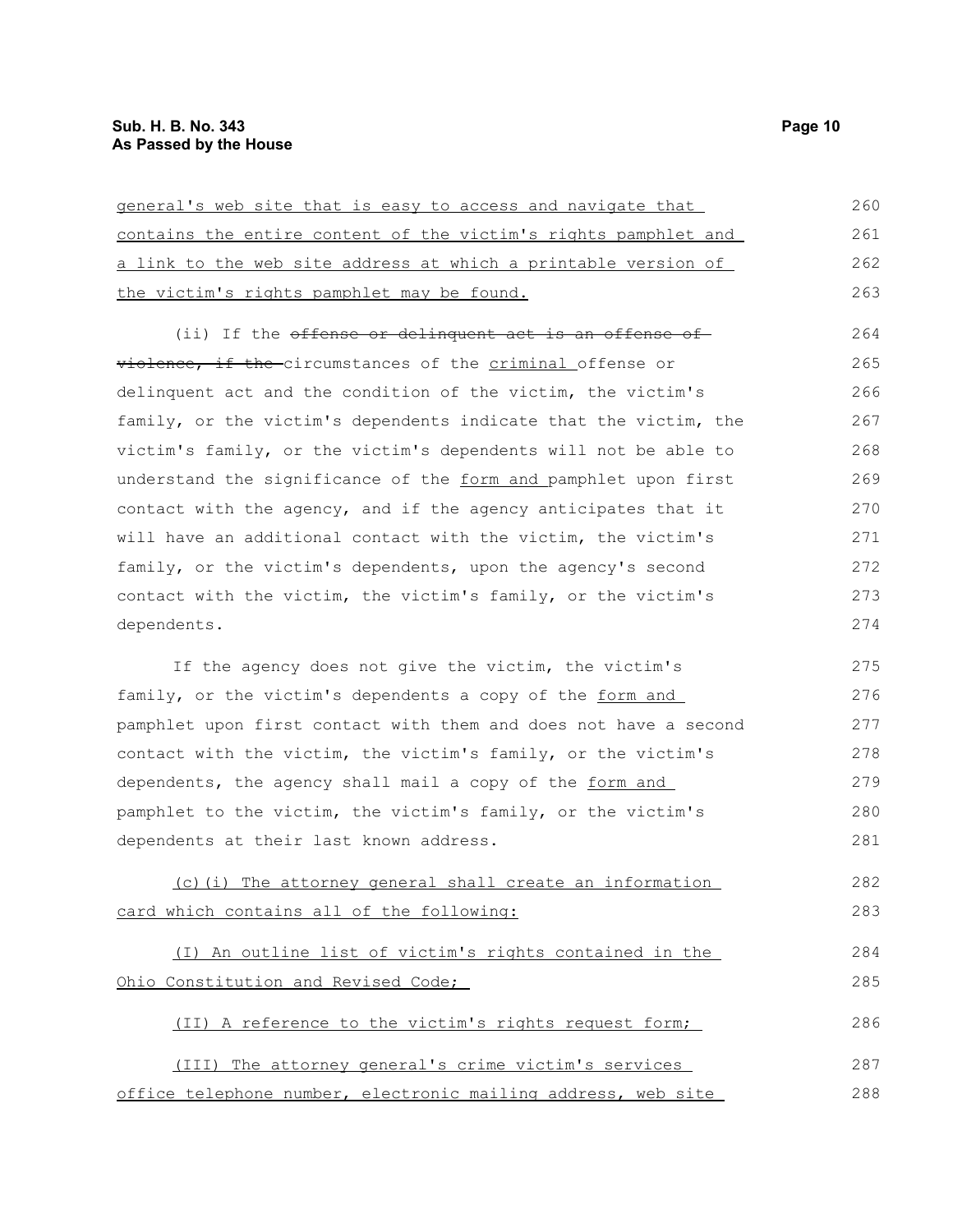| address, and contact address, and a description of how to access               | 289 |
|--------------------------------------------------------------------------------|-----|
| victim's rights information;                                                   | 290 |
| (IV) The Ohio crime victim's justice center's telephone                        | 291 |
| number, electronic mailing address, and contact address, and the               | 292 |
| web site address for accessing the center's victim's rights                    | 293 |
| toolkit.                                                                       | 294 |
| (ii) Upon first contact with the victim, the law                               | 295 |
| enforcement agency shall provide the victim with the information               | 296 |
| card.                                                                          | 297 |
| (c) In complying on and after December 9, 1994, with the                       | 298 |
| duties imposed by division $(B)$ $(1)$ $(a)$ or $(b)$ of this section, an      | 299 |
| official or a law enforcement agency shall use copies of the                   | 300 |
| pamphlet that are in the official's or agency's possession on                  | 301 |
| December 9, 1994, until the official or agency has distributed                 | 302 |
| all of those copies. After the official or agency has-                         | 303 |
| distributed all of those copies, the official or agency shall                  | 304 |
| use only copies of the pamphlet that contain at least the-                     | 305 |
| $\frac{1}{1}$ information described in divisions $(A)$ $(1)$ to $(17)$ of this | 306 |
| section.                                                                       | 307 |
| (2) The failure of a law enforcement agency or of $a$                          | 308 |
| prosecuting attorney, assistant prosecuting attorney, city-                    | 309 |
| director of law, assistant city director of law, village-                      | 310 |
| solicitor, assistant village solicitor, or similar chief legal-                | 311 |
| officer of a municipal corporation or an assistant to any of                   | 312 |
| those officers to give, as required by division (B) (1) of this                | 313 |
| section, the victim of an offense or delinquent act, the                       | 314 |
| victim's family, or the victim's dependents a copy of the                      | 315 |
| pamphlet prepared pursuant to division (A) of this section does-               | 316 |
| not give the victim, the victim's family, the victim's                         | 317 |
| dependents, or a victim's representative any rights under-                     | 318 |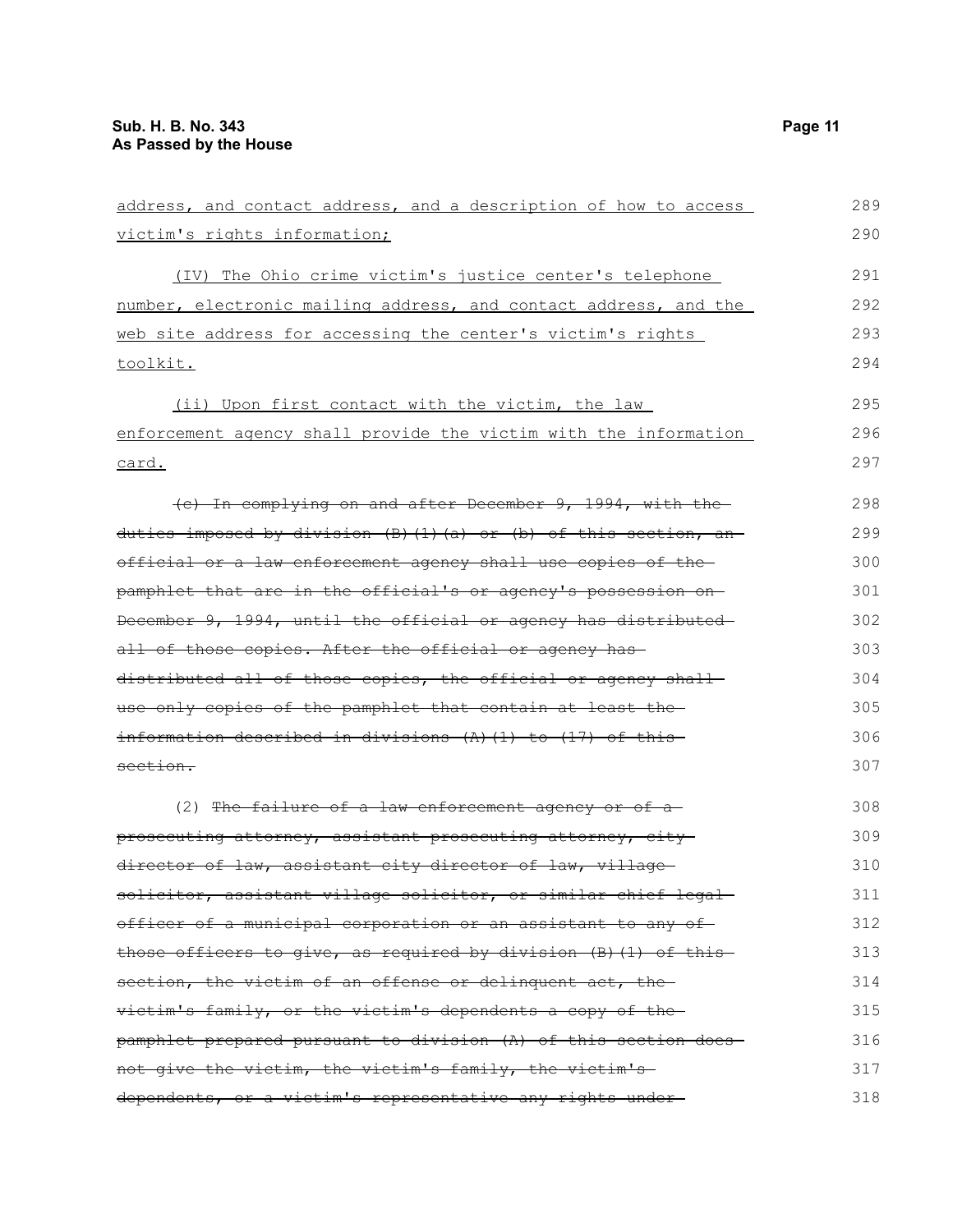| section 2743.51 to 2743.72, 2945.04, 2967.12, 2969.01 to               | 319 |
|------------------------------------------------------------------------|-----|
| 2969.06, 3109.09, or 3109.10 of the Revised Code or under any          | 320 |
| other provision of the Revised Code and does not affect any            | 321 |
| right under those sections.                                            | 322 |
| $(3)$ -A law enforcement agency, a prosecuting attorney or             | 323 |
| assistant prosecuting attorney, or a city director of law,             | 324 |
| assistant city director of law, village solicitor, assistant           | 325 |
| village solicitor, or similar chief legal officer of a municipal       | 326 |
| corporation that distributes a copy of the form and pamphlet           | 327 |
| prepared pursuant to division (A) of this section shall not be         | 328 |
| required to distribute a copy of an information card or other          | 329 |
| printed material provided by the clerk of the court of claims          | 330 |
| pursuant to section 2743.71 of the Revised Code.                       | 331 |
| (C) The cost of printing and distributing the form and                 | 332 |
| pamphlet prepared pursuant to division (A) of this section shall       | 333 |
| be paid out of the reparations fund, created pursuant to section       | 334 |
| 2743.191 of the Revised Code, in accordance with division (D) of       | 335 |
| that section.                                                          | 336 |
| (D) As used in this section:                                           | 337 |
| (1) "Victim's-"Criminal offense," "delinquent act," and                | 338 |
| <u>"victim's</u> representative" has have the same meaning meanings as | 339 |
| in section 2930.01 of the Revised Code;                                | 340 |
| (2) "Victim advocate" has the same meaning as in section               | 341 |
| 2919.26 of the Revised Code.                                           | 342 |
| Sec. 109.91. (A) There is hereby established within the                | 343 |
| office of the attorney general the crime victims assistance            | 344 |
| office.                                                                | 345 |
| (B) There is hereby established the state victims                      | 346 |
| assistance advisory council. The council shall consist of a            | 347 |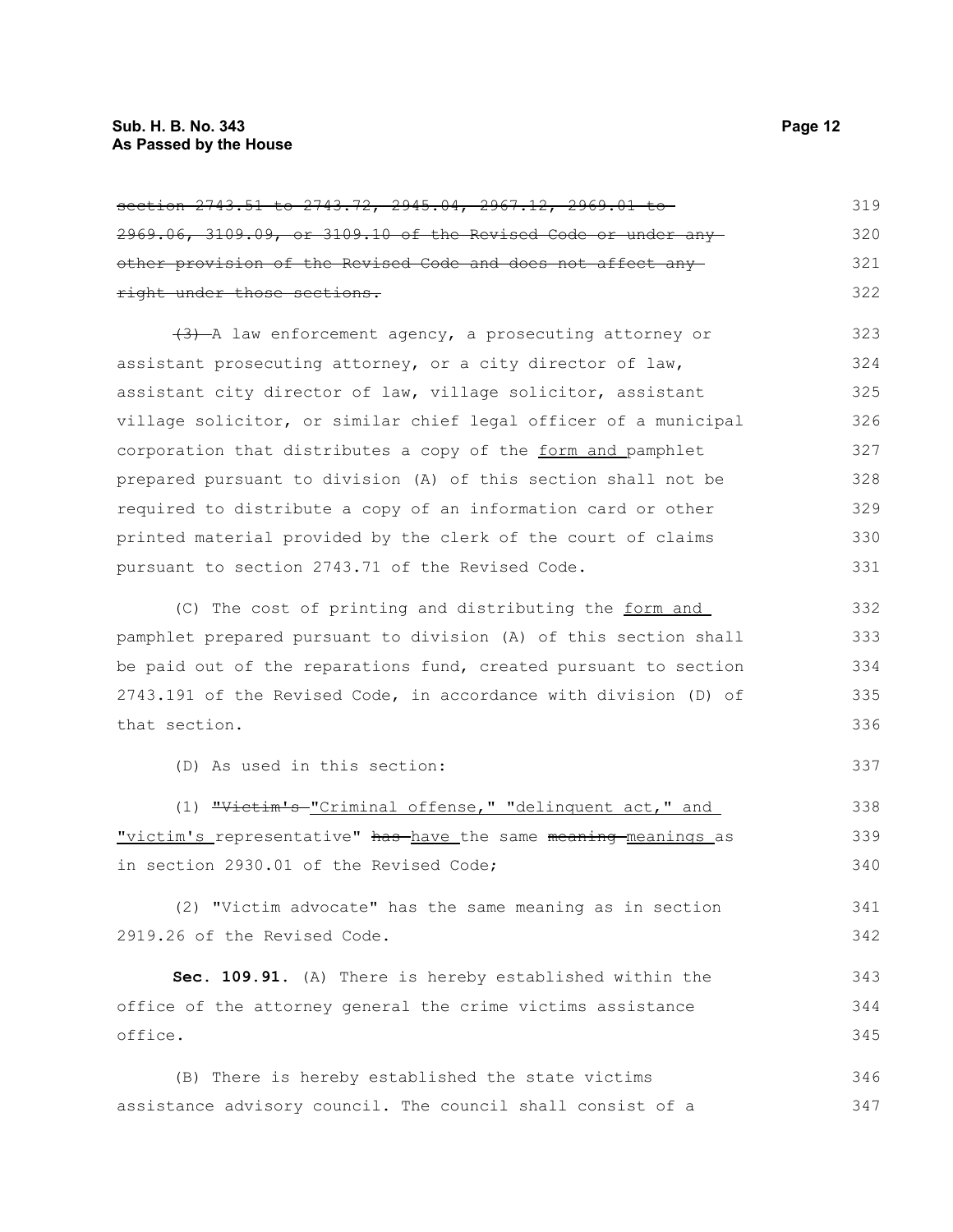#### **Sub. H. B. No. 343 Page 13 As Passed by the House**

chairperson, to be appointed by the attorney general, three ex officio members, and seventeen-twenty-one members to be appointed by the attorney general as follows: one member who represents the Ohio victim-witness association; three members who represent local victim assistance programs, including one from a municipally operated program and one from a countyoperated program; one member who represents the interests of elderly victims; one member who represents the interests of individuals with mental illness; one member who is a board member of any statewide or local organization that exists primarily to aid victims of domestic violence or who is an employee of, or counselor for, such an organization; one member who is a board member of any statewide or local organization that exists primarily to aid victims of sexual violence or who is an employee of or a counselor for an organization that exists primarily to aid victims of sexual violence; one member who is a board member or employee of any statewide organization that exists primarily to provide no cost legal representation to crime victims to seek enforcement of crime victims' rights during criminal proceedings; one member who is an employee of an agency that provides services to individuals with developmental or intellectual disabilities; one member of a victim service disability agency; one employee from a statewide forensic nursing organization; one member who is an employee or officer of a county probation department or a probation department operated by the department of rehabilitation and correction; one member who is a county prosecuting attorney; one member who is a city law director; one member who is a county sheriff; one member who is a member or officer of a township or municipal police department; one member who is a court of common pleas judge; one member who is a municipal court judge or county court judge; and two members who are private citizens and are not 348 349 350 351 352 353 354 355 356 357 358 359 360 361 362 363 364 365 366 367 368 369 370 371 372 373 374 375 376 377 378 379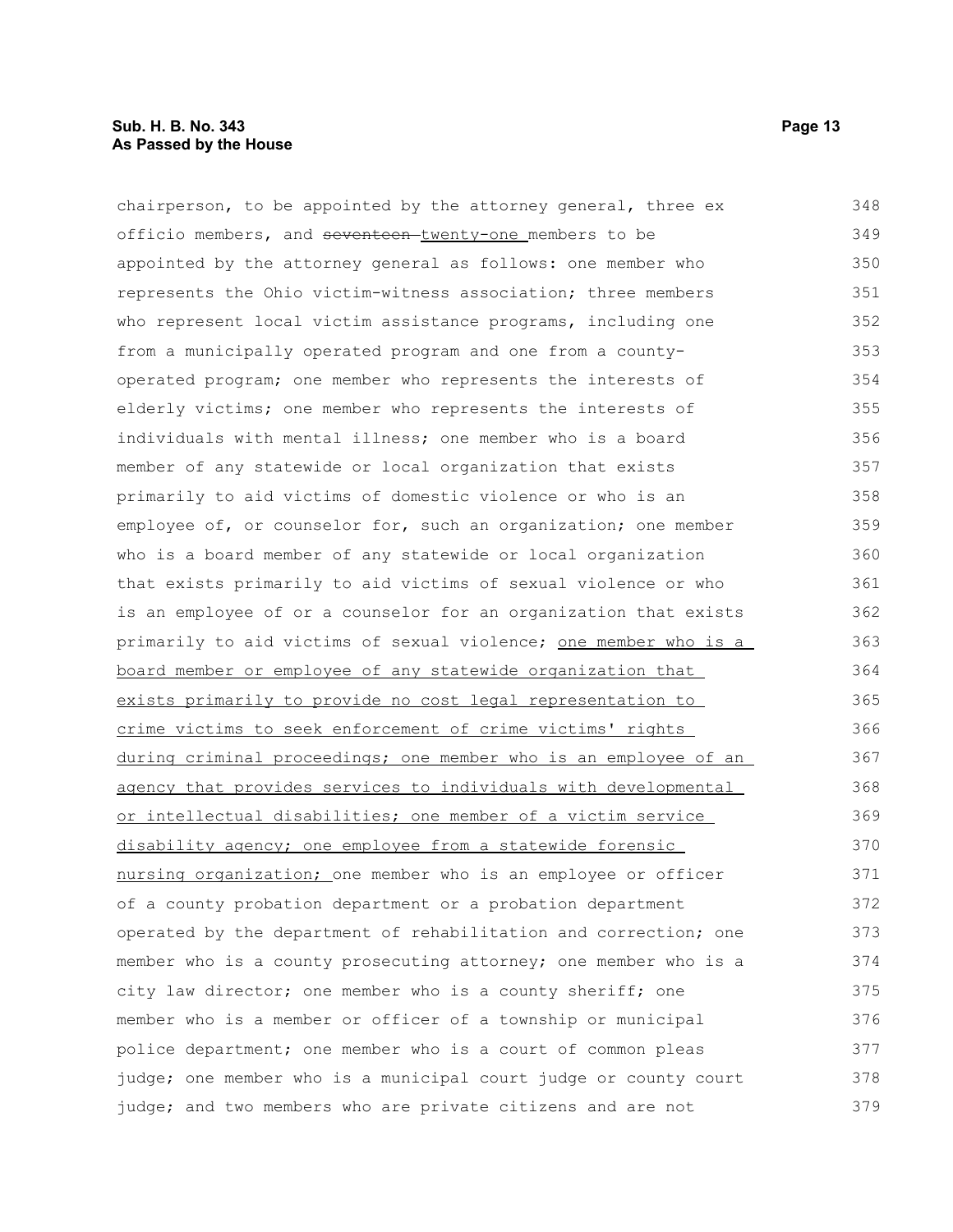#### **Sub. H. B. No. 343 Page 14 As Passed by the House**

government employees.

The council shall include the following ex officio, nonvoting members: the attorney general, one member of the senate to be designated by the president of the senate, and one member of the house of representatives to be designated by the speaker of the house. 381 382 383 384 385

Members of the council shall serve without compensation, but shall be reimbursed for travel and other necessary expenses that are incurred in the conduct of their official duties as members of the council. The chairperson and members of the council appointed by the attorney general shall serve at the pleasure of the attorney general. The attorney general shall serve on the council until the end of the term of office that qualified the attorney general for membership on the council. The member of the senate and the member of the house of representatives shall serve at the pleasure of the president of the senate and the speaker of the house of representatives, respectively. 386 387 388 389 390 391 392 393 394 395 396 397

(C) The victims assistance advisory council shall perform all of the following duties:

(1) Advise the crime victims assistance office in determining crime and delinquency victim service needs, determining crime and delinquency victim policies for the state, and improving and exercising leadership in the quality of crime and delinquency victim programs in the state; 400 401 402 403 404

(2) Review and recommend to the crime victims assistance office the victim assistance programs that should be considered for the receipt of state financial assistance pursuant to section 109.92 of the Revised Code. The financial assistance 405 406 407 408

380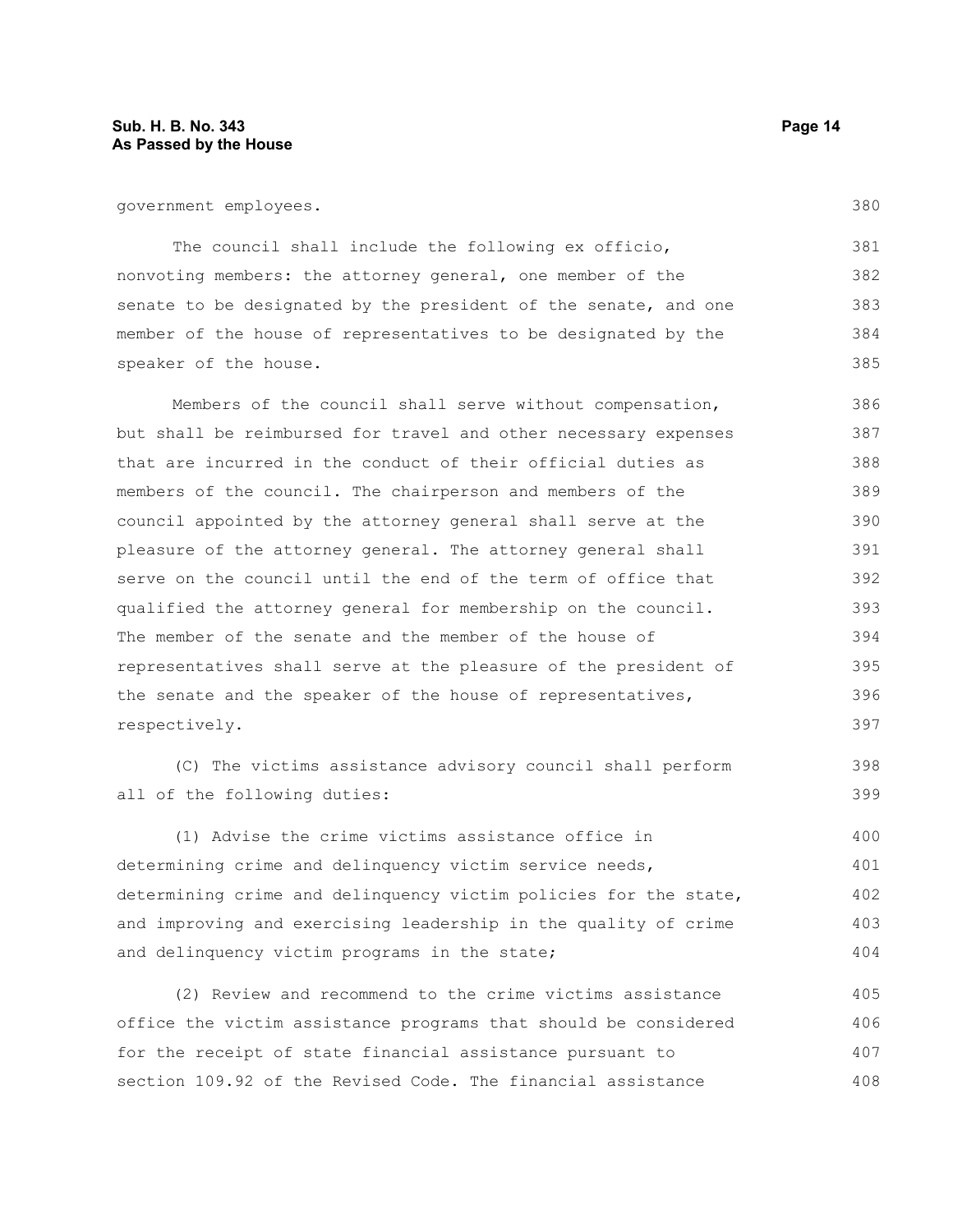allocation recommendations of the council shall be based on the following priorities: (a) Programs in existence on July 1, 1985, shall be given first priority; (b) Programs offering or proposing to offer the broadest range of services and referrals to the community served, including medical, psychological, financial, educational, vocational, and legal services that were not in existence on July 1, 1985, shall be given second priority; (c) Other qualified programs shall be given last priority. (3) Provide advice and counsel to the attorney general in determining the needs of victims of domestic violence and developing a policy for the attorney general in the administration of the domestic violence program fund created under section 109.46 of the Revised Code; (4) Make recommendations to the attorney general in the distribution of domestic violence program funds under section 109.46 of the Revised Code. (D) As used in this section and section 109.92 of the Revised Code, "victim assistance program" includes, but is not limited to a program that provides at least one of the following: (1) Services to victims of any offense of violence or delinquent act that would be an offense of violence if committed by an adult; (2) Financial assistance or property repair services to victims of crime or delinquent acts; 409 410 411 412 413 414 415 416 417 418 419 420 421 422 423 424 425 426 427 428 429 430 431 432 433 434 435

(3) Assistance to victims of crime or delinquent acts in 436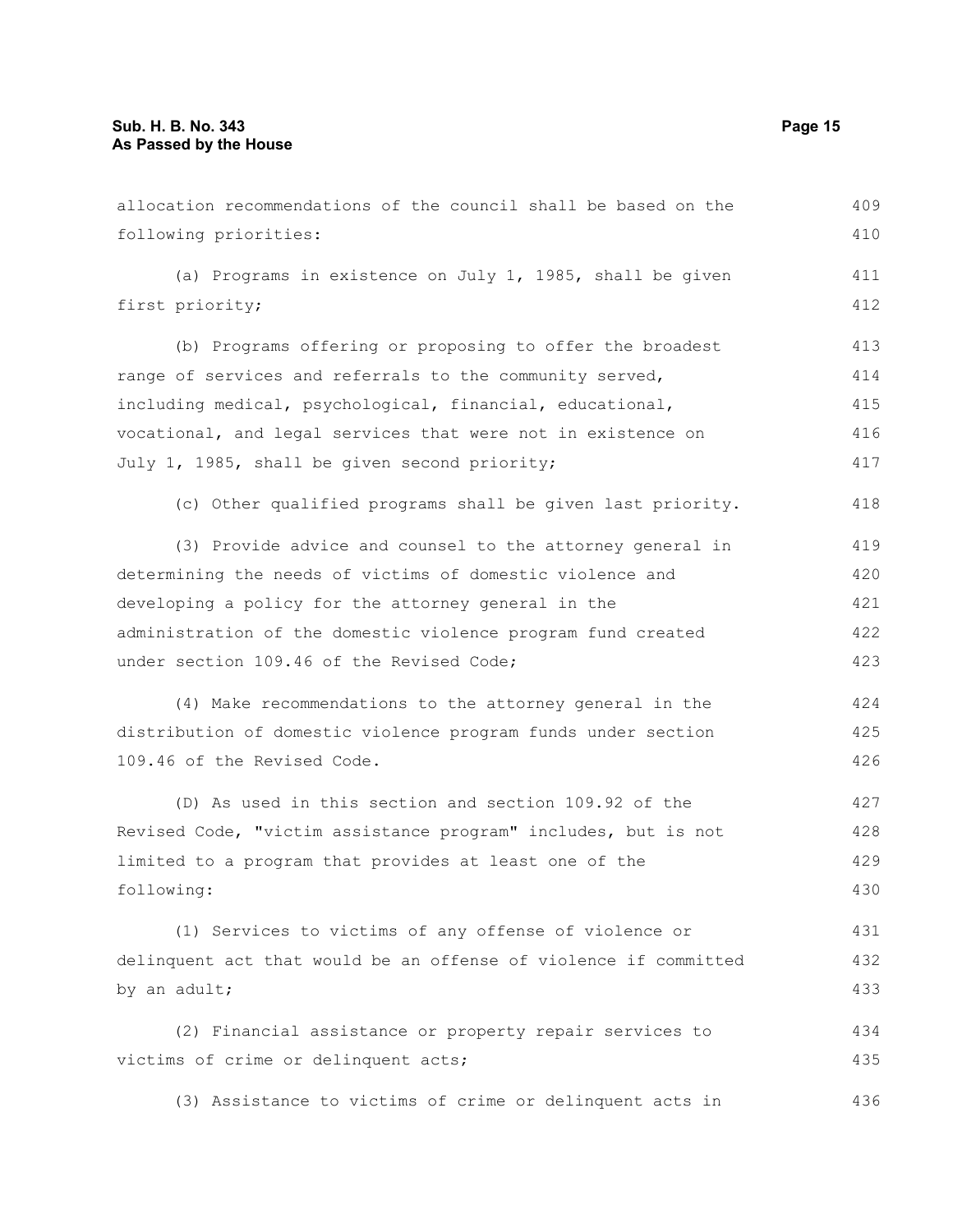judicial proceedings; (4) Assistance to victims of crime or delinquent acts under the operation of any political subdivision of the state or a branch of the criminal justice system set forth in division (B)(1)(a), (b), or (c) of section  $5502.61$  of the Revised Code; (5) Technical assistance to persons or organizations that provide services to victims of crime or delinquent acts under the operation of a branch of the criminal justice system set forth in division  $(B)(1)(a)$ ,  $(b)$ , or  $(c)$  of section 5502.61 of the Revised Code. A victim assistance program does not include the program for the reparation of crime victims established pursuant to Chapter 2743. of the Revised Code. **Sec. 149.43.** (A) As used in this section: (1) "Public record" means records kept by any public office, including, but not limited to, state, county, city, village, township, and school district units, and records pertaining to the delivery of educational services by an alternative school in this state kept by the nonprofit or forprofit entity operating the alternative school pursuant to section 3313.533 of the Revised Code. "Public record" does not mean any of the following: (a) Medical records; (b) Records pertaining to probation and parole proceedings, to proceedings related to the imposition of community control sanctions and post-release control sanctions, 437 438 439 440 441 442 443 444 445 446 447 448 449 450 451 452 453 454 455 456 457 458 459 460 461 462

or to proceedings related to determinations under section 2967.271 of the Revised Code regarding the release or maintained incarceration of an offender to whom that section applies; 463 464 465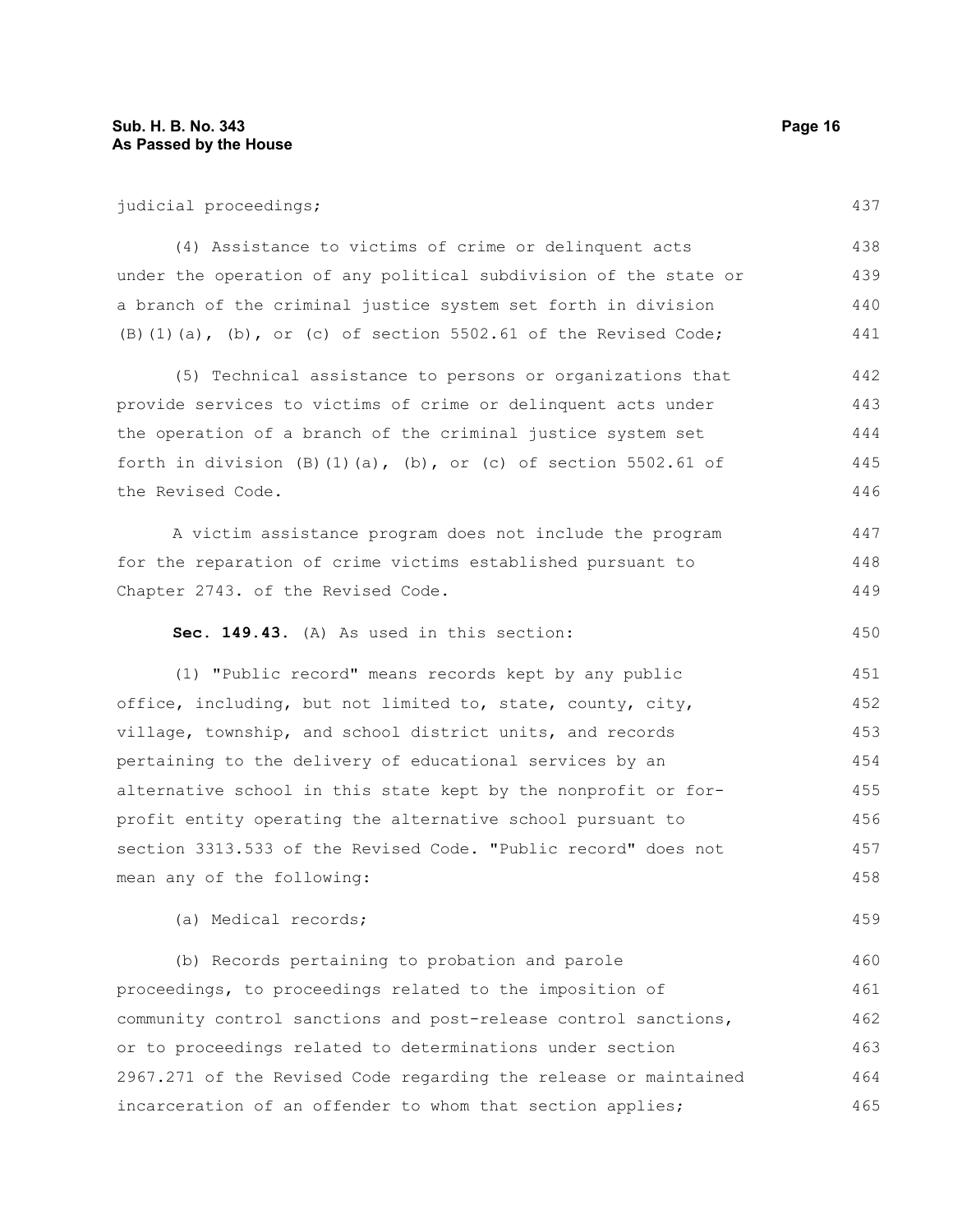## **Sub. H. B. No. 343** Page 17 **As Passed by the House**

| (c) Records pertaining to actions under section 2151.85          | 466 |
|------------------------------------------------------------------|-----|
| and division (C) of section 2919.121 of the Revised Code and to  | 467 |
| appeals of actions arising under those sections;                 | 468 |
| (d) Records pertaining to adoption proceedings, including        | 469 |
| the contents of an adoption file maintained by the department of | 470 |
| health under sections 3705.12 to 3705.124 of the Revised Code;   | 471 |
| (e) Information in a record contained in the putative            | 472 |
| father registry established by section 3107.062 of the Revised   | 473 |
| Code, regardless of whether the information is held by the       | 474 |
| department of job and family services or, pursuant to section    | 475 |
| 3111.69 of the Revised Code, the office of child support in the  | 476 |
| department or a child support enforcement agency;                | 477 |
| (f) Records specified in division (A) of section 3107.52         | 478 |
| of the Revised Code;                                             | 479 |
| (g) Trial preparation records;                                   | 480 |
| (h) Confidential law enforcement investigatory records;          | 481 |
| (i) Records containing information that is confidential          | 482 |
| under section 2710.03 or 4112.05 of the Revised Code;            | 483 |
| (j) DNA records stored in the DNA database pursuant to           | 484 |
| section 109.573 of the Revised Code;                             | 485 |
| (k) Inmate records released by the department of                 | 486 |
| rehabilitation and correction to the department of youth         | 487 |
| services or a court of record pursuant to division (E) of        | 488 |
| section 5120.21 of the Revised Code;                             | 489 |
| (1) Records maintained by the department of youth services       | 490 |
| pertaining to children in its custody released by the department | 491 |
| of youth services to the department of rehabilitation and        | 492 |

correction pursuant to section 5139.05 of the Revised Code; 493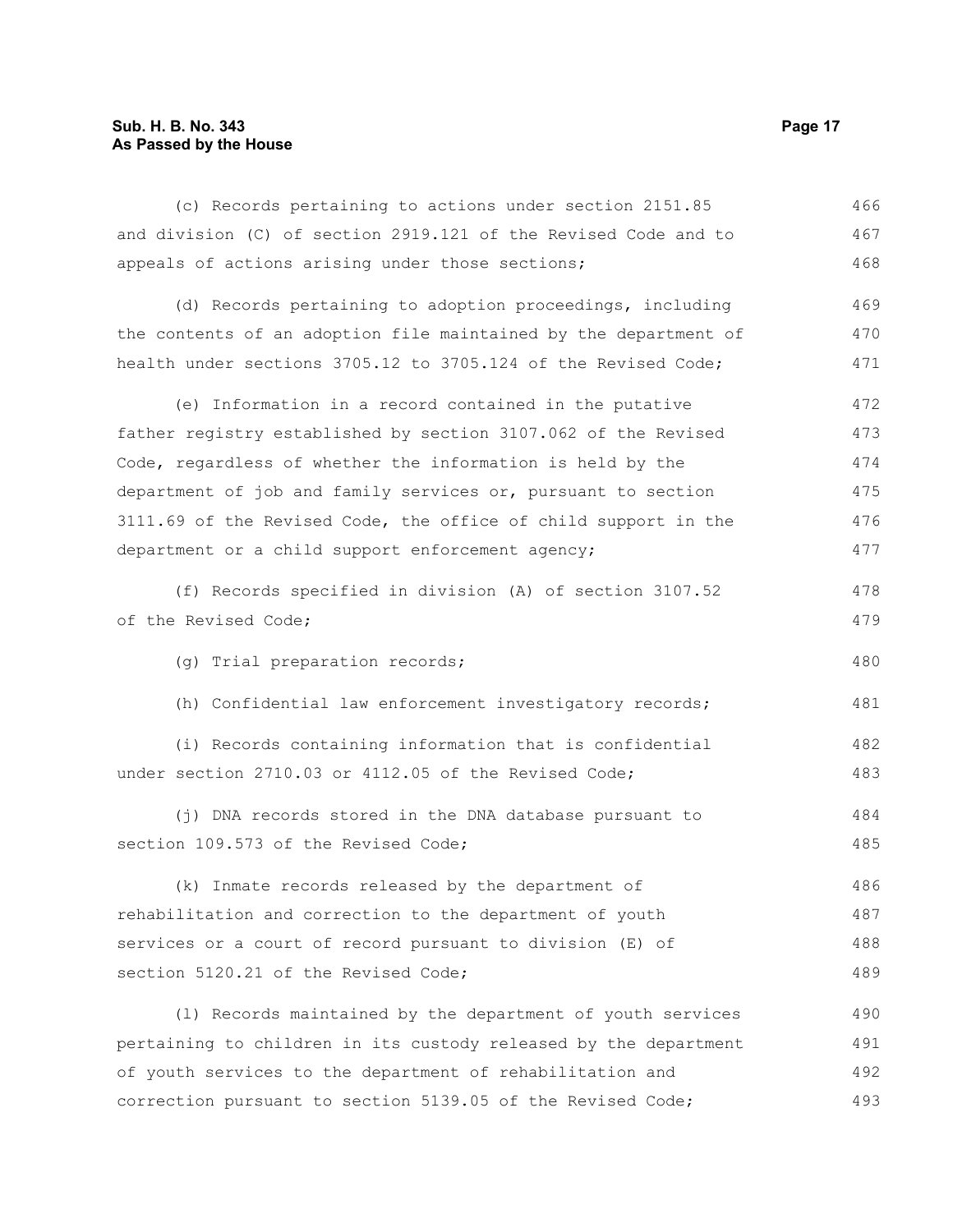(m) Intellectual property records;

| (n) Donor profile records;                                       | 495 |
|------------------------------------------------------------------|-----|
| (o) Records maintained by the department of job and family       | 496 |
| services pursuant to section 3121.894 of the Revised Code;       | 497 |
| (p) Designated public service worker residential and             | 498 |
| familial information;                                            | 499 |
| (q) In the case of a county hospital operated pursuant to        | 500 |
| Chapter 339. of the Revised Code or a municipal hospital         | 501 |
| operated pursuant to Chapter 749. of the Revised Code,           | 502 |
| information that constitutes a trade secret, as defined in       | 503 |
| section 1333.61 of the Revised Code;                             | 504 |
| (r) Information pertaining to the recreational activities        | 505 |
| of a person under the age of eighteen;                           | 506 |
| (s) In the case of a child fatality review board acting          | 507 |
| under sections 307.621 to 307.629 of the Revised Code or a       | 508 |
| review conducted pursuant to guidelines established by the       | 509 |
| director of health under section 3701.70 of the Revised Code,    | 510 |
| records provided to the board or director, statements made by    | 511 |
| board members during meetings of the board or by persons         | 512 |
| participating in the director's review, and all work products of | 513 |
| the board or director, and in the case of a child fatality       | 514 |
| review board, child fatality review data submitted by the board  | 515 |
| to the department of health or a national child death review     | 516 |
| database, other than the report prepared pursuant to division    | 517 |
| (A) of section 307.626 of the Revised Code;                      | 518 |
| (t) Records provided to and statements made by the               | 519 |
| executive director of a public children services agency or a     | 520 |
| prosecuting attorney acting pursuant to section 5153.171 of the  | 521 |
| Revised Code other than the information released under that      | 522 |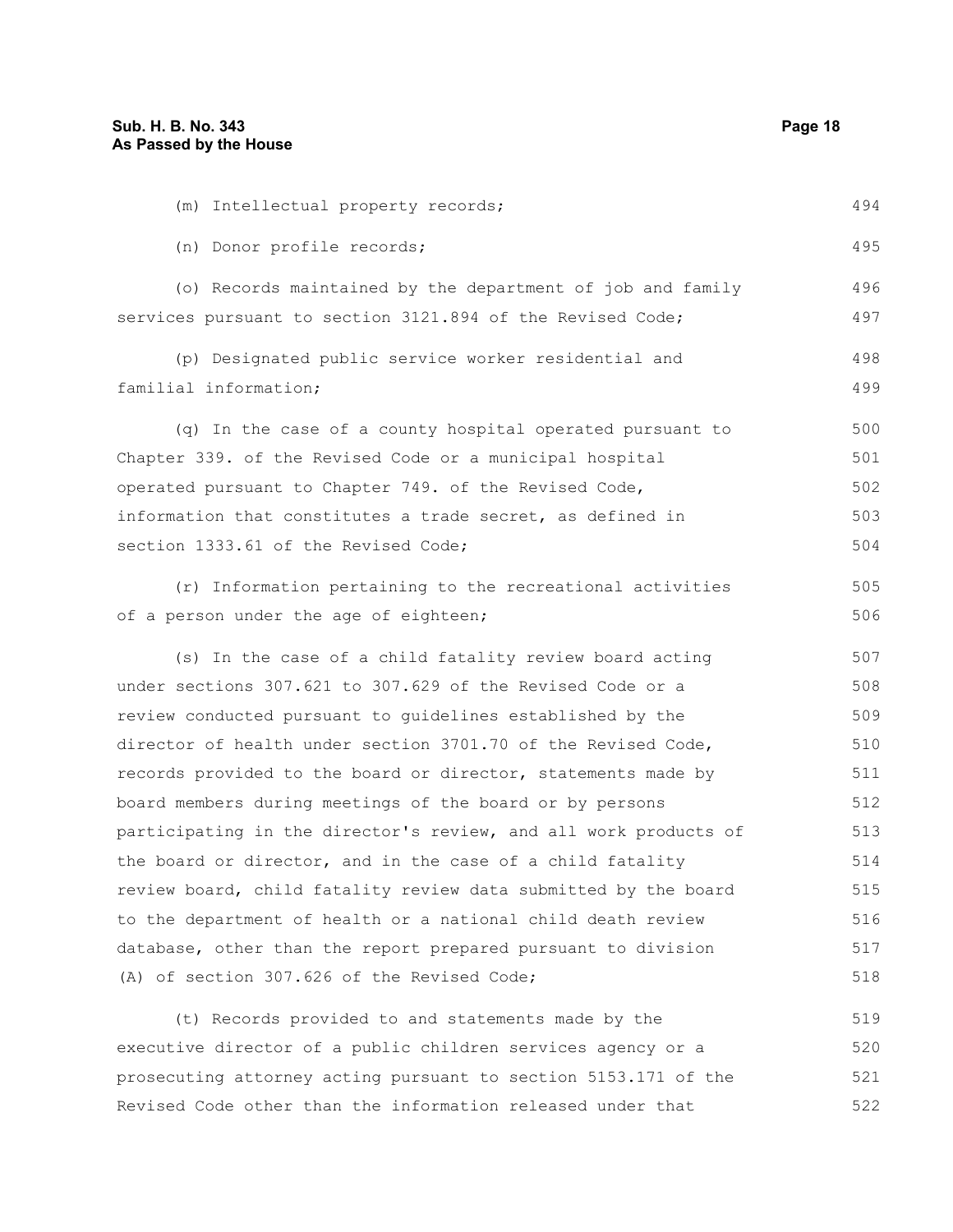section;

to administer;

# (u) Test materials, examinations, or evaluation tools used in an examination for licensure as a nursing home administrator that the board of executives of long-term services and supports administers under section 4751.15 of the Revised Code or contracts under that section with a private or government entity

(v) Records the release of which is prohibited by state or federal law; 530 531

(w) Proprietary information of or relating to any person that is submitted to or compiled by the Ohio venture capital authority created under section 150.01 of the Revised Code; 532 533 534

(x) Financial statements and data any person submits for any purpose to the Ohio housing finance agency or the controlling board in connection with applying for, receiving, or accounting for financial assistance from the agency, and information that identifies any individual who benefits directly or indirectly from financial assistance from the agency; 535 536 537 538 539 540

(y) Records listed in section 5101.29 of the Revised Code; 541

(z) Discharges recorded with a county recorder under section 317.24 of the Revised Code, as specified in division (B) (2) of that section; 542 543 544

(aa) Usage information including names and addresses of specific residential and commercial customers of a municipally owned or operated public utility; 545 546 547

(bb) Records described in division (C) of section 187.04 of the Revised Code that are not designated to be made available to the public as provided in that division; 548 549 550

523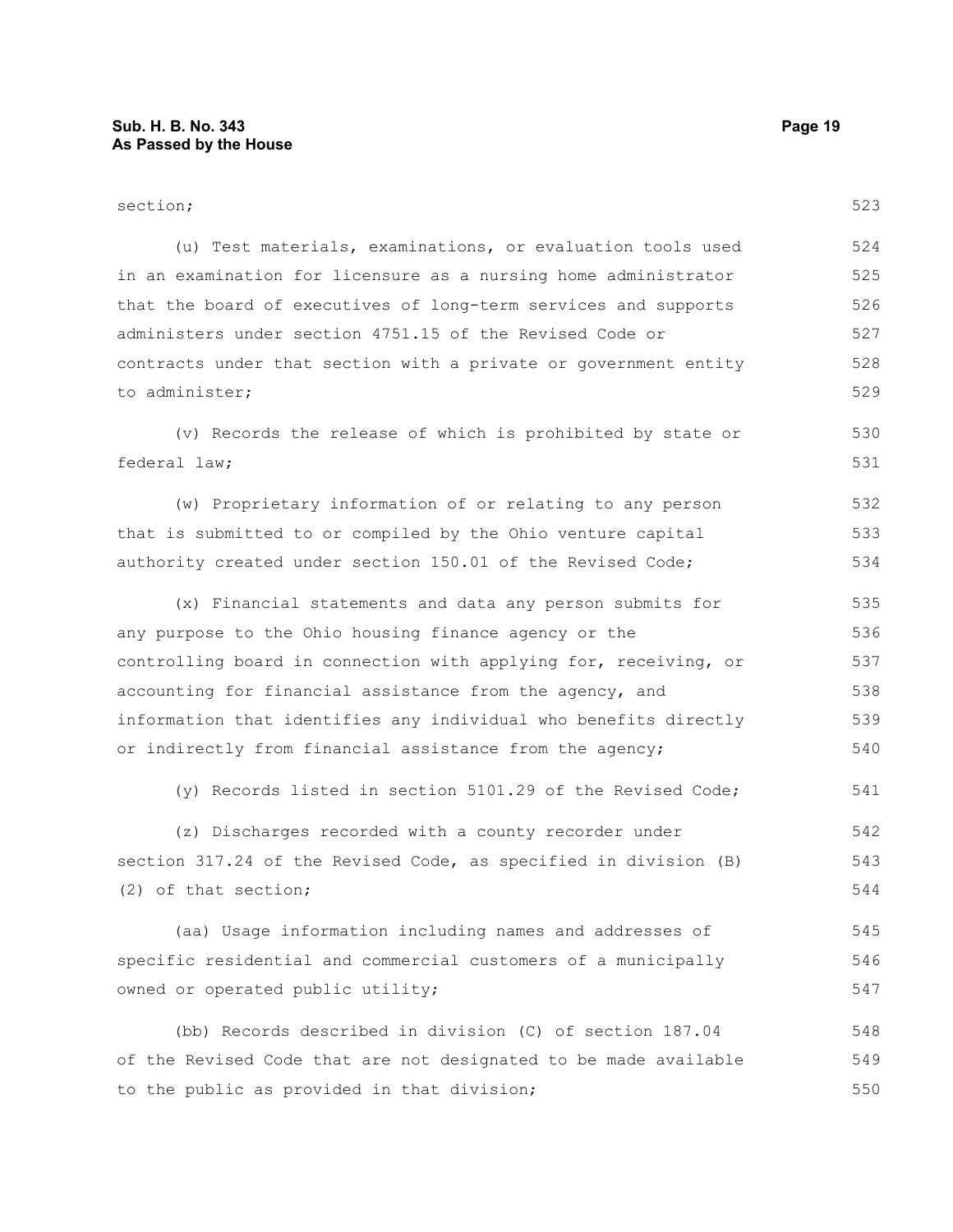#### **Sub. H. B. No. 343 Page 20 As Passed by the House**

(cc) Information and records that are made confidential, privileged, and not subject to disclosure under divisions (B) and (C) of section 2949.221 of the Revised Code; 551 552 553

(dd) Personal information, as defined in section 149.45 of the Revised Code; 554 555

(ee) The confidential name, address, and other personally identifiable information of a program participant in the address confidentiality program established under sections 111.41 to 111.47 of the Revised Code, including the contents of any application for absent voter's ballots, absent voter's ballot identification envelope statement of voter, or provisional ballot affirmation completed by a program participant who has a confidential voter registration record; records or portions of records pertaining to that program that identify the number of program participants that reside within a precinct, ward, township, municipal corporation, county, or any other geographic area smaller than the state; and any real property confidentiality notice filed under section 111.431 of the Revised Code and the information described in division (C) of that section. As used in this division, "confidential address" and "program participant" have the meaning defined in section 111.41 of the Revised Code. 556 557 558 559 560 561 562 563 564 565 566 567 568 569 570 571 572

(ff) Orders for active military service of an individual serving or with previous service in the armed forces of the United States, including a reserve component, or the Ohio organized militia, except that, such order becomes a public record on the day that is fifteen years after the published date or effective date of the call to order; 573 574 575 576 577 578

(gg) The name, address, contact information, or other personal information of an individual who is less than eighteen 579 580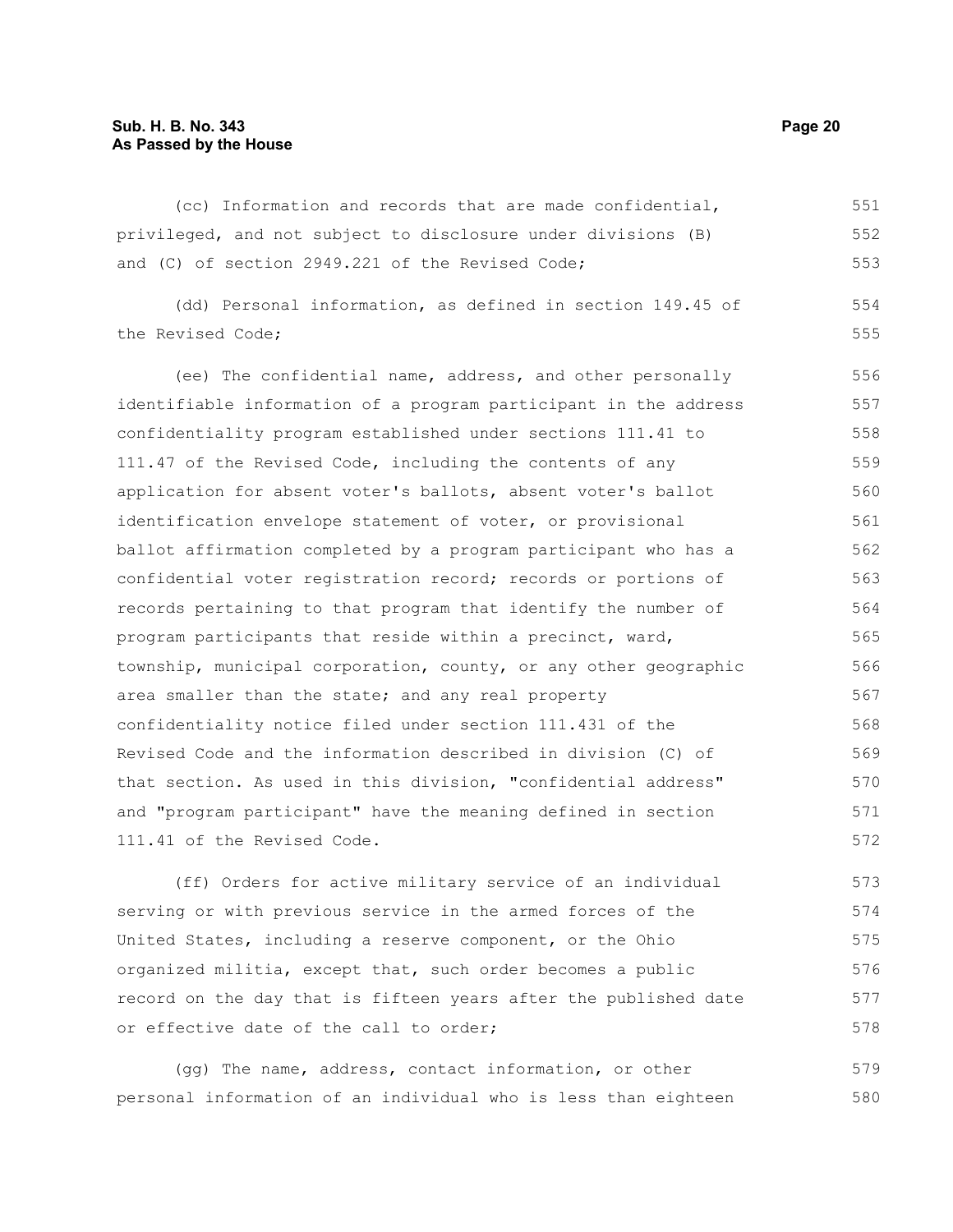years of age that is included in any record related to a traffic accident involving a school vehicle in which the individual was an occupant at the time of the accident; 581 582 583

(hh) Protected health information, as defined in 45 C.F.R. 160.103, that is in a claim for payment for a health care product, service, or procedure, as well as any other health claims data in another document that reveals the identity of an individual who is the subject of the data or could be used to reveal that individual's identity; 584 585 586 587 588 589

(ii) Any depiction by photograph, film, videotape, or printed or digital image under either of the following circumstances: 590 591 592

(i) The depiction is that of a victim of an offense the release of which would be, to a reasonable person of ordinary sensibilities, an offensive and objectionable intrusion into the victim's expectation of bodily privacy and integrity. 593 594 595 596

(ii) The depiction captures or depicts the victim of a sexually oriented offense, as defined in section 2950.01 of the Revised Code, at the actual occurrence of that offense. 597 598 599

(jj) Restricted portions of a body-worn camera or dashboard camera recording; 600 601

(kk) In the case of a fetal-infant mortality review board acting under sections 3707.70 to 3707.77 of the Revised Code, records, documents, reports, or other information presented to the board or a person abstracting such materials on the board's behalf, statements made by review board members during board meetings, all work products of the board, and data submitted by the board to the department of health or a national infant death review database, other than the report prepared pursuant to 602 603 604 605 606 607 608 609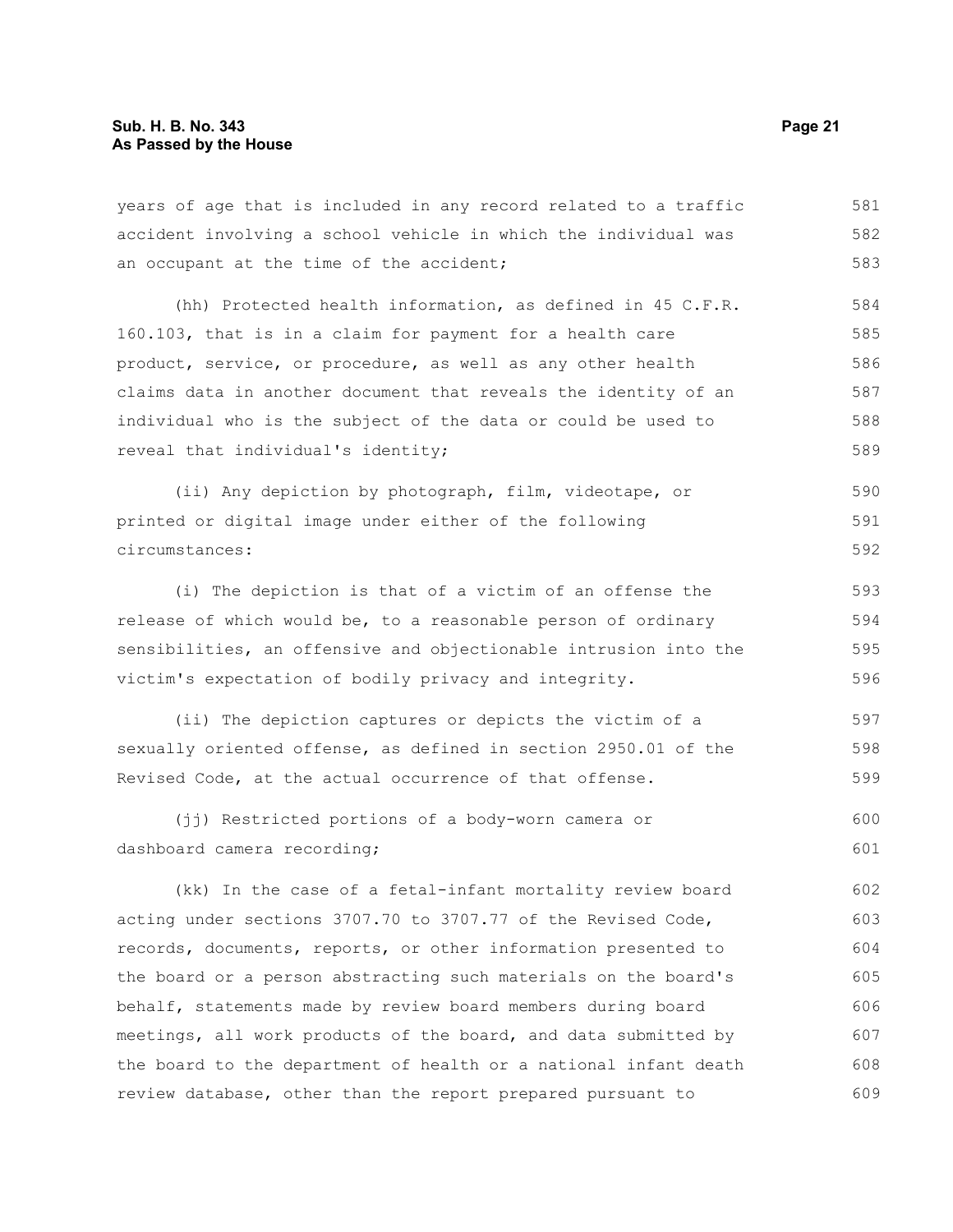section 3707.77 of the Revised Code.

(ll) Records, documents, reports, or other information presented to the pregnancy-associated mortality review board established under section 3738.01 of the Revised Code, statements made by board members during board meetings, all work products of the board, and data submitted by the board to the department of health, other than the biennial reports prepared under section 3738.08 of the Revised Code; 611 612 613 614 615 616 617

(mm) Except as otherwise provided in division (A)(1)(oo) of this section, telephone numbers for a victim, as defined in section 2930.01 of the Revised Code or a witness to a crime that are listed on any law enforcement record or report. 618 619 620 621

(nn) A preneed funeral contract, as defined in section 4717.01 of the Revised Code, and contract terms and personally identifying information of a preneed funeral contract, that is contained in a report submitted by or for a funeral home to the board of embalmers and funeral directors under division (C) of section 4717.13, division (J) of section 4717.31, or section 4717.41 of the Revised Code. 622 623 624 625 626 627 628

(oo) Telephone numbers for a party to a motor vehicle accident subject to the requirements of section 5502.11 of the Revised Code that are listed on any law enforcement record or report, except that the telephone numbers described in this division are not excluded from the definition of "public record" under this division on and after the thirtieth day after the occurrence of the motor vehicle accident. 629 630 631 632 633 634 635

(pp) Records, documents, and information the release of which is prohibited under sections 2930.04 and 2930.07 of the Revised Code. 636 637 638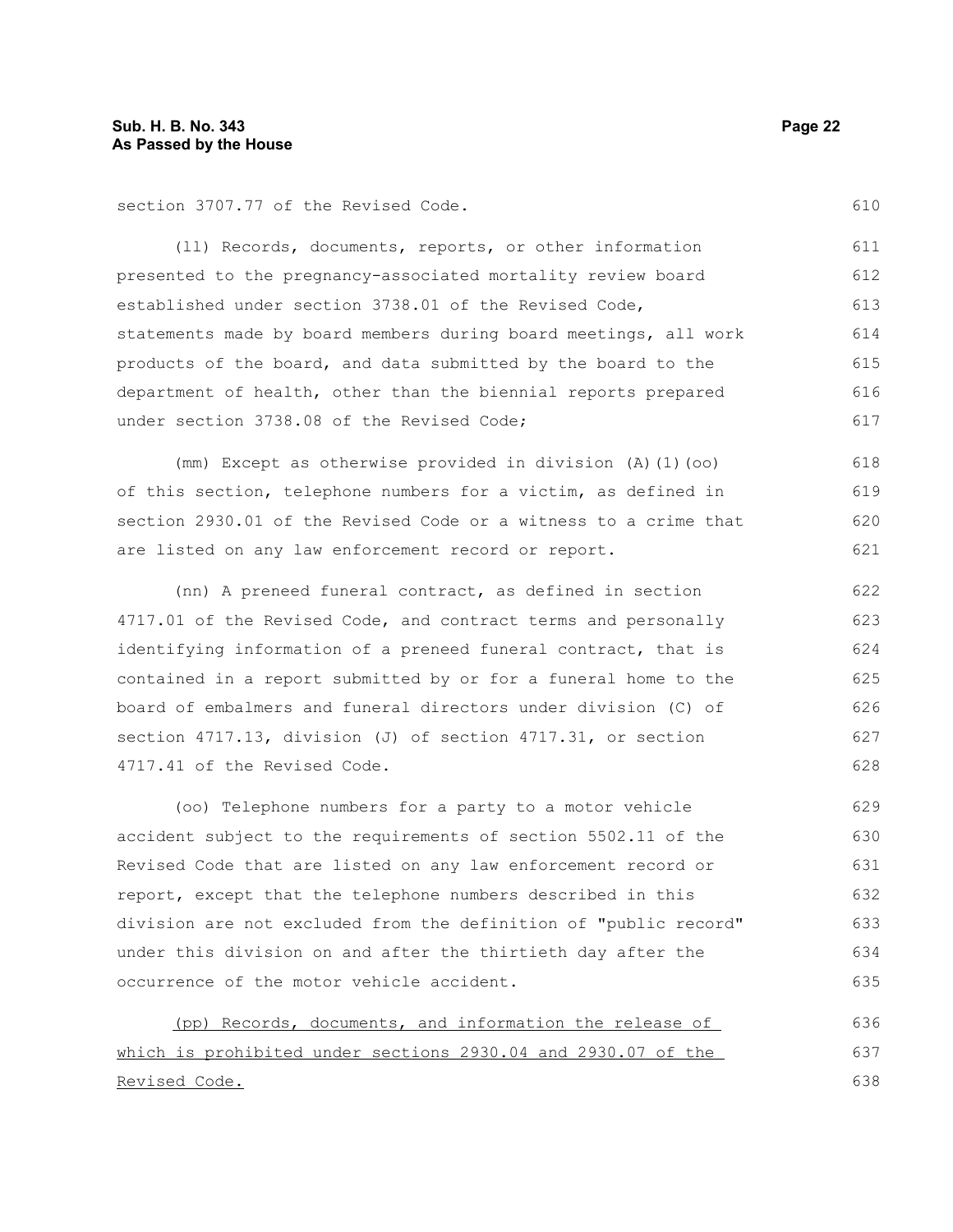#### **Sub. H. B. No. 343 Page 23 As Passed by the House**

A record that is not a public record under division (A)(1) of this section and that, under law, is permanently retained becomes a public record on the day that is seventy-five years after the day on which the record was created, except for any record protected by the attorney-client privilege, a trial preparation record as defined in this section, a statement prohibiting the release of identifying information signed under section 3107.083 of the Revised Code, a denial of release form filed pursuant to section 3107.46 of the Revised Code, or any record that is exempt from release or disclosure under section 149.433 of the Revised Code. If the record is a birth certificate and a biological parent's name redaction request form has been accepted under section 3107.391 of the Revised Code, the name of that parent shall be redacted from the birth certificate before it is released under this paragraph. If any other section of the Revised Code establishes a time period for disclosure of a record that conflicts with the time period specified in this section, the time period in the other section prevails. 639 640 641 642 643 644 645 646 647 648 649 650 651 652 653 654 655 656 657

(2) "Confidential law enforcement investigatory record" means any record that pertains to a law enforcement matter of a criminal, quasi-criminal, civil, or administrative nature, but only to the extent that the release of the record would create a high probability of disclosure of any of the following: 658 659 660 661 662

(a) The identity of a suspect who has not been charged with the offense to which the record pertains, or of an information source or witness to whom confidentiality has been reasonably promised; 663 664 665 666

(b) Information provided by an information source or witness to whom confidentiality has been reasonably promised, 667 668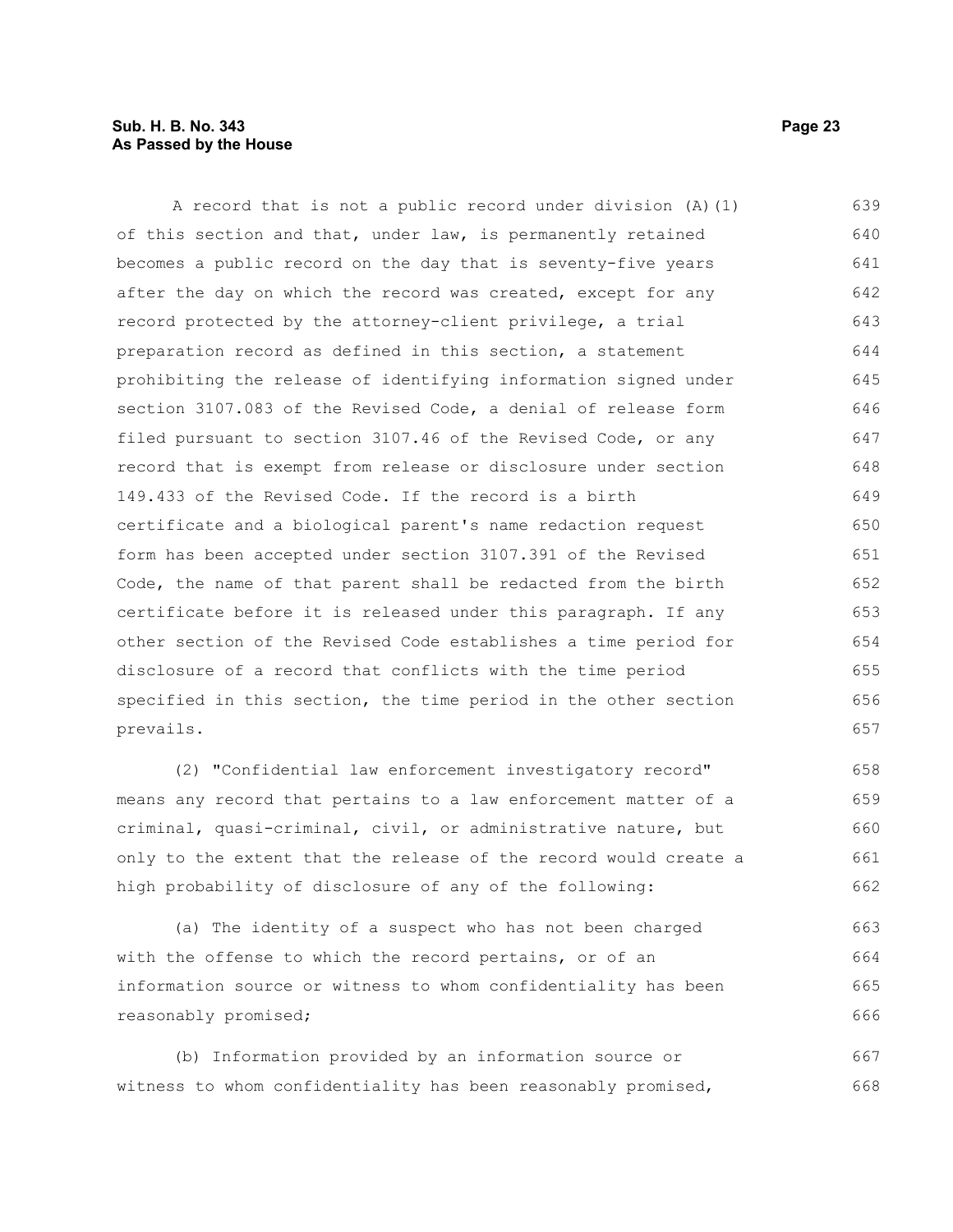which information would reasonably tend to disclose the source's or witness's identity; (c) Specific confidential investigatory techniques or procedures or specific investigatory work product; (d) Information that would endanger the life or physical safety of law enforcement personnel, a crime victim, a witness, or a confidential information source. (3) "Medical record" means any document or combination of documents, except births, deaths, and the fact of admission to or discharge from a hospital, that pertains to the medical history, diagnosis, prognosis, or medical condition of a patient and that is generated and maintained in the process of medical treatment. (4) "Trial preparation record" means any record that contains information that is specifically compiled in reasonable anticipation of, or in defense of, a civil or criminal action or proceeding, including the independent thought processes and personal trial preparation of an attorney. (5) "Intellectual property record" means a record, other 669 670 671 672 673 674 675 676 677 678 679 680 681 682 683 684 685 686 687

than a financial or administrative record, that is produced or collected by or for faculty or staff of a state institution of higher learning in the conduct of or as a result of study or research on an educational, commercial, scientific, artistic, technical, or scholarly issue, regardless of whether the study or research was sponsored by the institution alone or in conjunction with a governmental body or private concern, and that has not been publicly released, published, or patented. 688 689 690 691 692 693 694 695

(6) "Donor profile record" means all records about donors or potential donors to a public institution of higher education 696 697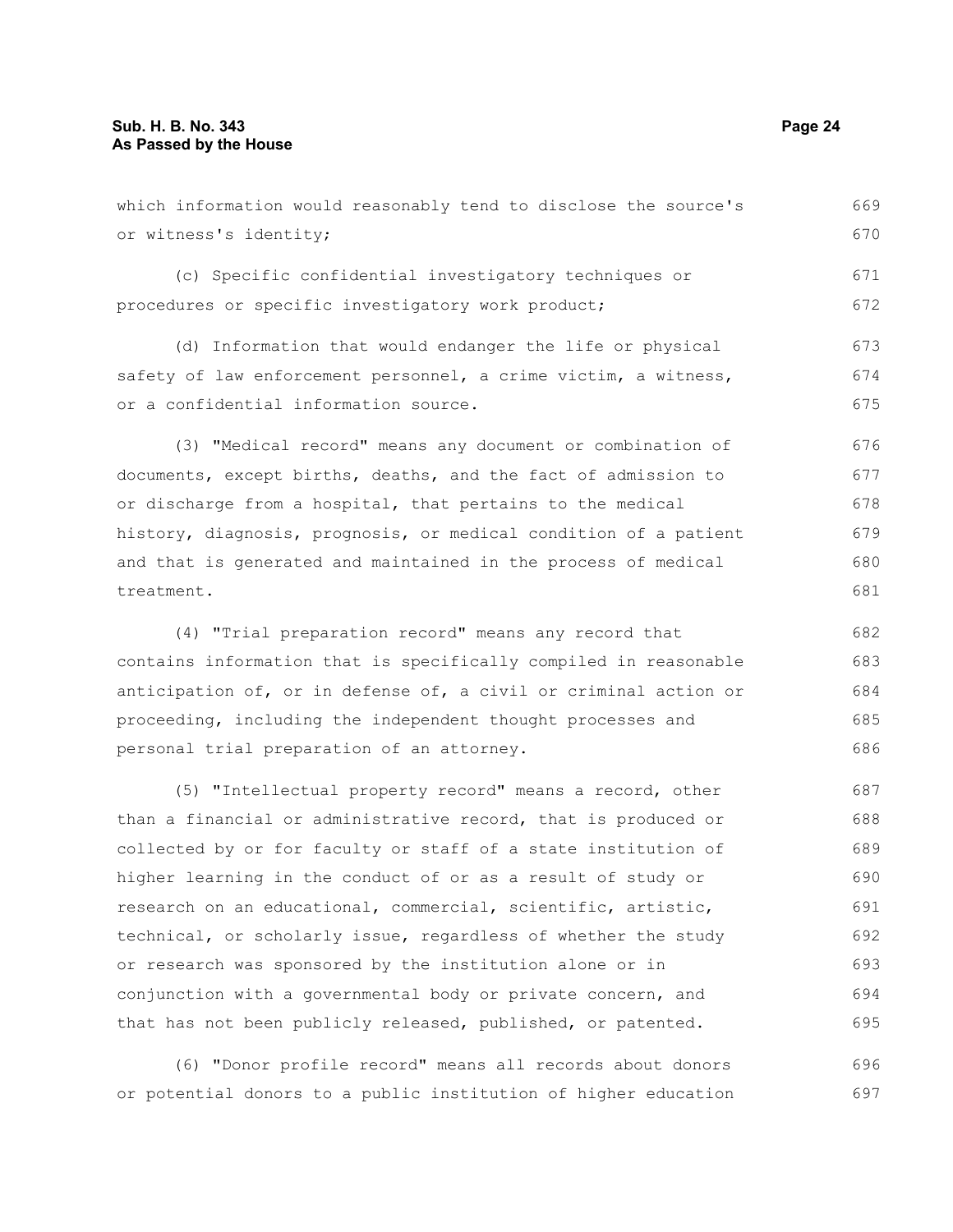except the names and reported addresses of the actual donors and the date, amount, and conditions of the actual donation. 698 699

(7) "Designated public service worker" means a peace officer, parole officer, probation officer, bailiff, prosecuting attorney, assistant prosecuting attorney, correctional employee, county or multicounty corrections officer, community-based correctional facility employee, designated Ohio national guard member, protective services worker, youth services employee, firefighter, EMT, medical director or member of a cooperating physician advisory board of an emergency medical service organization, state board of pharmacy employee, investigator of the bureau of criminal identification and investigation, emergency service telecommunicator, forensic mental health provider, mental health evaluation provider, regional psychiatric hospital employee, judge, magistrate, or federal law enforcement officer. 700 701 702 703 704 705 706 707 708 709 710 711 712 713

(8) "Designated public service worker residential and familial information" means any information that discloses any of the following about a designated public service worker: 714 715 716

(a) The address of the actual personal residence of a designated public service worker, except for the following information: 717 718 719

(i) The address of the actual personal residence of a prosecuting attorney or judge; and 720 721

(ii) The state or political subdivision in which a designated public service worker resides. 722 723

(b) Information compiled from referral to or participation in an employee assistance program; 724 725

(c) The social security number, the residential telephone 726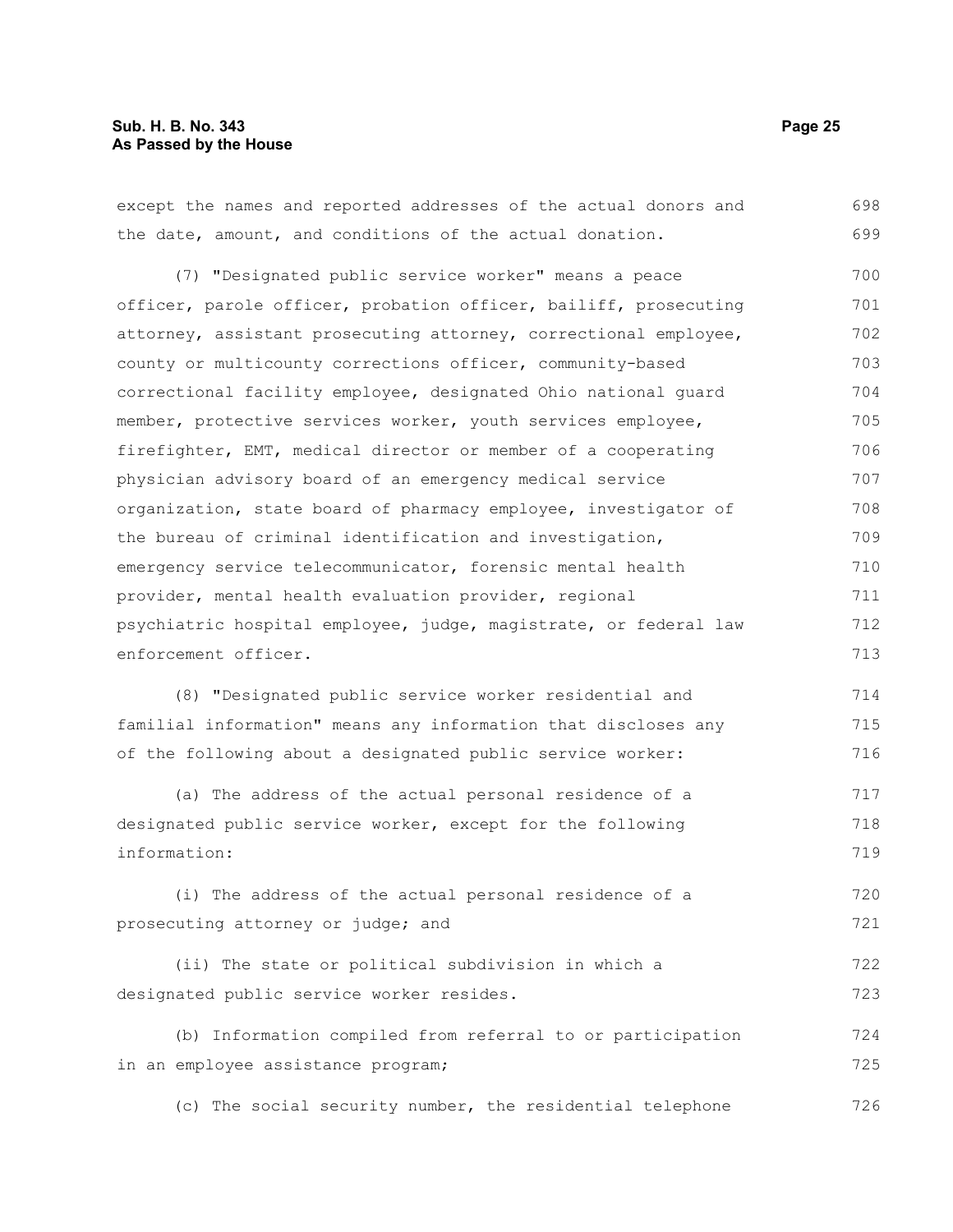number, any bank account, debit card, charge card, or credit card number, or the emergency telephone number of, or any medical information pertaining to, a designated public service worker; 727 728 729 730

(d) The name of any beneficiary of employment benefits, including, but not limited to, life insurance benefits, provided to a designated public service worker by the designated public service worker's employer; 731 732 733 734

(e) The identity and amount of any charitable or employment benefit deduction made by the designated public service worker's employer from the designated public service worker's compensation, unless the amount of the deduction is required by state or federal law; 735 736 737 738 739

(f) The name, the residential address, the name of the employer, the address of the employer, the social security number, the residential telephone number, any bank account, debit card, charge card, or credit card number, or the emergency telephone number of the spouse, a former spouse, or any child of a designated public service worker; 740 741 742 743 744 745

(g) A photograph of a peace officer who holds a position or has an assignment that may include undercover or plain clothes positions or assignments as determined by the peace officer's appointing authority. 746 747 748 749

(9) As used in divisions (A)(7) and (15) to (17) of this section: 750 751

"Peace officer" has the meaning defined in section 109.71 of the Revised Code and also includes the superintendent and troopers of the state highway patrol; it does not include the sheriff of a county or a supervisory employee who, in the 752 753 754 755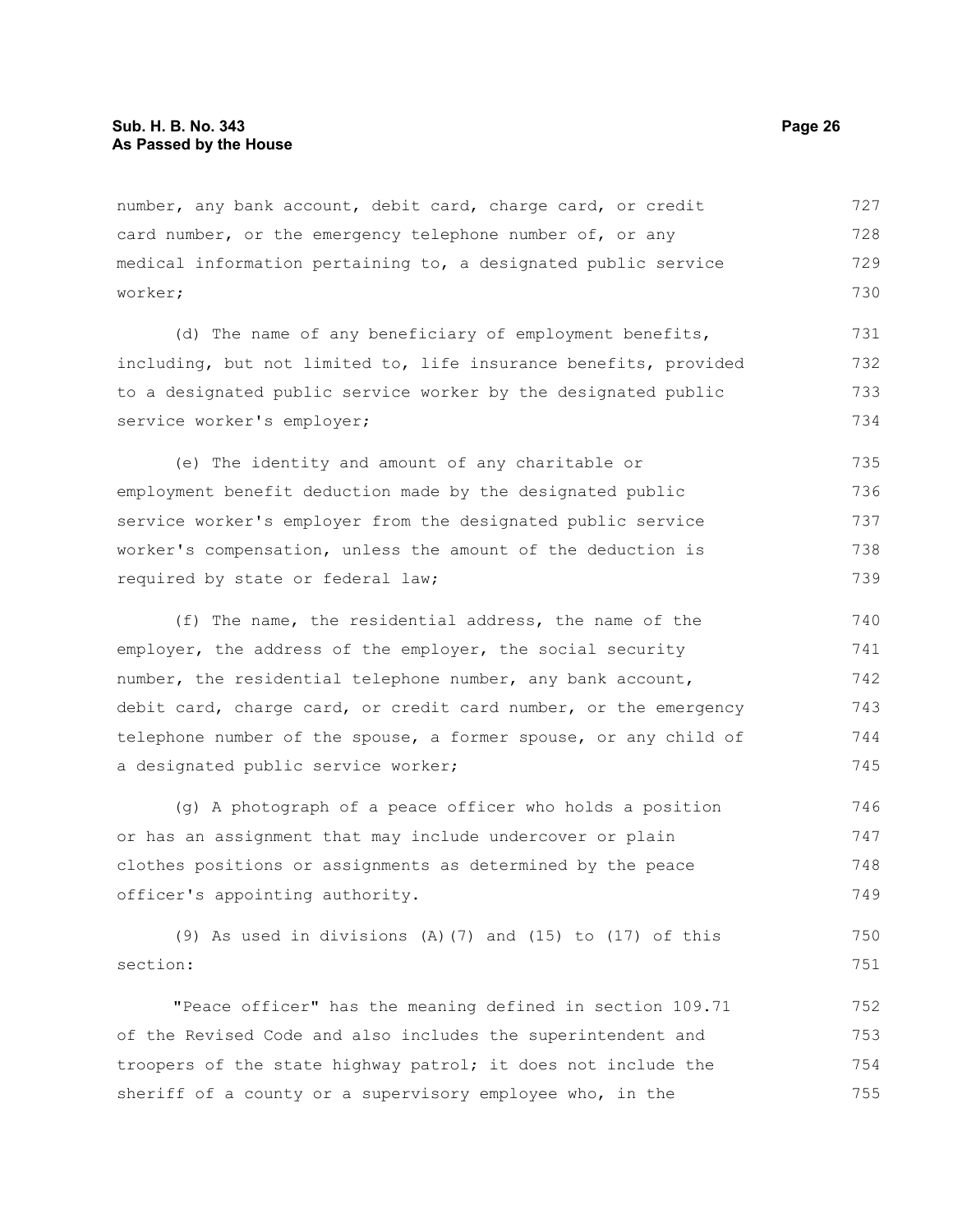#### **Sub. H. B. No. 343 Page 27 As Passed by the House**

absence of the sheriff, is authorized to stand in for, exercise the authority of, and perform the duties of the sheriff. "Correctional employee" means any employee of the department of rehabilitation and correction who in the course of performing the employee's job duties has or has had contact with inmates and persons under supervision. "County or multicounty corrections officer" means any corrections officer employed by any county or multicounty correctional facility. "Designated Ohio national guard member" means a member of the Ohio national guard who is participating in duties related to remotely piloted aircraft, including, but not limited to, pilots, sensor operators, and mission intelligence personnel, duties related to special forces operations, or duties related to cybersecurity, and is designated by the adjutant general as a 756 757 758 759 760 761 762 763 764 765 766 767 768 769 770

"Protective services worker" means any employee of a county agency who is responsible for child protective services, child support services, or adult protective services. 772 773 774

designated public service worker for those purposes.

"Youth services employee" means any employee of the department of youth services who in the course of performing the employee's job duties has or has had contact with children committed to the custody of the department of youth services. 775 776 777 778

"Firefighter" means any regular, paid or volunteer, member of a lawfully constituted fire department of a municipal corporation, township, fire district, or village. 779 780 781

"EMT" means EMTs-basic, EMTs-I, and paramedics that provide emergency medical services for a public emergency medical service organization. "Emergency medical service 782 783 784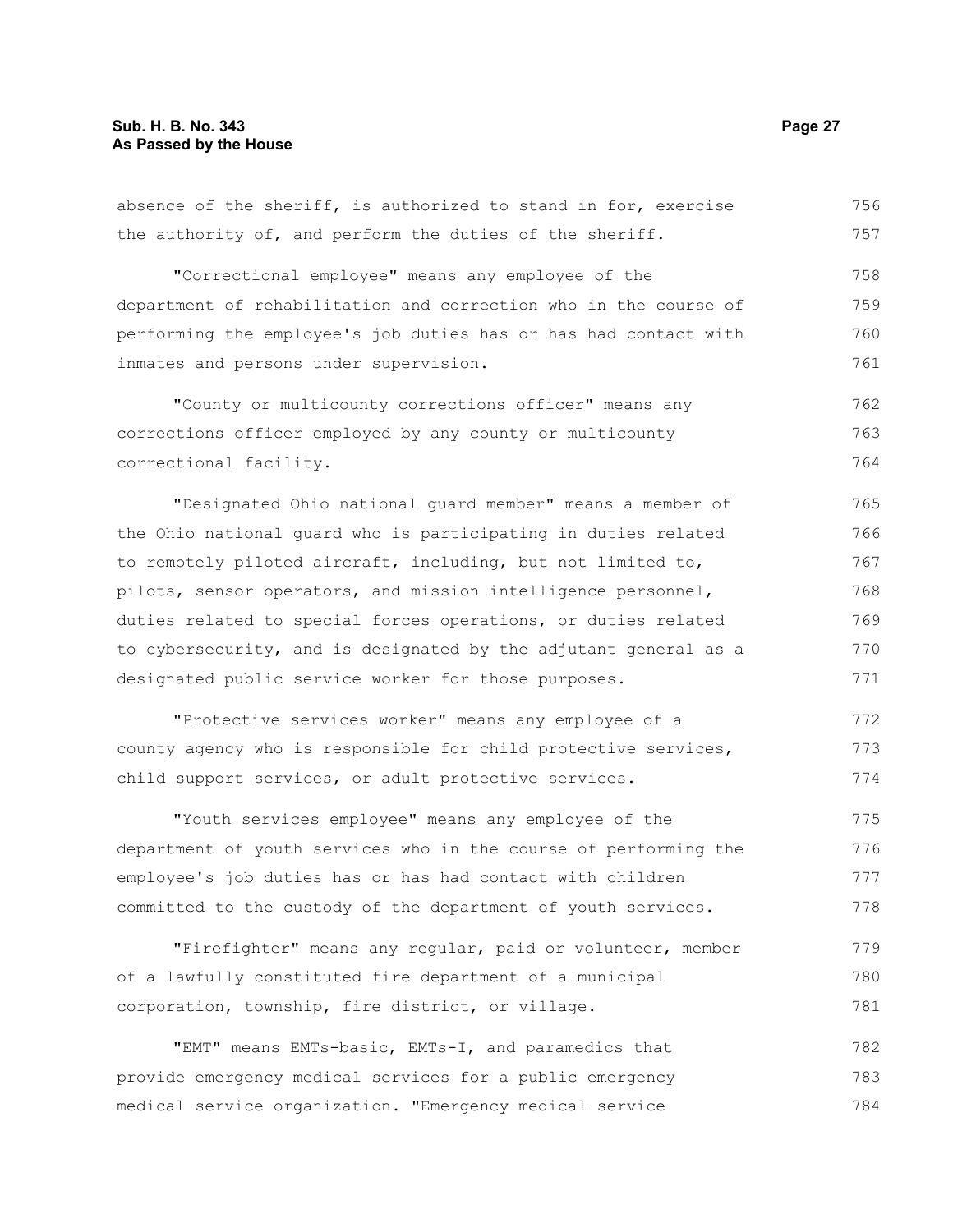#### **Sub. H. B. No. 343 Page 28 As Passed by the House**

organization," "EMT-basic," "EMT-I," and "paramedic" have the meanings defined in section 4765.01 of the Revised Code. "Investigator of the bureau of criminal identification and investigation" has the meaning defined in section 2903.11 of the Revised Code. "Emergency service telecommunicator" has the meaning defined in section 4742.01 of the Revised Code. "Forensic mental health provider" means any employee of a community mental health service provider or local alcohol, drug addiction, and mental health services board who, in the course of the employee's duties, has contact with persons committed to a local alcohol, drug addiction, and mental health services board by a court order pursuant to section 2945.38, 2945.39, 2945.40, or 2945.402 of the Revised Code. "Mental health evaluation provider" means an individual who, under Chapter 5122. of the Revised Code, examines a respondent who is alleged to be a mentally ill person subject to court order, as defined in section 5122.01 of the Revised Code, and reports to the probate court the respondent's mental condition. 785 786 787 788 789 790 791 792 793 794 795 796 797 798 799 800 801 802 803 804

"Regional psychiatric hospital employee" means any employee of the department of mental health and addiction services who, in the course of performing the employee's duties, has contact with patients committed to the department of mental health and addiction services by a court order pursuant to section 2945.38, 2945.39, 2945.40, or 2945.402 of the Revised Code. 805 806 807 808 809 810 811

"Federal law enforcement officer" has the meaning defined in section 9.88 of the Revised Code. 812 813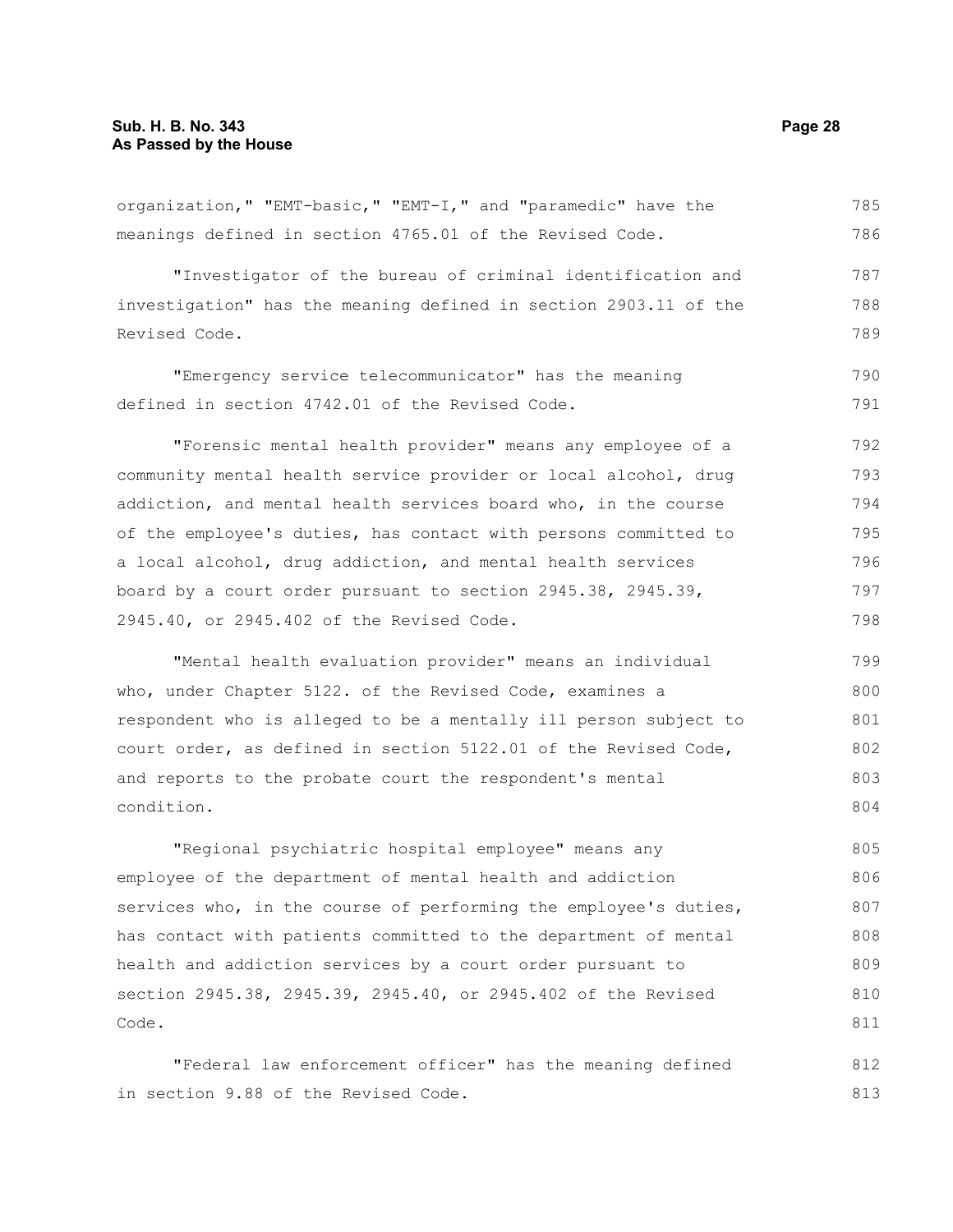### **Sub. H. B. No. 343 Page 29 As Passed by the House**

| (10) "Information pertaining to the recreational                 | 814 |
|------------------------------------------------------------------|-----|
| activities of a person under the age of eighteen" means          | 815 |
| information that is kept in the ordinary course of business by a | 816 |
| public office, that pertains to the recreational activities of a | 817 |
| person under the age of eighteen years, and that discloses any   | 818 |
| of the following:                                                | 819 |
| (a) The address or telephone number of a person under the        | 820 |
| age of eighteen or the address or telephone number of that       | 821 |
| person's parent, quardian, custodian, or emergency contact       | 822 |
| person;                                                          | 823 |
| (b) The social security number, birth date, or                   | 824 |
| photographic image of a person under the age of eighteen;        | 825 |
| (c) Any medical record, history, or information pertaining       | 826 |
| to a person under the age of eighteen;                           | 827 |
| (d) Any additional information sought or required about a        | 828 |
| person under the age of eighteen for the purpose of allowing     | 829 |
| that person to participate in any recreational activity          | 830 |
| conducted or sponsored by a public office or to use or obtain    | 831 |
| admission privileges to any recreational facility owned or       | 832 |
| operated by a public office.                                     | 833 |
| (11) "Community control sanction" has the meaning defined        | 834 |
| in section 2929.01 of the Revised Code.                          | 835 |
| (12) "Post-release control sanction" has the meaning             | 836 |
| defined in section 2967.01 of the Revised Code.                  | 837 |
| (13) "Redaction" means obscuring or deleting any                 | 838 |
| information that is exempt from the duty to permit public        | 839 |
| inspection or copying from an item that otherwise meets the      | 840 |

definition of a "record" in section 149.011 of the Revised Code. 841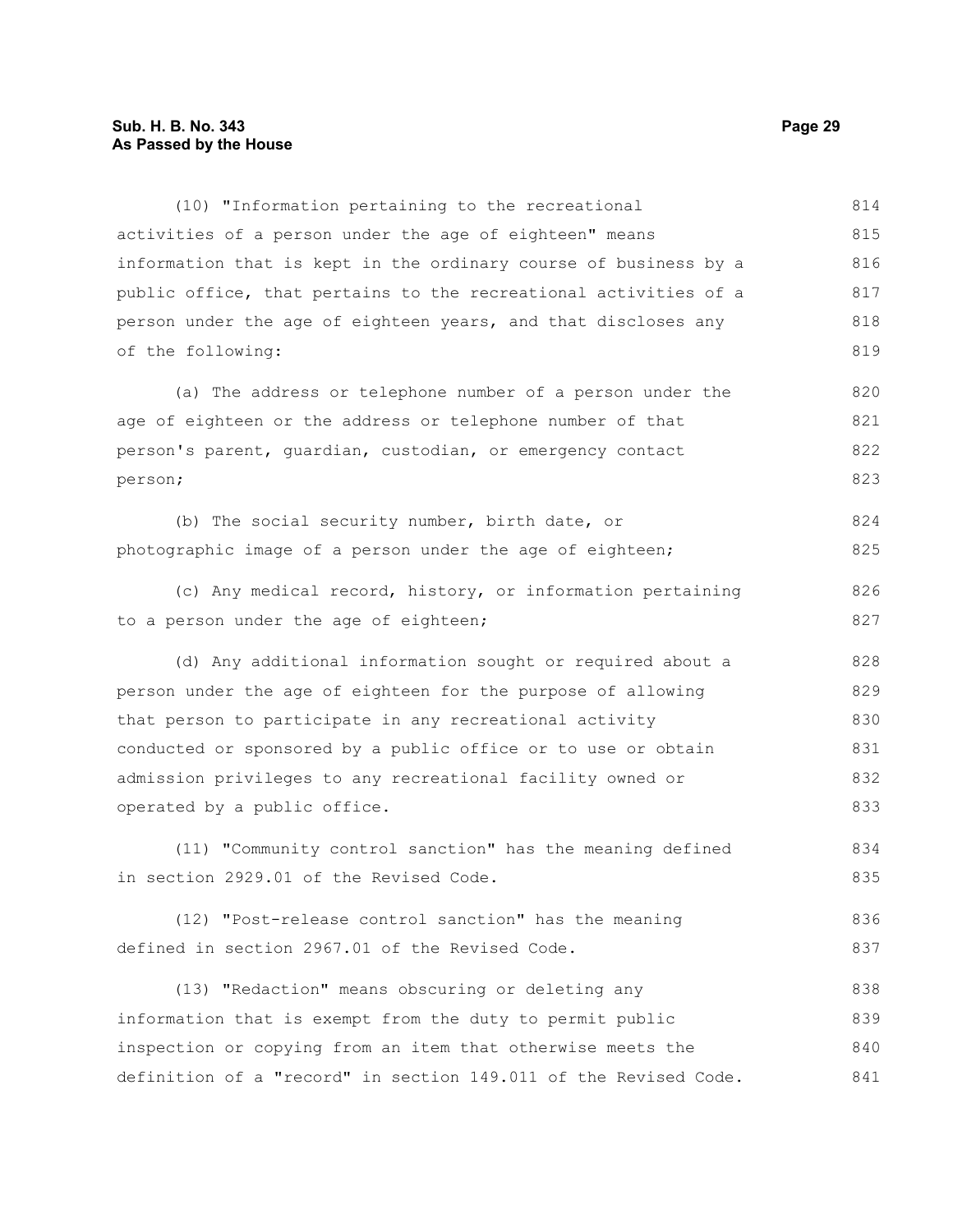(14) "Designee," "elected official," and "future official" have the meanings defined in section 109.43 of the Revised Code. 842 843

(15) "Body-worn camera" means a visual and audio recording device worn on the person of a peace officer while the peace officer is engaged in the performance of the peace officer's duties. 844 845 846 847

(16) "Dashboard camera" means a visual and audio recording device mounted on a peace officer's vehicle or vessel that is used while the peace officer is engaged in the performance of the peace officer's duties. 848 849 850 851

(17) "Restricted portions of a body-worn camera or dashboard camera recording" means any visual or audio portion of a body-worn camera or dashboard camera recording that shows, communicates, or discloses any of the following: 852 853 854 855

(a) The image or identity of a child or information that could lead to the identification of a child who is a primary subject of the recording when the law enforcement agency knows or has reason to know the person is a child based on the law enforcement agency's records or the content of the recording; 856 857 858 859 860

(b) The death of a person or a deceased person's body, unless the death was caused by a peace officer  $or$ , subject to division (H)(1) of this section, the consent of the decedent's executor or administrator has been obtained; 861 862 863 864

(c) The death of a peace officer, firefighter, paramedic, or other first responder, occurring while the decedent was engaged in the performance of official duties, unless, subject to division (H)(1) of this section, the consent of the decedent's executor or administrator has been obtained; 865 866 867 868 869

(d) Grievous bodily harm, unless the injury was effected 870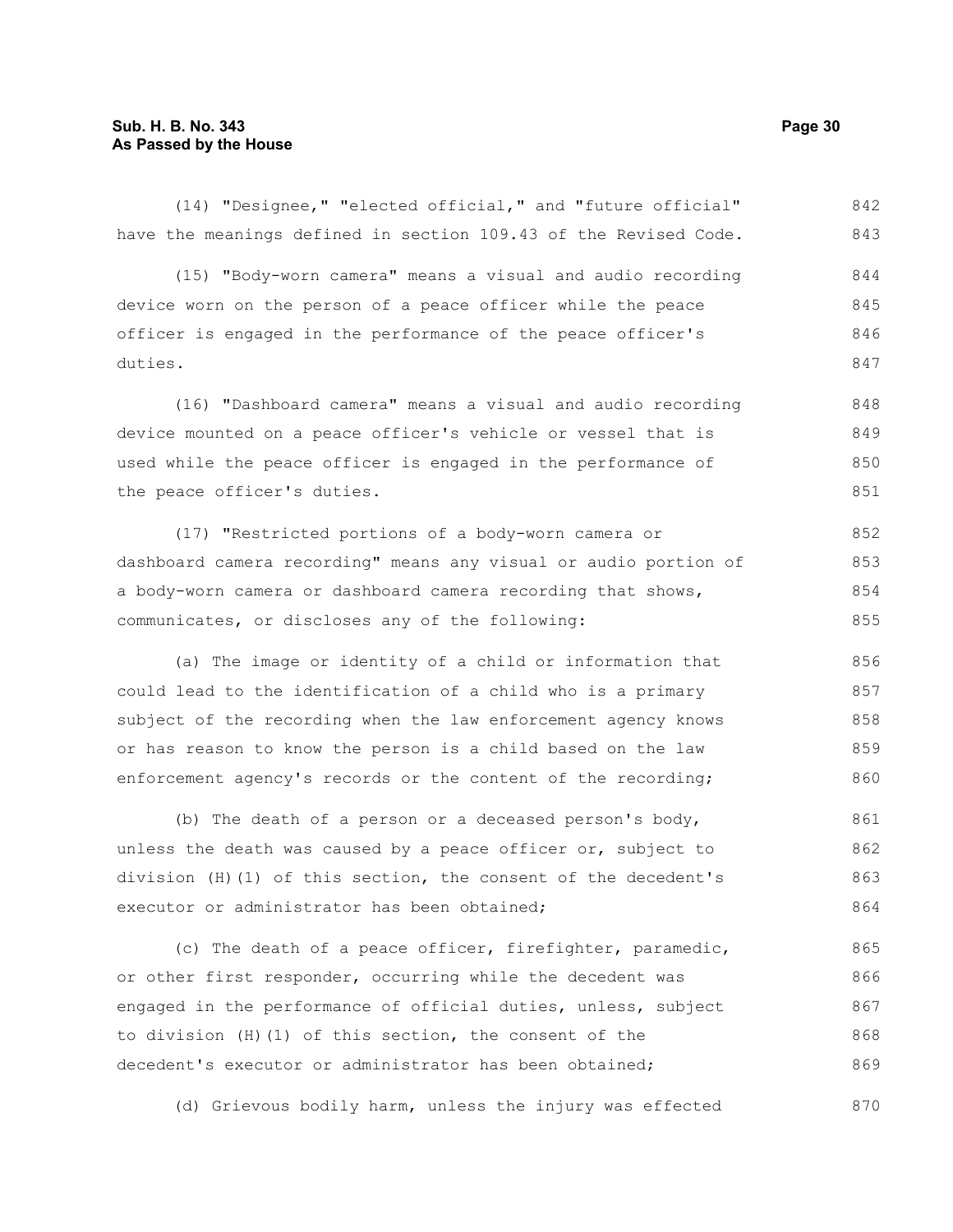by a peace officer or, subject to division (H)(1) of this section, the consent of the injured person or the injured person's guardian has been obtained; 871 872 873

(e) An act of severe violence against a person that results in serious physical harm to the person, unless the act and injury was effected by a peace officer or, subject to division (H)(1) of this section, the consent of the injured person or the injured person's guardian has been obtained; 874 875 876 877 878

(f) Grievous bodily harm to a peace officer, firefighter, paramedic, or other first responder, occurring while the injured person was engaged in the performance of official duties, unless, subject to division (H)(1) of this section, the consent of the injured person or the injured person's guardian has been obtained; 879 880 881 882 883 884

(g) An act of severe violence resulting in serious physical harm against a peace officer, firefighter, paramedic, or other first responder, occurring while the injured person was engaged in the performance of official duties, unless, subject to division (H)(1) of this section, the consent of the injured person or the injured person's guardian has been obtained; 885 886 887 888 889 890

(h) A person's nude body, unless, subject to division (H) (1) of this section, the person's consent has been obtained; 891 892

(i) Protected health information, the identity of a person in a health care facility who is not the subject of a law enforcement encounter, or any other information in a health care facility that could identify a person who is not the subject of a law enforcement encounter; 893 894 895 896 897

(j) Information that could identify the alleged victim of a sex offense, menacing by stalking, or domestic violence; 898 899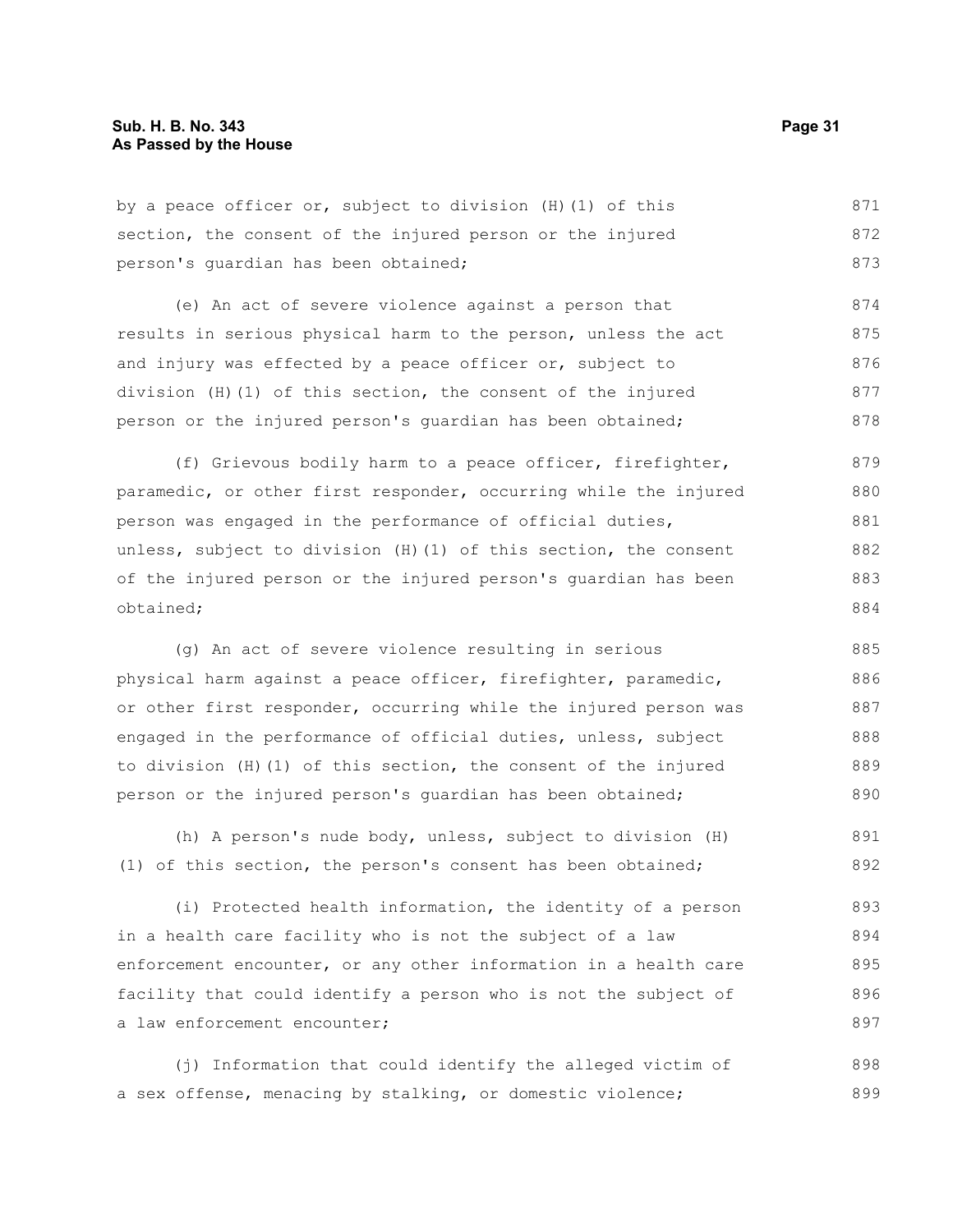#### **Sub. H. B. No. 343 Page 32 As Passed by the House**

(k) Information, that does not constitute a confidential law enforcement investigatory record, that could identify a person who provides sensitive or confidential information to a law enforcement agency when the disclosure of the person's identity or the information provided could reasonably be expected to threaten or endanger the safety or property of the person or another person; 900 901 902 903 904 905 906

(l) Personal information of a person who is not arrested, cited, charged, or issued a written warning by a peace officer; 907 908

(m) Proprietary police contingency plans or tactics that are intended to prevent crime and maintain public order and safety; 909 910 911

(n) A personal conversation unrelated to work between peace officers or between a peace officer and an employee of a law enforcement agency; 912 913 914

(o) A conversation between a peace officer and a member of the public that does not concern law enforcement activities; 915 916

(p) The interior of a residence, unless the interior of a residence is the location of an adversarial encounter with, or a use of force by, a peace officer; 917 918 919

(q) Any portion of the interior of a private business that is not open to the public, unless an adversarial encounter with, or a use of force by, a peace officer occurs in that location. 920 921 922

As used in division (A)(17) of this section:

"Grievous bodily harm" has the same meaning as in section 5924.120 of the Revised Code. 924 925

"Health care facility" has the same meaning as in section 1337.11 of the Revised Code. 926 927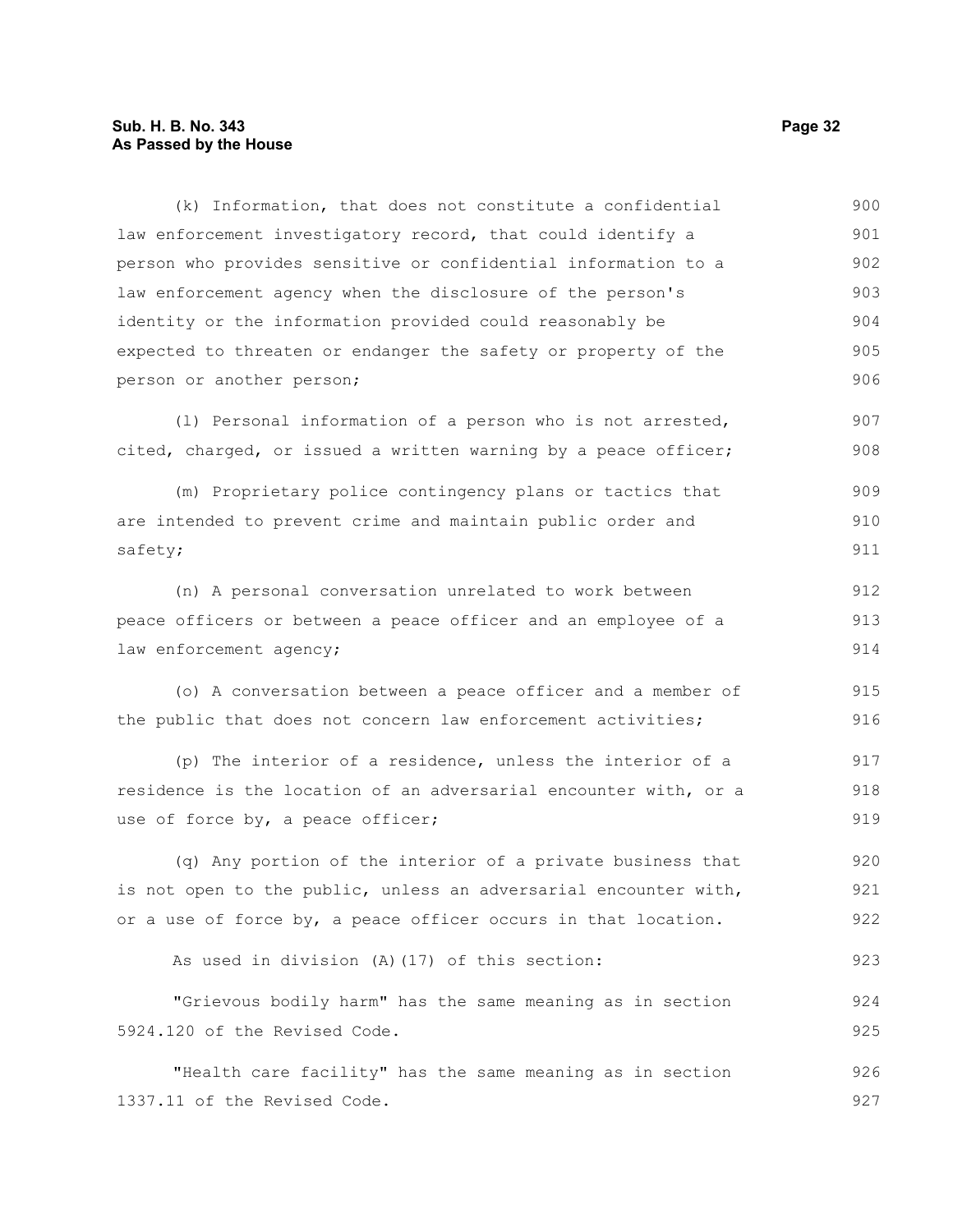| "Protected health information" has the same meaning as in       | 928 |
|-----------------------------------------------------------------|-----|
| 45 C.F.R. 160.103.                                              | 929 |
| "Law enforcement agency" has the same meaning as in             | 930 |
|                                                                 |     |
| section 2925.61 of the Revised Code.                            | 931 |
| "Personal information" means any government-issued              | 932 |
| identification number, date of birth, address, financial        | 933 |
| information, or criminal justice information from the law       | 934 |
| enforcement automated data system or similar databases.         | 935 |
| "Sex offense" has the same meaning as in section 2907.10        | 936 |
| of the Revised Code.                                            | 937 |
| "Firefighter," "paramedic," and "first responder" have the      | 938 |
| same meanings as in section 4765.01 of the Revised Code.        | 939 |
| (B) (1) Upon request by any person and subject to division      | 940 |
| (B) (8) of this section, all public records responsive to the   | 941 |
| request shall be promptly prepared and made available for       | 942 |
| inspection to the requester at all reasonable times during      | 943 |
| regular business hours. Subject to division (B) (8) of this     | 944 |
| section, upon request by any person, a public office or person  | 945 |
| responsible for public records shall make copies of the         | 946 |
| requested public record available to the requester at cost and  | 947 |
| within a reasonable period of time. If a public record contains | 948 |
| information that is exempt from the duty to permit public       | 949 |
| inspection or to copy the public record, the public office or   | 950 |
| the person responsible for the public record shall make         | 951 |
| available all of the information within the public record that  | 952 |
| is not exempt. When making that public record available for     | 953 |
| public inspection or copying that public record, the public     | 954 |
| office or the person responsible for the public record shall    | 955 |
| notify the requester of any redaction or make the redaction     | 956 |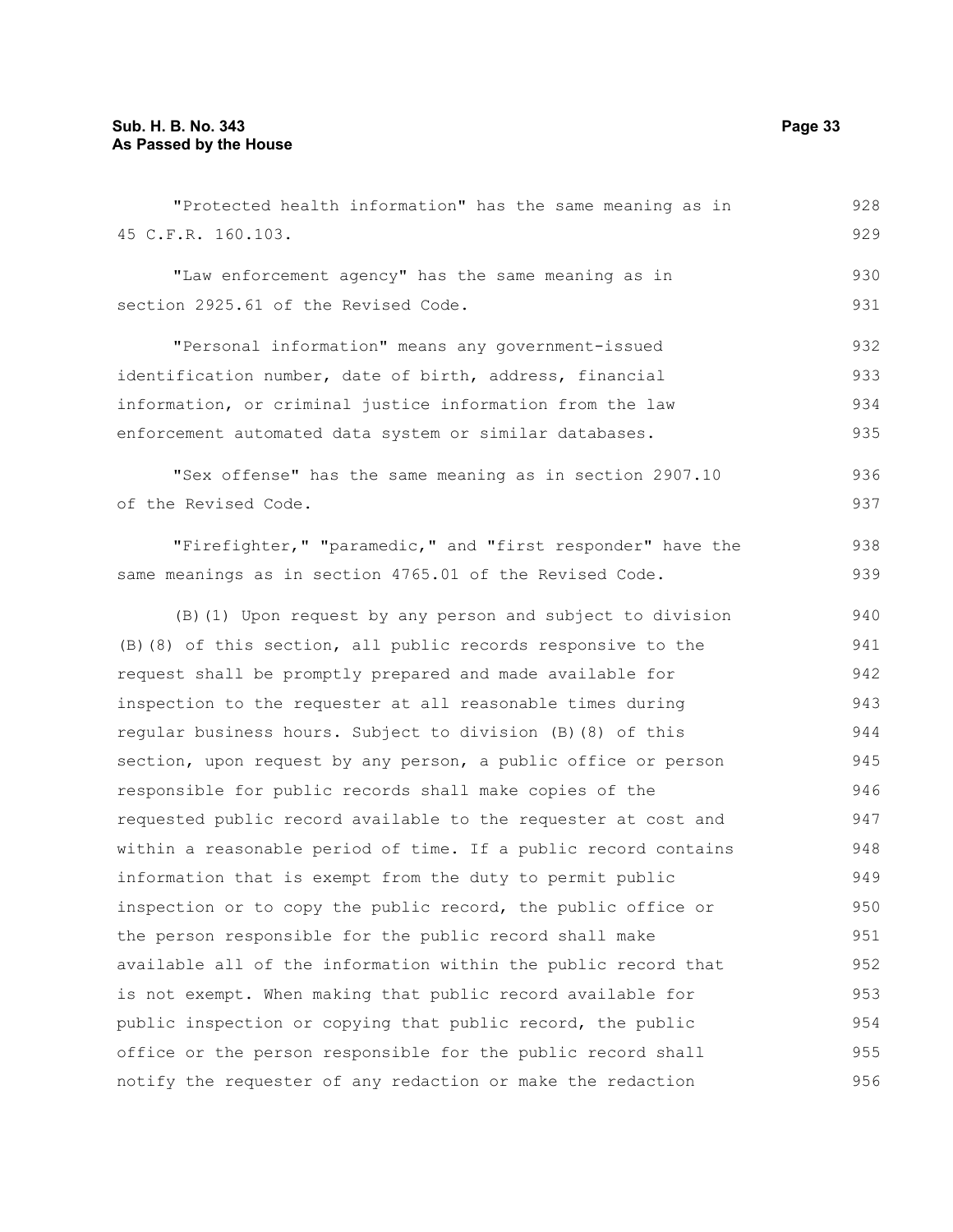plainly visible. A redaction shall be deemed a denial of a request to inspect or copy the redacted information, except if federal or state law authorizes or requires a public office to make the redaction. 957 958 959 960

(2) To facilitate broader access to public records, a public office or the person responsible for public records shall organize and maintain public records in a manner that they can be made available for inspection or copying in accordance with division (B) of this section. A public office also shall have available a copy of its current records retention schedule at a location readily available to the public. If a requester makes an ambiguous or overly broad request or has difficulty in making a request for copies or inspection of public records under this section such that the public office or the person responsible for the requested public record cannot reasonably identify what public records are being requested, the public office or the person responsible for the requested public record may deny the request but shall provide the requester with an opportunity to revise the request by informing the requester of the manner in which records are maintained by the public office and accessed in the ordinary course of the public office's or person's duties. 961 962 963 964 965 966 967 968 969 970 971 972 973 974 975 976 977 978

(3) If a request is ultimately denied, in part or in whole, the public office or the person responsible for the requested public record shall provide the requester with an explanation, including legal authority, setting forth why the request was denied. If the initial request was provided in writing, the explanation also shall be provided to the requester in writing. The explanation shall not preclude the public office or the person responsible for the requested public record from relying upon additional reasons or legal authority in defending 979 980 981 982 983 984 985 986 987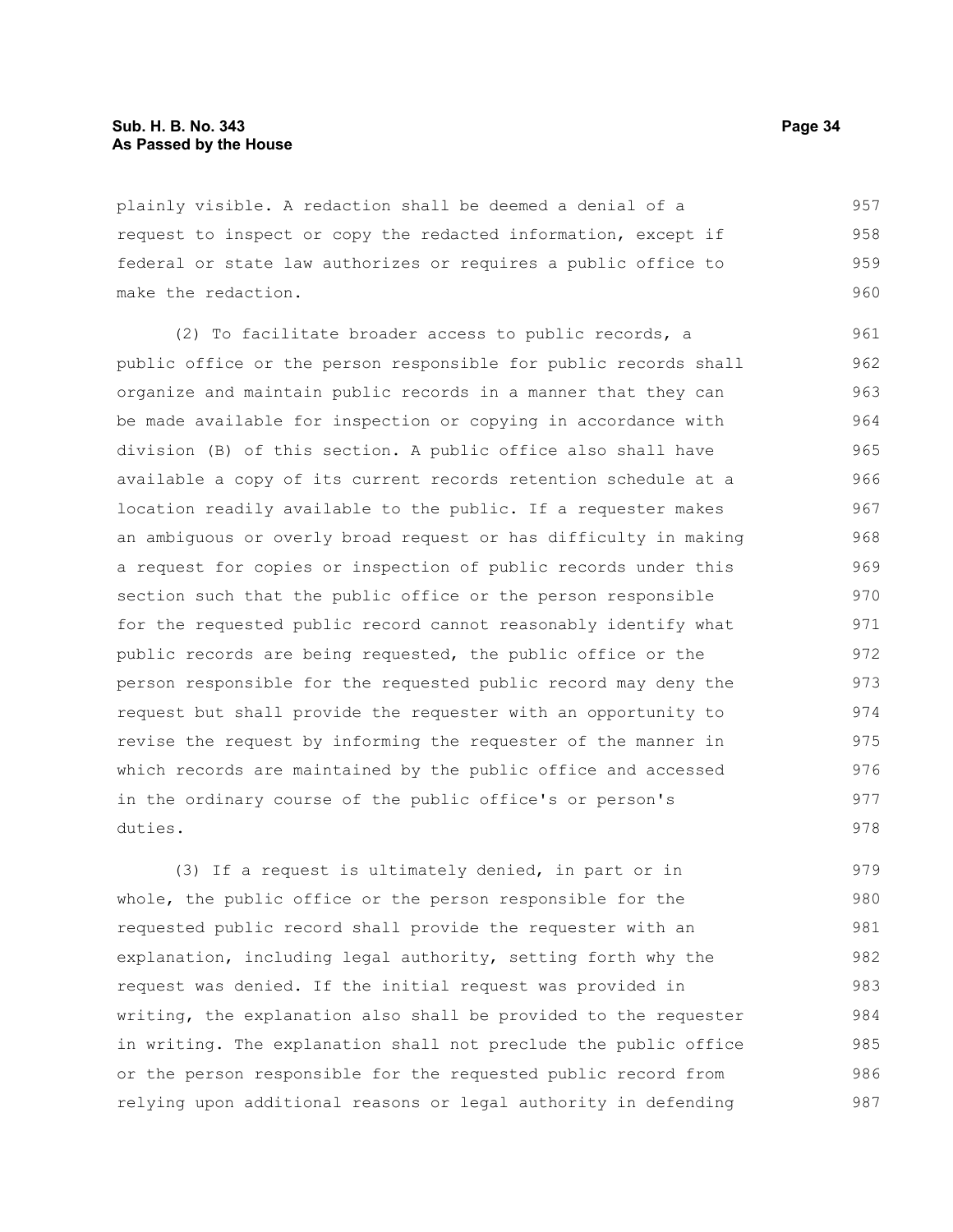an action commenced under division (C) of this section.

(4) Unless specifically required or authorized by state or federal law or in accordance with division (B) of this section, no public office or person responsible for public records may limit or condition the availability of public records by requiring disclosure of the requester's identity or the intended use of the requested public record. Any requirement that the requester disclose the requester's identity or the intended use of the requested public record constitutes a denial of the request. 989 990 991 992 993 994 995 996 997

(5) A public office or person responsible for public records may ask a requester to make the request in writing, may ask for the requester's identity, and may inquire about the intended use of the information requested, but may do so only after disclosing to the requester that a written request is not mandatory, that the requester may decline to reveal the requester's identity or the intended use, and when a written request or disclosure of the identity or intended use would benefit the requester by enhancing the ability of the public office or person responsible for public records to identify, locate, or deliver the public records sought by the requester. 998 999 1000 1001 1002 1003 1004 1005 1006 1007 1008

(6) If any person requests a copy of a public record in accordance with division (B) of this section, the public office or person responsible for the public record may require the requester to pay in advance the cost involved in providing the copy of the public record in accordance with the choice made by the requester under this division. The public office or the person responsible for the public record shall permit the requester to choose to have the public record duplicated upon paper, upon the same medium upon which the public office or 1009 1010 1011 1012 1013 1014 1015 1016 1017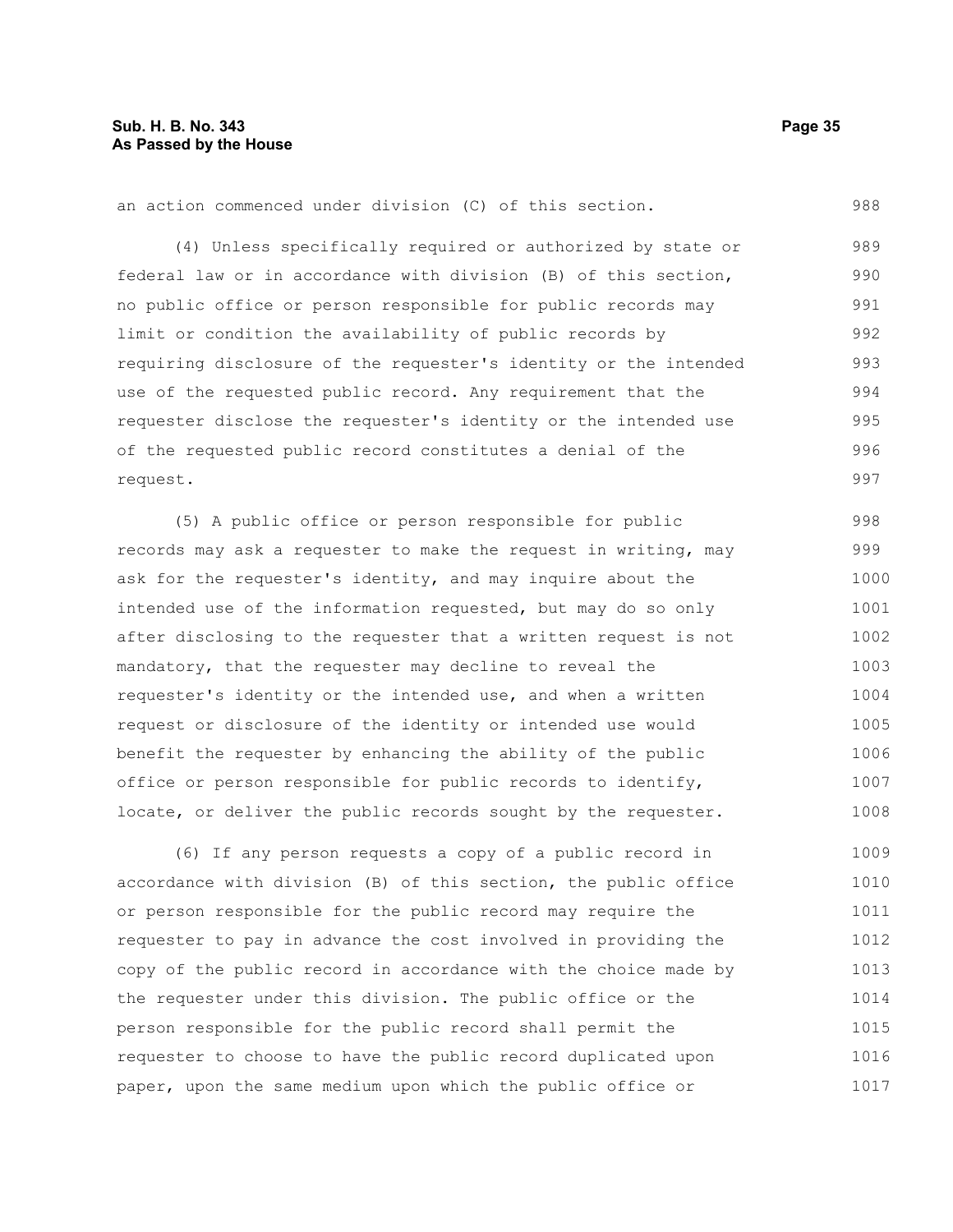#### **Sub. H. B. No. 343 Page 36 As Passed by the House**

person responsible for the public record keeps it, or upon any other medium upon which the public office or person responsible for the public record determines that it reasonably can be duplicated as an integral part of the normal operations of the public office or person responsible for the public record. When the requester makes a choice under this division, the public office or person responsible for the public record shall provide a copy of it in accordance with the choice made by the requester. Nothing in this section requires a public office or person responsible for the public record to allow the requester of a copy of the public record to make the copies of the public record. 1018 1019 1020 1021 1022 1023 1024 1025 1026 1027 1028 1029

(7)(a) Upon a request made in accordance with division (B) of this section and subject to division (B)(6) of this section, a public office or person responsible for public records shall transmit a copy of a public record to any person by United States mail or by any other means of delivery or transmission within a reasonable period of time after receiving the request for the copy. The public office or person responsible for the public record may require the person making the request to pay in advance the cost of postage if the copy is transmitted by United States mail or the cost of delivery if the copy is transmitted other than by United States mail, and to pay in advance the costs incurred for other supplies used in the mailing, delivery, or transmission. 1030 1031 1032 1033 1034 1035 1036 1037 1038 1039 1040 1041 1042

(b) Any public office may adopt a policy and procedures that it will follow in transmitting, within a reasonable period of time after receiving a request, copies of public records by United States mail or by any other means of delivery or transmission pursuant to division (B)(7) of this section. A public office that adopts a policy and procedures under division 1043 1044 1045 1046 1047 1048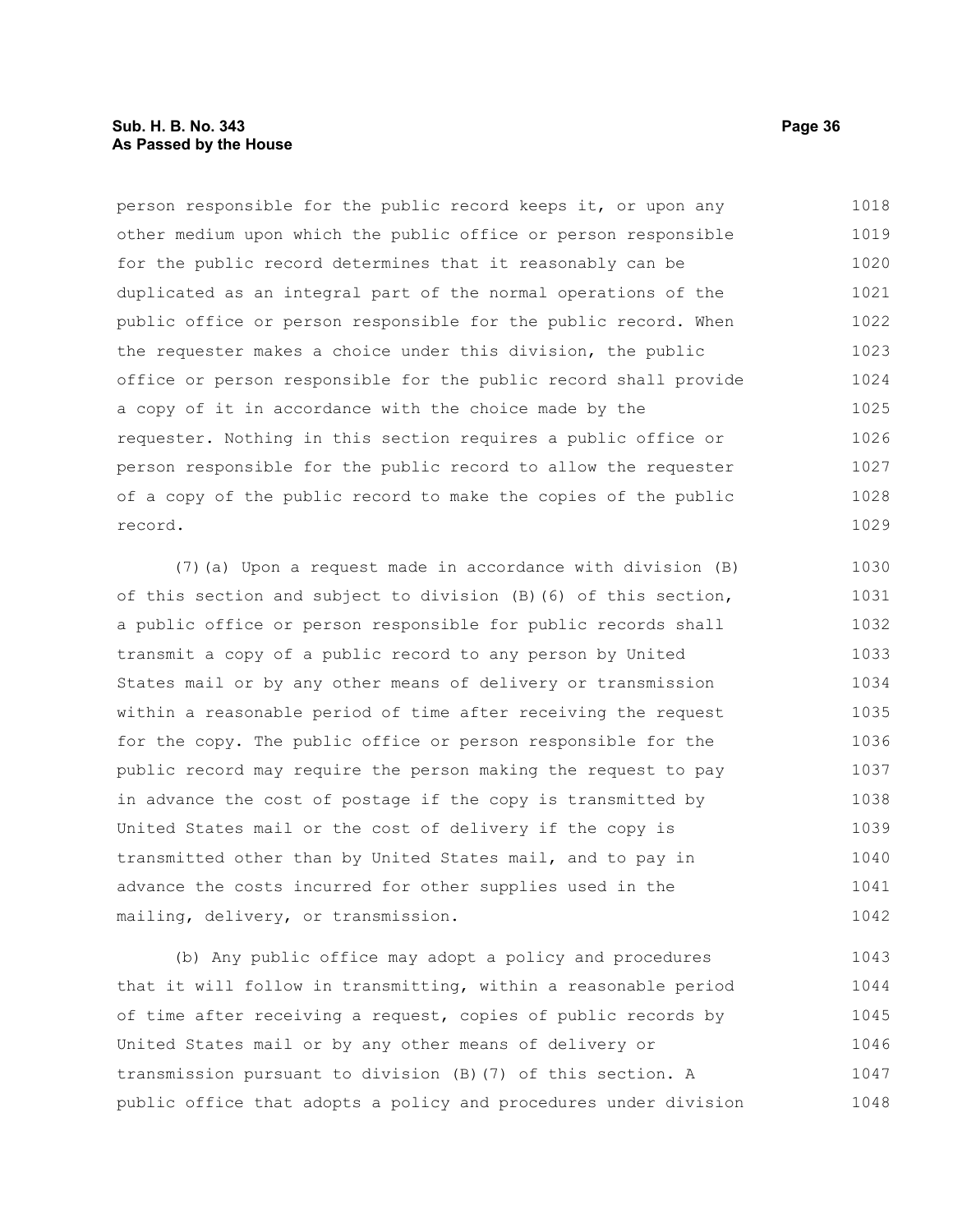(B)(7) of this section shall comply with them in performing its duties under that division. (c) In any policy and procedures adopted under division (B)(7) of this section: (i) A public office may limit the number of records requested by a person that the office will physically deliver by United States mail or by another delivery service to ten per month, unless the person certifies to the office in writing that the person does not intend to use or forward the requested records, or the information contained in them, for commercial purposes; 1049 1050 1051 1052 1053 1054 1055 1056 1057 1058 1059

(ii) A public office that chooses to provide some or all of its public records on a web site that is fully accessible to and searchable by members of the public at all times, other than during acts of God outside the public office's control or maintenance, and that charges no fee to search, access, download, or otherwise receive records provided on the web site, may limit to ten per month the number of records requested by a person that the office will deliver in a digital format, unless the requested records are not provided on the web site and unless the person certifies to the office in writing that the person does not intend to use or forward the requested records, or the information contained in them, for commercial purposes. 1060 1061 1062 1063 1064 1065 1066 1067 1068 1069 1070 1071

(iii) For purposes of division (B)(7) of this section, "commercial" shall be narrowly construed and does not include reporting or gathering news, reporting or gathering information to assist citizen oversight or understanding of the operation or activities of government, or nonprofit educational research. 1072 1073 1074 1075 1076

(8) A public office or person responsible for public 1077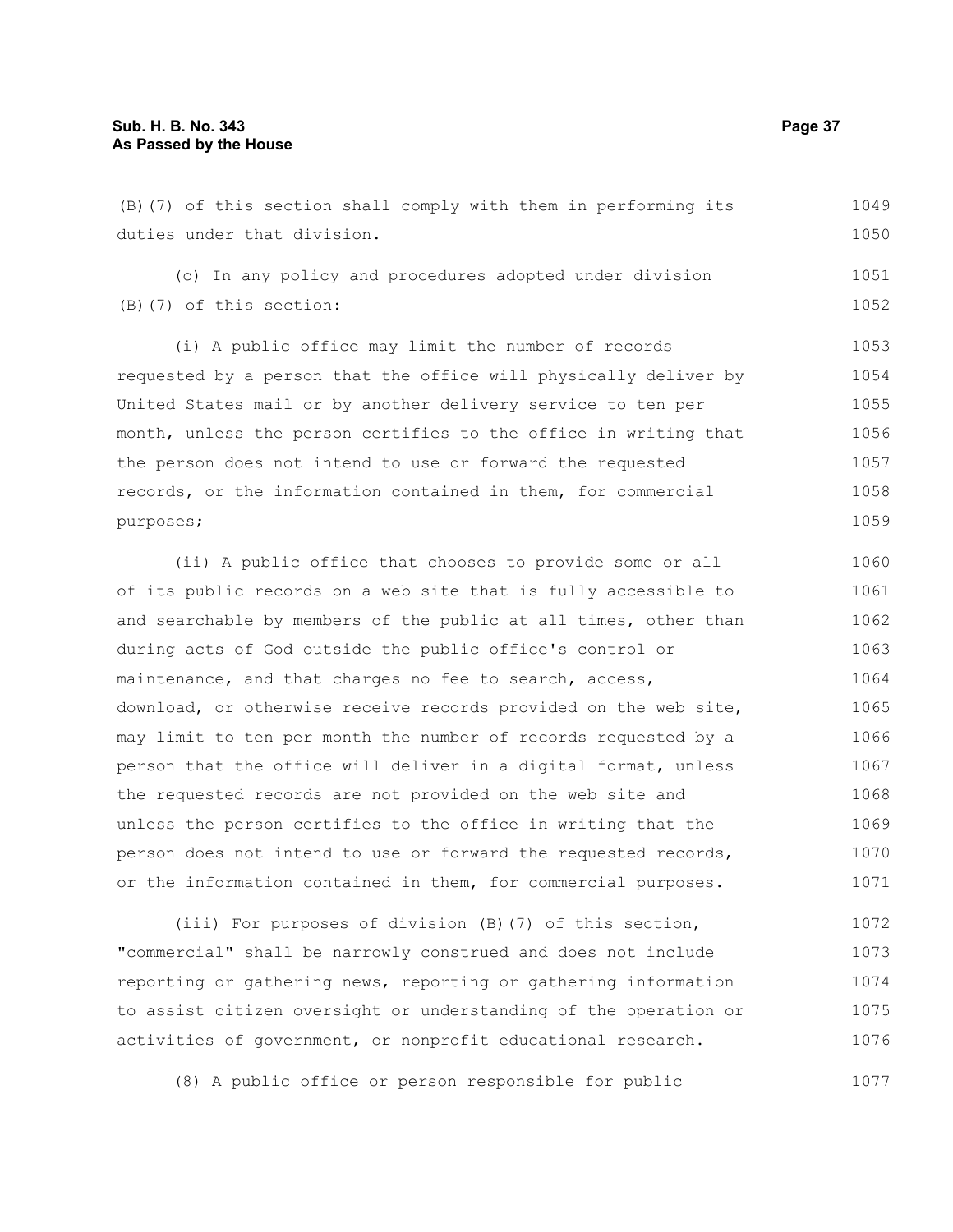# **Sub. H. B. No. 343 Page 38 As Passed by the House**

records is not required to permit a person who is incarcerated pursuant to a criminal conviction or a juvenile adjudication to inspect or to obtain a copy of any public record concerning a criminal investigation or prosecution or concerning what would be a criminal investigation or prosecution if the subject of the investigation or prosecution were an adult, unless the request to inspect or to obtain a copy of the record is for the purpose of acquiring information that is subject to release as a public record under this section and the judge who imposed the sentence or made the adjudication with respect to the person, or the judge's successor in office, finds that the information sought in the public record is necessary to support what appears to be a justiciable claim of the person. 1078 1079 1080 1081 1082 1083 1084 1085 1086 1087 1088 1089 1090

(9)(a) Upon written request made and signed by a journalist, a public office, or person responsible for public records, having custody of the records of the agency employing a specified designated public service worker shall disclose to the journalist the address of the actual personal residence of the designated public service worker and, if the designated public service worker's spouse, former spouse, or child is employed by a public office, the name and address of the employer of the designated public service worker's spouse, former spouse, or child. The request shall include the journalist's name and title and the name and address of the journalist's employer and shall state that disclosure of the information sought would be in the public interest. 1091 1092 1093 1094 1095 1096 1097 1098 1099 1100 1101 1102 1103

(b) Division (B)(9)(a) of this section also applies to journalist requests for: 1104 1105

(i) Customer information maintained by a municipally owned or operated public utility, other than social security numbers 1106 1107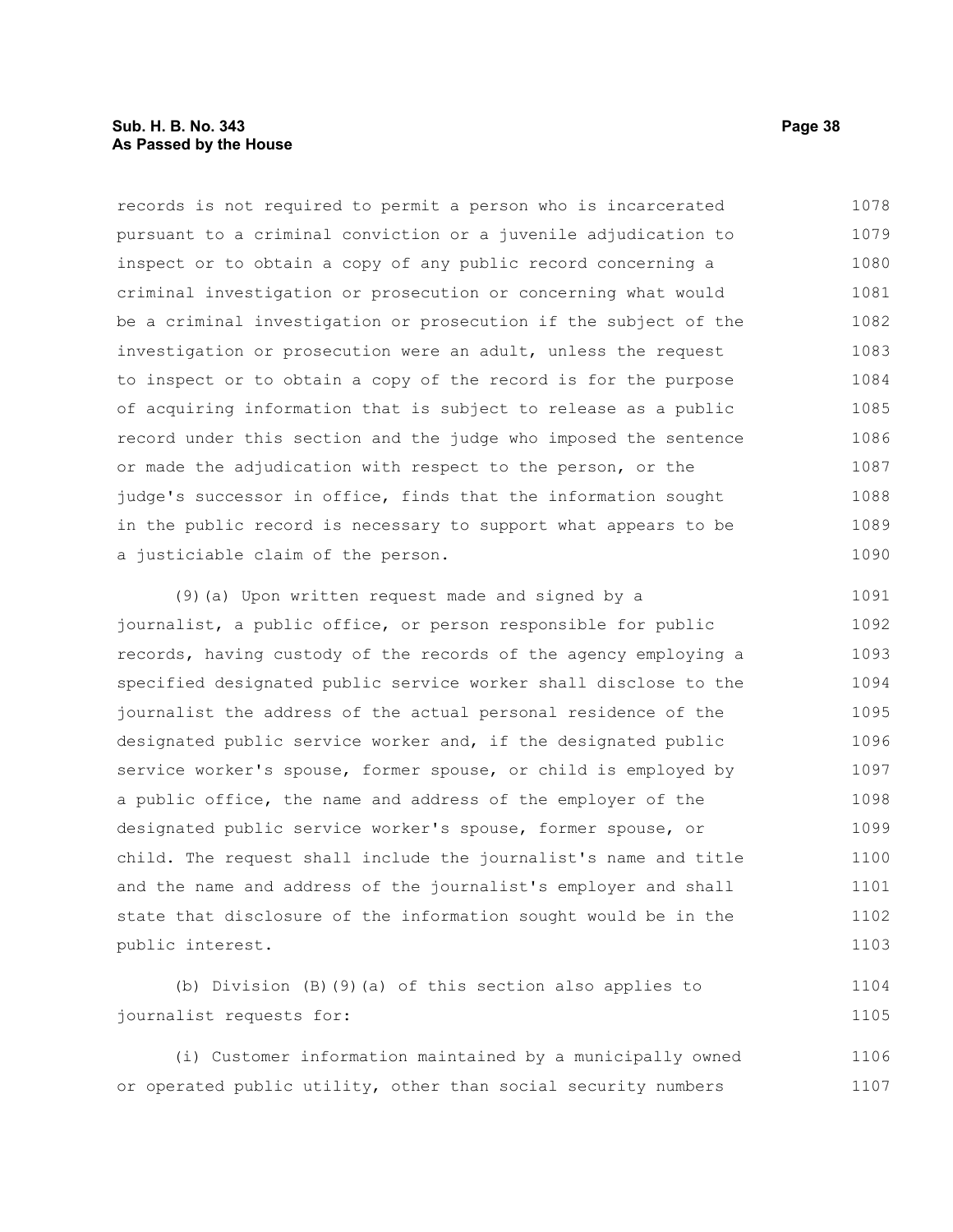not both:

and any private financial information such as credit reports, payment methods, credit card numbers, and bank account information; (ii) Information about minors involved in a school vehicle accident as provided in division  $(A)$   $(1)$  (gg) of this section, other than personal information as defined in section 149.45 of the Revised Code. (c) As used in division (B)(9) of this section, "journalist" means a person engaged in, connected with, or employed by any news medium, including a newspaper, magazine, press association, news agency, or wire service, a radio or television station, or a similar medium, for the purpose of gathering, processing, transmitting, compiling, editing, or disseminating information for the general public. (10) Upon a request made by a victim, victim's attorney, or victim's representative, as that term is used in section 2930.02 of the Revised Code, a public office or person responsible for public records shall transmit a copy of a depiction of the victim as described in division (A)(1)(ii) of this section to the victim, victim's attorney, or victim's representative. (C)(1) If a person allegedly is aggrieved by the failure of a public office or the person responsible for public records to promptly prepare a public record and to make it available to the person for inspection in accordance with division (B) of this section or by any other failure of a public office or the person responsible for public records to comply with an obligation in accordance with division (B) of this section, the person allegedly aggrieved may do only one of the following, and 1108 1109 1110 1111 1112 1113 1114 1115 1116 1117 1118 1119 1120 1121 1122 1123 1124 1125 1126 1127 1128 1129 1130 1131 1132 1133 1134 1135 1136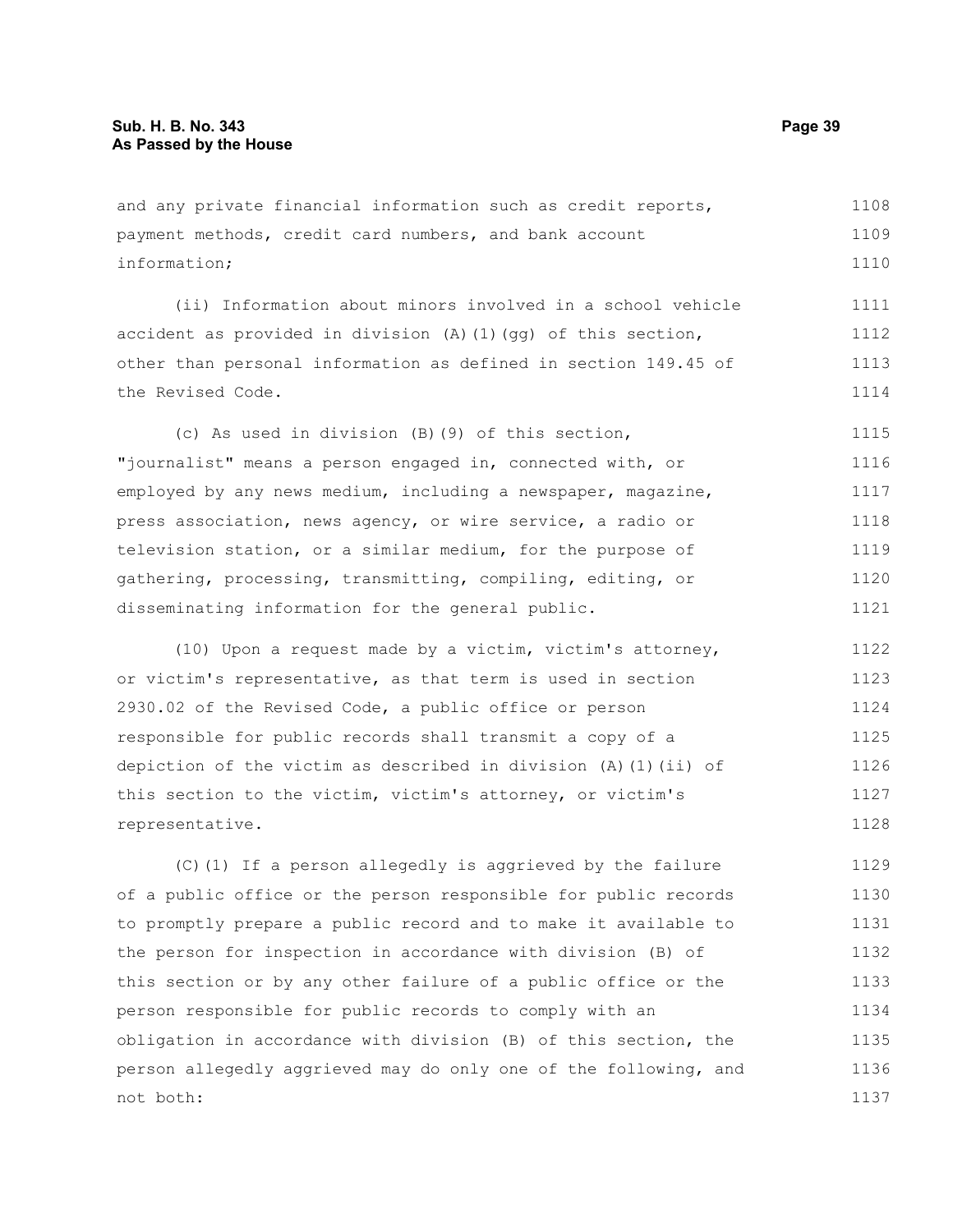(a) File a complaint with the clerk of the court of claims or the clerk of the court of common pleas under section 2743.75 of the Revised Code; 1138 1139 1140

(b) Commence a mandamus action to obtain a judgment that orders the public office or the person responsible for the public record to comply with division (B) of this section, that awards court costs and reasonable attorney's fees to the person that instituted the mandamus action, and, if applicable, that includes an order fixing statutory damages under division (C)(2) of this section. The mandamus action may be commenced in the court of common pleas of the county in which division (B) of this section allegedly was not complied with, in the supreme court pursuant to its original jurisdiction under Section 2 of Article IV, Ohio Constitution, or in the court of appeals for the appellate district in which division (B) of this section allegedly was not complied with pursuant to its original jurisdiction under Section 3 of Article IV, Ohio Constitution. 1141 1142 1143 1144 1145 1146 1147 1148 1149 1150 1151 1152 1153 1154

(2) If a requester transmits a written request by hand delivery, electronic submission, or certified mail to inspect or receive copies of any public record in a manner that fairly describes the public record or class of public records to the public office or person responsible for the requested public records, except as otherwise provided in this section, the requester shall be entitled to recover the amount of statutory damages set forth in this division if a court determines that the public office or the person responsible for public records failed to comply with an obligation in accordance with division (B) of this section. 1155 1156 1157 1158 1159 1160 1161 1162 1163 1164 1165

The amount of statutory damages shall be fixed at one hundred dollars for each business day during which the public 1166 1167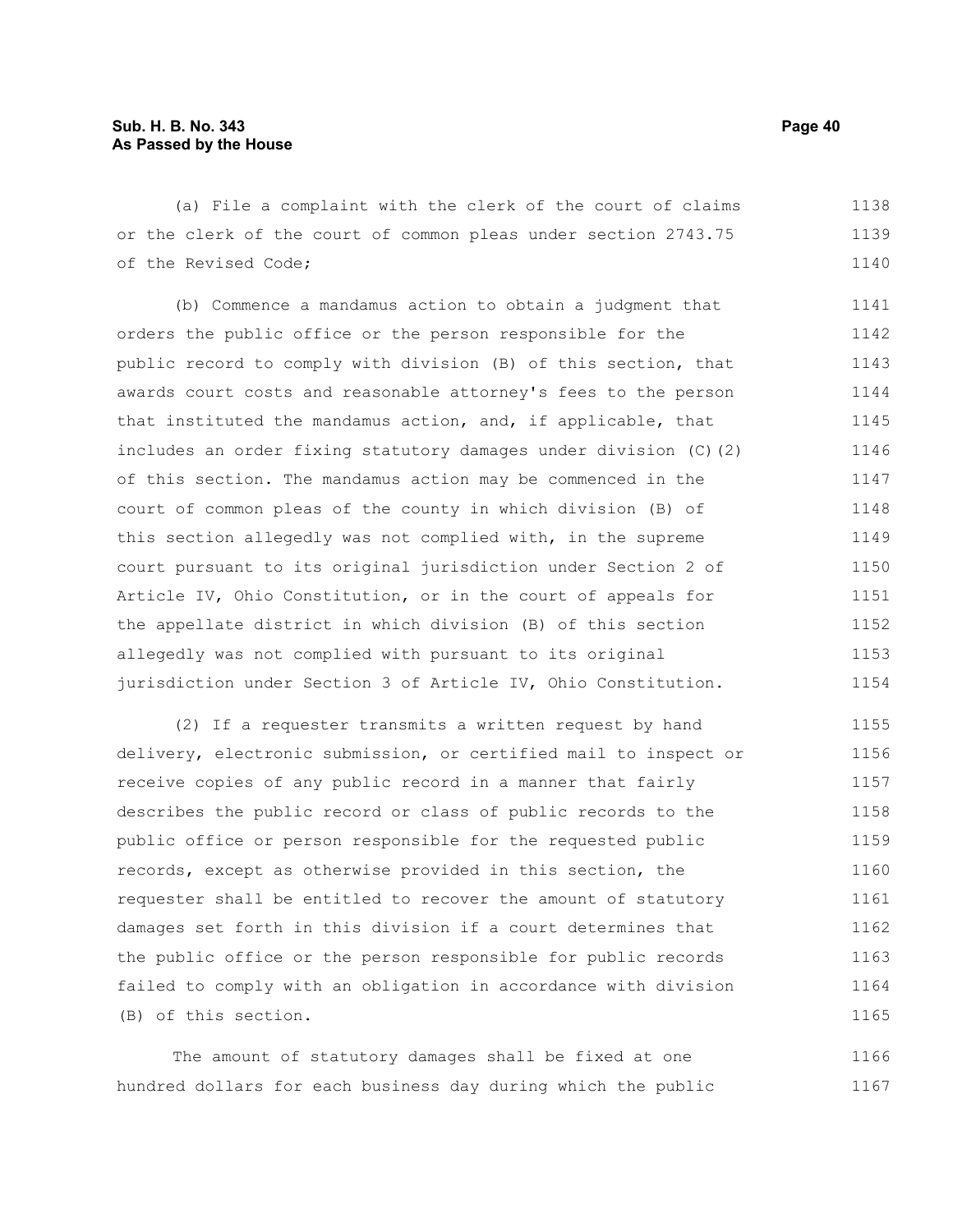# **Sub. H. B. No. 343 Page 41 As Passed by the House**

office or person responsible for the requested public records failed to comply with an obligation in accordance with division (B) of this section, beginning with the day on which the requester files a mandamus action to recover statutory damages, up to a maximum of one thousand dollars. The award of statutory damages shall not be construed as a penalty, but as compensation for injury arising from lost use of the requested information. The existence of this injury shall be conclusively presumed. The award of statutory damages shall be in addition to all other remedies authorized by this section. 1168 1169 1170 1171 1172 1173 1174 1175 1176 1177

The court may reduce an award of statutory damages or not award statutory damages if the court determines both of the following: 1178 1179 1180

(a) That, based on the ordinary application of statutory law and case law as it existed at the time of the conduct or threatened conduct of the public office or person responsible for the requested public records that allegedly constitutes a failure to comply with an obligation in accordance with division (B) of this section and that was the basis of the mandamus action, a well-informed public office or person responsible for the requested public records reasonably would believe that the conduct or threatened conduct of the public office or person responsible for the requested public records did not constitute a failure to comply with an obligation in accordance with division (B) of this section; 1181 1182 1183 1184 1185 1186 1187 1188 1189 1190 1191 1192

(b) That a well-informed public office or person responsible for the requested public records reasonably would believe that the conduct or threatened conduct of the public office or person responsible for the requested public records would serve the public policy that underlies the authority that 1193 1194 1195 1196 1197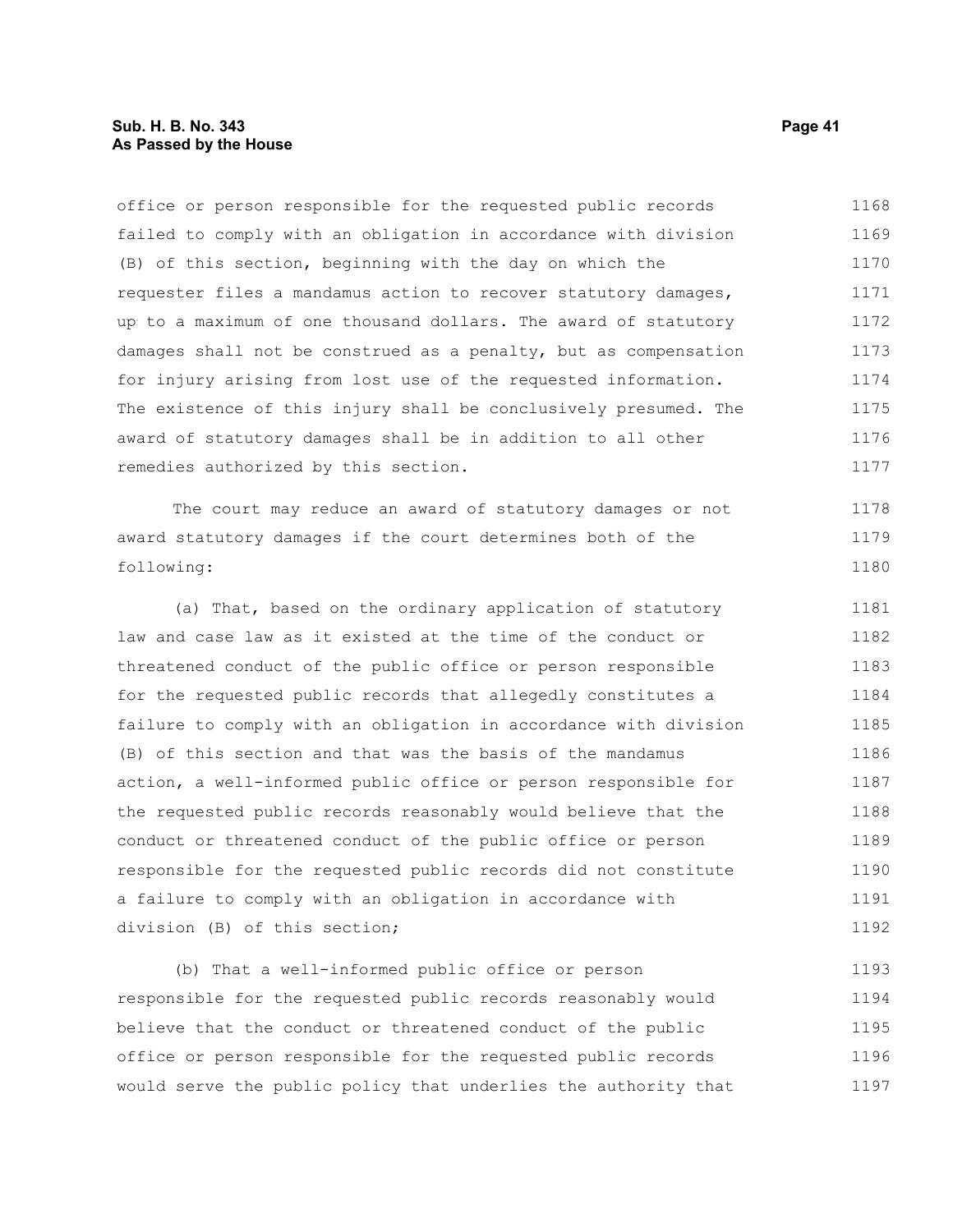is asserted as permitting that conduct or threatened conduct. (3) In a mandamus action filed under division (C)(1) of this section, the following apply: (a)(i) If the court orders the public office or the person responsible for the public record to comply with division (B) of this section, the court shall determine and award to the relator all court costs, which shall be construed as remedial and not punitive. (ii) If the court makes a determination described in division (C)(3)(b)(iii) of this section, the court shall determine and award to the relator all court costs, which shall be construed as remedial and not punitive. (b) If the court renders a judgment that orders the public office or the person responsible for the public record to comply with division (B) of this section or if the court determines any of the following, the court may award reasonable attorney's fees to the relator, subject to division (C)(4) of this section: (i) The public office or the person responsible for the public records failed to respond affirmatively or negatively to the public records request in accordance with the time allowed under division (B) of this section. (ii) The public office or the person responsible for the 1198 1199 1200 1201 1202 1203 1204 1205 1206 1207 1208 1209 1210 1211 1212 1213 1214 1215 1216 1217 1218 1219

public records promised to permit the relator to inspect or receive copies of the public records requested within a specified period of time but failed to fulfill that promise within that specified period of time. 1220 1221 1222 1223

(iii) The public office or the person responsible for the public records acted in bad faith when the office or person voluntarily made the public records available to the relator for 1224 1225 1226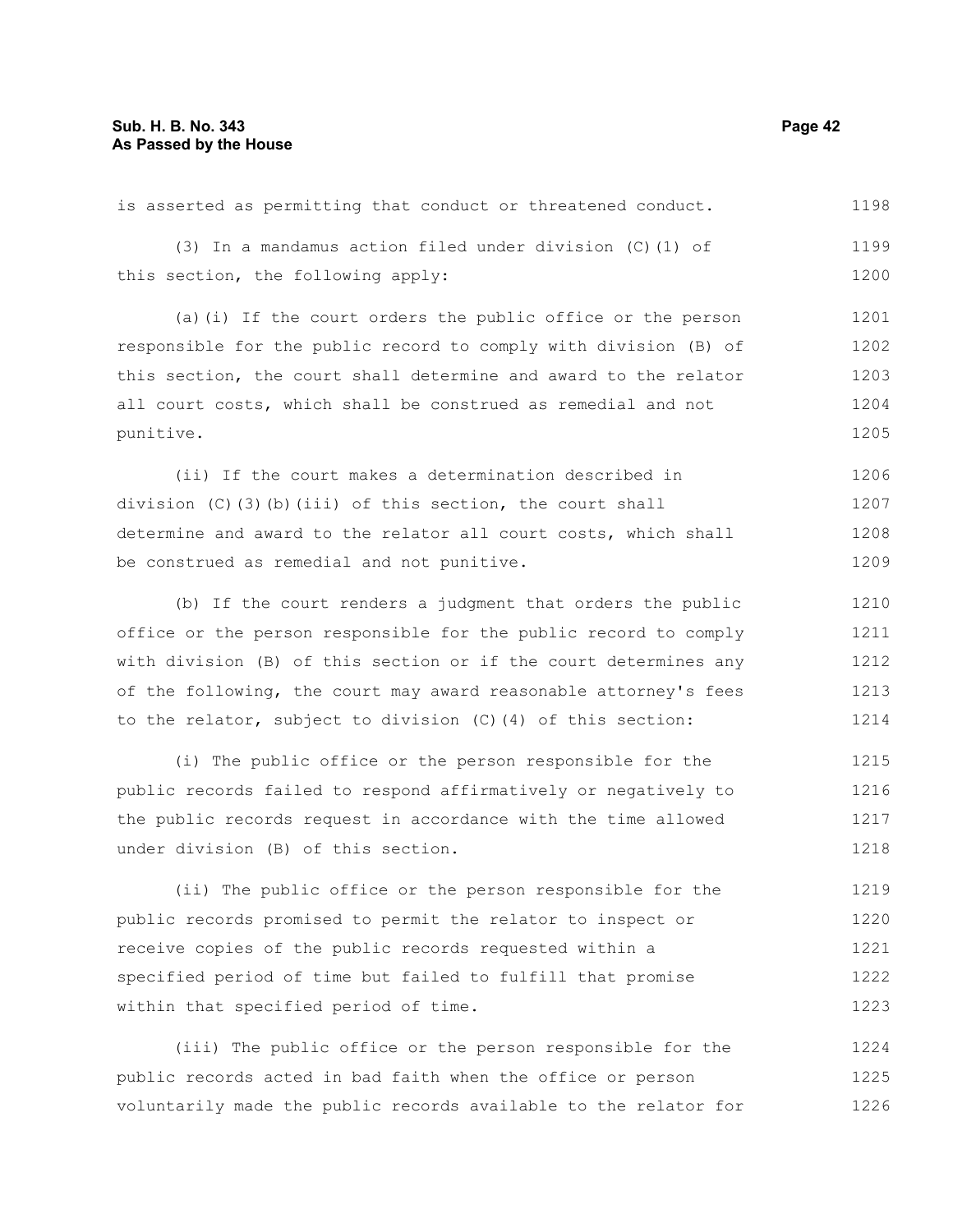# **Sub. H. B. No. 343 Page 43 As Passed by the House**

the first time after the relator commenced the mandamus action, but before the court issued any order concluding whether or not the public office or person was required to comply with division (B) of this section. No discovery may be conducted on the issue of the alleged bad faith of the public office or person responsible for the public records. This division shall not be construed as creating a presumption that the public office or the person responsible for the public records acted in bad faith when the office or person voluntarily made the public records available to the relator for the first time after the relator commenced the mandamus action, but before the court issued any order described in this division. 1227 1228 1229 1230 1231 1232 1233 1234 1235 1236 1237 1238

(c) The court shall not award attorney's fees to the relator if the court determines both of the following: 1239 1240

(i) That, based on the ordinary application of statutory law and case law as it existed at the time of the conduct or threatened conduct of the public office or person responsible for the requested public records that allegedly constitutes a failure to comply with an obligation in accordance with division (B) of this section and that was the basis of the mandamus action, a well-informed public office or person responsible for the requested public records reasonably would believe that the conduct or threatened conduct of the public office or person responsible for the requested public records did not constitute a failure to comply with an obligation in accordance with division (B) of this section; 1241 1242 1243 1244 1245 1246 1247 1248 1249 1250 1251 1252

(ii) That a well-informed public office or person responsible for the requested public records reasonably would believe that the conduct or threatened conduct of the public office or person responsible for the requested public records 1253 1254 1255 1256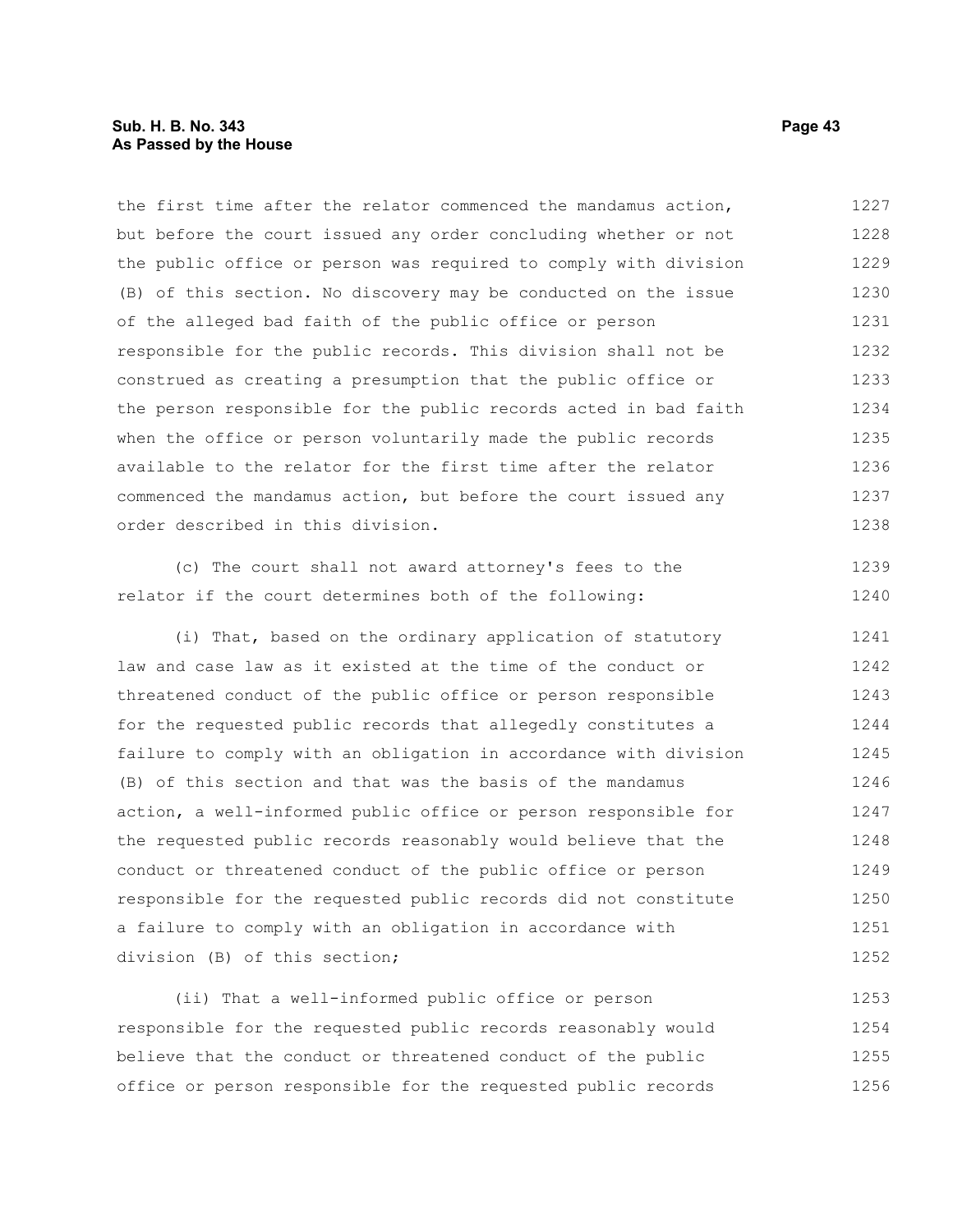would serve the public policy that underlies the authority that is asserted as permitting that conduct or threatened conduct. 1257 1258

(4) All of the following apply to any award of reasonable attorney's fees awarded under division (C)(3)(b) of this section: 1259 1260 1261

(a) The fees shall be construed as remedial and not punitive. 1262 1263

(b) The fees awarded shall not exceed the total of the reasonable attorney's fees incurred before the public record was made available to the relator and the fees described in division (C)(4)(c) of this section. 1264 1265 1266 1267

(c) Reasonable attorney's fees shall include reasonable fees incurred to produce proof of the reasonableness and amount of the fees and to otherwise litigate entitlement to the fees. 1268 1269 1270

(d) The court may reduce the amount of fees awarded if the court determines that, given the factual circumstances involved with the specific public records request, an alternative means should have been pursued to more effectively and efficiently resolve the dispute that was subject to the mandamus action filed under division (C)(1) of this section. 1271 1272 1273 1274 1275 1276

(5) If the court does not issue a writ of mandamus under division (C) of this section and the court determines at that time that the bringing of the mandamus action was frivolous conduct as defined in division (A) of section 2323.51 of the Revised Code, the court may award to the public office all court costs, expenses, and reasonable attorney's fees, as determined by the court. 1277 1278 1279 1280 1281 1282 1283

(D) Chapter 1347. of the Revised Code does not limit the provisions of this section. 1284 1285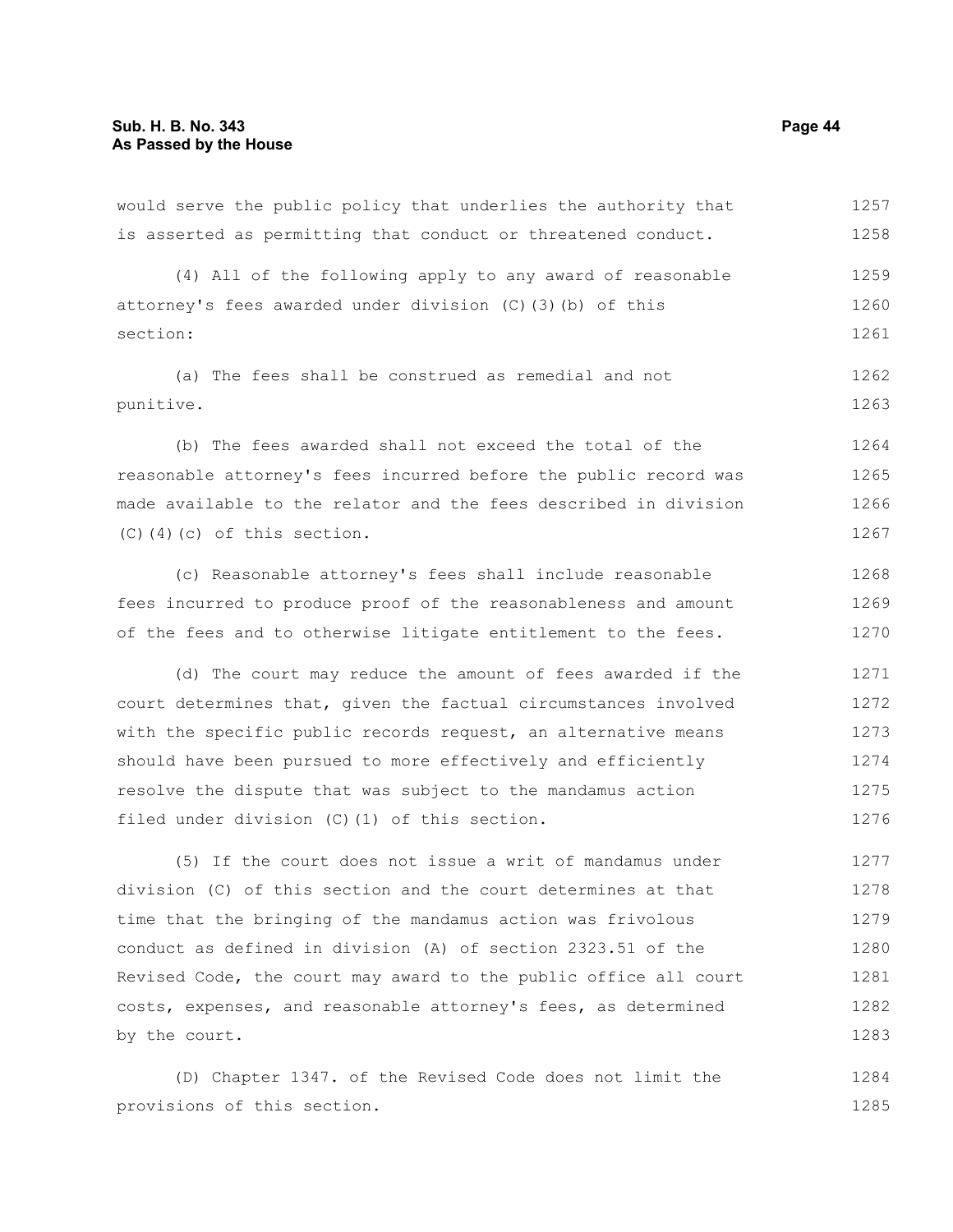# **Sub. H. B. No. 343 Page 45 As Passed by the House**

(E)(1) To ensure that all employees of public offices are appropriately educated about a public office's obligations under division (B) of this section, all elected officials or their appropriate designees shall attend training approved by the attorney general as provided in section 109.43 of the Revised Code. A future official may satisfy the requirements of this division by attending the training before taking office, provided that the future official may not send a designee in the future official's place. 1286 1287 1288 1289 1290 1291 1292 1293 1294

(2) All public offices shall adopt a public records policy in compliance with this section for responding to public records requests. In adopting a public records policy under this division, a public office may obtain guidance from the model public records policy developed and provided to the public office by the attorney general under section 109.43 of the Revised Code. Except as otherwise provided in this section, the policy may not limit the number of public records that the public office will make available to a single person, may not limit the number of public records that it will make available during a fixed period of time, and may not establish a fixed period of time before it will respond to a request for inspection or copying of public records, unless that period is less than eight hours. 1295 1296 1297 1298 1299 1300 1301 1302 1303 1304 1305 1306 1307 1308

The public office shall distribute the public records policy adopted by the public office under this division to the employee of the public office who is the records custodian or records manager or otherwise has custody of the records of that office. The public office shall require that employee to acknowledge receipt of the copy of the public records policy. The public office shall create a poster that describes its public records policy and shall post the poster in a conspicuous 1309 1310 1311 1312 1313 1314 1315 1316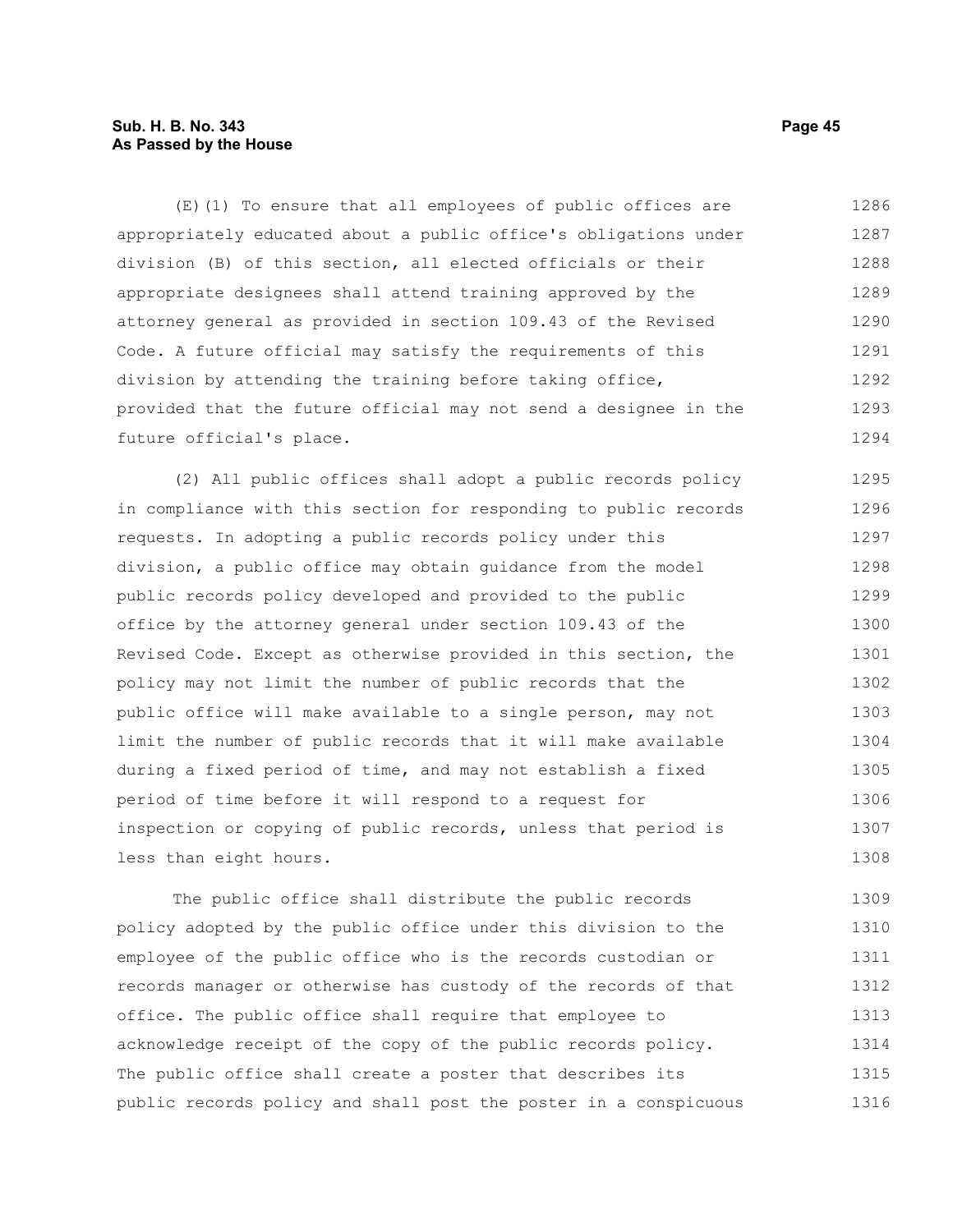# **Sub. H. B. No. 343 Page 46 As Passed by the House**

place in the public office and in all locations where the public office has branch offices. The public office may post its public records policy on the internet web site of the public office if the public office maintains an internet web site. A public office that has established a manual or handbook of its general policies and procedures for all employees of the public office shall include the public records policy of the public office in the manual or handbook. 1317 1318 1319 1320 1321 1322 1323 1324

(F)(1) The bureau of motor vehicles may adopt rules pursuant to Chapter 119. of the Revised Code to reasonably limit the number of bulk commercial special extraction requests made by a person for the same records or for updated records during a calendar year. The rules may include provisions for charges to be made for bulk commercial special extraction requests for the actual cost of the bureau, plus special extraction costs, plus ten per cent. The bureau may charge for expenses for redacting information, the release of which is prohibited by law. 1325 1326 1327 1328 1329 1330 1331 1332 1333

(2) As used in division (F)(1) of this section:

(a) "Actual cost" means the cost of depleted supplies, records storage media costs, actual mailing and alternative delivery costs, or other transmitting costs, and any direct equipment operating and maintenance costs, including actual costs paid to private contractors for copying services. 1335 1336 1337 1338 1339

(b) "Bulk commercial special extraction request" means a request for copies of a record for information in a format other than the format already available, or information that cannot be extracted without examination of all items in a records series, class of records, or database by a person who intends to use or forward the copies for surveys, marketing, solicitation, or resale for commercial purposes. "Bulk commercial special 1340 1341 1342 1343 1344 1345 1346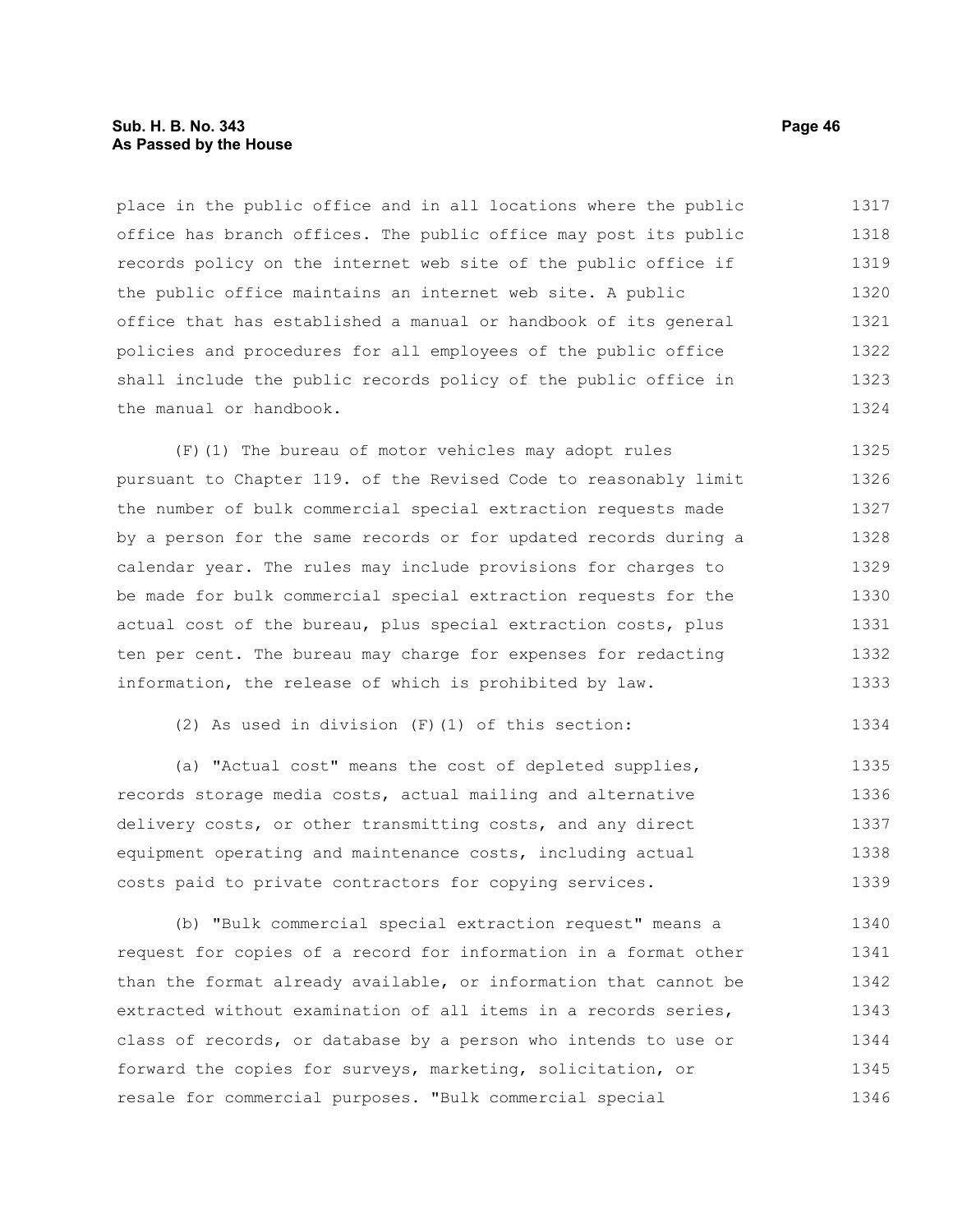#### **Sub. H. B. No. 343 Page 47 As Passed by the House**

extraction request" does not include a request by a person who gives assurance to the bureau that the person making the request does not intend to use or forward the requested copies for surveys, marketing, solicitation, or resale for commercial purposes. 1347 1348 1349 1350 1351

(c) "Commercial" means profit-seeking production, buying, or selling of any good, service, or other product. 1352 1353

(d) "Special extraction costs" means the cost of the time spent by the lowest paid employee competent to perform the task, the actual amount paid to outside private contractors employed by the bureau, or the actual cost incurred to create computer programs to make the special extraction. "Special extraction costs" include any charges paid to a public agency for computer or records services. 1354 1355 1356 1357 1358 1359 1360

(3) For purposes of divisions (F)(1) and (2) of this section, "surveys, marketing, solicitation, or resale for commercial purposes" shall be narrowly construed and does not include reporting or gathering news, reporting or gathering information to assist citizen oversight or understanding of the operation or activities of government, or nonprofit educational research. 1361 1362 1363 1364 1365 1366 1367

(G) A request by a defendant, counsel of a defendant, or any agent of a defendant in a criminal action that public records related to that action be made available under this section shall be considered a demand for discovery pursuant to the Criminal Rules, except to the extent that the Criminal Rules plainly indicate a contrary intent. The defendant, counsel of the defendant, or agent of the defendant making a request under this division shall serve a copy of the request on the prosecuting attorney, director of law, or other chief legal 1368 1369 1370 1371 1372 1373 1374 1375 1376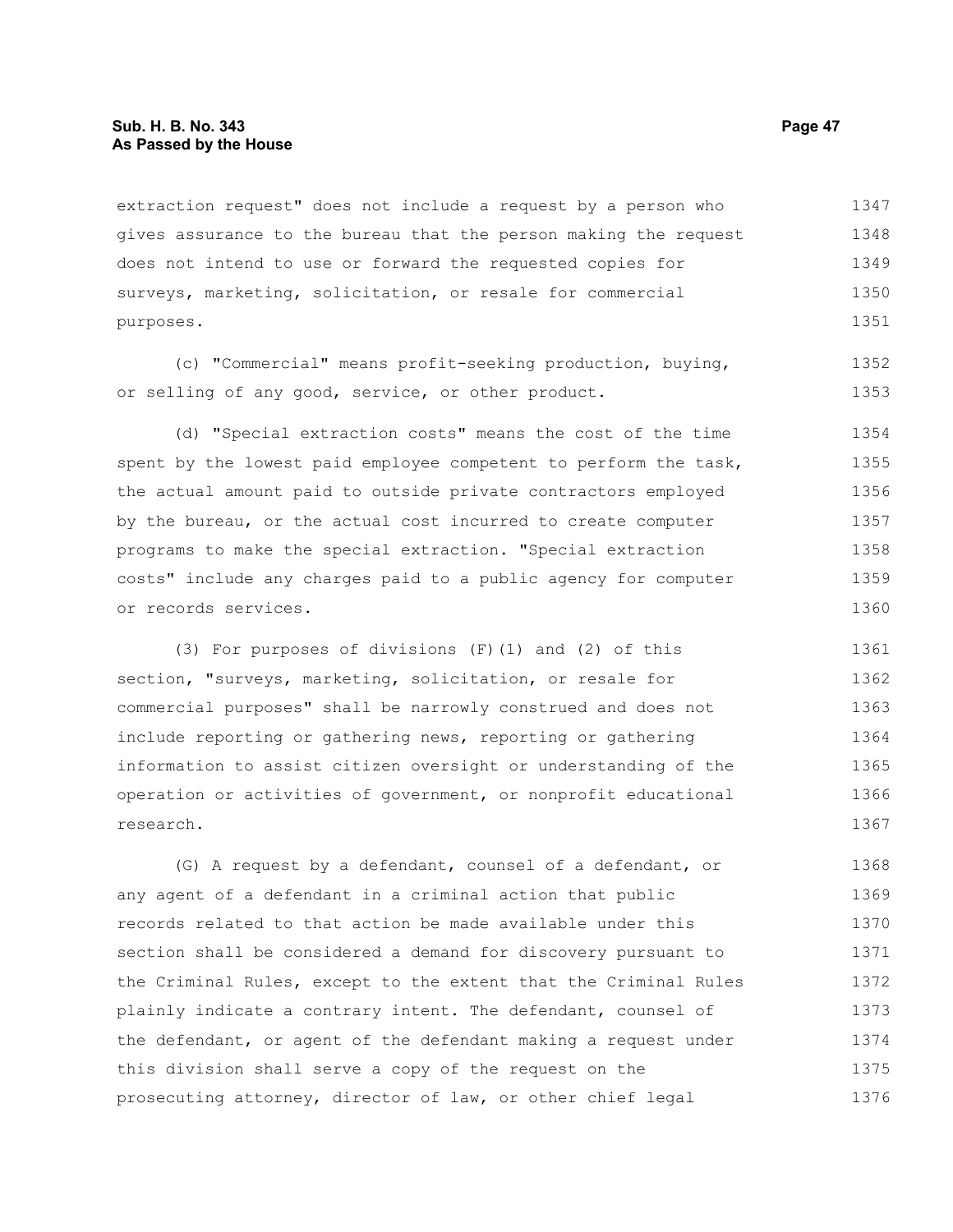#### officer responsible for prosecuting the action.

(H)(1) Any portion of a body-worn camera or dashboard camera recording described in divisions (A)(17)(b) to (h) of this section may be released by consent of the subject of the recording or a representative of that person, as specified in those divisions, only if either of the following applies: 1378 1379 1380 1381 1382

(a) The recording will not be used in connection with any probable or pending criminal proceedings;

(b) The recording has been used in connection with a criminal proceeding that was dismissed or for which a judgment has been entered pursuant to Rule 32 of the Rules of Criminal Procedure, and will not be used again in connection with any probable or pending criminal proceedings. 1385 1386 1387 1388 1389

(2) If a public office denies a request to release a restricted portion of a body-worn camera or dashboard camera recording, as defined in division  $(A)$  (17) of this section, any person may file a mandamus action pursuant to this section or a complaint with the clerk of the court of claims pursuant to section 2743.75 of the Revised Code, requesting the court to order the release of all or portions of the recording. If the court considering the request determines that the filing articulates by clear and convincing evidence that the public interest in the recording substantially outweighs privacy interests and other interests asserted to deny release, the court shall order the public office to release the recording. 1390 1391 1392 1393 1394 1395 1396 1397 1398 1399 1400 1401

**Sec. 1901.31.** The clerk and deputy clerks of a municipal court shall be selected, be compensated, give bond, and have powers and duties as follows: 1402 1403 1404

(A) There shall be a clerk of the court who is appointed 1405

1377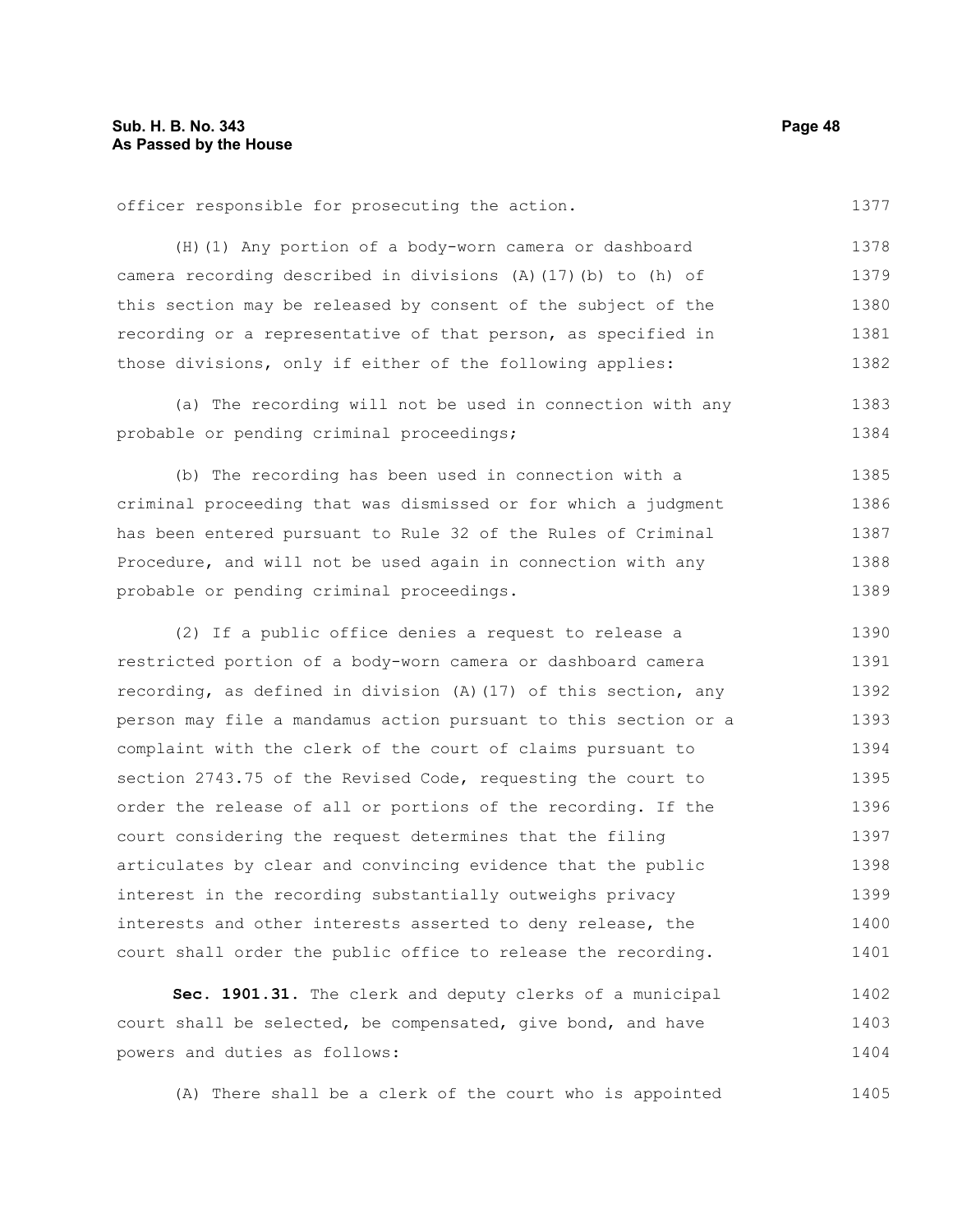or elected as follows:

(1)(a) Except in the Akron, Barberton, Toledo, Hamilton county, Miami county, Montgomery county, Portage county, and Wayne county municipal courts and through December 31, 2008, the Cuyahoga Falls municipal court, if the population of the territory equals or exceeds one hundred thousand at the regular municipal election immediately preceding the expiration of the term of the present clerk, the clerk shall be nominated and elected by the qualified electors of the territory in the manner that is provided for the nomination and election of judges in section 1901.07 of the Revised Code. 1407 1408 1409 1410 1411 1412 1413 1414 1415 1416

The clerk so elected shall hold office for a term of six years, which term shall commence on the first day of January following the clerk's election and continue until the clerk's successor is elected and qualified. 1417 1418 1419 1420

(b) In the Hamilton county municipal court, the clerk of courts of Hamilton county shall be the clerk of the municipal court and may appoint an assistant clerk who shall receive the compensation, payable out of the treasury of Hamilton county in semimonthly installments, that the board of county commissioners prescribes. The clerk of courts of Hamilton county, acting as the clerk of the Hamilton county municipal court and assuming the duties of that office, shall receive compensation at onefourth the rate that is prescribed for the clerks of courts of common pleas as determined in accordance with the population of the county and the rates set forth in sections 325.08 and 325.18 of the Revised Code. This compensation shall be paid from the county treasury in semimonthly installments and is in addition to the annual compensation that is received for the performance of the duties of the clerk of courts of Hamilton county, as 1421 1422 1423 1424 1425 1426 1427 1428 1429 1430 1431 1432 1433 1434 1435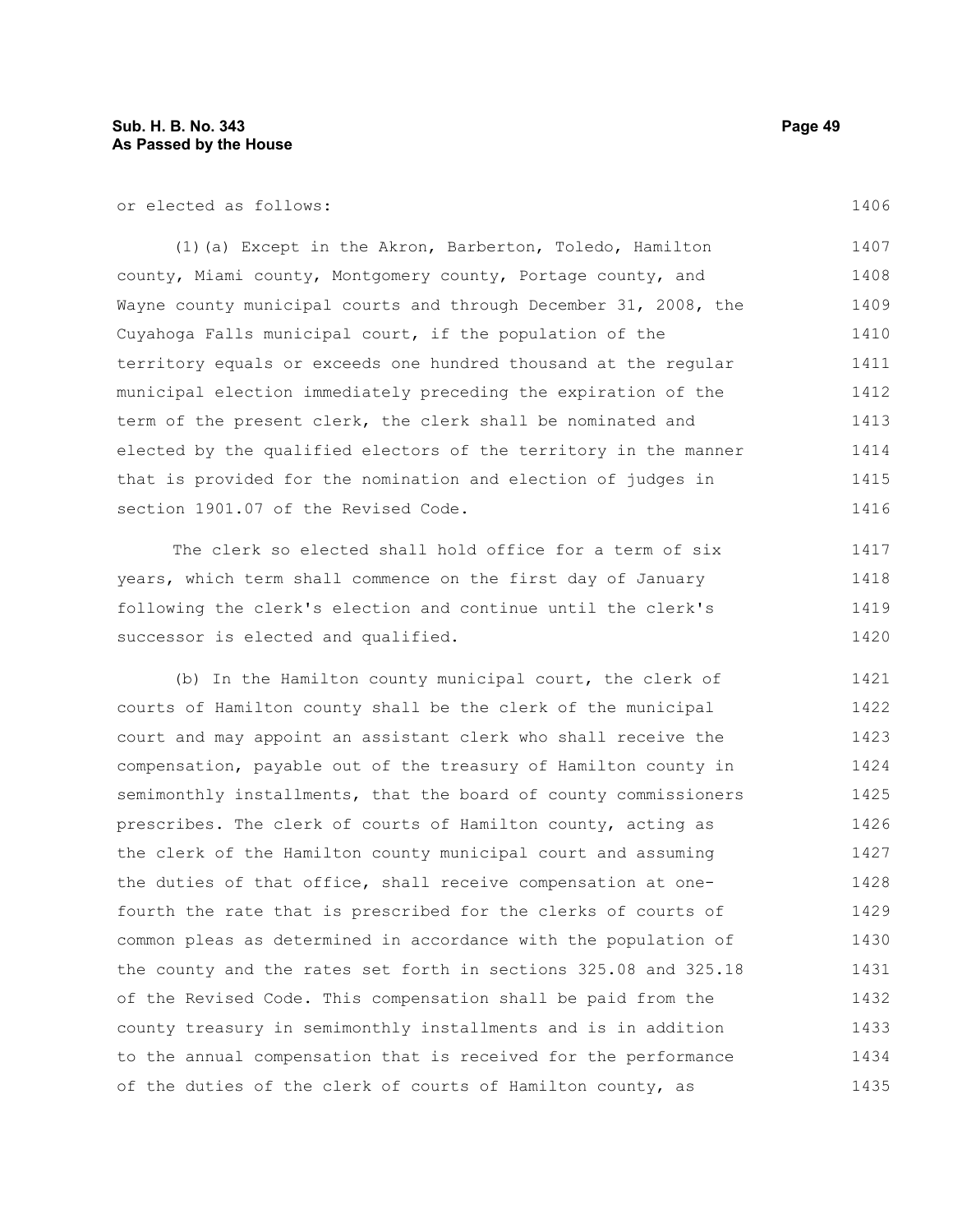provided in sections 325.08 and 325.18 of the Revised Code. 1436

(c) In the Portage county and Wayne county municipal courts, the clerks of courts of Portage county and Wayne county shall be the clerks, respectively, of the Portage county and Wayne county municipal courts and may appoint a chief deputy clerk for each branch that is established pursuant to section 1901.311 of the Revised Code and assistant clerks as the judges of the municipal court determine are necessary, all of whom shall receive the compensation that the legislative authority prescribes. The clerks of courts of Portage county and Wayne county, acting as the clerks of the Portage county and Wayne county municipal courts and assuming the duties of these offices, shall receive compensation payable from the county treasury in semimonthly installments at one-fourth the rate that is prescribed for the clerks of courts of common pleas as determined in accordance with the population of the county and the rates set forth in sections 325.08 and 325.18 of the Revised Code. 1437 1438 1439 1440 1441 1442 1443 1444 1445 1446 1447 1448 1449 1450 1451 1452 1453

(d) In the Montgomery county and Miami county municipal courts, the clerks of courts of Montgomery county and Miami county shall be the clerks, respectively, of the Montgomery county and Miami county municipal courts. The clerks of courts of Montgomery county and Miami county, acting as the clerks of the Montgomery county and Miami county municipal courts and assuming the duties of these offices, shall receive compensation at one-fourth the rate that is prescribed for the clerks of courts of common pleas as determined in accordance with the population of the county and the rates set forth in sections 325.08 and 325.18 of the Revised Code. This compensation shall be paid from the county treasury in semimonthly installments and is in addition to the annual compensation that is received for 1454 1455 1456 1457 1458 1459 1460 1461 1462 1463 1464 1465 1466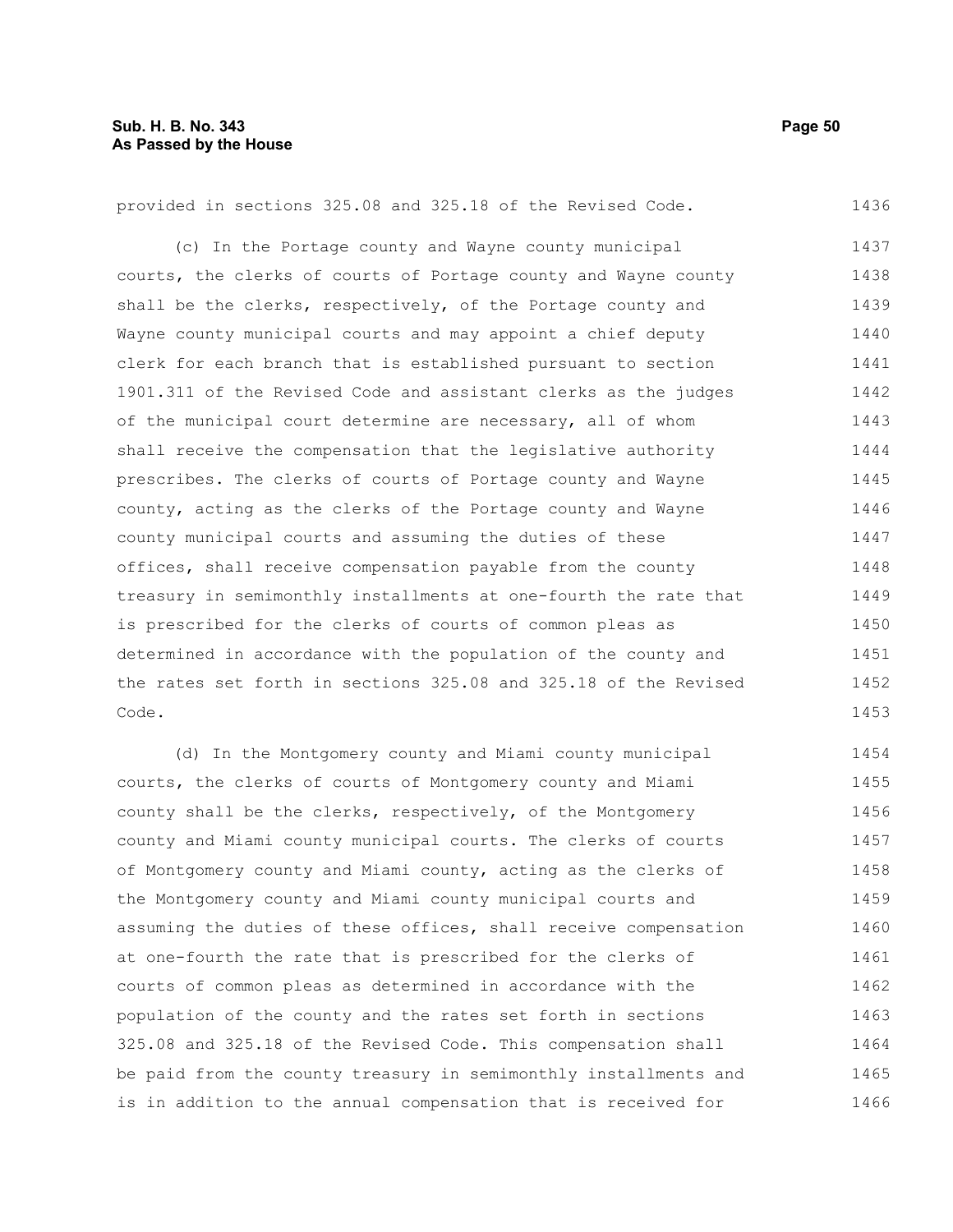the performance of the duties of the clerks of courts of Montgomery county and Miami county, as provided in sections 325.08 and 325.18 of the Revised Code. 1467 1468 1469

(e) Except as otherwise provided in division (A)(1)(e) of this section, in the Akron municipal court, candidates for election to the office of clerk of the court shall be nominated by primary election. The primary election shall be held on the day specified in the charter of the city of Akron for the nomination of municipal officers. Notwithstanding any contrary provision of section 3513.05 or 3513.257 of the Revised Code, the declarations of candidacy and petitions of partisan candidates and the nominating petitions of independent candidates for the office of clerk of the Akron municipal court shall be signed by at least fifty qualified electors of the territory of the court. 1470 1471 1472 1473 1474 1475 1476 1477 1478 1479 1480 1481

The candidates shall file a declaration of candidacy and petition, or a nominating petition, whichever is applicable, not later than four p.m. of the ninetieth day before the day of the primary election, in the form prescribed by section 3513.07 or 3513.261 of the Revised Code. The declaration of candidacy and petition, or the nominating petition, shall conform to the applicable requirements of section 3513.05 or 3513.257 of the Revised Code. 1482 1483 1484 1485 1486 1487 1488 1489

If no valid declaration of candidacy and petition is filed by any person for nomination as a candidate of a particular political party for election to the office of clerk of the Akron municipal court, a primary election shall not be held for the purpose of nominating a candidate of that party for election to that office. If only one person files a valid declaration of candidacy and petition for nomination as a candidate of a 1490 1491 1492 1493 1494 1495 1496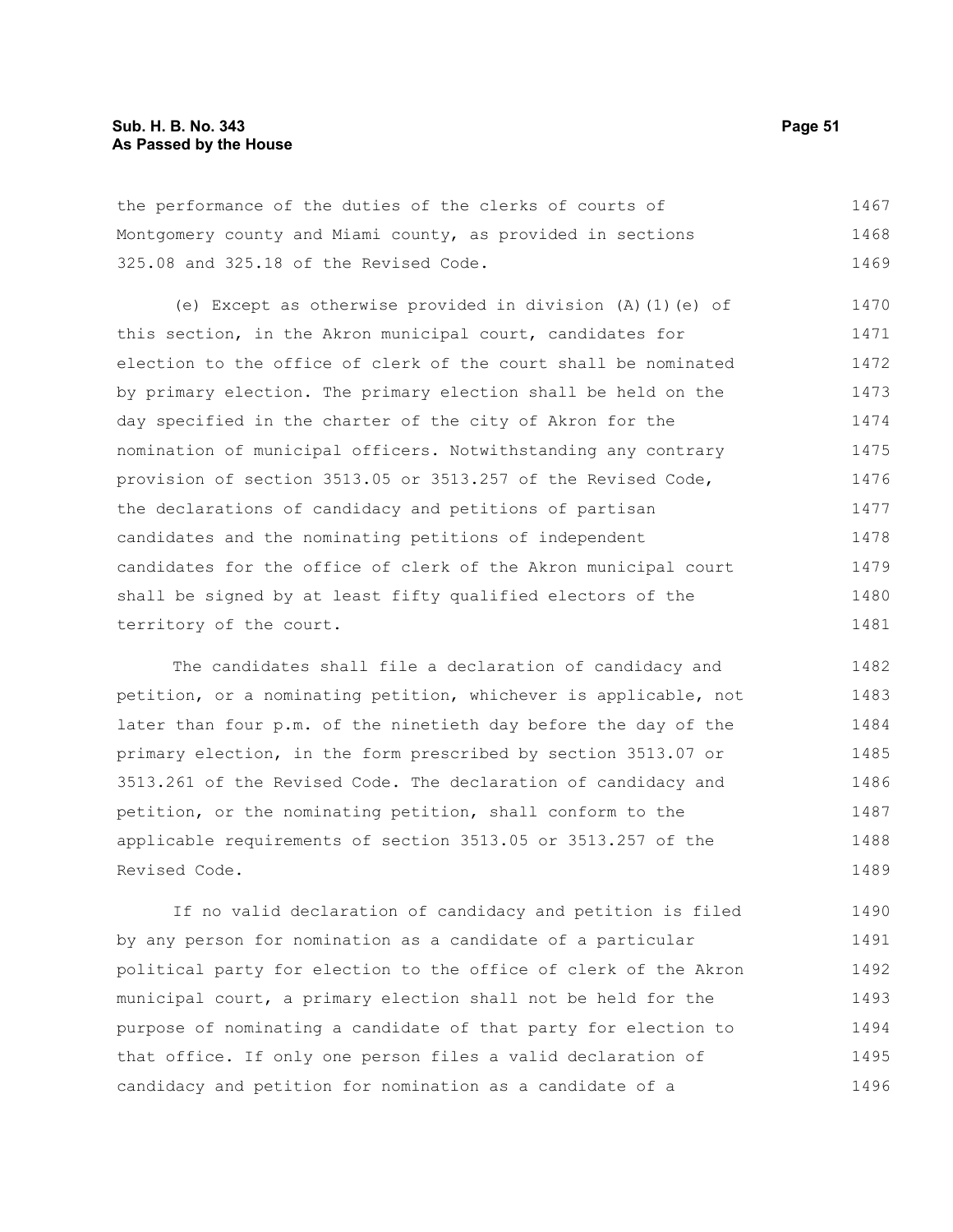# **Sub. H. B. No. 343 Page 52 As Passed by the House**

particular political party for election to that office, a primary election shall not be held for the purpose of nominating a candidate of that party for election to that office, and the candidate shall be issued a certificate of nomination in the manner set forth in section 3513.02 of the Revised Code. 1497 1498 1499 1500 1501

Declarations of candidacy and petitions, nominating petitions, and certificates of nomination for the office of clerk of the Akron municipal court shall contain a designation of the term for which the candidate seeks election. At the following regular municipal election, all candidates for the office shall be submitted to the qualified electors of the territory of the court in the manner that is provided in section 1901.07 of the Revised Code for the election of the judges of the court. The clerk so elected shall hold office for a term of six years, which term shall commence on the first day of January following the clerk's election and continue until the clerk's successor is elected and qualified. 1502 1503 1504 1505 1506 1507 1508 1509 1510 1511 1512 1513

(f) Except as otherwise provided in division (A)(1)(f) of this section, in the Barberton municipal court, candidates for election to the office of clerk of the court shall be nominated by primary election. The primary election shall be held on the day specified in the charter of the city of Barberton for the nomination of municipal officers. Notwithstanding any contrary provision of section 3513.05 or 3513.257 of the Revised Code, the declarations of candidacy and petitions of partisan candidates and the nominating petitions of independent candidates for the office of clerk of the Barberton municipal court shall be signed by at least fifty qualified electors of the territory of the court. 1514 1515 1516 1517 1518 1519 1520 1521 1522 1523 1524 1525

The candidates shall file a declaration of candidacy and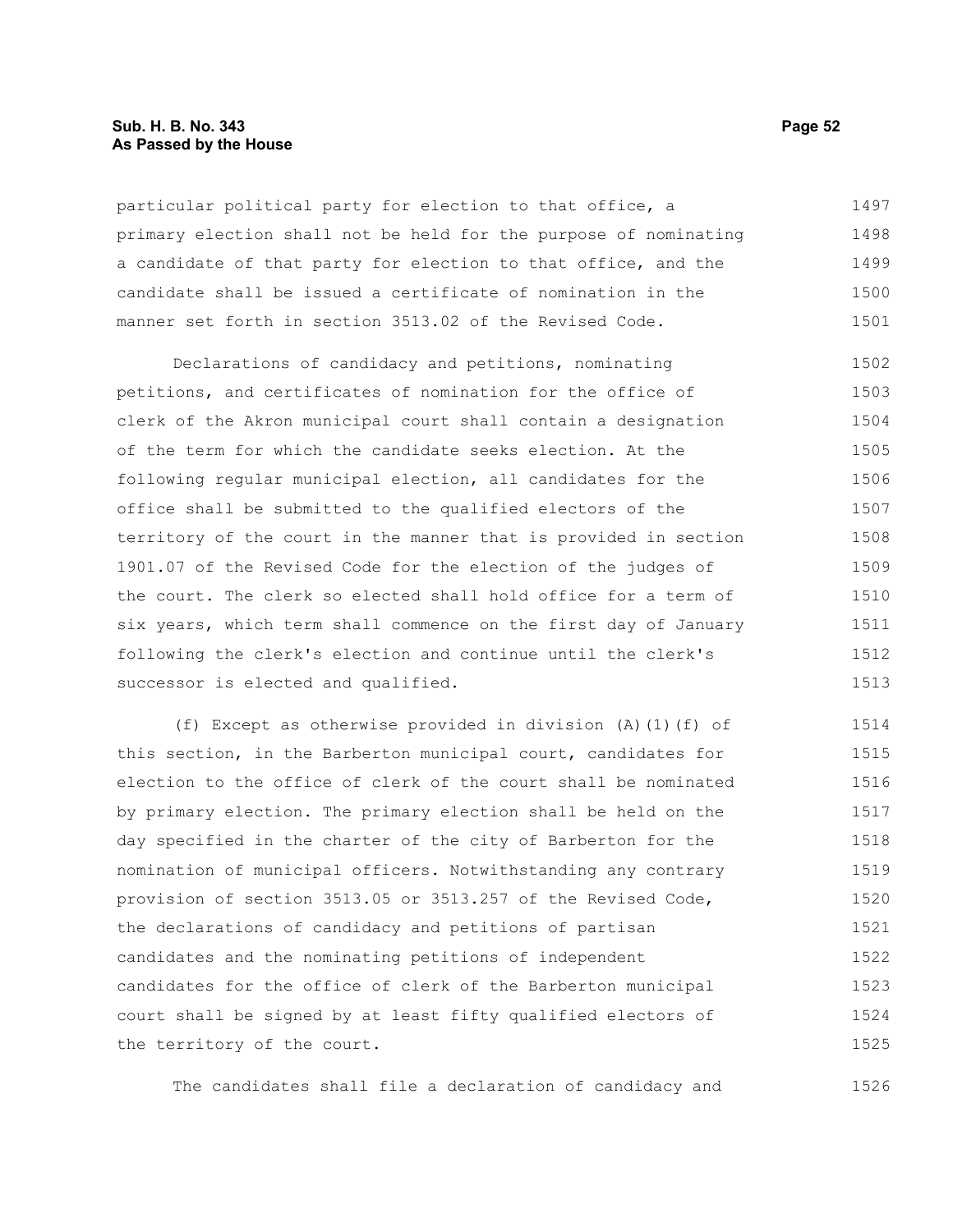# **Sub. H. B. No. 343 Page 53 As Passed by the House**

petition, or a nominating petition, whichever is applicable, not later than four p.m. of the ninetieth day before the day of the primary election, in the form prescribed by section 3513.07 or 3513.261 of the Revised Code. The declaration of candidacy and petition, or the nominating petition, shall conform to the applicable requirements of section 3513.05 or 3513.257 of the Revised Code. 1527 1528 1529 1530 1531 1532 1533

If no valid declaration of candidacy and petition is filed by any person for nomination as a candidate of a particular political party for election to the office of clerk of the Barberton municipal court, a primary election shall not be held for the purpose of nominating a candidate of that party for election to that office. If only one person files a valid declaration of candidacy and petition for nomination as a candidate of a particular political party for election to that office, a primary election shall not be held for the purpose of nominating a candidate of that party for election to that office, and the candidate shall be issued a certificate of nomination in the manner set forth in section 3513.02 of the Revised Code. 1534 1535 1536 1537 1538 1539 1540 1541 1542 1543 1544 1545 1546

Declarations of candidacy and petitions, nominating petitions, and certificates of nomination for the office of clerk of the Barberton municipal court shall contain a designation of the term for which the candidate seeks election. At the following regular municipal election, all candidates for the office shall be submitted to the qualified electors of the territory of the court in the manner that is provided in section 1901.07 of the Revised Code for the election of the judges of the court. The clerk so elected shall hold office for a term of six years, which term shall commence on the first day of January following the clerk's election and continue until the clerk's 1547 1548 1549 1550 1551 1552 1553 1554 1555 1556 1557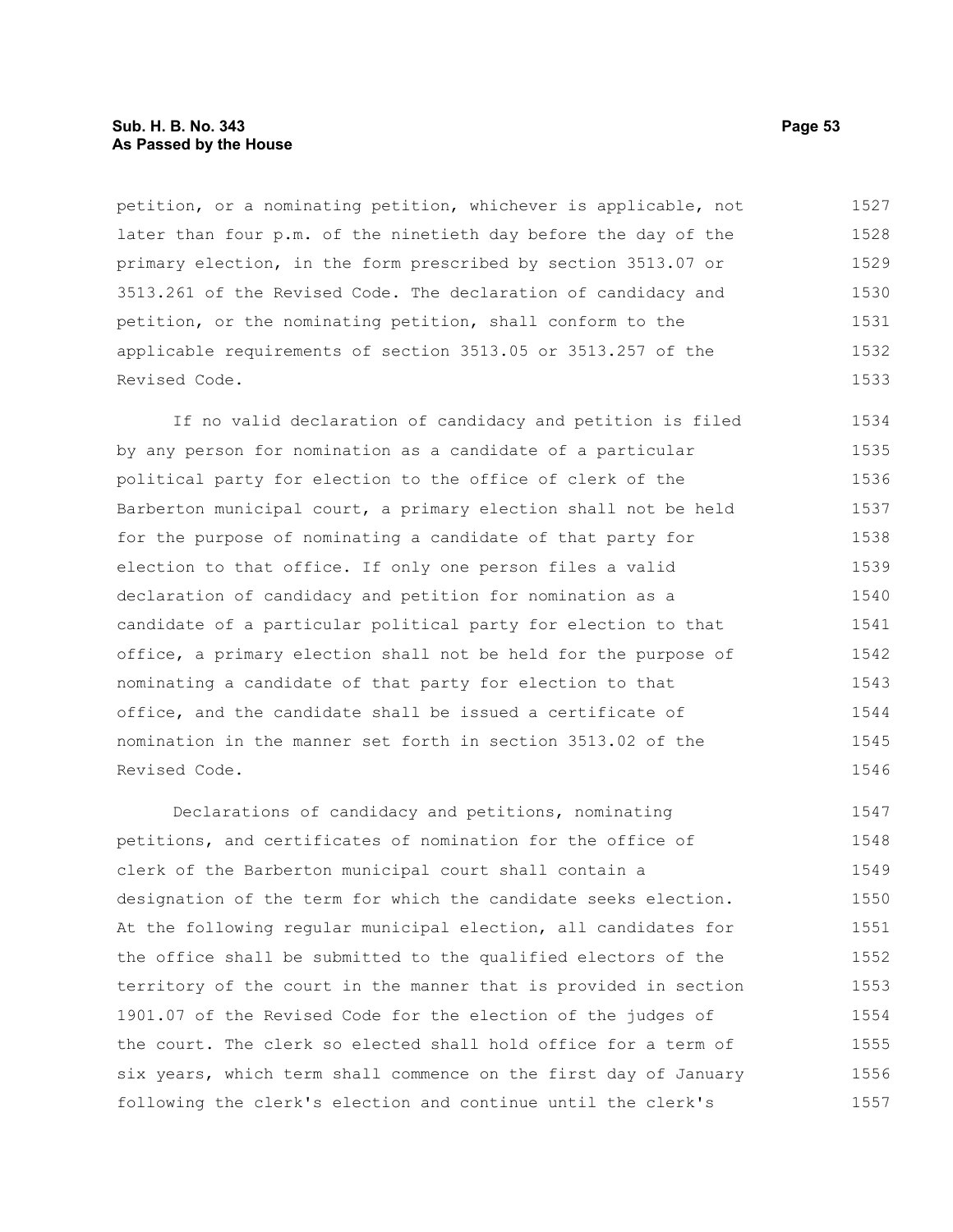successor is elected and qualified.

(g)(i) Through December 31, 2008, except as otherwise provided in division (A)(1)(g)(i) of this section, in the Cuyahoga Falls municipal court, candidates for election to the office of clerk of the court shall be nominated by primary election. The primary election shall be held on the day specified in the charter of the city of Cuyahoga Falls for the nomination of municipal officers. Notwithstanding any contrary provision of section 3513.05 or 3513.257 of the Revised Code, the declarations of candidacy and petitions of partisan candidates and the nominating petitions of independent candidates for the office of clerk of the Cuyahoga Falls municipal court shall be signed by at least fifty qualified electors of the territory of the court. 1559 1560 1561 1562 1563 1564 1565 1566 1567 1568 1569 1570 1571

The candidates shall file a declaration of candidacy and petition, or a nominating petition, whichever is applicable, not later than four p.m. of the ninetieth day before the day of the primary election, in the form prescribed by section 3513.07 or 3513.261 of the Revised Code. The declaration of candidacy and petition, or the nominating petition, shall conform to the applicable requirements of section 3513.05 or 3513.257 of the Revised Code. 1572 1573 1574 1575 1576 1577 1578 1579

If no valid declaration of candidacy and petition is filed by any person for nomination as a candidate of a particular political party for election to the office of clerk of the Cuyahoga Falls municipal court, a primary election shall not be held for the purpose of nominating a candidate of that party for election to that office. If only one person files a valid declaration of candidacy and petition for nomination as a candidate of a particular political party for election to that 1580 1581 1582 1583 1584 1585 1586 1587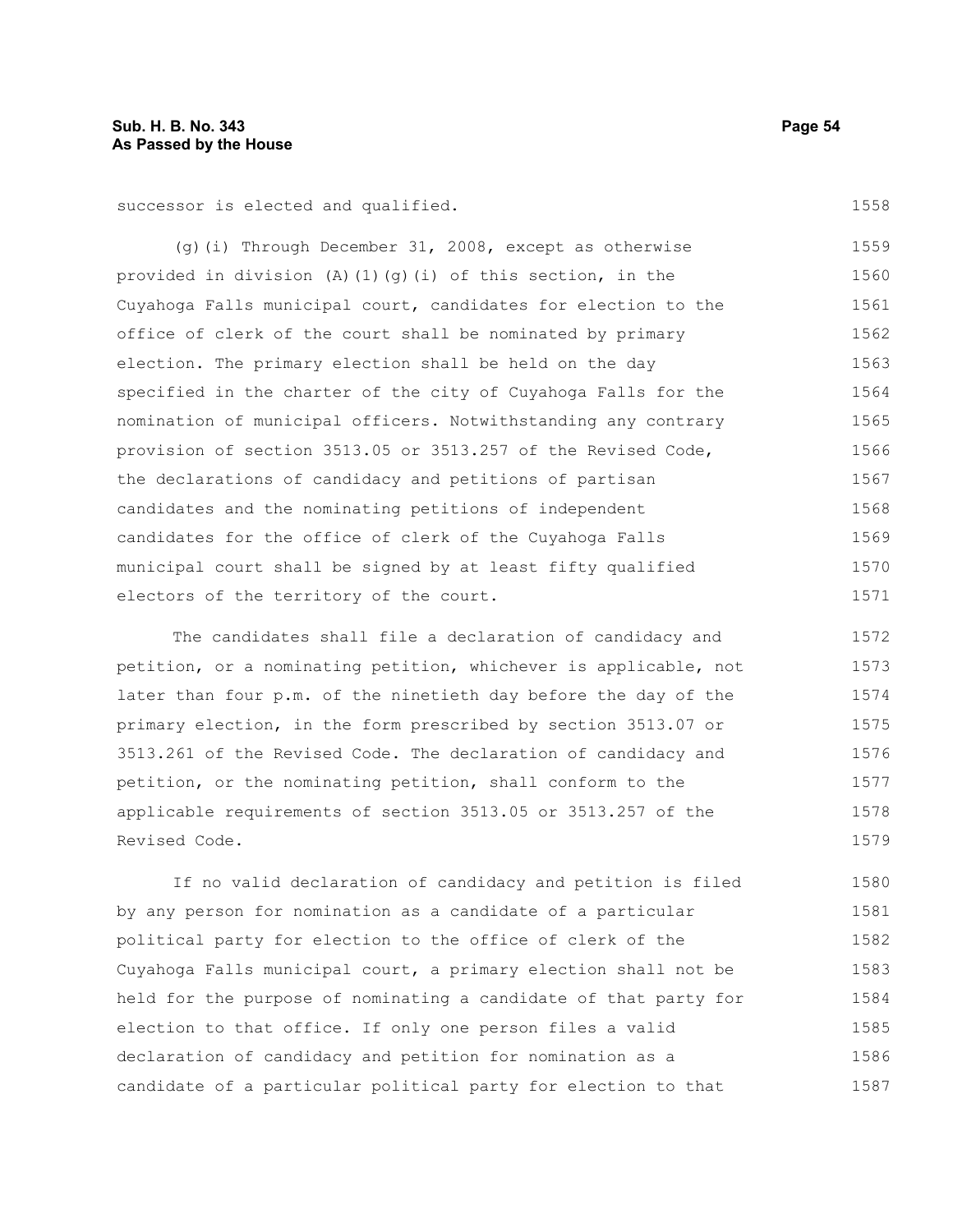#### **Sub. H. B. No. 343 Page 55 As Passed by the House**

office, a primary election shall not be held for the purpose of nominating a candidate of that party for election to that office, and the candidate shall be issued a certificate of nomination in the manner set forth in section 3513.02 of the Revised Code. 1588 1589 1590 1591 1592

Declarations of candidacy and petitions, nominating petitions, and certificates of nomination for the office of clerk of the Cuyahoga Falls municipal court shall contain a designation of the term for which the candidate seeks election. At the following regular municipal election, all candidates for the office shall be submitted to the qualified electors of the territory of the court in the manner that is provided in section 1901.07 of the Revised Code for the election of the judges of the court. The clerk so elected shall hold office for a term of six years, which term shall commence on the first day of January following the clerk's election and continue until the clerk's successor is elected and qualified. 1593 1594 1595 1596 1597 1598 1599 1600 1601 1602 1603 1604

(ii) Division (A)(1)(g)(i) of this section shall have no effect after December 31, 2008. 1605 1606

(h) Except as otherwise provided in division (A)(1)(h) of this section, in the Toledo municipal court, candidates for election to the office of clerk of the court shall be nominated by primary election. The primary election shall be held on the day specified in the charter of the city of Toledo for the nomination of municipal officers. Notwithstanding any contrary provision of section 3513.05 or 3513.257 of the Revised Code, the declarations of candidacy and petitions of partisan candidates and the nominating petitions of independent candidates for the office of clerk of the Toledo municipal court shall be signed by at least fifty qualified electors of the 1607 1608 1609 1610 1611 1612 1613 1614 1615 1616 1617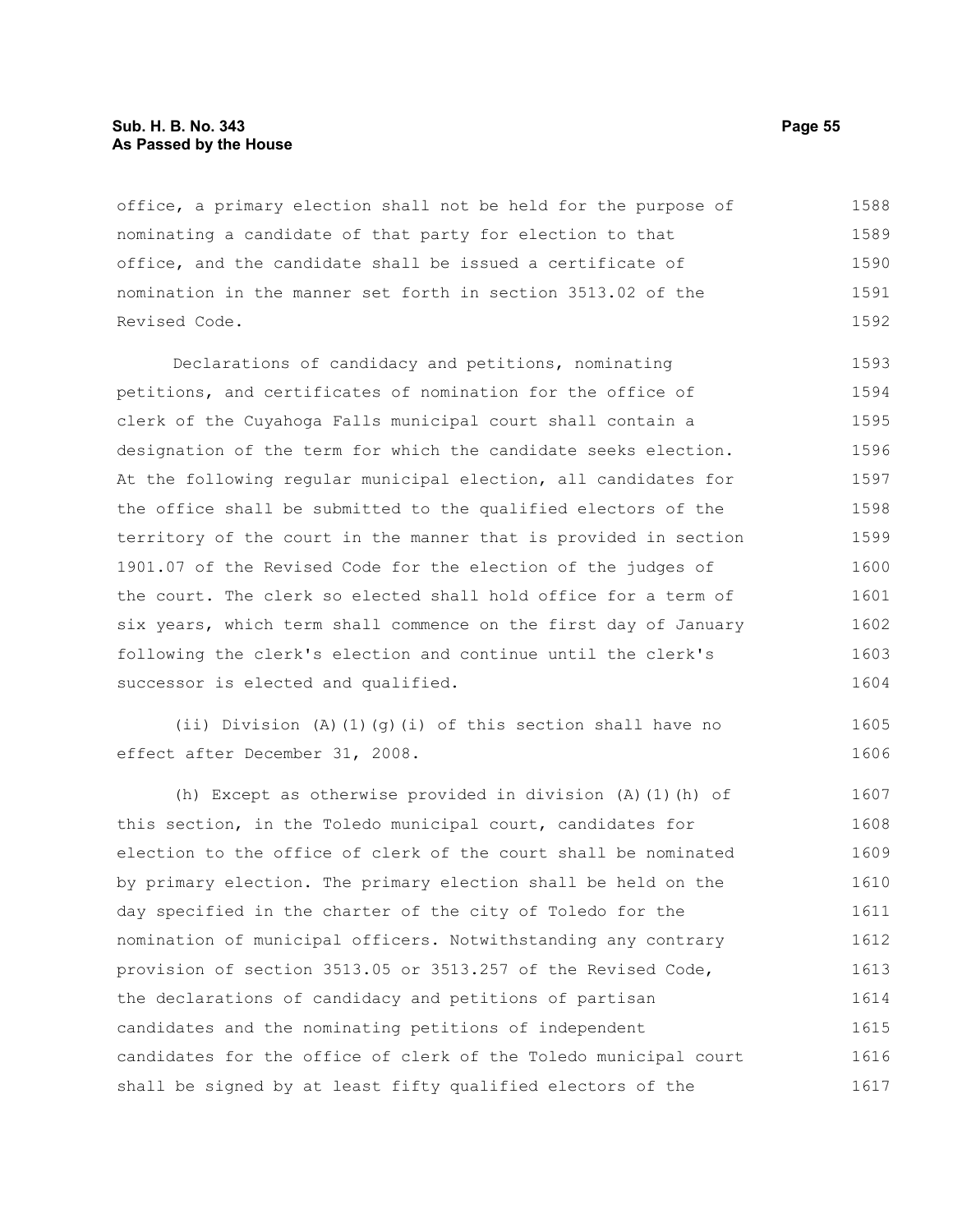territory of the court.

The candidates shall file a declaration of candidacy and petition, or a nominating petition, whichever is applicable, not later than four p.m. of the ninetieth day before the day of the primary election, in the form prescribed by section 3513.07 or 3513.261 of the Revised Code. The declaration of candidacy and petition, or the nominating petition, shall conform to the applicable requirements of section 3513.05 or 3513.257 of the Revised Code. 1619 1620 1621 1622 1623 1624 1625 1626

If no valid declaration of candidacy and petition is filed by any person for nomination as a candidate of a particular political party for election to the office of clerk of the Toledo municipal court, a primary election shall not be held for the purpose of nominating a candidate of that party for election to that office. If only one person files a valid declaration of candidacy and petition for nomination as a candidate of a particular political party for election to that office, a primary election shall not be held for the purpose of nominating a candidate of that party for election to that office, and the candidate shall be issued a certificate of nomination in the manner set forth in section 3513.02 of the Revised Code. 1627 1628 1629 1630 1631 1632 1633 1634 1635 1636 1637 1638

Declarations of candidacy and petitions, nominating petitions, and certificates of nomination for the office of clerk of the Toledo municipal court shall contain a designation of the term for which the candidate seeks election. At the following regular municipal election, all candidates for the office shall be submitted to the qualified electors of the territory of the court in the manner that is provided in section 1901.07 of the Revised Code for the election of the judges of the court. The clerk so elected shall hold office for a term of 1639 1640 1641 1642 1643 1644 1645 1646 1647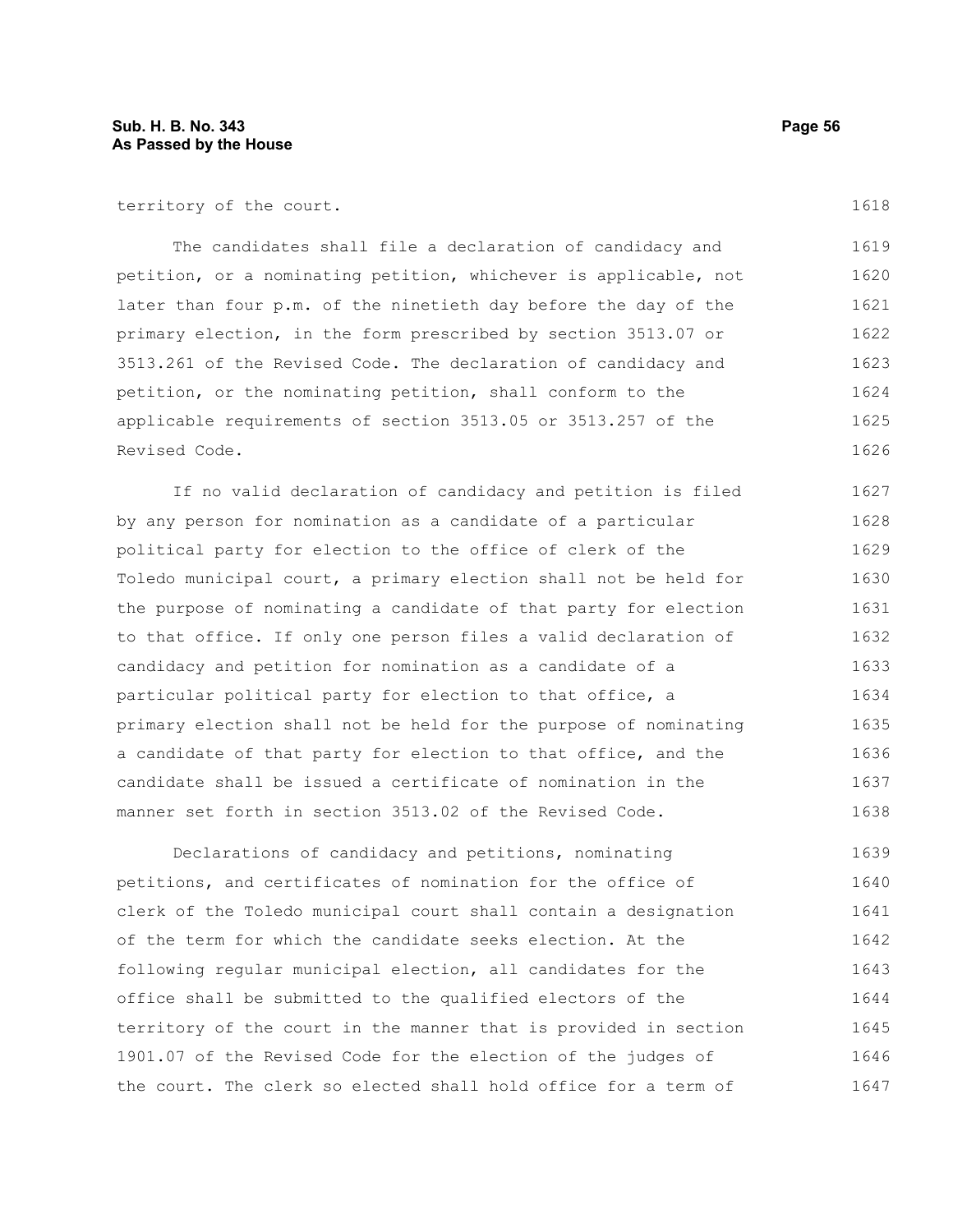six years, which term shall commence on the first day of January following the clerk's election and continue until the clerk's successor is elected and qualified. 1648 1649 1650

(2)(a) Except for the Alliance, Auglaize county, Brown county, Columbiana county, Holmes county, Perry county, Putnam county, Sandusky county, Lima, Lorain, Massillon, and Youngstown municipal courts, in a municipal court for which the population of the territory is less than one hundred thousand, the clerk shall be appointed by the court, and the clerk shall hold office until the clerk's successor is appointed and qualified. 1651 1652 1653 1654 1655 1656 1657

(b) In the Alliance, Lima, Lorain, Massillon, and Youngstown municipal courts, the clerk shall be elected for a term of office as described in division (A)(1)(a) of this section. 1658 1659 1660 1661

(c) In the Auglaize county, Brown county, Holmes county, Perry county, Putnam county, and Sandusky county municipal courts, the clerks of courts of Auglaize county, Brown county, Holmes county, Perry county, Putnam county, and Sandusky county shall be the clerks, respectively, of the Auglaize county, Brown county, Holmes county, Perry county, Putnam county, and Sandusky county municipal courts and may appoint a chief deputy clerk for each branch office that is established pursuant to section 1901.311 of the Revised Code, and assistant clerks as the judge of the court determines are necessary, all of whom shall receive the compensation that the legislative authority prescribes. The clerks of courts of Auglaize county, Brown county, Holmes county, Perry county, Putnam county, and Sandusky county, acting as the clerks of the Auglaize county, Brown county, Holmes county, Perry county, Putnam county, and Sandusky county municipal courts and assuming the duties of these offices, shall 1662 1663 1664 1665 1666 1667 1668 1669 1670 1671 1672 1673 1674 1675 1676 1677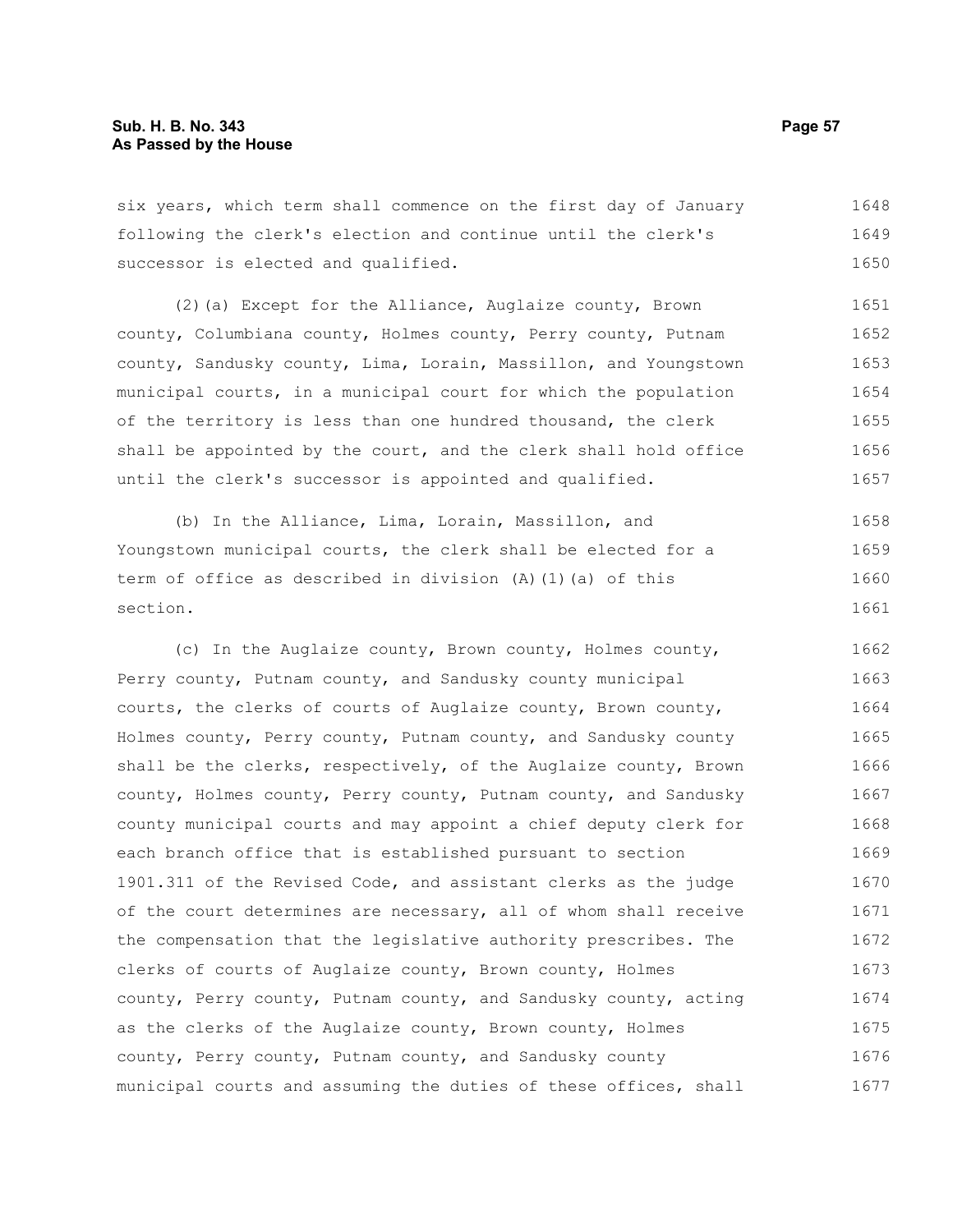## **Sub. H. B. No. 343 Page 58 As Passed by the House**

receive compensation payable from the county treasury in semimonthly installments at one-fourth the rate that is prescribed for the clerks of courts of common pleas as determined in accordance with the population of the county and the rates set forth in sections 325.08 and 325.18 of the Revised Code. 1678 1679 1680 1681 1682 1683

(d) In the Columbiana county municipal court, the clerk of courts of Columbiana county shall be the clerk of the municipal court, may appoint a chief deputy clerk for each branch office that is established pursuant to section 1901.311 of the Revised Code, and may appoint any assistant clerks that the judges of the court determine are necessary. All of the chief deputy clerks and assistant clerks shall receive the compensation that the legislative authority prescribes. The clerk of courts of Columbiana county, acting as the clerk of the Columbiana county municipal court and assuming the duties of that office, shall receive in either biweekly installments or semimonthly installments, as determined by the payroll administrator, compensation payable from the county treasury at one-fourth the rate that is prescribed for the clerks of courts of common pleas as determined in accordance with the population of the county and the rates set forth in sections 325.08 and 325.18 of the Revised Code. 1684 1685 1686 1687 1688 1689 1690 1691 1692 1693 1694 1695 1696 1697 1698 1699 1700

(3) During the temporary absence of the clerk due to illness, vacation, or other proper cause, the court may appoint a temporary clerk, who shall be paid the same compensation, have the same authority, and perform the same duties as the clerk. 1701 1702 1703 1704

(B) Except in the Hamilton county, Montgomery county, Miami county, Portage county, and Wayne county municipal courts, if a vacancy occurs in the office of the clerk of the Alliance, 1705 1706 1707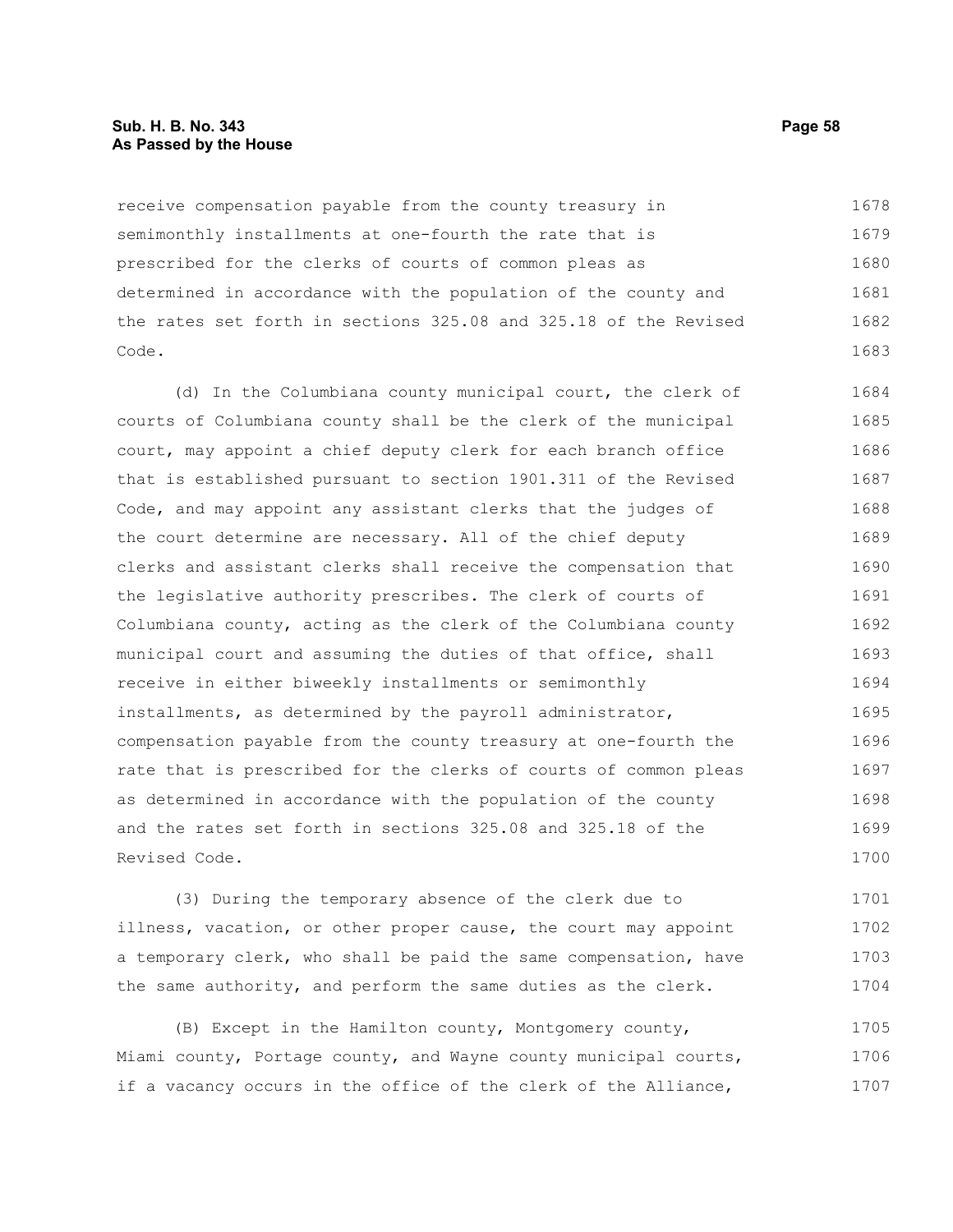# **Sub. H. B. No. 343 Page 59 As Passed by the House**

Lima, Lorain, Massillon, or Youngstown municipal court or occurs in the office of the clerk of a municipal court for which the population of the territory equals or exceeds one hundred thousand because the clerk ceases to hold the office before the end of the clerk's term or because a clerk-elect fails to take office, the vacancy shall be filled, until a successor is elected and qualified, by a person chosen by the residents of the territory of the court who are members of the county central committee of the political party by which the last occupant of that office or the clerk-elect was nominated. Not less than five nor more than fifteen days after a vacancy occurs, those members of that county central committee shall meet to make an appointment to fill the vacancy. At least four days before the date of the meeting, the chairperson or a secretary of the county central committee shall notify each such member of that county central committee by first class mail of the date, time, and place of the meeting and its purpose. A majority of all such members of that county central committee constitutes a quorum, and a majority of the quorum is required to make the appointment. If the office so vacated was occupied or was to be occupied by a person not nominated at a primary election, or if the appointment was not made by the committee members in accordance with this division, the court shall make an appointment to fill the vacancy. A successor shall be elected to fill the office for the unexpired term at the first municipal election that is held more than one hundred thirty-five days after the vacancy occurred. 1708 1709 1710 1711 1712 1713 1714 1715 1716 1717 1718 1719 1720 1721 1722 1723 1724 1725 1726 1727 1728 1729 1730 1731 1732 1733 1734

(C)(1) In a municipal court, other than the Auglaize county, the Brown county, the Columbiana county, the Holmes county, the Perry county, the Putnam county, the Sandusky county, and the Lorain municipal courts, for which the 1735 1736 1737 1738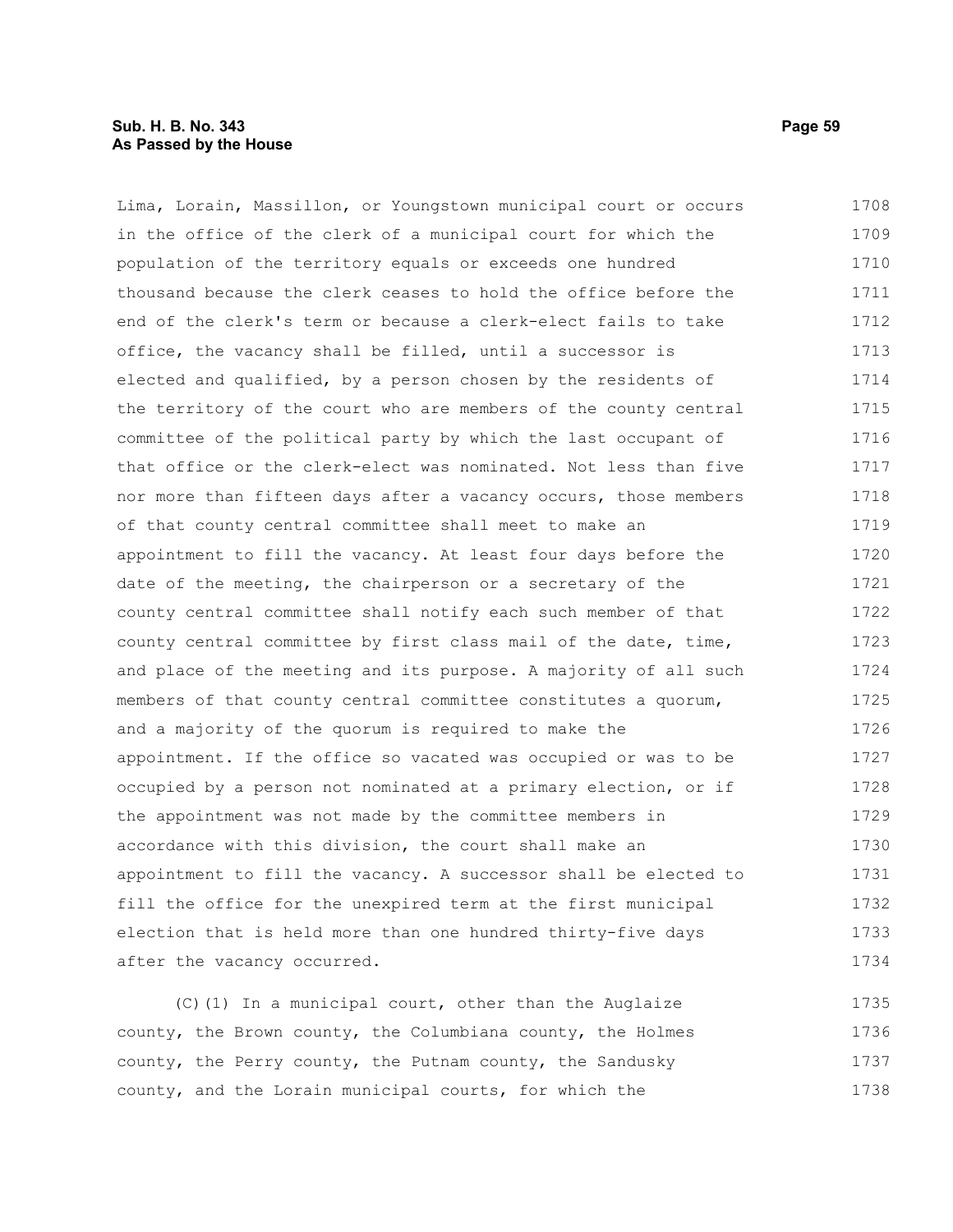# **Sub. H. B. No. 343 Page 60 As Passed by the House**

population of the territory is less than one hundred thousand, the clerk of the municipal court shall receive the annual compensation that the presiding judge of the court prescribes, if the revenue of the court for the preceding calendar year, as certified by the auditor or chief fiscal officer of the municipal corporation in which the court is located or, in the case of a county-operated municipal court, the county auditor, is equal to or greater than the expenditures, including any debt charges, for the operation of the court payable under this chapter from the city treasury or, in the case of a countyoperated municipal court, the county treasury for that calendar year, as also certified by the auditor or chief fiscal officer. If the revenue of a municipal court, other than the Auglaize county, the Brown county, the Columbiana county, the Perry county, the Putnam county, the Sandusky county, and the Lorain municipal courts, for which the population of the territory is less than one hundred thousand for the preceding calendar year as so certified is not equal to or greater than those expenditures for the operation of the court for that calendar year as so certified, the clerk of a municipal court shall receive the annual compensation that the legislative authority prescribes. As used in this division, "revenue" means the total of all costs and fees that are collected and paid to the city treasury or, in a county-operated municipal court, the county treasury by the clerk of the municipal court under division (F) of this section and all interest received and paid to the city treasury or, in a county-operated municipal court, the county treasury in relation to the costs and fees under division (G) of this section. 1739 1740 1741 1742 1743 1744 1745 1746 1747 1748 1749 1750 1751 1752 1753 1754 1755 1756 1757 1758 1759 1760 1761 1762 1763 1764 1765 1766 1767

(2) In a municipal court, other than the Hamilton county, Montgomery county, Miami county, Portage county, and Wayne 1768 1769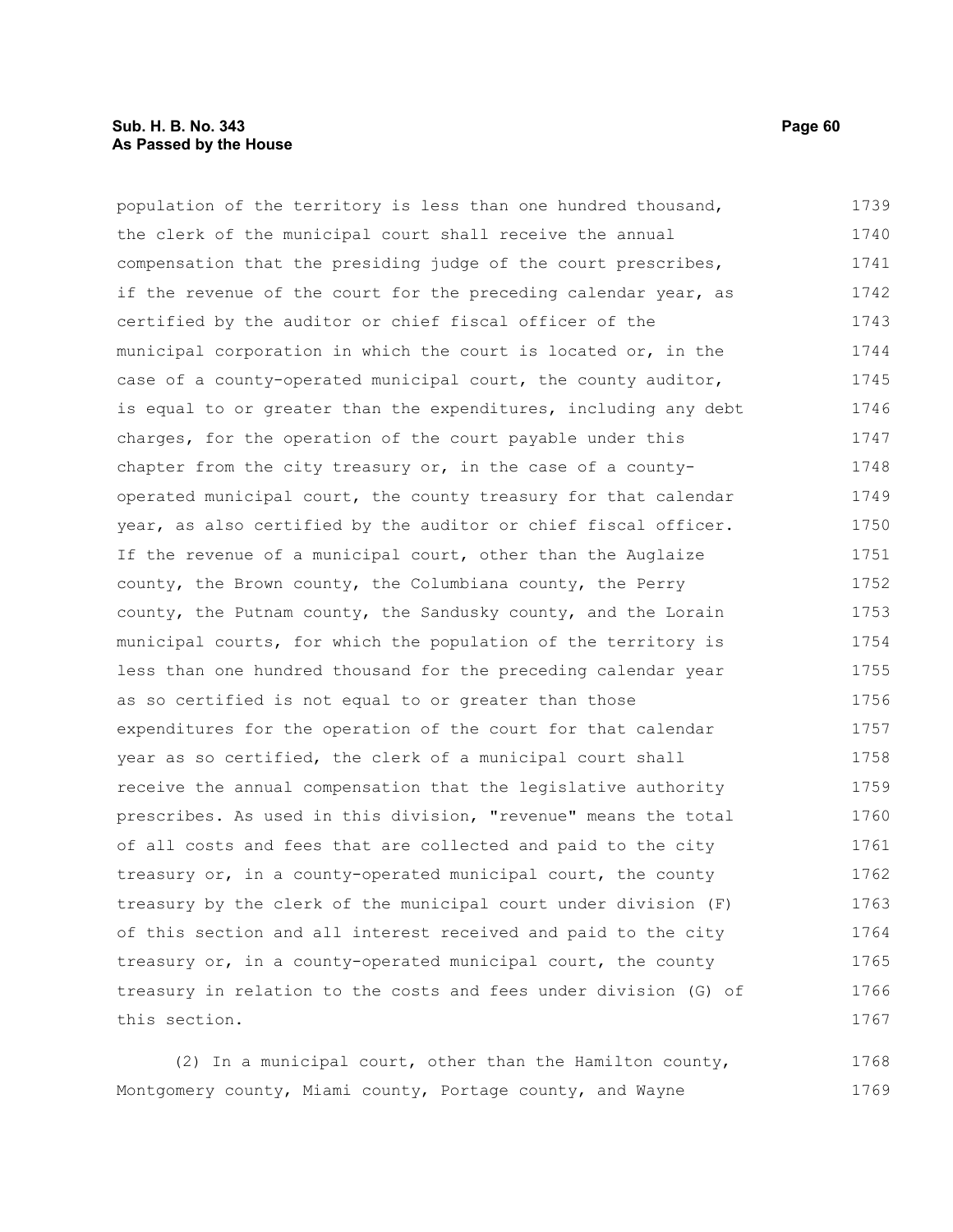# **Sub. H. B. No. 343 Page 61 As Passed by the House**

county municipal courts, for which the population of the territory is one hundred thousand or more, and in the Lorain municipal court, the clerk of the municipal court shall receive annual compensation in a sum equal to eighty-five per cent of the salary of a judge of the court. 1770 1771 1772 1773 1774

(3) The compensation of a clerk described in division (C) (1) or (2) of this section and of the clerk of the Columbiana county municipal court is payable in either semimonthly installments or biweekly installments, as determined by the payroll administrator, from the same sources and in the same manner as provided in section 1901.11 of the Revised Code, except that the compensation of the clerk of the Carroll county municipal court is payable in biweekly installments. 1775 1776 1777 1778 1779 1780 1781 1782

(D) Before entering upon the duties of the clerk's office, the clerk of a municipal court shall give bond of not less than six thousand dollars to be determined by the judges of the court, conditioned upon the faithful performance of the clerk's duties. 1783 1784 1785 1786 1787

(E) The clerk of a municipal court may do all of the following: administer oaths, take affidavits, and issue executions upon any judgment rendered in the court, including a judgment for unpaid costs; issue, sign, and attach the seal of the court to all writs, process, subpoenas, and papers issuing out of the court; and approve all bonds, sureties, recognizances, and undertakings fixed by any judge of the court or by law. The clerk may refuse to accept for filing any pleading or paper submitted for filing by a person who has been found to be a vexatious litigator under section 2323.52 of the Revised Code and who has failed to obtain leave to proceed under that section. The clerk shall do all of the following: file and 1788 1789 1790 1791 1792 1793 1794 1795 1796 1797 1798 1799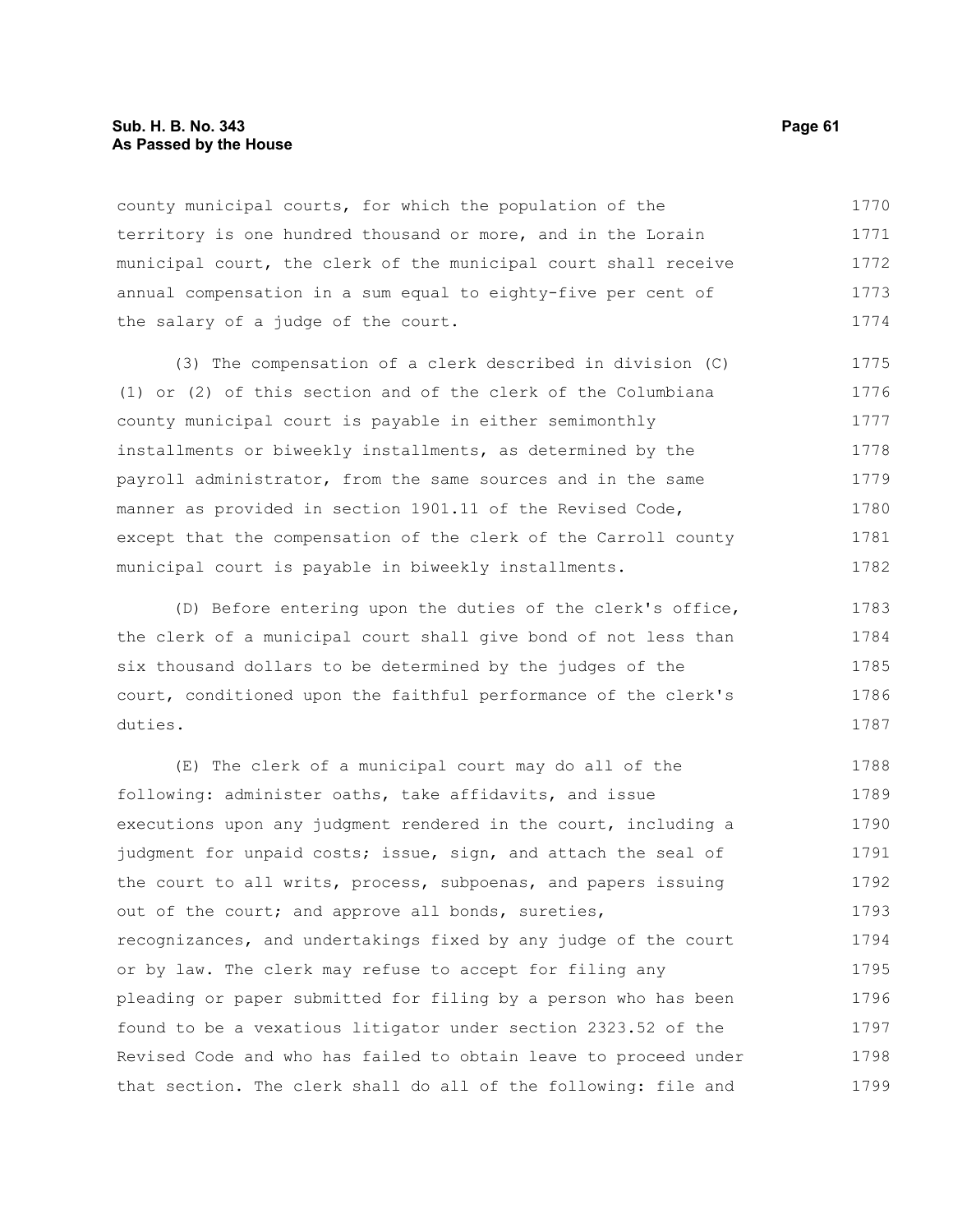# **Sub. H. B. No. 343 Page 62 As Passed by the House**

safely keep all journals, records, books, and papers belonging or appertaining to the court; record the proceedings of the court; perform all other duties that the judges of the court may prescribe; and keep a book showing all receipts and disbursements, which book shall be open for public inspection at all times. 1800 1801 1802 1803 1804 1805

The clerk shall prepare and maintain a general index, a docket, and other records that the court, by rule, requires, all of which shall be the public records of the court. In the docket, the clerk shall enter, at the time of the commencement of an action, the names of the parties in full, the names of the counsel, and the nature of the proceedings. Under proper dates, the clerk shall note the filing of the complaint, issuing of summons or other process, returns, and any subsequent pleadings. The clerk also shall enter all reports, verdicts, orders, judgments, and proceedings of the court, clearly specifying the relief granted or orders made in each action. The court may order an extended record of any of the above to be made and entered, under the proper action heading, upon the docket at the request of any party to the case, the expense of which record may be taxed as costs in the case or may be required to be prepaid by the party demanding the record, upon order of the court. 1806 1807 1808 1809 1810 1811 1812 1813 1814 1815 1816 1817 1818 1819 1820 1821 1822

(F) The clerk of a municipal court shall receive, collect, and issue receipts for all costs, fees, fines, bail, and other moneys payable to the office or to any officer of the court. The clerk shall on or before the twentieth day of the month following the month in which they are collected disburse to the proper persons or officers, and take receipts for, all costs, fees, fines, bail, and other moneys that the clerk collects. Subject to sections 307.515 and 4511.193 of the Revised Code and 1823 1824 1825 1826 1827 1828 1829 1830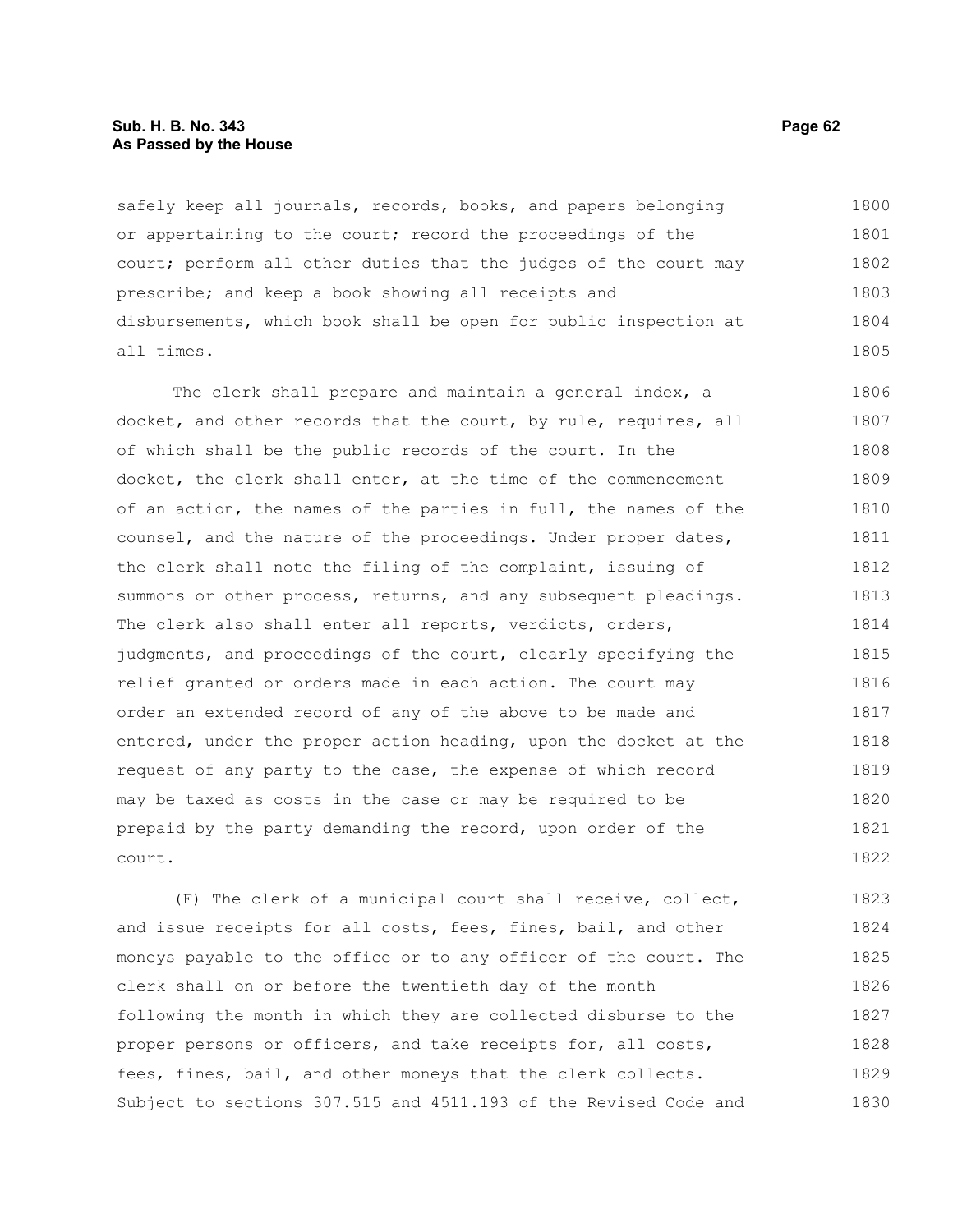# **Sub. H. B. No. 343 Page 63 As Passed by the House**

to any other section of the Revised Code that requires a specific manner of disbursement of any moneys received by a municipal court and except for the Hamilton county, Lawrence county, and Ottawa county municipal courts, the clerk shall pay all fines received for violation of municipal ordinances into the treasury of the municipal corporation the ordinance of which was violated and shall pay all fines received for violation of township resolutions adopted pursuant to section 503.52 or 503.53 or Chapter 504. of the Revised Code into the treasury of the township the resolution of which was violated. Subject to sections 1901.024 and 4511.193 of the Revised Code, in the Hamilton county, Lawrence county, and Ottawa county municipal courts, the clerk shall pay fifty per cent of the fines received for violation of municipal ordinances and fifty per cent of the fines received for violation of township resolutions adopted pursuant to section 503.52 or 503.53 or Chapter 504. of the Revised Code into the treasury of the county. Subject to sections 307.515, 4511.19, and 5503.04 of the Revised Code and to any other section of the Revised Code that requires a specific manner of disbursement of any moneys received by a municipal court, the clerk shall pay all fines collected for the violation of state laws into the county treasury. Except in a county-operated municipal court, the clerk shall pay all costs and fees the disbursement of which is not otherwise provided for in the Revised Code into the city treasury. The clerk of a county-operated municipal court shall pay the costs and fees the disbursement of which is not otherwise provided for in the Revised Code into the county treasury. Moneys deposited as security for costs shall be retained pending the litigation. The clerk shall keep a separate account of all receipts and disbursements in civil and criminal cases, which shall be a permanent public record of the office. On the expiration of the 1831 1832 1833 1834 1835 1836 1837 1838 1839 1840 1841 1842 1843 1844 1845 1846 1847 1848 1849 1850 1851 1852 1853 1854 1855 1856 1857 1858 1859 1860 1861 1862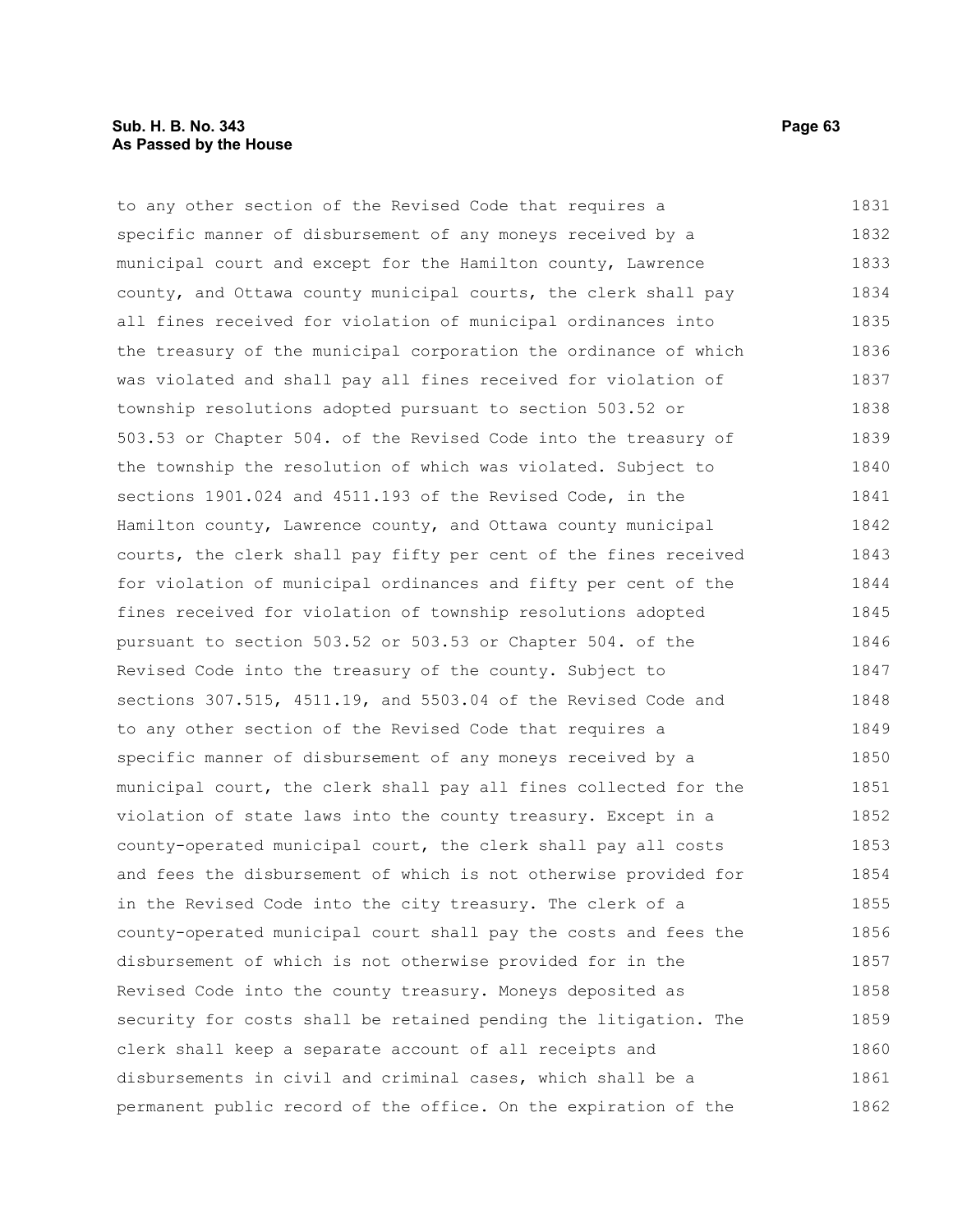term of the clerk, the clerk shall deliver the records to the clerk's successor. The clerk shall have other powers and duties as are prescribed by rule or order of the court. 1863 1864 1865

(G) All moneys paid into a municipal court shall be noted on the record of the case in which they are paid and shall be deposited in a state or national bank, as defined in section 1101.01 of the Revised Code, that is selected by the clerk. Any interest received upon the deposits shall be paid into the city treasury, except that, in a county-operated municipal court, the interest shall be paid into the treasury of the county in which the court is located. 1866 1867 1868 1869 1870 1871 1872 1873

On the first Monday in January of each year, the clerk shall make a list of the titles of all cases in the court that were finally determined more than one year past in which there remains unclaimed in the possession of the clerk any funds, or any part of a deposit for security of costs not consumed by the costs in the case. The clerk shall give notice of the moneys to the parties who are entitled to the moneys or to their attorneys of record. All the moneys remaining unclaimed that are for restitution payments for crime victims shall be sent to the reparations fund created under section 2743.191 of the Revised Code, with a list from the clerk specifying the amounts and individual identifying information of the funds. All the other moneys remaining unclaimed on the first day of April of each year shall be paid by the clerk to the city treasurer, except that, in a county-operated municipal court, the moneys shall be paid to the treasurer of the county in which the court is located. The treasurer shall pay any part of the moneys at any time to the person who has the right to the moneys upon proper certification of the clerk. 1874 1875 1876 1877 1878 1879 1880 1881 1882 1883 1884 1885 1886 1887 1888 1889 1890 1891 1892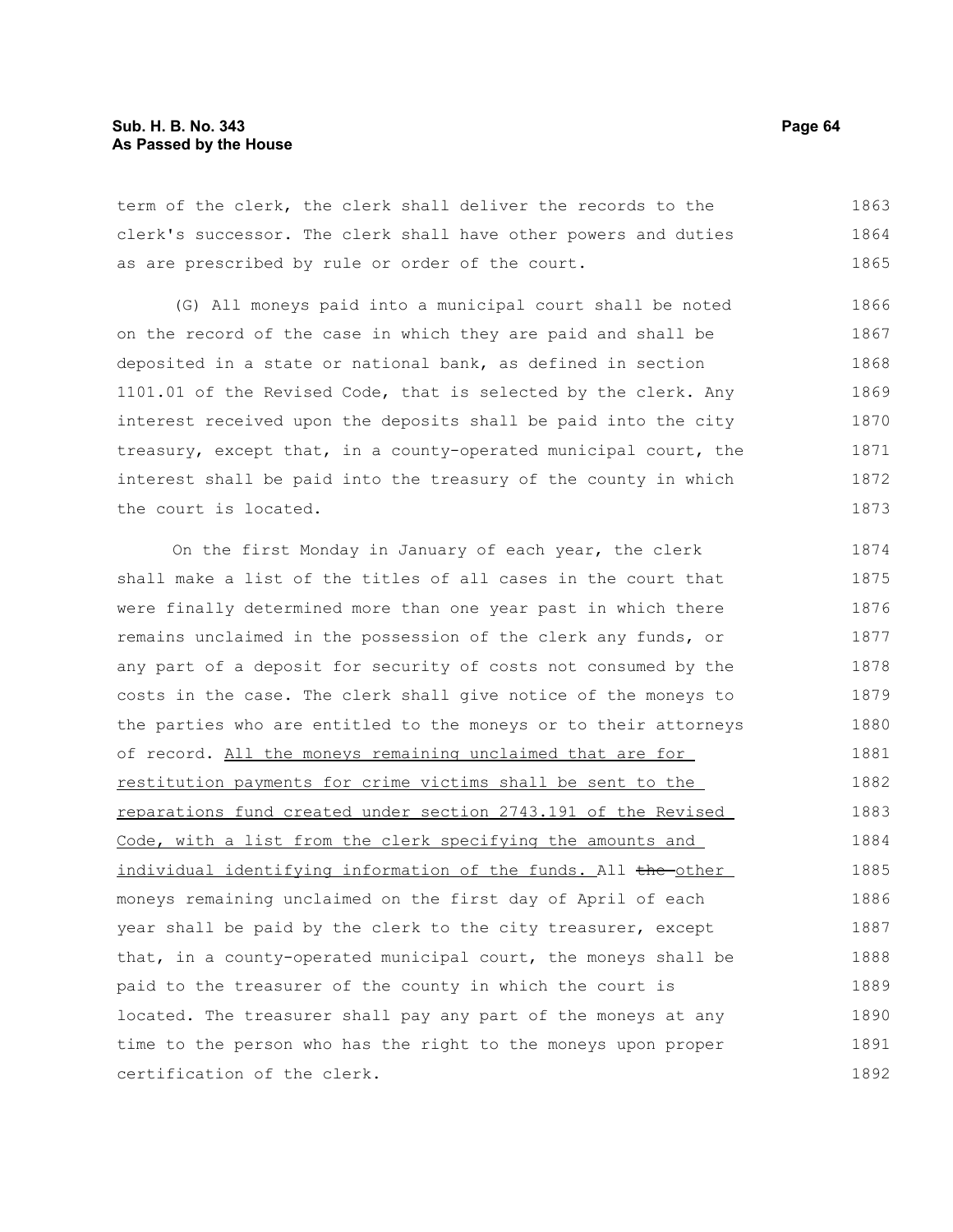# **Sub. H. B. No. 343 Page 65 As Passed by the House**

(H) Deputy clerks of a municipal court other than the Carroll county municipal court may be appointed by the clerk and shall receive the compensation, payable in either biweekly installments or semimonthly installments, as determined by the payroll administrator, out of the city treasury, that the clerk may prescribe, except that the compensation of any deputy clerk of a county-operated municipal court shall be paid out of the treasury of the county in which the court is located. The judge of the Carroll county municipal court may appoint deputy clerks for the court, and the deputy clerks shall receive the compensation, payable in biweekly installments out of the county treasury, that the judge may prescribe. Each deputy clerk shall take an oath of office before entering upon the duties of the deputy clerk's office and, when so qualified, may perform the duties appertaining to the office of the clerk. The clerk may require any of the deputy clerks to give bond of not less than three thousand dollars, conditioned for the faithful performance of the deputy clerk's duties. 1893 1894 1895 1896 1897 1898 1899 1900 1901 1902 1903 1904 1905 1906 1907 1908 1909 1910

(I) For the purposes of this section, whenever the population of the territory of a municipal court falls below one hundred thousand but not below ninety thousand, and the population of the territory prior to the most recent regular federal census exceeded one hundred thousand, the legislative authority of the municipal corporation may declare, by resolution, that the territory shall be considered to have a population of at least one hundred thousand. 1911 1912 1913 1914 1915 1916 1917 1918

(J) The clerk or a deputy clerk shall be in attendance at all sessions of the municipal court, although not necessarily in the courtroom, and may administer oaths to witnesses and jurors and receive verdicts. 1919 1920 1921 1922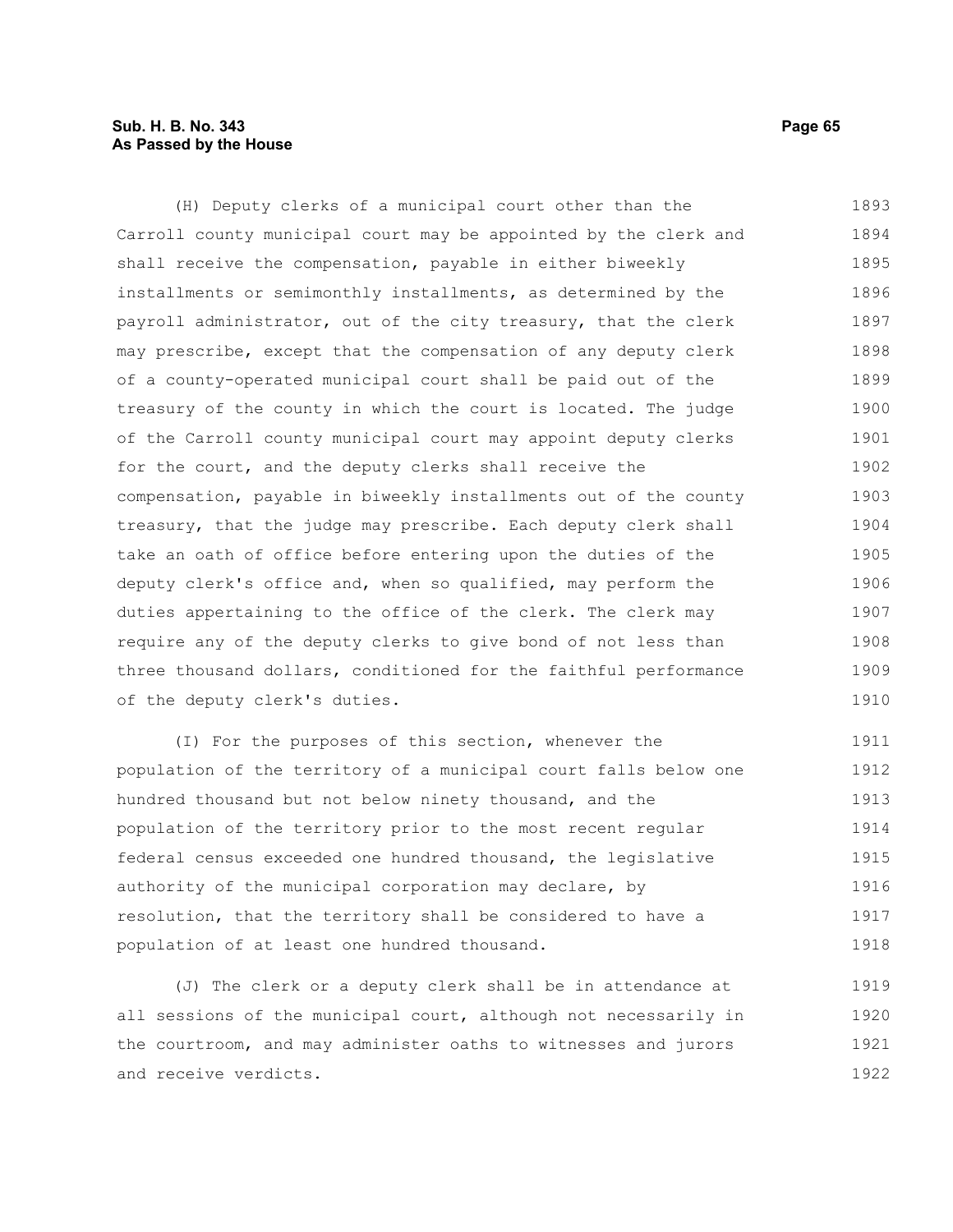# **Sub. H. B. No. 343 Page 66 As Passed by the House**

**Sec. 1907.20.** (A) The clerk of courts shall be the clerk of the county court, except that the board of county commissioners, with the concurrence of the county court judges, may appoint a clerk for each county court judge, who shall serve at the pleasure of the board and shall receive compensation as set by the board, payable in semimonthly installments from the treasury of the county. Except as otherwise provided in section 3.061 of the Revised Code, an appointed clerk, before entering upon the duties of the office, shall give bond of not less than five thousand dollars, as determined by the board of county commissioners, conditioned upon the faithful performance of the clerk's duties. 1923 1924 1925 1926 1927 1928 1929 1930 1931 1932 1933 1934

The clerks of courts of common pleas, when acting as the clerks of county courts, and upon assuming their county court duties, shall receive compensation at one-fourth the rate prescribed for the clerks of courts of common pleas as determined in accordance with the population of the county and the rates set forth in sections 325.08 and 325.18 of the Revised Code. This compensation shall be paid from the county treasury in semimonthly installments and is in addition to the annual compensation received for the performance of the duties of the clerk of a court of common pleas as provided in sections 325.08 and 325.18 of the Revised Code. 1935 1936 1937 1938 1939 1940 1941 1942 1943 1944 1945

(B) The clerk of a county court shall have general powers to administer oaths, take affidavits, and issue executions upon any judgment rendered in the county court, including a judgment for unpaid costs, power to issue and sign all writs, process, subpoenas, and papers issuing out of the court, and to attach the seal of the court to them, and power to approve all bonds, sureties, recognizances, and undertakings fixed by any judge of the court or by law. The clerk shall file and safely keep all 1946 1947 1948 1949 1950 1951 1952 1953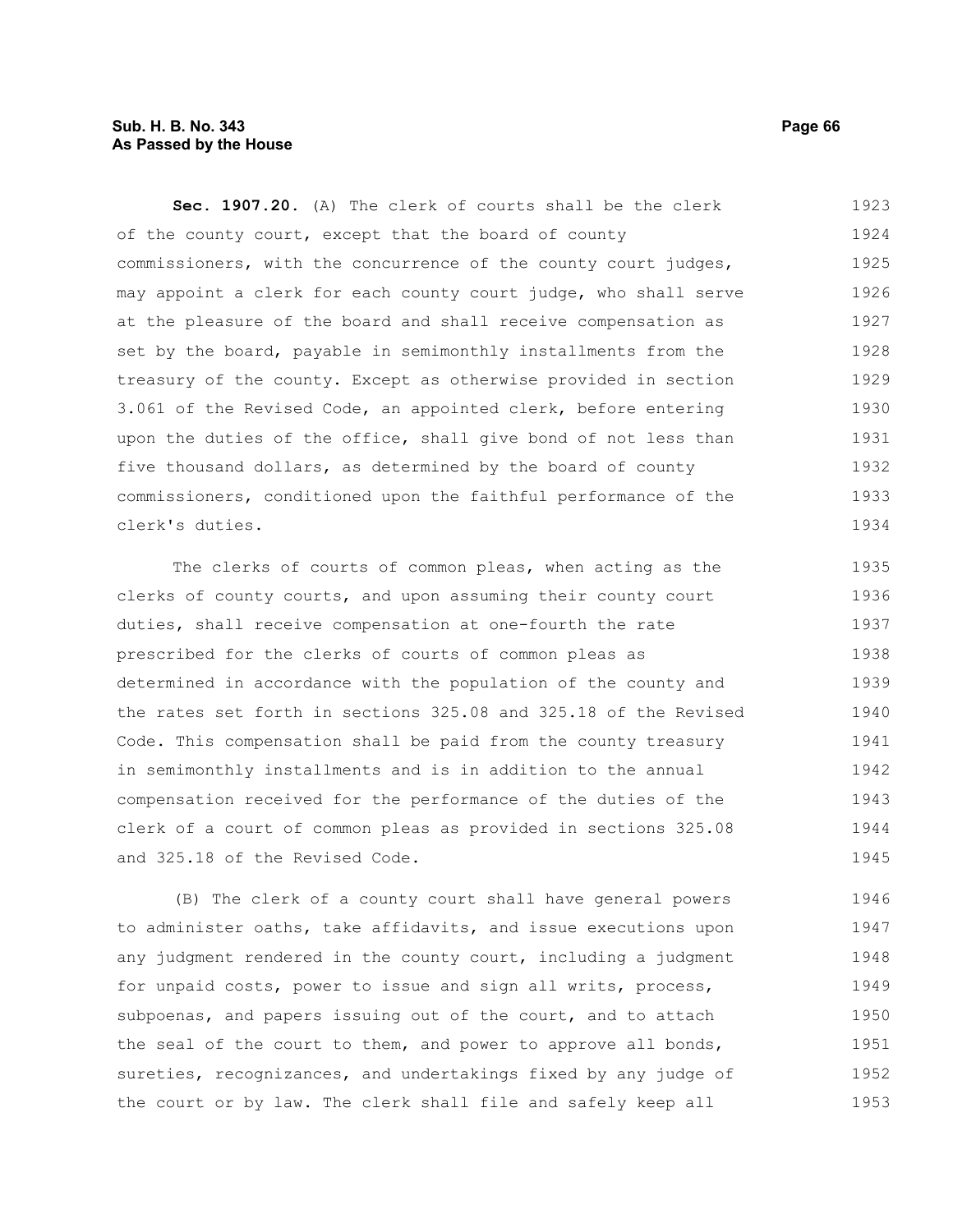# **Sub. H. B. No. 343 Page 67 As Passed by the House**

journals, records, books, and papers belonging or appertaining to the court, record its proceedings, perform all other duties that the judges of the court may prescribe, and keep a book showing all receipts and disbursements, which shall be open for public inspection at all times. The clerk may refuse to accept for filing any pleading or paper submitted for filing by a person who has been found to be a vexatious litigator under section 2323.52 of the Revised Code and who has failed to obtain leave to proceed under that section. 1954 1955 1956 1957 1958 1959 1960 1961 1962

The clerk shall prepare and maintain a general index, a docket as prescribed by the court, which shall be furnished by the board of county commissioners, and such other records as the court, by rule, requires, all of which shall be the public records of the court. In the docket, the clerk shall enter at times of the commencement of an action, the names of the parties in full, the names of the counsel, and the nature of the proceedings. Under proper dates, the clerk shall note the filing of the complaint, issuing of summons or other process, returns, and pleadings subsequent thereto. The clerk also shall enter all reports, verdicts, orders, judgments, and proceedings of the court, clearly specifying the relief granted or orders made in each action. The court may order an extended record of any of the above to be made and entered, under the proper action heading, upon the docket at the request of any party to the case, the expense of which may be taxed as costs in the case or may be required to be prepaid by the party demanding the extended record, upon order of the court. 1963 1964 1965 1966 1967 1968 1969 1970 1971 1972 1973 1974 1975 1976 1977 1978 1979 1980

(C) The clerk of a county court shall receive and collect all costs, fees, fines, penalties, bail, and other moneys payable to the office or to any officer of the court and issue receipts therefor, and shall on or before the twentieth day of 1981 1982 1983 1984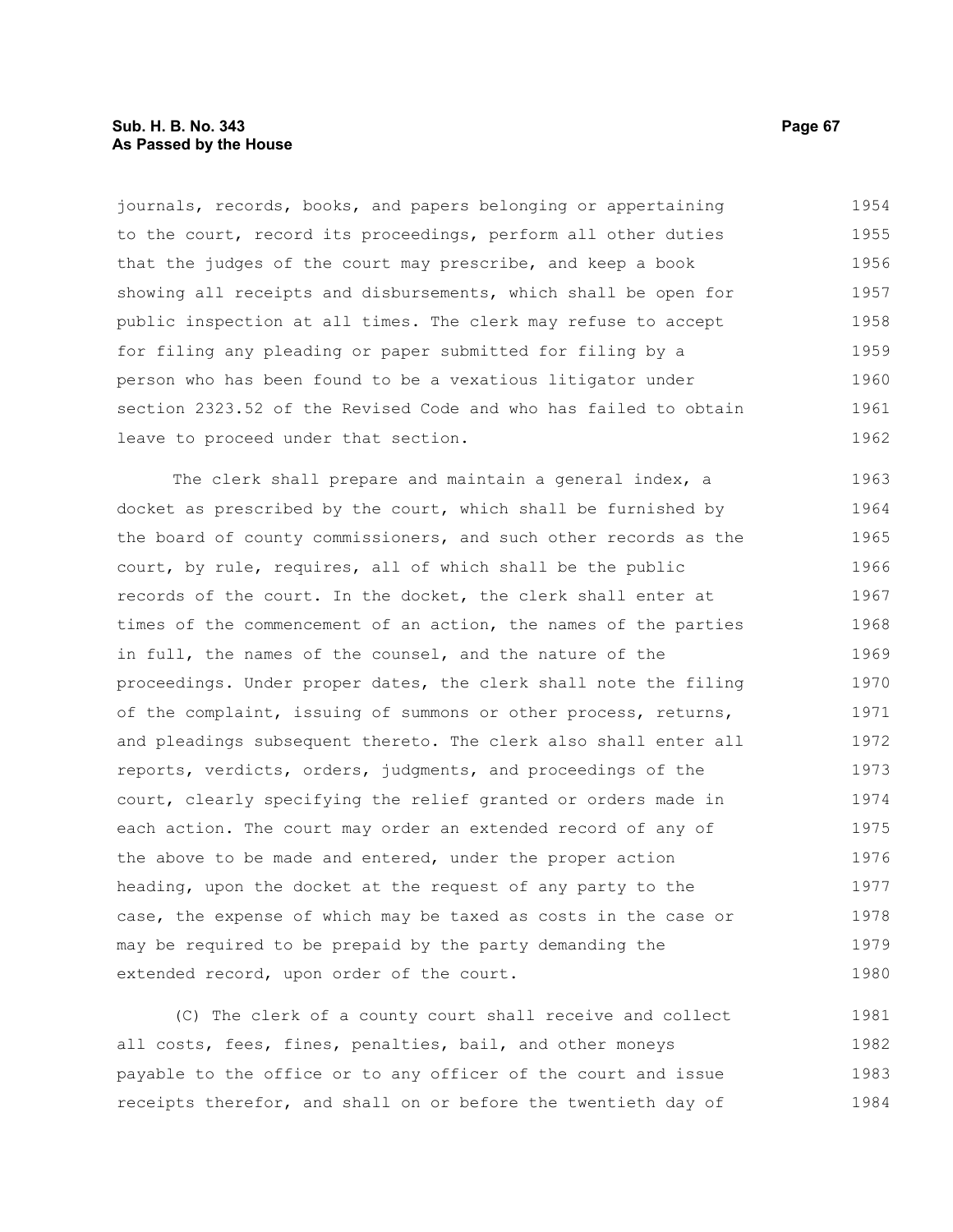# **Sub. H. B. No. 343 Page 68 As Passed by the House**

the month following the month in which they are collected disburse the costs, fees, fines, penalties, bail, and other moneys to the proper persons or officers and take receipts therefor. Subject to sections 307.515, 4511.19, 4511.193, and 5503.04 of the Revised Code and all other statutes that require a different distribution of fines, fines received for violations of municipal ordinances shall be paid into the treasury of the municipal corporation whose ordinance was violated, fines received for violations of township resolutions adopted pursuant to section 503.52 or 503.53 or Chapter 504. of the Revised Code shall be paid into the treasury of the township whose resolution was violated, and fines collected for the violation of state laws shall be paid into the county treasury. Moneys deposited as security for costs shall be retained pending the litigation. 1985 1986 1987 1988 1989 1990 1991 1992 1993 1994 1995 1996 1997 1998

The clerk shall keep a separate account of all receipts and disbursements in civil and criminal cases. The separate account shall be a permanent public record of the office. On the expiration of a clerk's term, those records shall be delivered to the clerk's successor. 1999 2000 2001 2002 2003

The clerk shall have such other powers and duties as are prescribed by rule or order of the court.

(D) All moneys paid into a county court shall be noted on the record of the case in which they are paid and shall be deposited in a state or national bank selected by the clerk. On the first Monday in January of each year, the clerk shall make a list of the titles of all cases in the county court that were finally determined more than one year past in which there remains unclaimed in the possession of the clerk any funds, or any part of a deposit for security of costs not consumed by the costs in the case. The clerk shall give notice of the moneys to 2006 2007 2008 2009 2010 2011 2012 2013 2014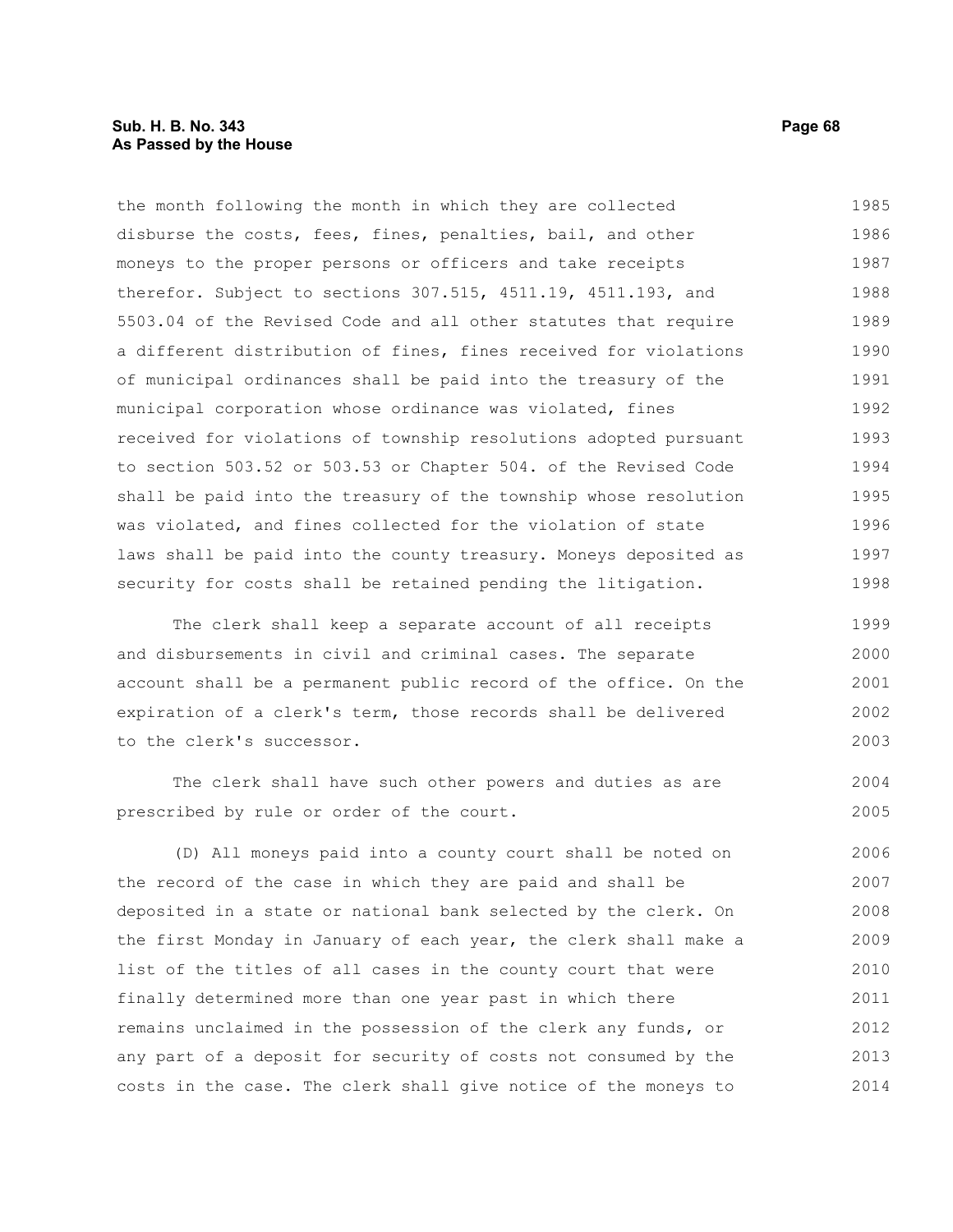the parties entitled to them or to their attorneys of record. All the moneys remaining unclaimed that are for restitution payments for crime victims shall be sent to the reparations fund created under section 2743.191 of the Revised Code, with a list from the clerk specifying the amounts and individual identifying information of the funds. All the other moneys remaining unclaimed on the first day of April of each year shall be paid by the clerk to the county treasurer. Any part of the moneys shall be paid by the county treasurer at any time to the person having the right to them, upon proper certification of the clerk. (E)(1) In county court districts having appointed clerks, 2015 2016 2017 2018 2019 2020 2021 2022 2023 2024 2025 2026 2027

deputy clerks may be appointed by the board of county commissioners. Clerks and deputy clerks shall receive such compensation payable in semimonthly installments out of the county treasury as the board may prescribe. Each deputy clerk shall take an oath of office before entering upon the duties of the deputy clerk's office and, when so qualified, may perform the duties appertaining to the office of the clerk. The clerk may require any of the deputy clerks to give bond of not less than three thousand dollars, conditioned for the faithful performance of the deputy clerk's duties. 2028 2029 2030 2031 2032 2033 2034 2035 2036

(2) A clerk of courts acting as clerk of the county court may appoint deputy clerks to perform the duties pertaining to the office of clerk of the county court. Each deputy clerk shall take an oath of office before entering upon the deputy clerk's duties, and the clerk of courts may require the deputy clerk to give bond of not less than three thousand dollars, conditioned for the faithful performance of the deputy clerk's duties. 2037 2038 2039 2040 2041 2042 2043

(3) The clerk or a deputy clerk of a county court shall be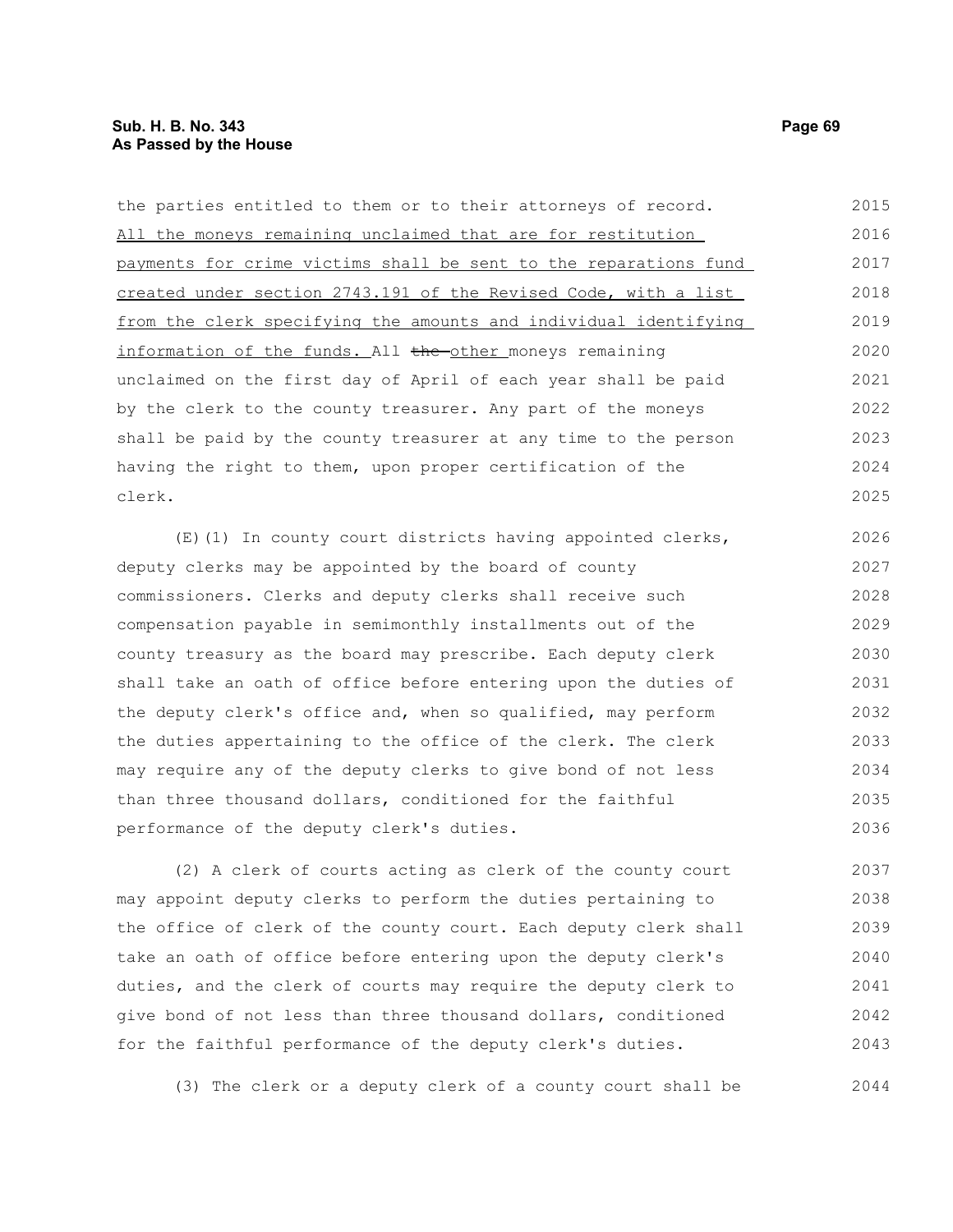## **Sub. H. B. No. 343 Page 70 As Passed by the House**

in attendance at all sessions of the court, although not necessarily in the courtroom, and may administer oaths to witnesses and jurors and receive verdicts. 2045 2046 2047

(F)(1) In county court districts having appointed clerks, the board of county commissioners may order the establishment of one or more branch offices of the clerk and, with the concurrence of the county judges, may appoint a special deputy clerk to administer each branch office. Each special deputy clerk shall take an oath of office before entering upon the duties of the deputy clerk's office and, when so qualified, may perform any one or more of the duties appertaining to the office of clerk, as the board prescribes. Special deputy clerks shall receive such compensation payable in semimonthly installments out of the county treasury as the board may prescribe. Except as otherwise provided in section 3.061 of the Revised Code, the board may require any of the special deputy clerks to give bond of not less than three thousand dollars, conditioned for the faithful performance of the deputy clerk's duties. 2048 2049 2050 2051 2052 2053 2054 2055 2056 2057 2058 2059 2060 2061 2062

The board of county commissioners may authorize the clerk of the county court to operate one or more branch offices, to divide the clerk's time between the offices, and to perform duties appertaining to the office of clerk in locations that the board prescribes. 2063 2064 2065 2066 2067

(2) A clerk of courts acting as clerk of the county court may establish one or more branch offices for the clerk's duties as clerk of the county court and, with the concurrence of the county court judges, may appoint a special deputy clerk to administer each branch office. Each special deputy clerk shall take an oath of office before entering upon the deputy clerk's duties and, when so qualified, may perform any of the duties 2068 2069 2070 2071 2072 2073 2074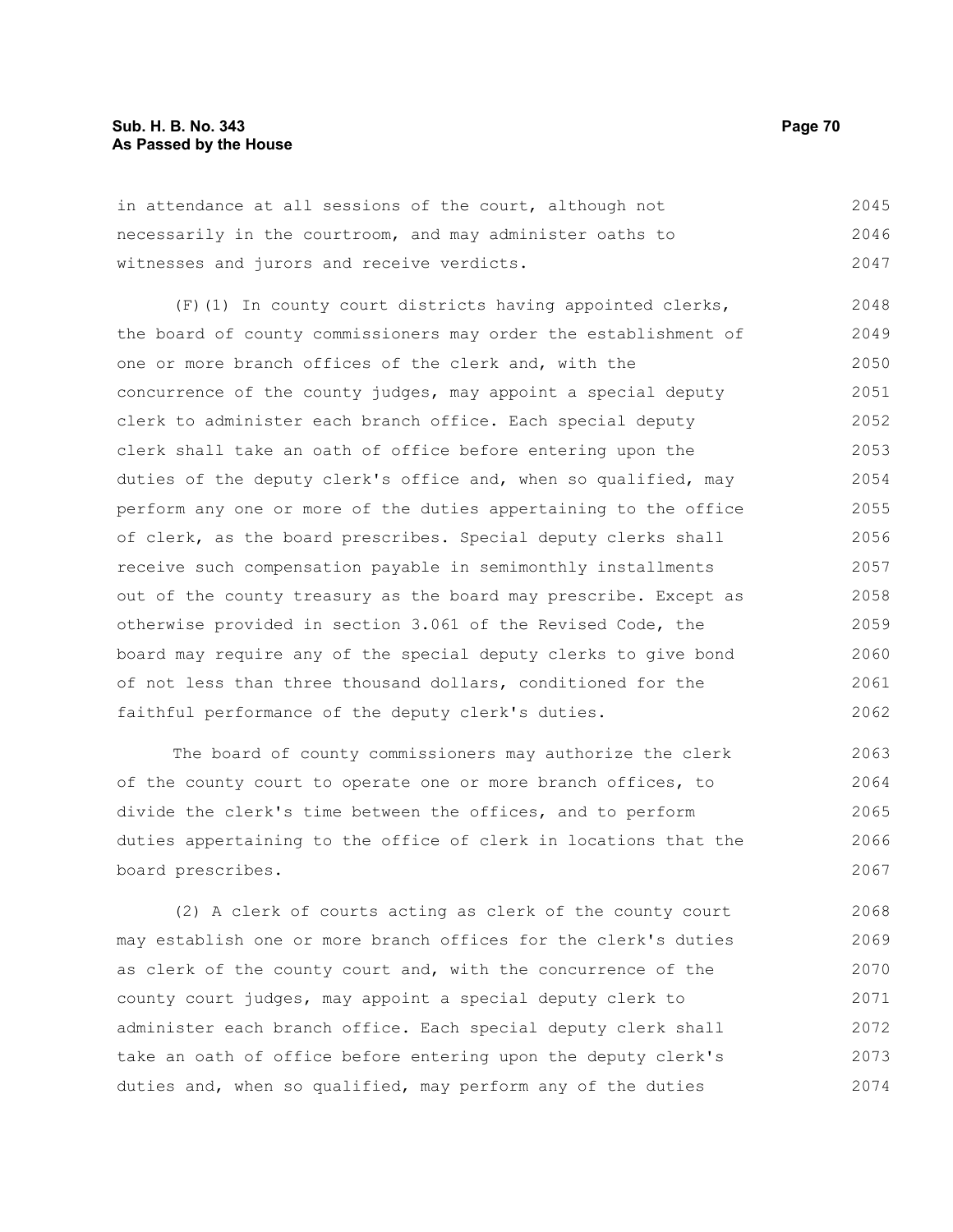### **Sub. H. B. No. 343 Page 71 As Passed by the House**

pertaining to the office of clerk, as the clerk of courts prescribes. The clerk of courts may require any of the special deputy clerks to give bond of not less than three thousand dollars, conditioned for the faithful performance of the deputy clerk's duties. 2075 2076 2077 2078 2079

(G) The clerk of courts of the county shall fix the compensation of deputy clerks and special deputy clerks appointed by the clerk pursuant to this section. Those personnel shall be paid and be subject to the same requirements as other employees of the clerk under the provisions of section 325.17 of the Revised Code insofar as that section is applicable. 2080 2081 2082 2083 2084 2085

**Sec. 2151.356.** (A) The records of a case in which a person was adjudicated a delinquent child for committing a violation of section 2903.01, 2903.02, or 2907.02 of the Revised Code shall not be sealed under this section. 2086 2087 2088 2089

(B)(1) The juvenile court shall promptly order the immediate sealing of records pertaining to a juvenile in any of the following circumstances: 2090 2091 2092

(a) If the court receives a record from a public office or agency under division (B)(2) of this section;

(b) If a person was brought before or referred to the court for allegedly committing a delinquent or unruly act and the case was resolved without the filing of a complaint against the person with respect to that act pursuant to section 2151.27 of the Revised Code; 2095 2096 2097 2098 2099

(c) If a person was charged with violating division (E)(1) of section 4301.69 of the Revised Code and the person has successfully completed a diversion program under division (E)(2) (a) of section 4301.69 of the Revised Code with respect to that 2100 2101 2102 2103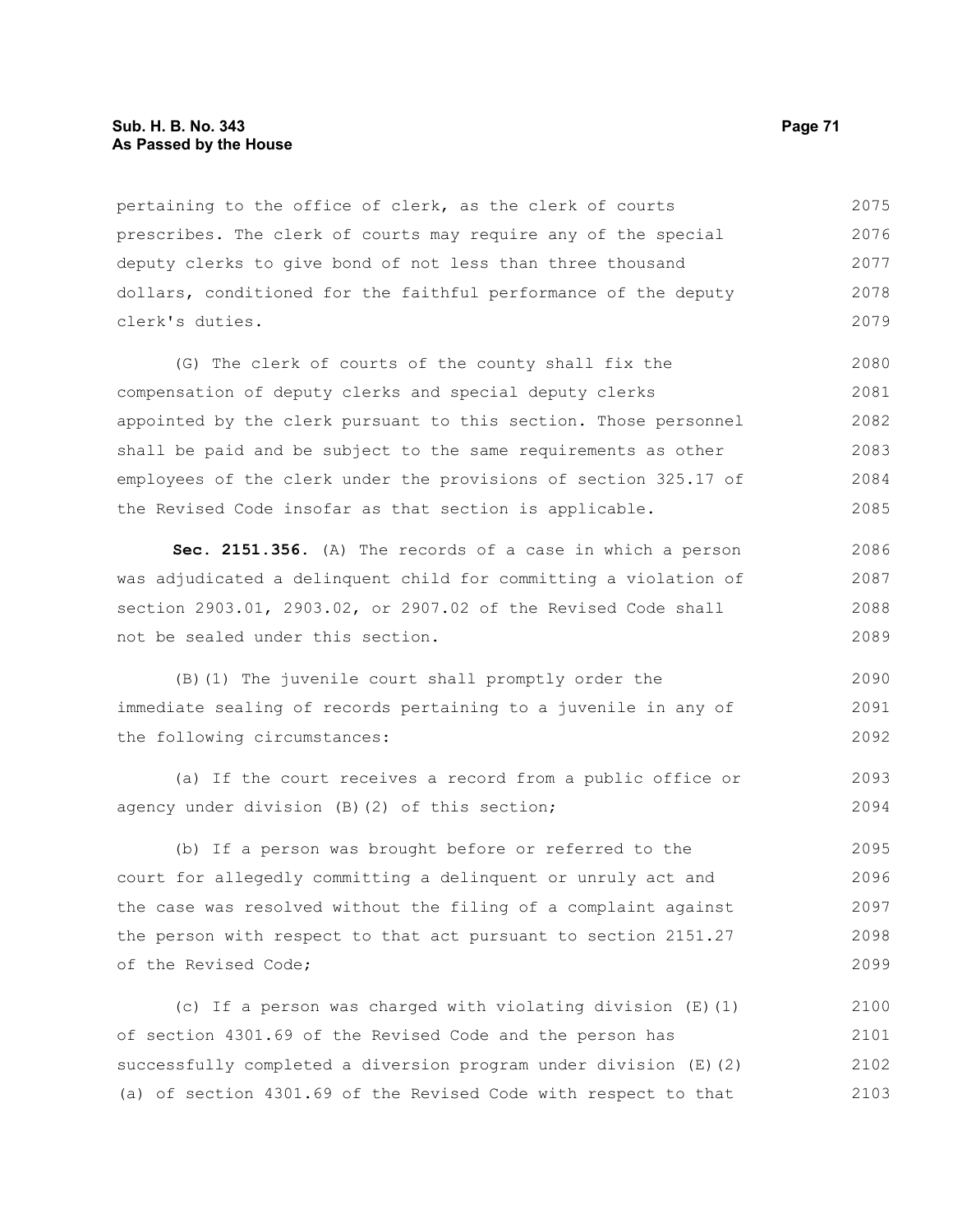| charge;                                                          | 2104 |
|------------------------------------------------------------------|------|
| (d) If a complaint was filed against a person alleging           | 2105 |
| that the person was a delinquent child, an unruly child, or a    | 2106 |
| juvenile traffic offender and the court dismisses the complaint  | 2107 |
| after a trial on the merits of the case or finds the person not  | 2108 |
| to be a delinquent child, an unruly child, or a juvenile traffic | 2109 |
| offender;                                                        | 2110 |
| (e) Notwithstanding division (C) of this section and             | 2111 |

subject to section 2151.358 of the Revised Code, if a person has been adjudicated an unruly child, that person has attained eighteen years of age, and the person is not under the jurisdiction of the court in relation to a complaint alleging the person to be a delinquent child. 2112 2113 2114 2115 2116

(2) The appropriate public office or agency shall immediately deliver all original records at that public office or agency pertaining to a juvenile to the court, if the person was arrested or taken into custody for allegedly committing a delinquent or unruly act, no complaint was filed against the person with respect to the commission of the act pursuant to section 2151.27 of the Revised Code, and the person was not brought before or referred to the court for the commission of the act. The records delivered to the court as required under this division shall not include fingerprints, DNA specimens, and DNA records described under division (A)(3) of section 2151.357 of the Revised Code. 2117 2118 2119 2120 2121 2122 2123 2124 2125 2126 2127 2128

(C)(1) The juvenile court shall consider the sealing of records pertaining to a juvenile upon the court's own motion or upon the application of a person if the person has been adjudicated a delinquent child for committing an act other than a violation of section 2903.01, 2903.02, or 2907.02 of the 2129 2130 2131 2132 2133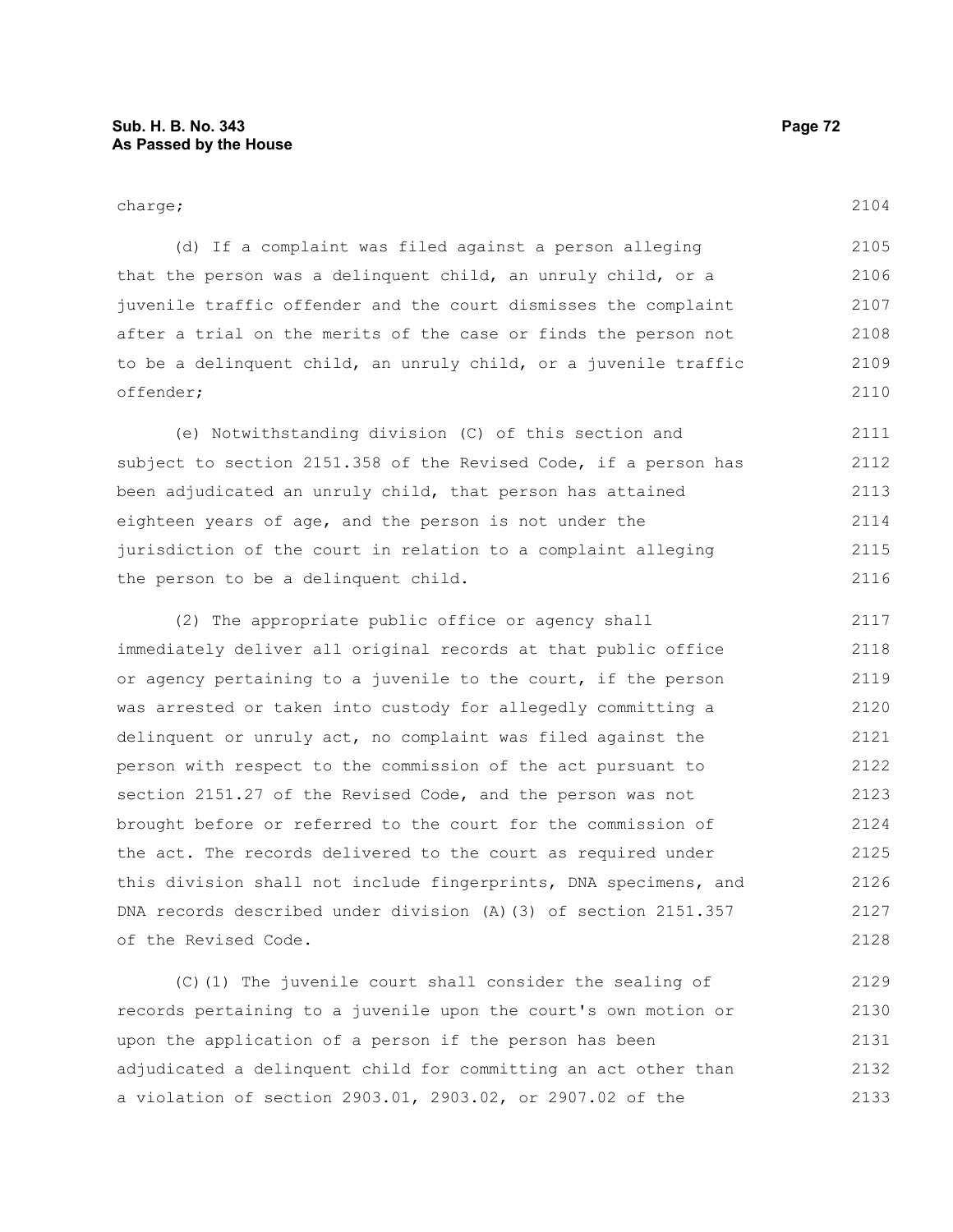Revised Code, an unruly child, or a juvenile traffic offender and if, at the time of the motion or application, the person is not under the jurisdiction of the court in relation to a complaint alleging the person to be a delinquent child. The court shall not require a fee for the filing of the application. The motion or application may be made on or after the time specified in whichever of the following is applicable: 2134 2135 2136 2137 2138 2139 2140

(a) If the person is under eighteen years of age, at any time after six months after any of the following events occur: 2141 2142

(i) The termination of any order made by the court in relation to the adjudication; 2143 2144

(ii) The unconditional discharge of the person from the department of youth services with respect to a dispositional order made in relation to the adjudication or from an institution or facility to which the person was committed pursuant to a dispositional order made in relation to the adjudication; 2145 2146 2147 2148 2149 2150

(iii) The court enters an order under section 2152.84 or 2152.85 of the Revised Code that contains a determination that the child is no longer a juvenile offender registrant. 2151 2152 2153

(b) If the person is eighteen years of age or older, at any time after the later of the following: 2154 2155

(i) The person's attainment of eighteen years of age; 2156

(ii) The occurrence of any event identified in divisions  $(C)$  $(1)$  $(a)$  $(i)$  to  $(iii)$  of this section. 2157 2158

(2) In making the determination whether to seal records pursuant to division (C)(1) of this section, all of the following apply: 2159 2160 2161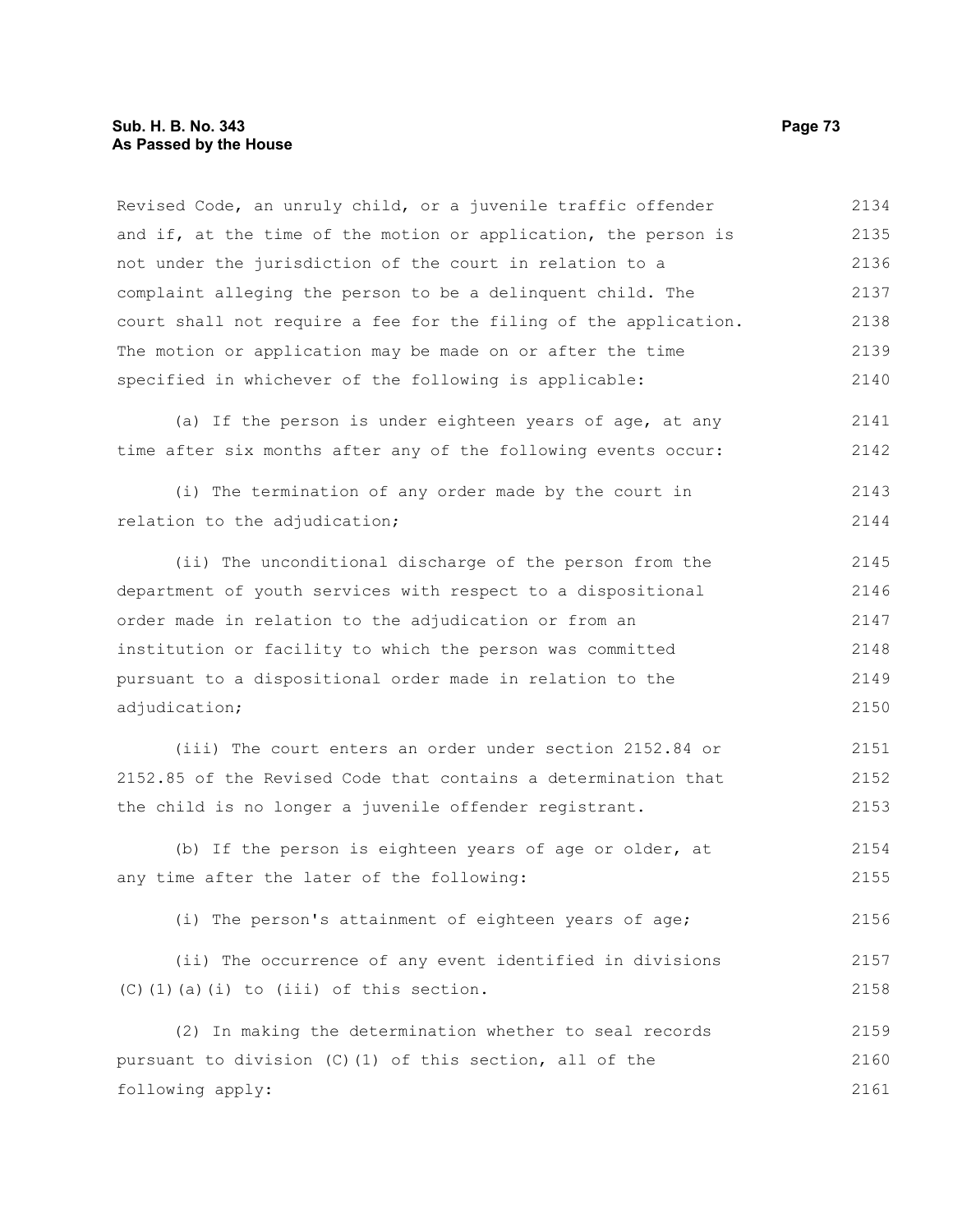## **Sub. H. B. No. 343 Page 74 As Passed by the House**

(a) The court may require a person filing an application under division (C)(1) of this section to submit any relevant documentation to support the application. 2162 2163 2164

(b) The court may cause an investigation to be made to determine if the person who is the subject of the proceedings has been rehabilitated to a satisfactory degree. 2165 2166 2167

(c) The court shall promptly, but not less than thirty days prior to the hearing, notify the prosecuting attorney of any proceedings to seal records initiated pursuant to division (C)(1) of this section. The prosecutor shall provide timely notice to a victim and a victim's representative, if applicable, if the victim or victim's representative requested notice of the proceedings in the underlying case. 2168 2169 2170 2171 2172 2173 2174

(d)(i) The prosecuting attorney may file a response with the court within thirty days of receiving notice of the sealing proceedings.

(ii) If the prosecuting attorney does not file a response with the court or if the prosecuting attorney files a response but indicates that the prosecuting attorney does not object to the sealing of the records, the court may order the records of the person that are under consideration to be sealed without conducting a hearing on the motion or application. If the court decides in its discretion to conduct a hearing on the motion or application, the court shall conduct the hearing within thirty days after making that decision and shall give notice, by regular mail, of the date, time, and location of the hearing to the prosecuting attorney and to the person who is the subject of the records under consideration. The victim, the victim's representative, and the victim's attorney, if applicable, may be present and heard orally, in writing, or both at any hearing 2178 2179 2180 2181 2182 2183 2184 2185 2186 2187 2188 2189 2190 2191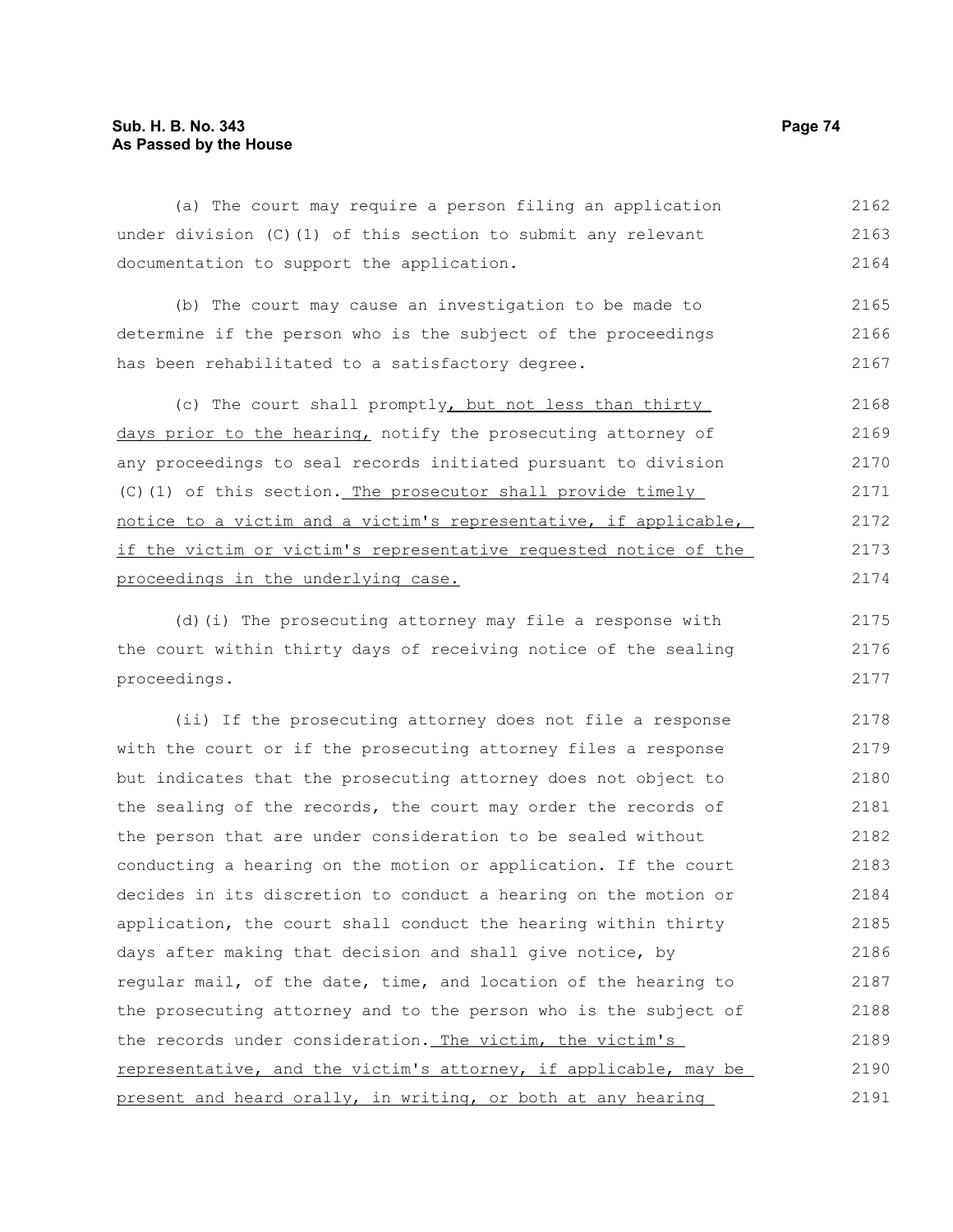| under this division. The court shall consider the oral and         | 2192 |
|--------------------------------------------------------------------|------|
| written statement of any victim, victim's representative, and      | 2193 |
| victim's attorney, if applicable.                                  | 2194 |
| (iii) If the prosecuting attorney files a response with            | 2195 |
| the court that indicates that the prosecuting attorney objects     | 2196 |
| to the sealing of the records, the court shall conduct a hearing   | 2197 |
| on the motion or application within thirty days after the court    | 2198 |
| receives the response. The court shall give notice, by regular     | 2199 |
| mail, of the date, time, and location of the hearing to the        | 2200 |
| prosecuting attorney and to the person who is the subject of the   | 2201 |
| records under consideration. The victim, the victim's              | 2202 |
| representative, and the victim's attorney, if applicable, may be   | 2203 |
| present and heard orally, in writing, or both at any hearing       | 2204 |
| under this division. The court shall consider the oral and         | 2205 |
| written statement of any victim, victim's representative, and      | 2206 |
| victim's attorney, if applicable.                                  | 2207 |
| (e) After conducting a hearing in accordance with division         | 2208 |
| (C)(2)(d) of this section or after due consideration when a        | 2209 |
| hearing is not conducted, except as provided in division $(B)$ (1) | 2210 |
| (c) of this section, the court may order the records of the        | 2211 |
| person that are the subject of the motion or application to be     | 2212 |
| sealed if it finds that the person has been rehabilitated to a     | 2213 |
| satisfactory degree. In determining whether the person has been    | 2214 |
| rehabilitated to a satisfactory degree, the court may consider     | 2215 |
| all of the following:                                              | 2216 |
| (i) The age of the person;                                         | 2217 |
| (ii) The nature of the case;                                       | 2218 |
| (iii) The cessation or continuation of delinquent, unruly,         | 2219 |
| or criminal behavior;                                              | 2220 |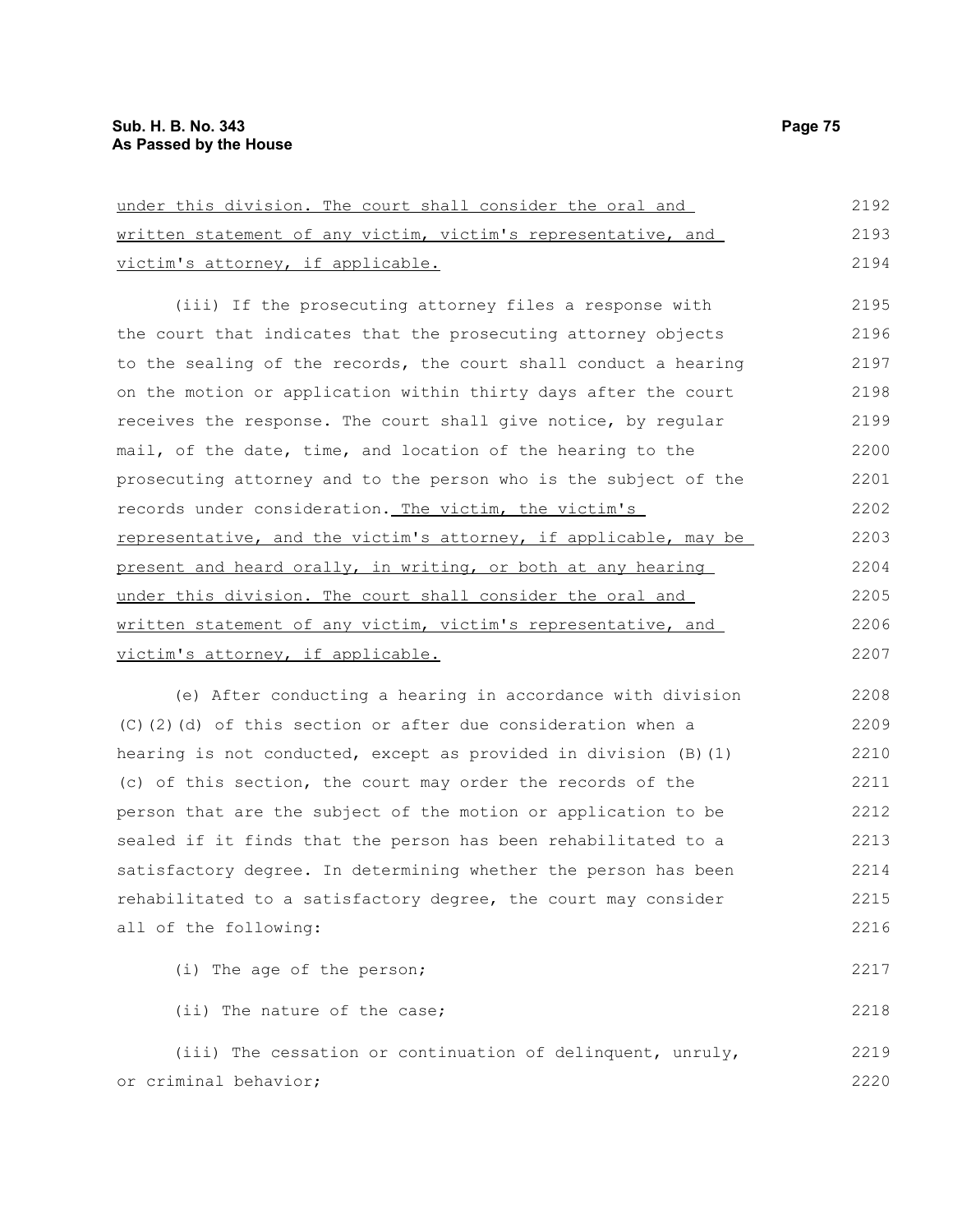(iv) The education and employment history of the person; (v) The granting of a new tier classification or declassification from the juvenile offender registry pursuant to section 2152.85 of the Revised Code, except for public registryqualified juvenile offender registrants; (vi) Any other circumstances that may relate to the rehabilitation of the person who is the subject of the records under consideration. (D)(1)(a) The juvenile court shall provide verbal notice to a person whose records are sealed under division (B) of this section, if that person is present in the court at the time the court issues a sealing order, that explains what sealing a record means, states that the person may apply to have those records expunged under section 2151.358 of the Revised Code, and explains what expunging a record means. 2221 2222 2223 2224 2225 2226 2227 2228 2229 2230 2231 2232 2233 2234 2235

(b) The juvenile court shall provide written notice to a person whose records are sealed under division (B) of this section by regular mail to the person's last known address, if that person is not present in the court at the time the court issues a sealing order and if the court does not seal the person's record upon the court's own motion, that explains what sealing a record means, states that the person may apply to have those records expunged under section 2151.358 of the Revised Code, and explains what expunging a record means. 2236 2237 2238 2239 2240 2241 2242 2243 2244

(2) Upon final disposition of a case in which a person has been adjudicated a delinquent child for committing an act other than a violation of section 2903.01, 2903.02, or 2907.02 of the Revised Code, an unruly child, or a juvenile traffic offender, the juvenile court shall provide written notice to the person 2245 2246 2247 2248 2249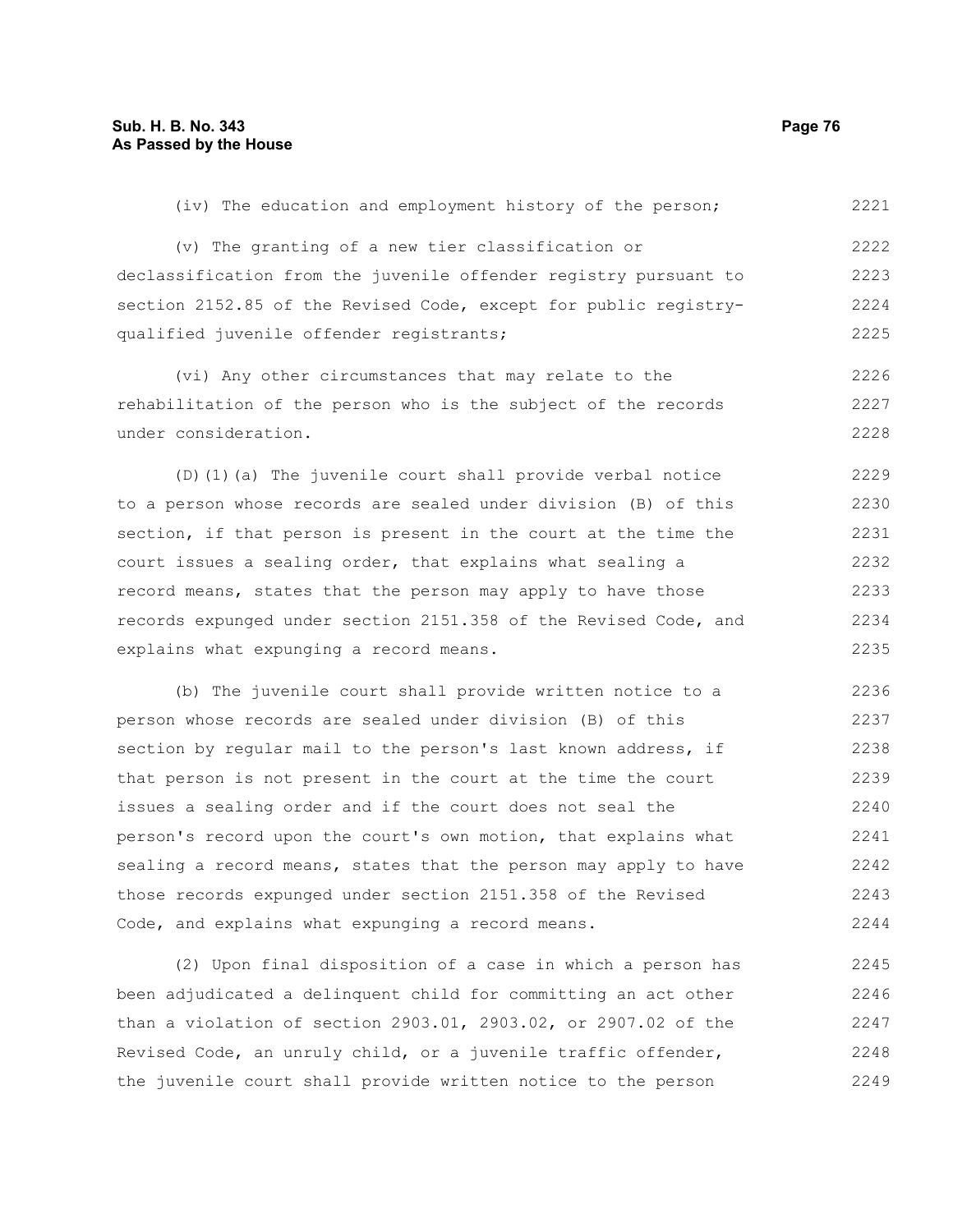that does all of the following: (a) States that the person may apply to the court for an order to seal the record; (b) Explains what sealing a record means; (c) States that the person may apply to the court for an order to expunge the record under section 2151.358 of the Revised Code; (d) Explains what expunging a record means. (3) The department of youth services and any other institution or facility that unconditionally discharges a person who has been adjudicated a delinquent child, an unruly child, or a juvenile traffic offender shall immediately give notice of the discharge to the court that committed the person. The court shall note the date of discharge on a separate record of discharges of those natures. **Sec. 2151.358.** (A) The juvenile court shall expunge all records sealed under section 2151.356 of the Revised Code five years after the court issues a sealing order or upon the twenty-2250 2251 2252 2253 2254 2255 2256 2257 2258 2259 2260 2261 2262 2263 2264 2265 2266 2267

(B) Notwithstanding division (A) of this section, upon application by the person who has had a record sealed under section 2151.356 of the Revised Code, the juvenile court may expunge a record sealed under section 2151.356 of the Revised Code. In making the determination whether to expunge records, all of the following apply: 2270 2271 2272 2273 2274 2275

third birthday of the person who is the subject of the sealing

order, whichever date is earlier.

(1) The court may require a person filing an application for expungement to submit any relevant documentation to support 2276 2277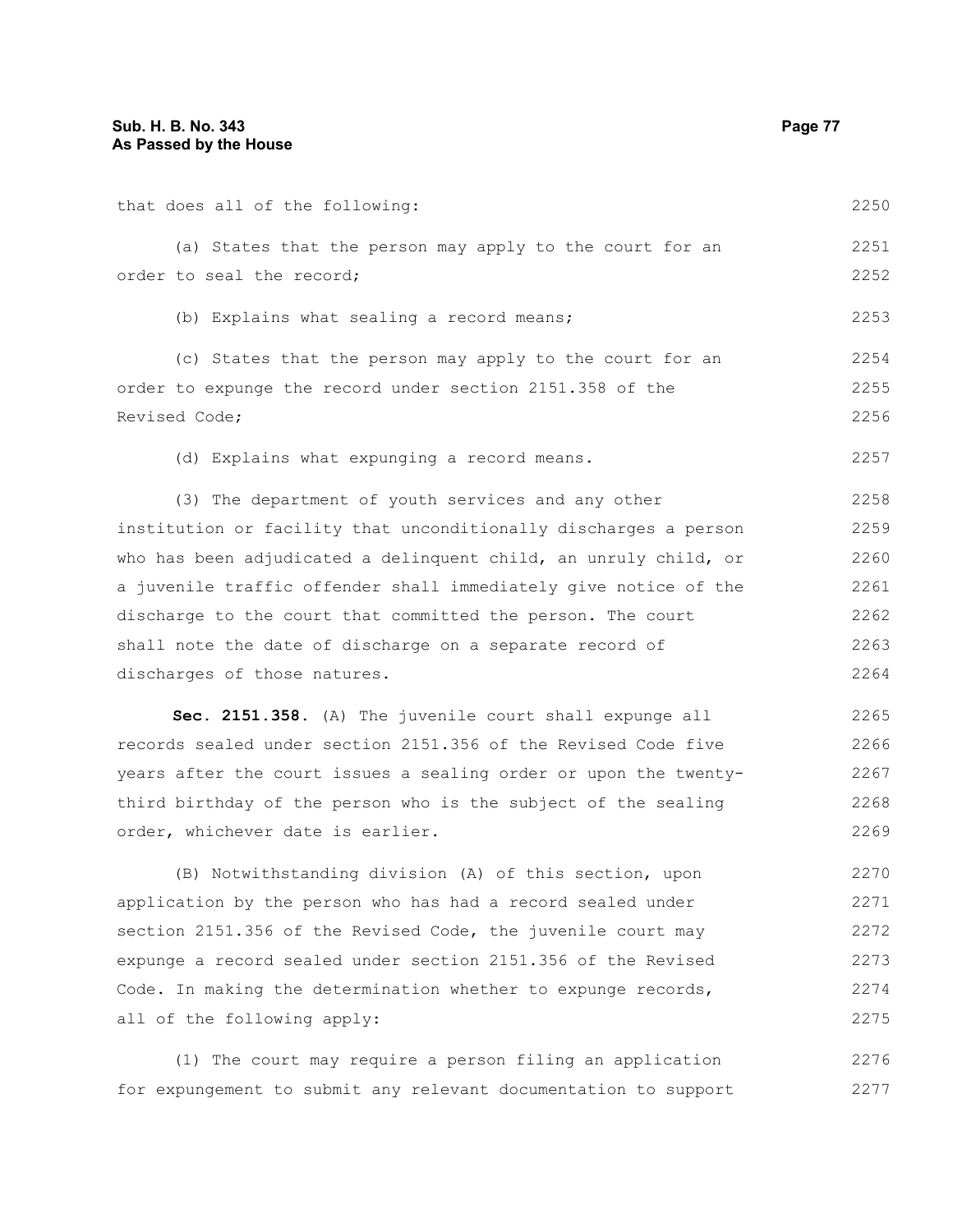the application.

(2) The court may cause an investigation to be made to determine if the person who is the subject of the proceedings has been rehabilitated to a satisfactory degree. 2279 2280 2281

(3) The court shall promptly, but not less than thirty days prior to the hearing, notify the prosecuting attorney of any proceedings to expunge records. The prosecutor shall provide timely notice to a victim and the victim's representative, if applicable, if the victim or victim's representative requested notice of the proceedings in the underlying case. 2282 2283 2284 2285 2286 2287

(4)(a) The prosecuting attorney may file a response with the court within thirty days of receiving notice of the expungement proceedings. 2288 2289 2290

(b) If the prosecuting attorney does not file a response with the court or if the prosecuting attorney files a response but indicates that the prosecuting attorney does not object to the expungement of the records, the court may order the records of the person that are under consideration to be expunged without conducting a hearing on the application. If the court decides in its discretion to conduct a hearing on the application, the court shall conduct the hearing within thirty days after making that decision and shall give notice, by regular mail, of the date, time, and location of the hearing to the prosecuting attorney and to the person who is the subject of the records under consideration. The victim and the victim's representative, if applicable, may be present and heard orally, in writing, or both at any hearing under this division. The court shall consider the oral and written statement of any victim, victim's representative, and victim's attorney, if applicable. 2291 2292 2293 2294 2295 2296 2297 2298 2299 2300 2301 2302 2303 2304 2305 2306 2307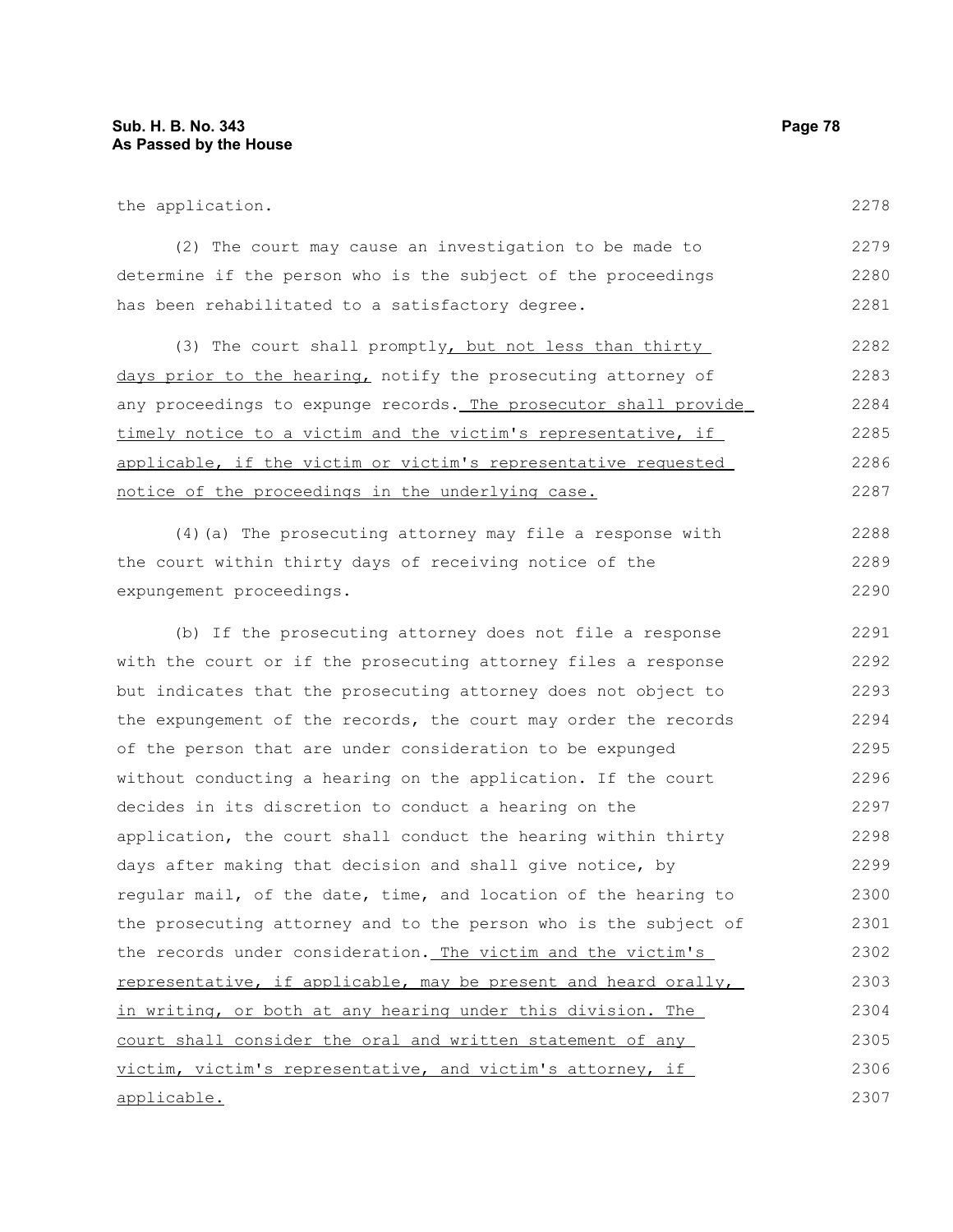# **Sub. H. B. No. 343 Page 79 As Passed by the House**

| (c) If the prosecuting attorney files a response with the         | 2308 |
|-------------------------------------------------------------------|------|
| court that indicates that the prosecuting attorney objects to     | 2309 |
| the expungement of the records, the court shall conduct a         | 2310 |
| hearing on the application within thirty days after the court     | 2311 |
| receives the response. The court shall give notice, by regular    | 2312 |
| mail, of the date, time, and location of the hearing to the       | 2313 |
| prosecuting attorney and to the person who is the subject of the  | 2314 |
| records under consideration. The victim and the victim's          | 2315 |
| representative, if applicable, may be present and heard orally,   | 2316 |
| in writing, or both at any hearing under this section. The court  | 2317 |
| shall consider the oral and written statement of any victim,      | 2318 |
| victim's representative, and victim's attorney, if applicable.    | 2319 |
| (5) After conducting a hearing in accordance with division        | 2320 |
| (B) (4) of this section or after due consideration when a hearing | 2321 |
| is not conducted, the court may order the records of the person   | 2322 |
| that are the subject of the application to be expunged if it      | 2323 |
| finds that the person has been rehabilitated to a satisfactory    | 2324 |
| degree. In determining whether the person has been rehabilitated  | 2325 |
| to a satisfactory degree, the court may consider all of the       | 2326 |
| following:                                                        | 2327 |
| (a) The age of the person;                                        | 2328 |
| (b) The nature of the case;                                       | 2329 |
| (c) The cessation or continuation of delinquent, unruly,          | 2330 |
| or criminal behavior;                                             | 2331 |
| (d) The education and employment history of the person;           | 2332 |
| (e) Any other circumstances that may relate to the                | 2333 |
| rehabilitation of the person who is the subject of the records    | 2334 |
| under consideration.                                              | 2335 |
| (C) If the juvenile court is notified by any party in a           | 2336 |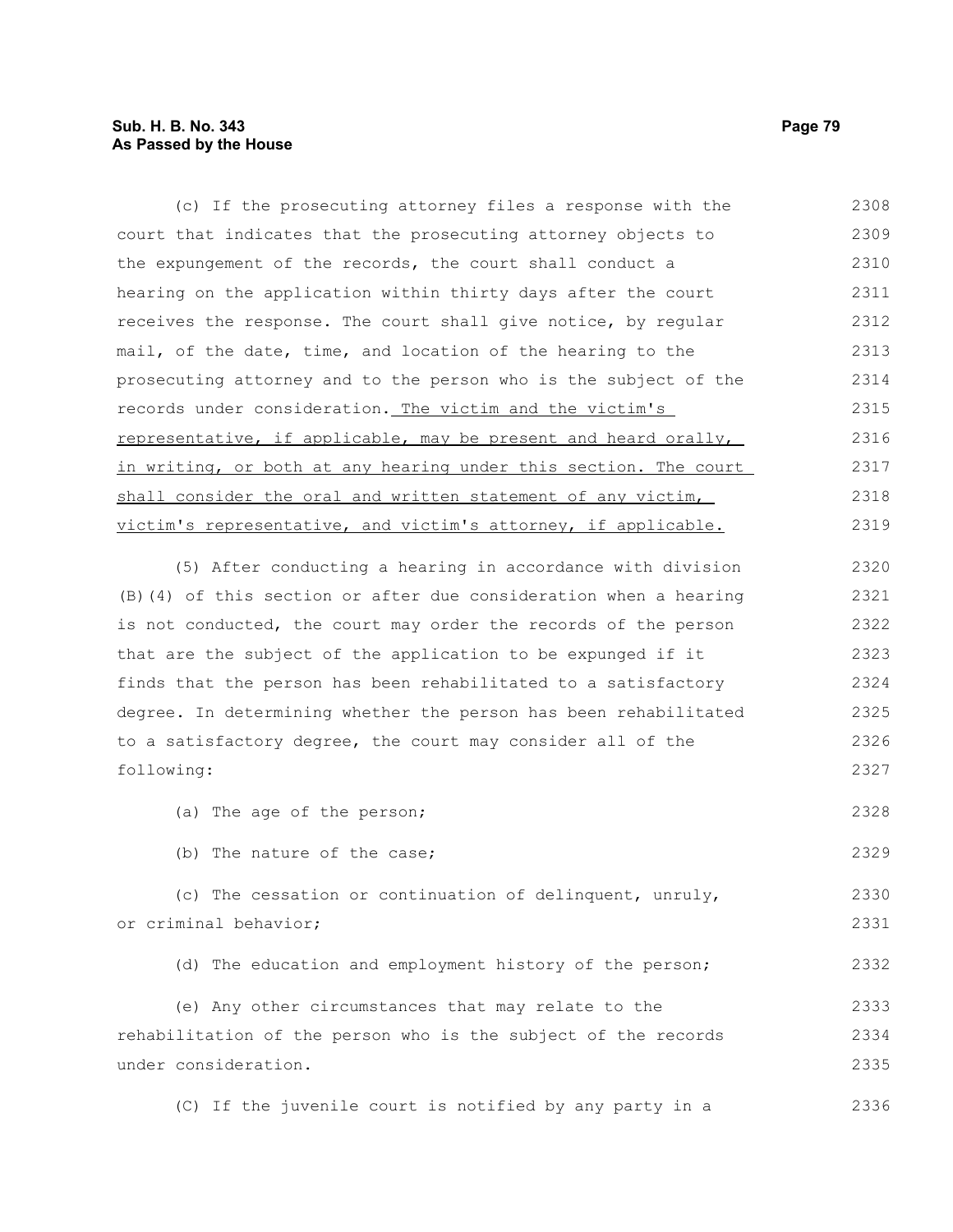## **Sub. H. B. No. 343 Page 80 As Passed by the House**

civil action that a civil action has been filed based on a case the records for which are the subject of a sealing order, the juvenile court shall not expunge a record sealed under section 2151.356 of the Revised Code until the civil action has been resolved and is not subject to further appellate review, at which time the records shall be expunged pursuant to division (A) of this section. 2337 2338 2339 2340 2341 2342 2343

(D)(1) A juvenile court that issues a protection order or approves a consent agreement under section 2151.34 or 3113.31 of the Revised Code shall automatically seal all of the records of the proceeding in which the order was issued or agreement approved on the date the person against whom the protection order was issued or the consent agreement approved attains the age of nineteen years if the court determines that the person has complied with all of the terms of the protection order or consent agreement. 2344 2345 2346 2347 2348 2349 2350 2351 2352

(2) In a proceeding under section 2151.34 of the Revised Code, if the juvenile court does not issue any protection order under division (E) of that section, the court shall automatically seal all of the records in that proceeding. In a proceeding under section 3113.31 of the Revised Code, if the juvenile court does not issue any protection order or approve any consent agreement under division (E) of that section, the court shall automatically seal all of the records in that proceeding. 2353 2354 2355 2356 2357 2358 2359 2360 2361

(3)(a) If a juvenile court that issues a protection order or approves a consent agreement under section 2151.34 or 3113.31 of the Revised Code determines that the person against whom the protection order was issued or the consent agreement approved has not complied with all of the terms of the protection order 2362 2363 2364 2365 2366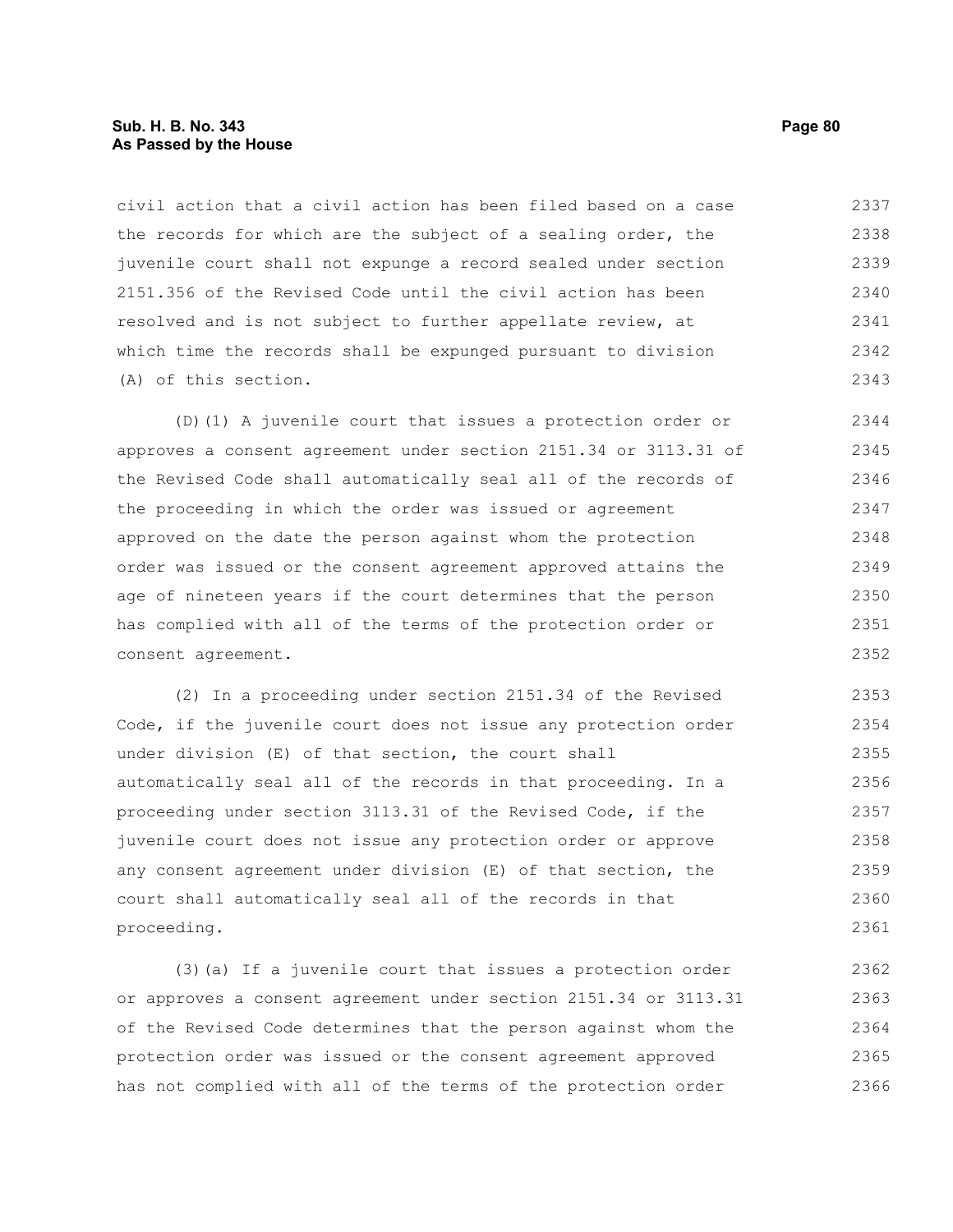## **Sub. H. B. No. 343 Page 81 As Passed by the House**

or consent agreement, the court shall consider sealing all of the records of the proceeding in which the order was issued or agreement approved upon the court's own motion or upon the application of a person. The court may make the motion or the person who is the subject of the records under consideration may apply for an order sealing the records of the proceeding at any time after two years after the expiration of the protection order or consent agreement. 2367 2368 2369 2370 2371 2372 2373 2374

(b) In making a determination whether to seal records pursuant to division (D)(3) of this section, all of the following apply: 2375 2376 2377

(i) The court may require a person filing an application under division (D)(3) of this section to submit any relevant documentation to support the application. 2378 2379

(ii) The court shall promptly notify the victim or the victim's attorney of any proceedings to seal records initiated pursuant to division (D)(3) of this section. 2381 2382 2383

(iii) The victim or the victim's attorney may file a response with the court within thirty days of receiving notice of the sealing proceedings.

If the victim or the victim's attorney does not file a response with the court or if the victim or the victim's attorney files a response but indicates that the victim or the victim's attorney does not object to the sealing of the records, the court may order the records of the person that are under consideration to be sealed without conducting a hearing on the motion or application. If the court decides in its discretion to conduct a hearing on the motion or application, the court shall conduct the hearing within thirty days after making that 2387 2388 2389 2390 2391 2392 2393 2394 2395

2380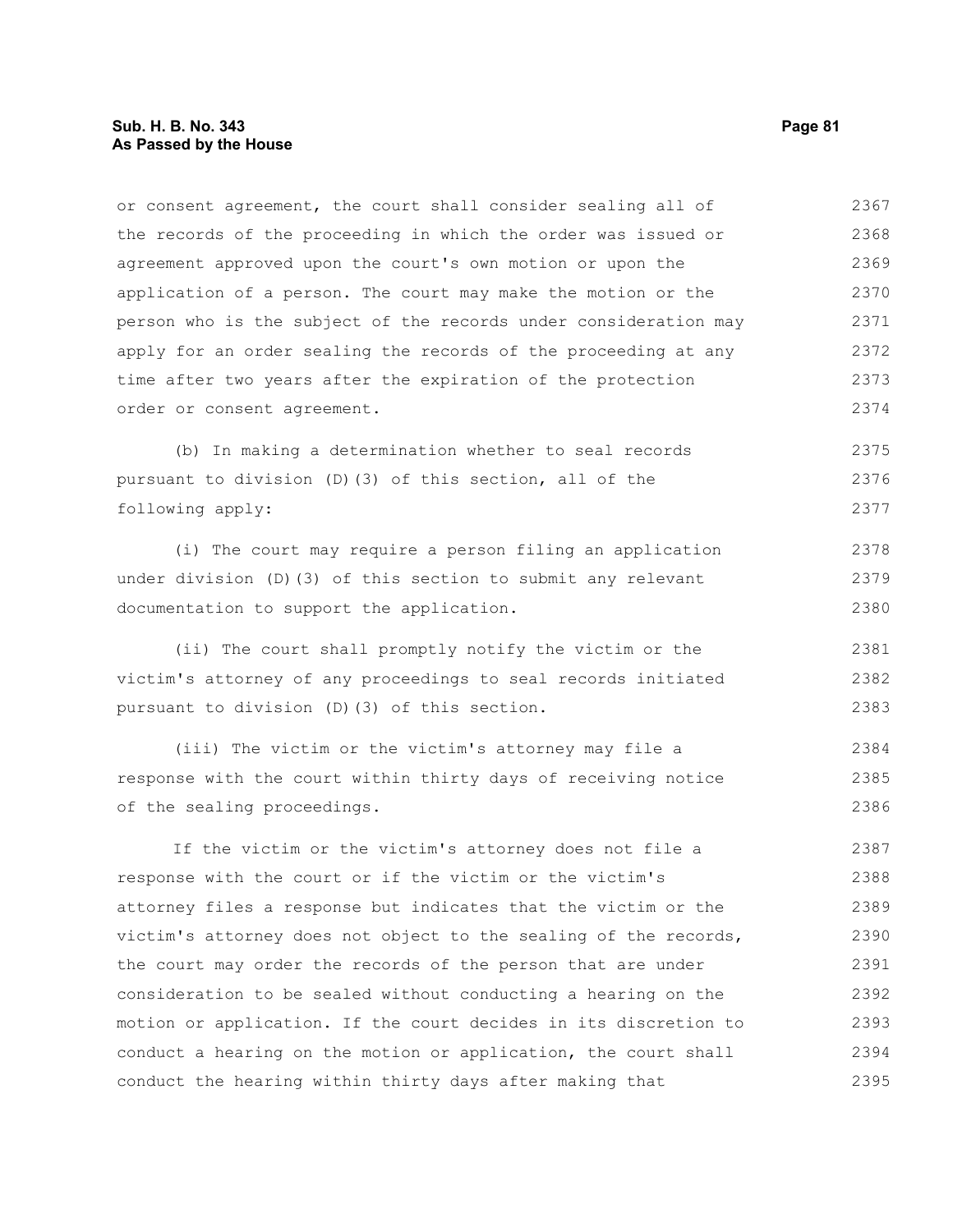## **Sub. H. B. No. 343 Page 82 As Passed by the House**

decision and shall give notice, by regular mail, of the date, time, and location of the hearing to the victim or the victim's attorney and to the person who is the subject of the records under consideration. 2396 2397 2398 2399

If the victim or the victim's attorney files a response with the court that indicates that the victim or the victim's attorney objects to the sealing of the records, the court shall conduct a hearing on the motion or application within thirty days after the court receives the response. The court shall give notice, by regular mail, of the date, time, and location of the hearing to the victim or the victim's attorney and to the person who is the subject of the records under consideration. 2400 2401 2402 2403 2404 2405 2406 2407

(iv) After conducting a hearing in accordance with division (D)(3)(b)(iii) of this section or after due consideration when a hearing is not conducted, the court may order the records of the person that are the subject of the motion or application to be sealed. 2408 2409 2410 2411 2412

(4) Inspection of the records sealed pursuant to division (D)(1), (2), or (3) of this section may be made only by the following persons or for the following purposes: 2413 2414 2415

(a) By a law enforcement officer or prosecutor, or the assistants of either, to determine whether the nature and character of the offense with which a person is to be charged would be affected by virtue of the person's previously having been convicted of a crime; 2416 2417 2418 2419 2420

(b) By the parole or probation officer of the person who is the subject of the records, for the exclusive use of the officer in supervising the person while on parole or under a community control sanction or a post-release control sanction, 2421 2422 2423 2424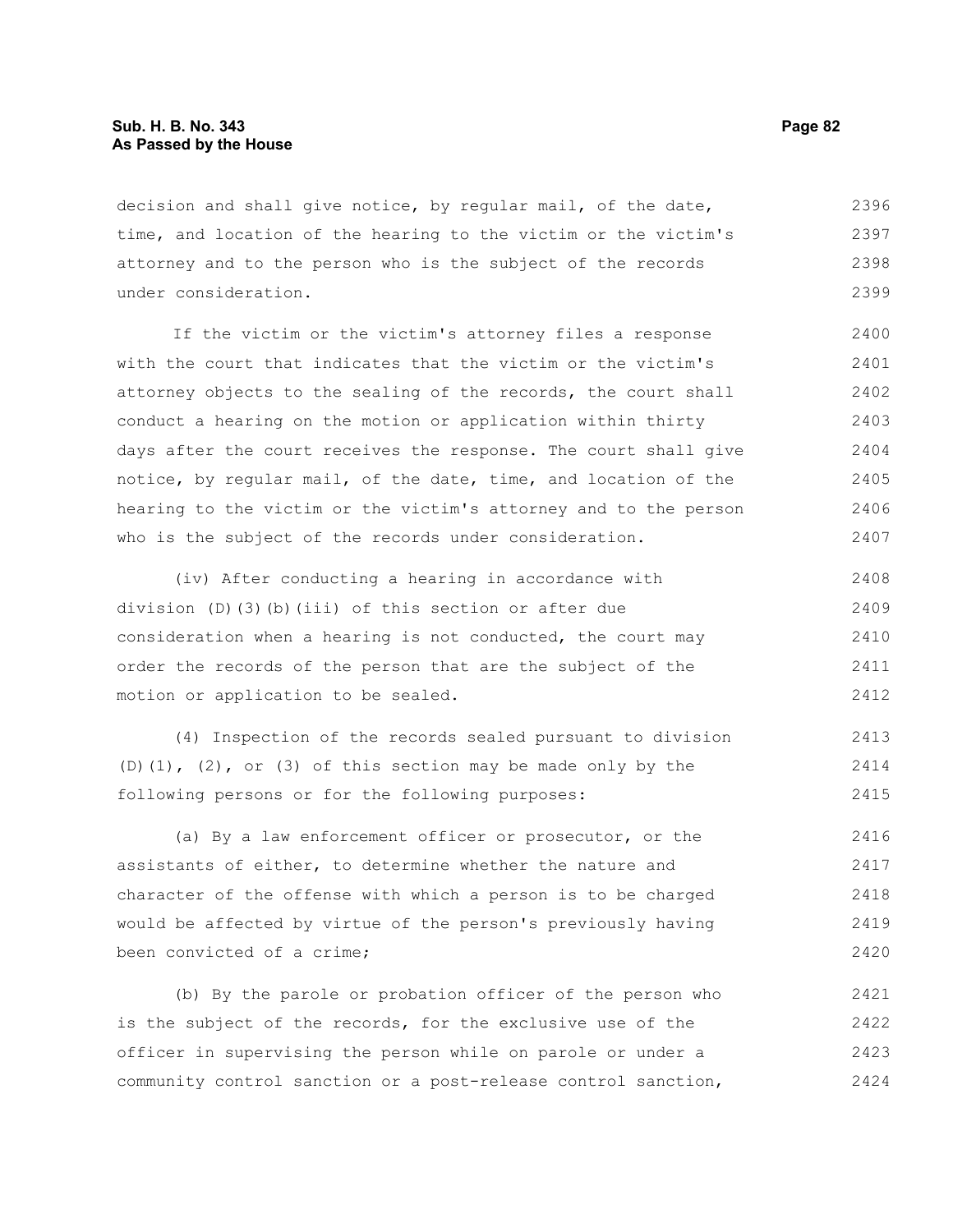court or adult parole authority; (c) Upon application by the person who is the subject of the records, by the persons named in the application; (d) By a law enforcement officer who was involved in the case, for use in the officer's defense of a civil action arising out of the officer's involvement in that case; (e) By a prosecuting attorney or the prosecuting attorney's assistants, to determine a defendant's eligibility to enter a pre-trial diversion program established pursuant to section 2935.36 of the Revised Code; (f) By any law enforcement agency or any authorized employee of a law enforcement agency or by the department of rehabilitation and correction as part of a background investigation of a person who applies for employment with the agency as a law enforcement officer or with the department as a corrections officer; (g) By any law enforcement agency or any authorized employee of a law enforcement agency, for the purposes set forth in, and in the manner provided in, section 2953.321 of the Revised Code; (h) By the bureau of criminal identification and investigation or any authorized employee of the bureau for the purpose of providing information to a board or person pursuant to division (F) or (G) of section 109.57 of the Revised Code; (i) By the bureau of criminal identification and 2426 2427 2428 2429 2430 2431 2432 2433 2434 2435 2436 2437 2438 2439 2440 2441 2442 2443 2444 2445 2446 2447 2448 2449 2450

and in making inquiries and written reports as requested by the

investigation or any authorized employee of the bureau for the purpose of performing a criminal history records check on a person to whom a certificate as prescribed in section 109.77 of 2451 2452 2453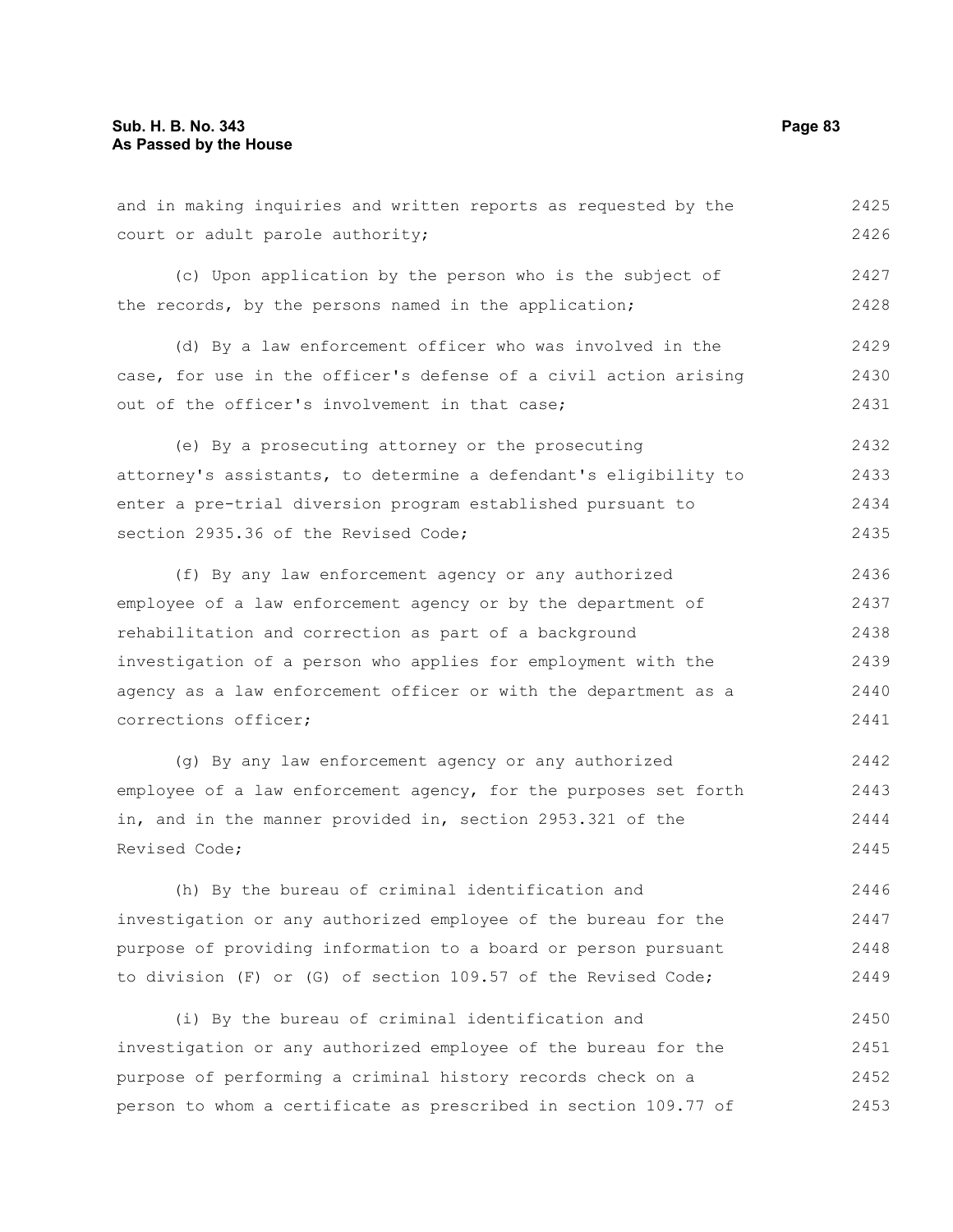the Revised Code is to be awarded;

(j) By the bureau of criminal identification and investigation or any authorized employee of the bureau for the purpose of conducting a criminal records check of an individual pursuant to division (B) of section 109.572 of the Revised Code that was requested pursuant to any of the sections identified in division (B)(1) of that section; 2455 2456 2457 2458 2459 2460

(k) By the bureau of criminal identification and investigation, an authorized employee of the bureau, a sheriff, or an authorized employee of a sheriff in connection with a criminal records check described in section 311.41 of the Revised Code; 2461 2462 2463 2464 2465

(l) By the attorney general or an authorized employee of the attorney general or a court for purposes of determining a person's classification pursuant to Chapter 2950. of the Revised Code. 2466 2467 2468 2469

When the nature and character of the offense with which a person is to be charged would be affected by the information, it may be used for the purpose of charging the person with an offense. 2470 2471 2472 2473

(E) In addition to the methods of expungement provided for in divisions (A) and (B) of this section, a person who has been adjudicated a delinquent child for having committed an act that would be a violation of section 2907.24, 2907.241, or 2907.25 of the Revised Code if the child were an adult may apply to the adjudicating court for the expungement of the record of adjudication if the person's participation in the act was a result of the person having been a victim of human trafficking. The application shall be made in the same manner as an 2474 2475 2476 2477 2478 2479 2480 2481 2482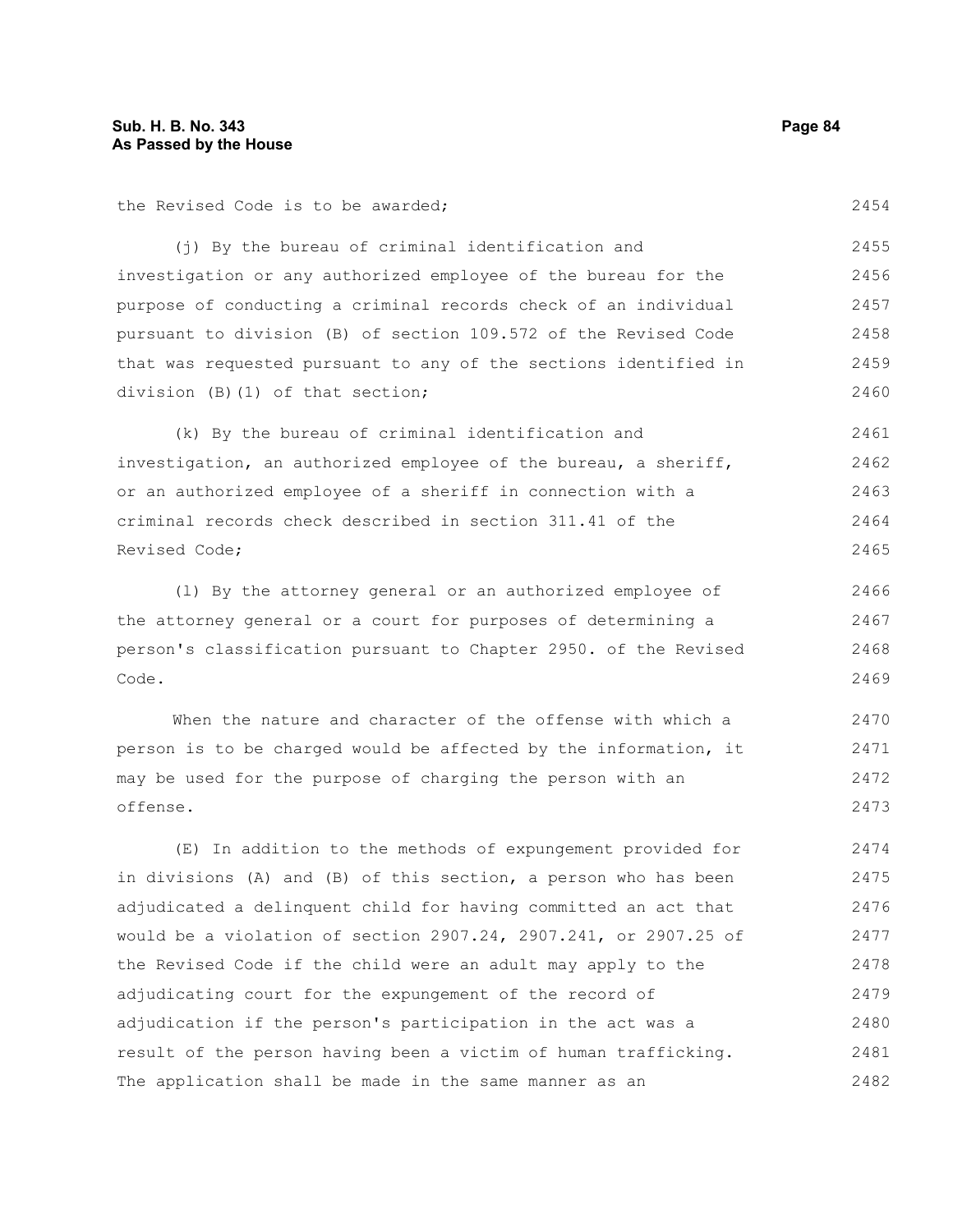application for expungement under section 2953.38 of the Revised Code, and all of the provisions of that section shall apply to the expungement procedure. 2483 2484 2485

(F) After the records have been expunged under this section, the person who is the subject of the expunged records properly may, and the court shall, reply that no record exists with respect to the person upon any inquiry in the matter. 2486 2487 2488 2489

**Sec. 2152.20.** (A) If a child is adjudicated a delinquent child or a juvenile traffic offender, the court may order any of the following dispositions, in addition to any other disposition authorized or required by this chapter: 2490 2491 2492 2493

(1) Impose a fine in accordance with the following schedule: 2494 2495

(a) For an act that would be a minor misdemeanor or an unclassified misdemeanor if committed by an adult, a fine not to exceed fifty dollars; 2496 2497 2498

(b) For an act that would be a misdemeanor of the fourth degree if committed by an adult, a fine not to exceed one hundred dollars; 2499 2500 2501

(c) For an act that would be a misdemeanor of the third degree if committed by an adult, a fine not to exceed one hundred fifty dollars; 2502 2503 2504

(d) For an act that would be a misdemeanor of the second degree if committed by an adult, a fine not to exceed two hundred dollars; 2505 2506 2507

(e) For an act that would be a misdemeanor of the first degree if committed by an adult, a fine not to exceed two hundred fifty dollars; 2508 2509 2510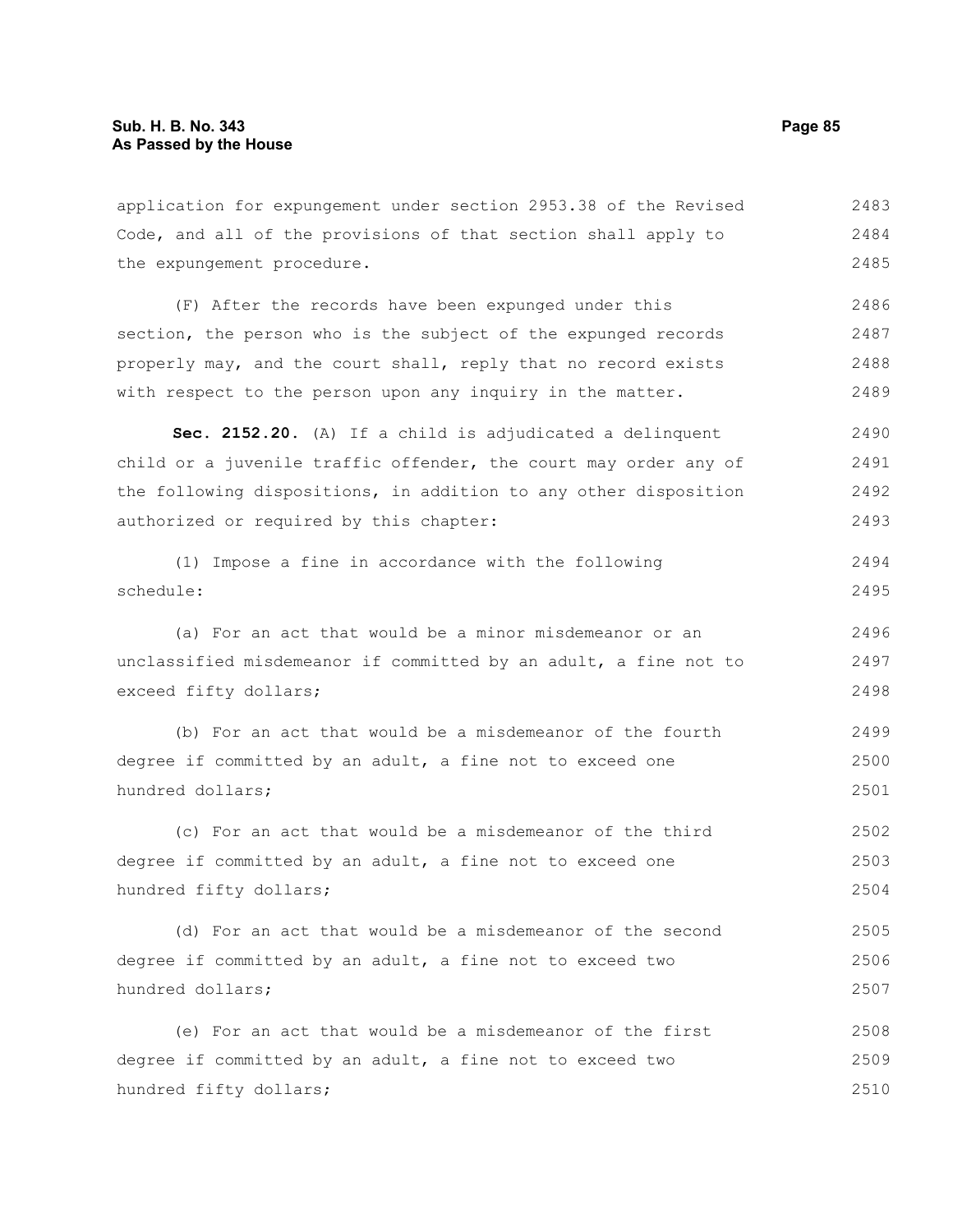(f) For an act that would be a felony of the fifth degree or an unclassified felony if committed by an adult, a fine not to exceed three hundred dollars; (g) For an act that would be a felony of the fourth degree if committed by an adult, a fine not to exceed four hundred dollars; (h) For an act that would be a felony of the third degree if committed by an adult, a fine not to exceed seven hundred fifty dollars; (i) For an act that would be a felony of the second degree if committed by an adult, a fine not to exceed one thousand dollars; (j) For an act that would be a felony of the first degree if committed by an adult, a fine not to exceed one thousand five hundred dollars; (k) For an act that would be aggravated murder or murder if committed by an adult, a fine not to exceed two thousand dollars. (2) Require the child to pay costs; (3) Unless the child's delinquent act or juvenile traffic offense would be a minor misdemeanor if committed by an adult or could be disposed of by the juvenile traffic violations bureau serving the court under Traffic Rule 13.1 if the court has established a juvenile traffic violations bureau, require the child to make restitution to the victim of the child's delinquent act or juvenile traffic offense or, if the victim is deceased, to a survivor or the estate of the victim in an amount based upon the victim's economic loss caused by or related to 2511 2512 2513 2514 2515 2516 2517 2518 2519 2520 2521 2522 2523 2524 2525 2526 2527 2528 2529 2530 2531 2532 2533 2534 2535 2536 2537 2538

the delinquent act or juvenile traffic offense. The court may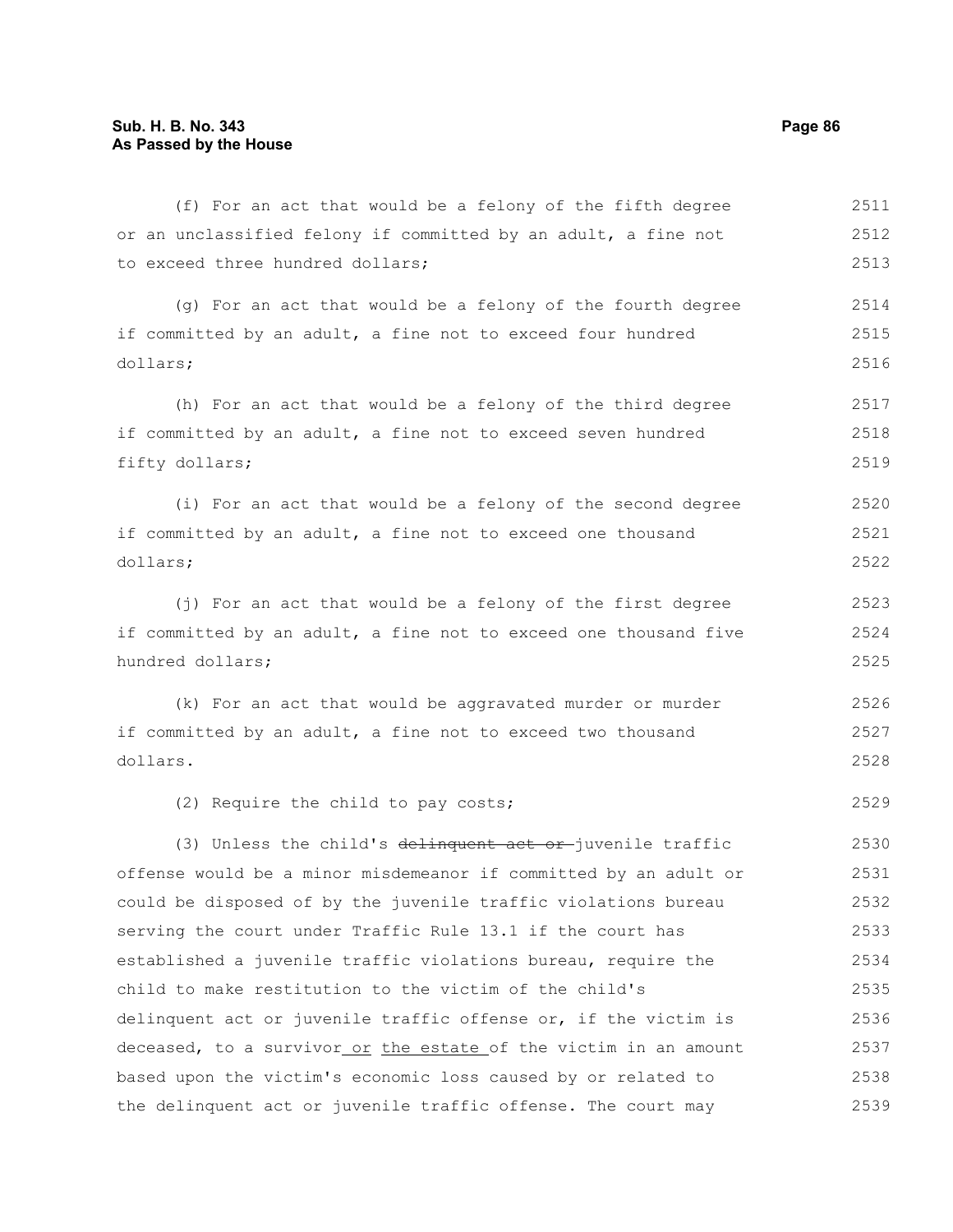# **Sub. H. B. No. 343 Page 87 As Passed by the House**

| not require a child to make restitution pursuant to this         | 2540 |
|------------------------------------------------------------------|------|
| division if the child's delinquent act or juvenile traffic       | 2541 |
| offense would be a minor misdemeanor if committed by an adult or | 2542 |
| could be disposed of by the juvenile traffic violations bureau   | 2543 |
| serving the court under Traffic Rule 13.1 if the court has       | 2544 |
| established a juvenile traffic violations bureau. If the court   | 2545 |
| requires restitution under this division, the restitution shall  | 2546 |
| be made directly to the victim in open court or to the probation | 2547 |
| department that serves the jurisdiction or the clerk of courts   | 2548 |
| on behalf of the victim.                                         | 2549 |
| If the court requires restitution under this division, the-      | 2550 |
| restitution may be in the form of a cash reimbursement paid in a | 2551 |
| lump sum or in installments, the performance of repair work to   | 2552 |
| restore any damaged property to its original condition, the      | 2553 |
| performance of a reasonable amount of labor for the victim or    | 2554 |
| survivor of the victim, the performance of community service     | 2555 |
| work, any other form of restitution devised by the court, or any | 2556 |
| combination of the previously described forms of restitution.    | 2557 |
| If the court requires restitution under this division, the-      | 2558 |
| court may base the restitution order on an amount recommended by | 2559 |
| the victim or survivor of the victim, the delinquent child, the  | 2560 |
| juvenile traffic offender, a presentence investigation report,   | 2561 |
| estimates or receipts indicating the cost of repairing or-       | 2562 |
| replacing property, and any other information, provided that the | 2563 |
| The victim, victim's representative, victim's attorney, if       | 2564 |
| applicable, the prosecuting attorney, or the delinquent child or | 2565 |
| juvenile traffic offender may provide information relevant to    | 2566 |
| the determination of the amount of restitution. The amount the   | 2567 |
| court orders as restitution shall not exceed the amount of the   | 2568 |
| economic loss suffered by the victim as a direct and proximate   | 2569 |
| result of the delinquent act or juvenile traffic offense. If the | 2570 |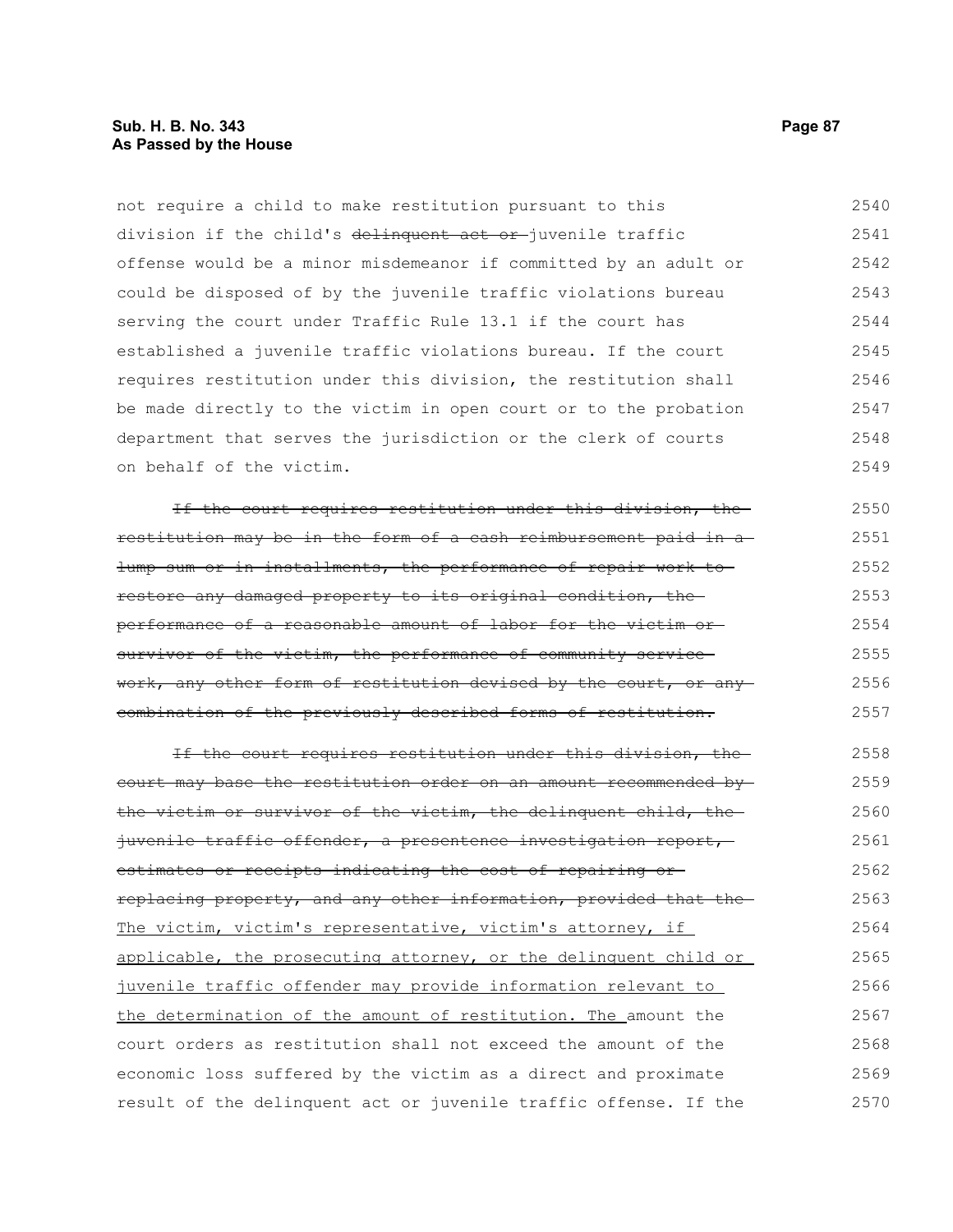court decides to or is required to order restitution under this division and the amount of the restitution is disputed by the victim or survivor, victim's estate, victim's representative, or victim's attorney, if applicable, or by the delinquent child or juvenile traffic offender, the court shall hold a hearing on the restitution. If the court requires restitution under thisdivision, the court shall determine, or order the determination of, the amount of restitution to be paid by the delinquent childor juvenile traffic offender The court shall determine the amount of full restitution by a preponderance of the evidence. All restitution payments shall be credited against any recovery of economic loss in a civil action brought by or on behalf of the victim against the delinquent child or juvenile traffic offender or the delinquent child's or juvenile traffic offender's parent, guardian, or other custodian. 2571 2572 2573 2574 2575 2576 2577 2578 2579 2580 2581 2582 2583 2584 2585

If the court requires restitution under this division, the court may order that the delinquent child or juvenile traffic offender pay a surcharge, in an amount not exceeding five per cent of the amount of restitution otherwise ordered under this division, to the entity responsible for collecting and processing the restitution payments. 2586 2587 2588 2589 2590 2591

The victim-or the, survivor of the victim, or victim's estate may request that the prosecuting authority file a motion, or the delinquent child or juvenile traffic offender may file a motion, for modification of the payment terms of any restitution ordered under this division. If the court grants the motion, it may modify the payment terms as it determines appropriate. 2592 2593 2594 2595 2596 2597

(4) Require the child to reimburse any or all of the costs incurred for services or sanctions provided or imposed, including, but not limited to, the following: 2598 2599 2600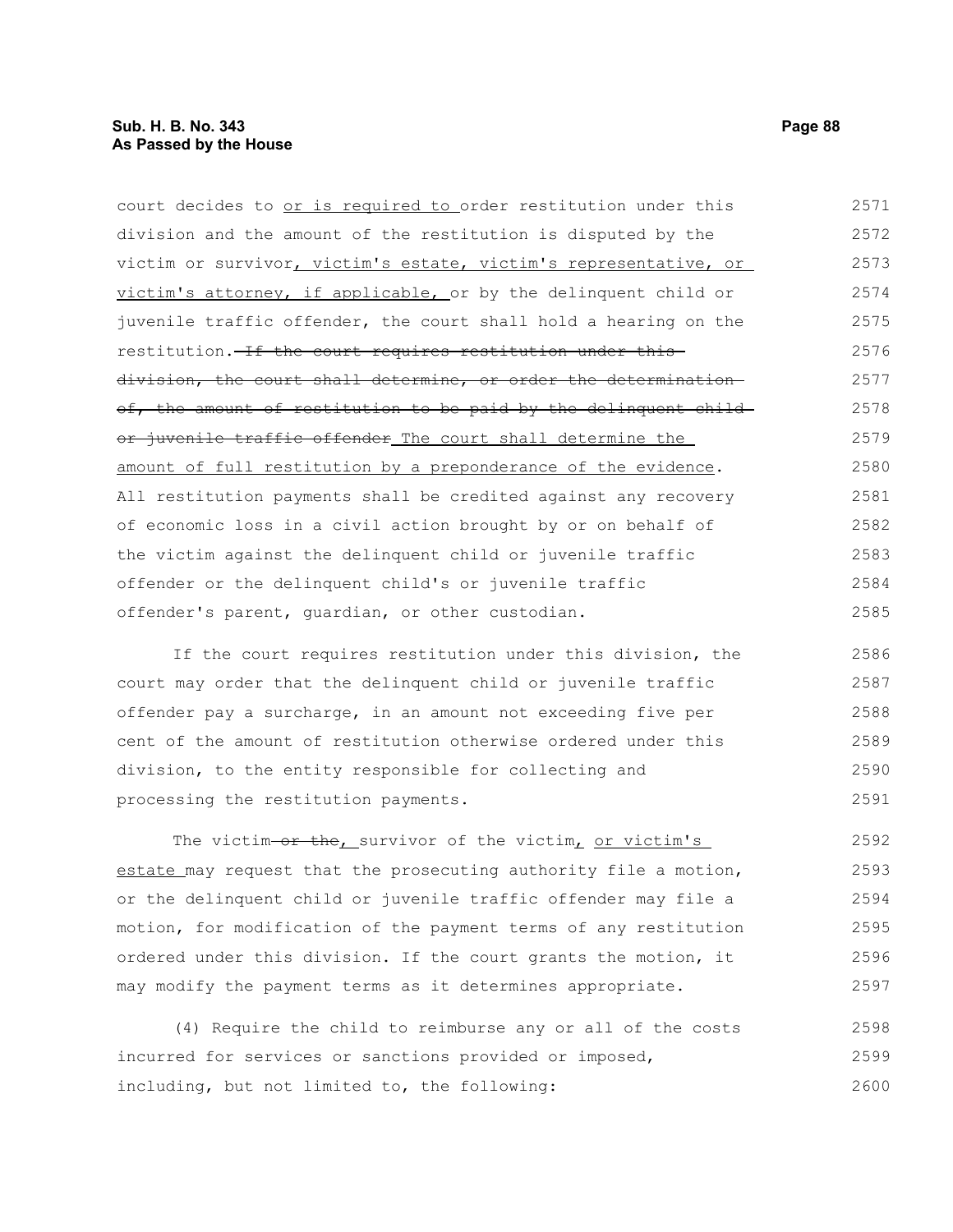## **Sub. H. B. No. 343 Page 89 As Passed by the House**

(a) All or part of the costs of implementing any community control imposed as a disposition under section 2152.19 of the Revised Code, including a supervision fee; 2601 2602 2603

(b) All or part of the costs of confinement in a residential facility described in section 2152.19 of the Revised Code or in a department of youth services institution, including, but not limited to, a per diem fee for room and board, the costs of medical and dental treatment provided, and the costs of repairing property the delinquent child damaged while so confined. The amount of reimbursement ordered for a child under this division shall not exceed the total amount of reimbursement the child is able to pay as determined at a hearing and shall not exceed the actual cost of the confinement. The court may collect any reimbursement ordered under this division. If the court does not order reimbursement under this division, confinement costs may be assessed pursuant to a repayment policy adopted under section 2929.37 of the Revised Code and division (D) of section 307.93, division (A) of section 341.19, division (C) of section 341.23 or 753.16, division (C) of section 2301.56, or division (B) of section 341.14, 753.02, 753.04, or 2947.19 of the Revised Code. 2604 2605 2606 2607 2608 2609 2610 2611 2612 2613 2614 2615 2616 2617 2618 2619 2620 2621

(B) Chapter 2981. of the Revised Code applies to a child who is adjudicated a delinquent child for violating section 2923.32 or 2923.42 of the Revised Code or for committing an act that, if committed by an adult, would be a felony drug abuse offense. 2622 2623 2624 2625 2626

(C) The court may hold a hearing if necessary to determine whether a child is able to pay a sanction under this section.

(D) If a child who is adjudicated a delinquent child is indigent, the court shall consider imposing a term of community 2629 2630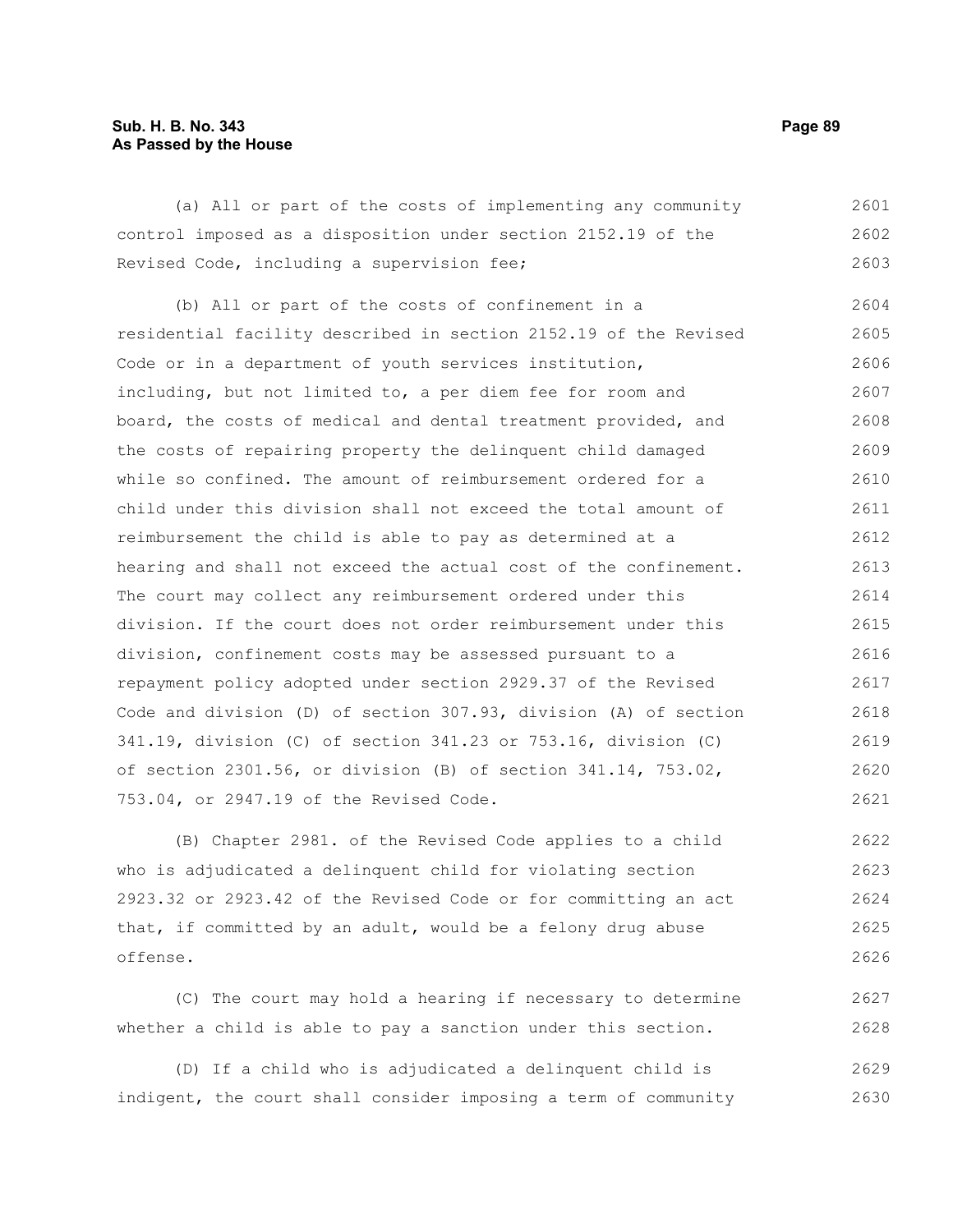## **Sub. H. B. No. 343 Page 90 As Passed by the House**

service under division (A) of section 2152.19 of the Revised Code in lieu of imposing a financial sanction under this section. If a child who is adjudicated a delinquent child is not indigent, the court may impose a term of community service under that division in lieu of, or in addition to, imposing a financial sanction under this section. The court may order community service for an act that if committed by an adult would be a minor misdemeanor if that order would generate funds for restitution. 2631 2632 2633 2634 2635 2636 2637 2638 2639

If a child fails to pay a financial sanction imposed under this section, the court may impose a term of community service in lieu of the sanction. 2640 2641 2642

(E) The clerk of the court, or another person authorized by law or by the court to collect a financial sanction imposed under this section, may do any of the following: 2643 2644 2645

(1) Enter into contracts with one or more public agencies or private vendors for the collection of the amounts due under the financial sanction, which amounts may include interest from the date of imposition of the financial sanction; 2646 2647 2648 2649

(2) Permit payment of all, or any portion of, the financial sanction in installments, by credit or debit card, by another type of electronic transfer, or by any other reasonable method, within any period of time, and on any terms that the court considers just, except that the maximum time permitted for payment shall not exceed five years. The clerk may pay any fee associated with processing an electronic transfer out of public money and may charge the fee to the delinquent child. 2650 2651 2652 2653 2654 2655 2656 2657

(3) To defray administrative costs, charge a reasonable fee to a child who elects a payment plan rather than a lump sum 2658 2659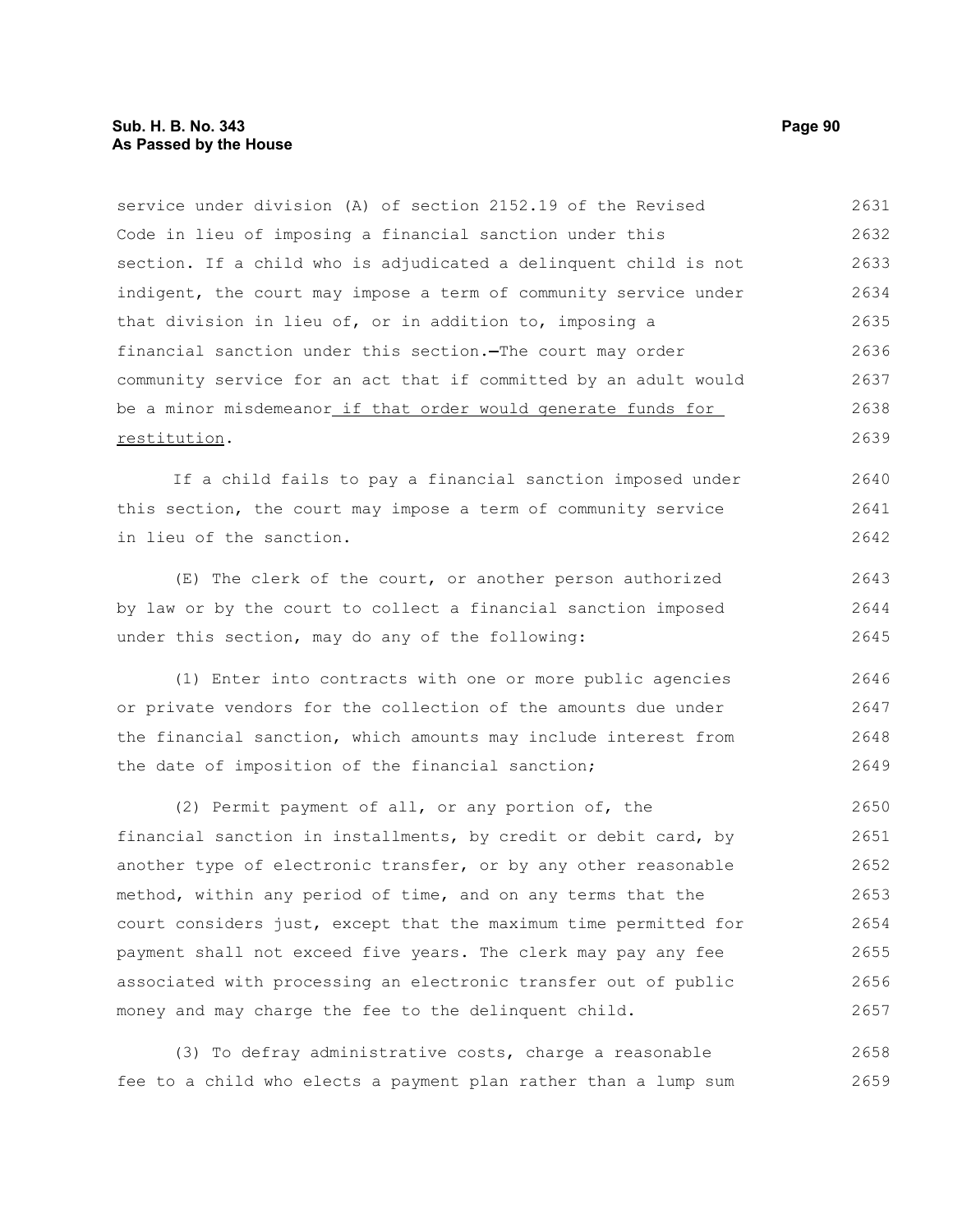payment of a financial sanction.

| payment of a financial sanction.                                 | 2660 |
|------------------------------------------------------------------|------|
| Sec. 2152.203. (A) As used in this section, "criminal            | 2661 |
| offense" and "delinquent act" have the same meanings as in       | 2662 |
| section 2930.01 of the Revised Code.                             | 2663 |
| (B) In determining the amount of restitution under this          | 2664 |
| section, the court shall order full restitution for any expenses | 2665 |
| related to a victim's economic loss due to the delinquent act.   | 2666 |
| The amount of restitution shall be reduced by any payments to    | 2667 |
| the victim for economic loss made or due under a policy of       | 2668 |
| <u>insurance or governmental program.</u>                        | 2669 |
| Economic loss includes, but is not limited to, the               | 2670 |
| following:                                                       | 2671 |
| (1) Full or partial payment for the value of stolen or           | 2672 |
| damaged property. The value of stolen or damaged property shall  | 2673 |
| be the replacement cost of the property or the actual cost of    | 2674 |
| repairing the property when repair is possible.                  | 2675 |
| (2) Medical expenses;                                            | 2676 |
| (3) Mental health counseling expenses;                           | 2677 |
| Wages or profits lost due to injury or harm to the<br>(4)        | 2678 |
| victim as determined by the court. Lost wages include commission | 2679 |
| income as well as base wages. Commission income shall be         | 2680 |
| established by evidence of commission income during the twelve-  | 2681 |
| month period prior to the date of the delinquent act for which   | 2682 |
| restitution is being ordered, unless good cause for a shorter    | 2683 |
| time period is shown.                                            | 2684 |
| (5) Expenses related to making a vehicle or residence            | 2685 |
| accessible to the victim if the victim is partially permanently  | 2686 |
| disabled or totally permanently disabled as a direct result of   | 2687 |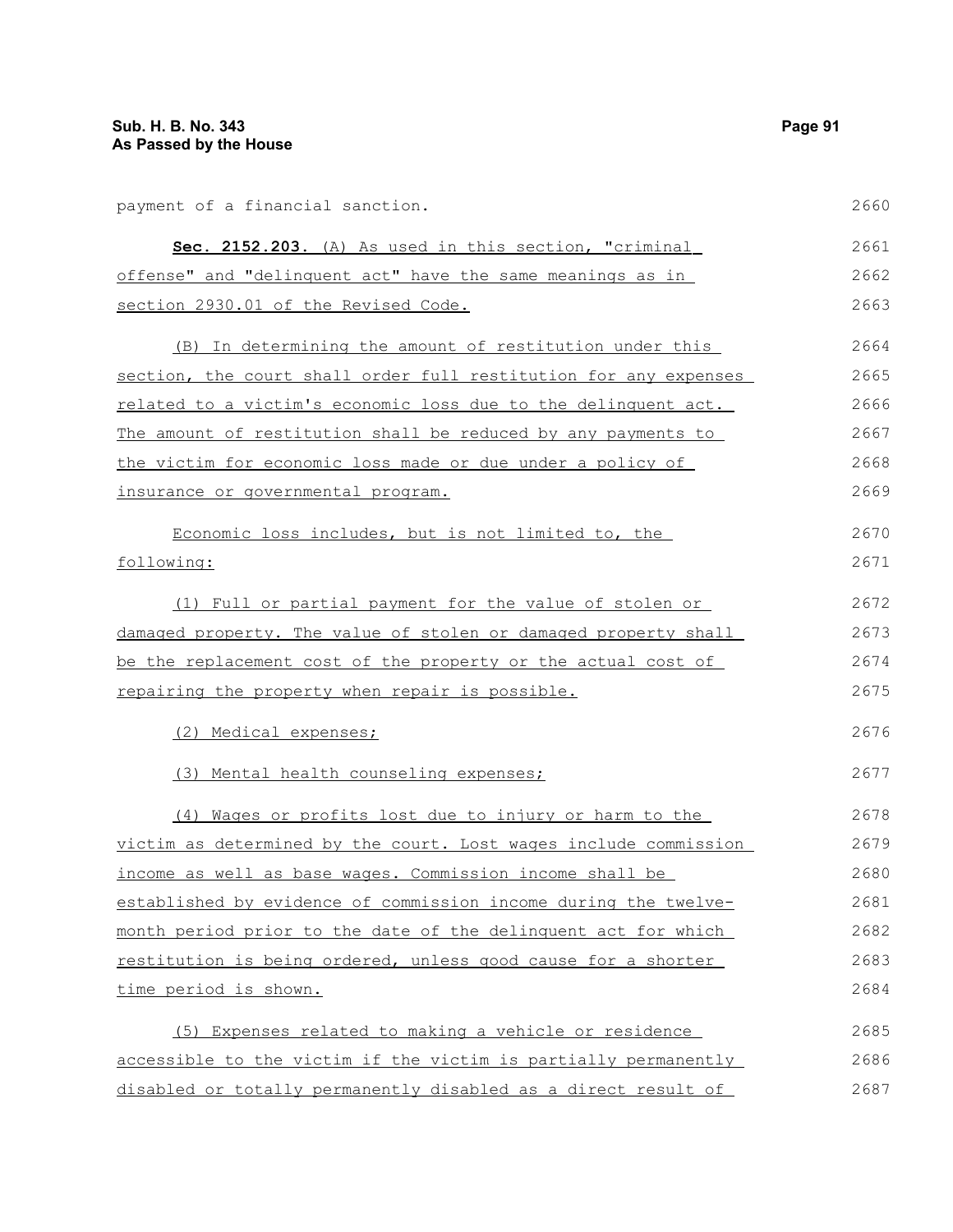the delinquent act.

| (C) Upon notification by the court, any money owed by the        | 2689 |
|------------------------------------------------------------------|------|
| state or by a political subdivision of the state to a delinquent | 2690 |
| child who is required to make restitution under this section,    | 2691 |
| including any tax refund owed to the child or offender, shall be | 2692 |
| assigned to the discharge of the child's or offender's           | 2693 |
| outstanding restitution obligation, subject to any superseding   | 2694 |
| federal statutes or regulations, including court-ordered support | 2695 |
| obligations.                                                     | 2696 |
| (D) If a delinquent child or juvenile traffic offender is        | 2697 |
| required to make restitution under this section in the form of   | 2698 |
| monetary payments to more than one victim, the child or offender | 2699 |
| shall make the payments to the victims in the following order of | 2700 |
| priority:                                                        | 2701 |
| (1) Individuals;                                                 | 2702 |
| (2) Nonprofit organizations;                                     | 2703 |
| (3) Business entities;                                           | 2704 |
| (4) Governmental entities.                                       | 2705 |
| (E) A court that orders restitution as part of a                 | 2706 |
| delinquent child's disposition under this section shall not      | 2707 |
| suspend that part of the disposition if the victim or victim's   | 2708 |
| attorney, if applicable, objects to the restitution part of the  | 2709 |
| disposition being suspended.                                     | 2710 |
| (F) A restitution obligation imposed by a court does not         | 2711 |
| expire until paid in full. If an order remains unpaid in full, a | 2712 |
| court order for restitution imposed under this section shall be  | 2713 |
| reduced to a civil judgment in favor of the victim prior to the  | 2714 |
| termination of the court's jurisdiction upon the delinquent      | 2715 |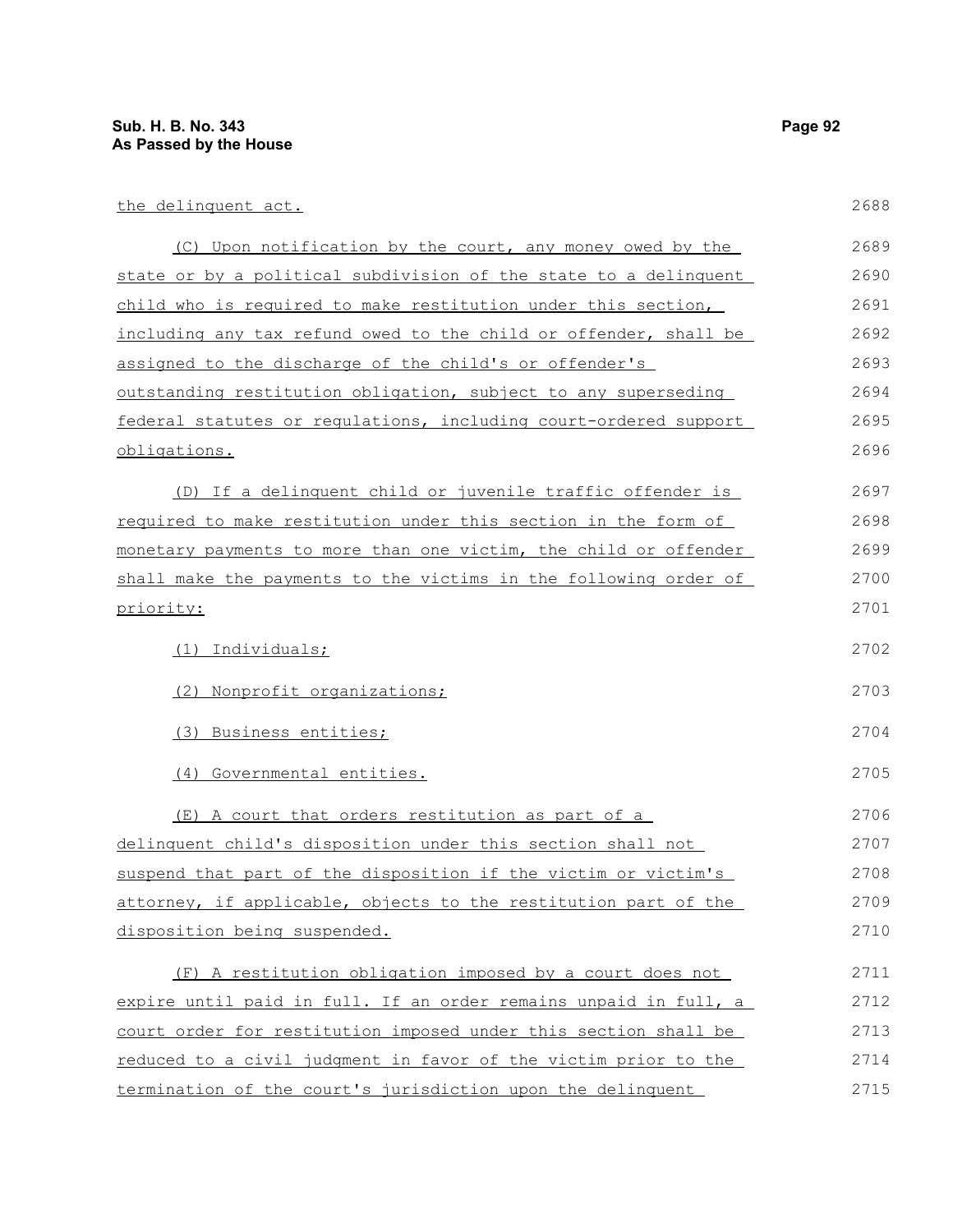| child's attainment of twenty-one years of age. If the order is   | 2716 |
|------------------------------------------------------------------|------|
| reduced to such a judgment, the person required to pay the       | 2717 |
| restitution under the order is the judgment debtor. The court    | 2718 |
| retains jurisdiction over the restitution order until the        | 2719 |
| delinquent child attains twenty-one years of age and the civil   | 2720 |
| judgment obligation continues to be enforceable by a victim,     | 2721 |
| victim's representative, or victim's attorney, if applicable,    | 2722 |
| until the obligation is satisfied.                               | 2723 |
| (G) The supreme court shall create a standardized form to        | 2724 |
| be made publicly available that provides quidance for victims    | 2725 |
| and victims' representatives regarding the compilation of        | 2726 |
| evidence to demonstrate losses for the purpose of this section.  | 2727 |
| (H) On the request of the victim, if a judge determines          | 2728 |
| that, under the circumstances, it is appropriate and the victim  | 2729 |
| has not been coerced, a victim may accept a settlement that is   | 2730 |
| less than the full restitution order.                            | 2731 |
| Sec. 2152.81. (A) (1) As used in this section, "victim"          | 2732 |
| includes any of the following persons:                           | 2733 |
| (a) A person who was a victim of a violation identified in       | 2734 |
| division $(A)$ $(2)$ of this section or an act that would be an  | 2735 |
| offense of violence if committed by an adult;                    | 2736 |
| (b) A person against whom was directed any conduct that          | 2737 |
| constitutes, or that is an element of, a violation identified in | 2738 |
| division (A)(2) of this section or an act that would be an       | 2739 |
| offense of violence if committed by an adult.                    | 2740 |
| $(2)$ (a) In any proceeding in juvenile court involving a        | 2741 |
| complaint, indictment, or information in which a child is        | 2742 |
| charged with a violation of section 2905.03, 2905.05, 2907.02,   | 2743 |
| 2907.03, 2907.05, 2907.06, 2907.07, 2907.09, 2907.21, 2907.23,   | 2744 |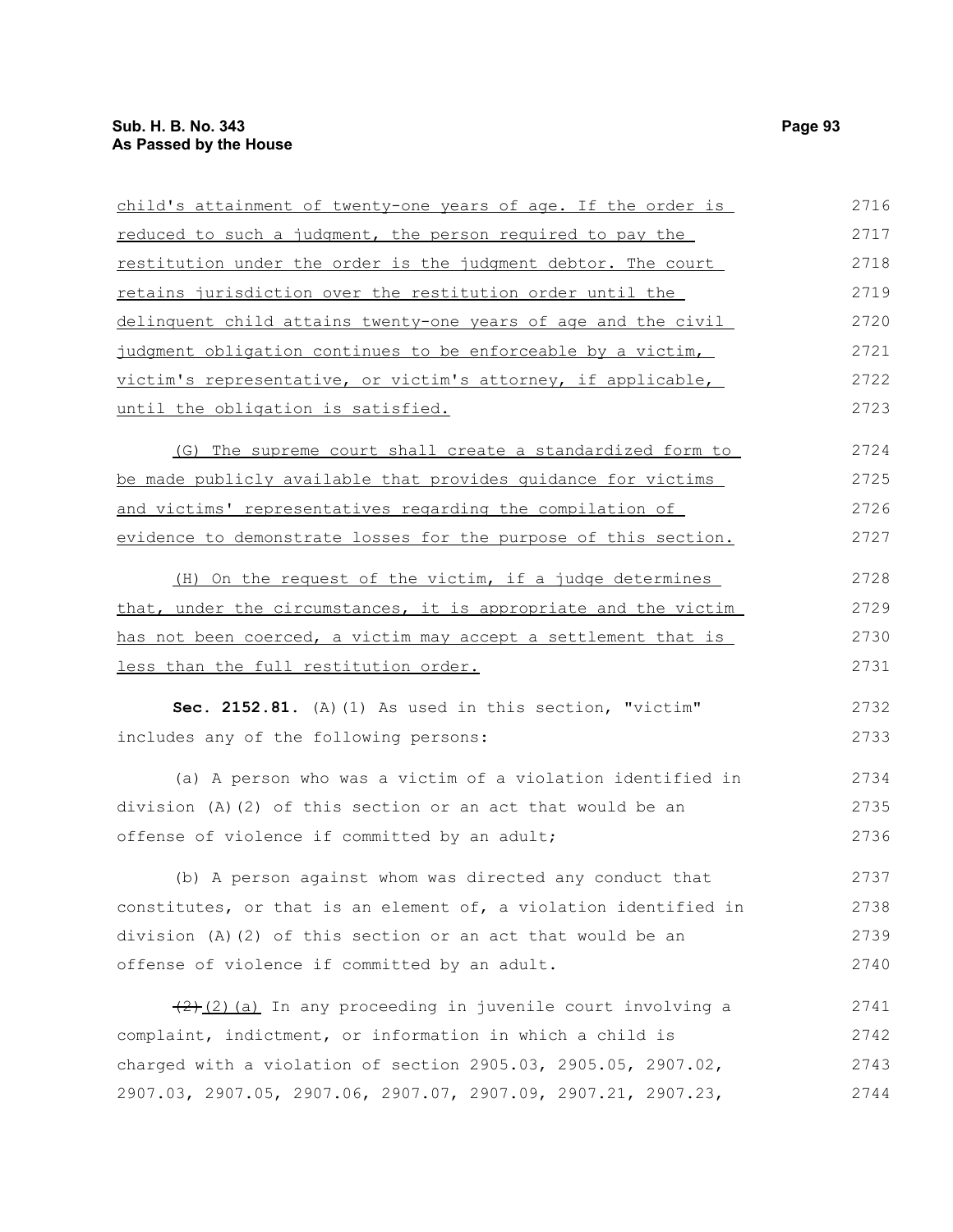## **Sub. H. B. No. 343 Page 94 As Passed by the House**

2907.24, 2907.31, 2907.32, 2907.321, 2907.322, 2907.323, or 2919.22 of the Revised Code or an act that would be an offense of violence if committed by an adult and in which an alleged victim of the violation or act was a child who was less than thirteen years of age when the complaint or information was filed or the indictment was returned, the juvenile judge, upon motion of an attorney for the prosecution, child victim, or child victim's attorney, shall order that the testimony of the child victim be taken by deposition. The prosecution, child victim, or child victim's attorney also may request that the deposition be <del>videotaped recorded</del> in accordance with division (A)(3) of this section. (b) In any proceeding that is not otherwise eligible for the protections provided for in division  $(A)(2)(a)$  of this section, and in which an alleged victim of the violation was a child who was less than eighteen years of age when the complaint, indictment, or information was filed, whichever occurred earlier, upon motion of the child victim, the child victim's attorney, if applicable, or an attorney for the prosecution, and upon a showing by a preponderance of the evidence that the child will suffer serious emotional trauma if required to provide live trial testimony, the juvenile judge shall order that the testimony of the child victim be taken by deposition. The prosecution may also request that the deposition be recorded in accordance with division (A)(3) of this section. (c) The judge shall notify the child victim whose deposition is to be taken, the victim's attorney, if applicable, 2745 2746 2747 2748 2749 2750 2751 2752 2753 2754 2755 2756 2757 2758 2759 2760 2761 2762 2763 2764 2765 2766 2767 2768 2769 2770 2771

the prosecution, and the attorney for the child who is charged with the violation or act of the date, time, and place for taking the deposition. The notice shall identify the child victim who is to be examined and shall indicate whether a 2772 2773 2774 2775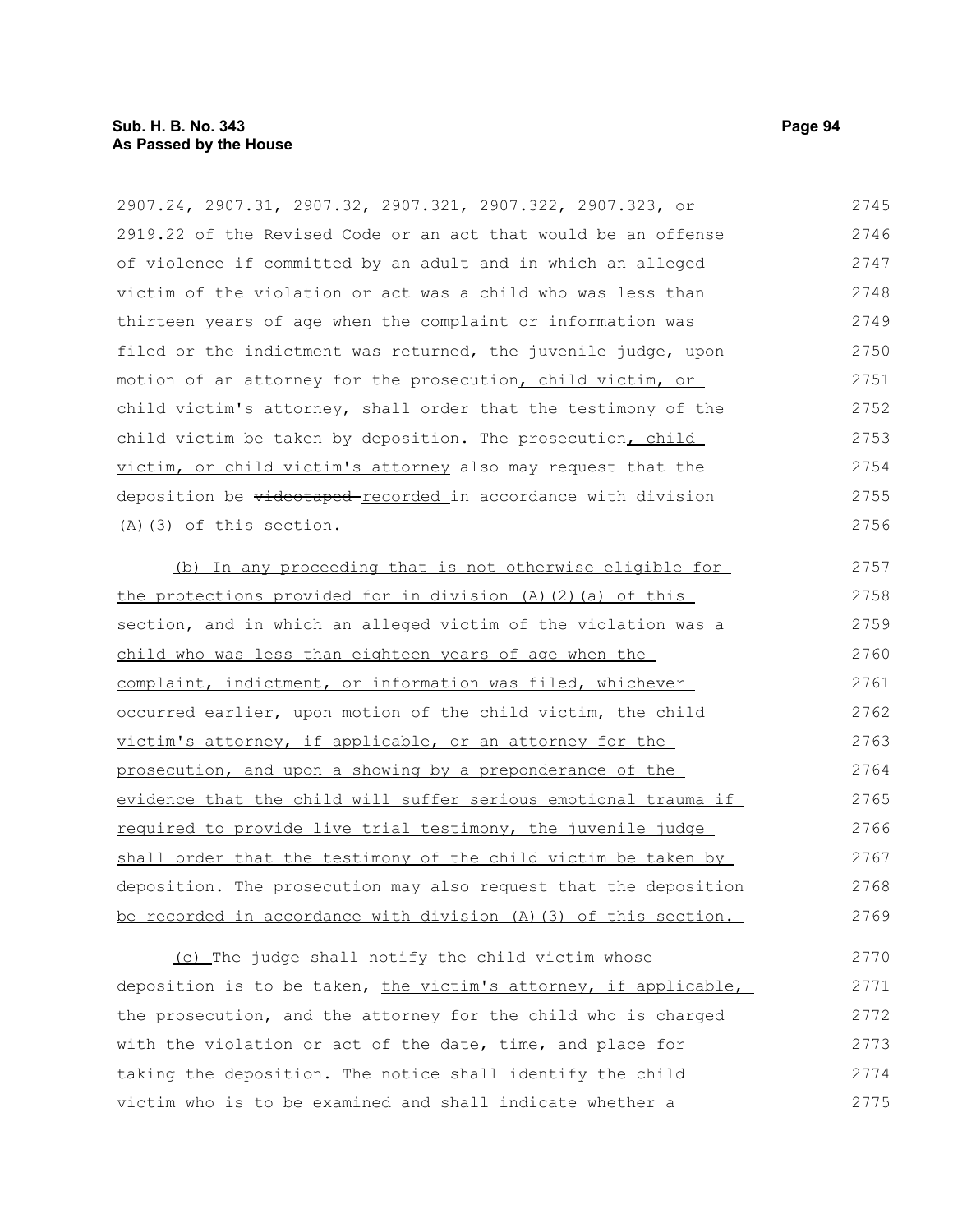## **Sub. H. B. No. 343 Page 95 As Passed by the House**

request that the deposition be videotaped-recorded has been made. The child who is charged with the violation or act shall have the right to attend the deposition and the right to be represented by counsel. Depositions shall be taken in the manner provided in civil cases, except that the judge in the proceeding shall preside at the taking of the deposition and shall rule at that time on any objections of the prosecution or the attorney for the child charged with the violation or act. The prosecution and the attorney for the child charged with the violation or act shall have the right, as at an adjudication hearing, to full examination and cross-examination of the child victim whose deposition is to be taken. If a deposition taken under this division is intended to be offered as evidence in the proceeding, it shall be filed in the juvenile court in which the action is pending and is admissible in the manner described in division (B) of this section. If a deposition of a child victim taken under this division is admitted as evidence at the proceeding under division (B) of this section, the child victim shall not be required to testify in person at the proceeding. However, at any time before the conclusion of the proceeding, the attorney for the child charged with the violation or act may file a motion with the judge requesting that another deposition of the child victim be taken because new evidence material to the defense of the child charged has been discovered that the attorney for the child charged could not with reasonable diligence have discovered prior to the taking of the admitted deposition. Any motion requesting another deposition shall be accompanied by supporting affidavits. Upon the filing of the motion and affidavits, the court may order that additional testimony of the child victim relative to the new evidence be taken by another deposition. If the court orders the taking of another deposition under this provision, the deposition shall be 2776 2777 2778 2779 2780 2781 2782 2783 2784 2785 2786 2787 2788 2789 2790 2791 2792 2793 2794 2795 2796 2797 2798 2799 2800 2801 2802 2803 2804 2805 2806 2807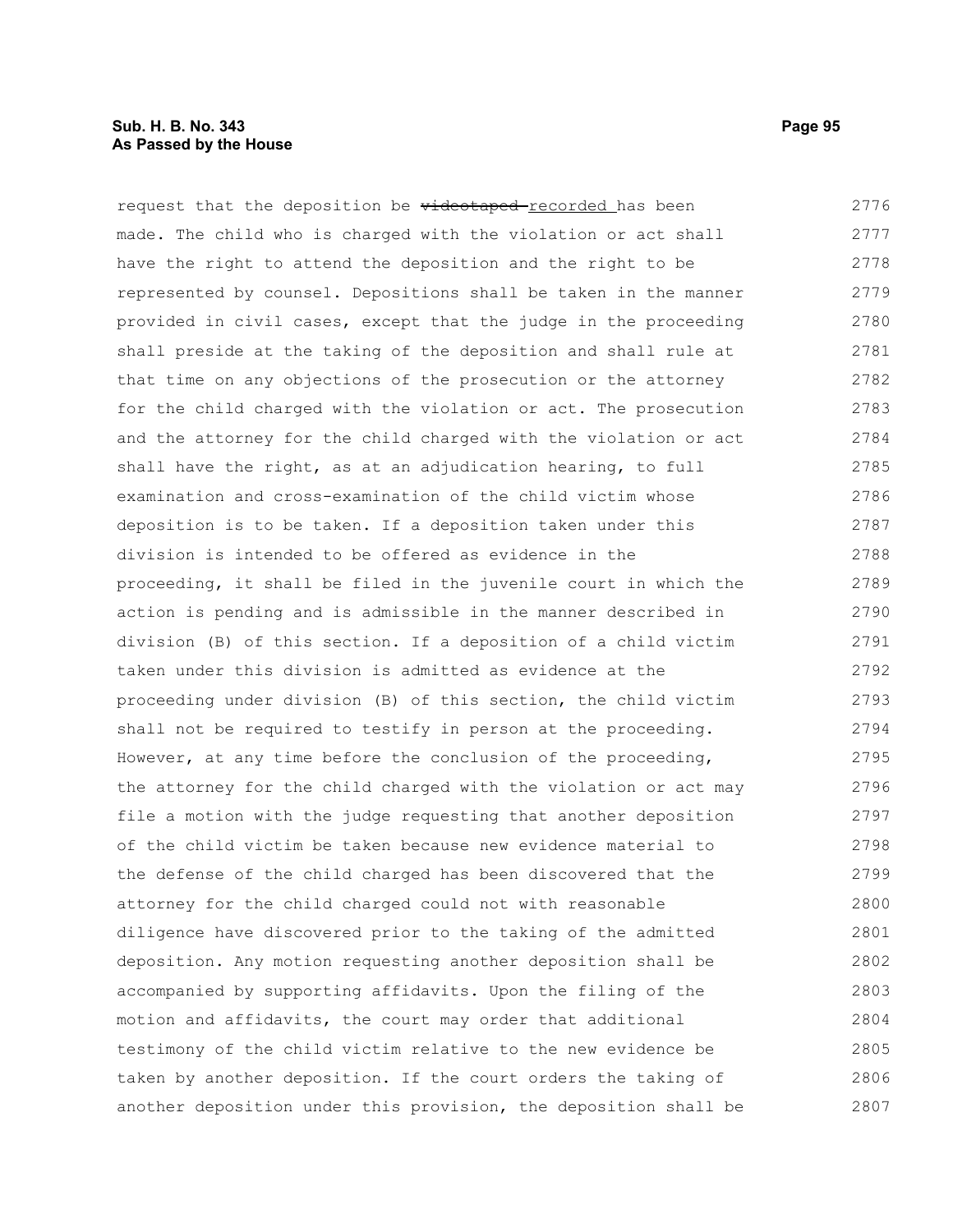#### **Sub. H. B. No. 343 Page 96 As Passed by the House**

taken in accordance with this division; if the admitted deposition was a videotaped-recorded deposition taken in accordance with division (A)(3) of this section, the new deposition also shall be videotaped-recorded in accordance with that division, and, in other cases, the new deposition may be videotaped-recorded in accordance with that division. 2808 2809 2810 2811 2812 2813

(3) If the prosecution-requests that a deposition to be taken under division (A)(2) of this section be-videotapedrecorded, the juvenile judge shall order that the deposition be videotaped recorded in accordance with this division. If a juvenile judge issues an order to video tape record the deposition, the judge shall exclude from the room in which the deposition is to be taken every person except the child victim giving the testimony $\tau_L$  the judge $\tau_L$  one or more interpreters if needed $_{7L}$  the attorneys for the prosecution; the child victim's attorney, if applicableand-; the attorney for the child who is charged with the violation or  $act_{\tau}$  any person needed to operate the equipment to be used $\tau_i$  one person, who is not a witness, chosen by the child victim giving the deposition<sub>7</sub>; the victim's representative; and any person whose presence the judge determines would contribute to the welfare and well-being of the child victim giving the deposition. The person chosen by the child victim -shall not be a witness in the proceeding and, both before and during the deposition, shall not discuss the testimony of the child victim with any other witness in the proceeding. To the extent feasible, any person operating the recording equipment shall be restricted to a room adjacent to the room in which the deposition is being taken, or to a location in the room in which the deposition is being taken that is behind a screen or mirror so that the person operating the recording equipment can see and hear, but cannot be seen or 2814 2815 2816 2817 2818 2819 2820 2821 2822 2823 2824 2825 2826 2827 2828 2829 2830 2831 2832 2833 2834 2835 2836 2837 2838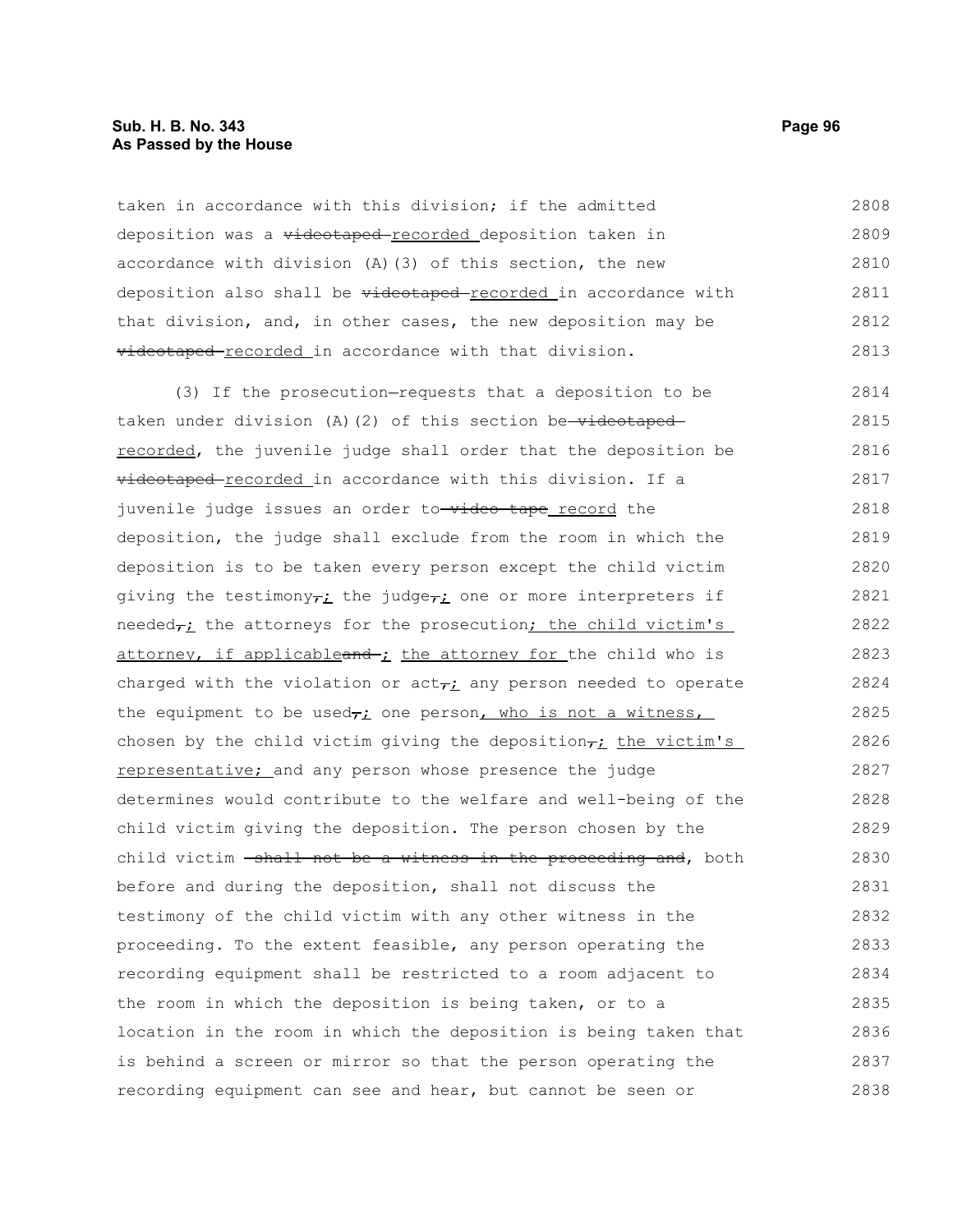## **Sub. H. B. No. 343 Page 97 As Passed by the House**

heard by, the child victim giving the deposition during the deposition. The child who is charged with the violation or act shall be permitted to observe and hear the testimony of the child victim giving the deposition on a monitor, shall be provided with an electronic means of immediate communication with the attorney of the child who is charged with the violation or act during the testimony, and shall be restricted to a location from which the child who is charged with the violation or act cannot be seen or heard by the child victim giving the deposition, except on a monitor provided for that purpose. The child victim giving the deposition shall be provided with a monitor on which the child victim can observe, while giving testimony, the child who is charged with the violation or act. The judge, at the judge's discretion, may preside at the deposition by electronic means from outside the room in which the deposition is to be taken; if the judge presides by electronic means, the judge shall be provided with monitors on which the judge can see each person in the room in which the deposition is to be taken and with an electronic means of communication with each person in that room, and each person in the room shall be provided with a monitor on which that person can see the judge and with an electronic means of communication with the judge. A deposition that is videotaped-recorded under this division shall be taken and filed in the manner described in division (A)(2) of this section and is admissible in the manner described in this division and division (B) of this section, and, if a deposition that is videotaped-recorded under this division is admitted as evidence at the proceeding, the child victim shall not be required to testify in person at the proceeding. No deposition videotaped-recorded under this division shall be admitted as evidence at any proceeding unless division (B) of this section is satisfied relative to the 2839 2840 2841 2842 2843 2844 2845 2846 2847 2848 2849 2850 2851 2852 2853 2854 2855 2856 2857 2858 2859 2860 2861 2862 2863 2864 2865 2866 2867 2868 2869 2870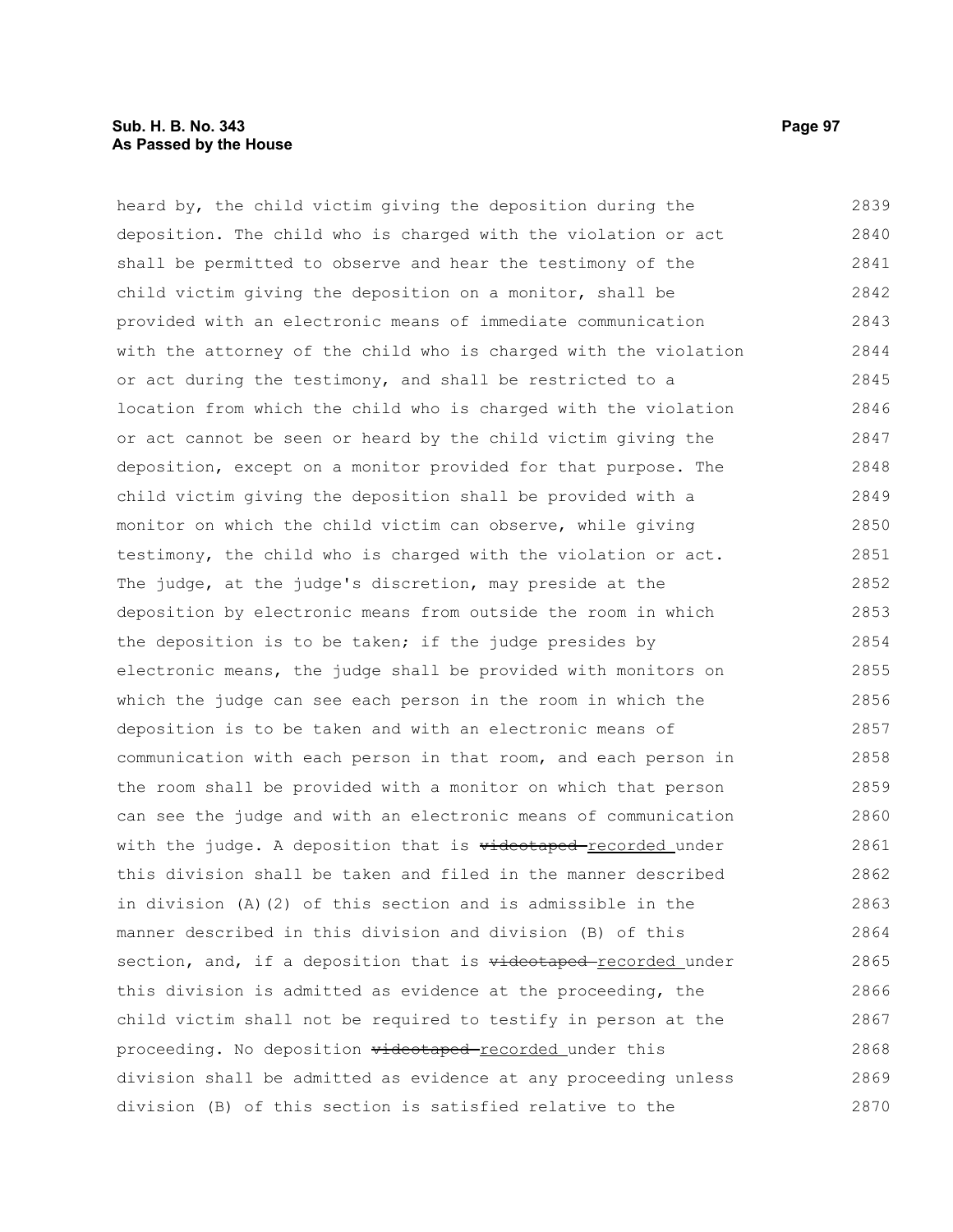| deposition and all of the following apply relative to the |  |  |  |  | 2871 |
|-----------------------------------------------------------|--|--|--|--|------|
| recording:                                                |  |  |  |  | 2872 |
|                                                           |  |  |  |  |      |

(a) The recording is both aural and visual and is recorded on film or videotape, or by other electronic means. 2873 2874

(b) The recording is authenticated under the Rules of Evidence and the Rules of Criminal Procedure as a fair and accurate representation of what occurred, and the recording is not altered other than at the direction and under the supervision of the judge in the proceeding. 2875 2876 2877 2878 2879

(c) Each voice on the recording that is material to the testimony on the recording or the making of the recording, as determined by the judge, is identified. 2880 2881 2882

(d) Both the prosecution and the child who is charged with the violation or act are afforded an opportunity to view the recording before it is shown in the proceeding. 2883 2884 2885

(B)(1) At any proceeding in relation to which a deposition was taken under division (A) of this section, the deposition or a part of it is admissible in evidence upon motion of the prosecution if the testimony in the deposition or the part to be admitted is not excluded by the hearsay rule and if the deposition or the part to be admitted otherwise is admissible under the Rules of Evidence. For purposes of this division, testimony is not excluded by the hearsay rule if the testimony is not hearsay under Evidence Rule 801; if the testimony is within an exception to the hearsay rule set forth in Evidence Rule 803; if the child victim who gave the testimony is unavailable as a witness, as defined in Evidence Rule 804, and the testimony is admissible under that rule; or if both of the following apply: 2886 2887 2888 2889 2890 2891 2892 2893 2894 2895 2896 2897 2898 2899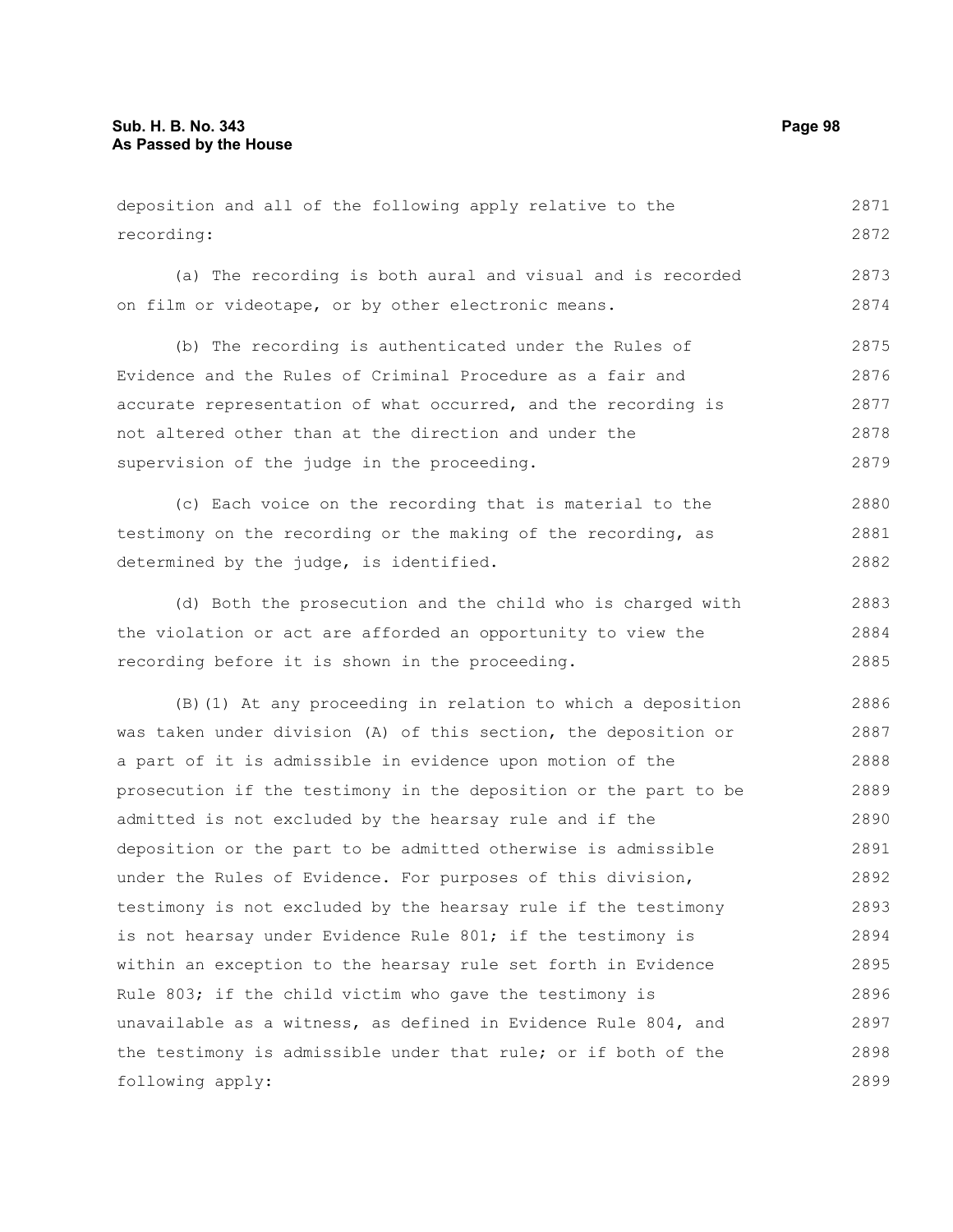(a) The child who is charged with the violation or act had an opportunity and similar motive at the time of the taking of the deposition to develop the testimony by direct, cross, or redirect examination. 2900 2901 2902 2903

(b) The judge determines that there is reasonable cause to believe that, if the child victim who gave the testimony in the deposition were to testify in person at the proceeding, the child victim would experience serious emotional trauma as a result of the child victim's participation at the proceeding. 2904 2905 2906 2907 2908

(2) Objections to receiving in evidence a deposition or a part of it under division (B) of this section shall be made as provided in civil actions. 2909 2910 2911

(3) The provisions of divisions (A) and (B) of this section are in addition to any other provisions of the Revised Code, the Rules of Juvenile Procedure, the Rules of Criminal Procedure, or the Rules of Evidence that pertain to the taking or admission of depositions in a juvenile court proceeding and do not limit the admissibility under any of those other provisions of any deposition taken under division (A) of this section or otherwise taken. 2912 2913 2914 2915 2916 2917 2918 2919

(C) In any proceeding in juvenile court involving a complaint, indictment, or information in which a child is charged with a violation listed in division (A)(2) of this section or an act that would be an offense of violence if committed by an adult and in which an alleged victim of the violation or offense was a child who was less than thirteen years of age when the complaint or information was filed or indictment was returned, the prosecution, the child victim, or the child victim's attorney, if applicable, may file a motion with the juvenile judge requesting the judge to order the 2920 2921 2922 2923 2924 2925 2926 2927 2928 2929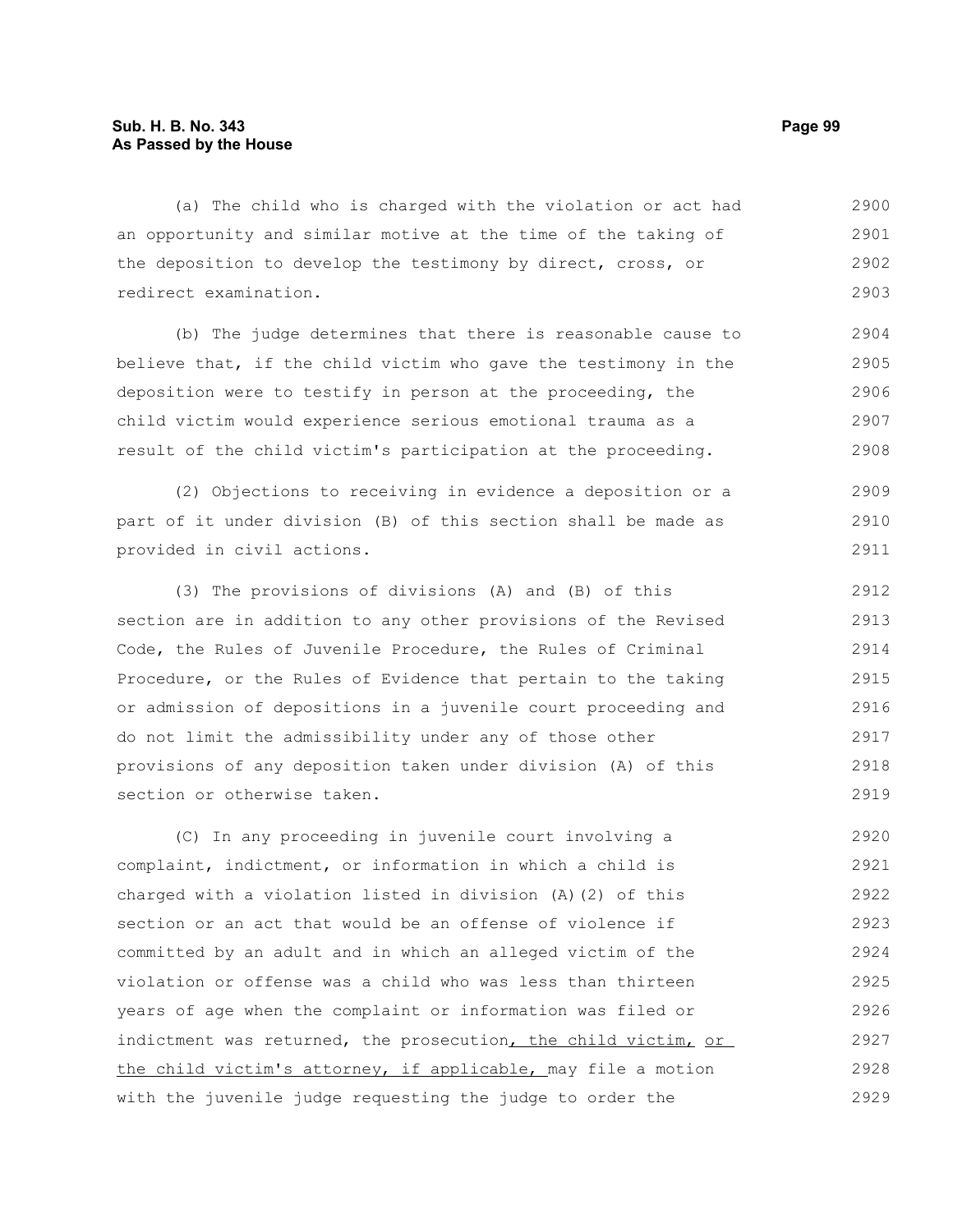## **Sub. H. B. No. 343 Page 100 As Passed by the House**

testimony of the child victim to be taken in a room other than the room in which the proceeding is being conducted and be televised, by closed circuit equipment, into the room in which the proceeding is being conducted to be viewed by the child who is charged with the violation or act and any other persons who are not permitted in the room in which the testimony is to be taken but who would have been present during the testimony of the child victim had it been given in the room in which the proceeding is being conducted. Except for good cause shown, the prosecution, the child victim, or the child victim's attorney, if applicable, shall file a motion under this division at least seven days before the date of the proceeding. The juvenile judge may issue the order upon the motion of the prosecution, the child victim, or the child victim's attorney, if applicable, filed under this division, if the judge determines that the child victim is unavailable to testify in the room in which the proceeding is being conducted in the physical presence of the child charged with the violation or act, due to one or more of the reasons set forth in division (E) of this section. If a juvenile judge issues an order of that nature, the judge shall exclude from the room in which the testimony is to be taken every person except a person described in division (A)(3) of this section. The judge, at the judge's discretion, may preside during the giving of the testimony by electronic means from outside the room in which it is being given, subject to the limitations set forth in division (A)(3) of this section. To the extent feasible, any person operating the televising equipment shall be hidden from the sight and hearing of the child victim giving the testimony, in a manner similar to that described in division (A)(3) of this section. The child who is charged with the violation or act shall be permitted to observe and hear the testimony of the child victim giving the testimony on a monitor, 2930 2931 2932 2933 2934 2935 2936 2937 2938 2939 2940 2941 2942 2943 2944 2945 2946 2947 2948 2949 2950 2951 2952 2953 2954 2955 2956 2957 2958 2959 2960 2961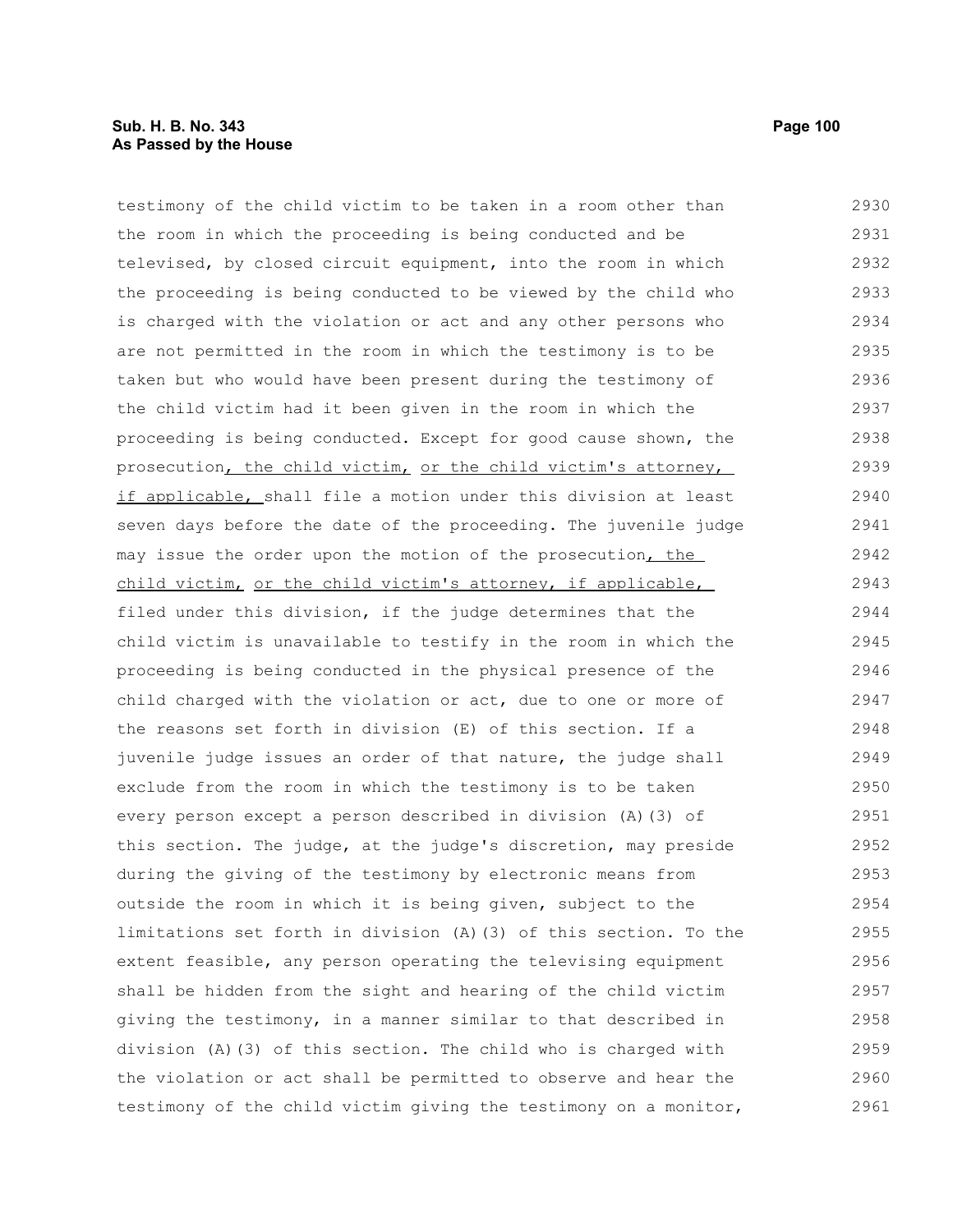## **Sub. H. B. No. 343 Page 101 As Passed by the House**

shall be provided with an electronic means of immediate communication with the attorney of the child who is charged with the violation or act during the testimony, and shall be restricted to a location from which the child who is charged with the violation or act cannot be seen or heard by the child victim giving the testimony, except on a monitor provided for that purpose. The child victim giving the testimony shall be provided with a monitor on which the child victim can observe, while giving testimony, the child who is charged with the violation or act. 2962 2963 2964 2965 2966 2967 2968 2969 2970 2971

(D) In any proceeding in juvenile court involving a complaint, indictment, or information in which a child is charged with a violation listed in division (A)(2) of this section or an act that would be an offense of violence if committed by an adult and in which an alleged victim of the violation or offense was a child who was less than thirteen years of age when the complaint or information was filed or the indictment was returned, the prosecution, the child victim, or the child victim's attorney, if applicable, may file a motion with the juvenile judge requesting the judge to order the testimony of the child victim to be taken outside of the room in which the proceeding is being conducted and be recorded for showing in the room in which the proceeding is being conducted before the judge, the child who is charged with the violation or act, and any other persons who would have been present during the testimony of the child victim had it been given in the room in which the proceeding is being conducted. Except for good cause shown, the prosecution, the child victim, or the child victim's attorney, if applicable, shall file a motion under this division at least seven days before the date of the proceeding. The juvenile judge may issue the order upon the motion of the 2972 2973 2974 2975 2976 2977 2978 2979 2980 2981 2982 2983 2984 2985 2986 2987 2988 2989 2990 2991 2992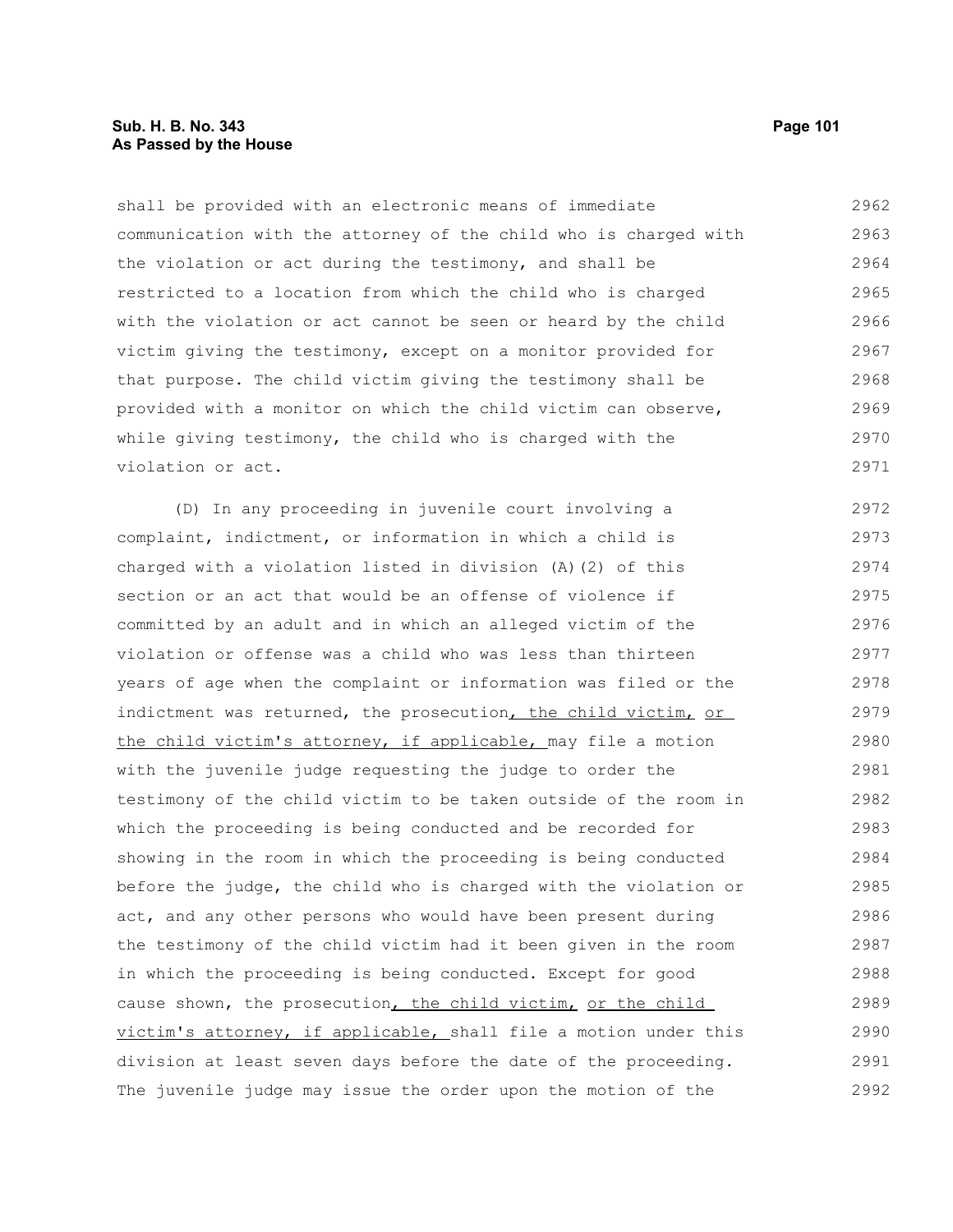| prosecution, the child victim, or the child victim's attorney,                   | 2993 |
|----------------------------------------------------------------------------------|------|
| if applicable, filed under this division, if the judge                           | 2994 |
| determines that the child victim is unavailable to testify in                    | 2995 |
| the room in which the proceeding is being conducted in the                       | 2996 |
| physical presence of the child charged with the violation or                     | 2997 |
| act, due to one or more of the reasons set forth in division (E)                 | 2998 |
| of this section. If a juvenile judge issues an order of that                     | 2999 |
| nature, the judge shall exclude from the room in which the                       | 3000 |
| testimony is to be taken every person except a person described                  | 3001 |
| in division (A) (3) of this section. To the extent feasible, any                 | 3002 |
| person operating the recording equipment shall be hidden from                    | 3003 |
| the sight and hearing of the child victim giving the testimony,                  | 3004 |
| in a manner similar to that described in division (A) (3) of this                | 3005 |
| section. The child who is charged with the violation or act                      | 3006 |
| shall be permitted to observe and hear the testimony of the                      | 3007 |
| child victim giving the testimony on a monitor, shall be                         | 3008 |
| provided with an electronic means of immediate communication                     | 3009 |
| with the attorney of the child who is charged with the violation                 | 3010 |
| or act during the testimony, and shall be restricted to a                        | 3011 |
| location from which the child who is charged with the violation                  | 3012 |
| or act cannot be seen or heard by the child victim giving the                    | 3013 |
| testimony, except on a monitor provided for that purpose. The                    | 3014 |
| child victim giving the testimony shall be provided with a                       | 3015 |
| monitor on which the child victim can observe, while giving                      | 3016 |
| testimony, the child who is charged with the violation or act.                   | 3017 |
| No order for the taking of testimony by recording shall be                       | 3018 |
| issued under this division unless the provisions set forth in                    | 3019 |
| divisions $(A)$ $(3)$ $(a)$ , $(b)$ , $(c)$ , and $(d)$ of this section apply to | 3020 |
| the recording of the testimony.                                                  | 3021 |
|                                                                                  |      |

(E) For purposes of divisions (C) and (D) of this section, a juvenile judge may order the testimony of a child victim to be 30233022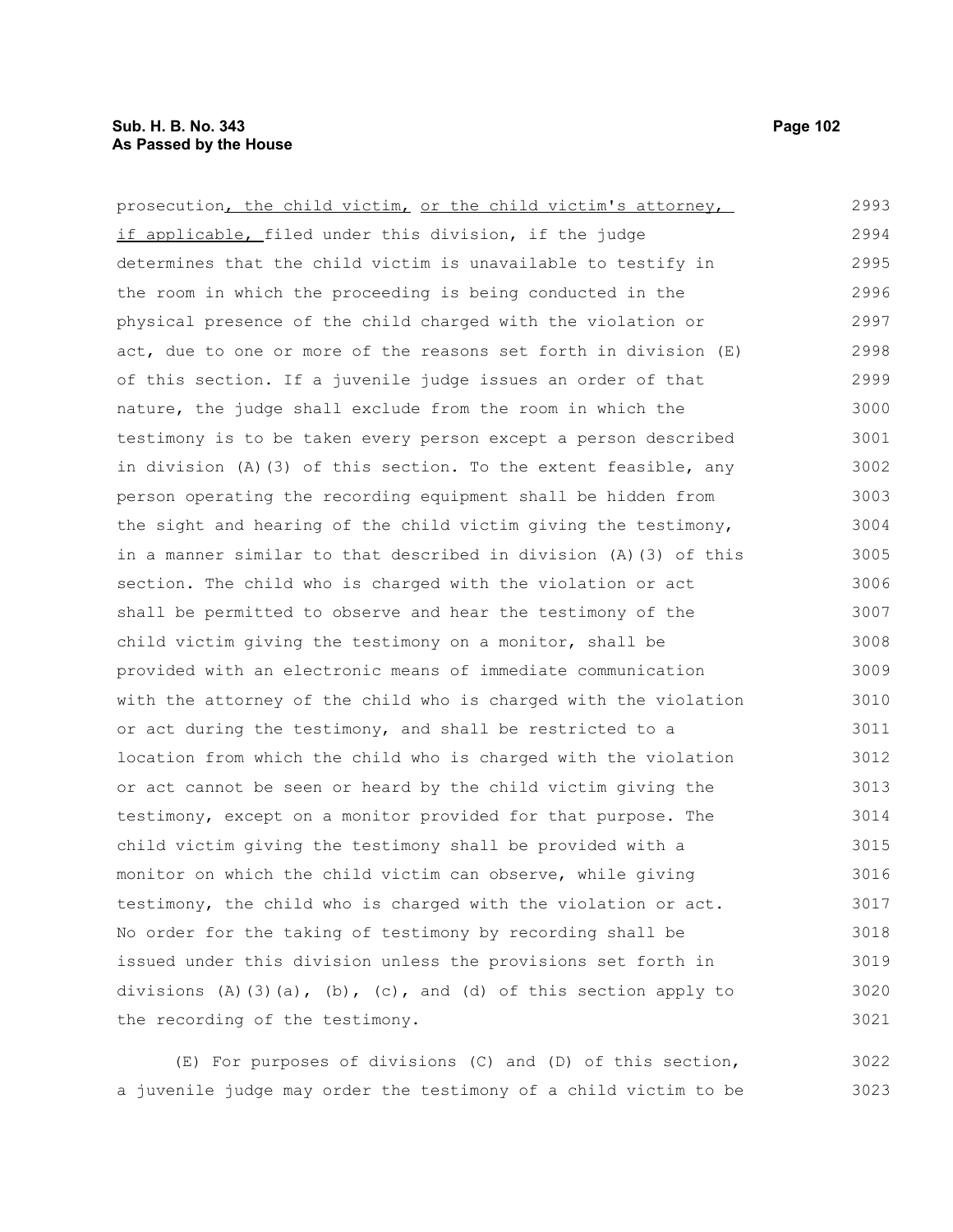taken outside of the room in which a proceeding is being conducted if the judge determines that the child victim is unavailable to testify in the room in the physical presence of the child charged with the violation or act due to one or more of the following circumstances: 3024 3025 3026 3027 3028

(1) The persistent refusal of the child victim to testify despite judicial requests to do so;

(2) The inability of the child victim to communicate about the alleged violation or offense because of extreme fear, failure of memory, or another similar reason; 3031 3032 3033

(3) The substantial likelihood that the child victim will suffer serious emotional trauma from so testifying. 3034 3035

(F)(1) If a juvenile judge issues an order pursuant to division (C) or (D) of this section that requires the testimony of a child victim in a juvenile court proceeding to be taken outside of the room in which the proceeding is being conducted, the order shall specifically identify the child victim, in a manner consistent with section 2930.07 of the Revised Code, to whose testimony it applies, the order applies only during the testimony of the specified child victim, and the child victim giving the testimony shall not be required to testify at the proceeding other than in accordance with the order. The authority of a judge to close the taking of a deposition under division (A)(3) of this section or a proceeding under division (C) or (D) of this section is in addition to the authority of a judge to close a hearing pursuant to section 2151.35 of the Revised Code. 3036 3037 3038 3039 3040 3041 3042 3043 3044 3045 3046 3047 3048 3049 3050

(2) A juvenile judge who makes any determination regarding the admissibility of a deposition under divisions (A) and (B) of 3051 3052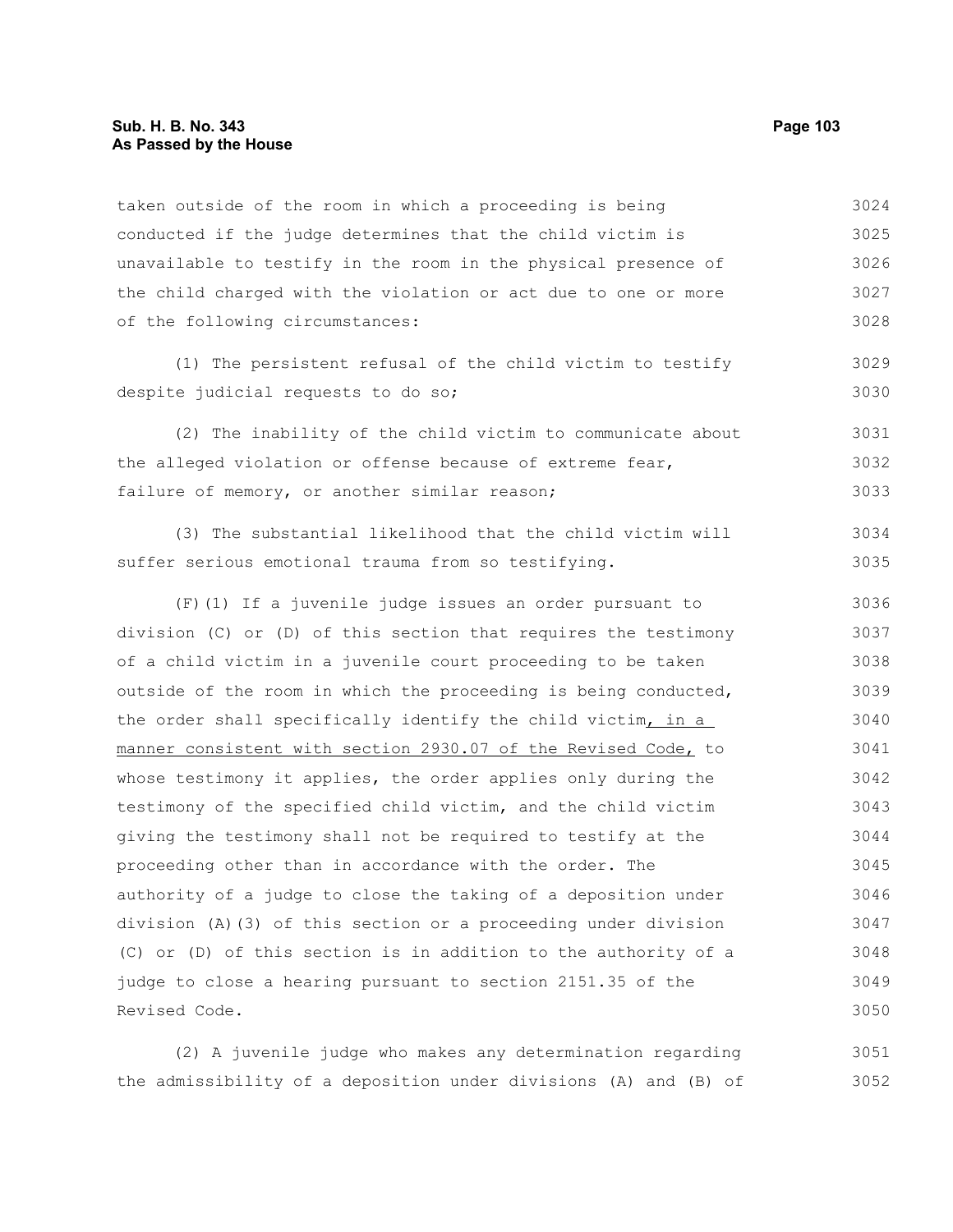division (A)(3) of this section, or the taking of testimony outside of the room in which a proceeding is being conducted under division (C) or (D) of this section, shall enter the determination and findings on the record in the proceeding. **Sec. 2152.811.** (A) As used in this section: (1) "Developmental disability" has the same meaning as in section 5123.01 of the Revised Code. (2) "Victim with a developmental disability" includes any of the following persons: (a) A person with a developmental disability who was a victim of a violation identified in division (B)(1) of this section or an act that would be an offense of violence if committed by an adult; (b) A person with a developmental disability against whom was directed any conduct that constitutes, or that is an element of, a violation identified in division (B)(1) of this section or an act that would be an offense of violence if committed by an adult. 3054 3055 3056 3057 3058 3059 3060 3061 3062 3063 3064 3065 3066 3067 3068 3069 3070 3071

this section, the videotaping recording of a deposition under

 $(B)$   $(1)$   $(B)$   $(1)$   $(a)$  In any proceeding in juvenile court involving a complaint, indictment, or information in which a child is charged with a violation of section 2903.16, 2903.34, 2903.341, 2907.02, 2907.03, 2907.05, 2907.21, 2907.23, 2907.24, 2907.32, 2907.321, 2907.322, or 2907.323 of the Revised Code or an act that would be an offense of violence if committed by an adult and in which an alleged victim of the violation or act was a person with a developmental disability, the juvenile judge, upon motion of the prosecution, victim, or victim's attorney, if applicable, shall order that the testimony of the victim with a 3072 3073 3074 3075 3076 3077 3078 3079 3080 3081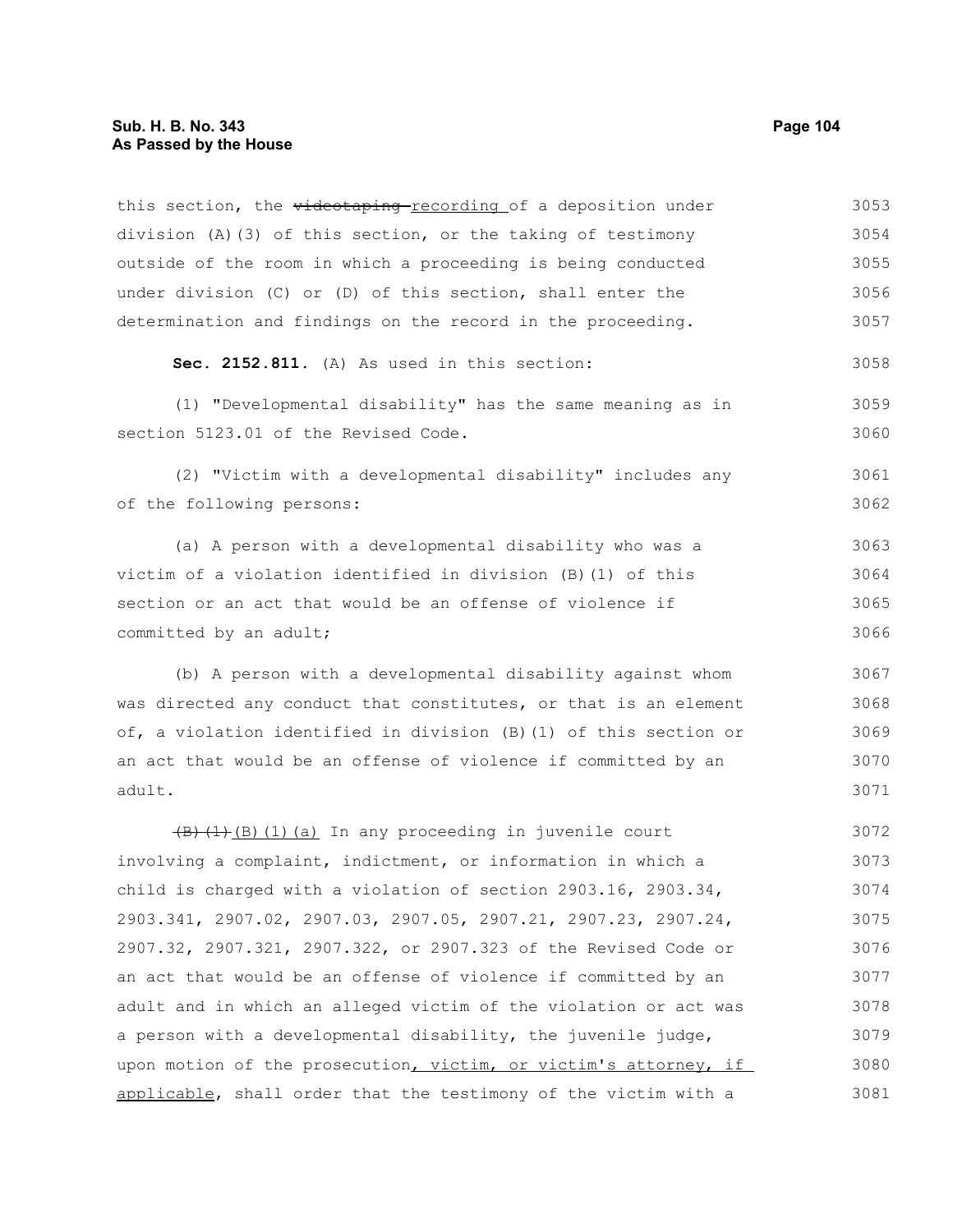| developmental disability be taken by deposition. The             | 3082 |
|------------------------------------------------------------------|------|
| prosecutionalso prosecution, victim, or victim's attorney, if    | 3083 |
| applicable, also may request that the deposition be videotaped   | 3084 |
| recorded in accordance with division (B) (2) of this section.    | 3085 |
| (b) In any proceeding that is not otherwise eligible for         | 3086 |
| the protections provided for in division (B)(1)(a) of this       | 3087 |
| section and in which an alleged victim of the violation or act   | 3088 |
| was a person with a developmental disability, upon motion of the | 3089 |
| prosecution, the victim, or the victim's attorney, if            | 3090 |
| applicable, and a showing by a preponderance of the evidence     | 3091 |
| that the victim will suffer serious emotional trauma if required | 3092 |
| to provide live trial testimony, the juvenile judge shall order  | 3093 |
| that the testimony of the victim with a developmental disability | 3094 |
| be taken by deposition. The prosecution, the victim, or the      | 3095 |
| victim's attorney, if applicable, also may request that the      | 3096 |
| deposition be recorded in accordance with division (B) (2) of    | 3097 |
| this section.                                                    | 3098 |

(c) The judge shall notify the victim with a developmental disability whose deposition is to be taken, the prosecution, the victim's attorney, if applicable, and the attorney for the child who is charged with the violation or act of the date, time, and place for taking the deposition. The notice shall identify the victim with a developmental disability, in a manner consistent with section 2930.07 of the Revised Code, who is to be examined and shall indicate whether a request that the deposition be videotaped recorded has been made. The child who is charged with the violation or act shall have the right to attend the deposition and the right to be represented by counsel. Depositions shall be taken in the manner provided in civil cases, except that the judge in the proceeding shall preside at the taking of the deposition and shall rule at that time on any 3099 3100 3101 3102 3103 3104 3105 3106 3107 3108 3109 3110 3111 3112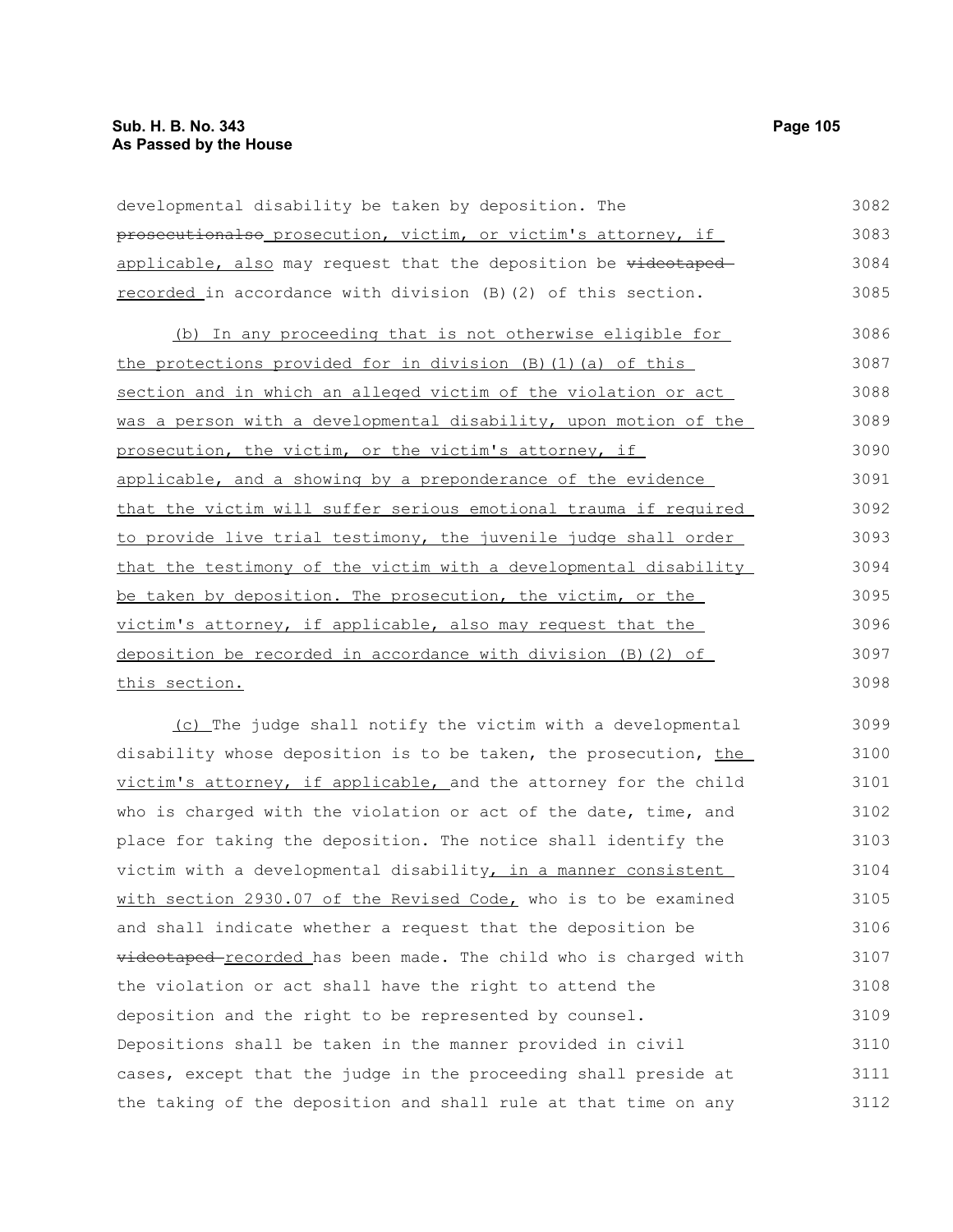## **Sub. H. B. No. 343 Page 106 As Passed by the House**

objections of the prosecution or the attorney for the child charged with the violation or act. The prosecution and the attorney for the child charged with the violation or act shall have the right, as at an adjudication hearing, to full examination and cross-examination of the victim with a developmental disability whose deposition is to be taken. 3113 3114 3115 3116 3117 3118

If a deposition taken under this division is intended to be offered as evidence in the proceeding, it shall be filed in the juvenile court in which the action is pending and is admissible in the manner described in division (C) of this section. If a deposition of a victim with a developmental disability taken under this division is admitted as evidence at the proceeding under division (C) of this section, the victim with a developmental disability shall not be required to testify in person at the proceeding. 3119 3120 3121 3122 3123 3124 3125 3126 3127

At any time before the conclusion of the proceeding, the attorney for the child charged with the violation or act may file a motion with the judge requesting that another deposition of the victim with a developmental disability be taken because new evidence material to the defense of the child charged has been discovered that the attorney for the child charged could not with reasonable diligence have discovered prior to the taking of the admitted deposition. Any motion requesting another deposition shall be accompanied by supporting affidavits. Upon the filing of the motion and affidavits, the court may order that additional testimony of the victim with a developmental disability relative to the new evidence be taken by another deposition. If the court orders the taking of another deposition under this provision, the deposition shall be taken in accordance with this division. If the admitted deposition was a videotaped recorded deposition taken in accordance with division 3128 3129 3130 3131 3132 3133 3134 3135 3136 3137 3138 3139 3140 3141 3142 3143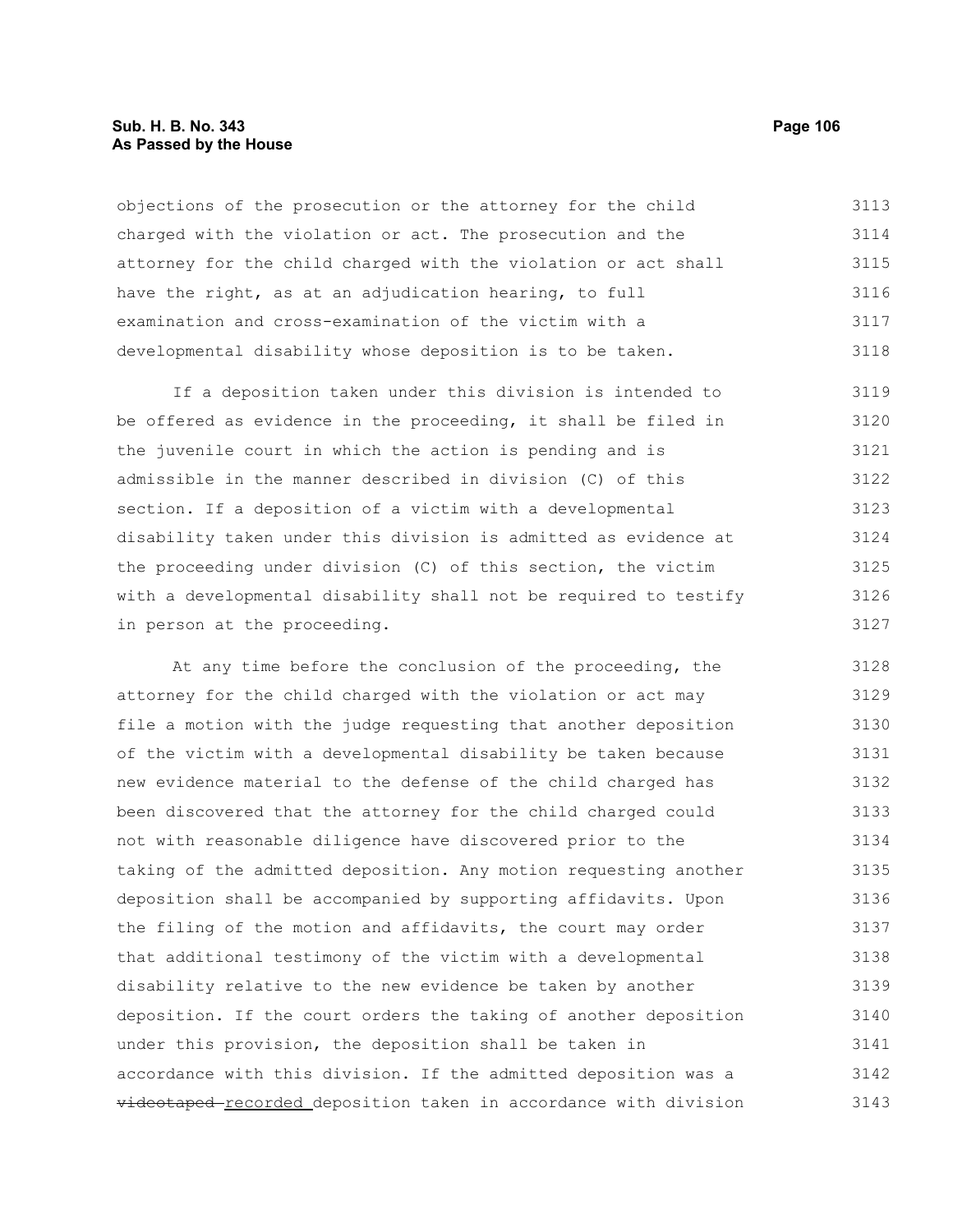| (B) (2) of this section, the new deposition also shall be        | 3144 |
|------------------------------------------------------------------|------|
| videotaped-recorded in accordance with that division. In other   | 3145 |
| cases, the new deposition may be videotaped-recorded in          | 3146 |
| accordance with that division.                                   | 3147 |
| (2) If the prosecutionrequests prosecution, victim, or           | 3148 |
| victim's attorney, if applicable, requests that a deposition to  | 3149 |
| be taken under division (B)(1) of this section be videotaped     | 3150 |
| recorded, the juvenile judge shall order that the deposition be  | 3151 |
| videotaped recorded in accordance with this division. If a       | 3152 |
| juvenile judge issues an order to video tape-record the          | 3153 |
| deposition, the judge shall exclude from the room in which the   | 3154 |
| deposition is to be taken every person except the victim with a  | 3155 |
| developmental disability giving the testimony, the judge, one or | 3156 |
| more interpreters if needed, the attorneys for the prosecution   | 3157 |
| and the child who is charged with the violation or act, the      | 3158 |
| victim's attorney, if applicable, any person needed to operate   | 3159 |
| the equipment to be used, one person chosen by the victim with a | 3160 |
| developmental disability giving the deposition, the victim's     | 3161 |
| representative, if applicable, and any person whose presence the | 3162 |
| judge determines would contribute to the welfare and well-being  | 3163 |
| of the victim with a developmental disability giving the         | 3164 |
| deposition. The person chosen by the victim with a developmental | 3165 |
| disability shall not be a witness in the proceeding and, both    | 3166 |
| before and during the deposition, shall not discuss the          | 3167 |
| testimony of the victim with any other witness in the            | 3168 |
| proceeding. To the extent feasible, any person operating the     | 3169 |
| recording equipment shall be restricted to a room adjacent to    | 3170 |
| the room in which the deposition is being taken, or to a         | 3171 |
| location in the room in which the deposition is being taken that | 3172 |
| is behind a screen or mirror so that the person operating the    | 3173 |
| recording equipment can see and hear, but cannot be seen or      | 3174 |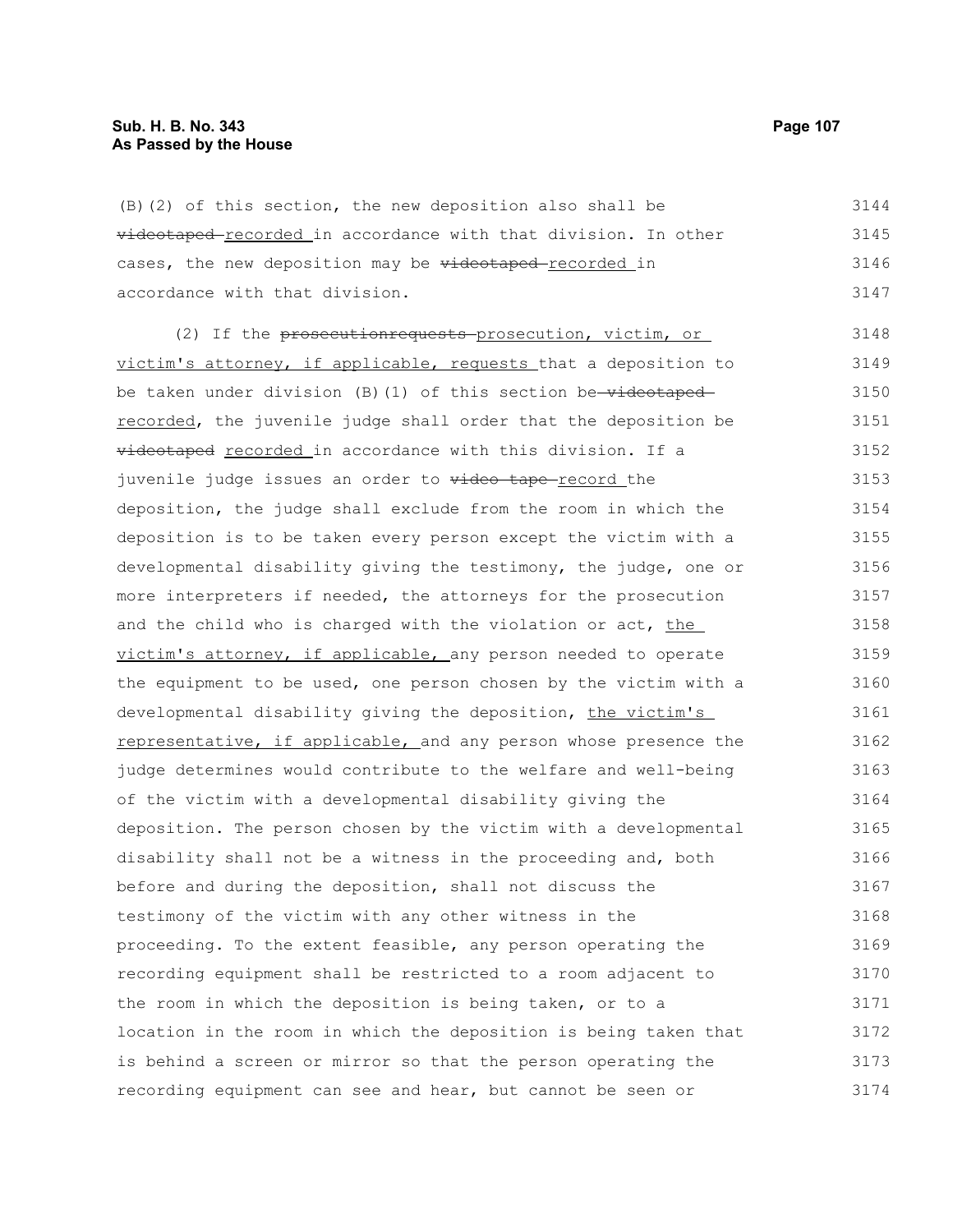## **Sub. H. B. No. 343 Page 108 As Passed by the House**

heard by, the victim with a developmental disability giving the deposition during the deposition. The child who is charged with the violation or act shall be permitted to observe and hear the testimony of the victim with a developmental disability giving the deposition on a monitor, shall be provided with an electronic means of immediate communication with the attorney of the child who is charged with the violation or act during the testimony, and shall be restricted to a location from which the child who is charged with the violation or act cannot be seen or heard by the victim with a developmental disability giving the deposition, except on a monitor provided for that purpose. The victim with a developmental disability giving the deposition shall be provided with a monitor on which the victim with a developmental disability can observe, while giving testimony, the child who is charged with the violation or act. The judge, at the judge's discretion, may preside at the deposition by electronic means from outside the room in which the deposition is to be taken; if the judge presides by electronic means, the judge shall be provided with monitors on which the judge can see each person in the room in which the deposition is to be taken and with an electronic means of communication with each person in that room, and each person in the room shall be provided with a monitor on which that person can see the judge and with an electronic means of communication with the judge. A deposition that is videotaped recorded under this division shall be taken and filed in the manner described in division (B)(1) of this section and is admissible in the manner described in this division and division (C) of this section. If a deposition that is videotaped recorded under this division is admitted as evidence at the proceeding, the victim with a developmental disability shall not be required 3175 3176 3177 3178 3179 3180 3181 3182 3183 3184 3185 3186 3187 3188 3189 3190 3191 3192 3193 3194 3195 3196 3197 3198 3199 3200 3201 3202 3203 3204 3205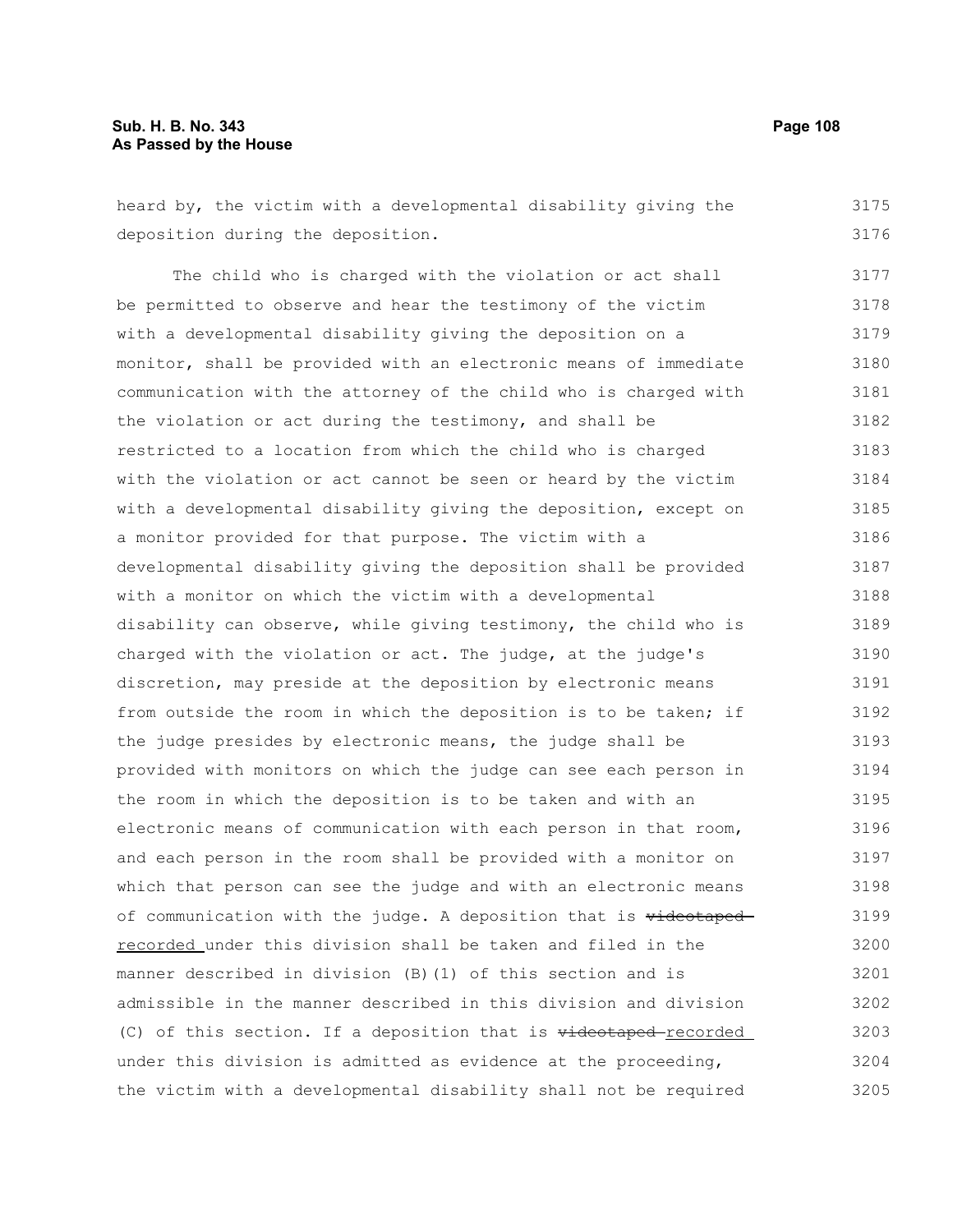to testify in person at the proceeding. No deposition videotaped recorded under this division shall be admitted as evidence at any proceeding unless division (C) of this section is satisfied relative to the deposition and all of the following apply relative to the recording: 3206 3207 3208 3209 3210

(a) The recording is both aural and visual and is recorded on film or videotape, or by other electronic means.

(b) The recording is authenticated under the Rules of Evidence and the Rules of Criminal Procedure as a fair and accurate representation of what occurred, and the recording is not altered other than at the direction and under the supervision of the judge in the proceeding. 3213 3214 3215 3216 3217

(c) Each voice on the recording that is material to the testimony on the recording or the making of the recording, as determined by the judge, is identified. 3218 3219 3220

(d) Both the The prosecution, victim, or victim's attorney, if applicable, and the child who is charged with the violation or act are afforded an opportunity to view the recording before it is shown in the proceeding. 3221 3222 3223 3224

(C)(1) At any proceeding in relation to which a deposition was taken under division (B) of this section, the deposition or a part of it is admissible in evidence upon motion of the prosecution if the testimony in the deposition or the part to be admitted is not excluded by the hearsay rule and if the deposition or the part to be admitted otherwise is admissible under the Rules of Evidence. For purposes of this division, testimony is not excluded by the hearsay rule if the testimony is not hearsay under Evidence Rule 801; the testimony is within an exception to the hearsay rule set forth in Evidence Rule 803; 3225 3226 3227 3228 3229 3230 3231 3232 3233 3234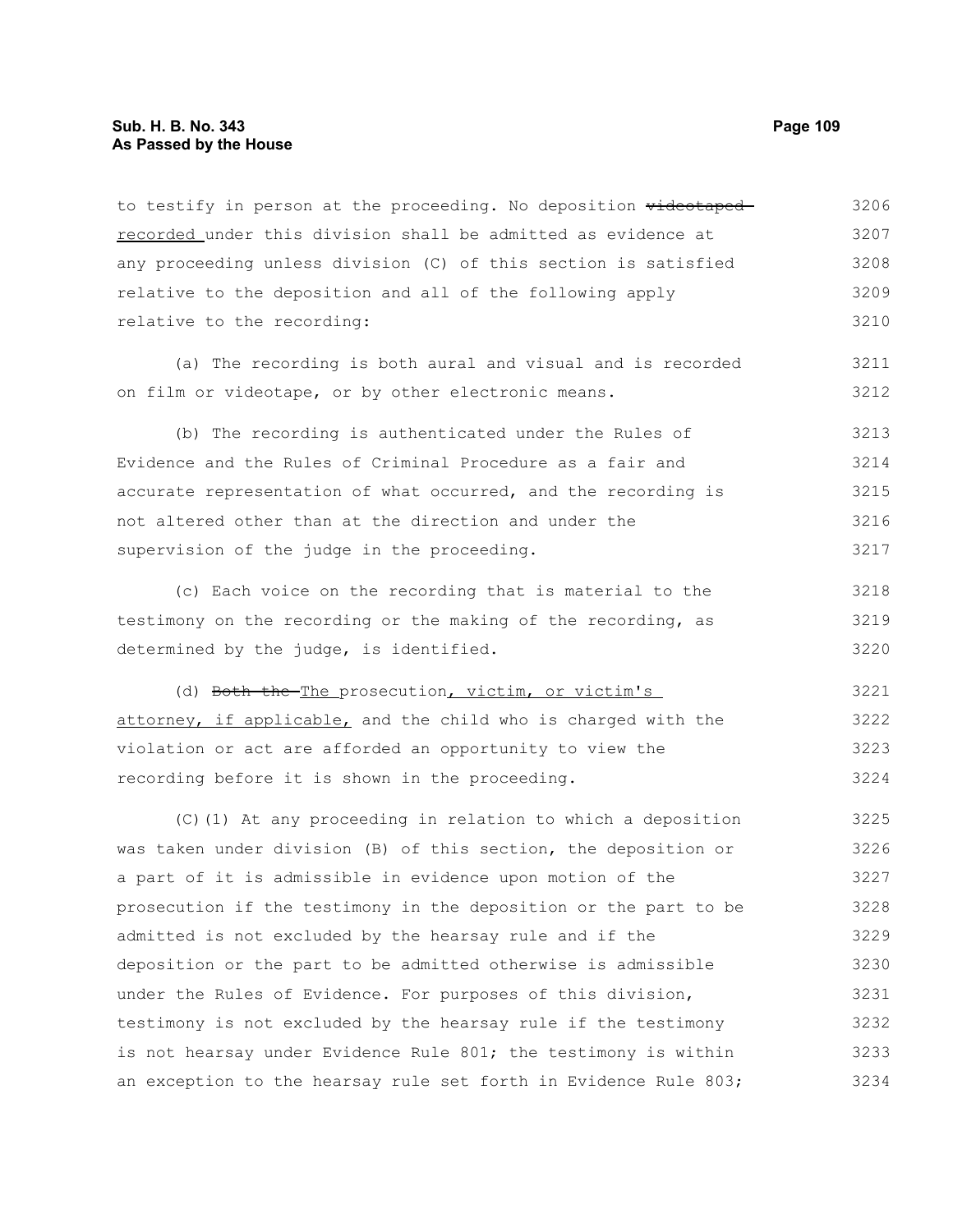the victim with a developmental disability who gave the testimony is unavailable as a witness, as defined in Evidence Rule 804, and the testimony is admissible under that rule; or both of the following apply: 3235 3236 3237 3238

(a) The child who is charged with the violation or act had an opportunity and similar motive at the time of the taking of the deposition to develop the testimony by direct, cross, or redirect examination. 3239 3240 3241 3242

(b) The judge determines that there is reasonable cause to believe that, if the victim with a developmental disability who gave the testimony in the deposition were to testify in person at the proceeding, the victim with a developmental disability would experience serious emotional trauma as a result of the participation of the victim with a developmental disability at the proceeding. 3243 3244 3245 3246 3247 3248 3249

(2) Objections to receiving in evidence a deposition or a part of it under division (C) of this section shall be made as provided in civil actions. 3250 3251 3252

(3) The provisions of divisions (B) and (C) of this section are in addition to any other provisions of the Revised Code, the Rules of Juvenile Procedure, the Rules of Criminal Procedure, or the Rules of Evidence that pertain to the taking or admission of depositions in a juvenile court proceeding and do not limit the admissibility under any of those other provisions of any deposition taken under division (B) of this section or otherwise taken. 3253 3254 3255 3256 3257 3258 3259 3260

(D) In any proceeding in juvenile court involving a complaint, indictment, or information in which a child is charged with a violation listed in division (B)(1) of this 3261 3262 3263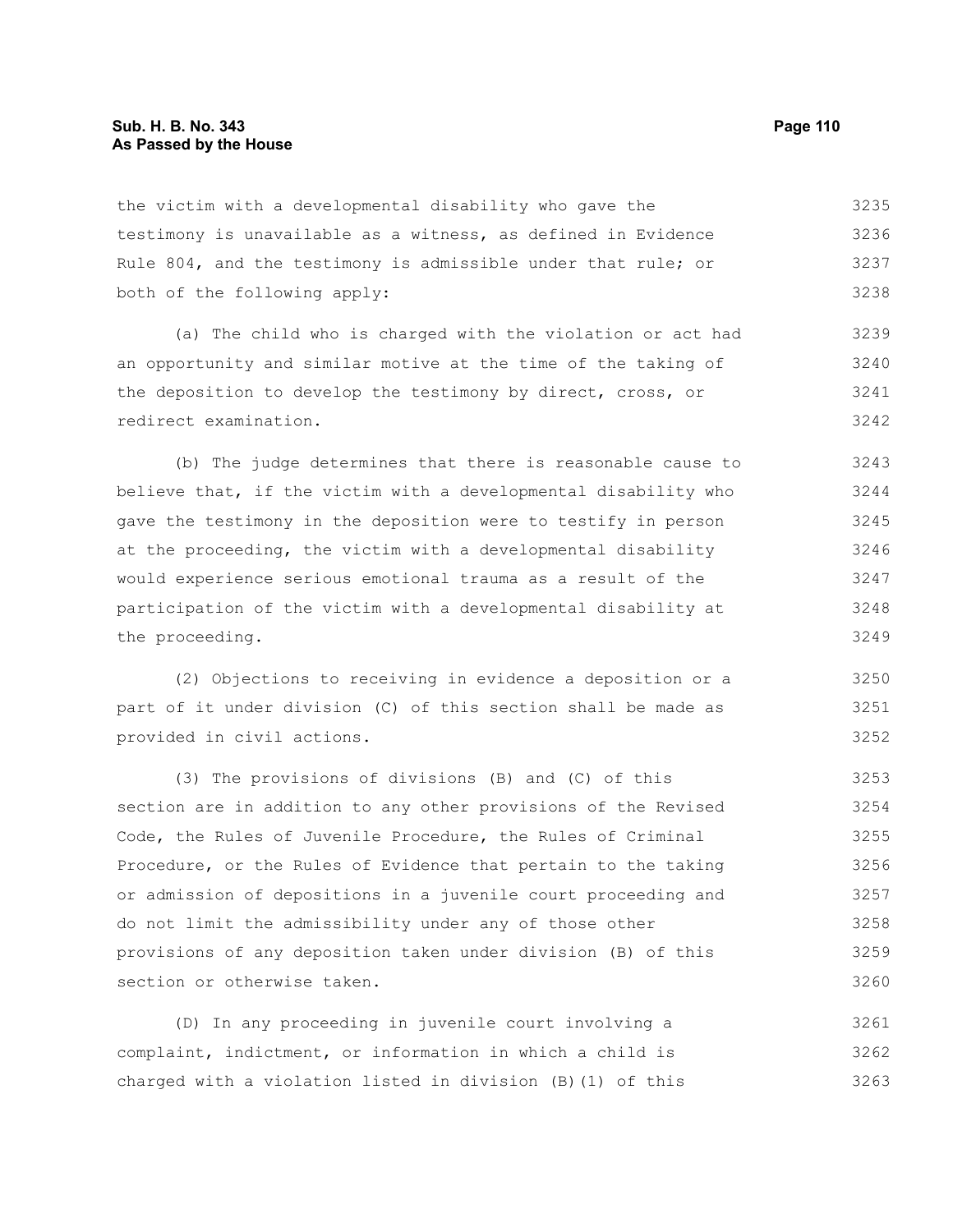section or an act that would be an offense of violence if committed by an adult and in which an alleged victim of the violation or offense was a person with a developmental disability, the prosecution, victim, or victim's attorney, if applicable, may file a motion with the juvenile judge requesting the judge to order the testimony of the victim with a developmental disability to be taken in a room other than the room in which the proceeding is being conducted and be televised, by closed circuit equipment, into the room in which the proceeding is being conducted to be viewed by the child who is charged with the violation or act and any other persons who are not permitted in the room in which the testimony is to be taken but who would have been present during the testimony of the victim with a developmental disability had it been given in the room in which the proceeding is being conducted. Except for good cause shown, the prosecution, victim, or victim's attorney, if applicable, shall file a motion under this division at least seven days before the date of the proceeding. The juvenile judge may issue the order upon the motion of the prosecution filed under this division, if the judge determines that the victim with a developmental disability is unavailable to testify in the room in which the proceeding is being conducted in the physical presence of the child charged with the violation or act for one or more of the reasons set forth in division (F) of this section. If a juvenile judge issues an order of that nature, the judge shall exclude from the room in which the testimony is to be taken every person except a person described in division (B) (2) of this section. The judge, at the judge's discretion, may preside during the giving of the testimony by electronic means from outside the room in which it is being given, subject to the limitations set forth in division (B)(2) of this section. To the extent feasible, any person operating the televising equipment 3264 3265 3266 3267 3268 3269 3270 3271 3272 3273 3274 3275 3276 3277 3278 3279 3280 3281 3282 3283 3284 3285 3286 3287 3288 3289 3290 3291 3292 3293 3294 3295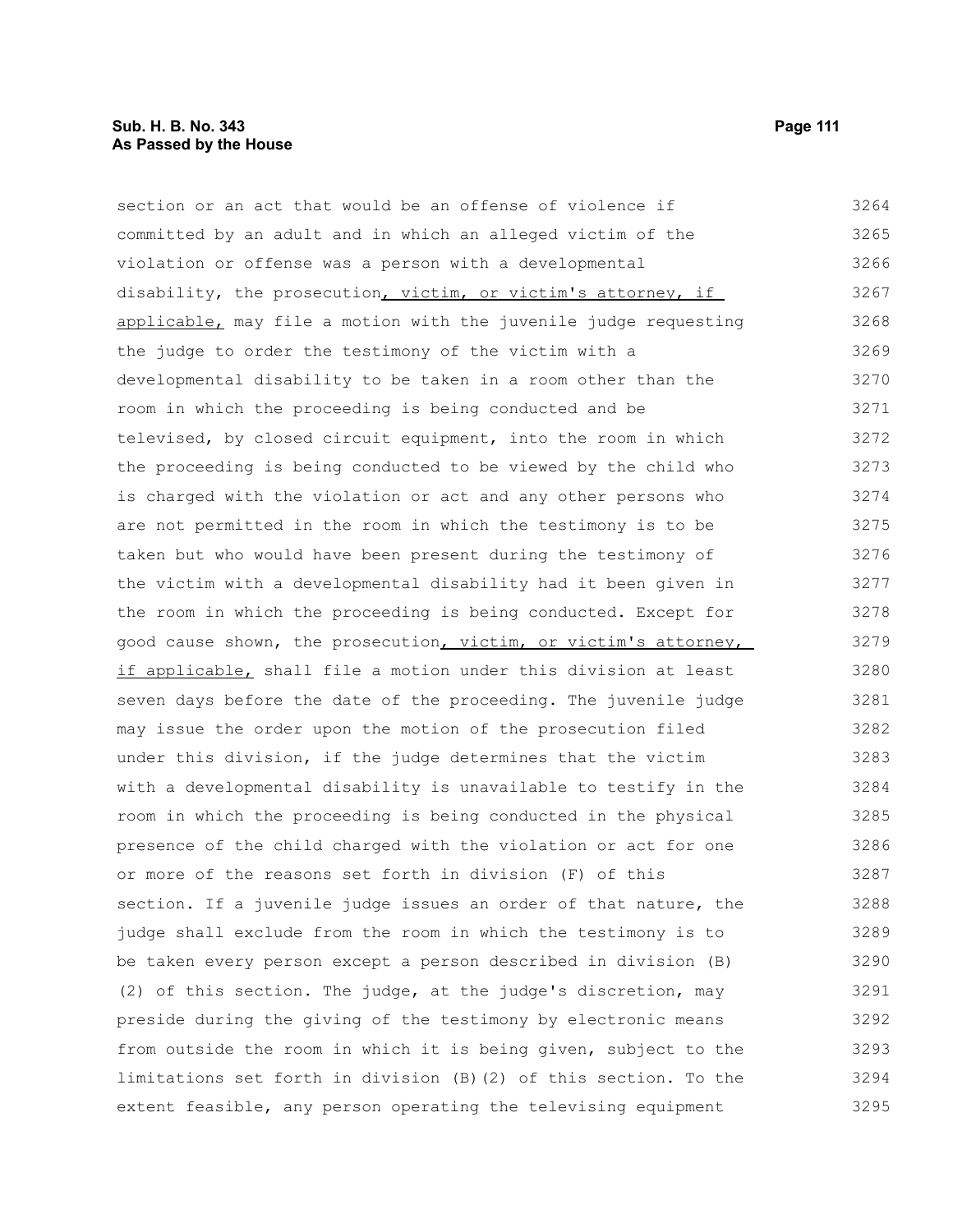## **Sub. H. B. No. 343 Page 112 As Passed by the House**

shall be hidden from the sight and hearing of the victim with a developmental disability giving the testimony, in a manner similar to that described in division (B)(2) of this section. The child who is charged with the violation or act shall be permitted to observe and hear the testimony of the victim with a developmental disability giving the testimony on a monitor, shall be provided with an electronic means of immediate communication with the attorney of the child who is charged with the violation or act during the testimony, and shall be restricted to a location from which the child who is charged with the violation or act cannot be seen or heard by the victim with a developmental disability giving the testimony, except on a monitor provided for that purpose. The victim with a developmental disability giving the testimony shall be provided with a monitor on which the victim with a developmental disability can observe, while giving testimony, the child who is charged with the violation or act. 3296 3297 3298 3299 3300 3301 3302 3303 3304 3305 3306 3307 3308 3309 3310 3311 3312

(E) In any proceeding in juvenile court involving a complaint, indictment, or information in which a child is charged with a violation listed in division (B)(1) of this section or an act that would be an offense of violence if committed by an adult and in which an alleged victim of the violation or offense was a person with a developmental disability, the prosecution, victim, or victim's attorney, if applicable, may file a motion with the juvenile judge requesting the judge to order the testimony of the victim with a developmental disability to be taken outside of the room in which the proceeding is being conducted and be recorded for showing in the room in which the proceeding is being conducted before the judge, the child who is charged with the violation or act, and any other persons who would have been present during 3313 3314 3315 3316 3317 3318 3319 3320 3321 3322 3323 3324 3325 3326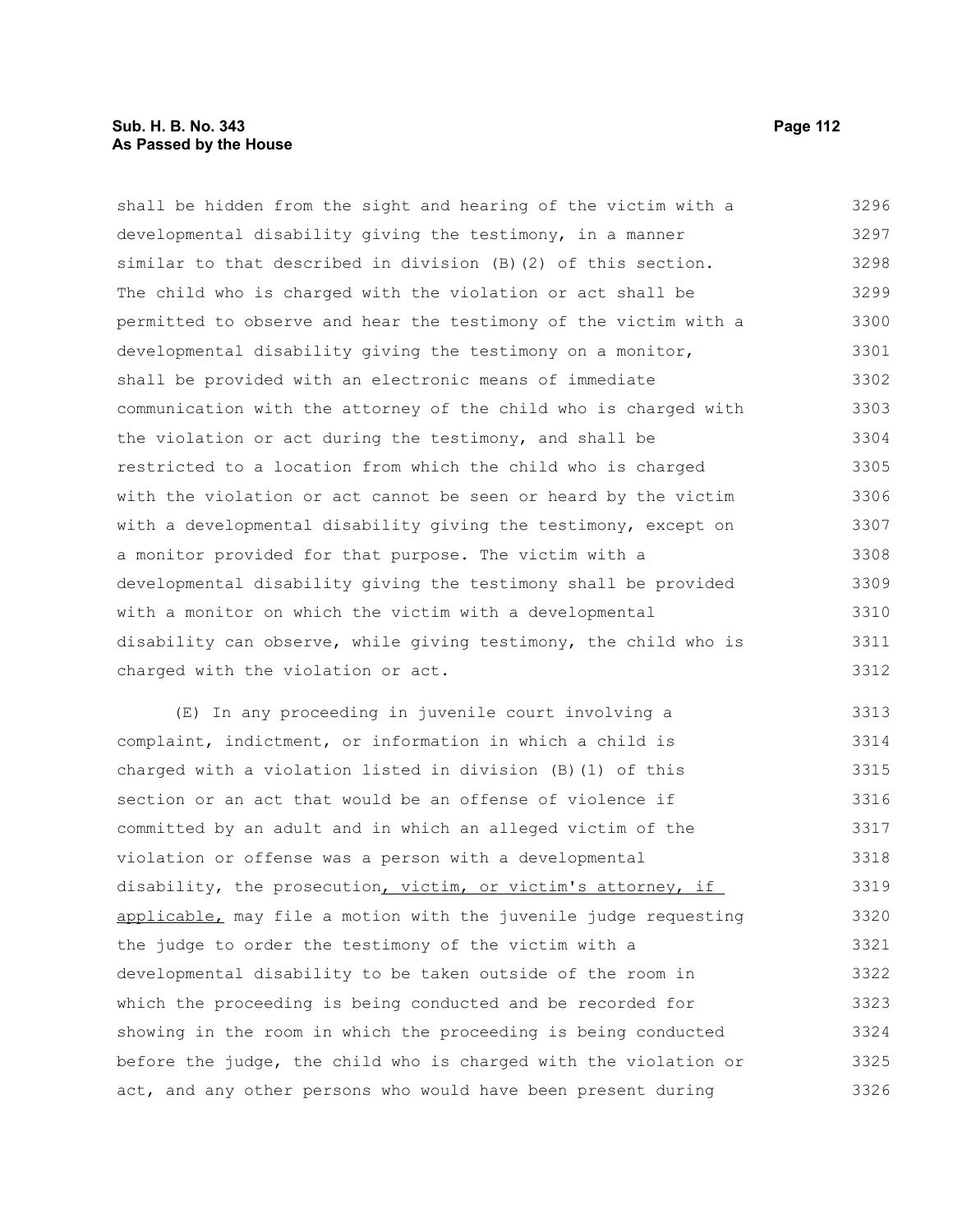## **Sub. H. B. No. 343 Page 113 As Passed by the House**

the testimony of the victim with a developmental disability had it been given in the room in which the proceeding is being conducted. Except for good cause shown, the prosecution, victim, or victim's attorney, if applicable, shall file a motion under this division at least seven days before the date of the proceeding. The juvenile judge may issue the order upon the motion of the prosecution, victim, or victim's attorney, if applicable, filed under this division, if the judge determines that the victim with a developmental disability is unavailable to testify in the room in which the proceeding is being conducted in the physical presence of the child charged with the violation or act, due to one or more of the reasons set forth in division (F) of this section. If a juvenile judge issues an order of that nature, the judge shall exclude from the room in which the testimony is to be taken every person except a person described in division (B)(2) of this section. To the extent feasible, any person operating the recording equipment shall be hidden from the sight and hearing of the victim with a developmental disability giving the testimony, in a manner similar to that described in division (B)(2) of this section. The child who is charged with the violation or act shall be permitted to observe and hear the testimony of the victim with a developmental disability giving the testimony on a monitor, shall be provided with an electronic means of immediate communication with the attorney of the child who is charged with the violation or act during the testimony, and shall be restricted to a location from which the child who is charged with the violation or act cannot be seen or heard by the victim with a developmental disability giving the testimony, except on a monitor provided for that purpose. The victim with a developmental disability giving the testimony shall be provided with a monitor on which the victim with a developmental 3327 3328 3329 3330 3331 3332 3333 3334 3335 3336 3337 3338 3339 3340 3341 3342 3343 3344 3345 3346 3347 3348 3349 3350 3351 3352 3353 3354 3355 3356 3357 3358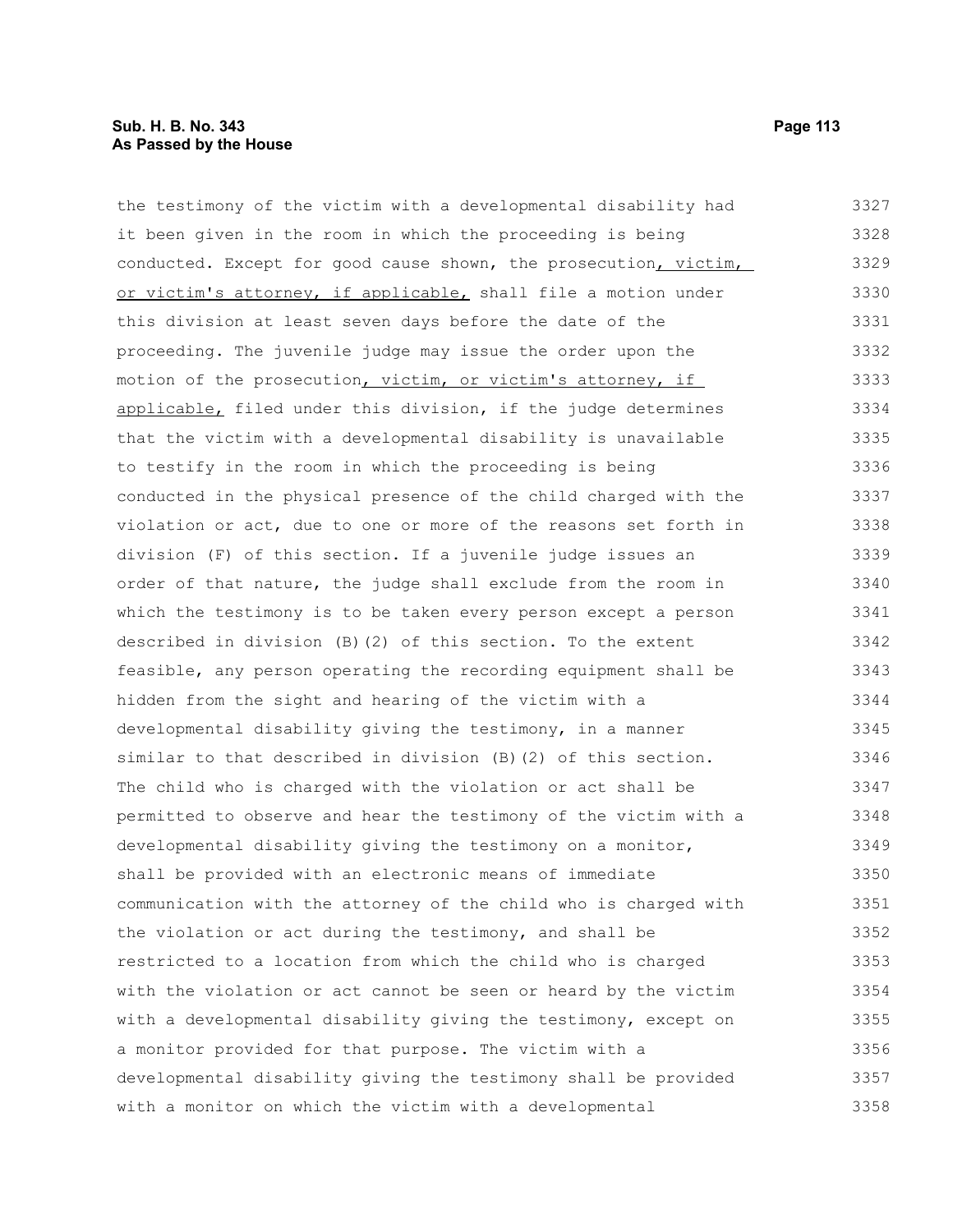## **Sub. H. B. No. 343 Page 114 As Passed by the House**

disability can observe, while giving testimony, the child who is charged with the violation or act. No order for the taking of testimony by recording shall be issued under this division unless the provisions set forth in divisions  $(B)$   $(2)$   $(a)$ ,  $(b)$ , (c), and (d) of this section apply to the recording of the testimony. 3359 3360 3361 3362 3363 3364

(F) For purposes of divisions (D) and (E) of this section, a juvenile judge may order the testimony of a victim with a developmental disability to be taken outside of the room in which a proceeding is being conducted if the judge determines that the victim with a developmental disability is unavailable to testify in the room in the physical presence of the child charged with the violation or act due to one or more of the following circumstances: 3365 3366 3367 3368 3369 3370 3371 3372

(1) The persistent refusal of the victim with a developmental disability to testify despite judicial requests to do so; 3373 3374 3375

(2) The inability of the victim with a developmental disability to communicate about the alleged violation or offense because of extreme fear, failure of memory, or another similar reason; 3376 3377 3378 3379

(3) The substantial likelihood that the victim with a developmental disability will suffer serious emotional trauma from so testifying. 3380 3381 3382

(G)(1) If a juvenile judge issues an order pursuant to division (D) or (E) of this section that requires the testimony of a victim with a developmental disability in a juvenile court proceeding to be taken outside of the room in which the proceeding is being conducted, the order shall specifically 3383 3384 3385 3386 3387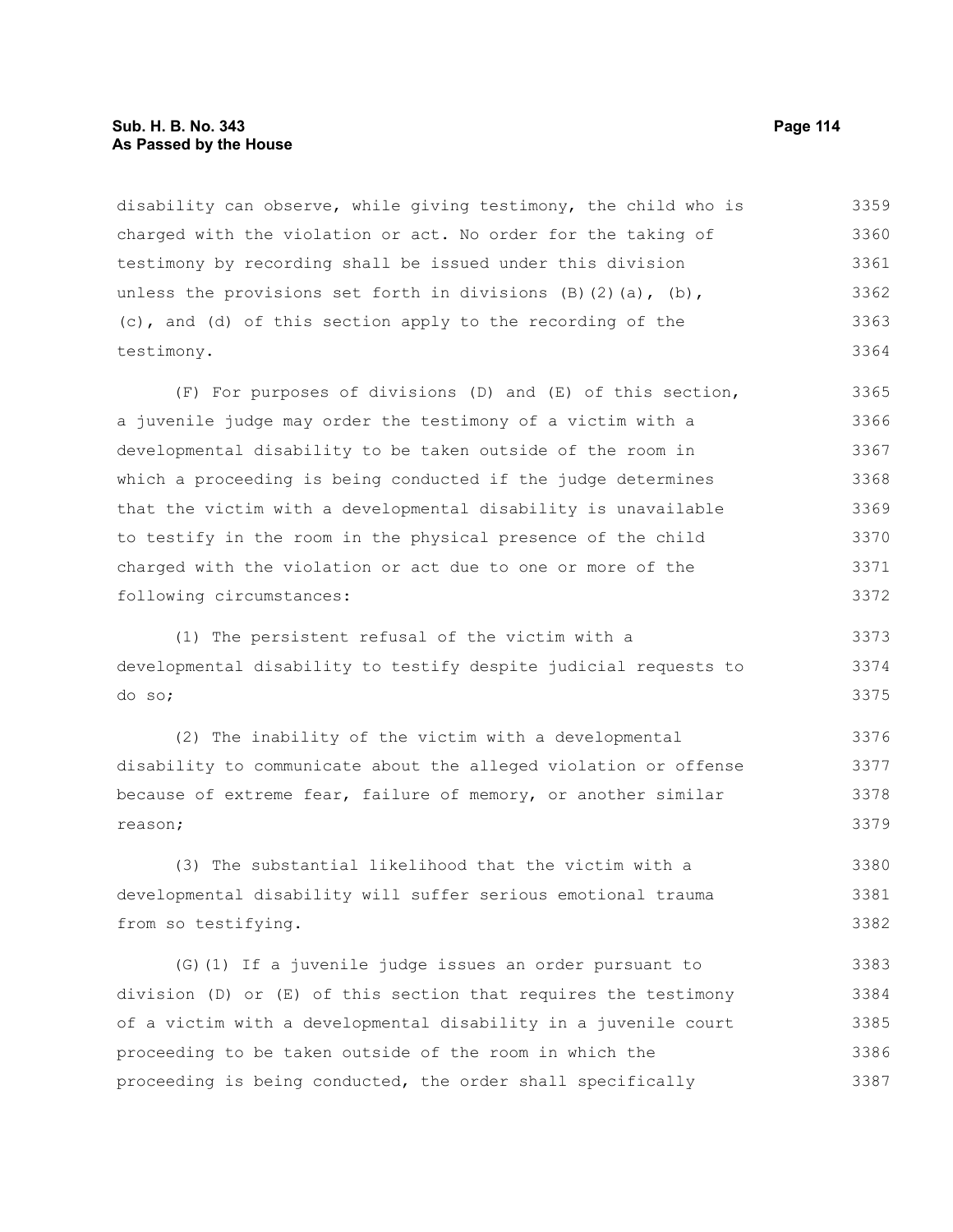identify the victim with a developmental disability, in a manner consistent with section 2930.07 of the Revised Code, to whose testimony it applies, the order applies only during the testimony of the specified victim with a developmental disability, and the victim with a developmental disability giving the testimony shall not be required to testify at the proceeding other than in accordance with the order. The authority of a judge to close the taking of a deposition under division (B)(2) of this section or a proceeding under division (D) or (E) of this section is in addition to the authority of a judge to close a hearing pursuant to section 2151.35 of the Revised Code. 3388 3389 3390 3391 3392 3393 3394 3395 3396 3397 3398 3399

(2) A juvenile judge who makes any determination regarding the admissibility of a deposition under divisions (B) and (C) of this section, the videotaping recording of a deposition under division (B)(2) of this section, or the taking of testimony outside of the room in which a proceeding is being conducted under division (D) or (E) of this section shall enter the determination and findings on the record in the proceeding. 3400 3401 3402 3403 3404 3405 3406

Sec. 2335.35. (A) All moneys, fees, costs, debts, and damages, remaining in the hands of the clerk of the court of common pleas or probate judge, and all unclaimed moneys, other than costs, remaining in the hands of the sheriff from the expiration of thirty days from the ending of the time of advertisement as provided by section 2335.34 of the Revised Code, shall be paid by such officer or hissuch officer's successor to the county treasurer, on the order of the county auditor, except for unclaimed moneys that are for restitution payments for crime victims. Each such officer shall indicate each item in histhe officer's cashbook and docket the disposition made thereof. Upon ceasing to be such officer, each 3407 3408 3409 3410 3411 3412 3413 3414 3415 3416 3417 3418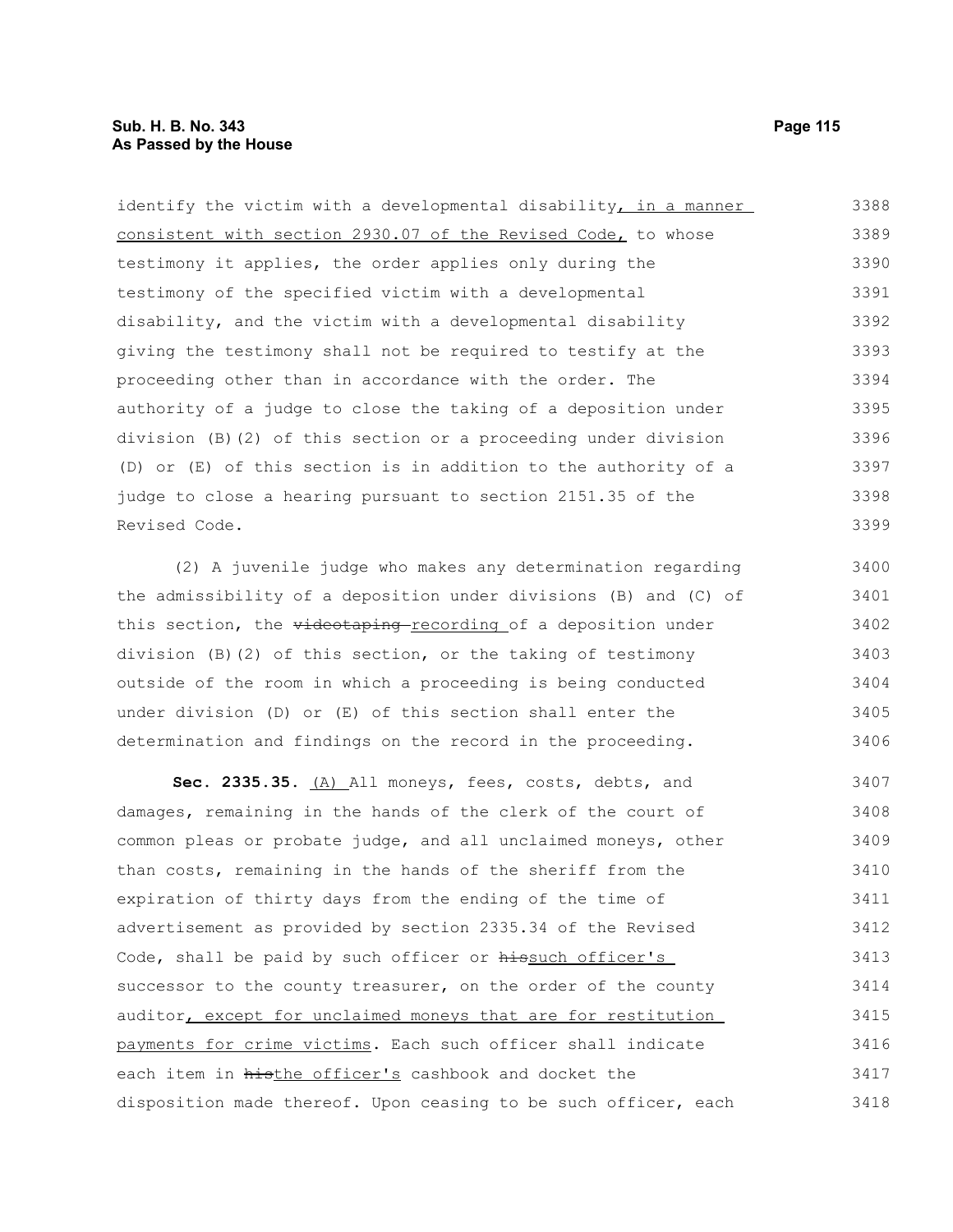histhe clerk's, probate judge's, or sheriff's successor all money in his handson hand as such officer. (B) All the moneys remaining unclaimed that are for restitution payments for crime victims shall be sent to the reparations fund created under section 2743.191 of the Revised Code, with a list from the clerk specifying the amounts and individual identifying information of the funds. **Sec. 2743.191.** (A)(1) There is hereby created in the state treasury the reparations fund, which shall be used only for the following purposes: (a) The payment of awards of reparations that are granted by the attorney general; (b) The compensation of any personnel needed by the attorney general to administer sections 2743.51 to 2743.72 of the Revised Code; (c) The compensation of witnesses as provided in division (J) of section 2743.65 of the Revised Code; (d) Other administrative costs of hearing and determining claims for an award of reparations by the attorney general; (e) The costs of administering sections 2907.28 and 2969.01 to 2969.06 of the Revised Code; (f) The costs of investigation and decision-making as certified by the attorney general; (g) The provision of state financial assistance to victim assistance programs in accordance with sections 109.91 and 109.92 of the Revised Code; 3420 3421 3422 3423 3424 3425 3426 3427 3428 3429 3430 3431 3432 3433 3434 3435 3436 3437 3438 3439 3440 3441 3442 3443 3444 3445

clerk, probate judge, and sheriff shall immediately pay to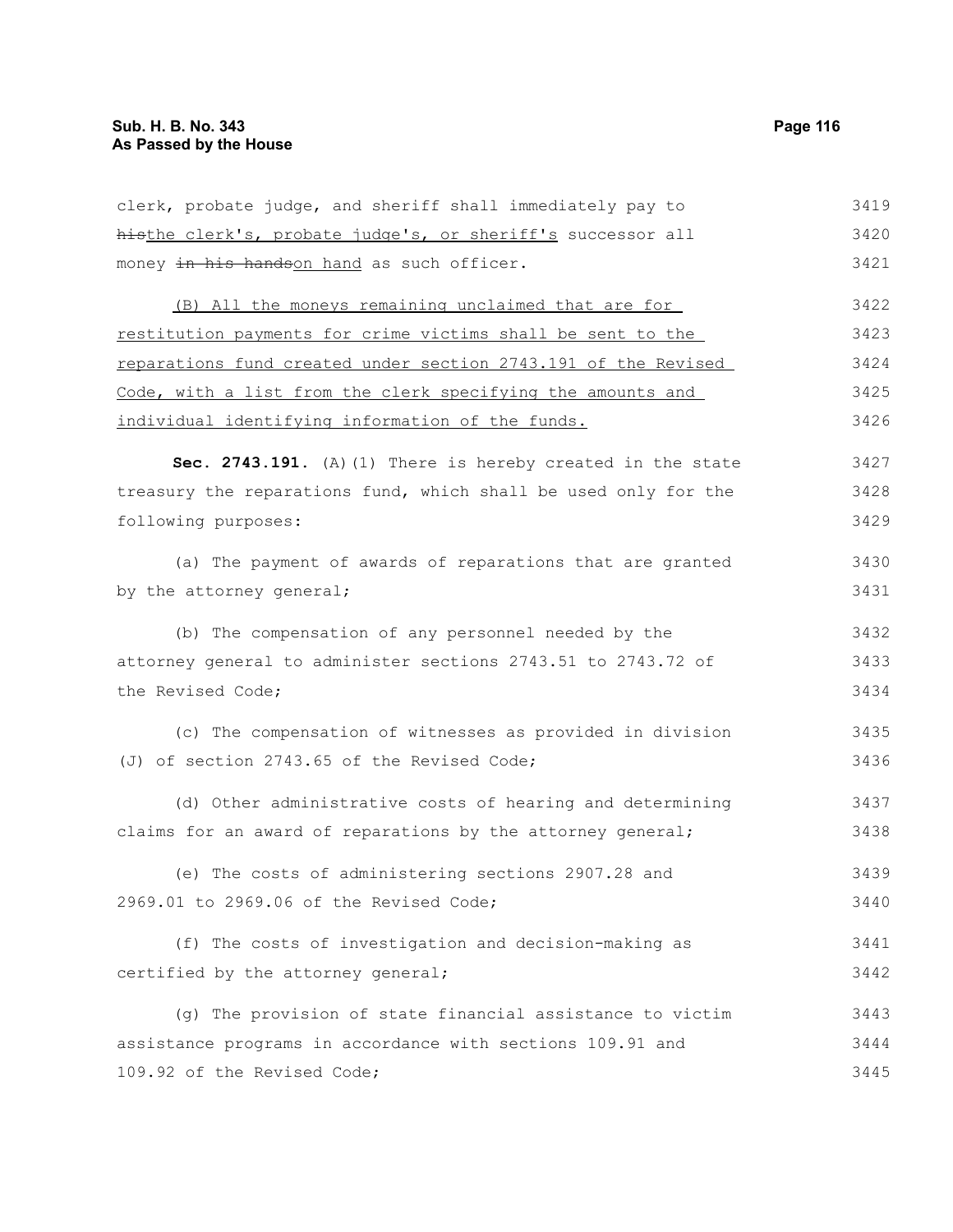# **Sub. H. B. No. 343 Page 117 As Passed by the House**

(h) The costs of paying the expenses of sex offenserelated examinations, antibiotics, and HIV post-exposure prophylaxis pursuant to section 2907.28 of the Revised Code; 3446 3447 3448

(i) The cost of printing and distributing the pamphlet prepared by the attorney general pursuant to section 109.42 of the Revised Code; 3449 3450 3451

(j) Subject to division (D) of section 2743.71 of the Revised Code, the costs associated with the printing and providing of information cards or other printed materials to law enforcement agencies and prosecuting authorities and with publicizing the availability of awards of reparations pursuant to section 2743.71 of the Revised Code; 3452 3453 3454 3455 3456 3457

(k) The payment of costs of administering a DNA specimen collection procedure pursuant to sections 2152.74 and 2901.07 of the Revised Code, of performing DNA analysis of those DNA specimens, and of entering the resulting DNA records regarding those analyses into the DNA database pursuant to section 109.573 of the Revised Code; 3458 3459 3460 3461 3462 3463

(l) The payment of actual costs associated with initiatives by the attorney general for the apprehension, prosecution, and accountability of offenders, and the enhancing of services to crime victims. The amount of payments made pursuant to division (A)(1)(1) of this section during any given fiscal year shall not exceed five per cent of the balance of the reparations fund at the close of the immediately previous fiscal year; 3464 3465 3466 3467 3468 3469 3470 3471

(m) The costs of administering the adult parole authority's supervision pursuant to division (E) of section 2971.05 of the Revised Code of sexually violent predators who 3472 3473 3474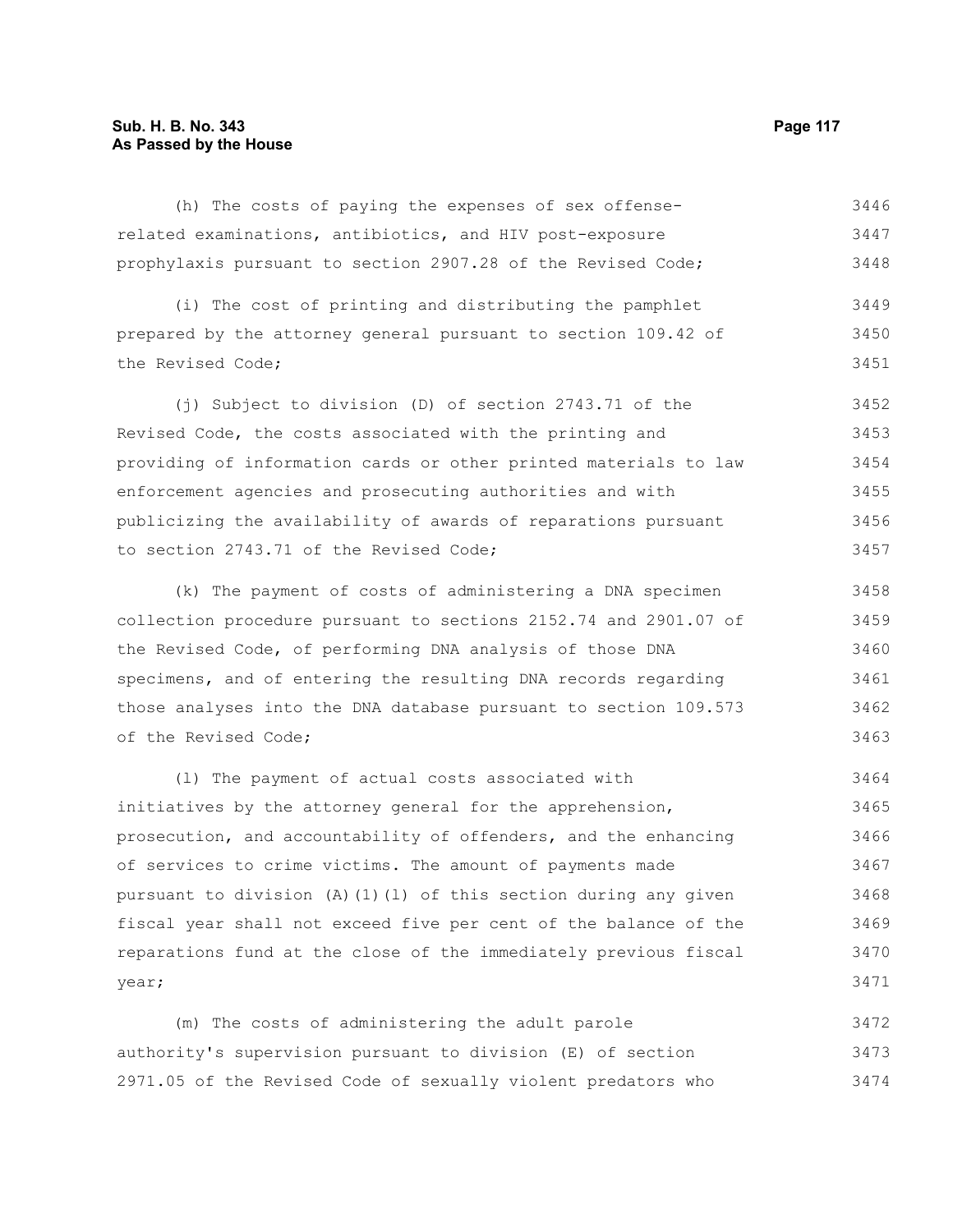#### **Sub. H. B. No. 343 Page 118 As Passed by the House**

are sentenced to a prison term pursuant to division (A)(3) of section 2971.03 of the Revised Code and of offenders who are sentenced to a prison term pursuant to division  $(B)$   $(1)$   $(a)$ ,  $(b)$ , or (c),  $(B) (2) (a)$ ,  $(b)$ , or (c), or  $(B) (3) (a)$ ,  $(b)$ ,  $(c)$ , or  $(d)$ of that section; 3475 3476 3477 3478 3479

(n) Subject to the limit set forth in those sections, the costs of the installation and monitoring of an electronic monitoring device used in the monitoring of a respondent pursuant to an electronic monitoring order issued by a court under division  $(E)$  (1)(b) of section 2151.34 or division  $(E)$  (1) (b) of section 2903.214 of the Revised Code if the court determines that the respondent is indigent or used in the monitoring of an offender pursuant to an electronic monitoring order issued under division (B)(5) of section 2919.27 of the Revised Code if the court determines that the offender is indigent. 3480 3481 3482 3483 3484 3485 3486 3487 3488 3489 3490

(2) All costs paid pursuant to section 2743.70 of the Revised Code, the portions of license reinstatement fees mandated by division (F)(2)(b) of section 4511.191 of the Revised Code to be credited to the fund, the portions of the proceeds of the sale of a forfeited vehicle specified in division (C)(2) of section 4503.234 of the Revised Code, payments collected by the department of rehabilitation and correction from prisoners who voluntarily participate in an approved work and training program pursuant to division (C)(8) (b)(ii) of section 5145.16 of the Revised Code, and all moneys collected by the state pursuant to its right of subrogation provided in section 2743.72 of the Revised Code shall be deposited in the fund. 3491 3492 3493 3494 3495 3496 3497 3498 3499 3500 3501 3502 3503

(B) In making an award of reparations, the attorney 3504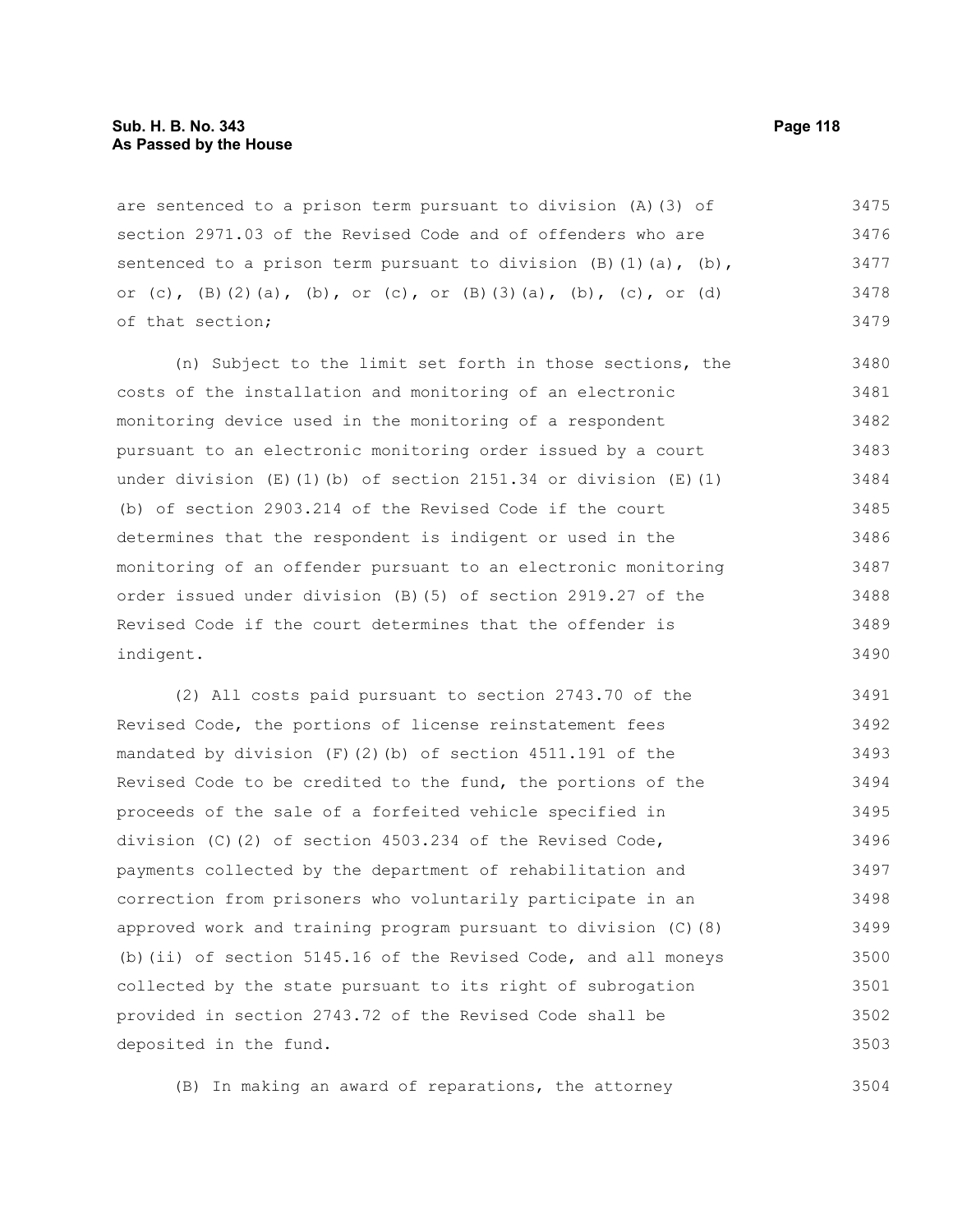general shall render the award against the state. The award shall be accomplished only through the following procedure, and the following procedure may be enforced by writ of mandamus directed to the appropriate official: 3505 3506 3507 3508

(1) The attorney general shall provide for payment of the claimant or providers in the amount of the award only if the amount of the award is fifty dollars or more. 3509 3510 3511

(2) The expense shall be charged against all available unencumbered moneys in the fund. 3512 3513

(3) If sufficient unencumbered moneys do not exist in the fund, the attorney general shall make application for payment of the award out of the emergency purposes account or any other appropriation for emergencies or contingencies, and payment out of this account or other appropriation shall be authorized if there are sufficient moneys greater than the sum total of then pending emergency purposes account requests or requests for releases from the other appropriations. 3514 3515 3516 3517 3518 3519 3520 3521

(4) If sufficient moneys do not exist in the account or any other appropriation for emergencies or contingencies to pay the award, the attorney general shall request the general assembly to make an appropriation sufficient to pay the award, and no payment shall be made until the appropriation has been made. The attorney general shall make this appropriation request during the current biennium and during each succeeding biennium until a sufficient appropriation is made. If, prior to the time that an appropriation is made by the general assembly pursuant to this division, the fund has sufficient unencumbered funds to pay the award or part of the award, the available funds shall be used to pay the award or part of the award, and the appropriation request shall be amended to request only 3522 3523 3524 3525 3526 3527 3528 3529 3530 3531 3532 3533 3534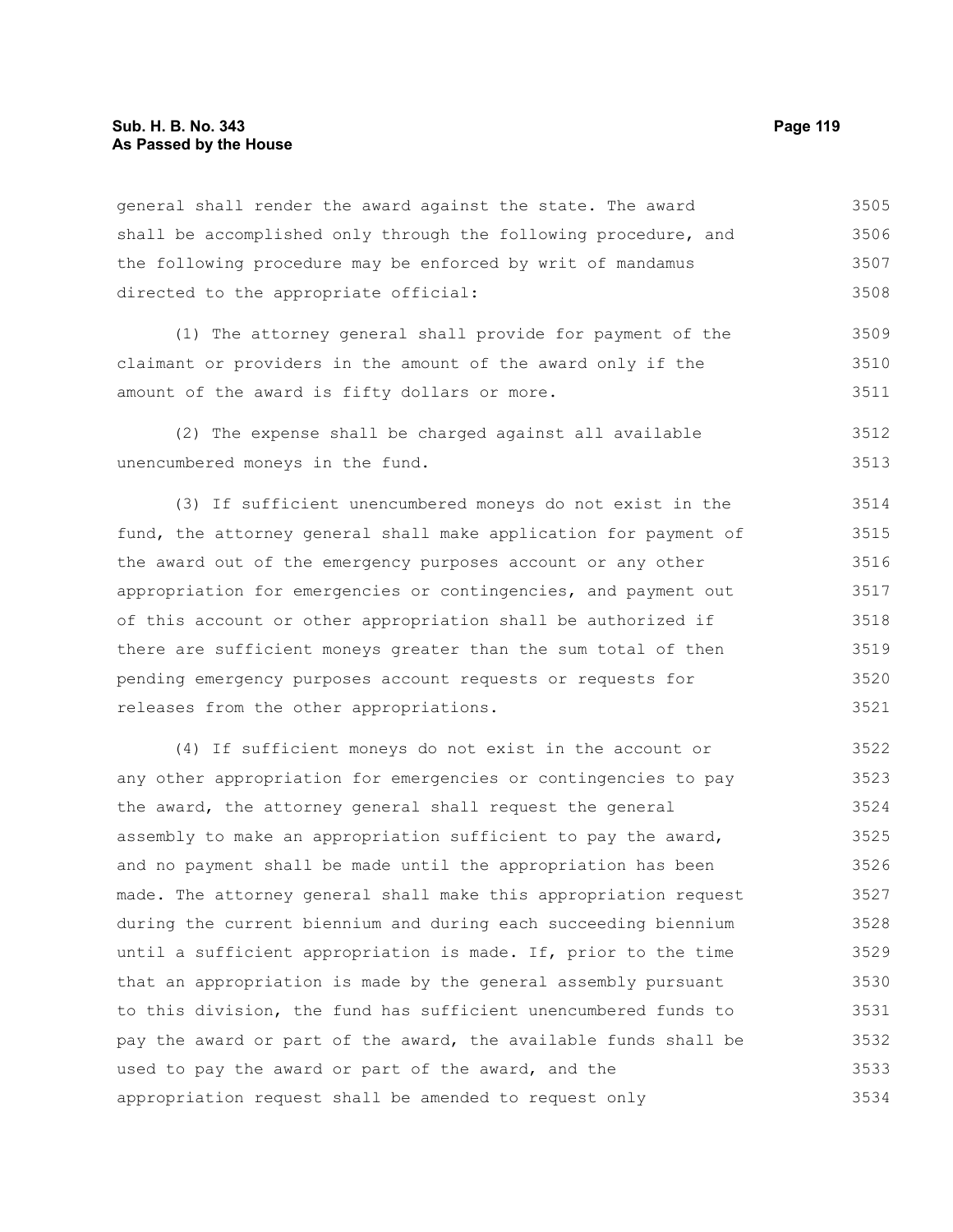sufficient funds to pay that part of the award that is unpaid. (C) The attorney general shall not make payment on a decision or order granting an award until all appeals have been determined and all rights to appeal exhausted, except as otherwise provided in this section. If any party to a claim for an award of reparations appeals from only a portion of an award, and a remaining portion provides for the payment of money by the state, that part of the award calling for the payment of money by the state and not a subject of the appeal shall be processed for payment as described in this section. (D) If any unclaimed moneys that are in the reparations fund are not claimed within a period of five years, the attorney general shall use those moneys for the benefit of other victims of crime. The attorney general shall pay any part of the restitution award owed to a victim at any time to the person who has the right to the moneys upon proper certification from the clerk and documentation from the individual claiming such right. (E) The attorney general shall prepare itemized bills for the costs of printing and distributing the pamphlet the attorney general prepares pursuant to section 109.42 of the Revised Code. The itemized bills shall set forth the name and address of the persons owed the amounts set forth in them.  $\overline{E}(F)$  Interest earned on the moneys in the fund shall be credited to the fund.  $\overline{f}$ (G) As used in this section, "DNA analysis" and "DNA specimen" have the same meanings as in section 109.573 of the Revised Code. Sec. 2743.70. (A)(1) The court, in which any person is convicted of or pleads guilty to any offense other than a 3535 3536 3537 3538 3539 3540 3541 3542 3543 3544 3545 3546 3547 3548 3549 3550 3551 3552 3553 3554 3555 3556 3557 3558 3559 3560 3561 3562 3563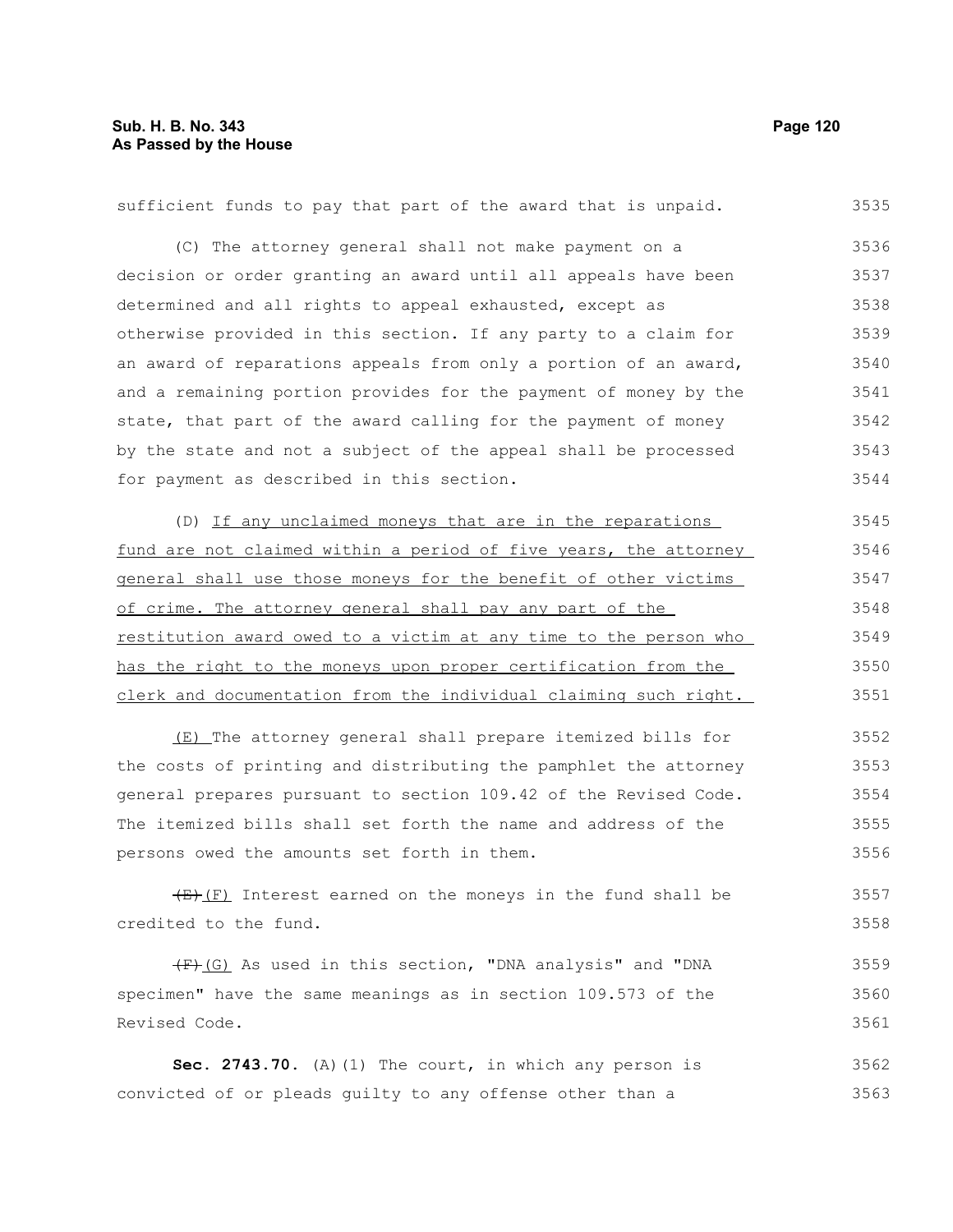traffic offense that is not a moving violation, shall impose the following sum as costs in the case in addition to any other court costs that the court is required by law to impose upon the offender: 3564 3565 3566 3567

- (a) Thirty dollars, if the offense is a felony; 3568
- (b) Nine dollars, if the offense is a misdemeanor. 3569

The court shall not waive the payment of the-thirtythirty- or-nine dollars nine-dollar court-costs cost, unless thecourt determines that the offender is indigent and waives the payment of all court costs imposed upon the indigent offender. All such moneys shall be transmitted on the first business day of each month by the clerk of the court to the treasurer of state and deposited by the treasurer in the reparations fund. 3570 3571 3572 3573 3574 3575 3576

(2) The juvenile court in which a child is found to be a delinquent child or a juvenile traffic offender for an act which, if committed by an adult, would be an offense other than a traffic offense that is not a moving violation, shall impose the following sum as costs in the case in addition to any other court costs that the court is required or permitted by law to impose upon the delinquent child or juvenile traffic offender: 3577 3578 3579 3580 3581 3582 3583

(a) Thirty dollars, if the act, if committed by an adult, would be a felony; 3584 3585

(b) Nine dollars, if the act, if committed by an adult, would be a misdemeanor. 3586 3587

The-thirty thirty- or-nine dollars nine-dollar court eostscost shall be collected in all cases-unless the courtdetermines the juvenile is indigent and waives the payment of all court costs, or enters an order on its journal stating that it has determined that the juvenile is indigent, that no other-3588 3589 3590 3591 3592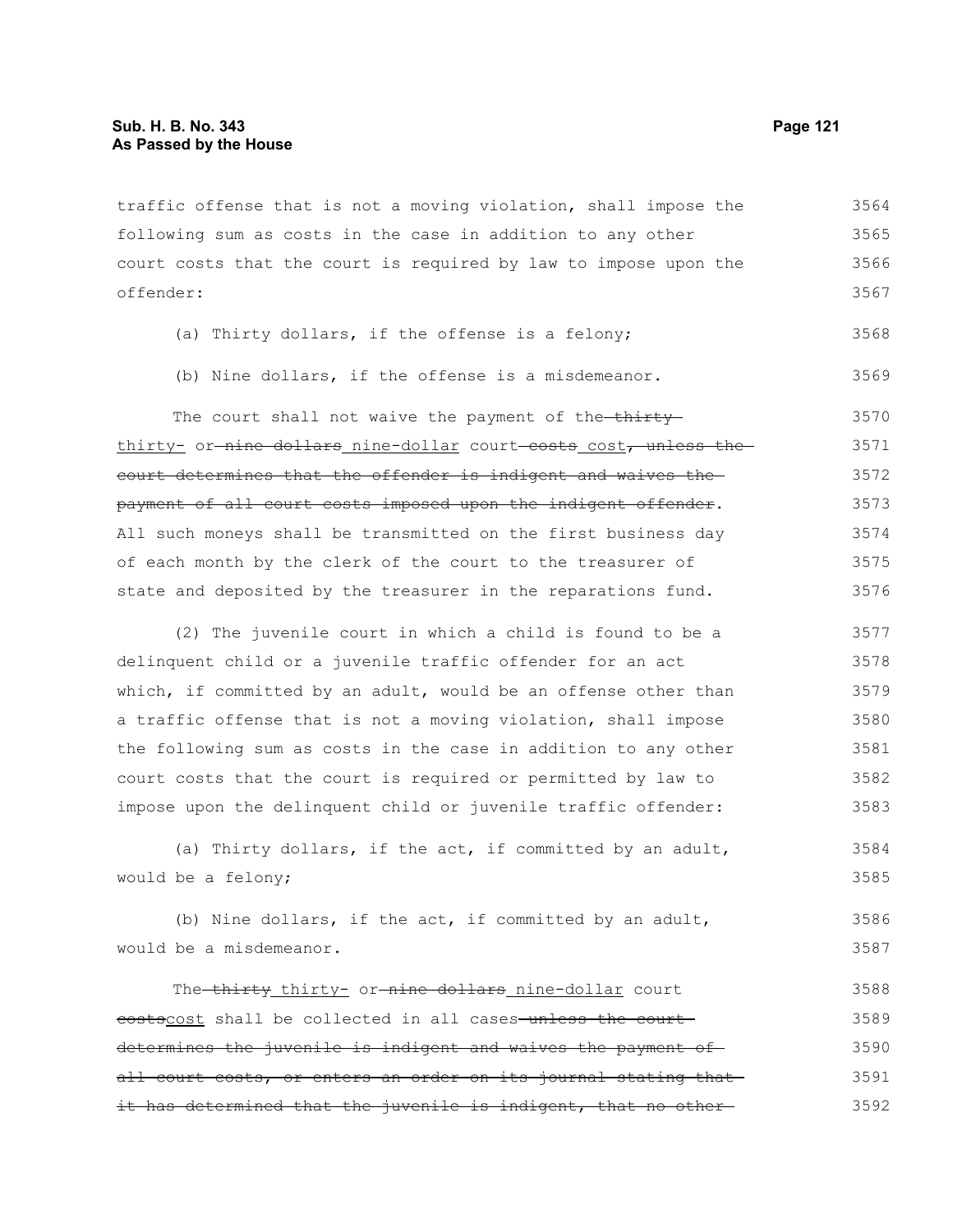# **Sub. H. B. No. 343 Page 122 As Passed by the House**

| <u>court costs are to be taxed in the case, and that the payment of </u> | 3593 |
|--------------------------------------------------------------------------|------|
| <del>the thirty or nine dollars court costs is waived</del> . All such   | 3594 |
| moneys collected during a month shall be transmitted on or               | 3595 |
| before the twentieth day of the following month by the clerk of          | 3596 |
| the court to the treasurer of state and deposited by the                 | 3597 |
| treasurer in the reparations fund.                                       | 3598 |
| (B) Whenever a person is charged with any offense other                  | 3599 |
| than a traffic offense that is not a moving violation and posts          | 3600 |
| bail pursuant to sections 2937.22 to 2937.46 of the Revised              | 3601 |
| Code, Criminal Rule 46, or Traffic Rule 4, the court shall add           | 3602 |
| to the amount of the bail the thirty or nine dollars required to         | 3603 |
| be paid by division (A)(1) of this section. The thirty or nine           | 3604 |
| dollars shall be retained by the clerk of the court until the            | 3605 |
| person is convicted, pleads guilty, forfeits bail, is found not          | 3606 |
| quilty, or has the charges dismissed. If the person is                   | 3607 |
| convicted, pleads quilty, or forfeits bail, the clerk shall              | 3608 |
| transmit the thirty or nine dollars to the treasurer of state,           | 3609 |
| who shall deposit it in the reparations fund. If the person is           | 3610 |
| found not guilty or the charges are dismissed, the clerk shall           | 3611 |
| return the thirty or nine dollars to the person.                         | 3612 |
| (C) No person shall be placed or held in jail for failing                | 3613 |

to pay the additional-thirty thirty- or-nine dollars nine-dollar court-costs\_cost or bail-that are required to be paid by this section. 3614 3615 3616

(D) As used in this section:

3617

(1) "Moving violation" means any violation of any statute or ordinance, other than section 4513.263 of the Revised Code or an ordinance that is substantially equivalent to that section, that regulates the operation of vehicles, streetcars, or trackless trolleys on highways or streets or that regulates size 3618 3619 3620 3621 3622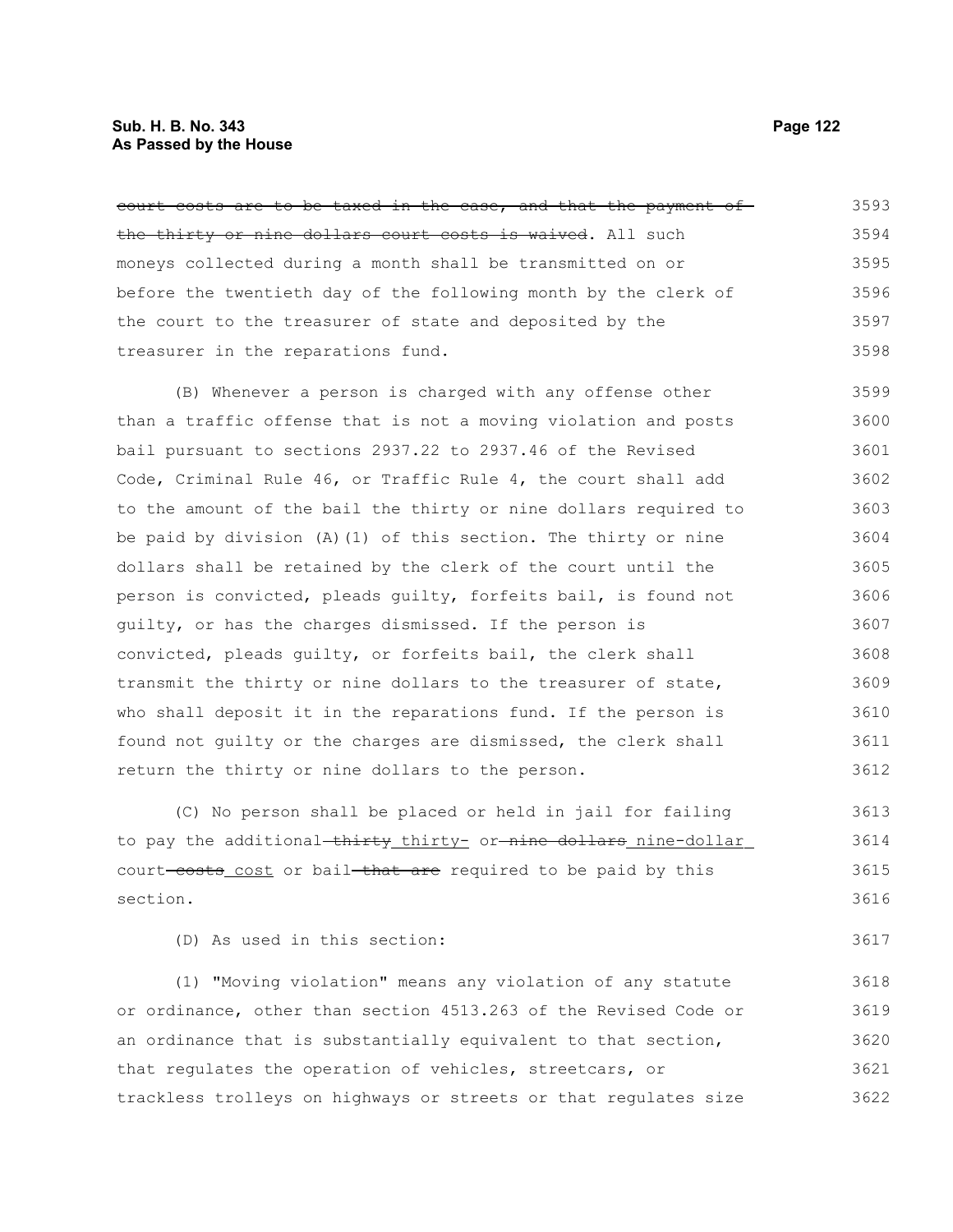or load limitations or fitness requirements of vehicles. "Moving violation" does not include the violation of any statute or ordinance that regulates pedestrians or the parking of vehicles. 3623 3624 3625

(2) "Bail" means cash, a check, a money order, a credit card, or any other form of money that is posted by or for an offender pursuant to sections 2937.22 to 2937.46 of the Revised Code, Criminal Rule 46, or Traffic Rule 4 to prevent the offender from being placed or held in a detention facility, as defined in section 2921.01 of the Revised Code. 3626 3627 3628 3629 3630 3631

Sec. 2907.02. (A)(1) No person shall engage in sexual conduct with another who is not the spouse of the offender or who is the spouse of the offender but is living separate and apart from the offender, when any of the following applies: 3632 3633 3634 3635

(a) For the purpose of preventing resistance, the offender substantially impairs the other person's judgment or control by administering any drug, intoxicant, or controlled substance to the other person surreptitiously or by force, threat of force, or deception. 3636 3637 3638 3639 3640

(b) The other person is less than thirteen years of age, whether or not the offender knows the age of the other person. 3641 3642

(c) The other person's ability to resist or consent is substantially impaired because of a mental or physical condition or because of advanced age, and the offender knows or has reasonable cause to believe that the other person's ability to resist or consent is substantially impaired because of a mental or physical condition or because of advanced age. 3643 3644 3645 3646 3647 3648

(2) No person shall engage in sexual conduct with another when the offender purposely compels the other person to submit by force or threat of force. 3649 3650 3651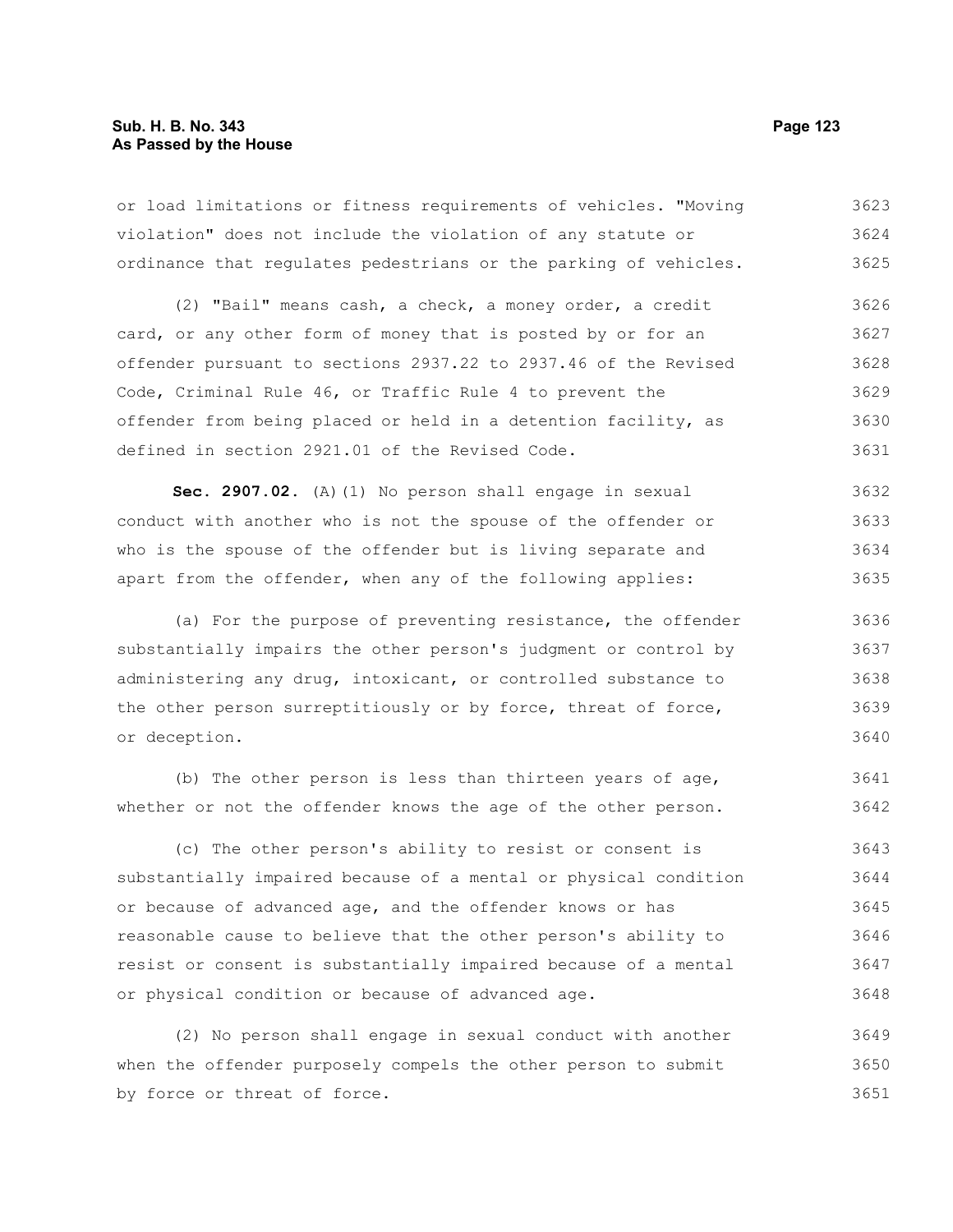# **Sub. H. B. No. 343** Page 124 **As Passed by the House**

(B) Whoever violates this section is guilty of rape, a felony of the first degree. If the offender under division (A) (1)(a) of this section substantially impairs the other person's judgment or control by administering any controlled substance, as defined in section 3719.01 of the Revised Code, to the other person surreptitiously or by force, threat of force, or deception, the prison term imposed upon the offender shall be one of the definite prison terms prescribed for a felony of the first degree in division (A)(1)(b) of section 2929.14 of the Revised Code that is not less than five years, except that if the violation is committed on or after March 22, 2019, the court shall impose as the minimum prison term for the offense a mandatory prison term that is one of the minimum terms prescribed for a felony of the first degree in division (A)(1) (a) of section 2929.14 of the Revised Code that is not less than five years. Except as otherwise provided in this division, notwithstanding sections 2929.11 to 2929.14 of the Revised Code, an offender under division (A)(1)(b) of this section shall be sentenced to a prison term or term of life imprisonment pursuant to section 2971.03 of the Revised Code. If an offender is convicted of or pleads guilty to a violation of division (A)(1) (b) of this section, if the offender was less than sixteen years of age at the time the offender committed the violation of that division, and if the offender during or immediately after the commission of the offense did not cause serious physical harm to the victim, the victim was ten years of age or older at the time of the commission of the violation, and the offender has not previously been convicted of or pleaded guilty to a violation of this section or a substantially similar existing or former law of this state, another state, or the United States, the court shall not sentence the offender to a prison term or term of life imprisonment pursuant to section 2971.03 of the Revised Code, 3652 3653 3654 3655 3656 3657 3658 3659 3660 3661 3662 3663 3664 3665 3666 3667 3668 3669 3670 3671 3672 3673 3674 3675 3676 3677 3678 3679 3680 3681 3682 3683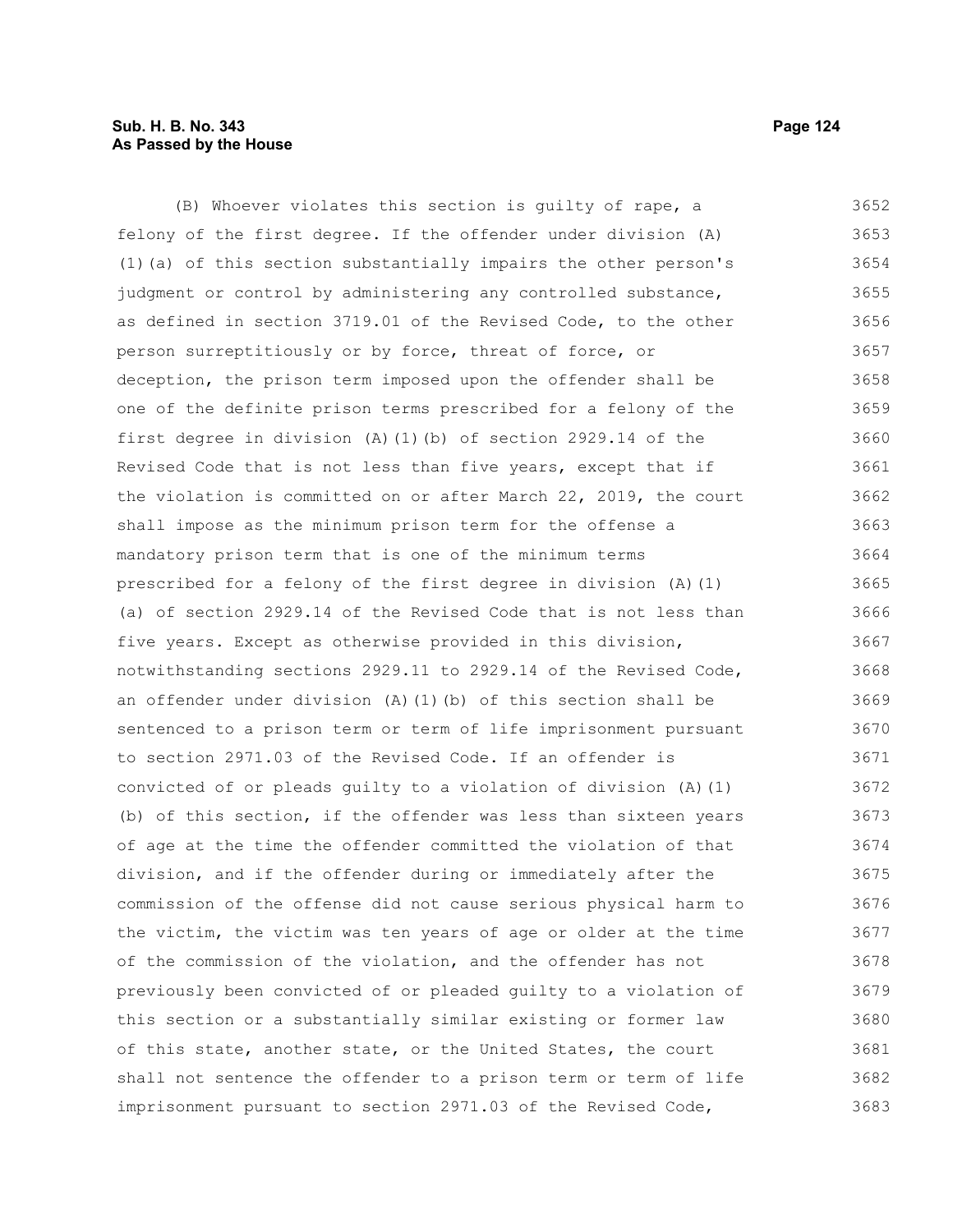# **Sub. H. B. No. 343 Page 125 As Passed by the House**

and instead the court shall sentence the offender as otherwise provided in this division. If an offender under division (A)(1) (b) of this section previously has been convicted of or pleaded guilty to violating division (A)(1)(b) of this section or to violating an existing or former law of this state, another state, or the United States that is substantially similar to division (A)(1)(b) of this section, if the offender during or immediately after the commission of the offense caused serious physical harm to the victim, or if the victim under division (A) (1)(b) of this section is less than ten years of age, in lieu of sentencing the offender to a prison term or term of life imprisonment pursuant to section 2971.03 of the Revised Code, except as otherwise provided in this division, the court may impose upon the offender a term of life without parole. If the court imposes a term of life without parole pursuant to this division, division (F) of section 2971.03 of the Revised Code applies, and the offender automatically is classified a tier III sex offender/child-victim offender, as described in that division. A court shall not impose a term of life without parole on an offender for rape if the offender was under eighteen years of age at the time of the offense. 3684 3685 3686 3687 3688 3689 3690 3691 3692 3693 3694 3695 3696 3697 3698 3699 3700 3701 3702 3703 3704

(C) A victim need not prove physical resistance to the offender in prosecutions under this section. 3705 3706

(D) Evidence of specific instances of the victim's sexual activity, opinion evidence of the victim's sexual activity, and reputation evidence of the victim's sexual activity shall not be admitted under this section unless it involves evidence of the origin of semen, pregnancy, or sexually transmitted disease or infection, or the victim's past sexual activity with the offender, and only to the extent that the court finds that the evidence is material to a fact at issue in the case and that its 3707 3708 3709 3710 3711 3712 3713 3714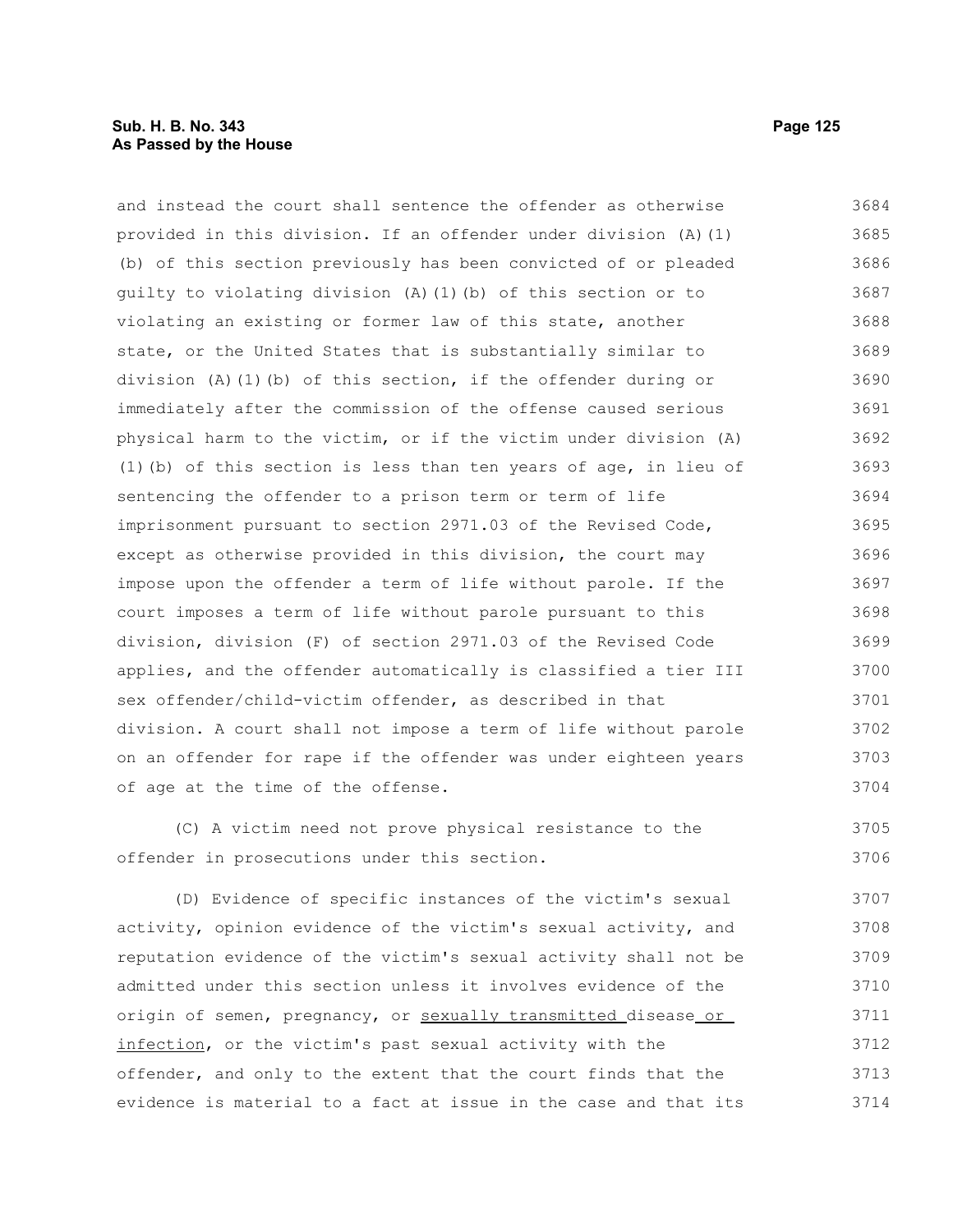inflammatory or prejudicial nature does not outweigh its probative value. 3715 3716

Evidence of specific instances of the defendant's sexual activity, opinion evidence of the defendant's sexual activity, and reputation evidence of the defendant's sexual activity shall not be admitted under this section unless it involves evidence of the origin of semen, pregnancy, or sexually transmitted disease or infection, the defendant's past sexual activity with the victim, or is admissible against the defendant under section 2945.59 of the Revised Code, and only to the extent that the court finds that the evidence is material to a fact at issue in the case and that its inflammatory or prejudicial nature does not outweigh its probative value. 3717 3718 3719 3720 3721 3722 3723 3724 3725 3726 3727

(E) Prior to taking testimony or receiving evidence of any sexual activity of the victim or the defendant in a proceeding under this section, the court shall resolve the admissibility of the proposed evidence in a hearing in chambers, which shall be held at or before preliminary hearing and not less than three days before trial, or for good cause shown during the trial. 3728 3729 3730 3731 3732 3733

(F) Upon approval by the court, the victim may be represented by counsel in any hearing in chambers or other proceeding to resolve the admissibility of evidence. If the victim is indigent or otherwise is unable to obtain the services of counsel, the court, upon request, may appoint counsel to represent the victim without cost to the victim. 3734 3735 3736 3737 3738 3739

(G) It is not a defense to a charge under division (A)(2) of this section that the offender and the victim were married or were cohabiting at the time of the commission of the offense. 3740 3741 3742

**Sec. 2907.05.** (A) No person shall have sexual contact with 3743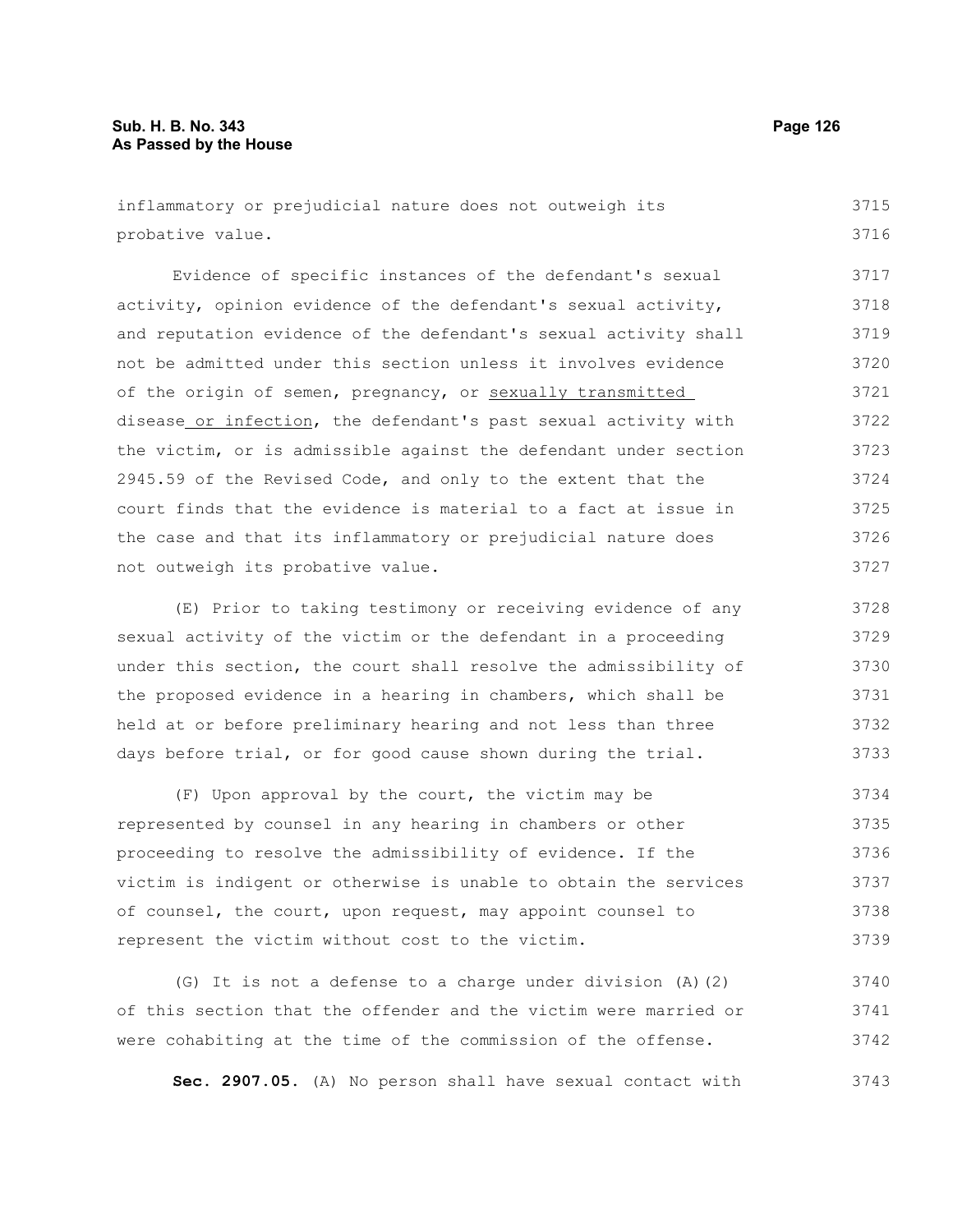another, not the spouse of the offender; cause another, not the spouse of the offender, to have sexual contact with the offender; or cause two or more other persons to have sexual contact when any of the following applies: 3744 3745 3746 3747

(1) The offender purposely compels the other person, or one of the other persons, to submit by force or threat of force. 3748 3749

(2) For the purpose of preventing resistance, the offender substantially impairs the judgment or control of the other person or of one of the other persons by administering any drug, intoxicant, or controlled substance to the other person surreptitiously or by force, threat of force, or deception. 3750 3751 3752 3753 3754

(3) The offender knows that the judgment or control of the other person or of one of the other persons is substantially impaired as a result of the influence of any drug or intoxicant administered to the other person with the other person's consent for the purpose of any kind of medical or dental examination, treatment, or surgery. 3755 3756 3757 3758 3759 3760

(4) The other person, or one of the other persons, is less than thirteen years of age, whether or not the offender knows the age of that person. 3761 3762 3763

(5) The ability of the other person to resist or consent or the ability of one of the other persons to resist or consent is substantially impaired because of a mental or physical condition or because of advanced age, and the offender knows or has reasonable cause to believe that the ability to resist or consent of the other person or of one of the other persons is substantially impaired because of a mental or physical condition or because of advanced age. 3764 3765 3766 3767 3768 3769 3770 3771

(B) No person shall knowingly touch the genitalia of 3772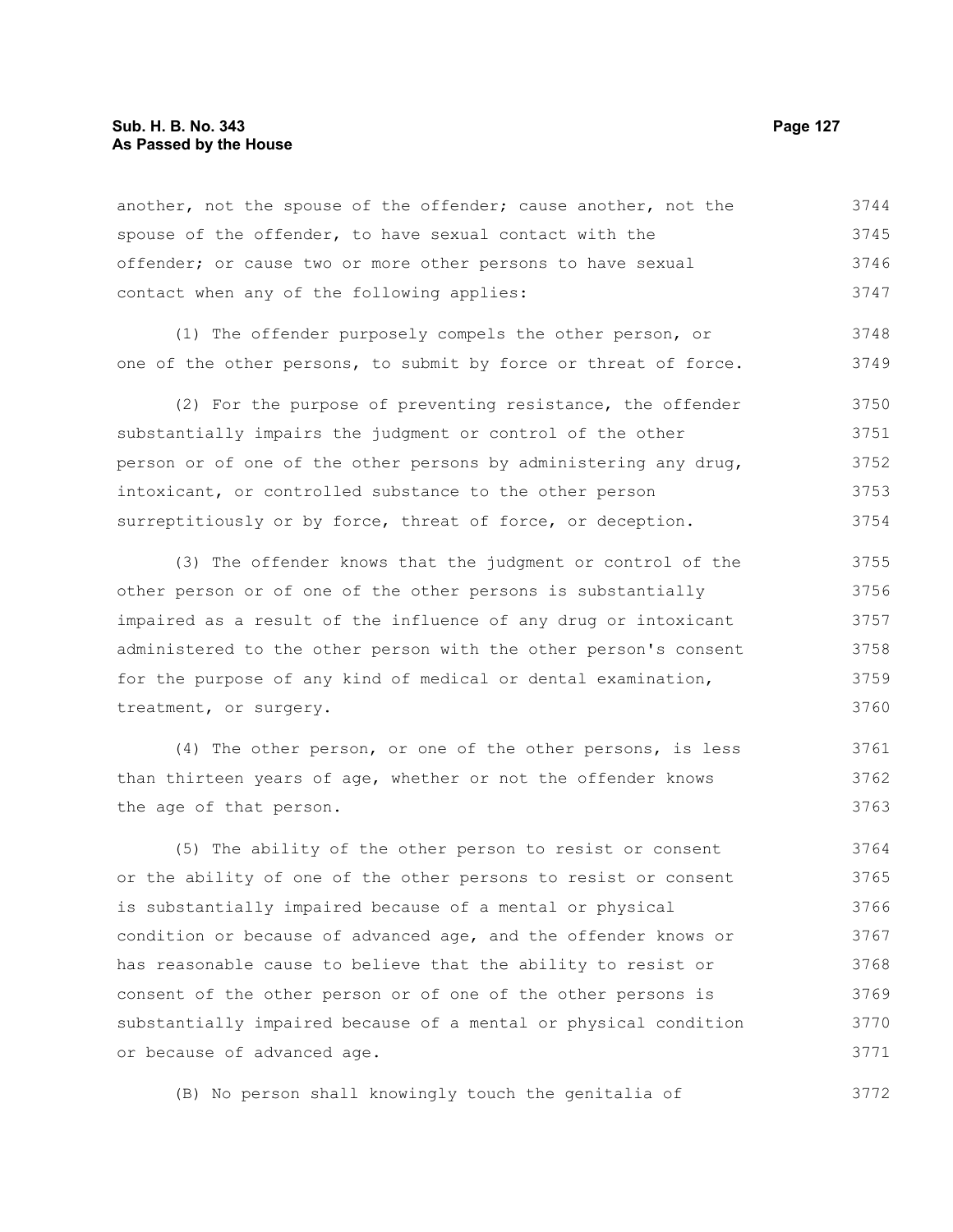## **Sub. H. B. No. 343 Page 128 As Passed by the House**

another, when the touching is not through clothing, the other person is less than twelve years of age, whether or not the offender knows the age of that person, and the touching is done with an intent to abuse, humiliate, harass, degrade, or arouse or gratify the sexual desire of any person. 3773 3774 3775 3776 3777

(C) Whoever violates this section is guilty of gross sexual imposition.

(1) Except as otherwise provided in this section, gross sexual imposition committed in violation of division (A)(1), (2), (3), or (5) of this section is a felony of the fourth degree. If the offender under division (A)(2) of this section substantially impairs the judgment or control of the other person or one of the other persons by administering any controlled substance, as defined in section 3719.01 of the Revised Code, to the person surreptitiously or by force, threat of force, or deception, gross sexual imposition committed in violation of division (A)(2) of this section is a felony of the third degree. 3780 3781 3782 3783 3784 3785 3786 3787 3788 3789 3790

(2) Gross sexual imposition committed in violation of division (A)(4) or (B) of this section is a felony of the third degree. Except as otherwise provided in this division, for gross sexual imposition committed in violation of division (A)(4) or (B) of this section there is a presumption that a prison term shall be imposed for the offense. The court shall impose on an offender convicted of gross sexual imposition in violation of division (A)(4) or (B) of this section a mandatory prison term, as described in division  $(C)$  (3) of this section, for a felony of the third degree if either of the following applies: 3791 3792 3793 3794 3795 3796 3797 3798 3799 3800

(a) Evidence other than the testimony of the victim was admitted in the case corroborating the violation; 3801 3802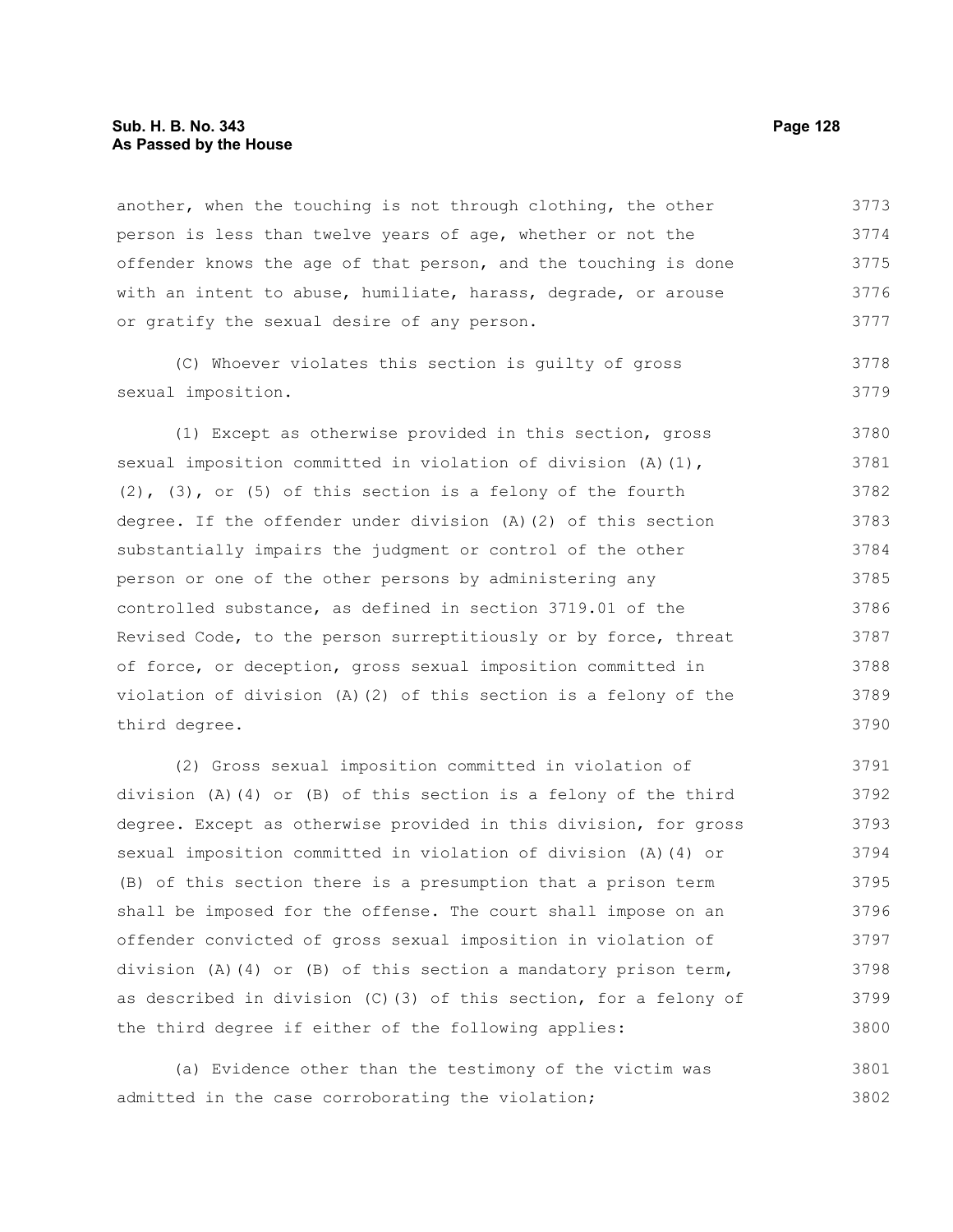# **Sub. H. B. No. 343** Page 129 **As Passed by the House**

(b) The offender previously was convicted of or pleaded guilty to a violation of this section, rape, the former offense of felonious sexual penetration, or sexual battery, and the victim of the previous offense was less than thirteen years of age. 3803 3804 3805 3806 3807

(3) A mandatory prison term required under division (C)(2) of this section shall be a definite term from the range of prison terms provided in division (A)(3)(a) of section 2929.14 of the Revised Code for a felony of the third degree. 3808 3809 3810 3811

(D) A victim need not prove physical resistance to the offender in prosecutions under this section. 3812 3813

(E) Evidence of specific instances of the victim's sexual activity, opinion evidence of the victim's sexual activity, and reputation evidence of the victim's sexual activity shall not be admitted under this section unless it involves evidence of the origin of semen, pregnancy, or sexually transmitted disease or infection, or the victim's past sexual activity with the offender, and only to the extent that the court finds that the evidence is material to a fact at issue in the case and that its inflammatory or prejudicial nature does not outweigh its probative value. 3814 3815 3816 3817 3818 3819 3820 3821 3822 3823

Evidence of specific instances of the defendant's sexual activity, opinion evidence of the defendant's sexual activity, and reputation evidence of the defendant's sexual activity shall not be admitted under this section unless it involves evidence of the origin of semen, pregnancy, or sexually transmitted disease or infection, the defendant's past sexual activity with the victim, or is admissible against the defendant under section 2945.59 of the Revised Code, and only to the extent that the court finds that the evidence is material to a fact at issue in 3824 3825 3826 3827 3828 3829 3830 3831 3832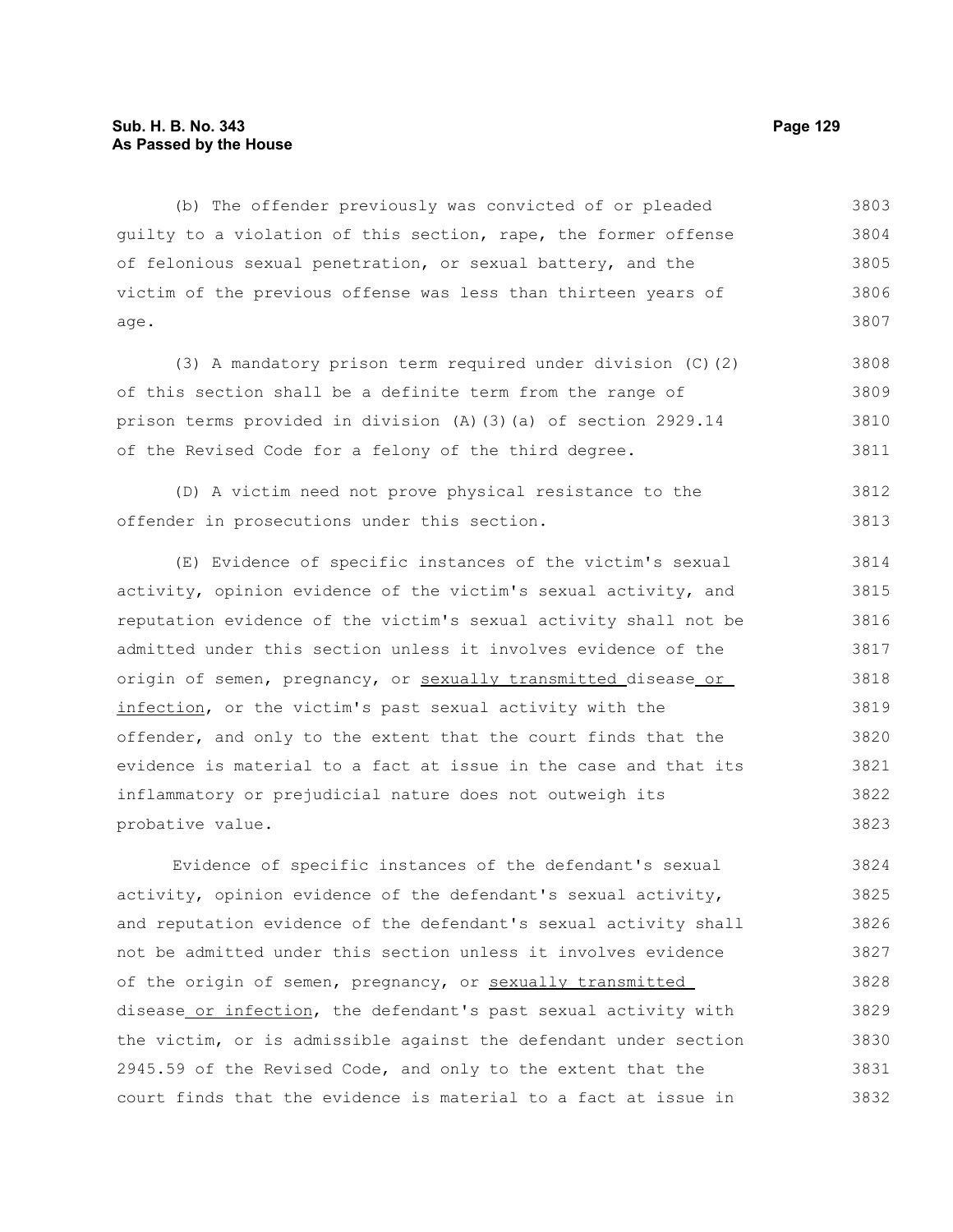3861

| the case and that its inflammatory or prejudicial nature does                                                            | 3833         |
|--------------------------------------------------------------------------------------------------------------------------|--------------|
| not outweigh its probative value.                                                                                        | 3834         |
| (F) Prior to taking testimony or receiving evidence of any                                                               | 3835         |
| sexual activity of the victim or the defendant in a proceeding                                                           | 3836         |
| under this section, the court shall resolve the admissibility of                                                         | 3837         |
|                                                                                                                          |              |
| the proposed evidence in a hearing in chambers, which shall be                                                           | 3838         |
| held at or before preliminary hearing and not less than three                                                            | 3839         |
| days before trial, or for good cause shown during the trial.                                                             | 3840         |
| (G) Upon approval by the court, the victim may be                                                                        | 3841         |
| represented by counsel in any hearing in chambers or other                                                               | 3842         |
| proceeding to resolve the admissibility of evidence. If the                                                              | 3843         |
| victim is indigent or otherwise is unable to obtain the services                                                         | 3844         |
| of counsel, the court, upon request, may appoint counsel to                                                              | 3845         |
| represent the victim without cost to the victim.                                                                         | 3846         |
|                                                                                                                          |              |
|                                                                                                                          | 3847         |
| Sec. 2907.10. (A) (1) A peace officer, prosecutor, or-other<br>public official, defendant, defendant's attorney, alleged | 3848         |
| juvenile offender, or alleged juvenile offender's attorney shall                                                         | 3849         |
| not ask or require a victim of an alleged sex offense to submit                                                          | 3850         |
| to a polygraph examination as a condition for proceeding with                                                            | 3851         |
| the investigation or prosecution of the alleged sex offense.                                                             | 3852         |
|                                                                                                                          | 3853         |
| (2) The refusal of the victim of an alleged sex offense to                                                               | 3854         |
| submit to a polygraph examination shall not prevent the                                                                  | 3855         |
| investigation of the alleged sex offense, the filing of criminal                                                         |              |
| charges with respect to the alleged sex offense, or the                                                                  | 3856         |
| prosecution of the alleged perpetrator of the alleged sex<br>offense.                                                    | 3857<br>3858 |
|                                                                                                                          |              |
| (B) As used in this section:                                                                                             | 3859         |

2921.51 of the Revised Code.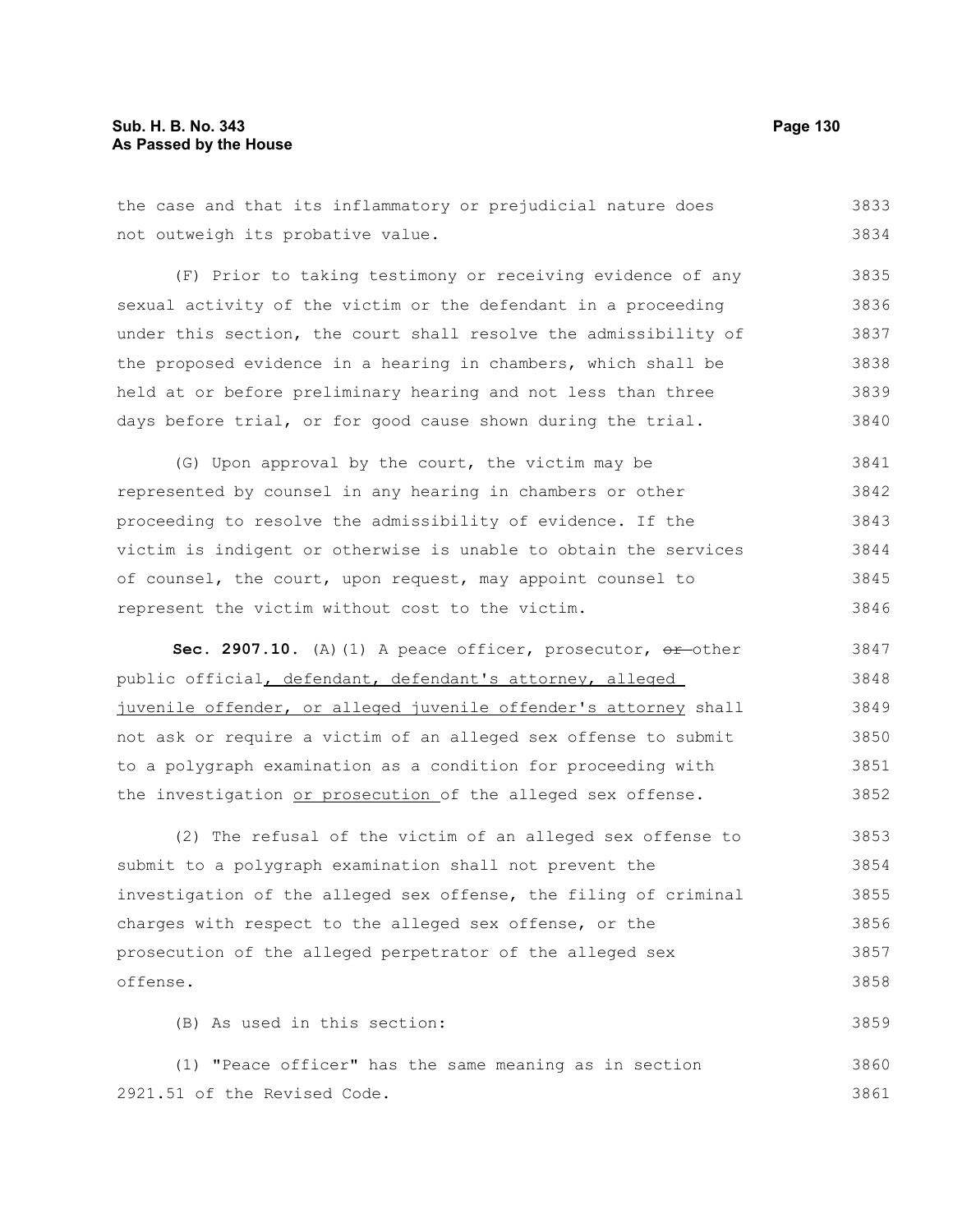## **Sub. H. B. No. 343 Page 131 As Passed by the House**

(2) "Polygraph examination" means any mechanical or electrical instrument or device of any type used or allegedly used to examine, test, or question an individual for the purpose of determining the individual's truthfulness. (3) "Prosecution" means the prosecution of criminal charges in a criminal prosecution or the prosecution of a delinquent child complaint in a delinquency proceeding. (4) "Prosecutor" has the same meaning as in section 2935.01 of the Revised Code. (5) "Public official" has the same meaning as in section 117.01 of the Revised Code. (6) "Sex offense" means a violation of any provision of sections 2907.02 to 2907.09 of the Revised Code. (7) "Alleged juvenile offender" has the same meaning as in section 2930.01 of the Revised Code. **Sec. 2929.18.** (A) Except as otherwise provided in this division and in addition to imposing court costs pursuant to section 2947.23 of the Revised Code, the court imposing a sentence upon an offender for a felony may sentence the offender to any financial sanction or combination of financial sanctions authorized under this section or, in the circumstances specified in section 2929.32 of the Revised Code, may impose upon the offender a fine in accordance with that section, and shall sentence the offender to make restitution pursuant to this section and section 2929.281 of the Revised Code. The victim has a right not to seek restitution. Financial sanctions that either are required to be or may be imposed pursuant to this section 3862 3863 3864 3865 3866 3867 3868 3869 3870 3871 3872 3873 3874 3875 3876 3877 3878 3879 3880 3881 3882 3883 3884 3885 3886 3887 3888

(1) Restitution by the offender to the victim of the 3890

include, but are not limited to, the following: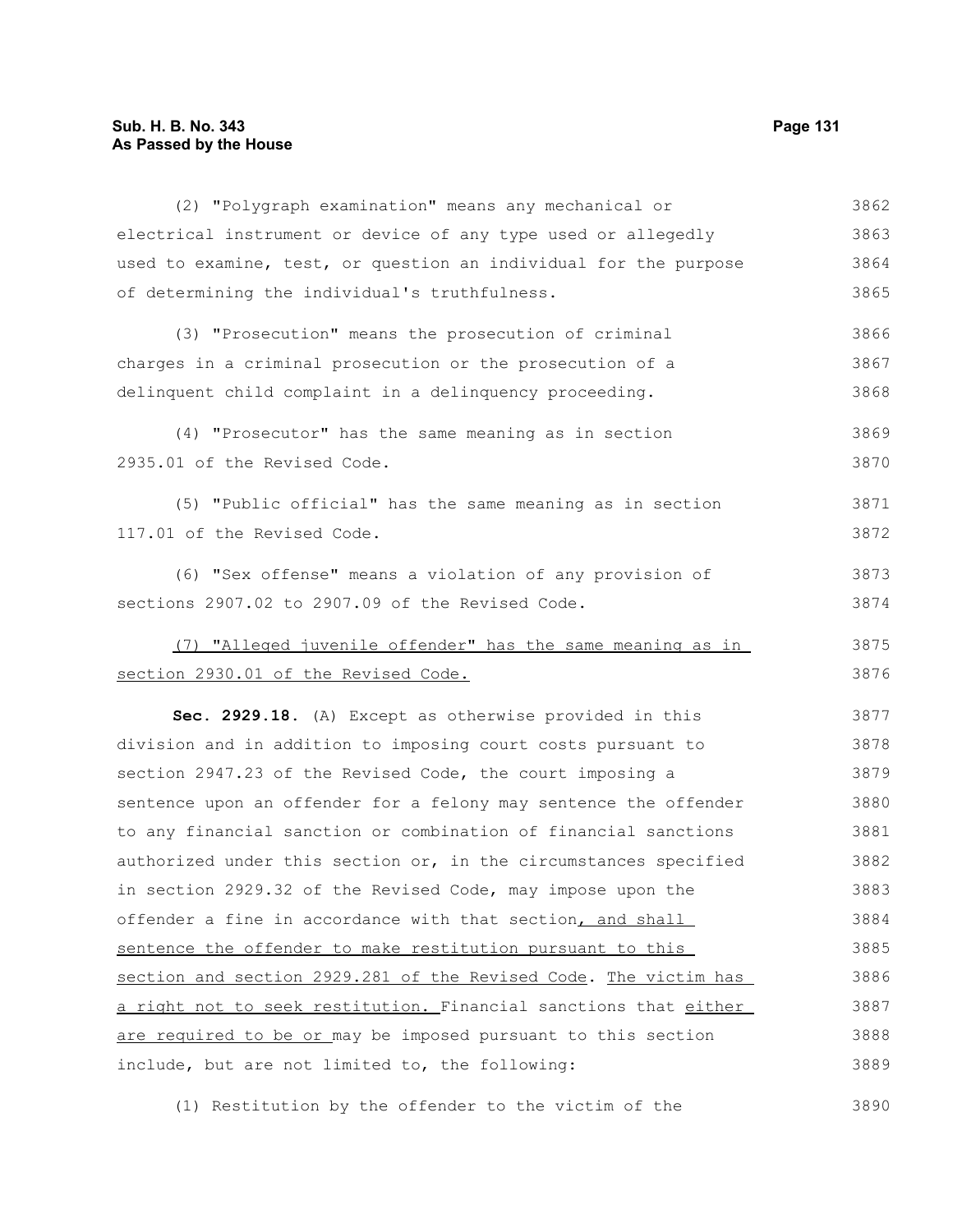### **Sub. H. B. No. 343 Page 132 As Passed by the House**

offender's crime-criminal offense or any survivor of the victimvictim's estate, in an amount based on the victim's economic loss. If the In open court imposes restitution, the court shall order that the full restitution be made to the victim in open court, to the adult probation department that serves the county on behalf of the victim, to the clerk of courts, or to another agency designated by the court. If the eourt imposes restitution, at At sentencing, the court shall determine the amount of restitution to be made by the offender. If the court imposes restitution, the court may base the amount of restitution it orders on an amount recommended by the victim, the offender, a presentence investigation report, estimates or receipts indicating the cost of repairing or replacing property, and other information, provided that the The victim, victim's representative, victim's attorney, if applicable, the prosecutor or the prosecutor's designee, and the offender may provide information relevant to the determination of the amount of restitution. The amount the court orders as restitution shall not exceed the amount of the economic loss suffered by the victim as a direct and proximate result of the commission of the offense. If the court imposes restitution for the cost of accounting or auditing done to determine the extent of economic loss, the court may order restitution for any amount of the victim's costs of accounting or auditing provided that the amount of restitution is reasonable and does not exceed the value of property or services stolen or damaged as a result of the offense. If the court decides to impose restitution, the The court shall hold a hearing on restitution if the offender, victim, or survivor-victim's representative, or victim's estate disputes the amount. The court shall determine the amount of full restitution by a preponderance of the evidence. All restitution payments shall be credited against any recovery of 3891 3892 3893 3894 3895 3896 3897 3898 3899 3900 3901 3902 3903 3904 3905 3906 3907 3908 3909 3910 3911 3912 3913 3914 3915 3916 3917 3918 3919 3920 3921 3922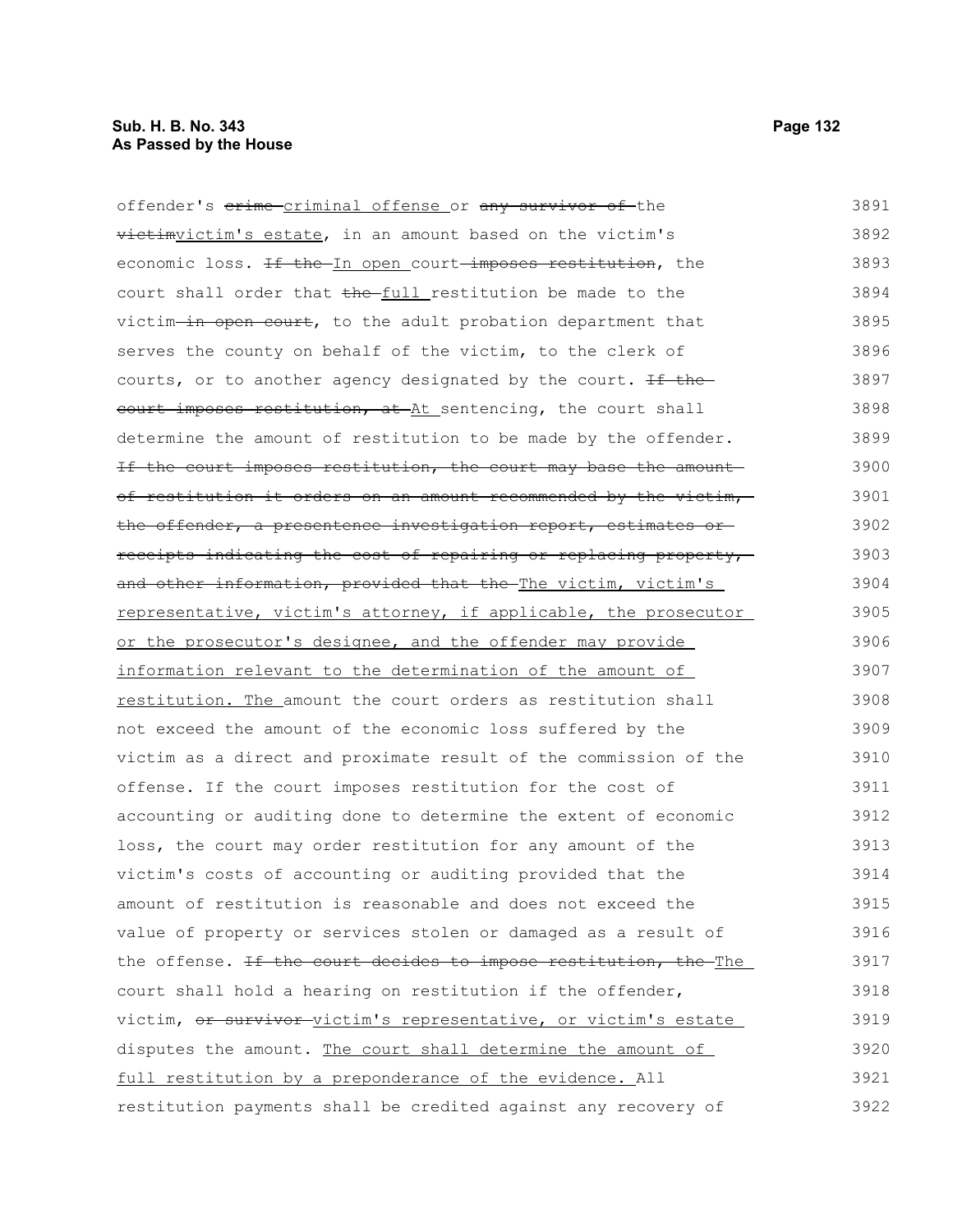survivor of the victim-victim's estate against the offender. If the court imposes restitution, the The court may order that the offender pay a surcharge of not more than five per cent of the amount of the restitution otherwise ordered to the entity responsible for collecting and processing restitution payments. The victim-or survivor, victim's estate, or victim's attorney, if applicable, may file a motion or request that the prosecutor in the case file a motion, or the offender may file a motion, for modification of the payment terms of any restitution ordered. If the court grants the motion, it may modify the payment terms as it determines appropriate but shall not reduce the amount of restitution ordered, except as provided in division (A) of section 2929.281 of the Revised Code. The court shall not discharge restitution until it is fully paid by the offender. (2) Except as provided in division  $(B)$   $(1)$ ,  $(3)$ , or  $(4)$  of this section, a fine payable by the offender to the state, to a political subdivision, or as described in division (B)(2) of this section to one or more law enforcement agencies, with the amount of the fine based on a standard percentage of the offender's daily income over a period of time determined by the court and based upon the seriousness of the offense. A fine ordered under this division shall not exceed the maximum conventional fine amount authorized for the level of the offense under division (A)(3) of this section. 3924 3925 3926 3927 3928 3929 3930 3931 3932 3933 3934 3935 3936 3937 3938 3939 3940 3941 3942 3943 3944 3945 3946 3947 3948

economic loss in a civil action brought by the victim or  $\frac{any}{ }$ 

(3) Except as provided in division  $(B)(1)$ ,  $(3)$ , or  $(4)$  of this section, a fine payable by the offender to the state, to a political subdivision when appropriate for a felony, or as described in division (B)(2) of this section to one or more law 3949 3950 3951 3952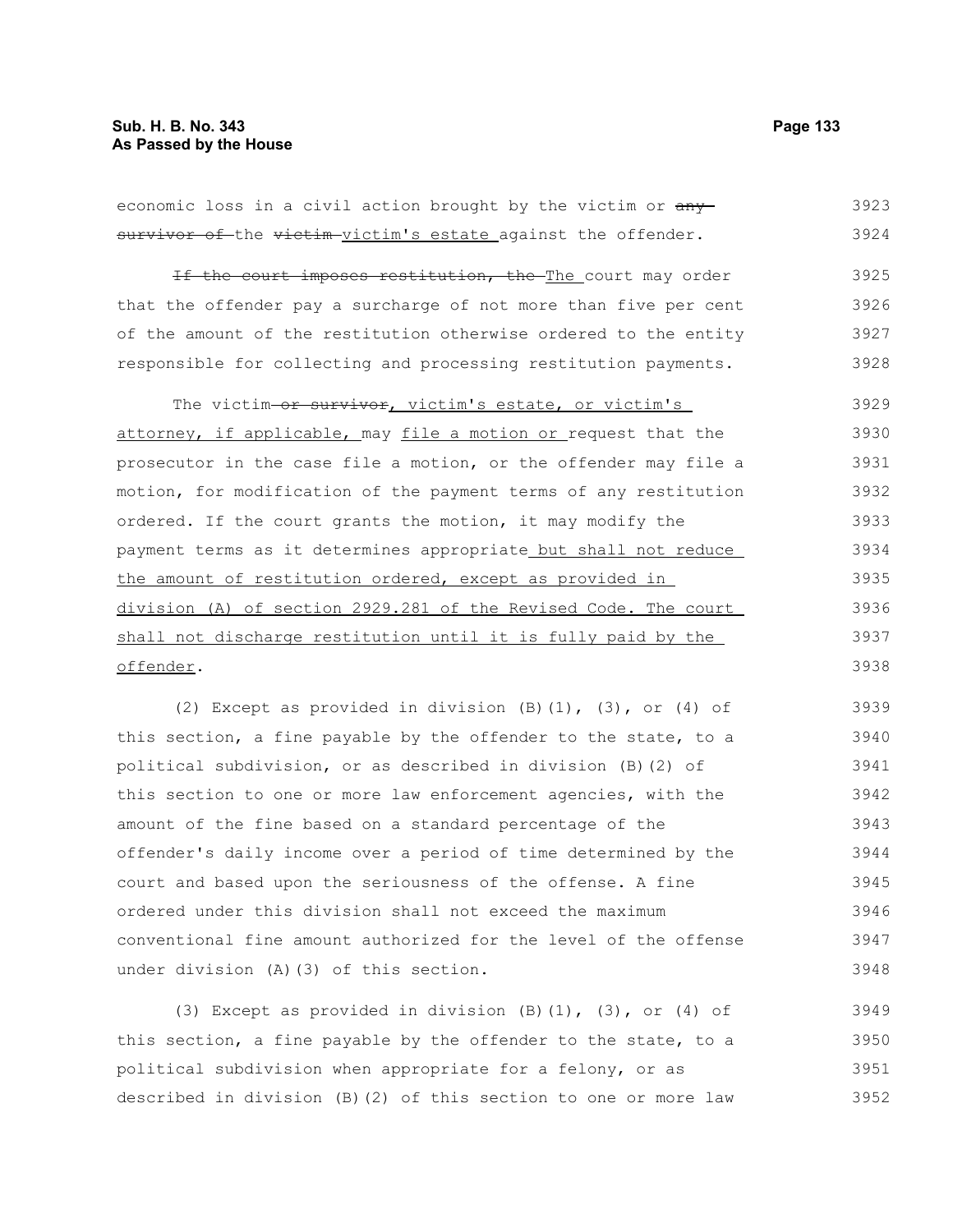enforcement agencies, in the following amount: (a) For a felony of the first degree, not more than twenty thousand dollars; (b) For a felony of the second degree, not more than fifteen thousand dollars; (c) For a felony of the third degree, not more than ten thousand dollars; (d) For a felony of the fourth degree, not more than five thousand dollars; (e) For a felony of the fifth degree, not more than two thousand five hundred dollars. (4) A state fine or costs as defined in section 2949.111 of the Revised Code. (5)(a) Reimbursement by the offender of any or all of the costs of sanctions incurred by the government, including the following: (i) All or part of the costs of implementing any community control sanction, including a supervision fee under section 2951.021 of the Revised Code; (ii) All or part of the costs of confinement under a sanction imposed pursuant to section 2929.14, 2929.142, or 2929.16 of the Revised Code, provided that the amount of reimbursement ordered under this division shall not exceed the total amount of reimbursement the offender is able to pay as determined at a hearing and shall not exceed the actual cost of the confinement; 3953 3954 3955 3956 3957 3958 3959 3960 3961 3962 3963 3964 3965 3966 3967 3968 3969 3970 3971 3972 3973 3974 3975 3976 3977 3978

(iii) All or part of the cost of purchasing and using an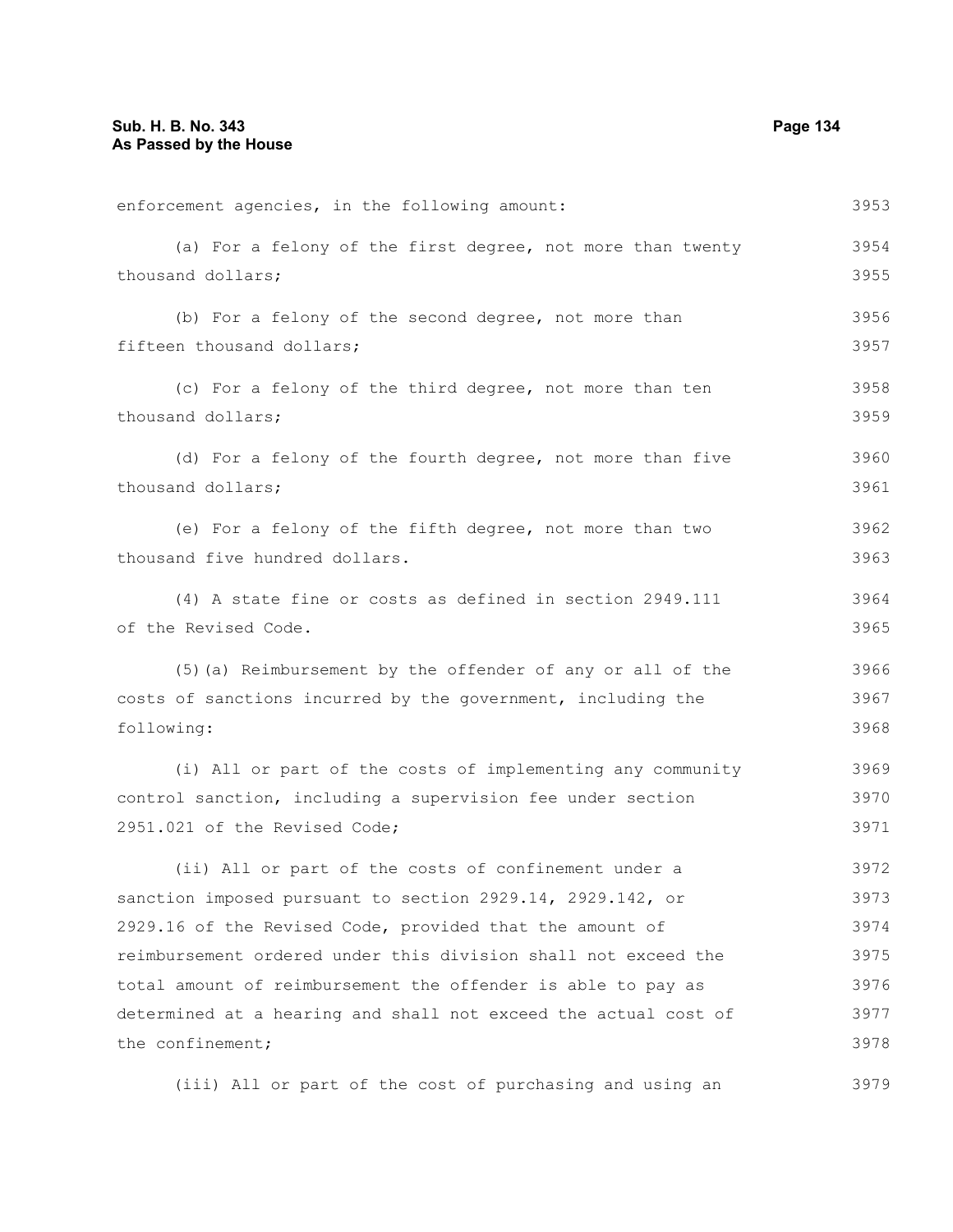immobilizing or disabling device, including a certified ignition interlock device, or a remote alcohol monitoring device that a court orders an offender to use under section 4510.13 of the Revised Code. 3980 3981 3982 3983

(b) If the offender is sentenced to a sanction of confinement pursuant to section 2929.14 or 2929.16 of the Revised Code that is to be served in a facility operated by a board of county commissioners, a legislative authority of a municipal corporation, or another local governmental entity, if, pursuant to section 307.93, 341.14, 341.19, 341.23, 753.02, 753.04, 753.16, 2301.56, or 2947.19 of the Revised Code and section 2929.37 of the Revised Code, the board, legislative authority, or other local governmental entity requires prisoners to reimburse the county, municipal corporation, or other entity for its expenses incurred by reason of the prisoner's confinement, and if the court does not impose a financial sanction under division (A)(5)(a)(ii) of this section, confinement costs may be assessed pursuant to section 2929.37 of the Revised Code. In addition, the offender may be required to pay the fees specified in section 2929.38 of the Revised Code in accordance with that section. 3984 3985 3986 3987 3988 3989 3990 3991 3992 3993 3994 3995 3996 3997 3998 3999 4000

(c) Reimbursement by the offender for costs pursuant to section 2929.71 of the Revised Code.

(B)(1) For a first, second, or third degree felony violation of any provision of Chapter 2925., 3719., or 4729. of the Revised Code, the sentencing court shall impose upon the offender a mandatory fine of at least one-half of, but not more than, the maximum statutory fine amount authorized for the level of the offense pursuant to division (A)(3) of this section. If an offender alleges in an affidavit filed with the court prior 4003 4004 4005 4006 4007 4008 4009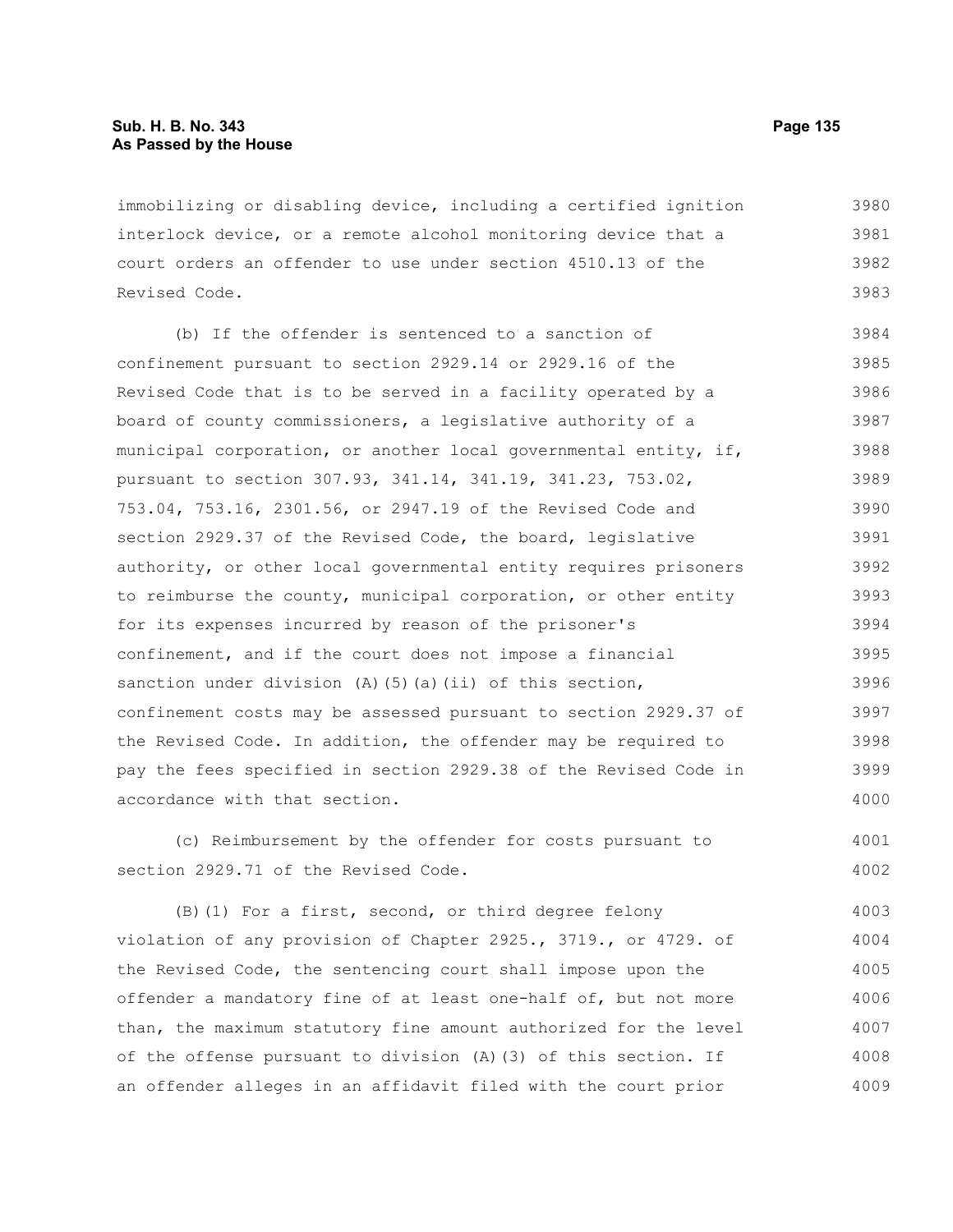#### **Sub. H. B. No. 343 Page 136 As Passed by the House**

to sentencing that the offender is indigent and unable to pay the mandatory fine and if the court determines the offender is an indigent person and is unable to pay the mandatory fine described in this division, the court shall not impose the mandatory fine upon the offender. 4010 4011 4012 4013 4014

(2) Any mandatory fine imposed upon an offender under division (B)(1) of this section and any fine imposed upon an offender under division (A)(2) or (3) of this section for any fourth or fifth degree felony violation of any provision of Chapter 2925., 3719., or 4729. of the Revised Code shall be paid to law enforcement agencies pursuant to division (F) of section 2925.03 of the Revised Code. 4015 4016 4017 4018 4019 4020 4021

(3) For a fourth degree felony OVI offense and for a third degree felony OVI offense, the sentencing court shall impose upon the offender a mandatory fine in the amount specified in division (G)(1)(d) or (e) of section  $4511.19$  of the Revised Code, whichever is applicable. The mandatory fine so imposed shall be disbursed as provided in the division pursuant to which it is imposed. 4022 4023 4024 4025 4026 4027 4028

(4) Notwithstanding any fine otherwise authorized or required to be imposed under division  $(A)(2)$  or  $(3)$  or  $(B)(1)$  of this section or section 2929.31 of the Revised Code for a violation of section 2925.03 of the Revised Code, in addition to any penalty or sanction imposed for that offense under section 2925.03 or sections 2929.11 to 2929.18 of the Revised Code and in addition to the forfeiture of property in connection with the offense as prescribed in Chapter 2981. of the Revised Code, the court that sentences an offender for a violation of section 2925.03 of the Revised Code may impose upon the offender a fine in addition to any fine imposed under division (A)(2) or (3) of 4029 4030 4031 4032 4033 4034 4035 4036 4037 4038 4039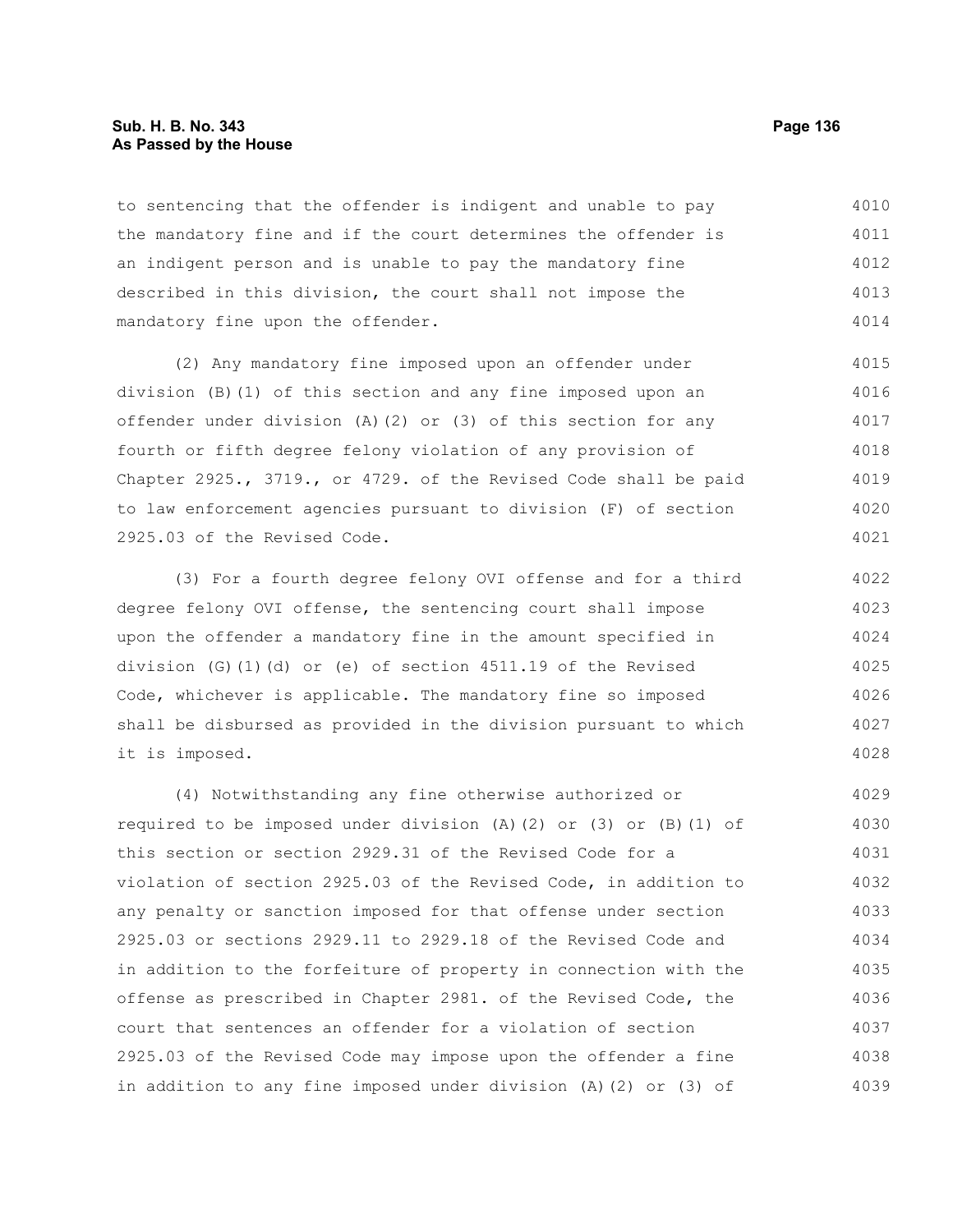## **Sub. H. B. No. 343 Page 137 As Passed by the House**

this section and in addition to any mandatory fine imposed under division (B)(1) of this section. The fine imposed under division (B)(4) of this section shall be used as provided in division (H) of section 2925.03 of the Revised Code. A fine imposed under division (B)(4) of this section shall not exceed whichever of the following is applicable: 4040 4041 4042 4043 4044 4045

(a) The total value of any personal or real property in which the offender has an interest and that was used in the course of, intended for use in the course of, derived from, or realized through conduct in violation of section 2925.03 of the Revised Code, including any property that constitutes proceeds derived from that offense; 4046 4047 4048 4049 4050 4051

(b) If the offender has no interest in any property of the type described in division  $(B)$  (4)(a) of this section or if it is not possible to ascertain whether the offender has an interest in any property of that type in which the offender may have an interest, the amount of the mandatory fine for the offense imposed under division (B)(1) of this section or, if no mandatory fine is imposed under division (B)(1) of this section, the amount of the fine authorized for the level of the offense imposed under division (A)(3) of this section. 4052 4053 4054 4055 4056 4057 4058 4059 4060

(5) Prior to imposing a fine under division (B)(4) of this section, the court shall determine whether the offender has an interest in any property of the type described in division (B) (4)(a) of this section. Except as provided in division (B)(6) or (7) of this section, a fine that is authorized and imposed under division (B)(4) of this section does not limit or affect the imposition of the penalties and sanctions for a violation of section 2925.03 of the Revised Code prescribed under those sections or sections 2929.11 to 2929.18 of the Revised Code and 4061 4062 4063 4064 4065 4066 4067 4068 4069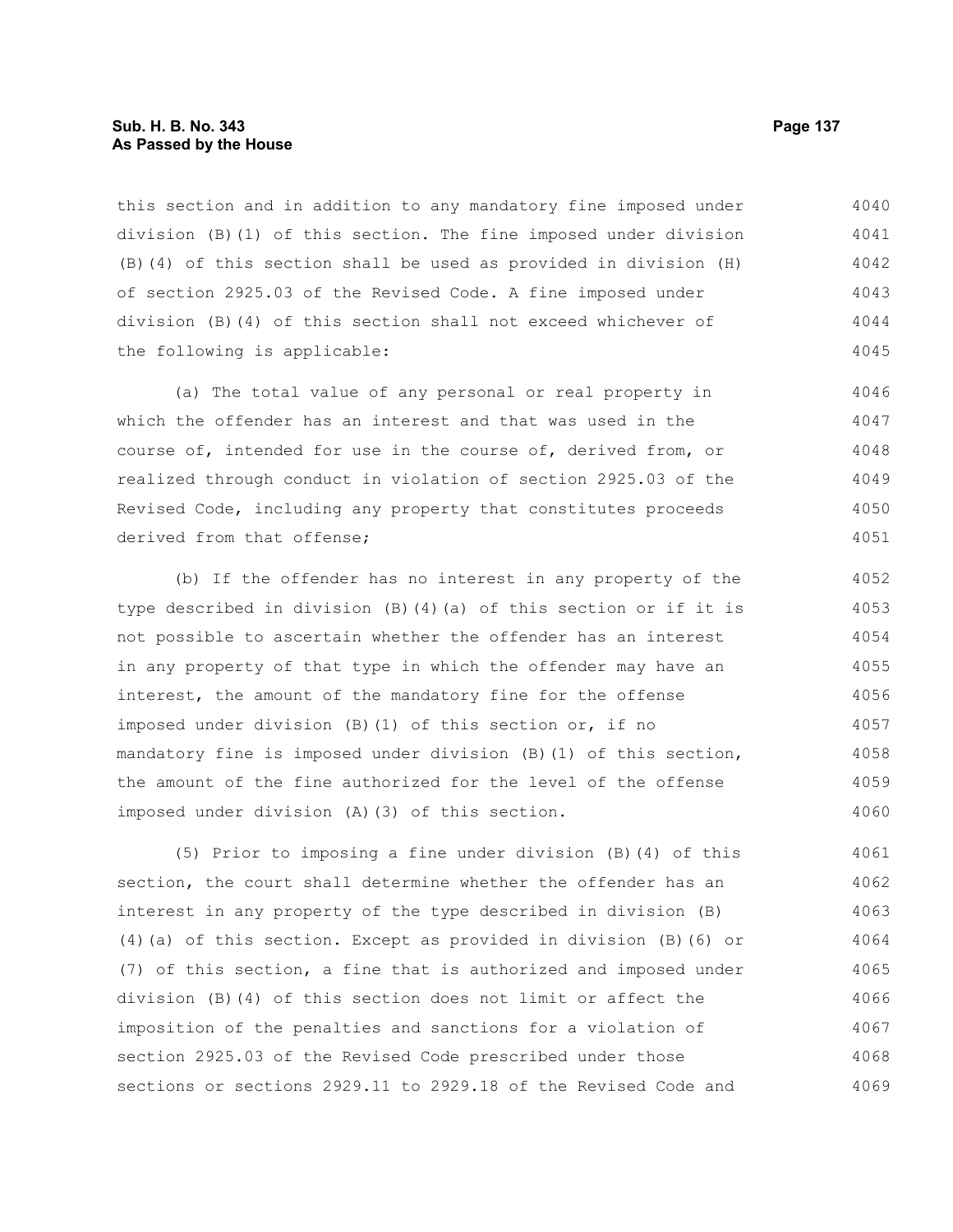does not limit or affect a forfeiture of property in connection with the offense as prescribed in Chapter 2981. of the Revised Code. 4070 4071 4072

(6) If the sum total of a mandatory fine amount imposed for a first, second, or third degree felony violation of section 2925.03 of the Revised Code under division (B)(1) of this section plus the amount of any fine imposed under division (B) (4) of this section does not exceed the maximum statutory fine amount authorized for the level of the offense under division (A)(3) of this section or section 2929.31 of the Revised Code, the court may impose a fine for the offense in addition to the mandatory fine and the fine imposed under division (B)(4) of this section. The sum total of the amounts of the mandatory fine, the fine imposed under division (B)(4) of this section, and the additional fine imposed under division (B)(6) of this section shall not exceed the maximum statutory fine amount authorized for the level of the offense under division (A)(3) of this section or section 2929.31 of the Revised Code. The clerk of the court shall pay any fine that is imposed under division (B)(6) of this section to the county, township, municipal corporation, park district as created pursuant to section 511.18 or 1545.04 of the Revised Code, or state law enforcement agencies in this state that primarily were responsible for or involved in making the arrest of, and in prosecuting, the offender pursuant to division (F) of section 2925.03 of the Revised Code. 4073 4074 4075 4076 4077 4078 4079 4080 4081 4082 4083 4084 4085 4086 4087 4088 4089 4090 4091 4092 4093 4094 4095

(7) If the sum total of the amount of a mandatory fine imposed for a first, second, or third degree felony violation of section 2925.03 of the Revised Code plus the amount of any fine imposed under division (B)(4) of this section exceeds the maximum statutory fine amount authorized for the level of the 4096 4097 4098 4099 4100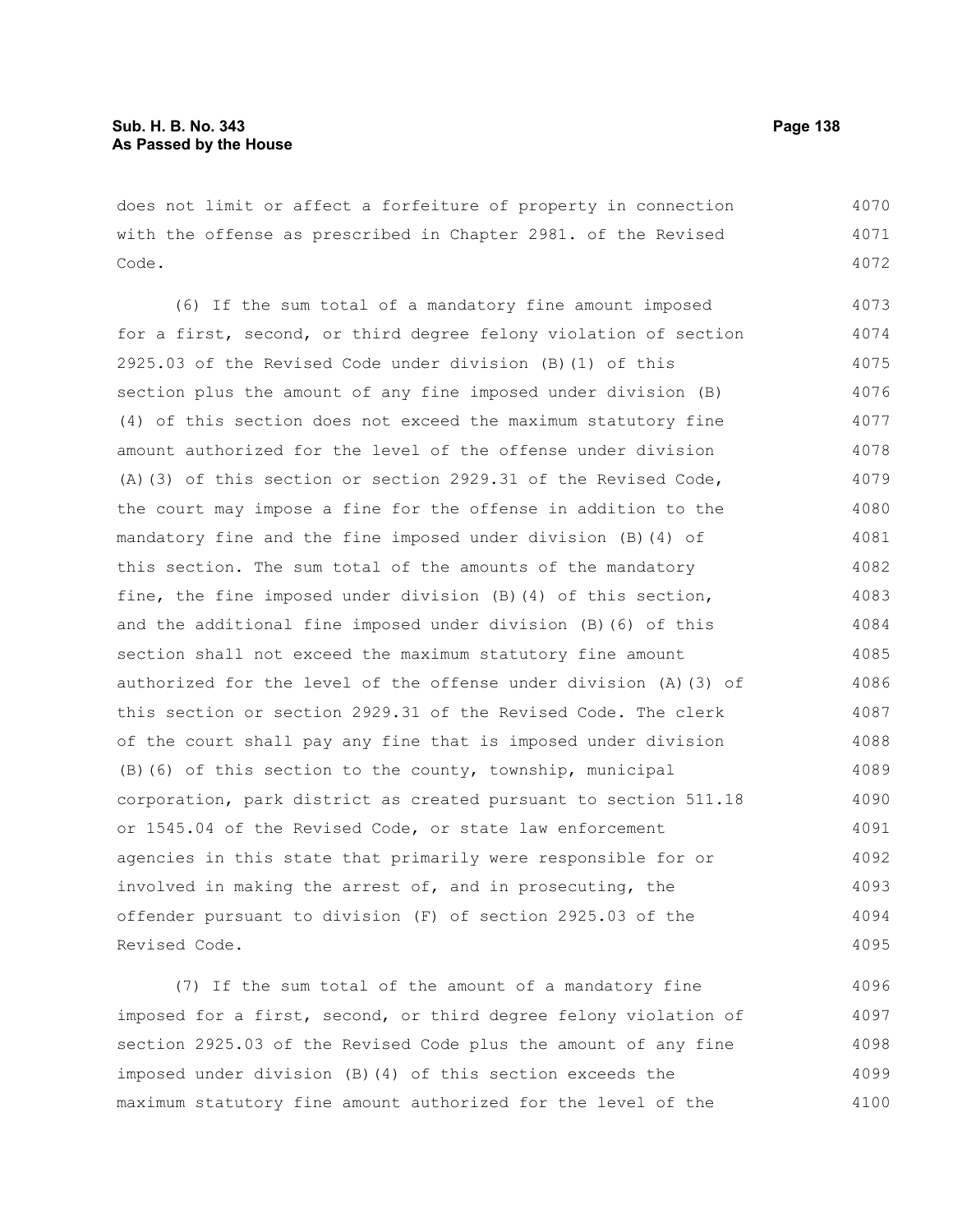offense under division (A)(3) of this section or section 2929.31 of the Revised Code, the court shall not impose a fine under division (B)(6) of this section. 4101 4102 4103

(8)(a) If an offender who is convicted of or pleads guilty to a violation of section 2905.01, 2905.02, 2907.21, 2907.22, or 2923.32, division (A)(1) or (2) of section 2907.323 involving a minor, or division  $(B)(1)$ ,  $(2)$ ,  $(3)$ ,  $(4)$ , or  $(5)$  of section 2919.22 of the Revised Code also is convicted of or pleads guilty to a specification of the type described in section 2941.1422 of the Revised Code that charges that the offender knowingly committed the offense in furtherance of human trafficking, the sentencing court shall sentence the offender to a financial sanction of restitution by the offender to the victim or any survivor of the vietimvictim's estate, with the restitution including the costs of housing, counseling, and medical and legal assistance incurred by the victim as a direct result of the offense and the greater of the following: 4104 4105 4106 4107 4108 4109 4110 4111 4112 4113 4114 4115 4116 4117

(i) The gross income or value to the offender of the victim's labor or services; 4118 4119

(ii) The value of the victim's labor as guaranteed under the minimum wage and overtime provisions of the "Federal Fair Labor Standards Act of 1938," 52 Stat. 1060, 20 U.S.C. 207, and state labor laws. 4120 4121 4122 4123

(b) If a court imposing sentence upon an offender for a felony is required to impose upon the offender a financial sanction of restitution under division (B)(8)(a) of this section, in addition to that financial sanction of restitution, the court may sentence the offender to any other financial sanction or combination of financial sanctions authorized under this section, including a restitution sanction under division 4124 4125 4126 4127 4128 4129 4130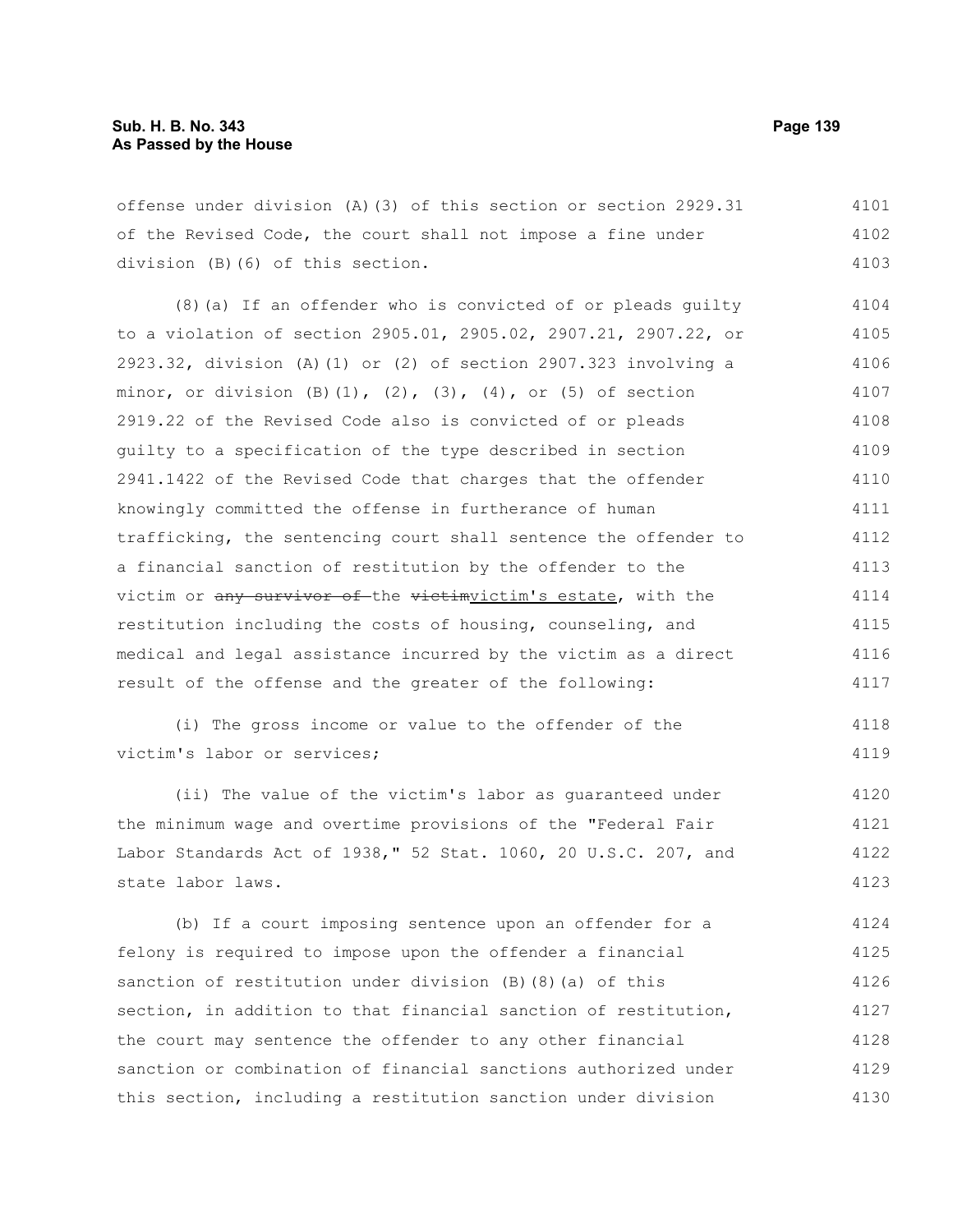(A)(1) of this section.

(9) In addition to any other fine that is or may be imposed under this section, the court imposing sentence upon an offender for a felony that is a sexually oriented offense or a child-victim oriented offense, as those terms are defined in section 2950.01 of the Revised Code, may impose a fine of not less than fifty nor more than five hundred dollars. 4132 4134 4135 4136 4137

(10) For a felony violation of division (A) of section 2921.321 of the Revised Code that results in the death of the police dog or horse that is the subject of the violation, the sentencing court shall impose upon the offender a mandatory fine from the range of fines provided under division (A)(3) of this section for a felony of the third degree. A mandatory fine imposed upon an offender under division (B)(10) of this section shall be paid to the law enforcement agency that was served by the police dog or horse that was killed in the felony violation of division (A) of section 2921.321 of the Revised Code to be used as provided in division (E)(1)(b) of that section. 4138 4139 4140 4141 4142 4143 4144 4145 4146 4147 4148

(11) In addition to any other fine that is or may be imposed under this section, the court imposing sentence upon an offender for any of the following offenses that is a felony may impose a fine of not less than seventy nor more than five hundred dollars, which shall be transmitted to the treasurer of state to be credited to the address confidentiality program fund created by section 111.48 of the Revised Code: 4149 4150 4151 4152 4153 4154 4155

- (a) Domestic violence; (b) Menacing by stalking; (c) Rape; 4156 4157 4158
	- (d) Sexual battery; 4159

4131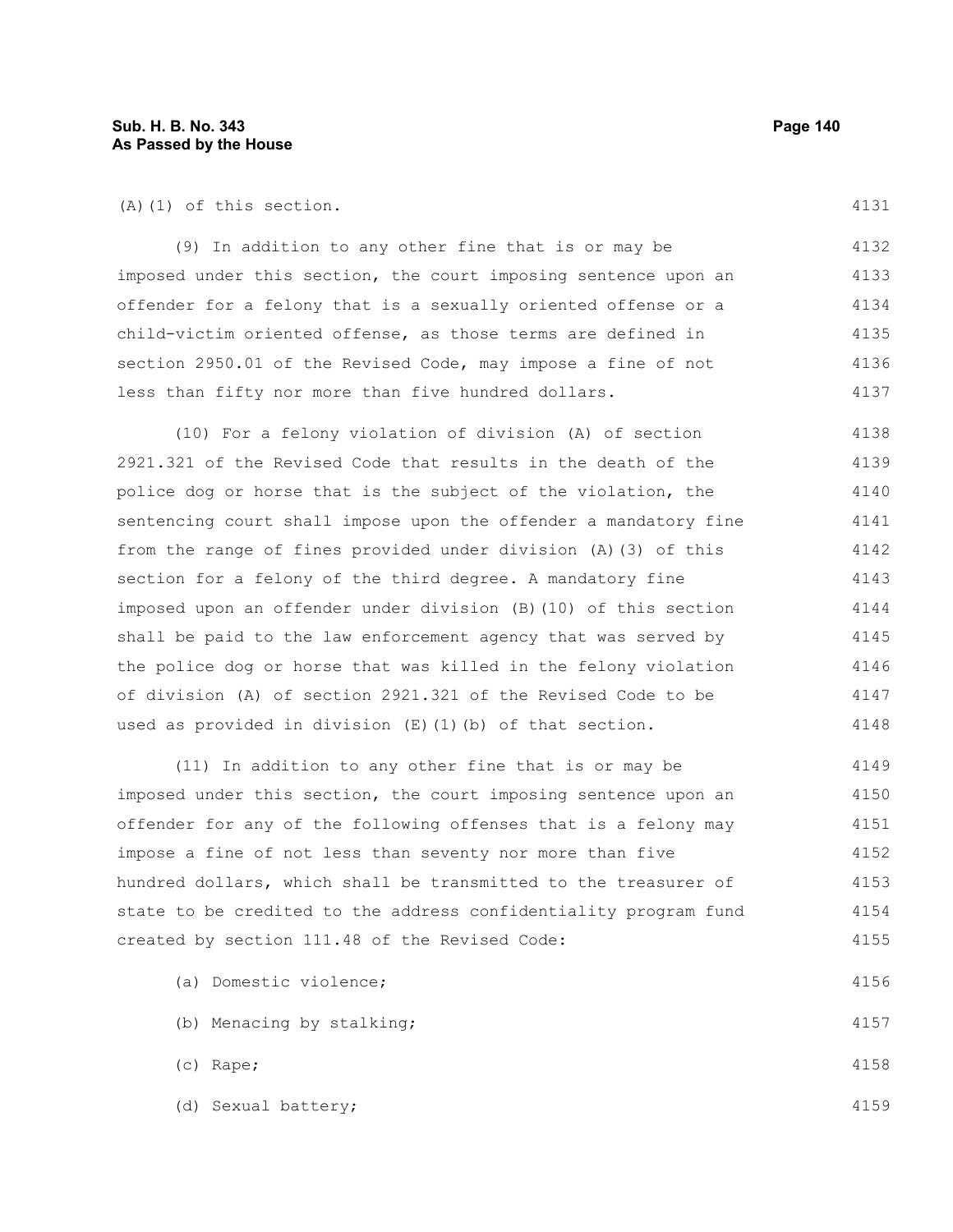(e) Trafficking in persons;

(f) A violation of section 2905.01, 2905.02, 2907.21, 2907.22, or 2923.32, division (A)(1) or (2) of section 2907.323 involving a minor, or division  $(B)$   $(1)$ ,  $(2)$ ,  $(3)$ ,  $(4)$ , or  $(5)$  of section 2919.22 of the Revised Code, if the offender also is convicted of a specification of the type described in section 2941.1422 of the Revised Code that charges that the offender knowingly committed the offense in furtherance of human trafficking. 4161 4162 4163 4164 4165 4166 4167 4168

(C)(1) Except as provided in section 2951.021 of the Revised Code, the offender shall pay reimbursements imposed upon the offender pursuant to division (A)(5)(a) of this section to pay the costs incurred by a county pursuant to any sanction imposed under this section or section 2929.16 or 2929.17 of the Revised Code or in operating a facility used to confine offenders pursuant to a sanction imposed under section 2929.16 of the Revised Code to the county treasurer. The county treasurer shall deposit the reimbursements in the sanction cost reimbursement fund that each board of county commissioners shall create in its county treasury. The county shall use the amounts deposited in the fund to pay the costs incurred by the county pursuant to any sanction imposed under this section or section 2929.16 or 2929.17 of the Revised Code or in operating a facility used to confine offenders pursuant to a sanction imposed under section 2929.16 of the Revised Code. 4169 4170 4171 4172 4173 4174 4175 4176 4177 4178 4179 4180 4181 4182 4183 4184

(2) Except as provided in section 2951.021 of the Revised Code, the offender shall pay reimbursements imposed upon the offender pursuant to division  $(A)$  (5)(a) of this section to pay the costs incurred by a municipal corporation pursuant to any sanction imposed under this section or section 2929.16 or 4185 4186 4187 4188 4189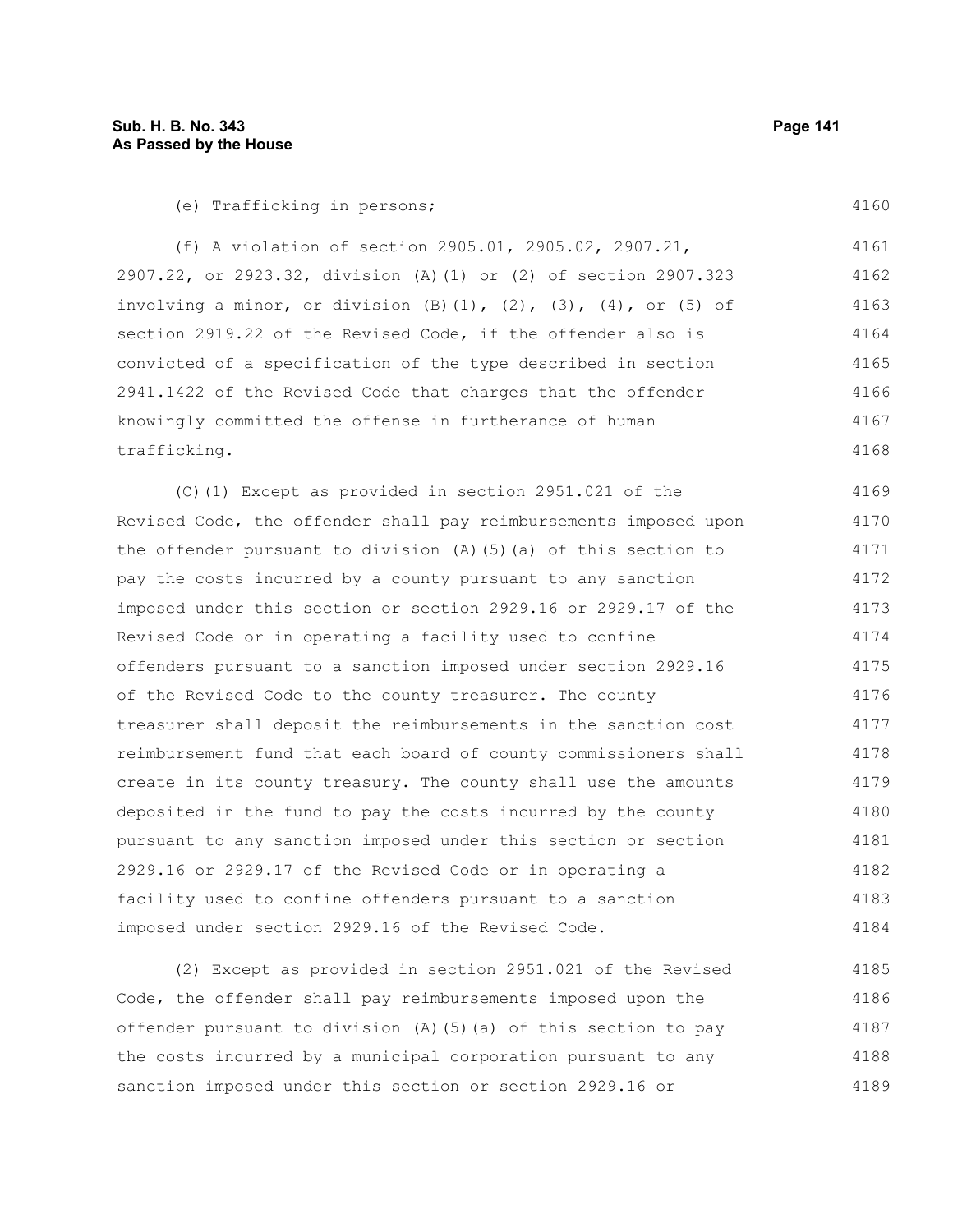# **Sub. H. B. No. 343** Page 142 **As Passed by the House**

2929.17 of the Revised Code or in operating a facility used to confine offenders pursuant to a sanction imposed under section 2929.16 of the Revised Code to the treasurer of the municipal corporation. The treasurer shall deposit the reimbursements in a special fund that shall be established in the treasury of each municipal corporation. The municipal corporation shall use the amounts deposited in the fund to pay the costs incurred by the municipal corporation pursuant to any sanction imposed under this section or section 2929.16 or 2929.17 of the Revised Code or in operating a facility used to confine offenders pursuant to a sanction imposed under section 2929.16 of the Revised Code. 4190 4191 4192 4193 4194 4195 4196 4197 4198 4199 4200

(3) Except as provided in section 2951.021 of the Revised Code, the offender shall pay reimbursements imposed pursuant to division (A)(5)(a) of this section for the costs incurred by a private provider pursuant to a sanction imposed under this section or section 2929.16 or 2929.17 of the Revised Code to the provider. 4201 4202 4203 4204 4205 4206

(D) Except as otherwise provided in this division, a financial sanction imposed pursuant to division (A) or (B) of this section is a judgment in favor of the state or a political subdivision in which the court that imposed the financial sanction is located, and the offender subject to the financial sanction is the judgment debtor. A financial sanction of reimbursement imposed pursuant to division (A)(5)(a)(ii) of this section upon an offender who is incarcerated in a state facility or a municipal jail is a judgment in favor of the state or the municipal corporation, and the offender subject to the financial sanction is the judgment debtor. A financial sanction of reimbursement imposed upon an offender pursuant to this section for costs incurred by a private provider of sanctions is a judgment in favor of the private provider, and the offender 4207 4208 4209 4210 4211 4212 4213 4214 4215 4216 4217 4218 4219 4220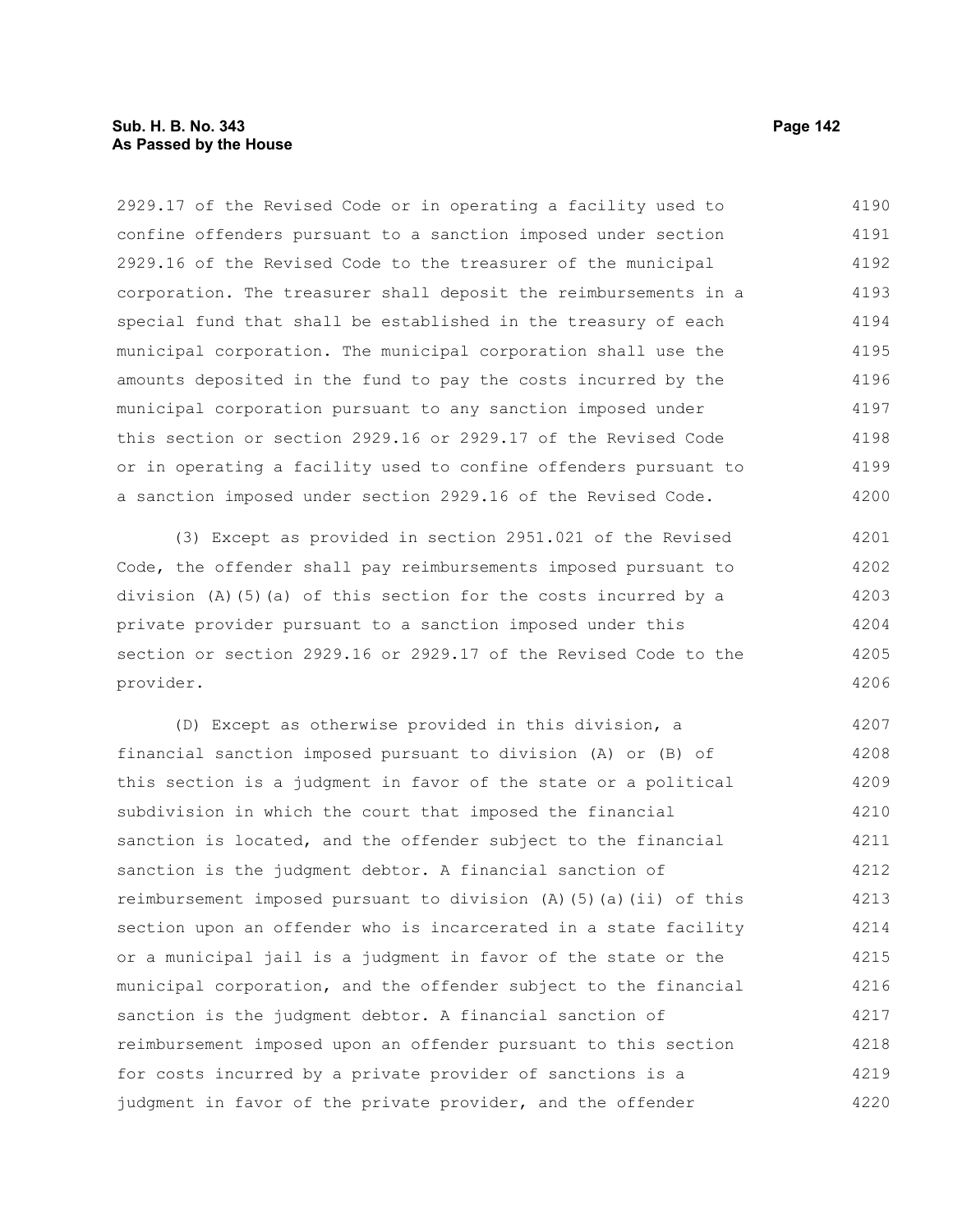subject to the financial sanction is the judgment debtor. A financial sanction of a mandatory fine imposed under division (B)(10) of this section that is required under that division to be paid to a law enforcement agency is a judgment in favor of the specified law enforcement agency, and the offender subject to the financial sanction is the judgment debtor. A financial sanction of restitution imposed pursuant to division (A)(1) or (B)(8) of this section is an order in favor of the victim of the offender's criminal act that can be collected through a certificate of judgment as described in division (D)(1) of this section, through execution as described in division (D)(2) of this section, or through an order as described in division (D) (3) of this section, and the offender shall be considered for purposes of the collection as the judgment debtor. Imposition of a financial sanction and execution on the judgment does not preclude any other power of the court to impose or enforce sanctions on the offender. Once the financial sanction is imposed as a judgment or order under this division, the victim, private provider, state, or political subdivision may do any of the following: 4221 4222 4223 4224 4225 4226 4227 4228 4229 4230 4231 4232 4233 4234 4235 4236 4237 4238 4239 4240

(1) Obtain from the clerk of the court in which the judgment was entered, at no cost, a certificate of judgment that shall be in the same manner and form as a certificate of judgment issued in a civil action; 4241 4242 4243 4244

(2) Obtain execution of the judgment or order through any available procedure, including: 4245 4246

(a) An execution against the property of the judgment debtor under Chapter 2329. of the Revised Code; 4247 4248

(b) An execution against the person of the judgment debtor under Chapter 2331. of the Revised Code; 4249 4250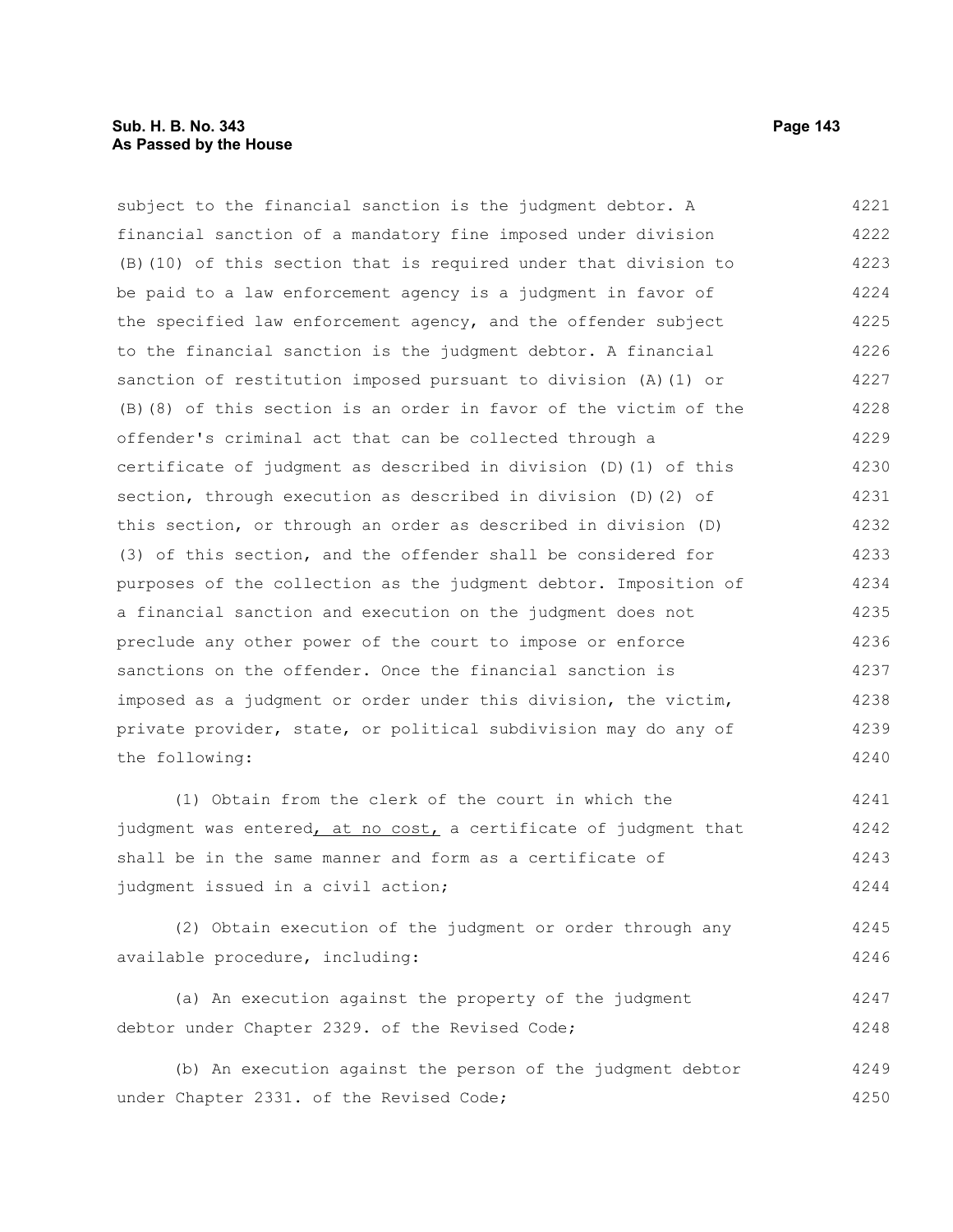| (c) A proceeding in aid of execution under Chapter 2333.         | 4251 |
|------------------------------------------------------------------|------|
| of the Revised Code, including:                                  | 4252 |
| (i) A proceeding for the examination of the judgment             | 4253 |
| debtor under sections 2333.09 to 2333.12 and sections 2333.15 to | 4254 |
| 2333.27 of the Revised Code;                                     | 4255 |
| (ii) A proceeding for attachment of the person of the            | 4256 |
| judgment debtor under section 2333.28 of the Revised Code;       | 4257 |
| (iii) A creditor's suit under section 2333.01 of the             | 4258 |
| Revised Code.                                                    | 4259 |
| (d) The attachment of the property of the judgment debtor        | 4260 |
| under Chapter 2715. of the Revised Code;                         | 4261 |
| (e) The garnishment of the property of the judgment debtor       | 4262 |
| under Chapter 2716. of the Revised Code.                         | 4263 |
| (3) Obtain an order for the assignment of wages of the           | 4264 |
| judgment debtor under section 1321.33 of the Revised Code.       | 4265 |
| (E) A court that imposes a financial sanction upon an            | 4266 |
| offender may hold a hearing if necessary to determine whether    | 4267 |
| the offender is able to pay the sanction or is likely in the     | 4268 |
| future to be able to pay it.                                     | 4269 |
| (F) Each court imposing a financial sanction upon an             | 4270 |
| offender under this section or under section 2929.32 of the      | 4271 |
| Revised Code may designate the clerk of the court or another     | 4272 |
| person to collect the financial sanction. The clerk or other     | 4273 |
| person authorized by law or the court to collect the financial   | 4274 |
| sanction may enter into contracts with one or more public        | 4275 |
| agencies or private vendors for the collection of, amounts due   | 4276 |
| under the financial sanction imposed pursuant to this section or | 4277 |
| section 2929.32 of the Revised Code. Before entering into a      | 4278 |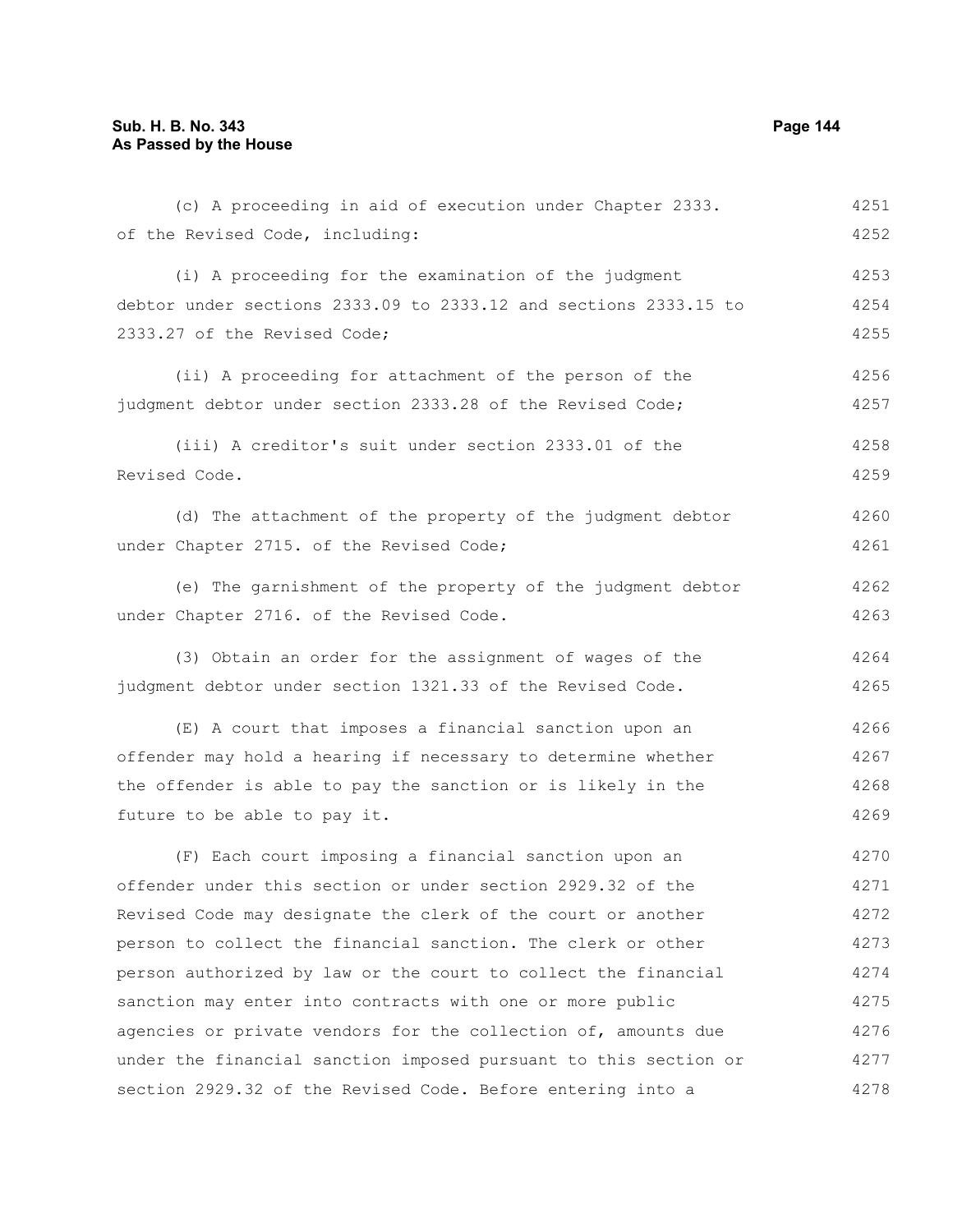contract for the collection of amounts due from an offender pursuant to any financial sanction imposed pursuant to this section or section 2929.32 of the Revised Code, a court shall comply with sections 307.86 to 307.92 of the Revised Code. 4279 4280 4281 4282

(G) If a court that imposes a financial sanction under division (A) or (B) of this section finds that an offender satisfactorily has completed all other sanctions imposed upon the offender and that all restitution that has been ordered has been paid as ordered, the court may suspend any financial sanctions imposed pursuant to this section or section 2929.32 of the Revised Code that have not been paid. 4283 4284 4285 4286 4287 4288 4289

(H) No financial sanction imposed under this section or section 2929.32 of the Revised Code shall preclude a victim from bringing a civil action against the offender. 4290 4291 4292

(I) If the court imposes restitution, fines, fees, or incarceration costs on a business or corporation, it is the duty of the person authorized to make disbursements from the assets of the business or corporation to pay the restitution, fines, fees, or incarceration costs from those assets. 4293 4294 4295 4296 4297

(J) If an offender is sentenced to pay restitution, a fine, fee, or incarceration costs, the clerk of the sentencing court, on request, shall make the offender's payment history available to the prosecutor, victim, victim's representative, victim's attorney, if applicable, the probation department, and the court without cost. 4298 4299 4300 4301 4302 4303

**Sec. 2929.20.** (A) As used in this section:

(1)(a) Except as provided in division (A)(1)(b) of this section, "eligible offender" means any person who, on or after April 7, 2009, is serving a stated prison term that includes one 4305 4306 4307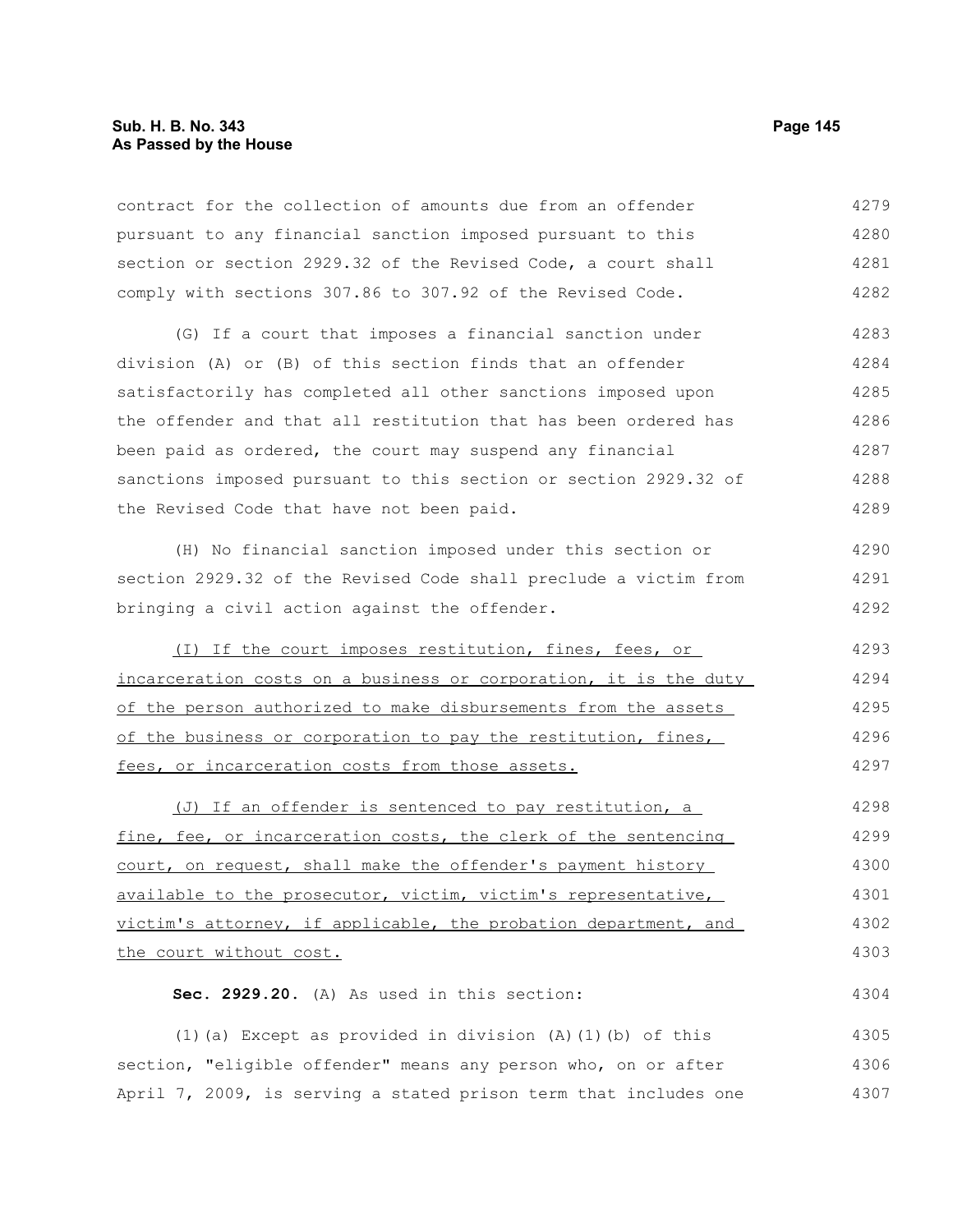or more nonmandatory prison terms.

(b) "Eligible offender" does not include any person who, on or after April 7, 2009, is serving a stated prison term for any of the following criminal offenses that was a felony and was committed while the person held a public office in this state: 4309 4310 4311 4312

(i) A violation of section 2921.02, 2921.03, 2921.05, 2921.31, 2921.32, 2921.41, 2921.42, or 2923.32 of the Revised Code; 4313 4314 4315

(ii) A violation of section 2913.42, 2921.04, 2921.11, or 2921.12 of the Revised Code, when the conduct constituting the violation was related to the duties of the offender's public office or to the offender's actions as a public official holding that public office; 4316 4317 4318 4319 4320

(iii) A violation of an existing or former municipal ordinance or law of this or any other state or the United States that is substantially equivalent to any violation listed in division (A)(1)(b)(i) of this section; 4321 4322 4323 4324

(iv) A violation of an existing or former municipal ordinance or law of this or any other state or the United States that is substantially equivalent to any violation listed in division (A)(1)(b)(ii) of this section, when the conduct constituting the violation was related to the duties of the offender's public office or to the offender's actions as a public official holding that public office; 4325 4326 4327 4328 4329 4330 4331

(v) A conspiracy to commit, attempt to commit, or complicity in committing any offense listed in division (A)(1) (b)(i) or described in division (A)(1)(b)(iii) of this section; 4332 4333 4334

(vi) A conspiracy to commit, attempt to commit, or complicity in committing any offense listed in division (A)(1) 4335 4336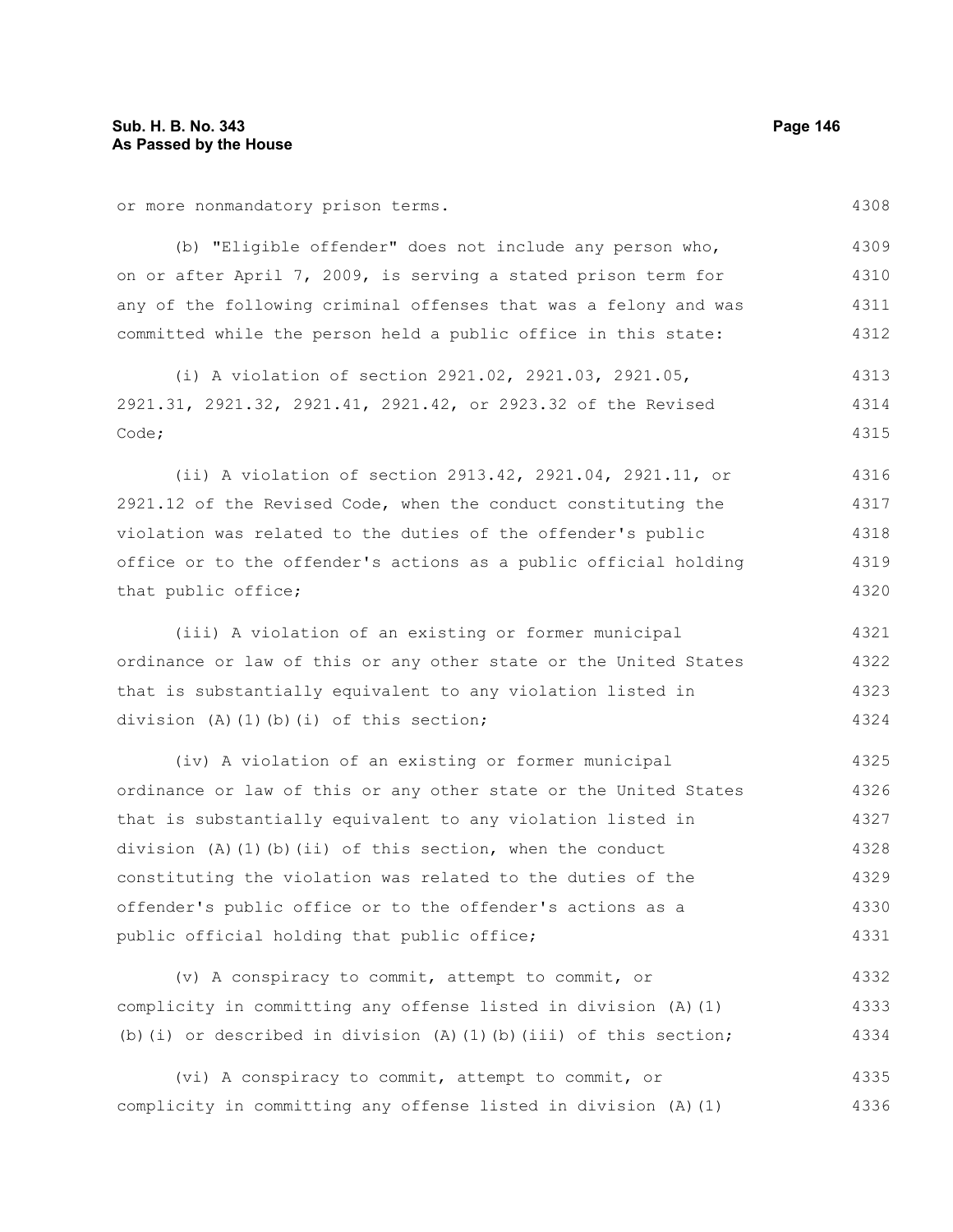| if the conduct constituting the offense that was the subject of  | 4338 |
|------------------------------------------------------------------|------|
| the conspiracy, that would have constituted the offense          | 4339 |
| attempted, or constituting the offense in which the offender was | 4340 |
| complicit was or would have been related to the duties of the    | 4341 |
| offender's public office or to the offender's actions as a       | 4342 |
| public official holding that public office.                      | 4343 |
| (2) "Nonmandatory prison term" means a prison term that is       | 4344 |
| not a mandatory prison term.                                     | 4345 |
| (3) "Public office" means any elected federal, state, or         | 4346 |
| local government office in this state.                           | 4347 |
| (4) "Victim's representative" has the same meaning as in         | 4348 |
| section 2930.01 of the Revised Code.                             | 4349 |
| (5) "Imminent danger of death," "medically incapacitated,"       | 4350 |
| and "terminal illness" have the same meanings as in section      | 4351 |
| 2967.05 of the Revised Code.                                     | 4352 |
| (6) "Aggregated nonmandatory prison term or terms" means         | 4353 |
| the aggregate of the following:                                  | 4354 |
| (a) All nonmandatory definite prison terms;                      | 4355 |
| (b) With respect to any non-life felony indefinite prison        | 4356 |
| term, all nonmandatory minimum prison terms imposed as part of   | 4357 |
| the non-life felony indefinite prison term or terms.             | 4358 |
| (B) On the motion of an eligible offender or upon its own        | 4359 |
| motion, the sentencing court may reduce the eligible offender's  | 4360 |
| aggregated nonmandatory prison term or terms through a judicial  | 4361 |
| release under this section.                                      | 4362 |
| (C) An eligible offender may file a motion for judicial          | 4363 |

(b)(ii) or described in division (A)(1)(b)(iv) of this section,

release with the sentencing court within the following 4364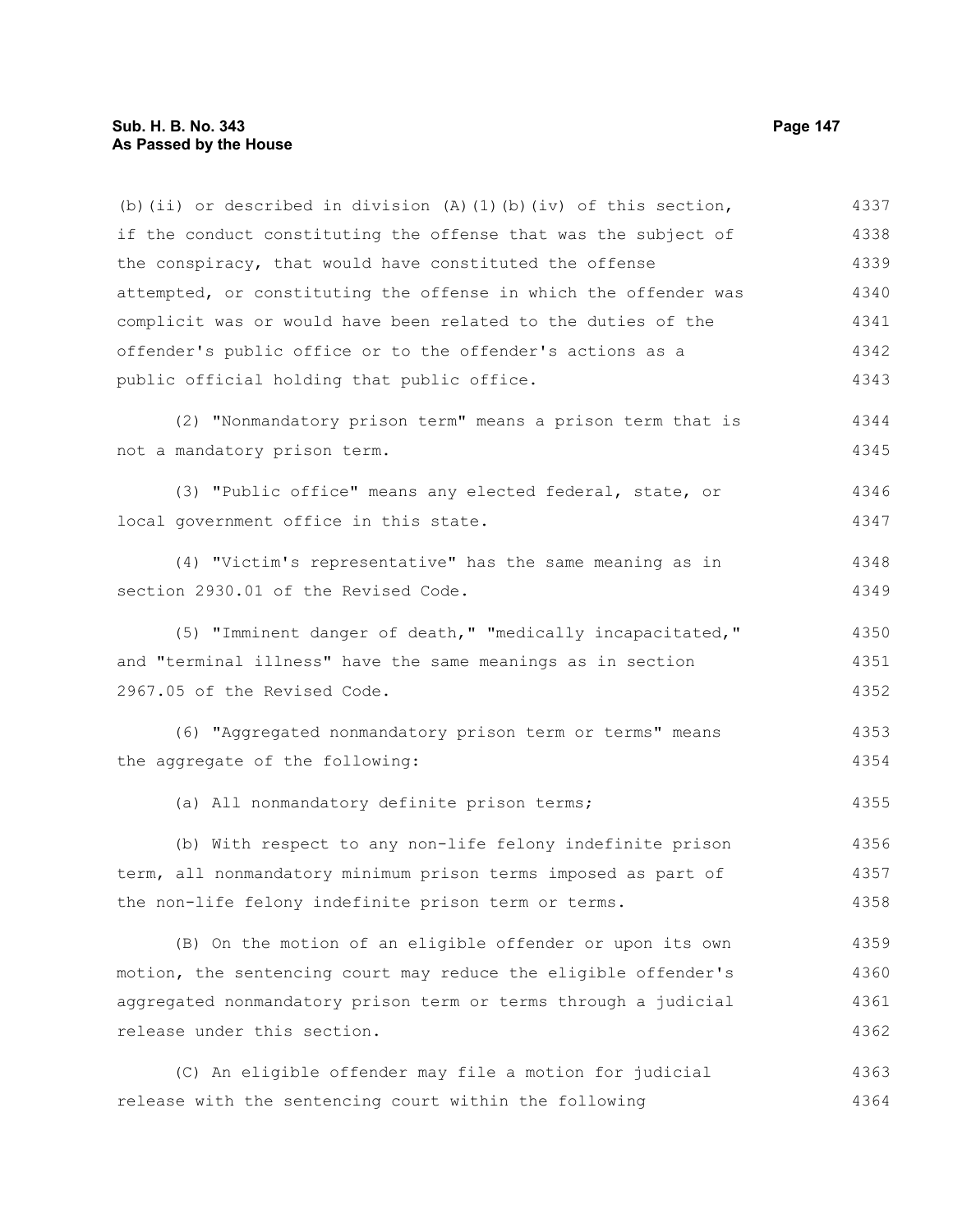applicable periods:

(1) If the aggregated nonmandatory prison term or terms is less than two years, the eligible offender may file the motion at any time after the offender is delivered to a state correctional institution or, if the prison term includes a mandatory prison term or terms, at any time after the expiration of all mandatory prison terms. 4366 4367 4368 4369 4370 4371

(2) If the aggregated nonmandatory prison term or terms is at least two years but less than five years, the eligible offender may file the motion not earlier than one hundred eighty days after the offender is delivered to a state correctional institution or, if the prison term includes a mandatory prison term or terms, not earlier than one hundred eighty days after the expiration of all mandatory prison terms. 4372 4373 4374 4375 4376 4377 4378

(3) If the aggregated nonmandatory prison term or terms is five years, the eligible offender may file the motion not earlier than the date on which the eligible offender has served four years of the offender's stated prison term or, if the prison term includes a mandatory prison term or terms, not earlier than four years after the expiration of all mandatory prison terms. 4379 4380 4381 4382 4383 4384 4385

(4) If the aggregated nonmandatory prison term or terms is more than five years but not more than ten years, the eligible offender may file the motion not earlier than the date on which the eligible offender has served five years of the offender's stated prison term or, if the prison term includes a mandatory prison term or terms, not earlier than five years after the expiration of all mandatory prison terms. 4386 4387 4388 4389 4390 4391 4392

(5) If the aggregated nonmandatory prison term or terms is

4365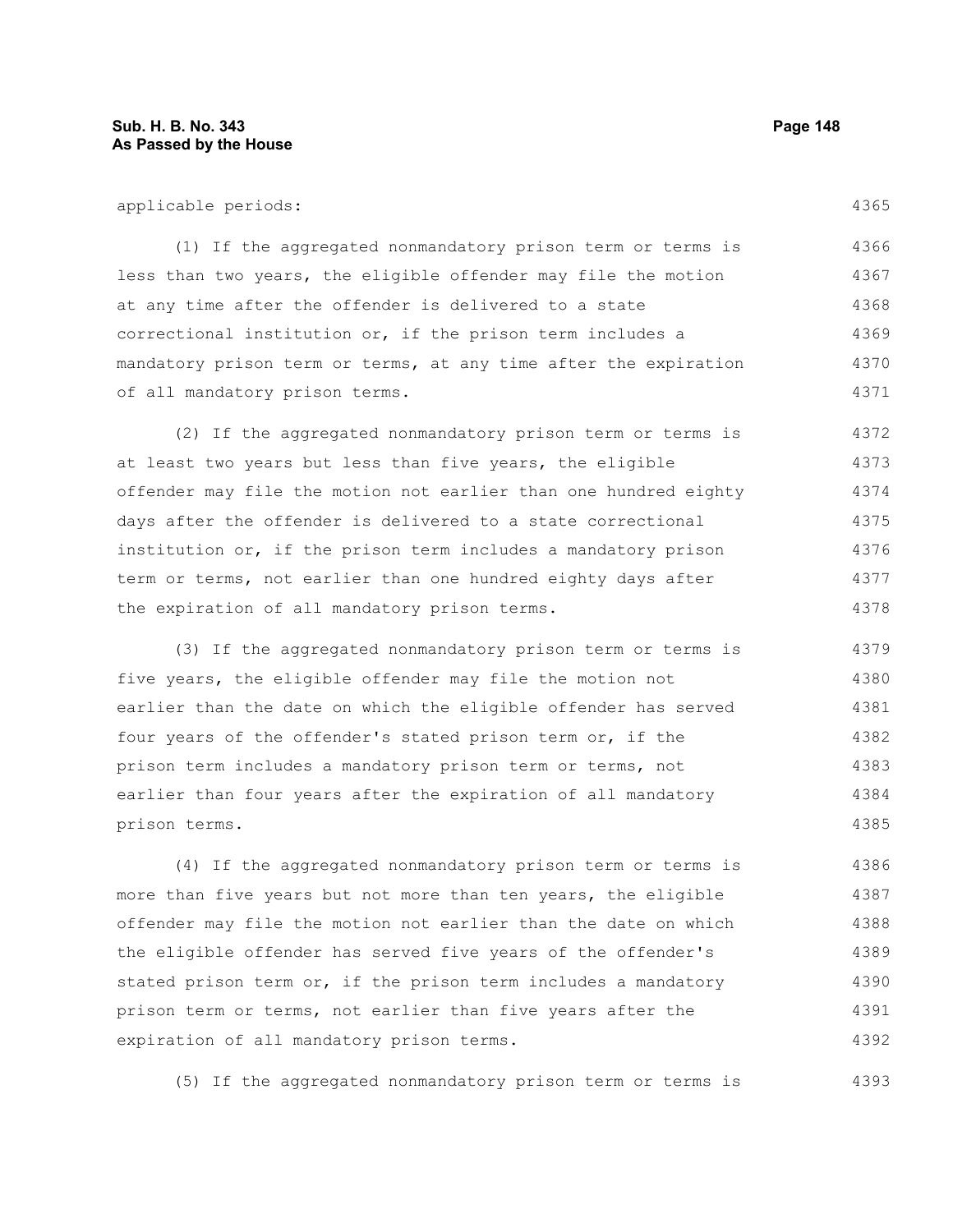# **Sub. H. B. No. 343** Page 149 **As Passed by the House**

more than ten years, the eligible offender may file the motion not earlier than the later of the date on which the offender has served one-half of the offender's stated prison term or the date specified in division (C)(4) of this section. 4394 4395 4396 4397

(D) Upon receipt of a timely motion for judicial release filed by an eligible offender under division (C) of this section or upon the sentencing court's own motion made within the appropriate time specified in that division, the court may deny the motion without a hearing or schedule a hearing on the motion. The court shall not grant the motion without a hearing. If a court denies a motion without a hearing, the court later may consider judicial release for that eligible offender on a subsequent motion filed by that eligible offender unless the court denies the motion with prejudice. If a court denies a motion with prejudice, the court may later consider judicial release on its own motion. If a court denies a motion after a hearing, the court shall not consider a subsequent motion for that eligible offender. The court shall hold only one hearing for any eligible offender. 4398 4399 4400 4401 4402 4403 4404 4405 4406 4407 4408 4409 4410 4411 4412

A hearing under this section shall be conducted in open court not less than thirty or more than sixty days after the motion is filed, provided that the court may delay the hearing for one hundred eighty additional days. If the court holds a hearing, the court shall enter a ruling on the motion within ten days after the hearing. If the court denies the motion without a hearing, the court shall enter its ruling on the motion within sixty days after the motion is filed. 4413 4414 4415 4416 4417 4418 4419 4420

(E) If a court schedules a hearing under division (D) of this section, the court shall notify the eligible offender and the head of the state correctional institution in which the 4421 4422 4423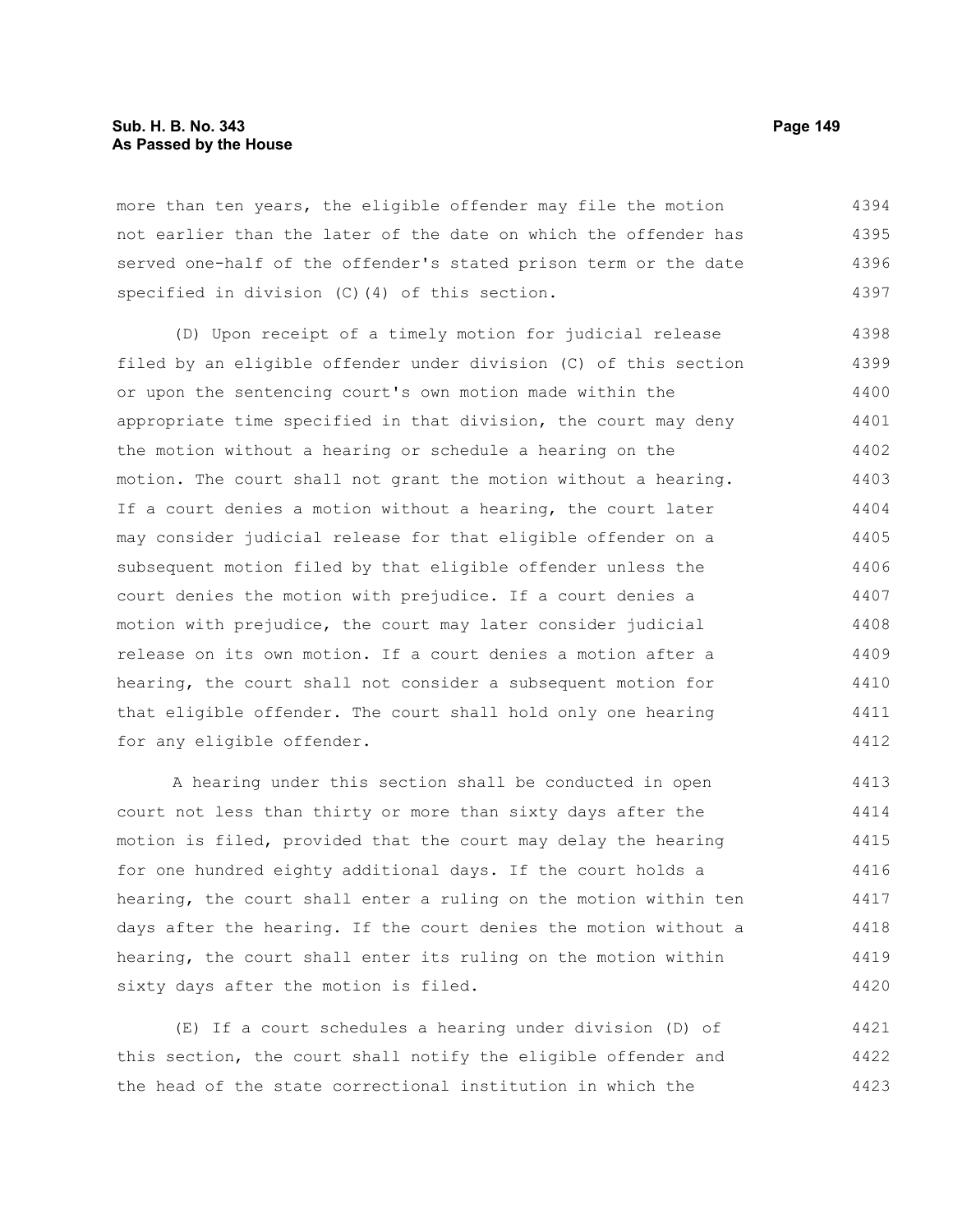# **Sub. H. B. No. 343 Page 150 As Passed by the House**

eligible offender is confined prior to the hearing. The head of the state correctional institution immediately shall notify the appropriate person at the department of rehabilitation and correction of the hearing, and the department within twenty-four hours after receipt of the notice, shall post on the database it maintains pursuant to section 5120.66 of the Revised Code the offender's name and all of the information specified in division (A)(1)(c)(i) of that section. If the court schedules a hearing for judicial release, the court promptly shall give notice of the hearing to the prosecuting attorney of the county in which the eligible offender was indicted. Upon receipt of the notice from the court, the prosecuting attorney shall do whichever of the following is applicable: 4424 4425 4426 4427 4428 4429 4430 4431 4432 4433 4434 4435 4436

(1) Subject to division (E)(2) of this section, notify the victim of the offense  $er$ -and the victim's representative, if applicable, pursuant to division (B) of section 2930.16 of the Revised Code;

(2) If the offense was an offense of violence that is a felony of the first, second, or third degree, except as otherwise provided in this division, notify the victim or and the victim's representative, if applicable, of the hearing regardless of whether the victim or victim's representative has requested the notification. The notice of the hearing shall not be given under this division to a victim or victim's representative if the victim or victim's representative has requested pursuant to division (B)(2) of section 2930.03 of the Revised Code that the victim or the victim's representative not be provided the notice. If notice is to be provided to a victim or victim's representative under this division, the prosecuting attorney may give the notice by any reasonable means, including regular mail, telephone, and electronic mail, in accordance with 4441 4442 4443 4444 4445 4446 4447 4448 4449 4450 4451 4452 4453 4454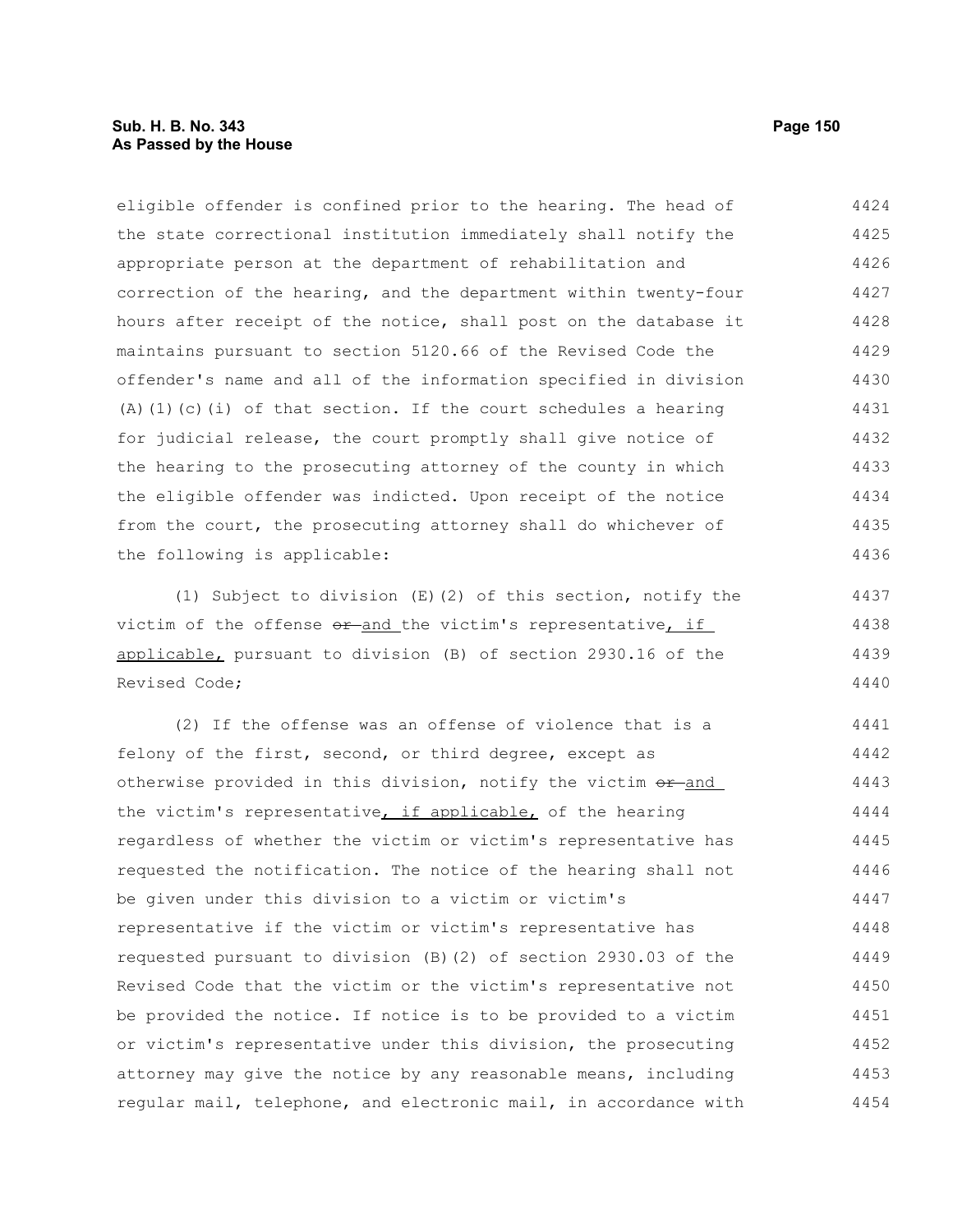division (D)(1) of section 2930.16 of the Revised Code. If the notice is based on an offense committed prior to March 22, 2013, the notice also shall include the opt-out information described in division (D)(1) of section 2930.16 of the Revised Code. The prosecuting attorney, in accordance with division (D)(2) of section 2930.16 of the Revised Code, shall keep a record of all attempts to provide the notice, and of all notices provided, under this division. Division (E)(2) of this section, and the notice-related provisions of division (K) of this section, division (D)(1) of section 2930.16, division (H) of section 2967.12, division (E)(1)(b) of section 2967.19, division (A)(3) (b) of section 2967.26, division (D)(1) of section 2967.28, and division (A)(2) of section 5149.101 of the Revised Code enacted in the act in which division  $(E)(2)$  of this section was enacted, shall be known as "Roberta's Law." 4455 4456 4457 4458 4459 4460 4461 4462 4463 4464 4465 4466 4467 4468 4469

(F) Upon an offender's successful completion of rehabilitative activities, the head of the state correctional institution may notify the sentencing court of the successful completion of the activities. 4470 4471 4472 4473

(G) Prior to the date of the hearing on a motion for judicial release under this section, the head of the state correctional institution in which the eligible offender is confined shall send to the court an institutional summary report on the eligible offender's conduct in the institution and in any institution from which the eligible offender may have been transferred. Upon the request of the prosecuting attorney of the county in which the eligible offender was indicted or of any law enforcement agency, the head of the state correctional institution, at the same time the person sends the institutional summary report to the court, also shall send a copy of the report to the requesting prosecuting attorney and law 4474 4475 4476 4477 4478 4479 4480 4481 4482 4483 4484 4485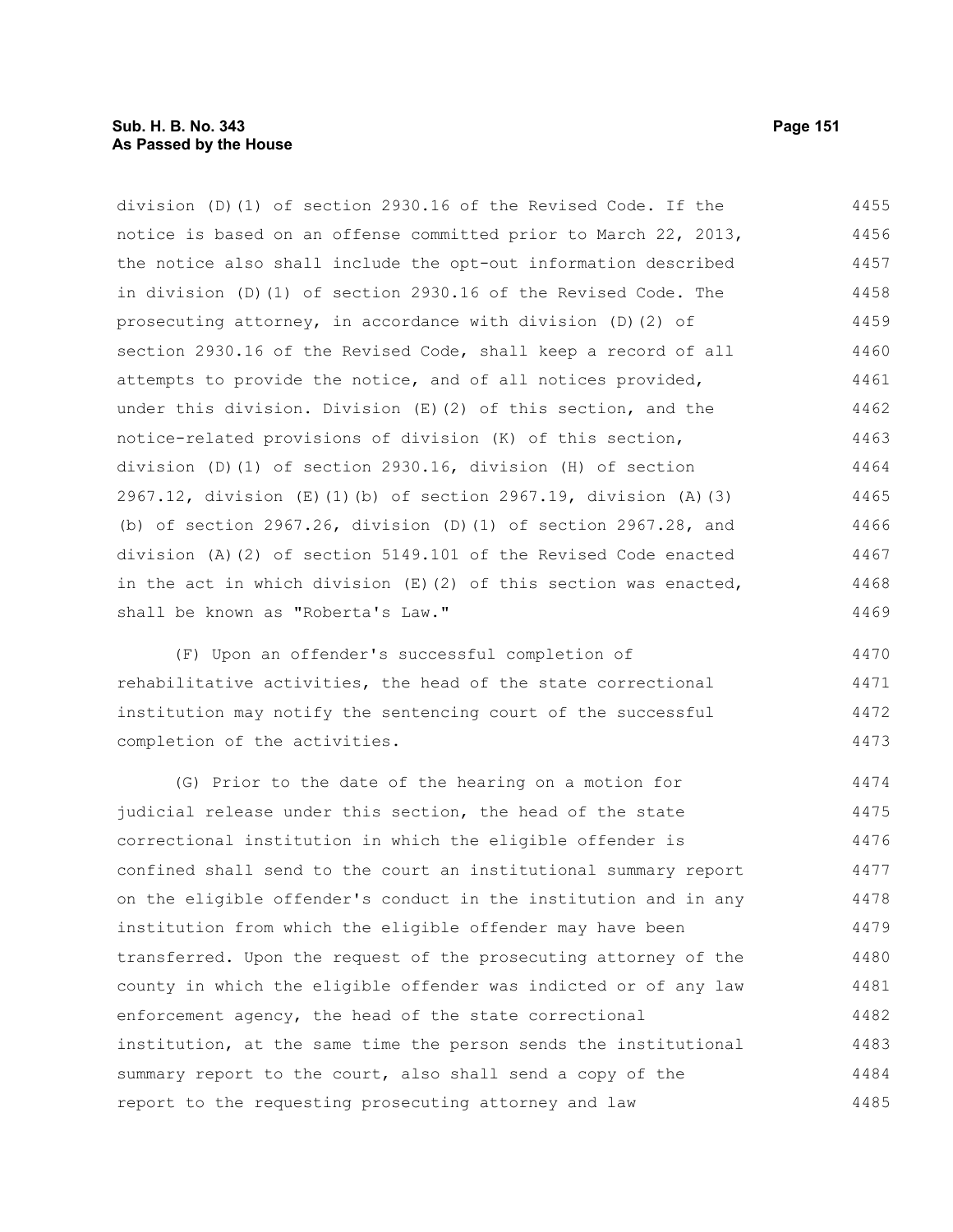# **Sub. H. B. No. 343 Page 152 As Passed by the House**

enforcement agencies. The institutional summary report shall cover the eligible offender's participation in school, vocational training, work, treatment, and other rehabilitative activities and any disciplinary action taken against the eligible offender. The report shall be made part of the record of the hearing. A presentence investigation report is not required for judicial release. 4486 4487 4488 4489 4490 4491 4492

(H) If the court grants a hearing on a motion for judicial release under this section, the eligible offender shall attend the hearing if ordered to do so by the court. Upon receipt of a copy of the journal entry containing the order, the head of the state correctional institution in which the eligible offender is incarcerated shall deliver the eligible offender to the sheriff of the county in which the hearing is to be held. The sheriff shall convey the eligible offender to and from the hearing. 4493 4494 4495 4496 4497 4498 4499 4500

(I) At the hearing on a motion for judicial release under this section, the court shall afford the eligible offender and the eligible offender's attorney an opportunity to present written and, if present, oral information relevant to the motion. The court shall afford a similar opportunity to the prosecuting attorney, the victim- $or_{L}$  the victim's representative, the victim's attorney, if applicable, and any other person the court determines is likely to present additional relevant information. The court shall consider any oral or written statement of a victim, victim's representative, and victim's attorney, if applicable, made pursuant to section 2930.14 or 2930.17 of the Revised Code, any victim impact statement prepared pursuant to section 2947.051 of the Revised Code, and any report made under division (G) of this section. The court may consider any written statement of any person submitted to the court pursuant to division (L) of this section. 4501 4502 4503 4504 4505 4506 4507 4508 4509 4510 4511 4512 4513 4514 4515 4516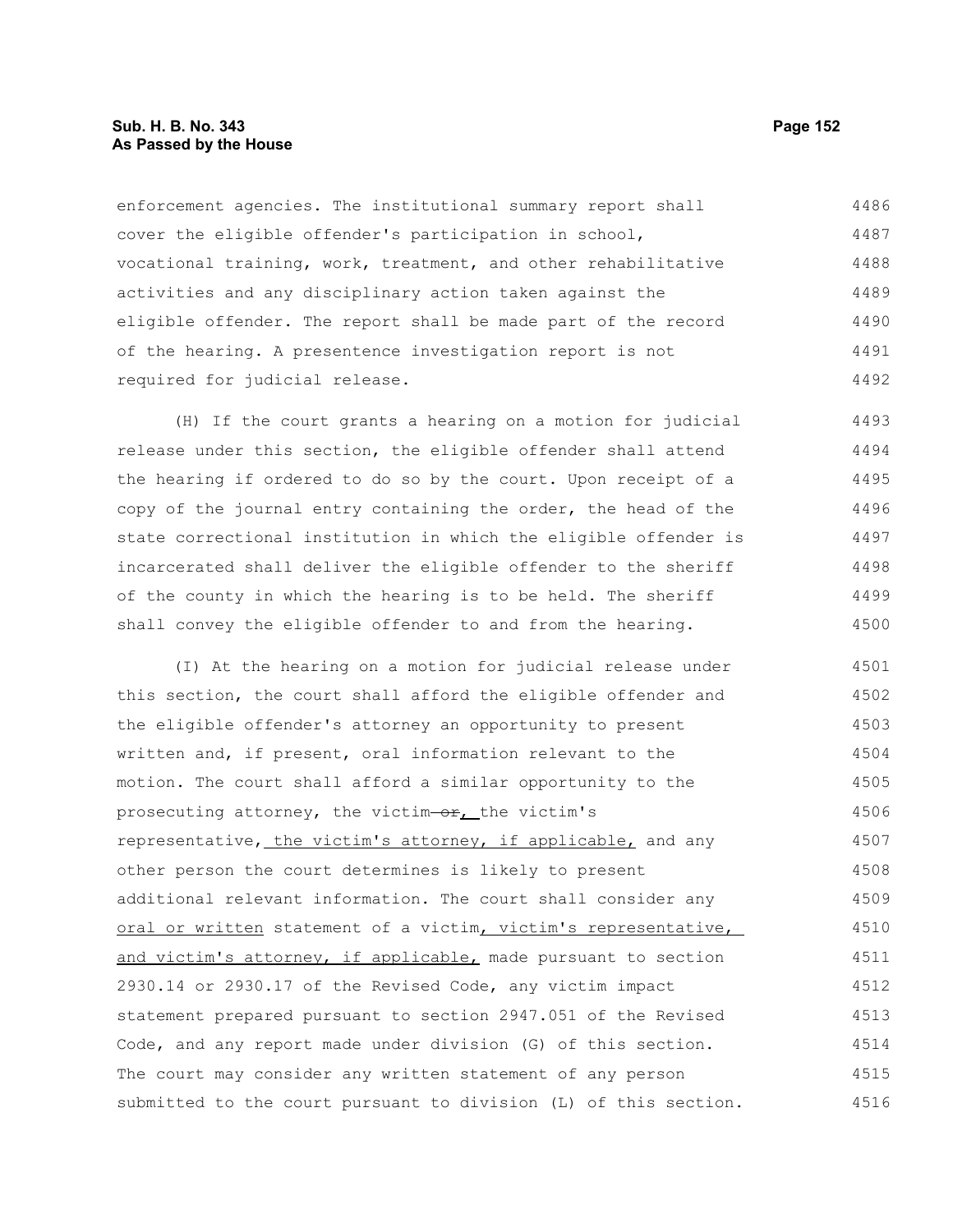After ruling on the motion, the court shall notify the victim and the victim's representative of the ruling in accordance with sections 2930.03 and 2930.16 of the Revised Code. 4517 4518 4519

(J)(1) A court shall not grant a judicial release under this section to an eligible offender who is imprisoned for a felony of the first or second degree, or to an eligible offender who committed an offense under Chapter 2925. or 3719. of the Revised Code and for whom there was a presumption under section 2929.13 of the Revised Code in favor of a prison term, unless the court, with reference to factors under section 2929.12 of the Revised Code, finds both of the following: 4520 4521 4522 4523 4524 4525 4526 4527

(a) That a sanction other than a prison term would adequately punish the offender and protect the public from future criminal violations by the eligible offender because the applicable factors indicating a lesser likelihood of recidivism outweigh the applicable factors indicating a greater likelihood of recidivism; 4528 4529 4530 4531 4532 4533

(b) That a sanction other than a prison term would not demean the seriousness of the offense because factors indicating that the eligible offender's conduct in committing the offense was less serious than conduct normally constituting the offense outweigh factors indicating that the eligible offender's conduct was more serious than conduct normally constituting the offense. 4534 4535 4536 4537 4538 4539

(2) A court that grants a judicial release to an eligible offender under division (J)(1) of this section shall specify on the record both findings required in that division and also shall list all the factors described in that division that were presented at the hearing. 4540 4541 4542 4543 4544

(K) If the court grants a motion for judicial release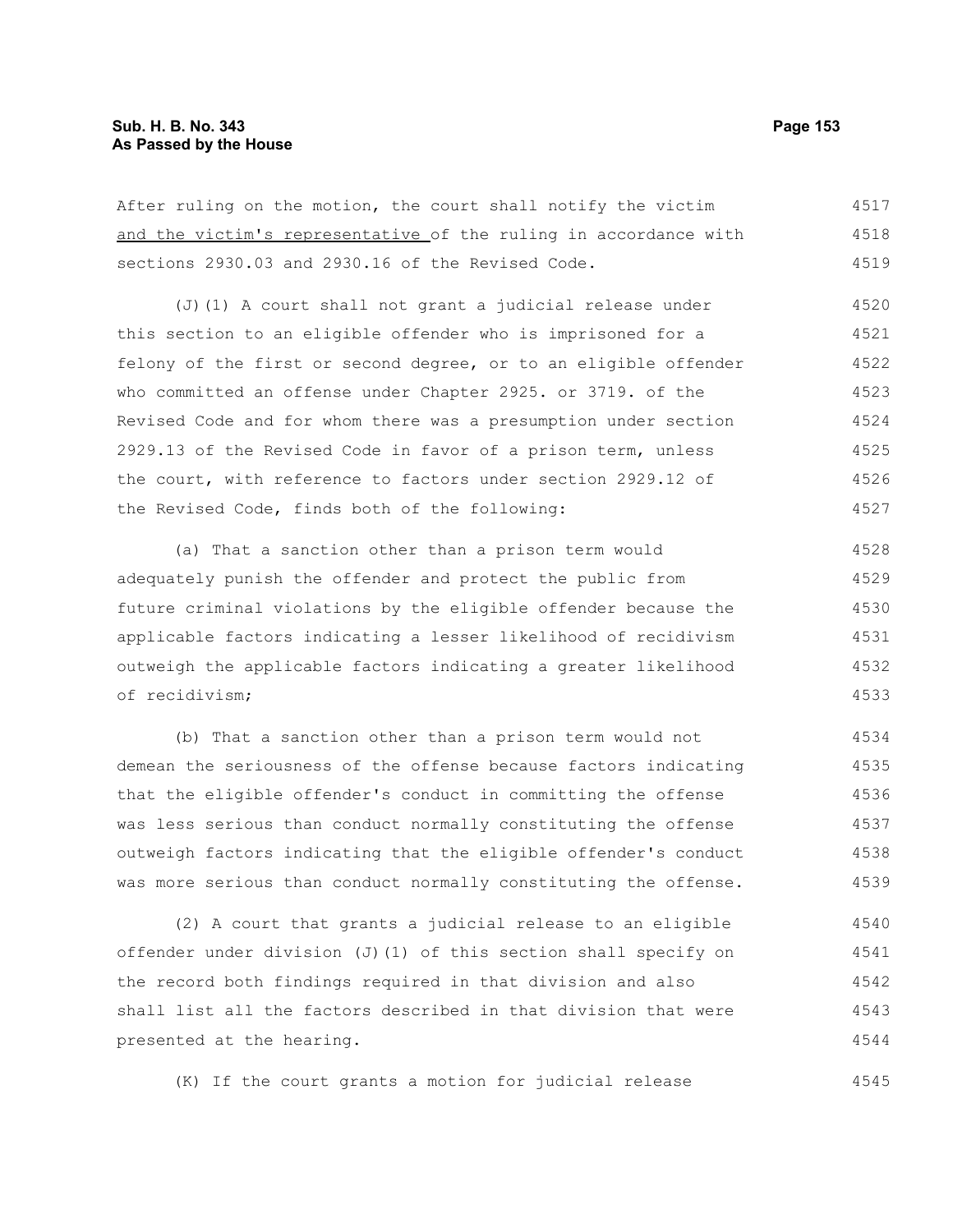# **Sub. H. B. No. 343 Page 154 As Passed by the House**

under this section, the court shall order the release of the eligible offender, shall place the eligible offender under an appropriate community control sanction, under appropriate conditions, and under the supervision of the department of probation serving the court and shall reserve the right to reimpose the sentence that it reduced if the offender violates the sanction. If the court reimposes the reduced sentence, it may do so either concurrently with, or consecutive to, any new sentence imposed upon the eligible offender as a result of the violation that is a new offense. Except as provided in division (R)(2) of this section, the period of community control shall be no longer than five years. The court, in its discretion, may reduce the period of community control by the amount of time the eligible offender spent in jail or prison for the offense and in prison. If the court made any findings pursuant to division (J) (1) of this section, the court shall serve a copy of the findings upon counsel for the parties within fifteen days after the date on which the court grants the motion for judicial release. 4546 4547 4548 4549 4550 4551 4552 4553 4554 4555 4556 4557 4558 4559 4560 4561 4562 4563 4564

If the court grants a motion for judicial release, the court shall notify the appropriate person at the department of rehabilitation and correction, and the department shall post notice of the release on the database it maintains pursuant to section 5120.66 of the Revised Code. The court also shall notify the prosecuting attorney of the county in which the eligible offender was indicted that the motion has been granted. Unless the victim or the victim's representative has requested pursuant to division (B)(2) of section 2930.03 of the Revised Code that the victim or victim's representative not be provided the notice, the prosecuting attorney shall notify the victim  $\sigma$ r and the victim's representative, if applicable, of the judicial 4565 4566 4567 4568 4569 4570 4571 4572 4573 4574 4575 4576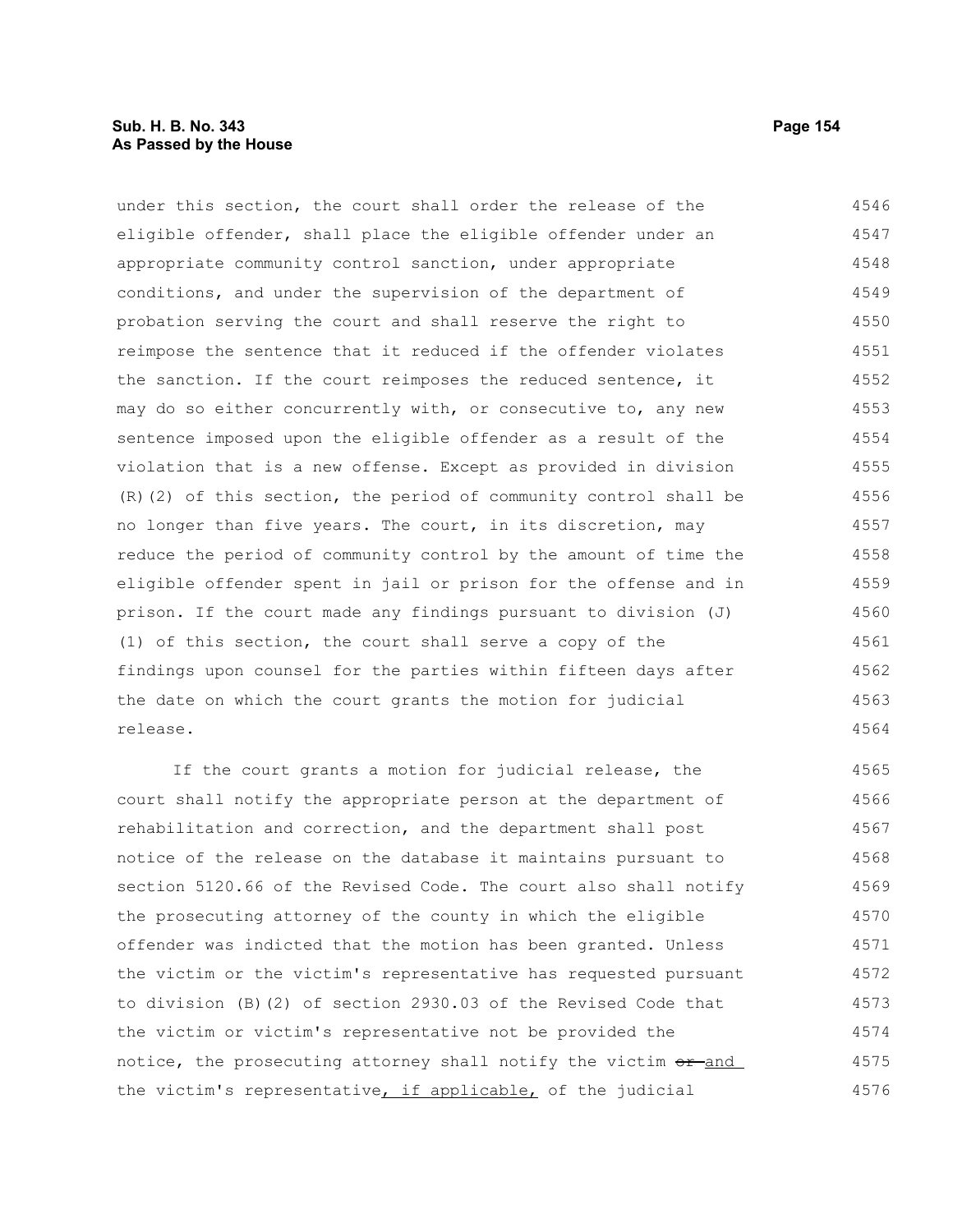# **Sub. H. B. No. 343 Page 155 As Passed by the House**

release in any manner, and in accordance with the same procedures, pursuant to which the prosecuting attorney is authorized to provide notice of the hearing pursuant to division (E)(2) of this section. If the notice is based on an offense committed prior to March 22, 2013, the notice to the victim or victim's representative also shall include the opt-out information described in division (D)(1) of section 2930.16 of the Revised Code. 4577 4578 4579 4580 4581 4582 4583 4584

(L) In addition to and independent of the right of a victim to make a statement pursuant to section 2930.14, 2930.17, or 2946.051 of the Revised Code and any right of a person to present written information or make a statement pursuant to division (I) of this section, any person may submit to the court, at any time prior to the hearing on the offender's motion for judicial release, a written statement concerning the effects of the offender's-crime or crimes criminal offense, the circumstances surrounding the erime or erimes criminal offense, the manner in which the erime or crimes were criminal offense was perpetrated, and the person's opinion as to whether the offender should be released. 4585 4586 4587 4588 4589 4590 4591 4592 4593 4594 4595 4596

(M) The changes to this section that are made on September 30, 2011, apply to any judicial release decision made on or after September 30, 2011, for any eligible offender. 4597 4598 4599

(N) Notwithstanding the eligibility requirements specified in division (A) of this section and the filing time frames specified in division (C) of this section and notwithstanding the findings required under division (J) of this section, the sentencing court, upon the court's own motion and after considering whether the release of the offender into society would create undue risk to public safety, may grant a judicial 4600 4601 4602 4603 4604 4605 4606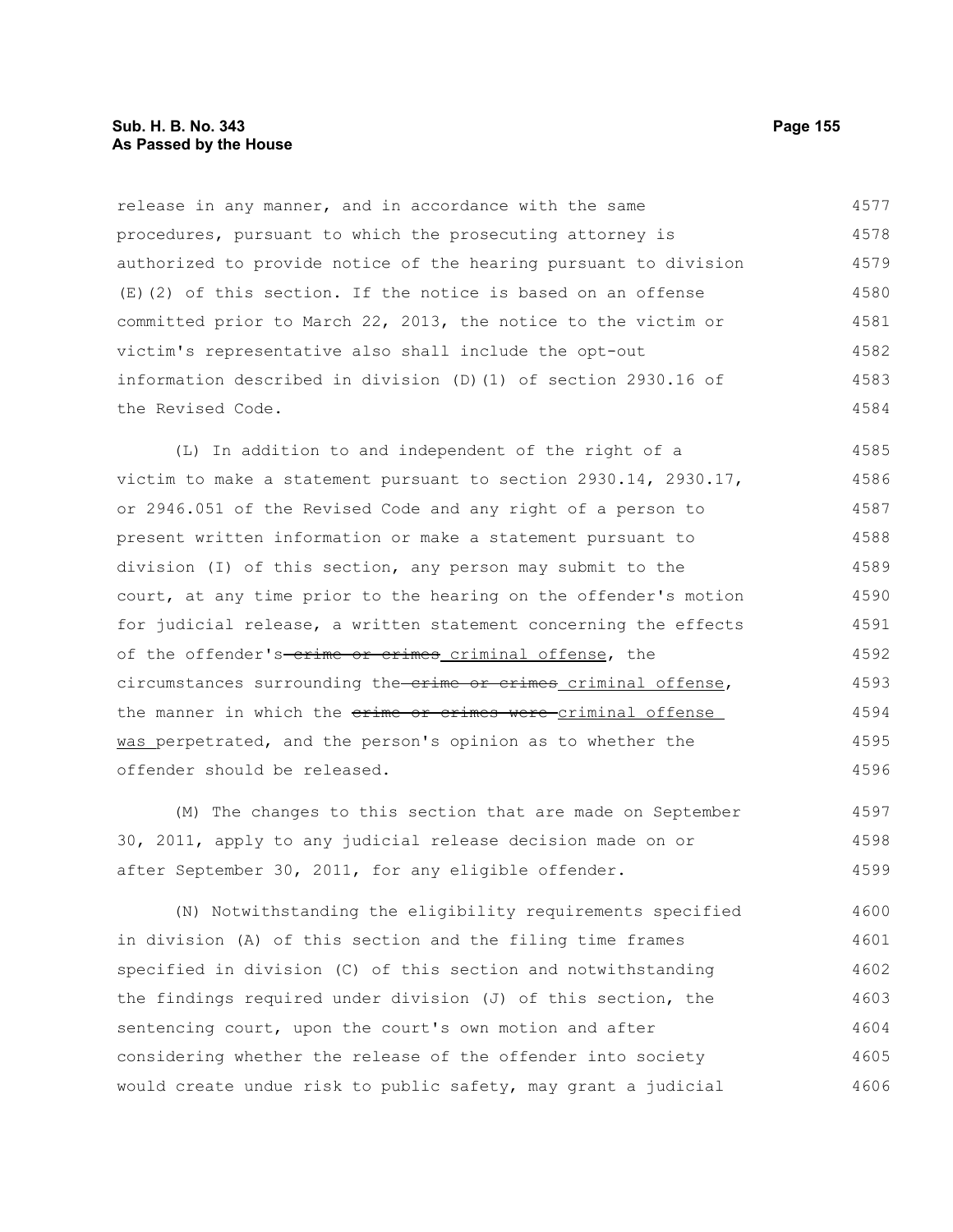release to an offender who is not serving a life sentence at any time during the offender's imposed sentence when the director of rehabilitation and correction certifies to the sentencing court through the chief medical officer for the department of rehabilitation and correction that the offender is in imminent danger of death, is medically incapacitated, or is suffering from a terminal illness. 4607 4608 4609 4610 4611 4612 4613

(O) The director of rehabilitation and correction shall not certify any offender under division (N) of this section who is serving a death sentence. 4614 4615 4616

(P) A motion made by the court under division (N) of this section is subject to the notice, hearing, and other procedural requirements specified in divisions (D), (E), (G), (H), (I), (K), and (L) of this section, except for the following: 4617 4618 4619 4620

(1) The court may waive the offender's appearance at any hearing scheduled by the court if the offender's condition makes it impossible for the offender to participate meaningfully in the proceeding. 4621 4622 4623 4624

(2) The court may grant the motion without a hearing, provided that the prosecuting attorney and, victim or, and victim's representative, if applicable, to whom notice of the hearing was provided under division (E) of this section indicate that they do not wish to participate in the hearing or present information relevant to the motion. 4625 4626 4627 4628 4629 4630

(Q) The court may request health care records from the department of rehabilitation and correction to verify the certification made under division (N) of this section. 4631 4632 4633

(R)(1) If the court grants judicial release under division (N) of this section, the court shall do all of the following: 4634 4635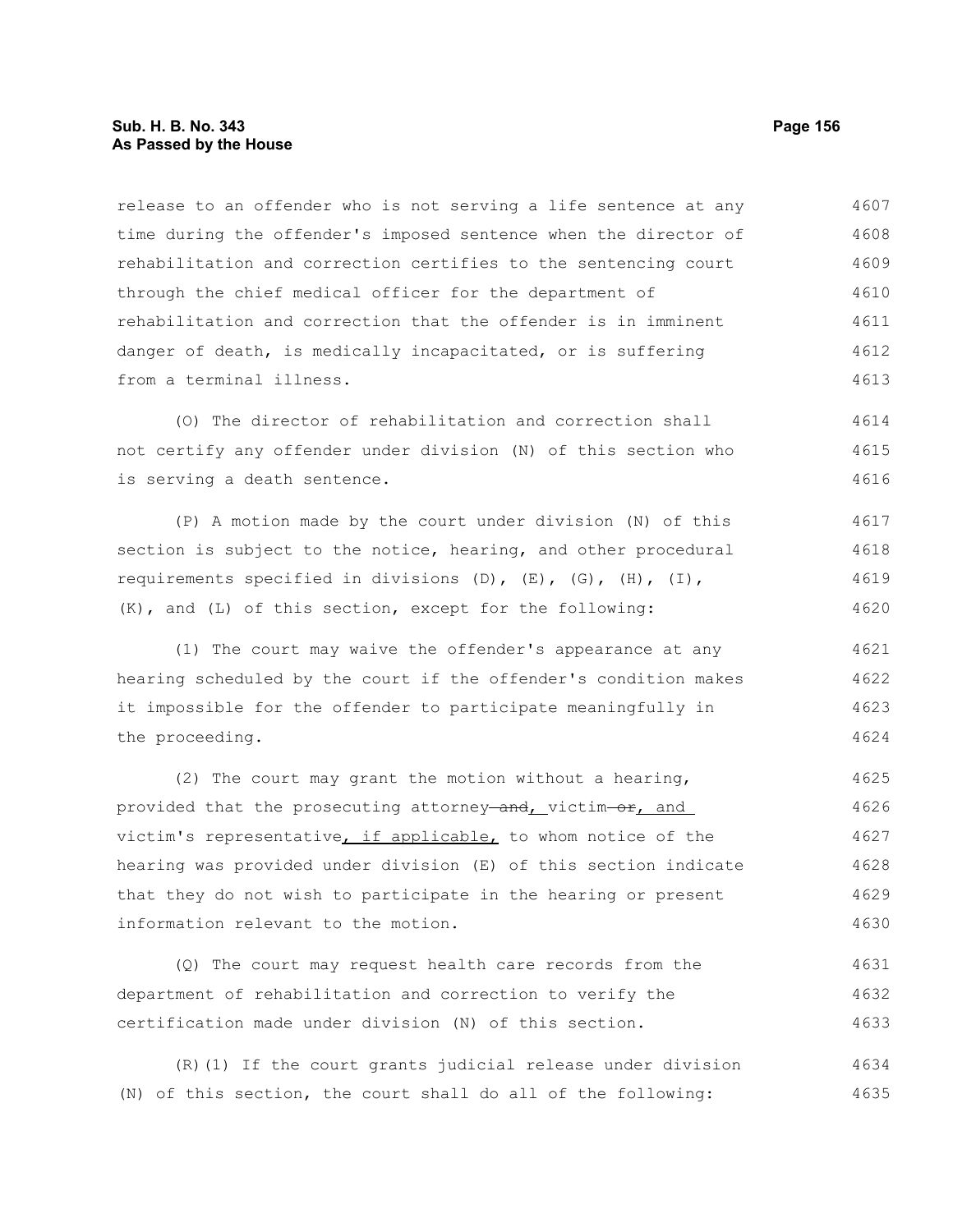#### (a) Order the release of the offender; 4636

(b) Place the offender under an appropriate community control sanction, under appropriate conditions; 4637 4638

(c) Place the offender under the supervision of the department of probation serving the court or under the supervision of the adult parole authority. 4639 4640 4641

(2) The court, in its discretion, may revoke the judicial release if the offender violates the community control sanction described in division (R)(1) of this section. The period of that community control is not subject to the five-year limitation described in division (K) of this section and shall not expire earlier than the date on which all of the offender's mandatory prison terms expire. 4642 4643 4644 4645 4646 4647 4648

(S) If the health of an offender who is released under division (N) of this section improves so that the offender is no longer terminally ill, medically incapacitated, or in imminent danger of death, the court shall, upon the court's own motion, revoke the judicial release. The court shall not grant the motion without a hearing unless the offender waives a hearing. If a hearing is held, the court shall afford the offender and the offender's attorney an opportunity to present written and, if the offender or the offender's attorney is present, oral information relevant to the motion. The court shall afford a similar opportunity to the prosecuting attorney, the victim- $or_{f}$ the victim's representative, the victim's attorney, if applicable, and any other person the court determines is likely to present additional relevant information. A court that grants a motion under this division shall specify its findings on the record. 4649 4650 4651 4652 4653 4654 4655 4656 4657 4658 4659 4660 4661 4662 4663 4664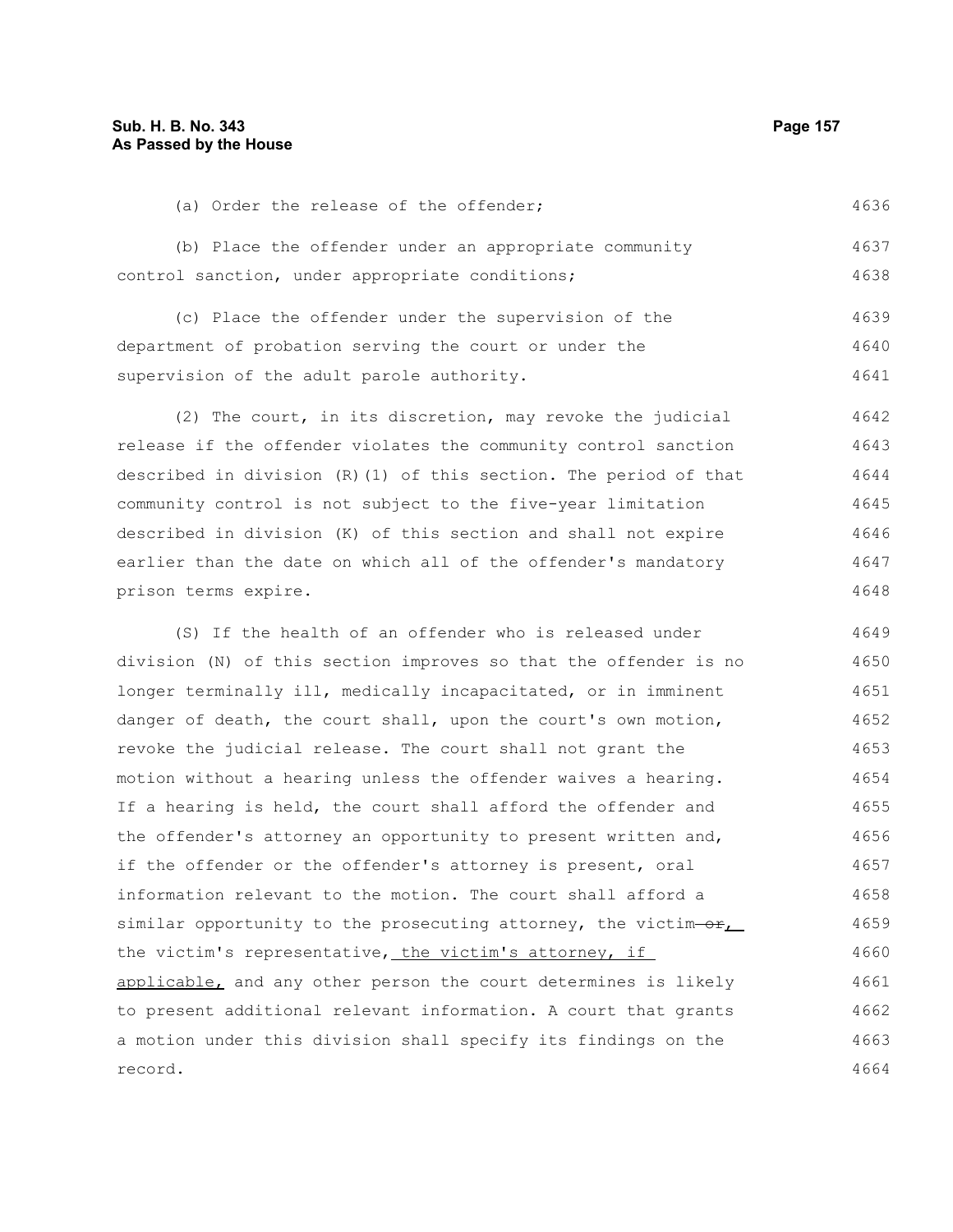# **Sub. H. B. No. 343 Page 158 As Passed by the House**

**Sec. 2929.22.** (A) Unless a mandatory jail term is required to be imposed by division (G) of section 1547.99, division (B) of section 4510.14, division (G) of section 4511.19 of the Revised Code, or any other provision of the Revised Code a court that imposes a sentence under this chapter upon an offender for a misdemeanor or minor misdemeanor has discretion to determine the most effective way to achieve the purposes and principles of sentencing set forth in section 2929.21 of the Revised Code. 4665 4666 4667 4668 4669 4670 4671 4672

Unless a specific sanction is required to be imposed or is precluded from being imposed by the section setting forth an offense or the penalty for an offense or by any provision of sections 2929.23 to 2929.28 of the Revised Code, a court that imposes a sentence upon an offender for a misdemeanor may impose on the offender any sanction or combination of sanctions under sections 2929.24 to 2929.28 of the Revised Code. The court shall not impose a sentence that imposes an unnecessary burden on local government resources. 4673 4674 4675 4676 4677 4678 4679 4680 4681

(B)(1) In determining the appropriate sentence for a misdemeanor, the court shall consider all of the following factors: 4682 4683 4684

(a) The nature and circumstances of the offense or offenses; 4685 4686

(b) Whether the circumstances regarding the offender and the offense or offenses indicate that the offender has a history of persistent criminal activity and that the offender's character and condition reveal a substantial risk that the offender will commit another offense; 4687 4688 4689 4690 4691

(c) Whether the circumstances regarding the offender and the offense or offenses indicate that the offender's history, 4692 4693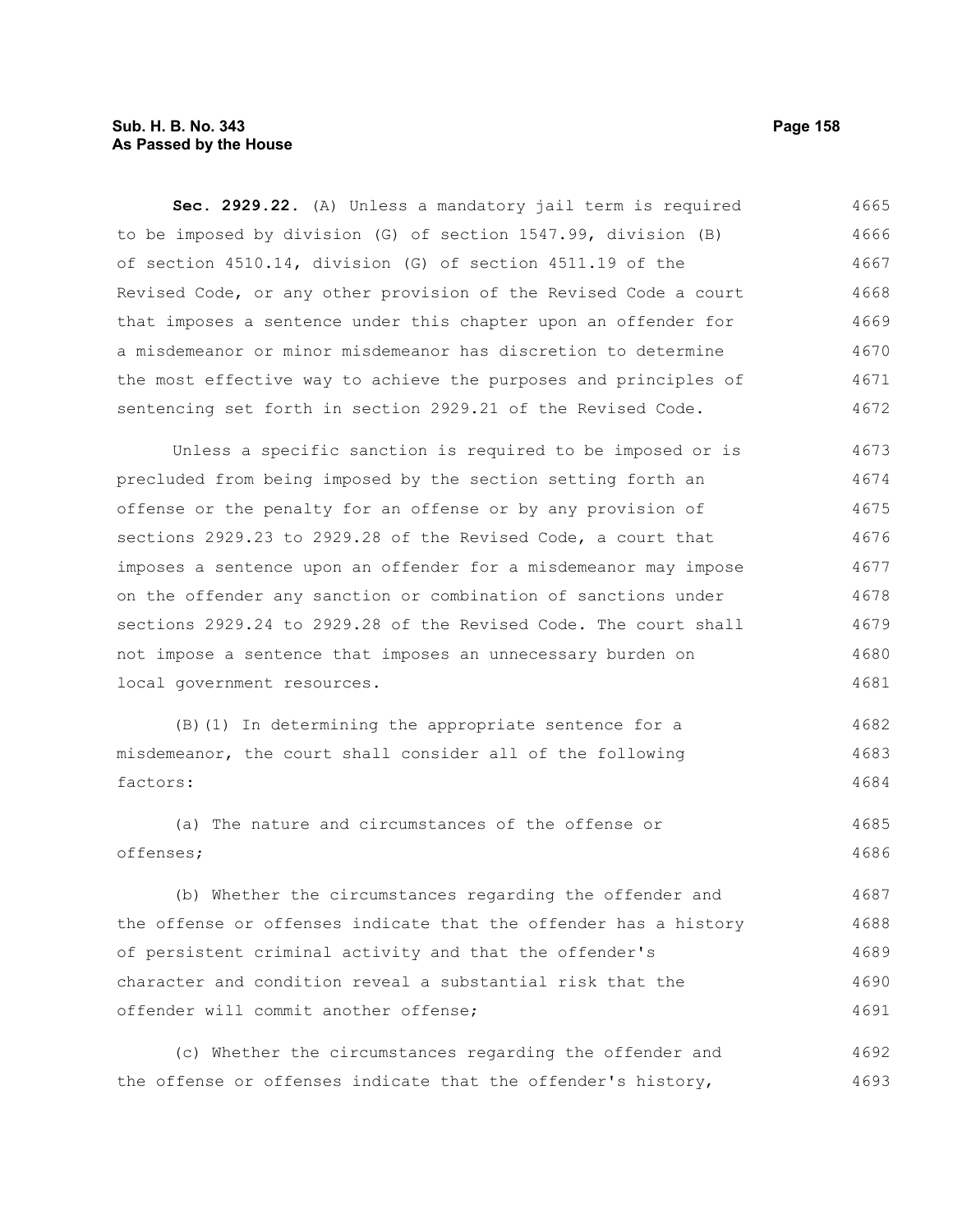#### **Sub. H. B. No. 343** Page 159 **As Passed by the House**

character, and condition reveal a substantial risk that the offender will be a danger to others and that the offender's conduct has been characterized by a pattern of repetitive, compulsive, or aggressive behavior with heedless indifference to the consequences; 4694 4695 4696 4697 4698

(d) Whether the victim's youth, age, disability, or other factor made the victim particularly vulnerable to the offense or made the impact of the offense more serious; 4699 4700 4701

(e) Whether the offender is likely to commit future crimes in general, in addition to the circumstances described in divisions (B)(1)(b) and (c) of this section; 4702 4703 4704

(f) Whether the offender has an emotional, mental, or physical condition that is traceable to the offender's service in the armed forces of the United States and that was a contributing factor in the offender's commission of the offense or offenses; 4705 4706 4707 4708 4709

(g) The offender's military service record.

(2) In determining the appropriate sentence for a misdemeanor, in addition to complying with division (B)(1) of this section, the court may consider any other factors that are relevant to achieving the purposes and principles of sentencing set forth in section 2929.21 of the Revised Code. 4711 4712 4713 4714 4715

(C) Before imposing a jail term as a sentence for a misdemeanor, a court shall consider the appropriateness of imposing a community control sanction or a combination of community control sanctions under sections 2929.25, 2929.26, 2929.27, and 2929.28 of the Revised Code. A court may impose the longest jail term authorized under section 2929.24 of the Revised Code only upon offenders who commit the worst forms of 4716 4717 4718 4719 4720 4721 4722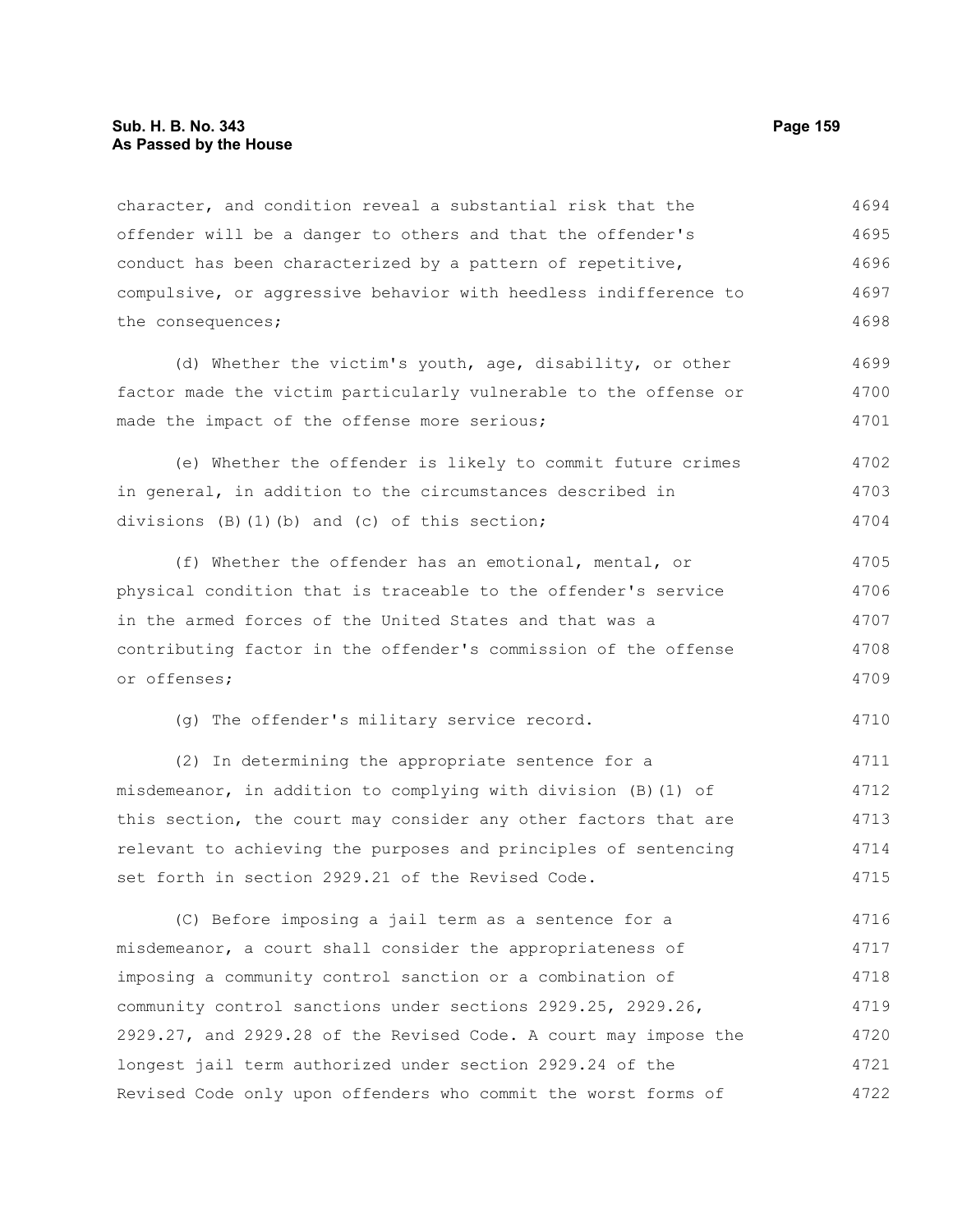# **Sub. H. B. No. 343 Page 160 As Passed by the House**

the offense or upon offenders whose conduct and response to prior sanctions for prior offenses demonstrate that the imposition of the longest jail term is necessary to deter the offender from committing a future-erime criminal offense. 4723 4724 4725 4726

(D)(1) A sentencing court shall consider any relevant oral or-and written statement made by the victim, the victim's representative, the victim's attorney, if applicable, the defendant, the defense attorney,  $\theta$ r and the prosecuting authority regarding sentencing for a misdemeanor. This division does not create any rights to notice other than those rights authorized by Chapter 2930. of the Revised Code. 4727 4728 4729 4730 4731 4732 4733

(2) At the time of sentencing for a misdemeanor or as soon as possible after sentencing, the court shall notify the victim of the offense of the victim's right to file an application for an award of reparations pursuant to sections 2743.51 to 2743.72 of the Revised Code. 4734 4735 4736 4737 4738

**Sec. 2929.28.** (A) In addition to imposing court costs pursuant to section 2947.23 of the Revised Code, the court imposing a sentence upon an offender for a misdemeanor, including a minor misdemeanor, may sentence the offender to any financial sanction or combination of financial sanctions authorized under this section and, if the offender is being sentenced for a criminal offense as defined in section 2930.01 of the Revised Code, shall sentence the offender to make restitution pursuant to this section and section 2929.281 of the Revised Code. If the court, in its discretion or as required by this section, imposes one or more financial sanctions, the financial sanctions that may be imposed pursuant to this section include, but are not limited to, the following: 4739 4740 4741 4742 4743 4744 4745 4746 4747 4748 4749 4750 4751

(1) Unless the misdemeanor offense  $\frac{1}{10}$  a minor misdemeanor 4752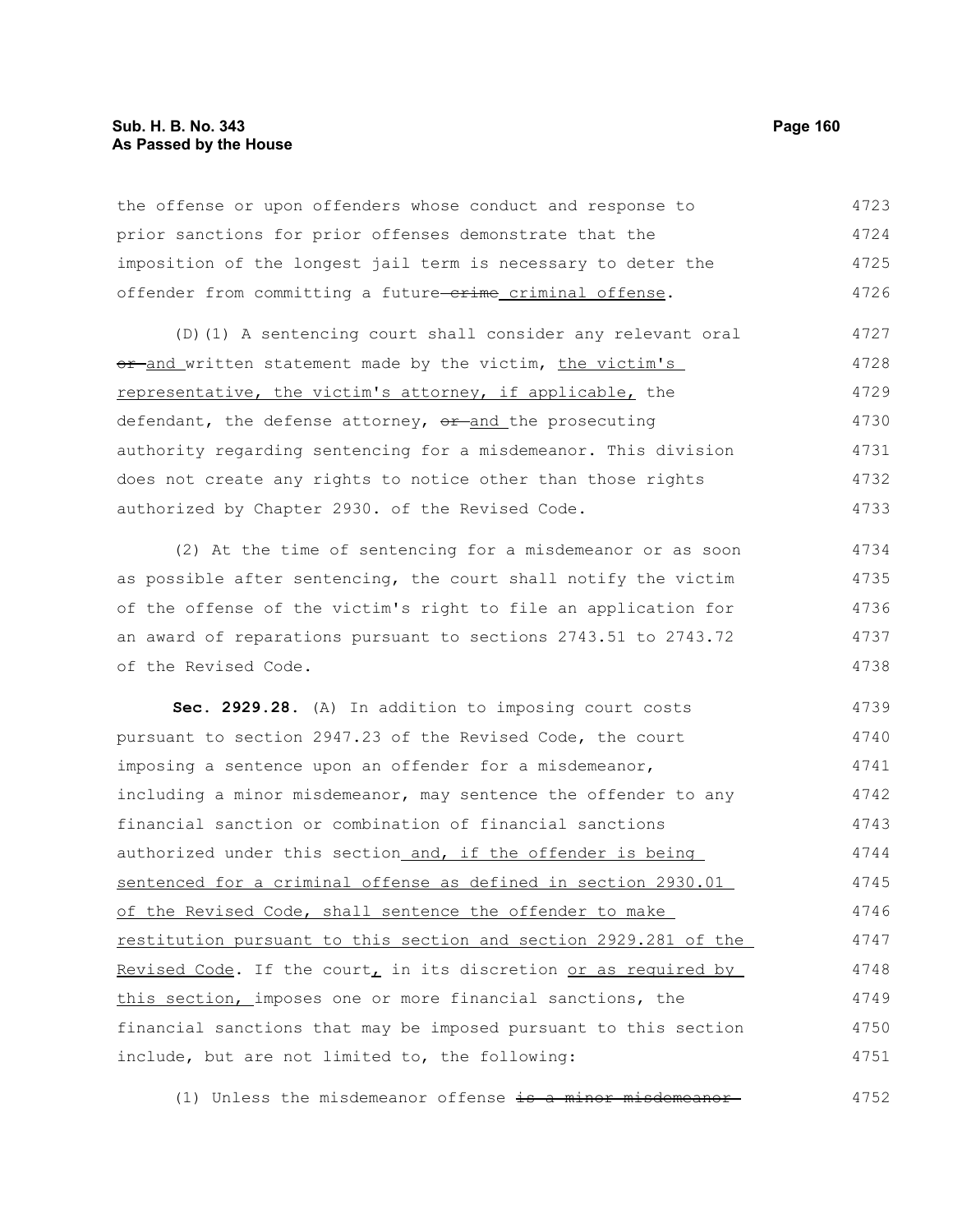# **Sub. H. B. No. 343 Page 161 As Passed by the House**

or-could be disposed of by the traffic violations bureau serving the court under Traffic Rule 13, restitution by the offender to the victim of the offender's crime or any survivor of the victimvictim's estate, in an amount based on the victim's economic loss. The court may not impose restitution as a sanction pursuant to this division if the offense is a minor misdemeanor or could be disposed of by the traffic violations bureau serving the court under Traffic Rule 13. If the court requires restitution, the court shall order that the restitution be made to the victim in open court or to the adult probation department that serves the jurisdiction or the clerk of the court on behalf of the victim. 4753 4754 4755 4756 4757 4758 4759 4760 4761 4762 4763 4764

If the court imposes restitution, the The court shall determine the amount of restitution to be paid by the offender. If the court imposes restitution, the court may base the amount of restitution it orders on an amount recommended by the victim, the offender, a presentence investigation report, estimates or receipts indicating the cost of repairing or replacing property, and other information, provided that the The victim, victim's representative, victim's attorney, if applicable, the prosecutor or the prosecutor's designee, and the offender may provide information relevant to the determination of the amount of restitution. The amount the court orders as restitution shall not exceed the amount of the economic loss suffered by the victim as a direct and proximate result of the commission of the offense. If the court imposes restitution for the cost of accounting or auditing done to determine the extent of economic loss, the court may order restitution for any amount of the victim's costs of accounting or auditing provided that the amount of restitution is reasonable and does not exceed the value of property or services stolen or damaged as a result of 4765 4766 4767 4768 4769 4770 4771 4772 4773 4774 4775 4776 4777 4778 4779 4780 4781 4782 4783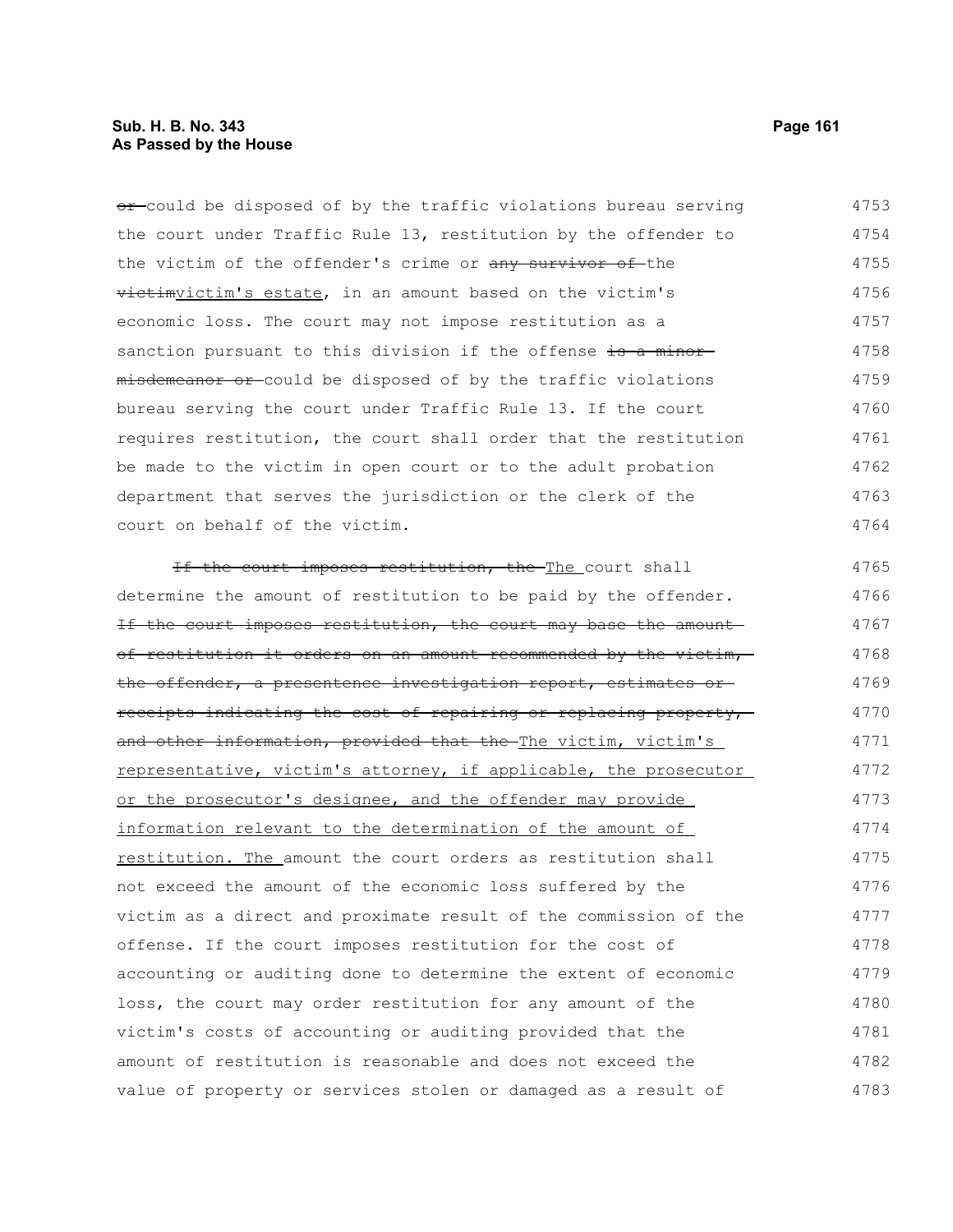the offense. If the court decides to or is required to impose restitution, the court shall hold an evidentiary hearing on restitution if the offender, victim, or survivor victim's representative, victim's attorney, if applicable, or victim's estate disputes the amount of restitution. If the The court holds an evidentiary hearing, at the hearing the victim or survivor has the burden to prove shall determine the amount of full restitution by a preponderance of the evidence-the amountof restitution sought from the offender. All restitution payments shall be credited against any recovery of economic loss in a civil action brought by the victim or any survivor of the victim-victim's estate against the offender. No person may introduce evidence of an award of restitution under this section in a civil action for purposes of imposing liability against an insurer under section 3937.18 of the Revised Code. If the court imposes restitution, the The court may order that the offender pay a surcharge, of not more than five per cent of the amount of the restitution otherwise ordered, to the entity responsible for collecting and processing restitution payments. The victim-or survivor, victim's attorney, if applicable, or the attorney for the victim's estate may request that the prosecutor in the case file a motion, or the offender may file a motion, for modification of the payment terms of any restitution ordered. If the court grants the motion, it may modify the payment terms as it determines appropriate but shall not reduce the amount of restitution ordered, except as provided in division (A) of section 2929.281 of the Revised Code. 4784 4785 4786 4787 4788 4789 4790 4791 4792 4793 4794 4795 4796 4797 4798 4799 4800 4801 4802 4803 4804 4805 4806 4807 4808 4809 4810 4811 4812

(2) A fine of the type described in divisions  $(A)(2)(a)$ 4813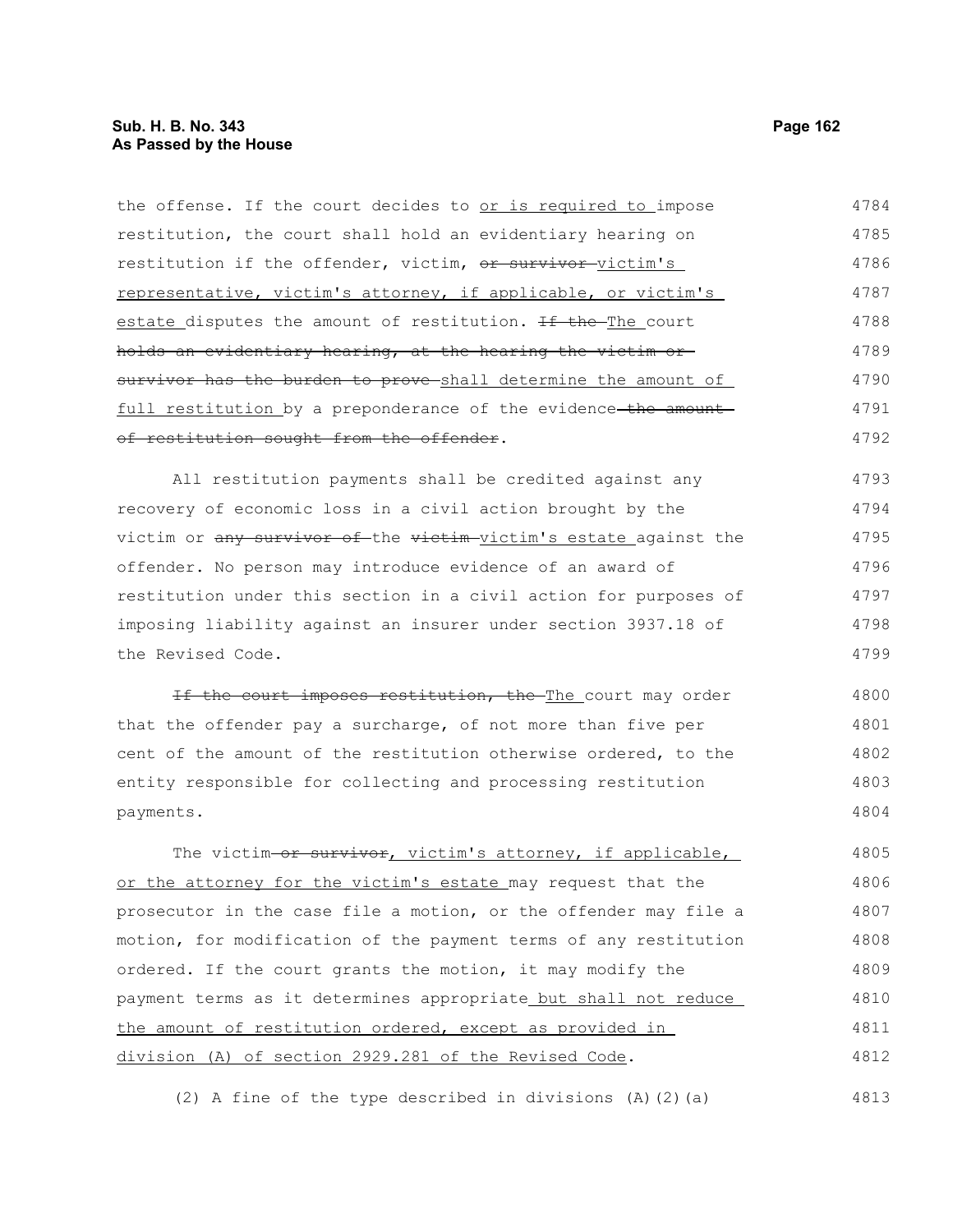required by law: (a) A fine in the following amount: (i) For a misdemeanor of the first degree, not more than one thousand dollars; (ii) For a misdemeanor of the second degree, not more than seven hundred fifty dollars; (iii) For a misdemeanor of the third degree, not more than five hundred dollars; (iv) For a misdemeanor of the fourth degree, not more than two hundred fifty dollars; (v) For a minor misdemeanor, not more than one hundred fifty dollars. (b) A state fine or cost as defined in section 2949.111 of the Revised Code. (3)(a) Reimbursement by the offender of any or all of the costs of sanctions incurred by the government, including, but not limited to, the following: (i) All or part of the costs of implementing any community control sanction, including a supervision fee under section 2951.021 of the Revised Code and the costs of global positioning system device monitoring; (ii) All or part of the costs of confinement in a jail or other residential facility, including, but not limited to, a per diem fee for room and board, the costs of medical and dental treatment, and the costs of repairing property damaged by the offender while confined; 4815 4816 4817 4818 4819 4820 4821 4822 4823 4824 4825 4826 4827 4828 4829 4830 4831 4832 4833 4834 4835 4836 4837 4838 4839 4840

and (b) of this section payable to the appropriate entity as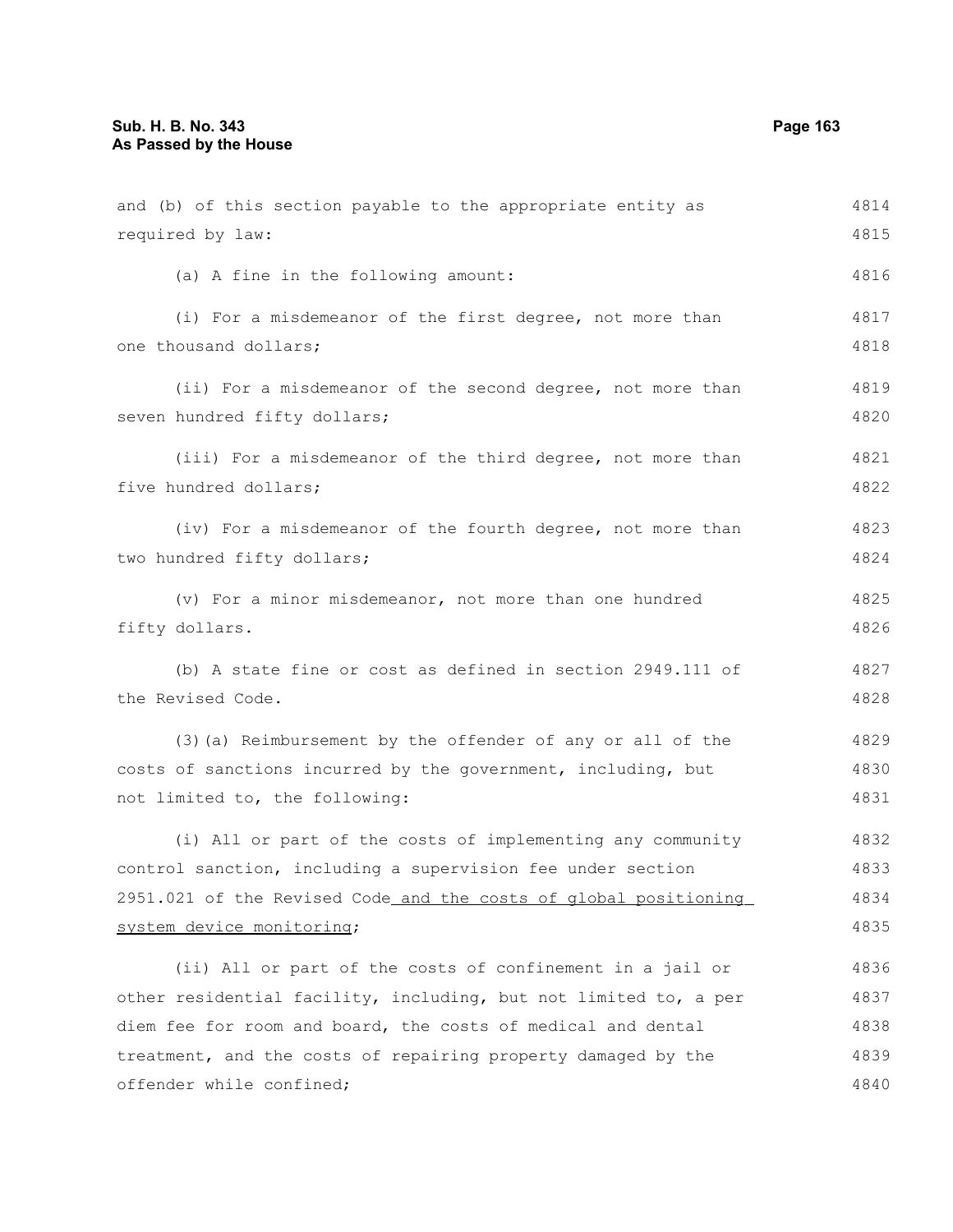# **Sub. H. B. No. 343 Page 164 As Passed by the House**

(iii) All or part of the cost of purchasing and using an immobilizing or disabling device, including a certified ignition interlock device, or a remote alcohol monitoring device that a court orders an offender to use under section 4510.13 of the Revised Code. 4841 4842 4843 4844 4845

(b) The amount of reimbursement ordered under division (A) (3)(a) of this section shall not exceed the total amount of reimbursement the offender is able to pay and shall not exceed the actual cost of the sanctions. The court may collect any amount of reimbursement the offender is required to pay under that division. If the court does not order reimbursement under that division, confinement costs may be assessed pursuant to a repayment policy adopted under section 2929.37 of the Revised Code. In addition, the offender may be required to pay the fees specified in section 2929.38 of the Revised Code in accordance with that section. 4846 4847 4848 4849 4850 4851 4852 4853 4854 4855 4856

(B) If the court determines a hearing is necessary, the court may hold a hearing to determine whether the offender is able to pay the financial sanction imposed pursuant to this section or court costs or is likely in the future to be able to pay the sanction or costs. 4857 4858 4859 4860 4861

If the court determines that the offender is indigent and unable to pay the financial sanction or court costs, the court shall consider imposing and may impose a term of community service under division (A) of section 2929.27 of the Revised Code in lieu of imposing a financial sanction or court costs. If the court does not determine that the offender is indigent, the court may impose a term of community service under division (A) of section 2929.27 of the Revised Code in lieu of or in addition to imposing a financial sanction under this section and in 4862 4863 4864 4865 4866 4867 4868 4869 4870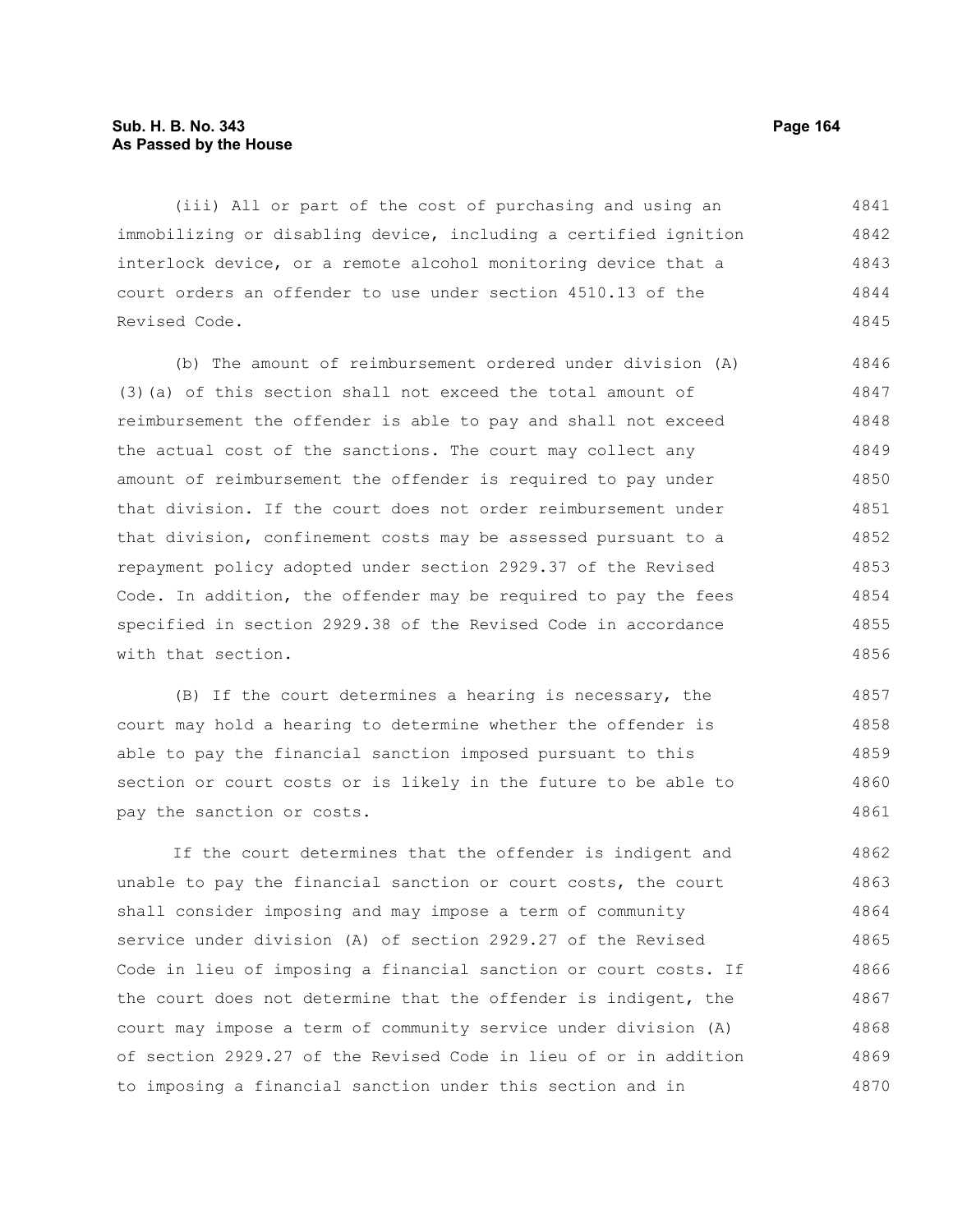# **Sub. H. B. No. 343 Page 165 As Passed by the House**

addition to imposing court costs. The court may order community service for a minor misdemeanor pursuant to division (D) of section 2929.27 of the Revised Code in lieu of or in addition to imposing a financial sanction under this section and in addition to imposing court costs. If a person fails to pay a financial sanction or court costs, the court may order community service in lieu of the financial sanction or court costs. 4871 4872 4873 4874 4875 4876 4877

(C)(1) The offender shall pay reimbursements imposed upon the offender pursuant to division (A)(3) of this section to pay the costs incurred by a county pursuant to any sanction imposed under this section or section 2929.26 or 2929.27 of the Revised Code or in operating a facility used to confine offenders pursuant to a sanction imposed under section 2929.26 of the Revised Code to the county treasurer. The county treasurer shall deposit the reimbursements in the county's general fund. The county shall use the amounts deposited in the fund to pay the costs incurred by the county pursuant to any sanction imposed under this section or section 2929.26 or 2929.27 of the Revised Code or in operating a facility used to confine offenders pursuant to a sanction imposed under section 2929.26 of the Revised Code. 4878 4879 4880 4881 4882 4883 4884 4885 4886 4887 4888 4889 4890 4891

(2) The offender shall pay reimbursements imposed upon the offender pursuant to division (A)(3) of this section to pay the costs incurred by a municipal corporation pursuant to any sanction imposed under this section or section 2929.26 or 2929.27 of the Revised Code or in operating a facility used to confine offenders pursuant to a sanction imposed under section 2929.26 of the Revised Code to the treasurer of the municipal corporation. The treasurer shall deposit the reimbursements in the municipal corporation's general fund. The municipal corporation shall use the amounts deposited in the fund to pay 4892 4893 4894 4895 4896 4897 4898 4899 4900 4901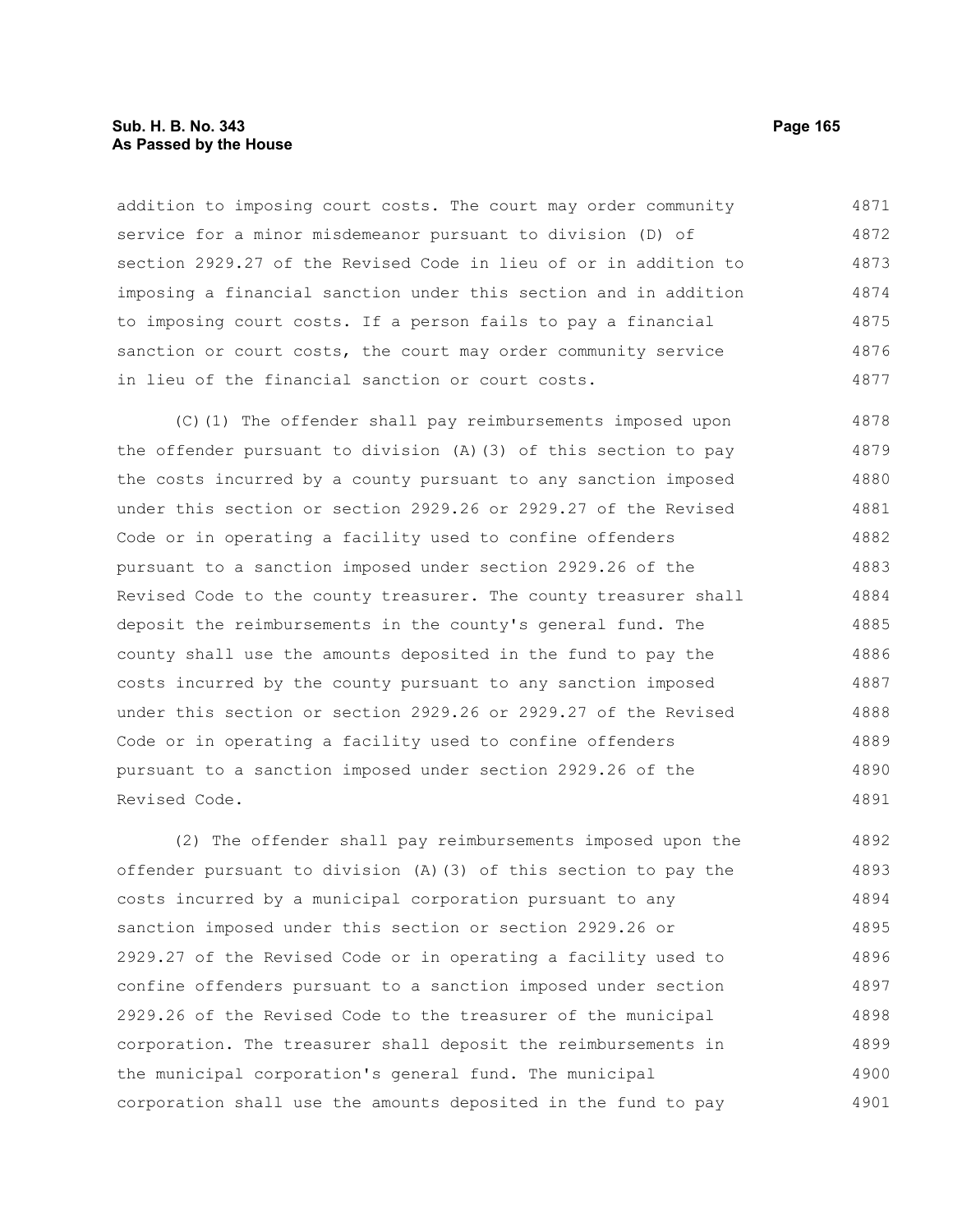### **Sub. H. B. No. 343 Page 166 As Passed by the House**

the costs incurred by the municipal corporation pursuant to any sanction imposed under this section or section 2929.26 or 2929.27 of the Revised Code or in operating a facility used to confine offenders pursuant to a sanction imposed under section 2929.26 of the Revised Code. 4902 4903 4904 4905 4906

(3) The offender shall pay reimbursements imposed pursuant to division (A)(3) of this section for the costs incurred by a private provider pursuant to a sanction imposed under this section or section 2929.26 or 2929.27 of the Revised Code to the provider. 4907 4908 4909 4910 4911

(D) In addition to any other fine that is or may be imposed under this section, the court imposing sentence upon an offender for misdemeanor domestic violence or menacing by stalking may impose a fine of not less than seventy nor more than five hundred dollars, which shall be transmitted to the treasurer of state to be credited to the address confidentiality program fund created by section 111.48 of the Revised Code. 4912 4913 4914 4915 4916 4917 4918

(E) Except as otherwise provided in this division, a financial sanction imposed under division (A) of this section is a judgment in favor of the state or the political subdivision that operates the court that imposed the financial sanction, and the offender subject to the financial sanction is the judgment debtor. A financial sanction of reimbursement imposed pursuant to division (A)(3)(a)(i) of this section upon an offender is a judgment in favor of the entity administering the community control sanction, and the offender subject to the financial sanction is the judgment debtor. A financial sanction of reimbursement imposed pursuant to division (A)(3)(a)(ii) of this section upon an offender confined in a jail or other residential facility is a judgment in favor of the entity operating the jail 4919 4920 4921 4922 4923 4924 4925 4926 4927 4928 4929 4930 4931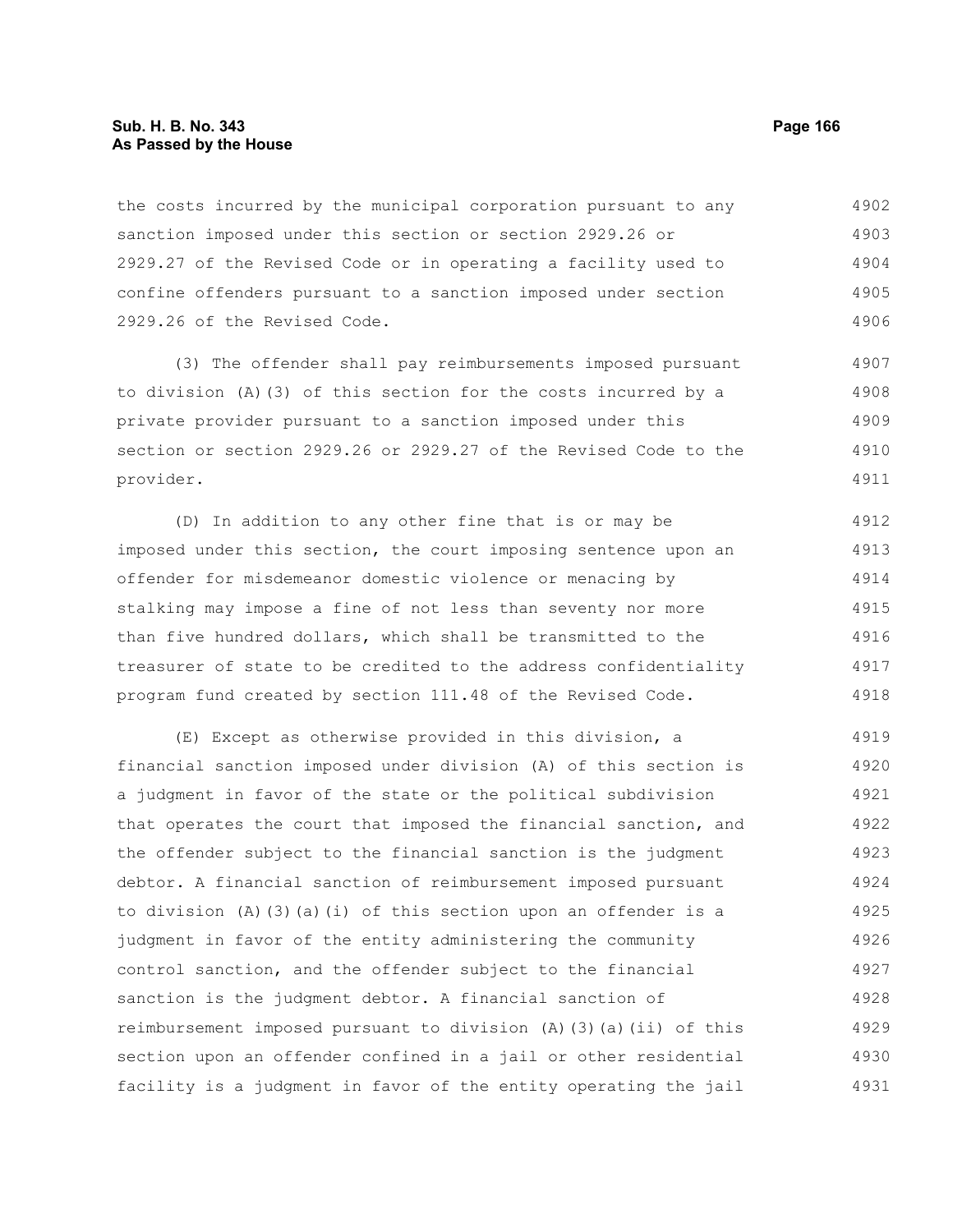# **Sub. H. B. No. 343 Page 167 As Passed by the House**

or other residential facility, and the offender subject to the financial sanction is the judgment debtor. A financial sanction of restitution imposed pursuant to division (A)(1) of this section is an order in favor of the victim of the offender's criminal act that can be collected through a certificate of judgment as described in division (E)(1) of this section, through execution as described in division (E)(2) of this section, or through an order as described in division (E)(3) of this section, and the offender shall be considered for purposes of the collection as the judgment debtor. 4932 4933 4934 4935 4936 4937 4938 4939 4940 4941

Once the financial sanction is imposed as a judgment or order under this division, the victim, private provider, state, or political subdivision may do any of the following: 4942 4943 4944

(1) Obtain from the clerk of the court in which the judgment was entered, at no charge, a certificate of judgment that shall be in the same manner and form as a certificate of judgment issued in a civil action; 4945 4946 4947 4948

(2) Obtain execution of the judgment or order through any available procedure, including any of the procedures identified in divisions  $(E)$   $(1)$   $(0)$   $(1)$  and  $(2)$  of section 2929.18 of the Revised Code. 4949 4950 4951 4952

(3) Obtain an order for the assignment of wages of the judgment debtor under section 1321.33 of the Revised Code. 4953 4954

(F) The civil remedies authorized under division (E) of this section for the collection of the financial sanction supplement, but do not preclude, enforcement of the criminal sentence. 4955 4956 4957 4958

(G) Each court imposing a financial sanction upon an offender under this section may designate the clerk of the court 4959 4960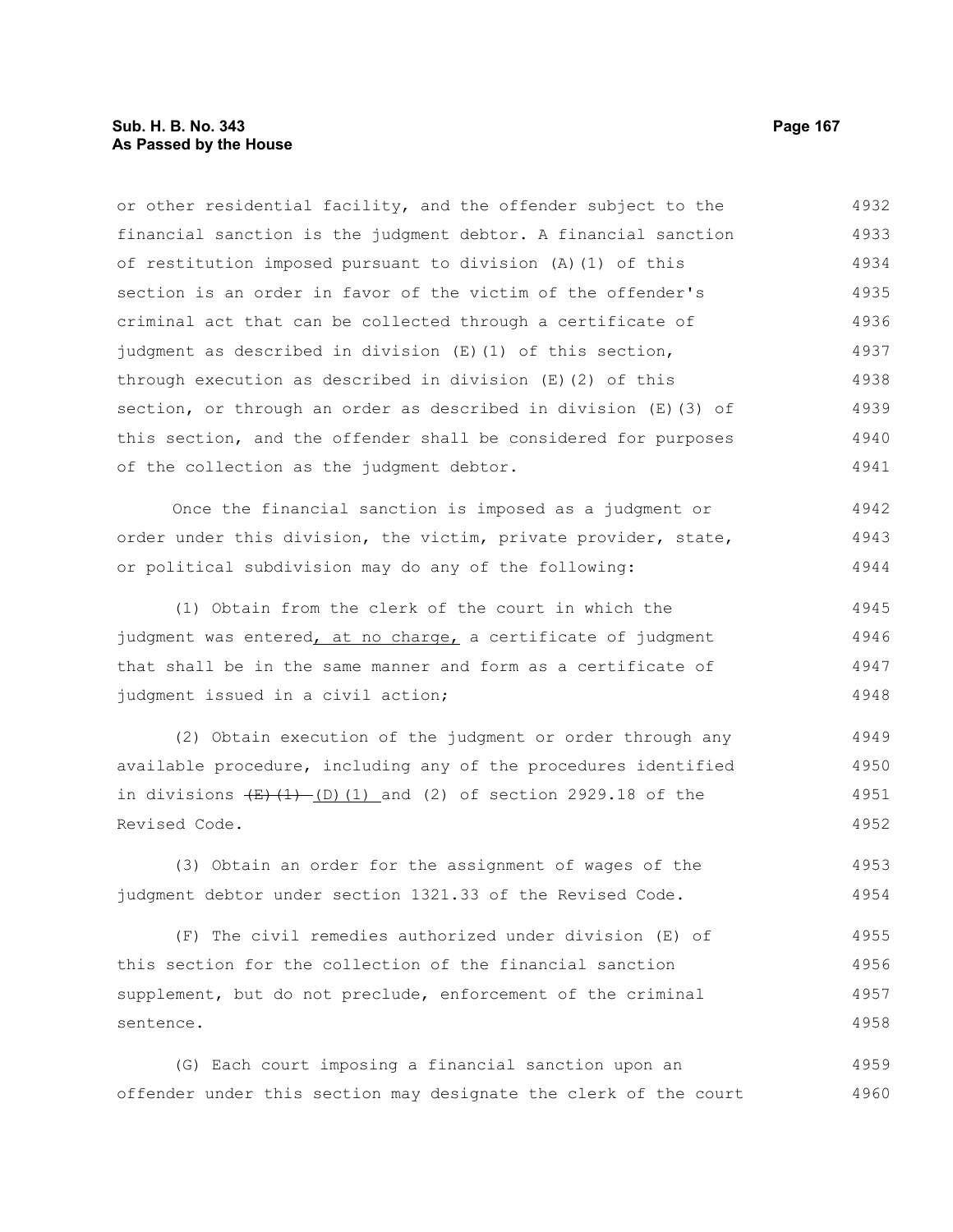or another person to collect the financial sanction. The clerk, or another person authorized by law or the court to collect the financial sanction may do the following: 4961 4962 4963

(1) Enter into contracts with one or more public agencies or private vendors for the collection of amounts due under the sanction. Before entering into a contract for the collection of amounts due from an offender pursuant to any financial sanction imposed pursuant to this section, a court shall comply with sections 307.86 to 307.92 of the Revised Code. 4964 4965 4966 4967 4968 4969

(2) Permit payment of all or any portion of the sanction in installments, by financial transaction device if the court is a county court or a municipal court operated by a county, by credit or debit card or by another electronic transfer if the court is a municipal court not operated by a county, or by any other reasonable method, in any time, and on any terms that court considers just, except that the maximum time permitted for payment shall not exceed five years. If the court is a county court or a municipal court operated by a county, the acceptance of payments by any financial transaction device shall be governed by the policy adopted by the board of county commissioners of the county pursuant to section 301.28 of the Revised Code. If the court is a municipal court not operated by a county, the clerk may pay any fee associated with processing an electronic transfer out of public money or may charge the fee to the offender. 4970 4971 4972 4973 4974 4975 4976 4977 4978 4979 4980 4981 4982 4983 4984 4985

(3) To defray administrative costs, charge a reasonable fee to an offender who elects a payment plan rather than a lump sum payment of any financial sanction. 4986 4987 4988

(H) No financial sanction imposed under this section shall preclude a victim from bringing a civil action against the 4989 4990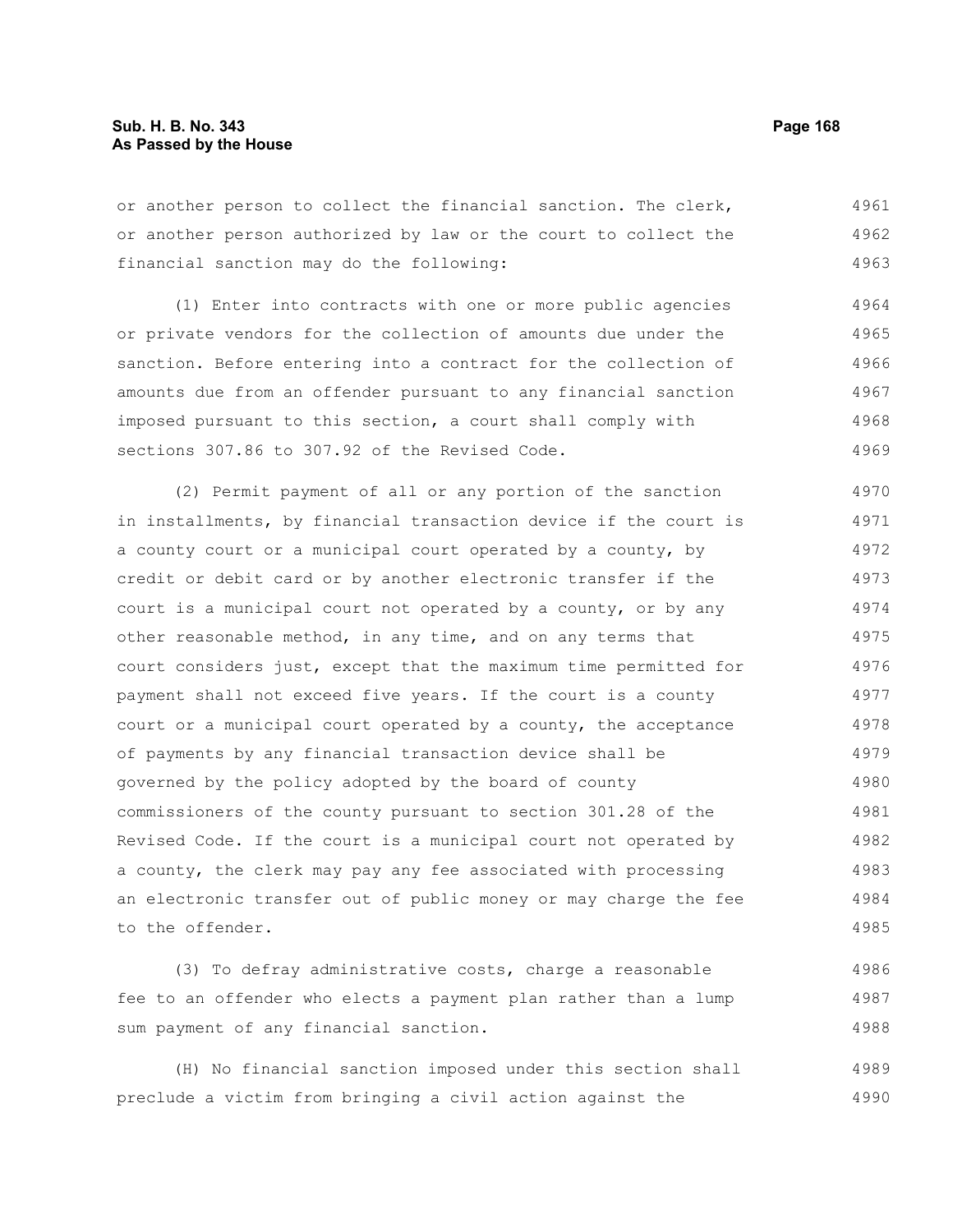| offender.                                                            | 4991 |
|----------------------------------------------------------------------|------|
| (I) If the court imposes restitution, fines, fees, or                | 4992 |
| incarceration costs on a business or corporation, it is the duty     | 4993 |
| <u>of the person authorized to make disbursements from assets of</u> | 4994 |
| the business or corporation to pay the restitution, fines, fees,     | 4995 |
| or incarceration costs from those assets.                            | 4996 |
| (J) If an offender is sentenced to pay restitution, a                | 4997 |
| fine, fee, or incarceration costs, the clerk of the sentencing       | 4998 |
| court, on request, shall make the offender's payment history         | 4999 |
| available to the victim, victim's representative, victim's           | 5000 |
| attorney, if applicable, the prosecutor, the probation               | 5001 |
| department, and the court without cost.                              | 5002 |
| Sec. 2929.281. (A) In determining the amount of                      | 5003 |
| restitution at the time of sentencing under this section, the        | 5004 |
| court shall order full restitution for any expenses related to a     | 5005 |
| victim's economic loss due to the criminal offense. The amount       | 5006 |
| of restitution shall be reduced by any payments to the victim        | 5007 |
| for economic loss made or due under a policy of insurance or         | 5008 |
| governmental program.                                                | 5009 |
| Economic loss includes, but is not limited to, the                   | 5010 |
| following:                                                           | 5011 |
| (1) Full or partial payment for the value of stolen or               | 5012 |
| damaged property. The value of stolen or damaged property shall      | 5013 |
| be the replacement cost of the property or the actual cost of        | 5014 |
| repairing the property when repair is possible.                      | 5015 |
| (2) Medical expenses;                                                | 5016 |
| (3) Mental health counseling expenses;                               | 5017 |
| (4) Wages or profits lost due to injury or harm to the               | 5018 |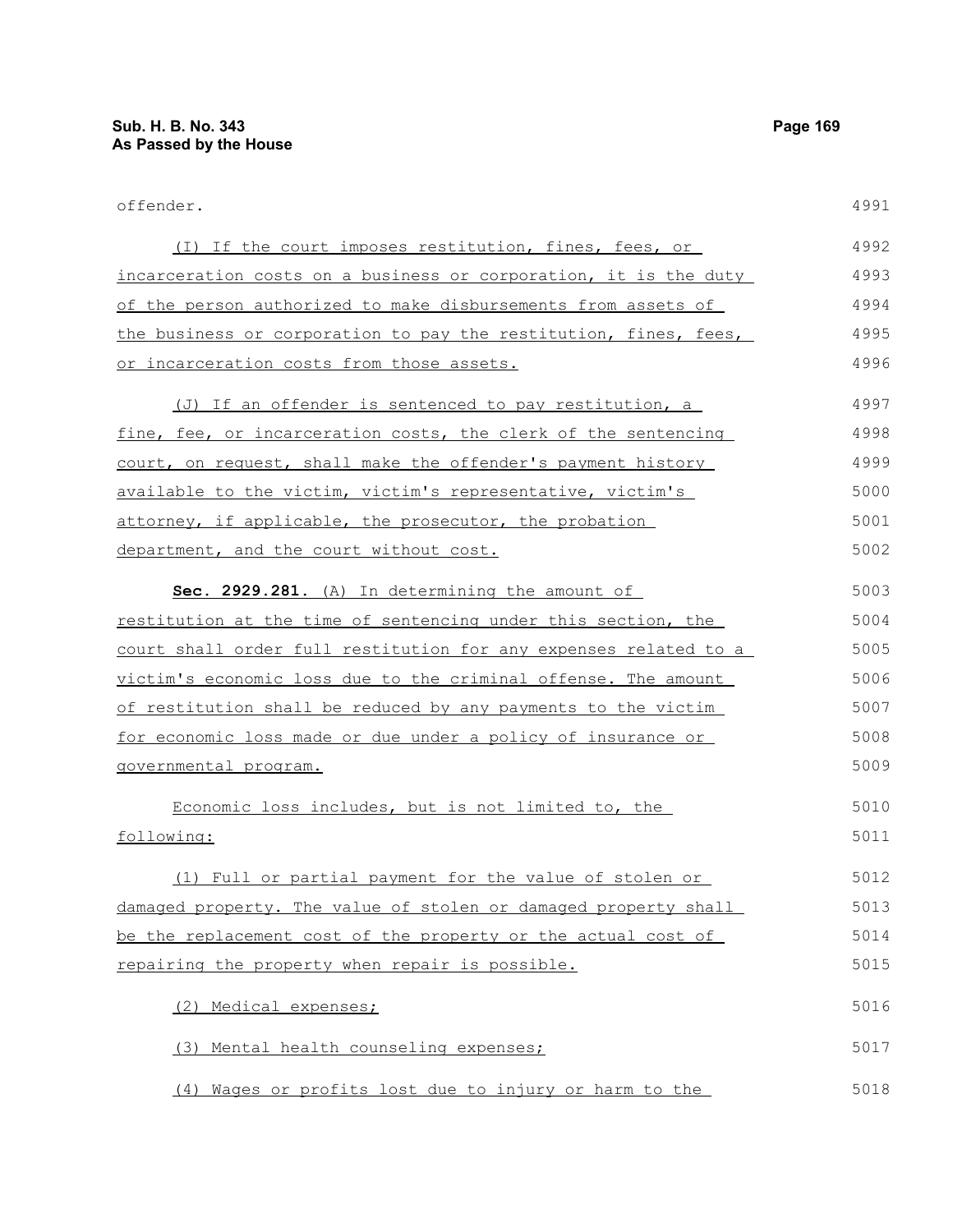| <u>victim as determined by the court. Lost wages include commission </u> | 5019 |
|--------------------------------------------------------------------------|------|
| income as well as base wages. Commission income shall be                 | 5020 |
| established by evidence of commission income during the twelve-          | 5021 |
| month period prior to the date of the crime for which                    | 5022 |
| restitution is being ordered, unless good cause for a shorter            | 5023 |
| time period is shown.                                                    | 5024 |
| (5) Expenses related to making a vehicle or residence                    | 5025 |
| accessible to the victim if the victim is partially permanently          | 5026 |
| disabled or totally permanently disabled as a direct result of           | 5027 |
| <u>the crime.</u>                                                        | 5028 |
| (B) The court may require the execution of a satisfactory                | 5029 |
| performance bond or take other action permitted by law to ensure         | 5030 |
| payment of restitution.                                                  | 5031 |
| (C) Upon notification by the court, money owed by the                    | 5032 |
| state or by a political subdivision of the state to an offender          | 5033 |
| who is required to make restitution under this section,                  | 5034 |
| including any tax refund owed to the offender, shall be assigned         | 5035 |
| to the discharge of the offender's outstanding restitution               | 5036 |
| obligation, subject to any superseding federal statutes or               | 5037 |
| requlations, including court-ordered support obligations.                | 5038 |
| (D) If an offender is required to make restitution under                 | 5039 |
| this section in the form of monetary payments to more than one           | 5040 |
| victim, the offender shall make the payments to the victims in           | 5041 |
| the following order of priority:                                         | 5042 |
| (1) Individuals;                                                         | 5043 |
| (2) Nonprofit organizations;                                             | 5044 |
| (3) Business entities;                                                   | 5045 |
| (4) Governmental entities.                                               | 5046 |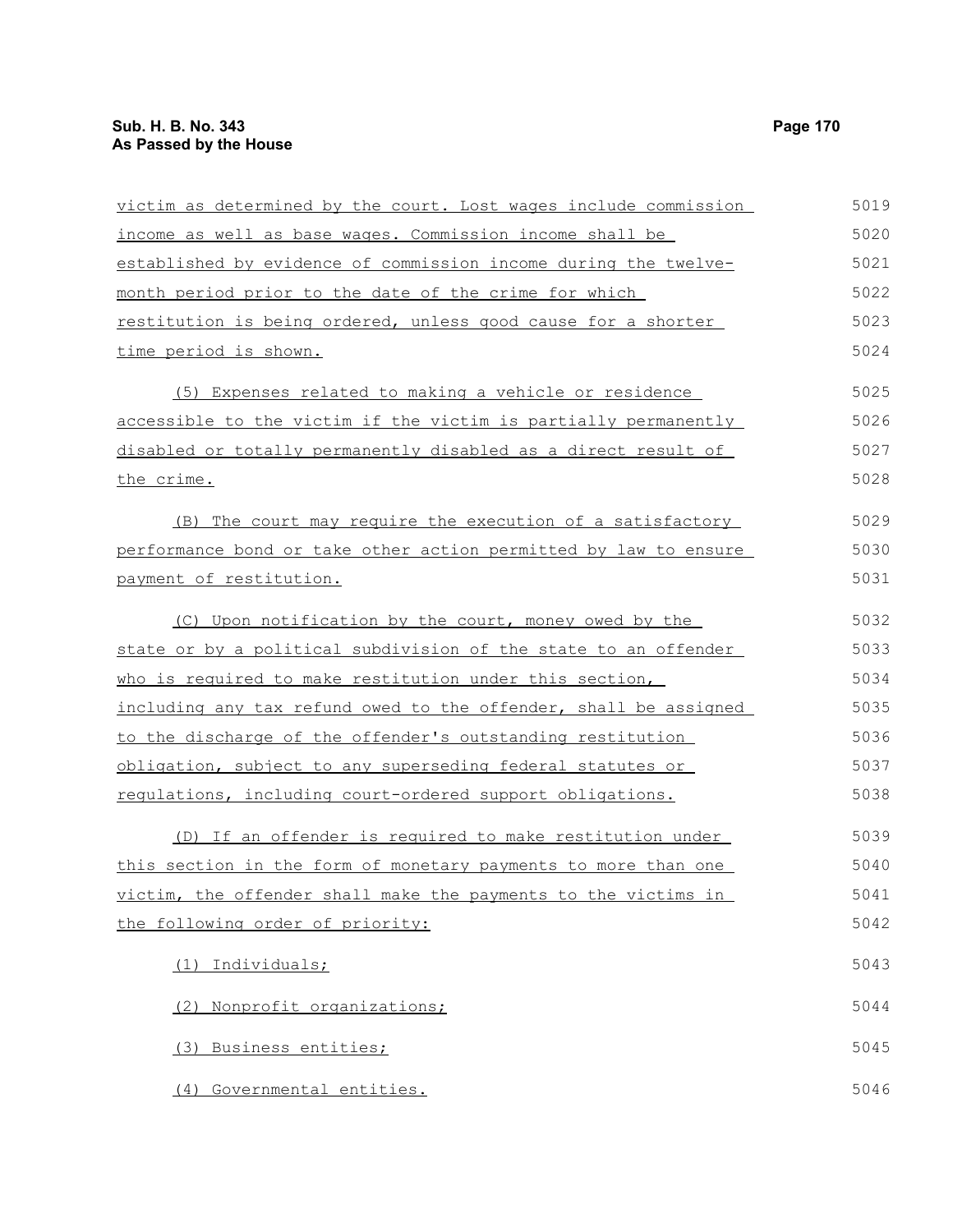| (E) A court that imposes restitution on an offender as                 | 5047 |
|------------------------------------------------------------------------|------|
| part of the offender's sentence under this section shall not           | 5048 |
| suspend that part of the offender's sentence if the victim or          | 5049 |
| the victim's attorney, if applicable, objects to the suspension        | 5050 |
| of the restitution part of the sentence.                               | 5051 |
| (F) Pursuant to division (D) of section 2929.18 and                    | 5052 |
| division (E) of section 2929.28 of the Revised Code, a court           | 5053 |
| order for restitution imposed under this section may be reduced        | 5054 |
| to a certificate of judgment in favor of the victim. If the            | 5055 |
| order is reduced to such a judgment, the person required to pay        | 5056 |
| <u>the restitution under the order is the judgment debtor.</u>         | 5057 |
| (G) The supreme court shall create a standardized form to              | 5058 |
| be made publicly available that provides quidance for victims          | 5059 |
| and victims' representatives regarding the compilation of              | 5060 |
| evidence to demonstrate losses for the purpose of this section.        | 5061 |
| (H) On the request of the victim, if a judge determines                | 5062 |
| that, under the circumstances, it is appropriate and the victim        | 5063 |
| <u>has not been coerced, a victim may accept a settlement that is </u> | 5064 |
| <u>less than the full restitution order.</u>                           | 5065 |
| Sec. 2930.01. As used in this chapter, unless otherwise                | 5066 |
| defined in any section in this chapter:                                | 5067 |
| (A) "CrimeCriminal offense" means-any of the following                 | 5068 |
| $\left\{ \frac{1}{1} \right\}$ A felony;                               | 5069 |
| (2) A violation of section 2903.05, 2903.06, 2903.13,                  | 5070 |
| 2903.21, 2903.211, 2903.22, 2907.06, 2919.25, or 2921.04 of the        | 5071 |
| Revised Code, a violation of section 2903.07 of the Revised Code-      | 5072 |
| as it existed prior to March 23, 2000, or a violation of a-            | 5073 |
| substantially equivalent municipal ordinance;                          | 5074 |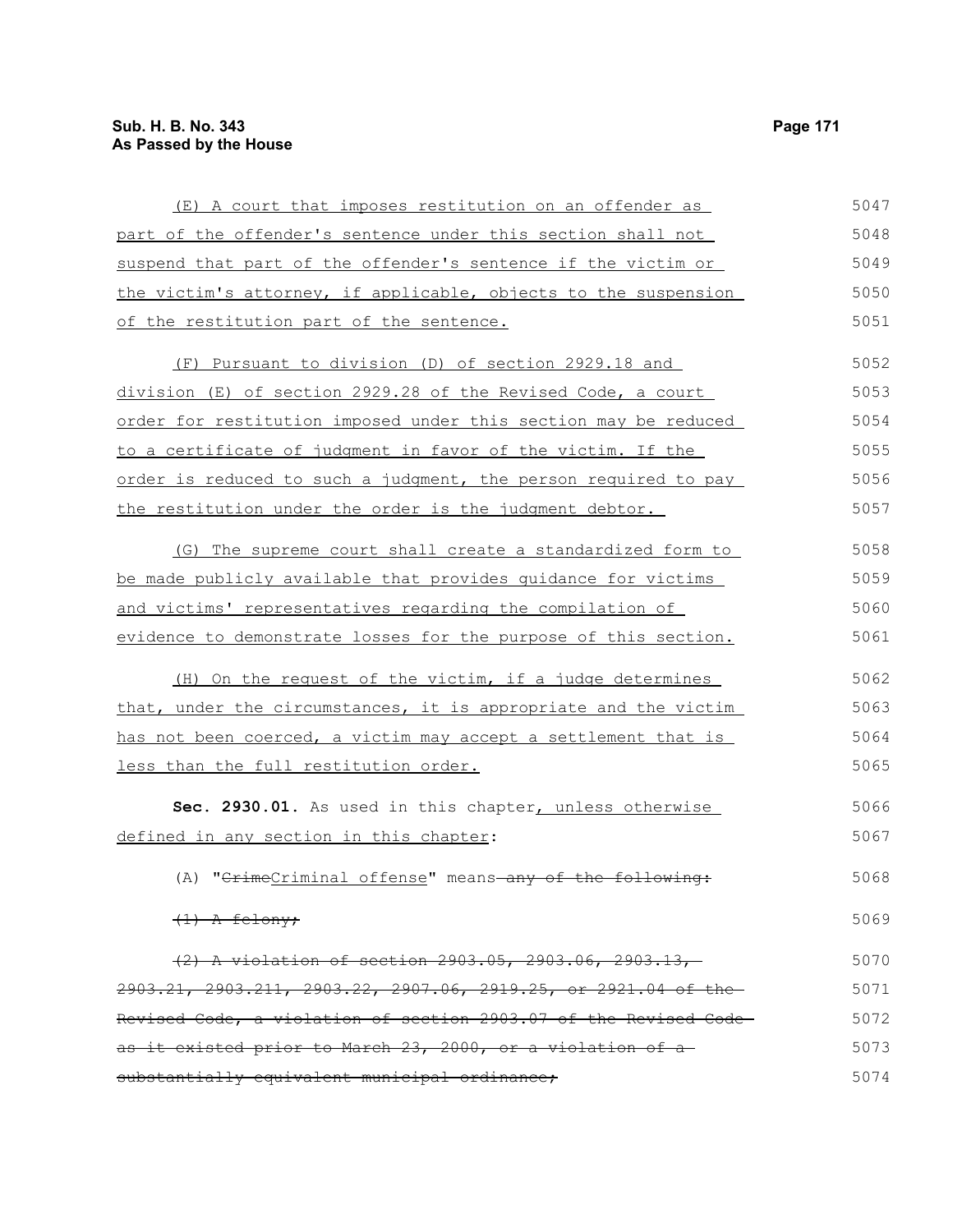# **Sub. H. B. No. 343 Page 172 As Passed by the House**

(3) A violation of division (A) or (B) of section 4511.19, division  $(A)$  or  $(B)$  of section 1547.11, or division  $(A)$   $(3)$  of section 4561.15 of the Revised Code or of a municipal ordinance substantially similar to any of those divisions that is the proximate cause of a vehicle, streetcar, trackless trolley, aquatic device, or aircraft accident in which the victim receives injuries for which the victim receives medical treatment either at the scene of the accident by emergency medical services personnel or at a hospital, ambulatory care facility, physician's office, specialist's office, or other medical care facility. (4) A motor vehicle accident to which both of the following apply: (a) The motor vehicle accident is caused by a violation of a provision of the Revised Code that is a misdemeanor of the first degree or higher. (b) As a result of the motor vehicle accident, the victim receives injuries for which the victim receives medical treatment either at the scene of the accident by emergency medical services personnel or at a hospital, ambulatory care facility, physician's office, specialist's office, or other medical care facility an alleged act or omission committed by a person that is punishable by incarceration and is not eligible to be disposed of by the traffic violations bureau. (B) "Custodial agency" means one of the following: (1) The entity that has custody of a defendant or an alleged juvenile offender who is incarcerated for a -crimecriminal offense, is under detention for the commission of a specified delinquent act, or who is detained after a finding of 5075 5076 5077 5078 5079 5080 5081 5082 5083 5084 5085 5086 5087 5088 5089 5090 5091 5092 5093 5094 5095 5096 5097 5098 5099 5100 5101 5102 5103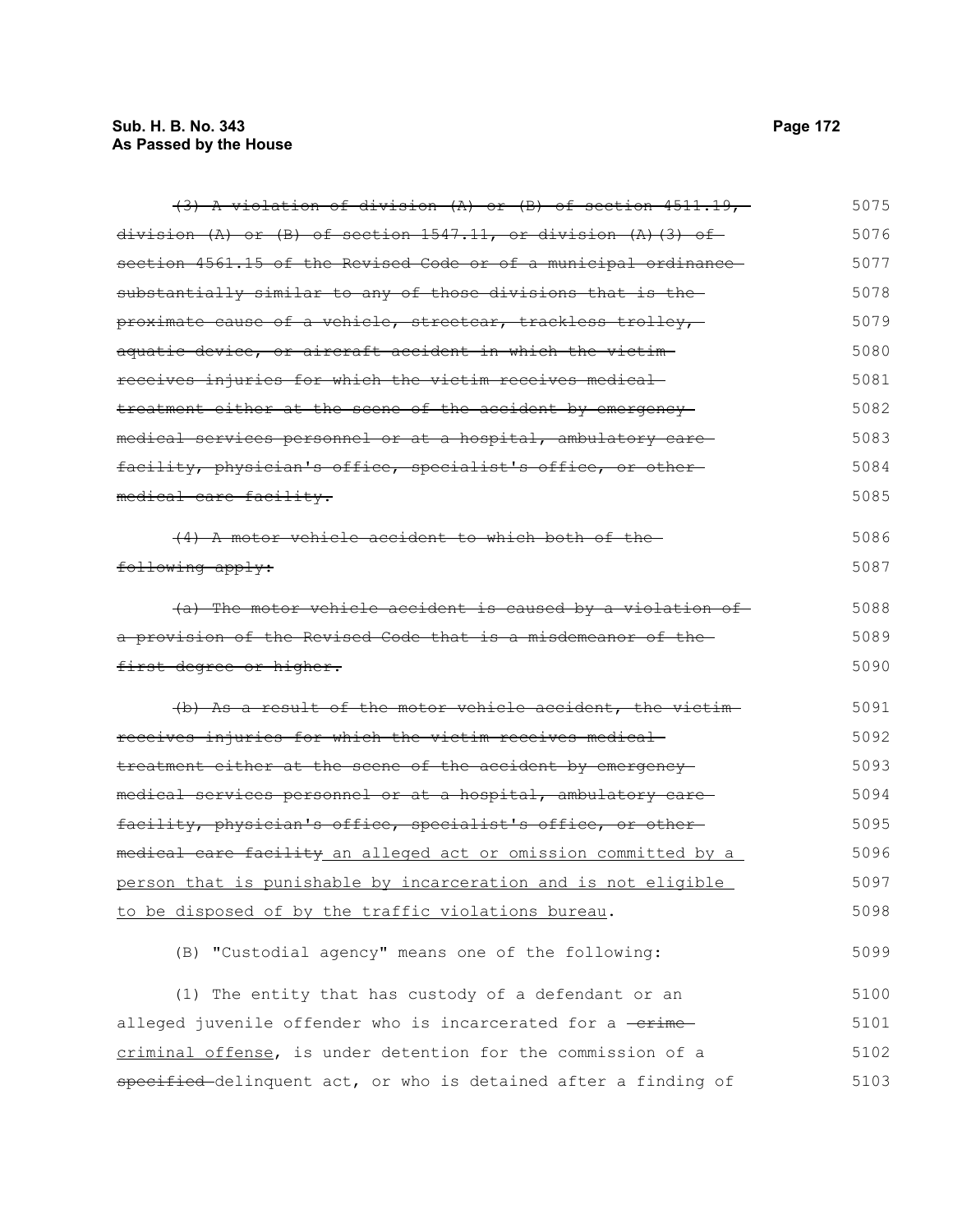incompetence to stand trial or not guilty by reason of insanity relative to a -erime criminal offense, including any of the following: (a) The department of rehabilitation and correction or the adult parole authority; (b) A county sheriff; (c) The entity that administers a jail, as defined in section 2929.01 of the Revised Code; (d) The entity that administers a community-based correctional facility and program or a district community-based correctional facility and program; (e) The department of mental health and addiction services or other entity to which a defendant found incompetent to stand trial or not guilty by reason of insanity is committed. (2) The entity that has custody of an alleged juvenile offender pursuant to an order of disposition of a juvenile court, including the department of youth services or a school, camp, institution, or other facility operated for the care of delinquent children. (C) "Defendant" means a person who is alleged to be the perpetrator of a crime in a police report or criminal offense in a complaint, indictment, or information that charges the commission of a erime-criminal offense and that provides the basis for the criminal prosecution and subsequent proceedings to which this chapter makes reference. (D) "Member of the victim's family" means a spouse, child, stepchild, sibling, parent, stepparent, grandparent, or other 5104 5105 5106 5107 5108 5109 5110 5111 5112 5113 5114 5115 5116 5117 5118 5119 5120 5121 5122 5123 5124 5125 5126 5127 5128 5129 5130

relative of a victim but does not include a person who is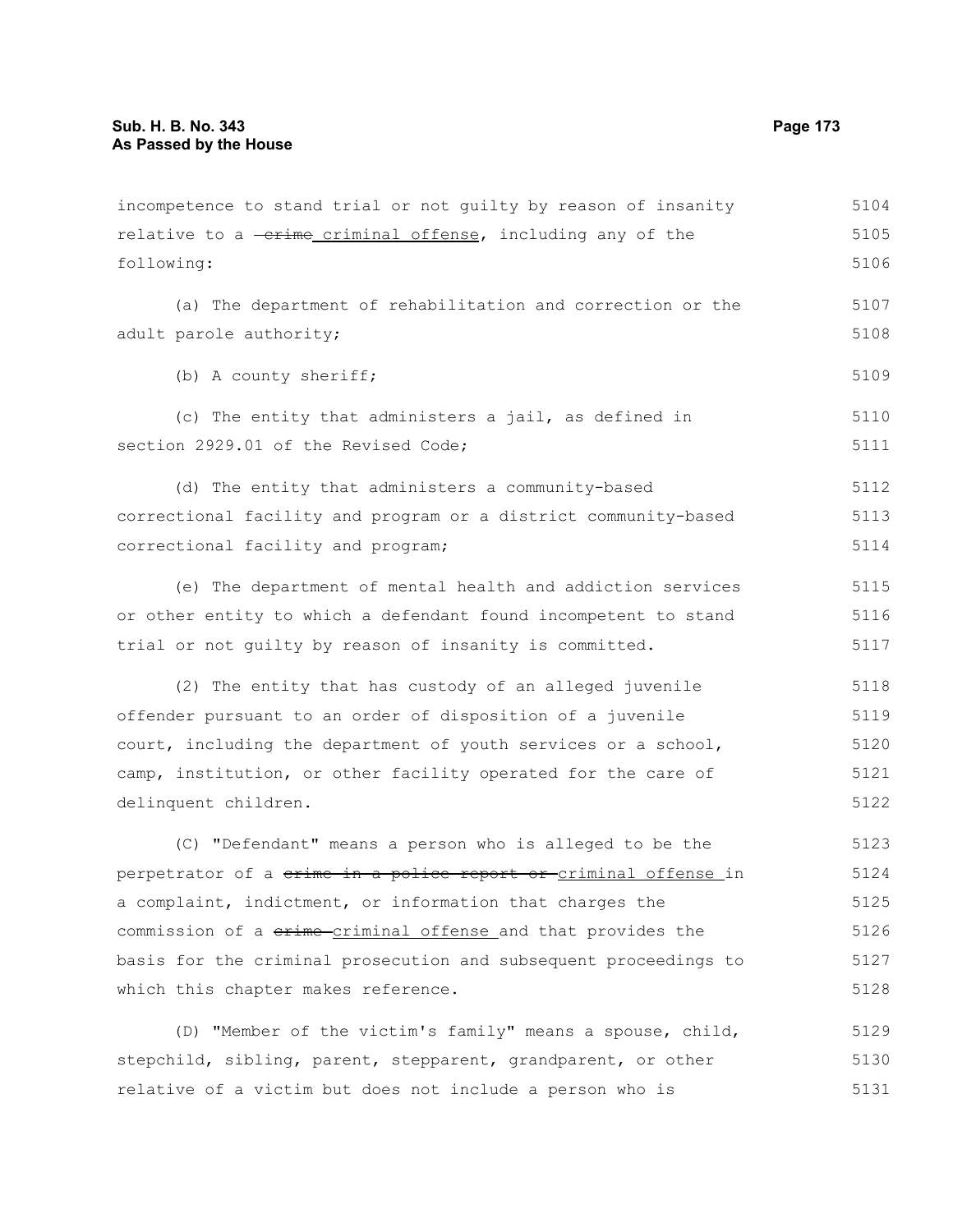charged with, convicted of, or adjudicated to be a delinquent child for the erime criminal offense or specified delinquent act against the victim or another erime-criminal offense or specified delinquent act arising from the same conduct, criminal episode, or plan. (E) "Prosecutor" means one of the following: (1) With respect to a criminal case, it has the same meaning as in section 2935.01 of the Revised Code and also includes the attorney general and, when appropriate, the employees of any person listed in section 2935.01 of the Revised Code or of the attorney general. (2) With respect to a delinquency proceeding, it includes any person listed in division (C) of section 2935.01 of the Revised Code or an employee of a person listed in that division who prosecutes a delinquency proceeding. (F) "Public agency" means an office, agency, department, bureau, or other governmental entity of the state or of a political subdivision of the state. (G) "Public official" has the same meaning as in section 2921.01 of the Revised Code. (H) "Victim"-means either of the following: (1) A person who is identified as the victim of a crime or specified delinquent act in a police report or in a complaint, indictment, or information that charges the commission of a crime and that provides the basis for the criminal prosecution or delinquency proceeding and subsequent proceedings to which this chapter makes reference. 5132 5133 5134 5135 5136 5137 5138 5139 5140 5141 5142 5143 5144 5145 5146 5147 5148 5149 5150 5151 5152 5153 5154 5155 5156 5157 5158

(2) A person who receives injuries as a result of a 5159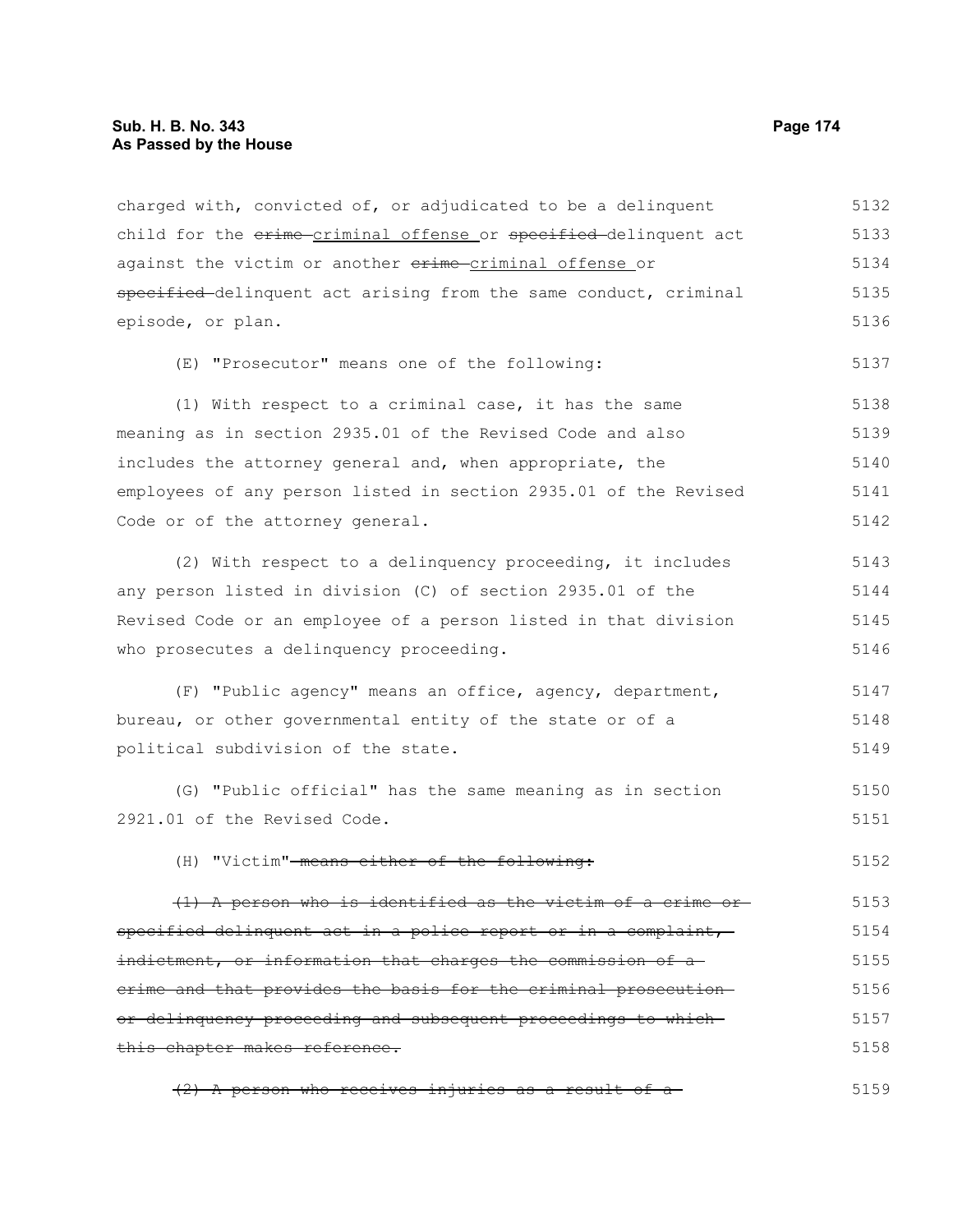#### **Sub. H. B. No. 343 Page 175 As Passed by the House**

vehicle, streetcar, trackless trolley, aquatic device, oraircraft accident that is proximately caused by a violation described in division (A)(3) of this section or a motor vehicle accident that is proximately caused by a violation described in division  $(A)$  (4) of this section and who receives medicaltreatment as described in division (A)(3) or (4) of this section, whichever is applicable has the same meaning as in Section 10a of Article I of the Ohio Constitution. (I) "Victim's representative" means a member of the victim's family or another person who pursuant to the authority of section 2930.02 of the Revised Code exercises the rights of a victim under this chapter. (J) "Court" means a court of common pleas, juvenile court, municipal court, or county court. (K) "Delinquency proceeding" means all proceedings in a juvenile court that are related to a case in which a complaint has been filed alleging that a child is a delinquent child. (L) "Case" means a delinquency proceeding and all related activity or a criminal prosecution and all related activity. (M) The "defense" means the defense against criminal charges in a criminal prosecution or the defense against a delinquent child complaint in a delinquency proceeding. (N) The "prosecution" means the prosecution of criminal charges in a criminal prosecution or the prosecution of a delinquent child complaint in a delinquency proceeding. (0) "Specified delinquent Delinquent act" means any of the following: 5160 5161 5162 5163 5164 5165 5166 5167 5168 5169 5170 5171 5172 5173 5174 5175 5176 5177 5178 5179 5180 5181 5182 5183 5184 5185 5186

 $(1)$  An-an alleged act committed by a child-that if 5187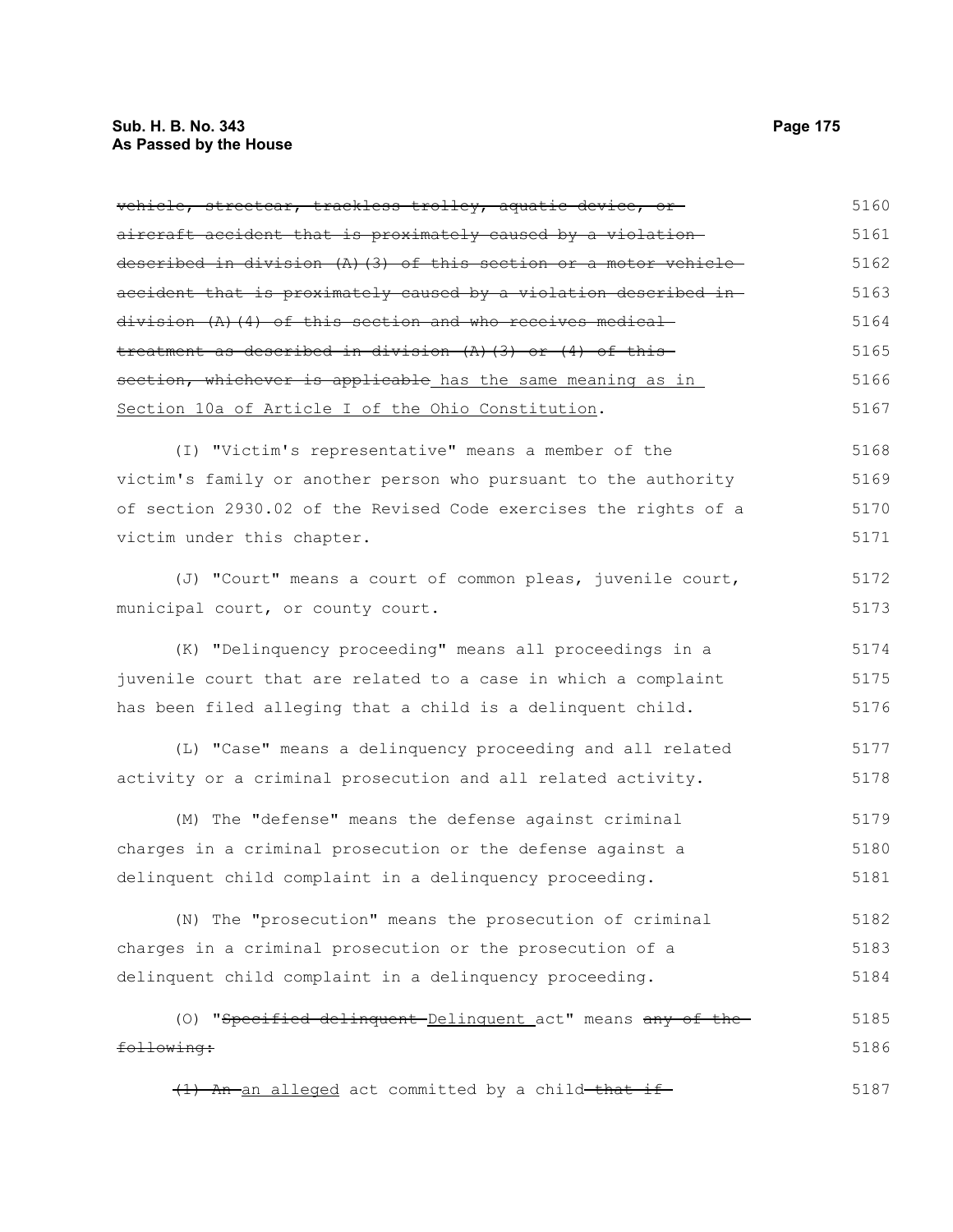committed by an adult would be a felony; (2) An act committed by a child that is a violation of a section listed in division  $(A)$   $(1)$  or  $(2)$  of this section or is a violation of a substantially equivalent municipal ordinance; (3) An act committed by a child that is described in division (A)(3) or (4) of this section, regardless of whether the child is competent, that does any of the following and is not disposed of by the juvenile traffic violations bureau serving the court under Traffic Rule 13.1: (1) Violates any law of this state or the United States, or any ordinance of a political subdivision of the state, that would be an offense if committed by an adult; (2) Violates any lawful order of the court made under this chapter, including a child who violates a court order regarding the child's prior adjudication as an unruly child for being an habitual truant; (3) Violates any lawful order of the court made under Chapter 2151. of the Revised Code other than an order issued under section 2151.87 of the Revised Code; (4) Violates division (C) of section 2907.39, division (A) of section 2923.211, or division (C)(1) or (D) of section 2925.55 of the Revised Code. (P)(1) "Alleged juvenile offender" means a child who is alleged to have committed a specified delinquent act in a police report or in a complaint in juvenile court that charges the commission of a specified-delinquent act and that provides the 5188 5189 5190 5191 5192 5193 5194 5195 5196 5197 5198 5199 5200 5201 5202 5203 5204 5205 5206 5207 5208 5209 5210 5211 5212 5213

basis for the delinquency proceeding and all subsequent

proceedings to which this chapter makes reference.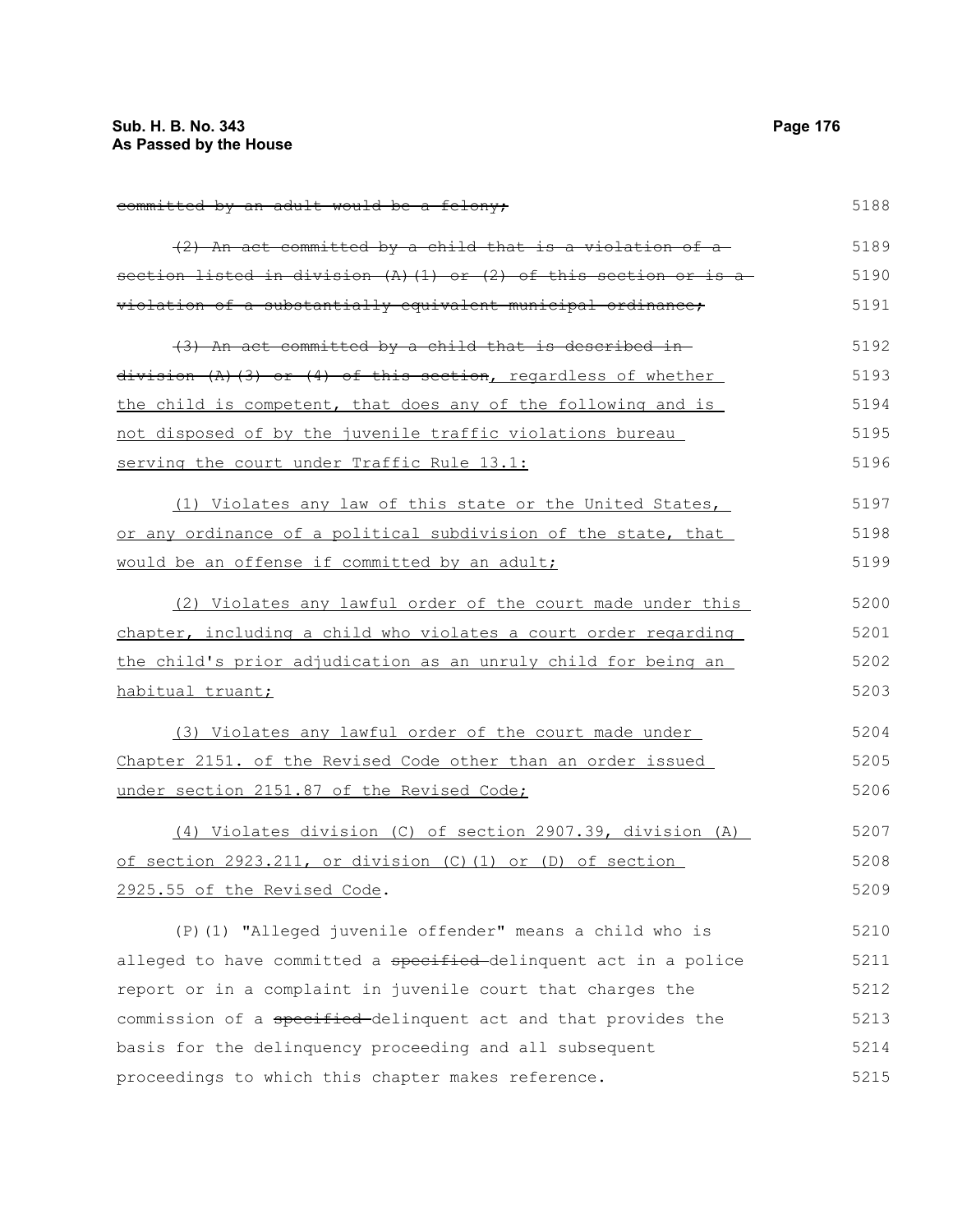| (2) As used in divisions (0) and $(P)$ (1) of this section,      | 5216 |
|------------------------------------------------------------------|------|
| "child" has the same meaning as in section 2151.011 of the       | 5217 |
| Revised Code.                                                    | 5218 |
| (Q) "Motor vehicle accident" means any accident involving        | 5219 |
| a motor vehicle.                                                 | 5220 |
| (R) "Motor vehicle" has the same meaning as in section           | 5221 |
| 4509.01 of the Revised Code.                                     | 5222 |
| (S) "Aircraft" has the same meaning as in section 4561.01        | 5223 |
| of the Revised Code.                                             | 5224 |
| (T) "Aquatic device" means any vessel, or any water skis,        | 5225 |
| aquaplane, or similar device.                                    | 5226 |
| (U) "Vehicle," "streetcar," and "trackless trolley" have         | 5227 |
| the same meanings as in section 4511.01 of the Revised Code.     | 5228 |
| (V) "Vehicle, streetcar, trackless trolley, aquatic              | 5229 |
| device, or aircraft accident" means any accident involving a     | 5230 |
| vehicle, streetcar, trackless trolley, aquatic device, or        | 5231 |
| aircraft.                                                        | 5232 |
| (W) "Vessel" has the same meaning as in section 1546.01 of       | 5233 |
| the Revised Code.                                                | 5234 |
| (X) "Victim advocate" means a person employed or                 | 5235 |
| authorized by a public or private entity who provides support    | 5236 |
| and assistance for a victim of a criminal offense or delinquent  | 5237 |
| act in relation to criminal, civil, administrative, and          | 5238 |
| delinquency cases or proceedings and recovery efforts related to | 5239 |
| the criminal offense or delinquent act.                          | 5240 |
| (Y) "Victim's attorney" means an attorney retained by the        | 5241 |
| victim for the purpose of asserting the victim's constitutional  | 5242 |
| and statutory rights.                                            | 5243 |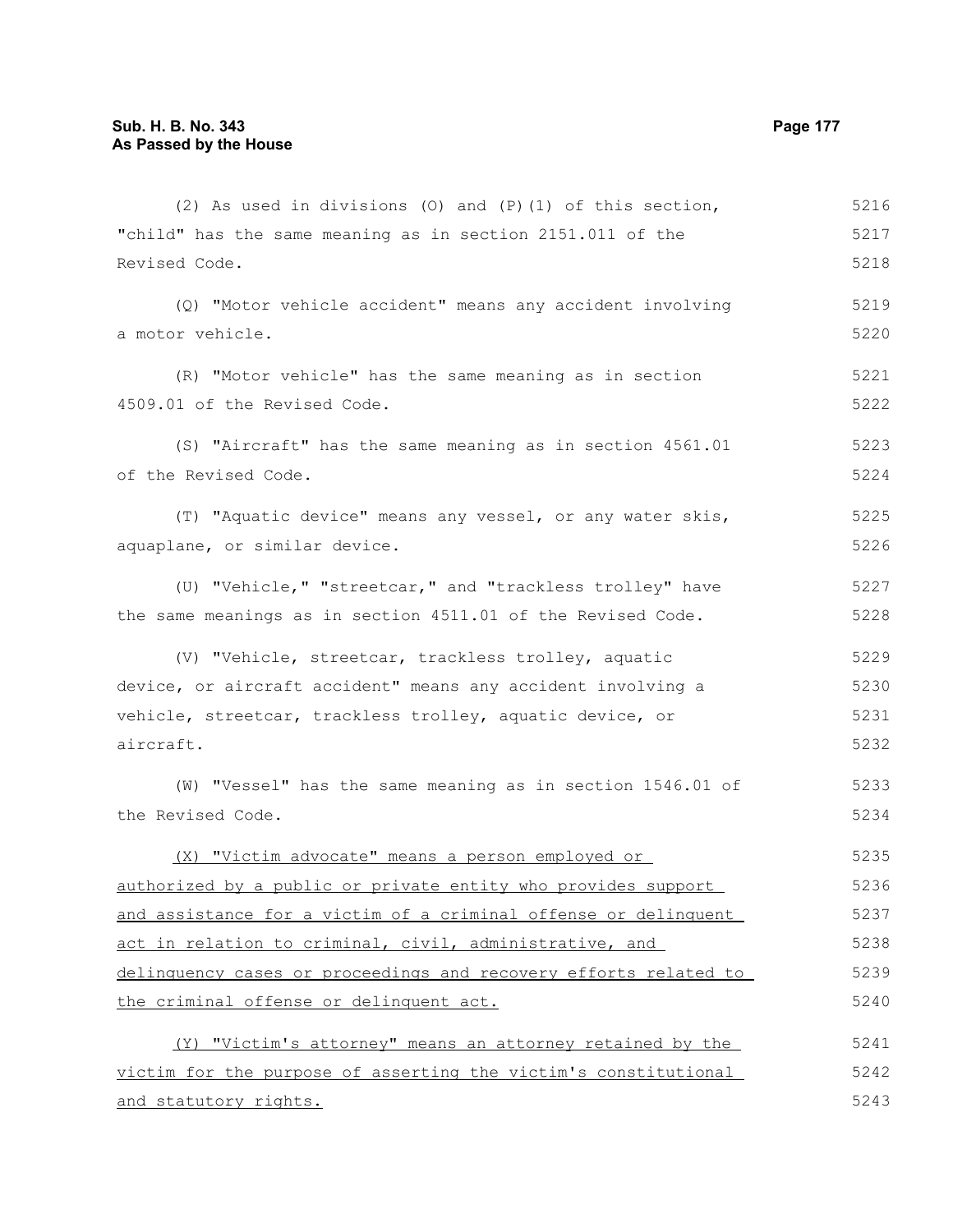| (Z) "Prosecutor's designee" means any person or entity                        | 5244 |
|-------------------------------------------------------------------------------|------|
| designated by the prosecuting attorney but does not include a                 | 5245 |
| court or court employee.                                                      | 5246 |
| (AA) "Suspect" means a person who is alleged to be the                        | 5247 |
| perpetrator of a criminal offense.                                            | 5248 |
| Sec. 2930.011. Nothing in this chapter shall prevent a                        | 5249 |
| victim or the victim's other lawful representative from                       | 5250 |
| asserting the rights enumerated in Ohio Constitution, Article I,              | 5251 |
| Section 10a.                                                                  | 5252 |
| Sec. 2930.02. $(A)$ -If Any of the following persons may,                     | 5253 |
| subject to the prohibition on the unauthorized practice of law                | 5254 |
| under section 4705.07 of the Revised Code, exercise the rights                | 5255 |
| of a victim under this chapter as the victim's representative:                | 5256 |
| (1) Any person designated by the victim;                                      | 5257 |
| (2) A member of the victim's family or a victim advocate                      | 5258 |
| designated as the victim's representative to exercise the rights              | 5259 |
| of a victim under this chapter as the victim's representative if              | 5260 |
| a victim is a minor or is incapacitated, incompetent, or                      | 5261 |
| deceased <del>, or if the victim chooses to designate another person,</del> - | 5262 |
| <del>a member of a victim's family or another person may exercise the -</del> | 5263 |
| <u>rights of the victim under this chapter as the victim's-</u>               | 5264 |
| representative, subject to division (D) of this section;                      | 5265 |
| (3) If the case involves a violation of section 2903.01,                      | 5266 |
| 2903.02, 2903.03, 2903.04, 2903.041, 2903.05, or 2903.06 of the               | 5267 |
| Revised Code, a member of the deceased victim's family, a victim              | 5268 |
| advocate, or another person designated by one or more members of              | 5269 |
| the deceased victim's family.                                                 | 5270 |
| (B) If the prosecutor in the case or the court has a                          | 5271 |
|                                                                               |      |

#### reasonable basis to believe that the victim's representative is 5272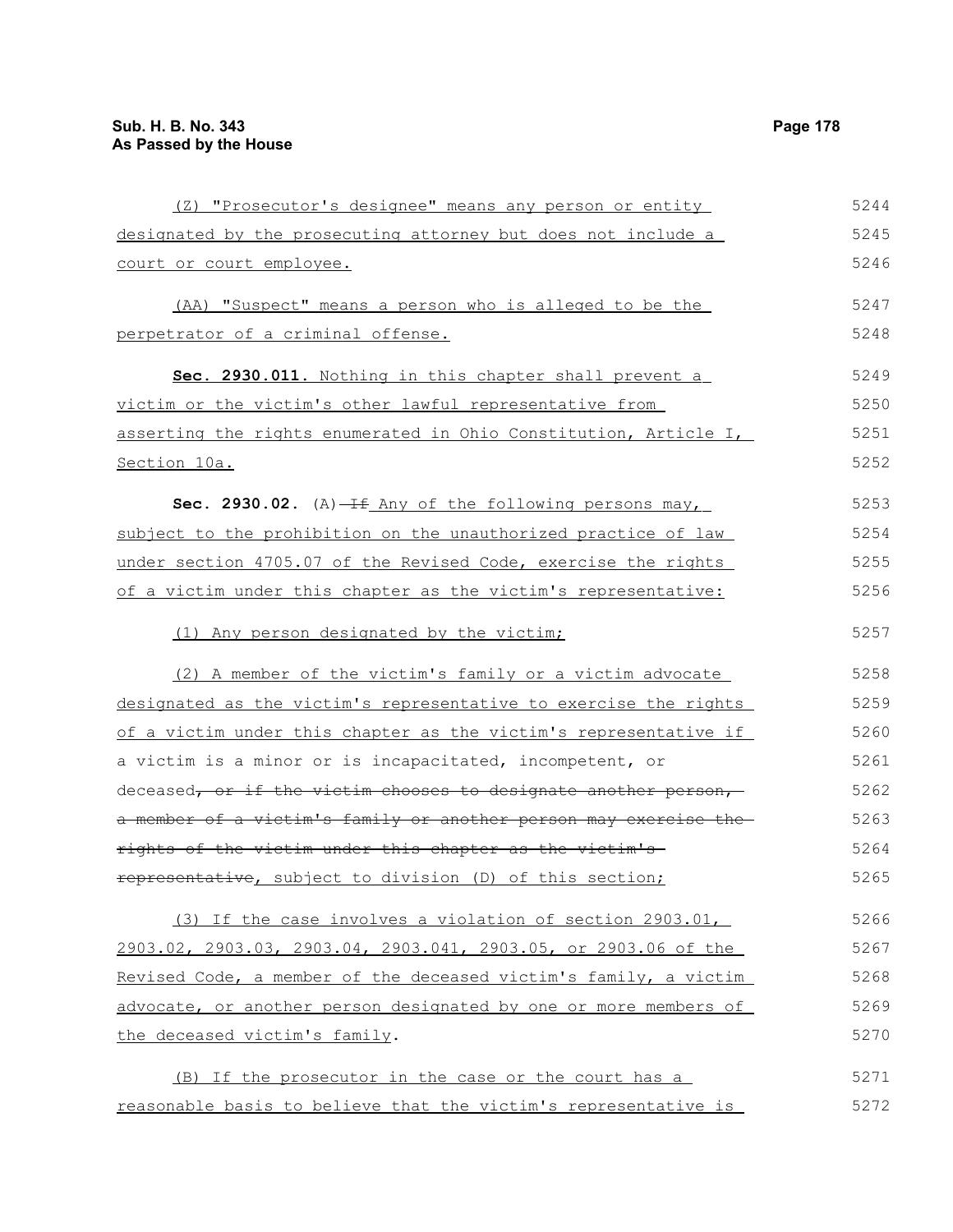| not acting in the interests of the child victim, victim with a   | 5273 |
|------------------------------------------------------------------|------|
| developmental disability, or an incapacitated or incompetent     | 5274 |
| victim, the prosecutor shall file a motion with the court        | 5275 |
| setting forth the reasonable basis for that belief and the court | 5276 |
| shall hold a hearing to determine whether the victim's           | 5277 |
| representative is acting in the interests of the victim. The     | 5278 |
| court shall make this determination by a preponderance of the    | 5279 |
| evidence. If the court finds that the victim's representative is | 5280 |
| not acting in the interests of the victim, the court shall       | 5281 |
| appoint a court appointed special advocate, a quardian ad litem, | 5282 |
| or a victim advocate to act as a victim's representative instead | 5283 |
| of the previously appointed victim's representative.             | 5284 |
|                                                                  |      |

(C) If more than one person seeks to act as the victim's representative for a particular victim, the court that has jurisdiction over the criminal matter or the court in which the criminal prosecution or delinquency proceeding is held shall designate one of those persons as the victim's representative. If a victim does not want to have anyone act as the victim's representative, the court shall order that only the victim may exercise the rights of a victim under this chapter. 5285 5286 5287 5288 5289 5290 5291 5292

 $(B)$  (D) If pursuant to division (A) of this section a victim's representative is to exercise the rights of a victim, the victim or victim's representative shall notify law enforcement and the prosecutor, or, if it is a delinquency proceeding and a prosecutor is not involved in the case, shall notify the court that the victim's representative is to act for the victim. When a victim or victim's representative has so notified law enforcement and the prosecutor, or the court, all notice-notices under this chapter shall be sent only-to the victim and the victim's representative, all rights under this chapter shall be granted only to the victim and the victim's 5293 5294 5295 5296 5297 5298 5299 5300 5301 5302 5303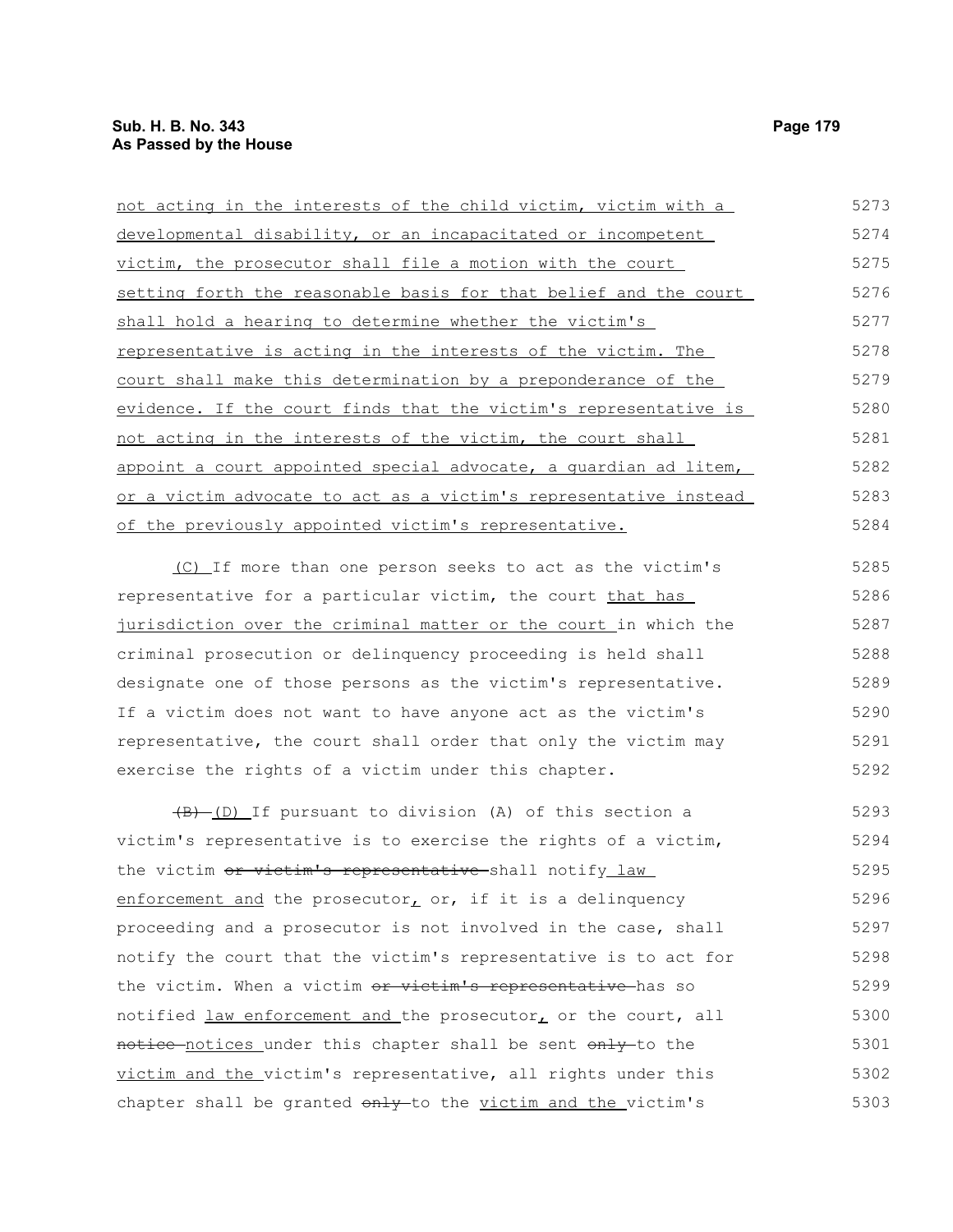| representative, and all references in this chapter to a victim,  | 5304 |
|------------------------------------------------------------------|------|
| except the references to a victim in section 2930.071 of the     | 5305 |
| Revised Code, shall be interpreted as being references to the    | 5306 |
| victim and the victim's representative unless the victim informs | 5307 |
| the notifying authority that the victim also wishes does not     | 5308 |
| wish to receive the notices or exercise the rights. If division- | 5309 |
| (B) of section 2930.03 of the Revised Code requires a victim to  | 5310 |
| make a request in order to receive any notice of a type-         | 5311 |
| described in this division and if a victim's representative is   | 5312 |
| to exercise the rights of the victim, the victim's-              | 5313 |
| representative shall make the request-                           | 5314 |
| (E) A suspect, defendant, offender, alleged juvenile             | 5315 |
| offender, or delinquent child may not act as a victim's          | 5316 |
| representative relative to the criminal offense or delinquent    | 5317 |
| act involving the victim.                                        | 5318 |
| (F) In any post-conviction proceeding or in regards to any       | 5319 |
| post-conviction relief, if the prosecutor in the case or the     | 5320 |
| court has a reasonable basis to believe that the victim's        | 5321 |
| representative is not acting in the interests of the child       | 5322 |
| victim, victim with a developmental disability, or an            | 5323 |
| incapacitated or incompetent victim, the prosecutor shall file a | 5324 |
| motion with the court setting forth the reasonable basis for     | 5325 |
| that belief and the court shall hold a hearing to determine      | 5326 |
| whether the victim's representative is acting in the interests   | 5327 |
| of the victim. The court shall make this determination by a      | 5328 |
| preponderance of the evidence. If the court finds that the       | 5329 |
| victim's representative is not acting in the interests of the    | 5330 |
| victim, the court shall appoint a court appointed special        | 5331 |
| advocate, a quardian ad litem, or a victim advocate to act as a  | 5332 |
| victim's representative instead of the previously appointed      | 5333 |
| victim's representative.                                         | 5334 |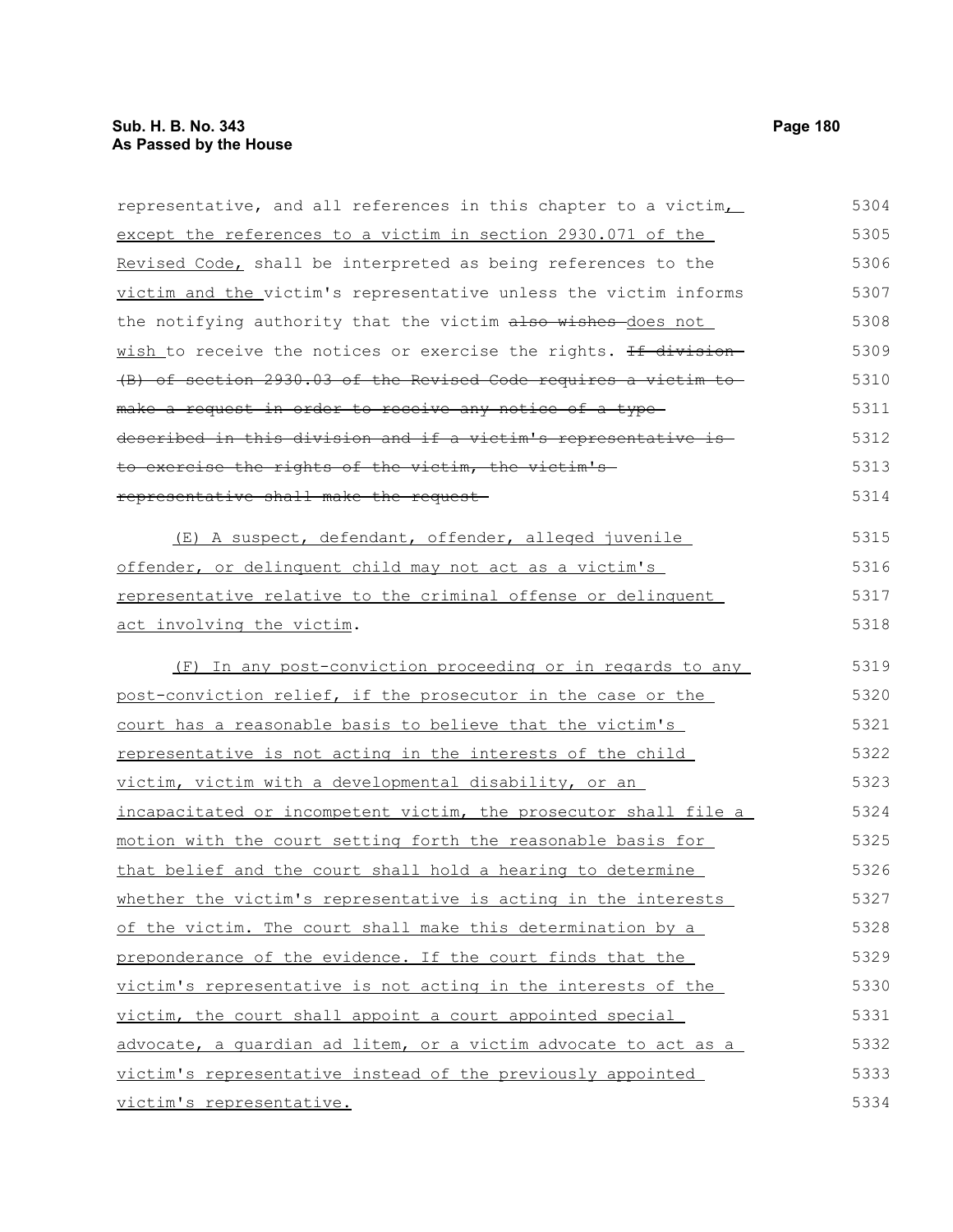### **Sub. H. B. No. 343 Page 181 As Passed by the House**

**Sec. 2930.03.** (A) A person or entity required or authorized under this chapter to give notice to a victim shall give the notice to the victim by any means reasonably calculated to provide prompt actual notice. Except when a provision requires that notice is to be given in a specific manner, a notice may be oral or written. 5335 5336 5337 5338 5339 5340

(B)(1) Except for receipt of the initial information and notice required to be given to a victim under divisions (A) and  $\overline{(B)}$  (C) of section 2930.04, section 2930.05, and divisions (A) and  $(B)$  (C) of section 2930.06 of the Revised Code and the notice required to be given to a victim under division (D) of section 2930.16 of the Revised Code, a victim who wishes to receive any notice authorized by this chapter shall make a request for the notice to the prosecutor or the custodial agency that is to provide the notice, as specified in this chapter. If the victim does not make a request as described in this division, the prosecutor or custodial agency is not required to provide any notice described in this chapter other than the initial information and notice required to be given to a victim under divisions (A) and  $\overline{(B) - (C)}$  of section 2930.04, section 2930.05, and divisions (A) and  $\overline{(B)}$  (C) of section 2930.06 of the Revised Code and the notice required to be given to a victim under division (D) of section 2930.16 of the Revised Code. 5341 5342 5343 5344 5345 5346 5347 5348 5349 5350 5351 5352 5353 5354 5355 5356 5357

(2) A victim who does not wish to receive any of the notices required to be given to a victim under division (E)(2) or (K) of section 2929.20, division (D) of section 2930.16, division (H) of section 2967.12, division (E)(1)(b) of section 2967.19, division (A)(3)(b) of section 2967.26, division (D)(1) of section 2967.28, or division (A)(2) of section 5149.101 of the Revised Code shall make a request to the prosecutor or custodial agency that is to provide the particular notice that 5358 5359 5360 5361 5362 5363 5364 5365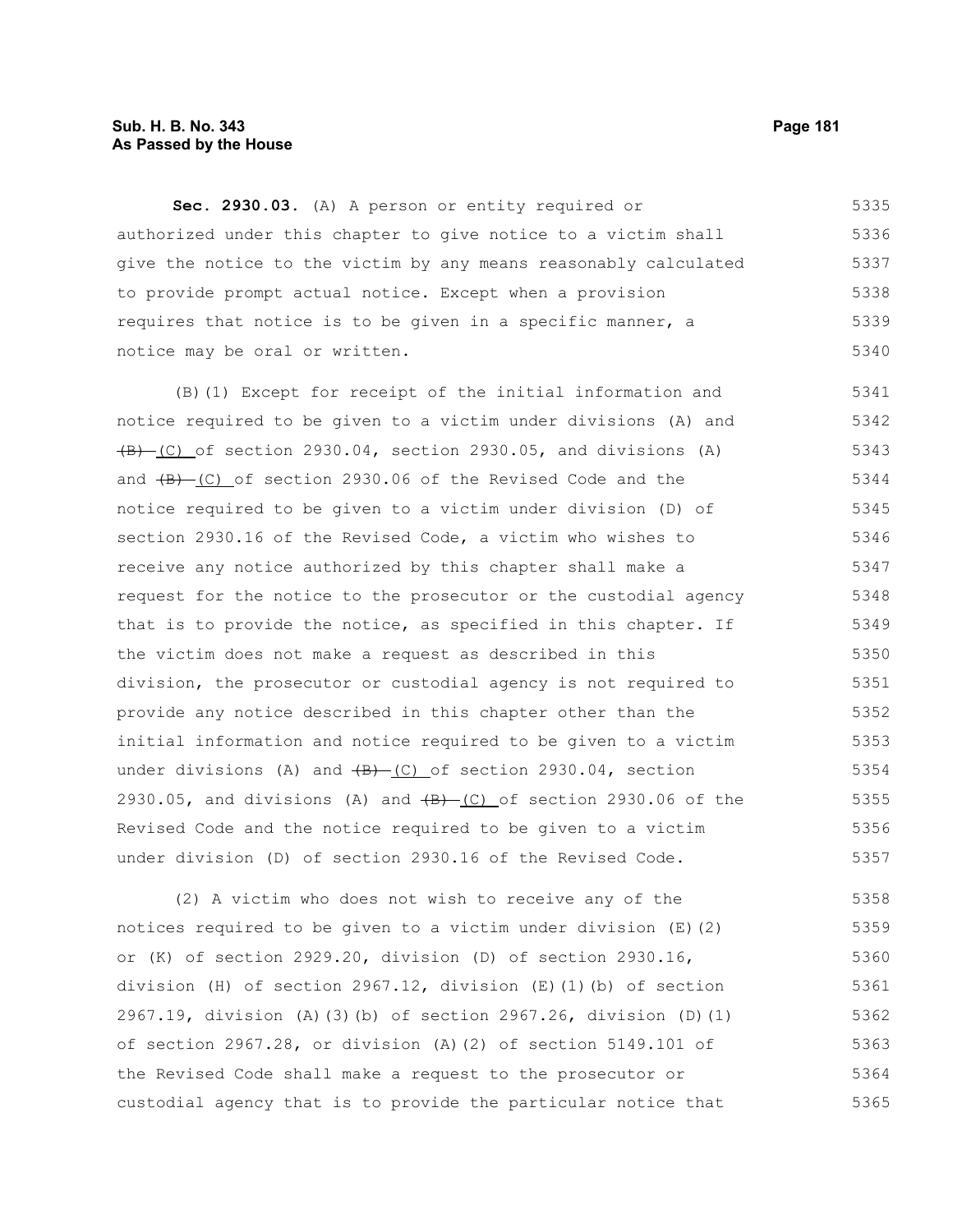the notice not be provided to the victim. Unless the victim makes a request as described in this division, the prosecutor or custodial agency shall provide the notices required to be given to a victim under division (E)(2) or (K) of section 2929.20, division (D) of section 2930.16, division (H) of section 2967.12, division (E)(1)(b) of section 2967.19, division (A)(3) (b) of section 2967.26, division (D)(1) of section 2967.28, or division (A)(2) of section 5149.101 of the Revised Code in any manner, and in accordance with the procedures, specified in the particular division. This division also applies to a victim's representative or a member of a victim's immediate family that is authorized to receive any of the notices specified in this division. 5366 5367 5368 5369 5370 5371 5372 5373 5374 5375 5376 5377 5378

(C) A person or agency that is required to furnish notice under this chapter shall give the notice to the victim at the address or telephone number provided to the person or agency by the victim. A victim who requests to receive notice under this chapter as described in division (B) of this section shall inform the person or agency of the name, address, or telephone number of the victim and of any change to that information. 5379 5380 5381 5382 5383 5384 5385

(D) A person or agency that has furnished information to a victim in accordance with any requirement or authorization under this chapter shall notify the victim promptly of any significant changes to that information. 5386 5387 5388 5389

(E) Divisions (A) to (D) of this section do not apply regarding a notice that a prosecutor is required to provide under section 2930.061 of the Revised Code. A prosecutor required to provide notice under that section shall provide the notice as specified in that section. 5390 5391 5392 5393 5394

**Sec. 2930.04.** (A) The supreme court shall create the 5395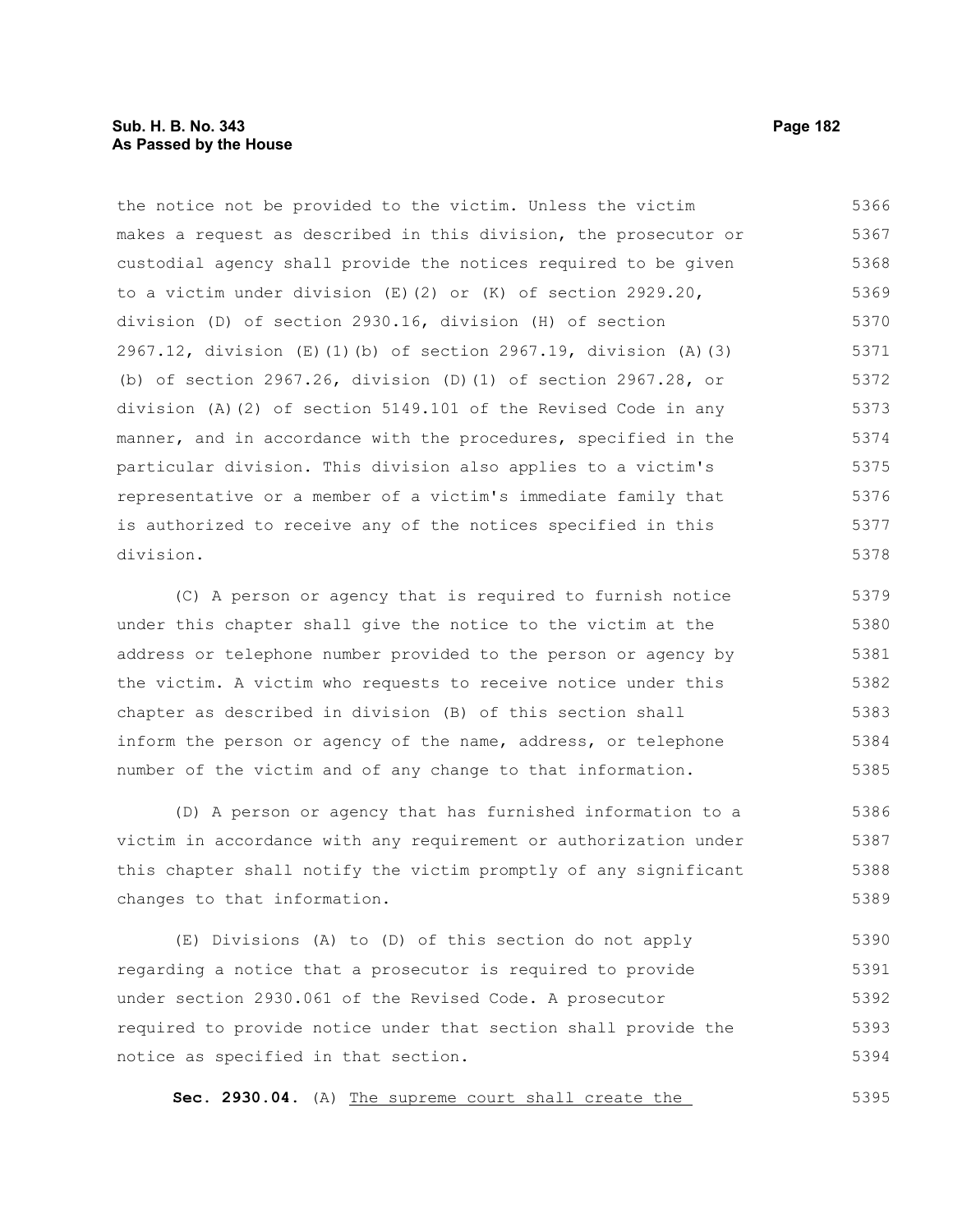victim's rights request form, which shall include the information specified in division (B) of this section or a similar form that, at a minimum, contains all the required information listed in division (B) of this section. The supreme court shall make the form available to all sheriffs, marshals, municipal corporation and township police departments, constables, and other law enforcement agencies, to all prosecuting attorneys, city directors of law, village solicitors, and other similar chief legal officers of municipal corporations, and to organizations that represent or provide services for victims of crime. After- $(B)$  (1) On its initial contact with a victim of a  $-$ erimecriminal offense or delinquent act, the law enforcement agency responsible for investigating the erime-criminal offense or delinquent act promptly shall give to provide the victim, in writing, with a victim's rights request form or a similar form that, at a minimum, contains the required information listed in this division and division (B)(2) of this section. The form shall do all of the following-information: (1) An explanation of the victim's rights under this chapter(a) Inform victims of rights that are automatically granted; (2) Information about medical, counseling, housing, emergency, and any other services that are available to a- $\overline{v}$ ictim(b) Of the rights that are not automatically granted, allow the victim and victim's representative, if applicable, to select which rights the victim wishes to request; (3) Information about compensation for victims under the reparations program in sections 2743.51 to 2743.72 of the Revised Code and the name, street address, and telephone number 5396 5397 5398 5399 5400 5401 5402 5403 5404 5405 5406 5407 5408 5409 5410 5411 5412 5413 5414 5415 5416 5417 5418 5419 5420 5421 5422 5423 5424 5425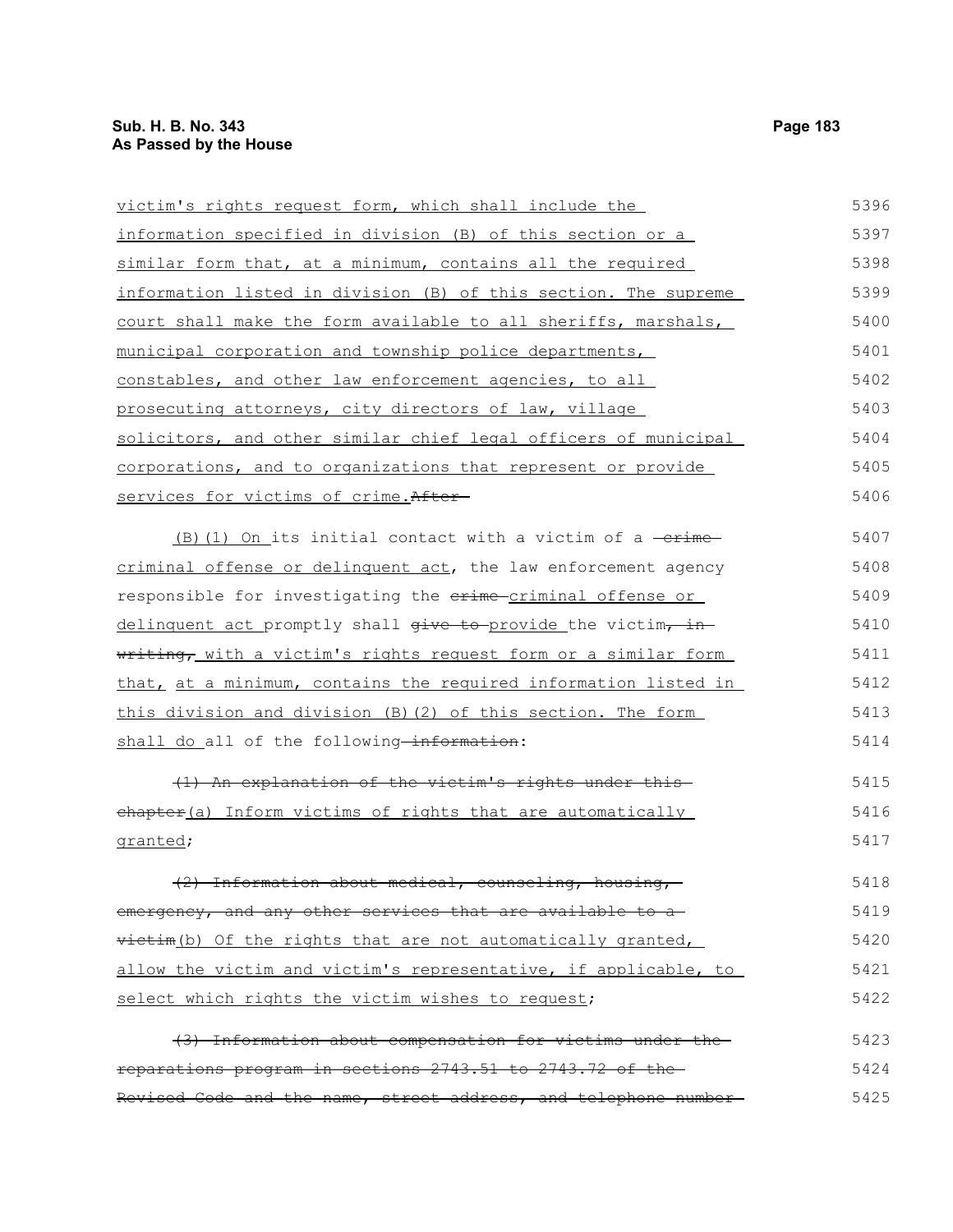of the agency to contact to apply for an award of reparations under those sections: (4) Information about protection that is available to the victim, including protective orders issued by a court(c) Inform victims that an election of rights made on the form can be changed at any time; (d) Include a section for law enforcement to indicate that the victim did not make an election or was unable to complete the form at the time of first contact with law enforcement, if applicable, and is therefore considered to have requested all rights until the prosecutor contacts the victim pursuant to section 2930.06 of the Revised Code to provide another opportunity to request any right that is not automatically conferred by the Ohio Constitution; (e) Inform the victim and victim's representative that failure to affirmatively request the rights that are not automatically granted is a waiver of those rights once contacted by the prosecutor, but that the victim or victim's representative may request those rights at a later date; (f) Provide a method for the victim to designate a victim's representative if the victim chooses; (g) Include a section where the victim or victim's representative shall indicate whether the victim was a victim against whom the criminal offense or delinquent act was committed or the victim was directly or proximately harmed by the commission of the criminal offense or delinquent act; (h) Include a section where the victim or victim's representative shall indicate that a law enforcement official or the prosecutor provided the form to the victim; 5426 5427 5428 5429 5430 5431 5432 5433 5434 5435 5436 5437 5438 5439 5440 5441 5442 5443 5444 5445 5446 5447 5448 5449 5450 5451 5452 5453 5454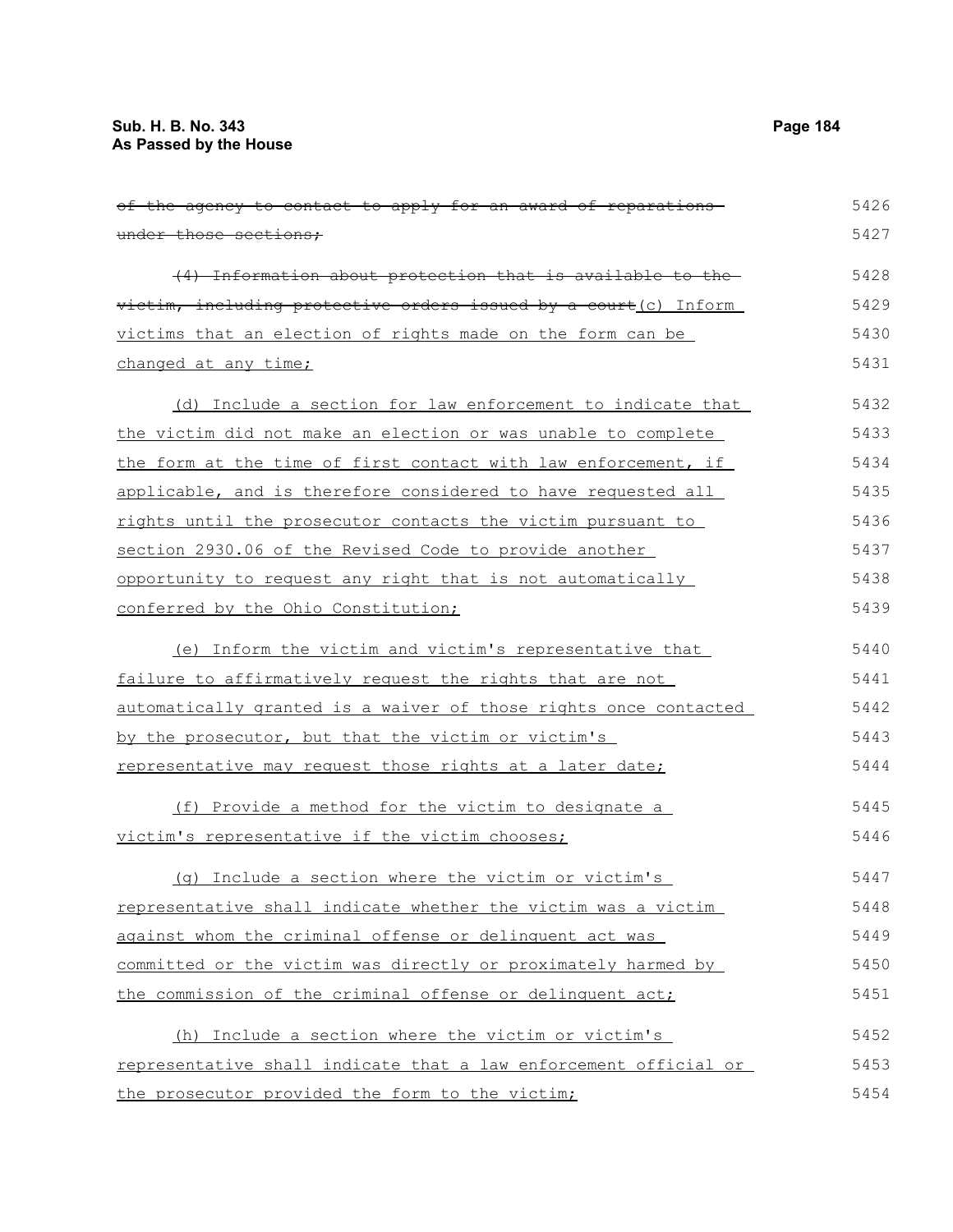| (i) Include the address, telephone number, and electronic       | 5455 |
|-----------------------------------------------------------------|------|
| mail address, if available, for the victim and victim's         | 5456 |
| representative, if applicable;                                  | 5457 |
| (j) Include the contact information or address for the law      | 5458 |
| enforcement official, incident report number, badge number of   | 5459 |
| the law enforcement officer, case number, and arraignment date, | 5460 |
| time and location, if known;                                    | 5461 |
| (k) Include signature lines for acknowledgment by the           | 5462 |
| applicable law enforcement officer or agency, prosecutor, or    | 5463 |
| custodial agent or agency, and victim and victim's              | 5464 |
| representative;                                                 | 5465 |
| (1) Advise victims of the right to counsel and refer the        | 5466 |
| victim to the attorney general information card and victim's    | 5467 |
| rights handbook online or in print, including telephone and web | 5468 |
| site information for obtaining a copy if not provided by law    | 5469 |
| enforcement officials;                                          | 5470 |
| (m) Inform victims of the responsibility to keep contact        | 5471 |
| information current with the applicable law enforcement         | 5472 |
| official;                                                       | 5473 |
| (n) Provide a section for prosecutors to inform the             | 5474 |
| custodial agency of the victim's and victim's representative's, | 5475 |
| if applicable, name and identifying information. The custodial  | 5476 |
| agency shall notify the victim and victim's representative, if  | 5477 |
| applicable, of the victim's post-conviction rights and provide  | 5478 |
| post-conviction information;                                    | 5479 |
| (o) Contain a statement that the victim's identifying           | 5480 |
| information on the form is not a public record under section    | 5481 |
| 149.43 of the Revised Code.                                     | 5482 |
| (B) (2) As part of the victim's rights request form, the        | 5483 |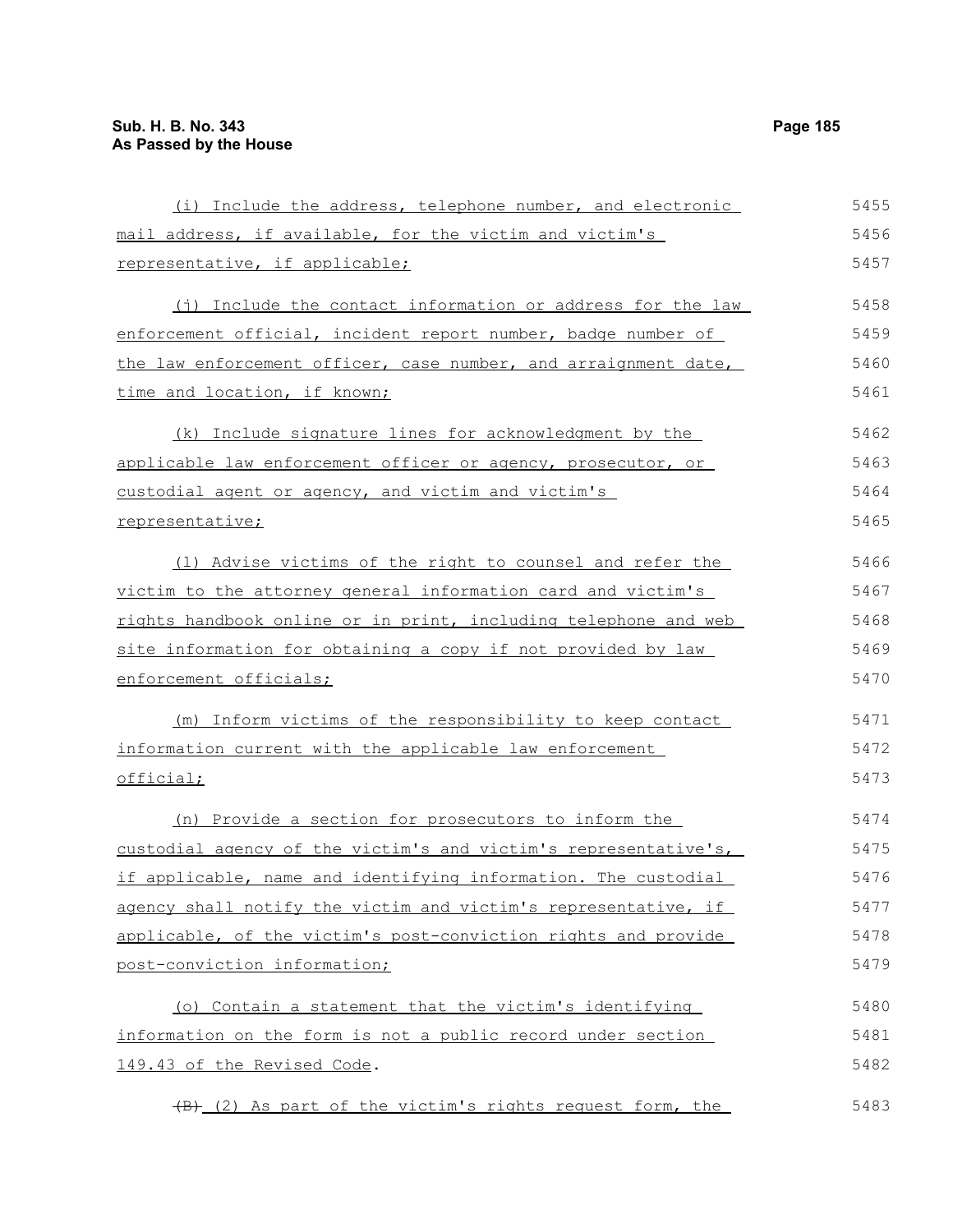law enforcement official shall provide an informational page to the victim that includes information about the following: (a) The fact that some rights are automatic and some rights are upon request; (b) Appointing a victim representative; (c) The importance of the arraignment process for victim's rights; (d) The right to refuse interview, deposition and discovery requests from the defendant; (e) The potential availability of protection orders; (f) Victims' compensation and restitution, and the importance of preserving documentation during the criminal justice process for purposes of obtaining compensation or restitution; (g) Privacy for victim addresses through the address confidentiality program established by section 111.42 of the Revised Code, including the web site address and contact telephone number for the program; (h) Tracking incarcerated offenders through the victim information and notification everyday program, including the web site address to register for text message or electronic mail notices of offender release. (C)(1) The portion on the completed victim's rights request form that contains a victim's name and identifying information is not a public record under section 149.43 of the Revised Code. 5484 5485 5486 5487 5488 5489 5490 5491 5492 5493 5494 5495 5496 5497 5498 5499 5500 5501 5502 5503 5504 5505 5506 5507 5508 5509

(2) On documents filed with the court, the victim's name 5510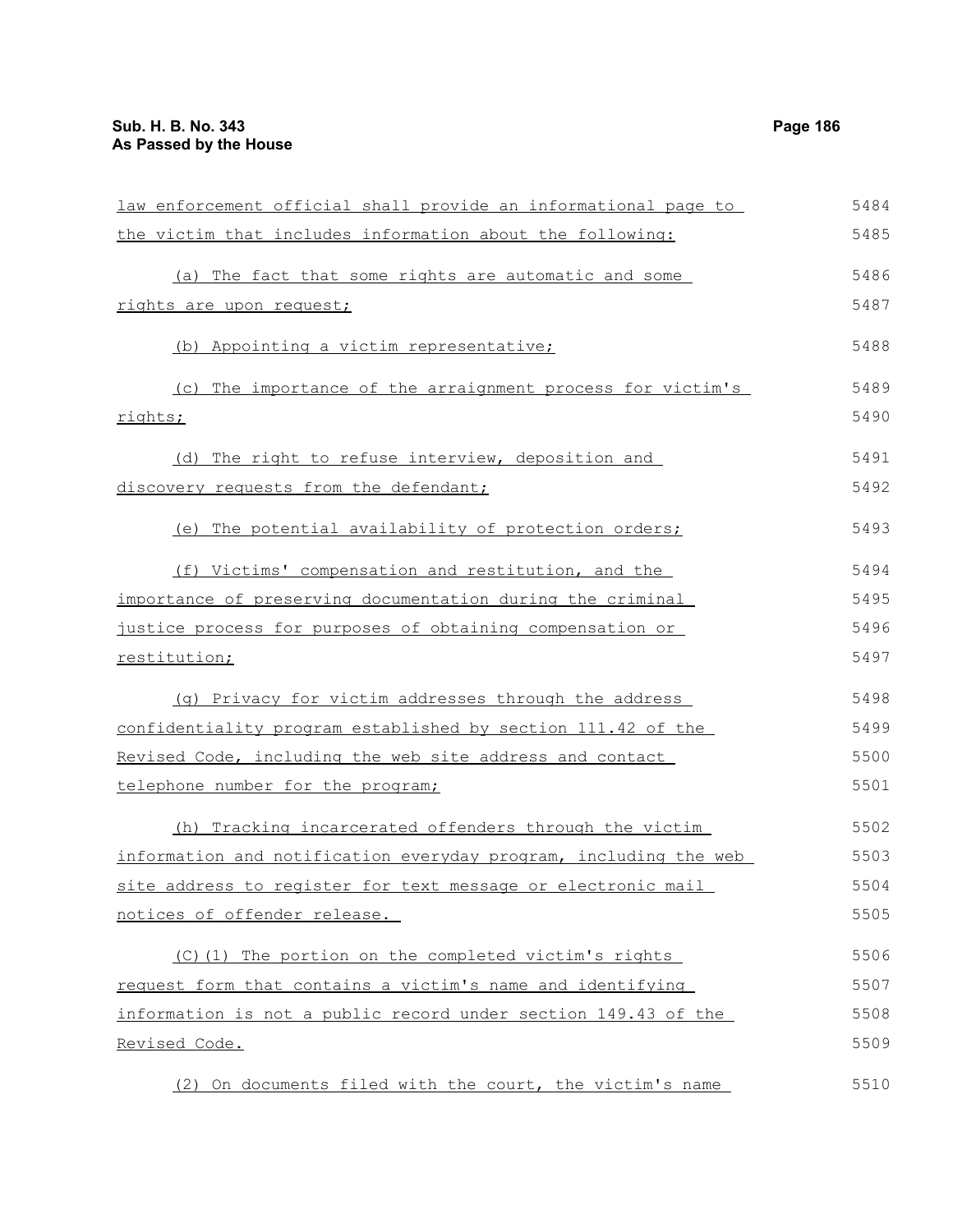| and identifying information shall be filed separately on a page  | 5511 |
|------------------------------------------------------------------|------|
| that is not a public record under section 149.43 of the Revised  | 5512 |
| Code so that the identity of the victim or victims remains       | 5513 |
| confidential.                                                    | 5514 |
| -As soon as practicable after-                                   | 5515 |
| (D) At the time of its initial contact with a victim of a        | 5516 |
| erime_criminal offense or delinquent act, or as soon as          | 5517 |
| practicable following the initial contact, the law enforcement   | 5518 |
| agency responsible for investigating the erime-criminal offense  | 5519 |
| or delinquent act shall give to-provide the victim, in writing,  | 5520 |
| all of the following information:                                | 5521 |
| (1) The business telephone number of the law enforcement         | 5522 |
| officer assigned to investigate the case;                        | 5523 |
| (2) The office address and business telephone number of          | 5524 |
| the prosecutor in the case;                                      | 5525 |
| (3) A statement that, if the victim is not notified of the       | 5526 |
| arrest of the offender in the case within a reasonable period of | 5527 |
| time, the victim may contact the law enforcement agency to learn | 5528 |
| the status of the case- The victim's rights under this section   | 5529 |
| and the victim's bill of rights under Ohio Constitution, Article | 5530 |
| I, Section 10a, including the right to exercise those rights     | 5531 |
| through counsel;                                                 | 5532 |
| (2) The availability of crisis intervention services,            | 5533 |
| housing, and emergency and medical services, or contact          | 5534 |
| information for statewide organizations that can direct victims  | 5535 |
| <u>to local resources;</u>                                       | 5536 |
| (3) When applicable, the procedures and resources                | 5537 |
| available for the protection of the victim, including protection | 5538 |
| orders issued by the courts;                                     | 5539 |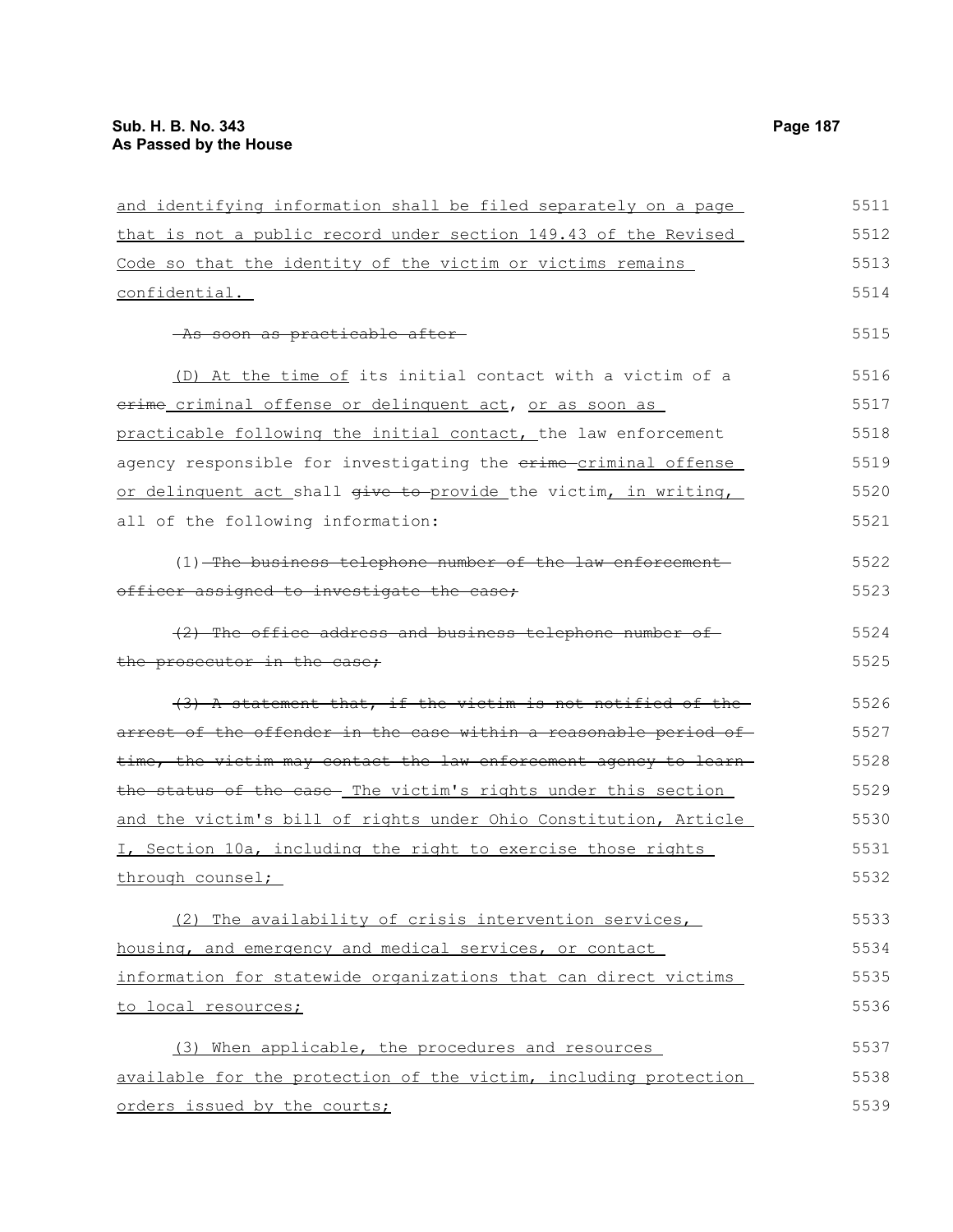(4) Information about public and private victim services programs, including, but not limited to, the crime victims compensation program and emergency shelter programs, or, if local information is not available, contact information for statewide organizations that can direct a victim to these types of resources; (5) The police report number, if applicable, business telephone number of the law enforcement agency investigating the victim's case, and the office address and business telephone number of the prosecutor in the victim's case, when available.  $\left(\frac{C}{C}\right)$  The law enforcement officer responsible for providing information under this section shall use reasonable efforts to identify the victim. At a minimum, this information should be disseminated to the individual or individuals identified in the police report as victims. If the law enforcement officer generates a report, the law enforcement agency shall collect and retain an executed copy of the victim's rights request form or a form that, at a minimum, contains the required information listed in division (B) of this section. If at the time of contact with a law enforcement agency the victim does not complete the form or request the victim's applicable rights, the law enforcement agency shall designate this on the form. The victim's refusal to request or waive the victim's 5540 5541 5542 5543 5544 5545 5546 5547 5548 5549 5550 5551 5552 5553 5554 5555 5556 5557 5558 5559 5560 5561 5562

applicable rights shall be considered an assertion of the victim's rights until the prosecutor contacts the victim within seven days of initiation of a criminal prosecution pursuant to section 2930.06 of the Revised Code to provide another opportunity to request any right that is not automatically conferred under the Ohio Constitution. 5563 5564 5565 5566 5567 5568

(F) If a suspect is arrested, the law enforcement agency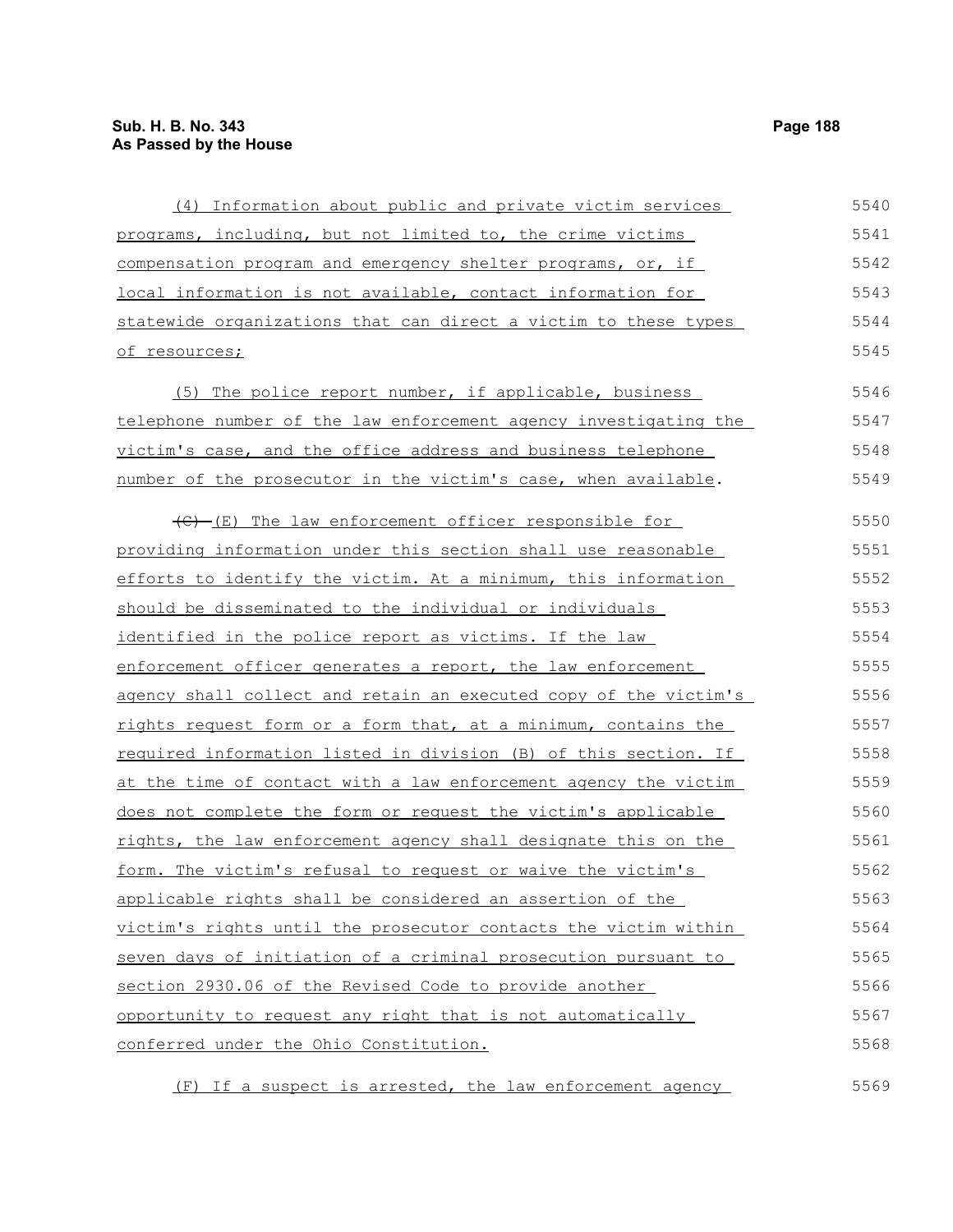| shall submit an executed copy of the victim's rights request     | 5570 |
|------------------------------------------------------------------|------|
| form to the custodial agency as soon as practicable once the law | 5571 |
| enforcement agency learns of the suspect's arrest.               | 5572 |
| (G) On the filing of charges or a complaint, the law             | 5573 |
| enforcement agency shall submit an executed copy of that form to | 5574 |
| the prosecutor and to the court. The prosecutor shall review the | 5575 |
| victim's rights request form with the victim or victim's         | 5576 |
| representative and obtain signatures from the victim and         | 5577 |
| victim's representative, if applicable, if the form was not      | 5578 |
| previously completed with law enforcement and shall file the     | 5579 |
| form with the court within seven days after initiation of a      | 5580 |
| criminal prosecution.                                            | 5581 |
| (H) If a suspect is cited and released, the law                  | 5582 |
| enforcement agency responsible for investigating the offense     | 5583 |
| shall inform the victim and the victim's representative, if      | 5584 |
| applicable, of the court date, if known, and how to obtain       | 5585 |
| additional information from the clerk of the court about the     | 5586 |
| arraignment or initial appearance.                               | 5587 |
| (I) To the extent that the information required by this          | 5588 |
| section is provided in the victim's rights request form created  | 5589 |
| under this section and the pamphlet prepared pursuant to section | 5590 |
| 109.42 of the Revised Code or in the information card or other   | 5591 |
| material prepared pursuant to section 2743.71 of the Revised     | 5592 |
| Code, the law enforcement agency may fulfill that portion of its | 5593 |
| obligations under this section by giving that form, pamphlet,    | 5594 |
| information card, or other material to the victim.               | 5595 |
| (J)(1) Once completed, the law enforcement agency shall          | 5596 |
| provide the victim's rights request form with the information of | 5597 |
| the victim or victims to the prosecutor with the complaint and   | 5598 |

affidavit and provide it to the court at the time of criminal 5599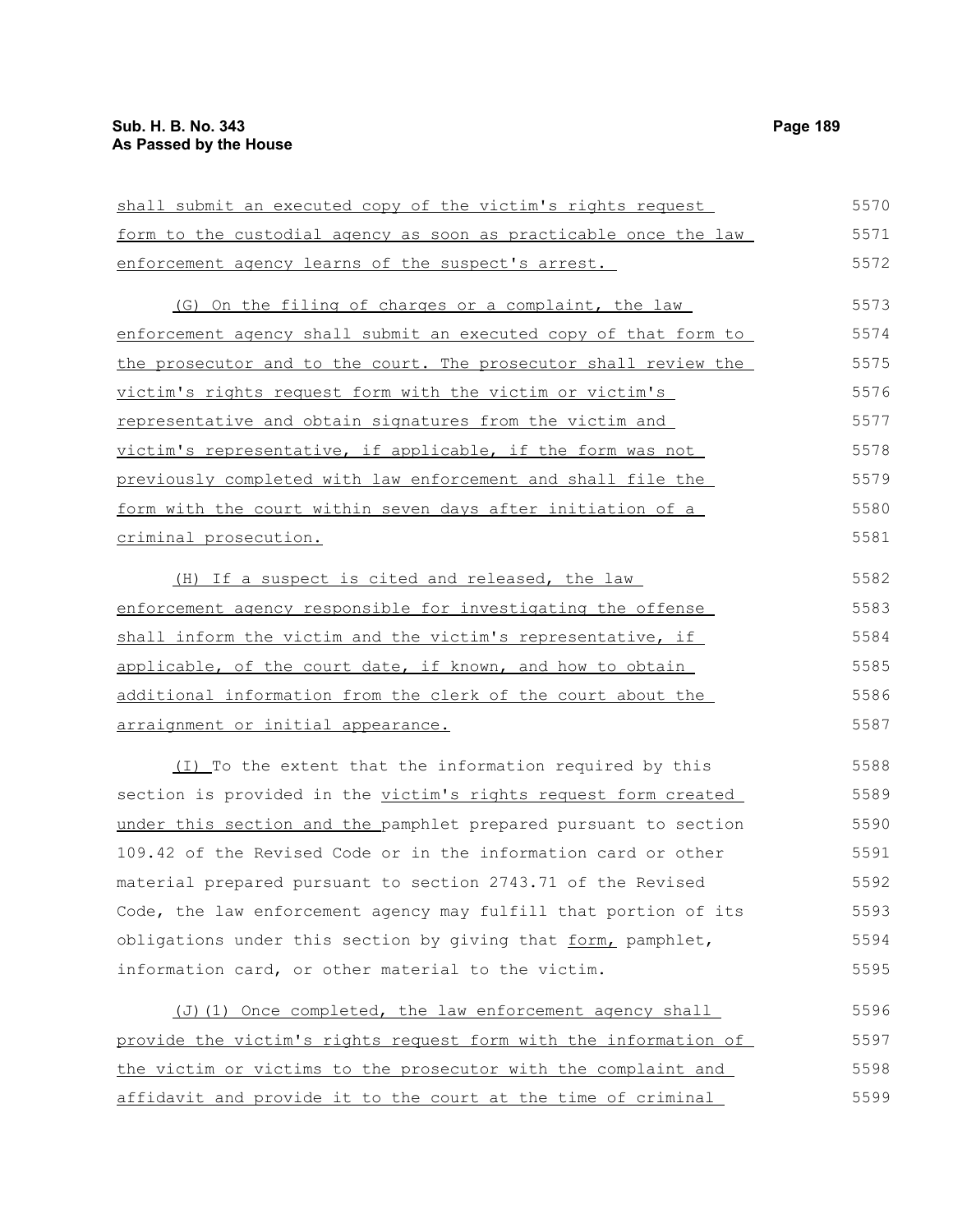| case filing.                                                     | 5600 |
|------------------------------------------------------------------|------|
| (2) If the form containing the information of the victim         | 5601 |
| or victims as described in division (B) of this section is not   | 5602 |
| completed and sent to the prosecutor prior to the first          | 5603 |
| interaction between the prosecutor and the victim or victims,    | 5604 |
| then the prosecutor shall complete the form during the           | 5605 |
| prosecutor's first interaction with the victim.                  | 5606 |
| (3) A victim may elect not to receive the notifications          | 5607 |
| described in division (B) (1) of this section, in which case the | 5608 |
| prosecutor shall document that refusal. Once the prosecutor has  | 5609 |
| met with the victim, the prosecutor shall file the completed or  | 5610 |
| updated victim's rights request form with the court.             | 5611 |
| (4) If a defendant is convicted and sentenced to the             | 5612 |
| department of rehabilitation and correction or the department of | 5613 |
| youth services, the court shall ask the victim, if present, or   | 5614 |
| the prosecutor if the victim wishes to update the victim's       | 5615 |
| contact information and shall inform the victim that it is the   | 5616 |
| victim's duty to notify the department of rehabilitation and     | 5617 |
| correction or department of youth services of any change in      | 5618 |
| address or contact information.                                  | 5619 |
| (K) (1) A person, who by reason of that person's reqular         | 5620 |
| business activities, is the subject of multiple and continuing   | 5621 |
| criminal offenses or delinquent acts as a potential victim, may  | 5622 |
| opt out of notices and rights available pursuant to the Ohio     | 5623 |
| Constitution, Chapter 2930. of the Revised Code, and other laws  | 5624 |
| providing victims with rights for future offenses by giving a    | 5625 |
| written notification form to the appropriate prosecutor or the   | 5626 |
| prosecutor's designee.                                           | 5627 |
| The form shall include the name and address of the<br>(2)        | 5628 |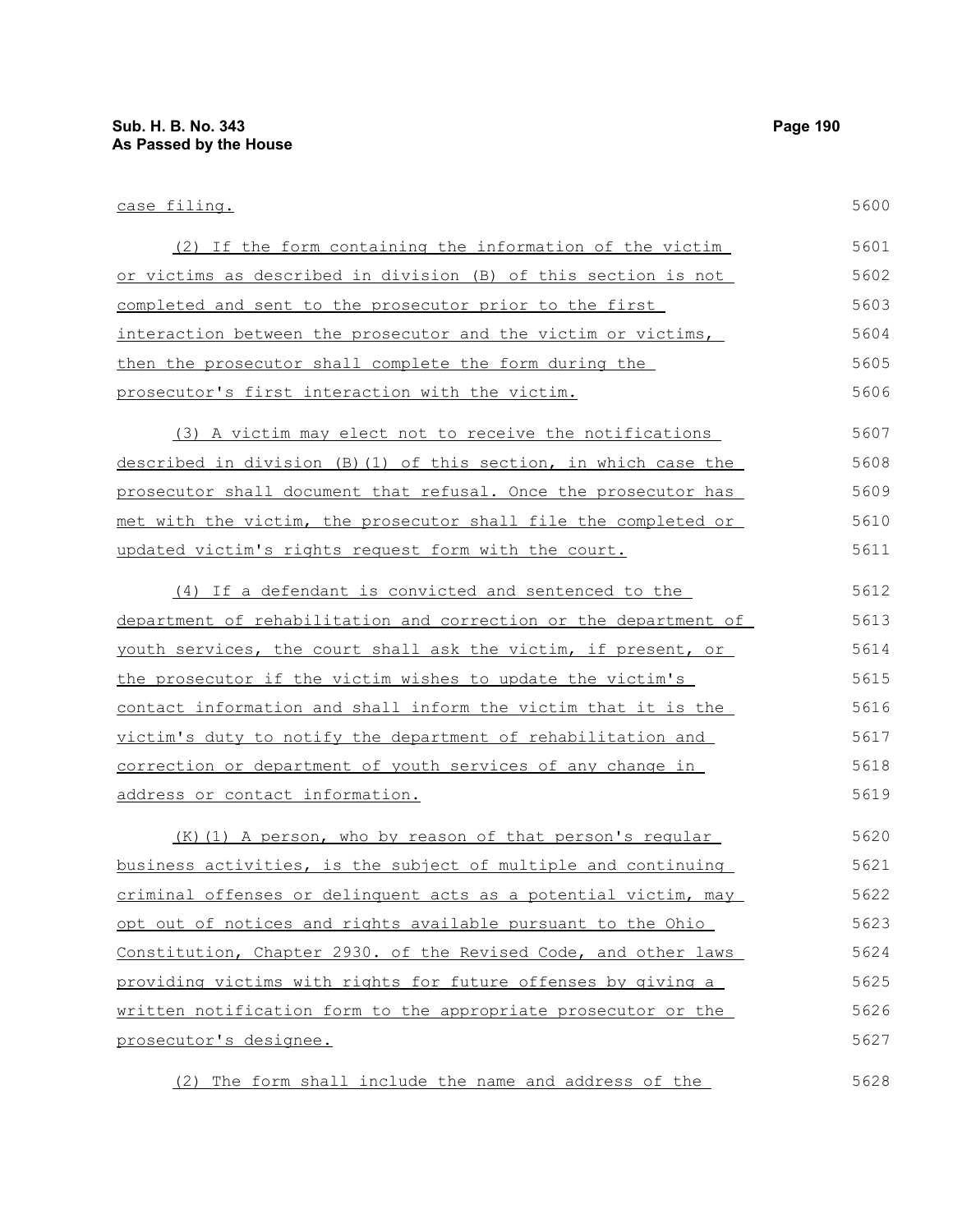| person's business and the period of time that the person wishes  | 5629 |
|------------------------------------------------------------------|------|
| to opt out of receiving the notices and rights available. The    | 5630 |
| form may also state that the person is only interested in the    | 5631 |
| notices described in this section if restitution is at issue. It | 5632 |
| shall be signed by the person or another person with management  | 5633 |
| authority over the business.                                     | 5634 |
| Sec. 2930.041. (A) Pursuant to the "Americans with               | 5635 |
| Disabilities Act of 1990," 104 Stat. 327, 42 U.S.C. 12101, as    | 5636 |
| amended, a victim with a disability has the right to a qualified | 5637 |
| or certified interpreter at all court proceedings, all meetings  | 5638 |
| with the prosecutor, and all investigative contacts with law     | 5639 |
| enforcement, the probation department, the department of         | 5640 |
| rehabilitation and correction, and the department of youth       | 5641 |
| services, at no cost to the victim and paid for by the court.    | 5642 |
| (B) A victim who is non-English speaking or has limited          | 5643 |
| English proficiency has the right to a qualified or certified    | 5644 |
| interpreter at all court proceedings, all meetings with the      | 5645 |
| prosecutor, and all investigative contacts with law enforcement, | 5646 |
| the probation department, the department of rehabilitation and   | 5647 |
| correction, and the department of youth services, at no cost to  | 5648 |
| the victim and paid for by the court.                            | 5649 |
| (C) The victim's right to a qualified or certified               | 5650 |
| interpreter under division (B) of this section is subject to     | 5651 |
| availability but is not subject to the cost of retaining a       | 5652 |
| qualified or certified interpreter. Any agency described in      | 5653 |
| division (B) of this section that is unable to provide a victim  | 5654 |
| with a qualified or certified interpreter as required by         | 5655 |
| division (B) of this section shall maintain records of the       | 5656 |
| agency's attempt to comply with this requirement.                | 5657 |
| (D) As used in this section, "qualified interpreter" has         | 5658 |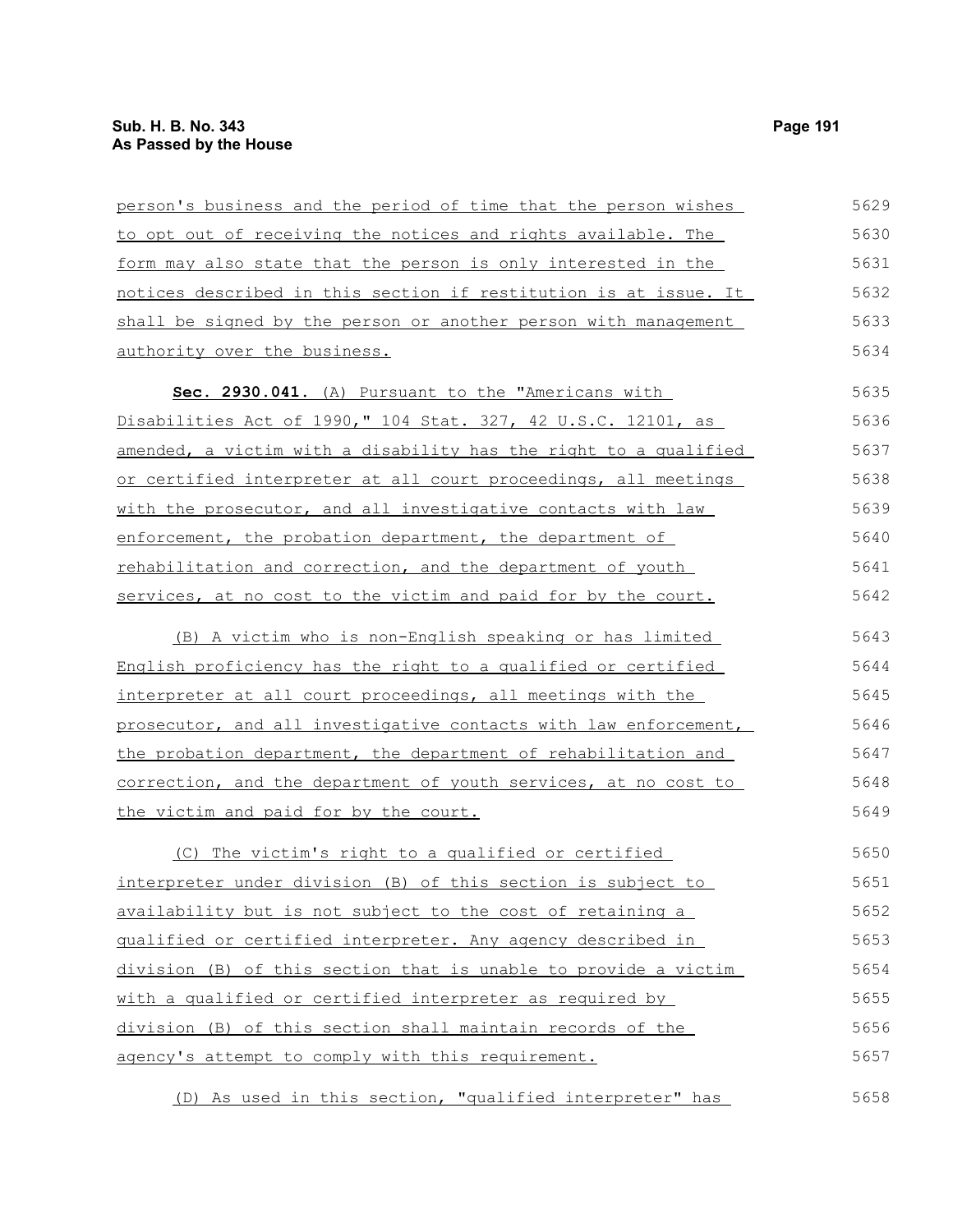| the same meaning as in the "Americans with Disabilities Act of   | 5659 |
|------------------------------------------------------------------|------|
| 1990, " 42 U.S.C. 12101, as amended.                             | 5660 |
| Sec. 2930.042. In all inactive cases involving one or more       | 5661 |
| criminal offenses or delinquent acts for which the statute of    | 5662 |
| limitations is longer than three years, the law enforcement      | 5663 |
| agency investigating the criminal offense or delinquent act      | 5664 |
| shall provide the victim and victim's representative, if         | 5665 |
| applicable, with notice as to whether an inactive case is        | 5666 |
| reopened or closed, unless the victim has waived the right to    | 5667 |
| notifications.                                                   | 5668 |
| Sec. 2930.043. A victim shall not be required to pay for a       | 5669 |
| copy of any public records related to the victim's case.         | 5670 |
| Sec. 2930.044. A person who has not previously been              | 5671 |
| identified as a victim by law enforcement, including a person    | 5672 |
| claiming to be directly or proximately harmed as a result of the | 5673 |
| criminal offense or delinquent act, shall affirmatively identify | 5674 |
| the person's self to law enforcement, the prosecutor, and the    | 5675 |
| courts in order to receive the information and exercise the      | 5676 |
| rights described in this chapter.                                | 5677 |
| Sec. 2930.05. (A) Within a reasonable period of time after       | 5678 |
| the arrest or detention of a defendant or an alleged juvenile    | 5679 |
| offender for a crime-the underlying criminal offense or          | 5680 |
| specified delinquent act, the law enforcement agency that        | 5681 |
| investigates the erime-criminal offense or specified-delinquent  | 5682 |
| act shall give the victim of the crime or specified delinquent-  | 5683 |
| act and the victim's representative notice of all of the         | 5684 |
| following:                                                       | 5685 |
| (1) The arrest or detention once the investigating law           | 5686 |
| enforcement agency has knowledge of the arrest or detention;     | 5687 |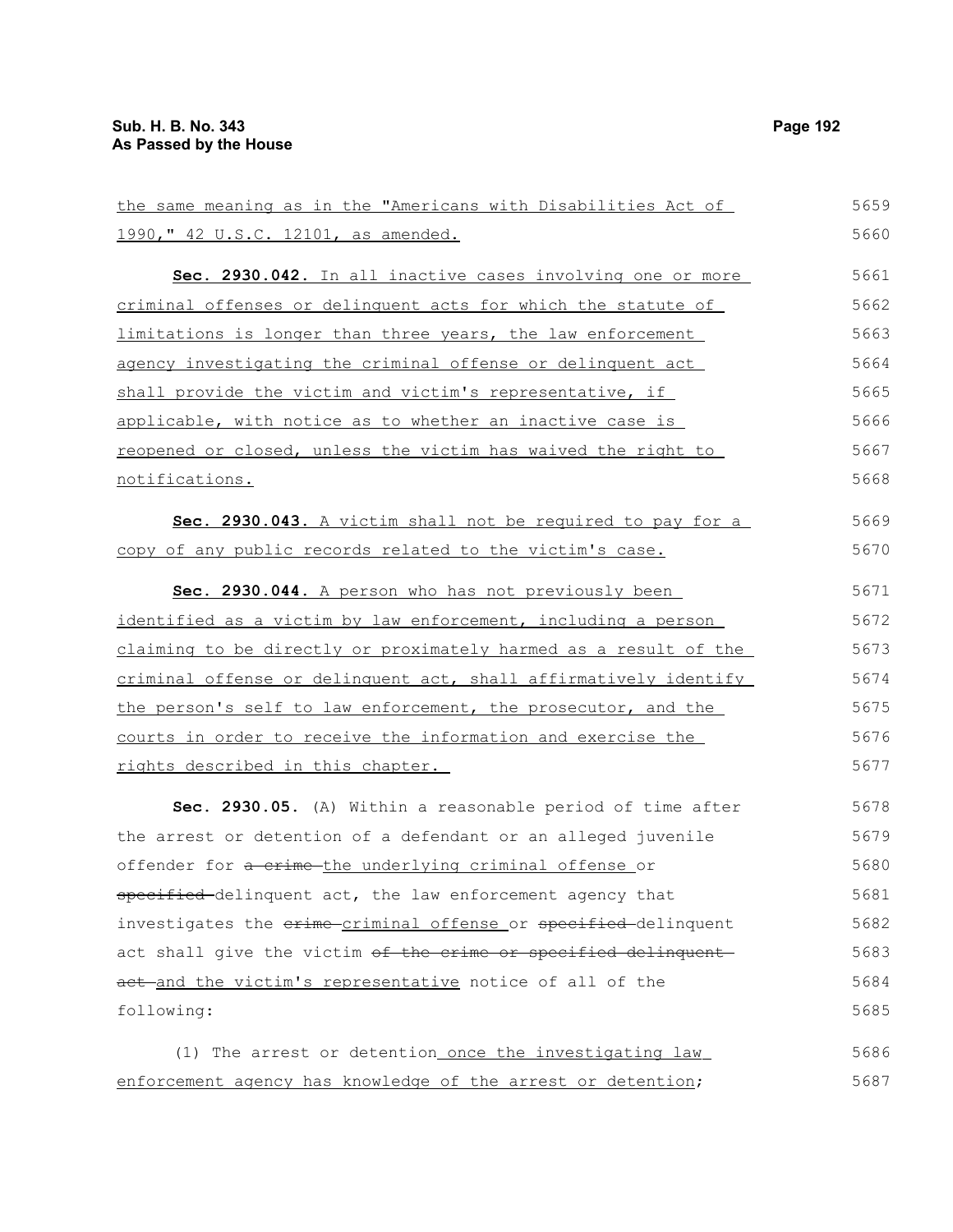(2) The name of the defendant or alleged juvenile offender once the investigating law enforcement agency has knowledge of the name of the defendant or alleged juvenile offender; (3) Whether-That the defendant or alleged juvenile offender is may be eligible for pretrial release or for release from detention; (4) The telephone number of the law enforcement agency; (5) The victim's and the victim's representative's right, if applicable, to telephone the custodial agency to ascertain whether the defendant or alleged juvenile offender has been released from custody or from detention; (6) That, on request of the victim or the victim's representative, the prosecutor or the prosecutor's designee shall provide the victim and the victim's representative, if applicable, with a copy of the terms and conditions of bond; (7) Procedures for obtaining additional information from the clerk of the court about the time, place, and date of the arraignment or initial appearance of the defendant or alleged juvenile offender; (8) If the defendant or alleged juvenile offender is arrested or detained by another law enforcement agency, the applicable pick-up radius and whether the investigating law enforcement agency will pick up the defendant or alleged juvenile offender, once the investigating law enforcement agency has knowledge of the defendant's or alleged juvenile offender's arrest or detention.  $\left(\frac{H}{B}\right)$ (B)(1) If a defendant or alleged juvenile offender has been released from custody on a bond or personal recognizance or 5688 5689 5690 5691 5692 5693 5694 5695 5696 5697 5698 5699 5700 5701 5702 5703 5704 5705 5706 5707 5708 5709 5710 5711 5712 5713 5714 5715

has been released from detention and the prosecutor in the case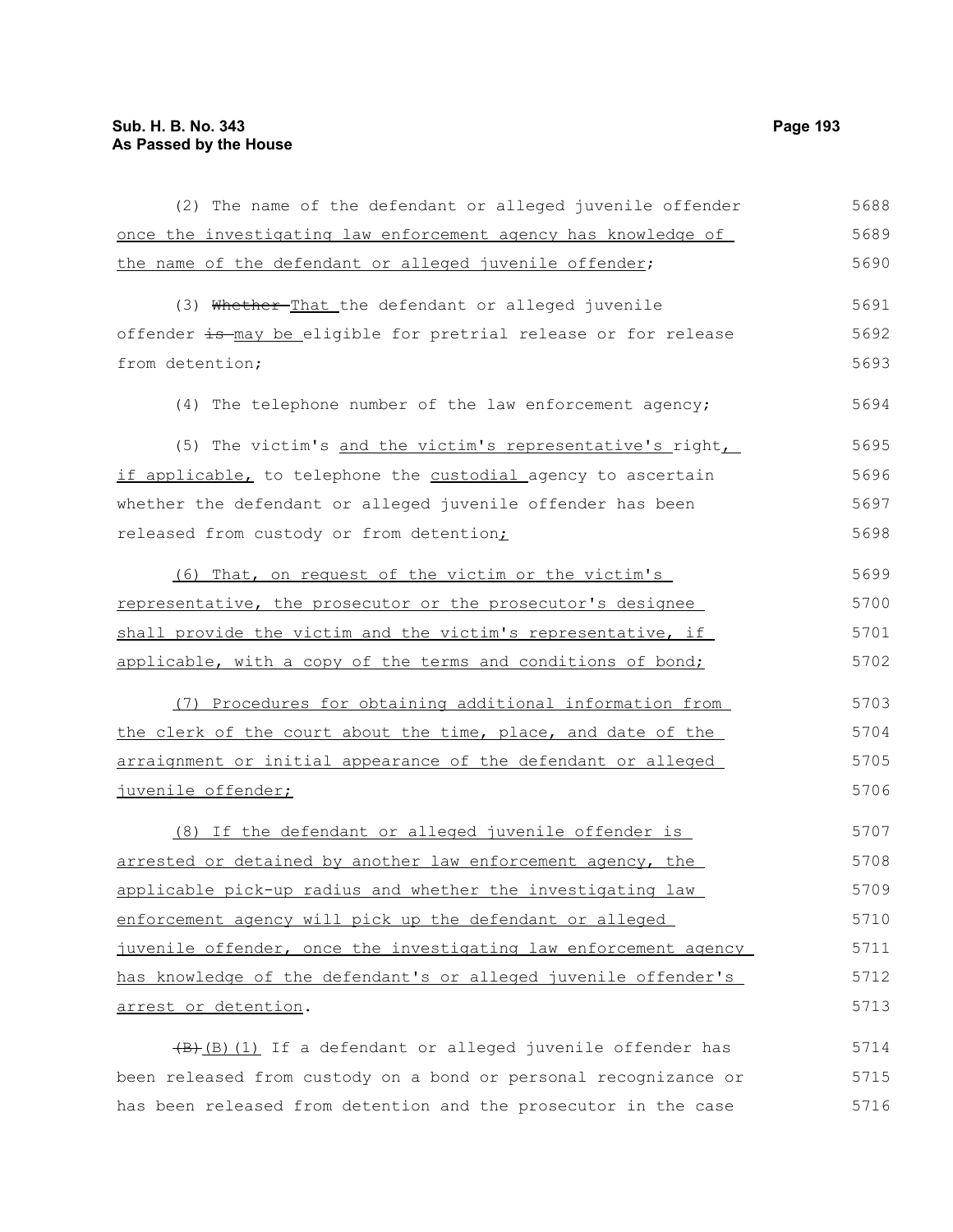## **Sub. H. B. No. 343 Page 194 As Passed by the House**

has received the affidavit of a victim stating that the defendant or alleged juvenile offender, or someone acting at the defendant's or alleged juvenile offender's direction, has committed or threatened to commit one or more acts of violence, harassment, or intimidation against the victim, the victim's family, or the victim's representative, the prosecutor may file a motion asking the court to reconsider the conditions of the bond or personal recognizance granted to the defendant or alleged juvenile offender or to consider returning the defendant or alleged juvenile offender to detention. 5717 5718 5719 5720 5721 5722 5723 5724 5725 5726

(2) If the prosecutor elects not to file a motion under division (B)(1) of this section, the prosecutor or the prosecutor's designee shall inform the victim as soon as practicable that the victim or the victim's attorney may file a petition asking the court to reconsider the conditions of the bond or personal recognizance granted to the defendant or alleged juvenile offender. 5727 5728 5729 5730 5731 5732 5733

 **Sec. 2930.051.** A custodial agency shall notify the investigating law enforcement agency of the incarceration of a defendant or detention of an alleged juvenile offender once the investigating law enforcement agency is known to the custodial agency. 5734 5735 5736 5737 5738

**Sec. 2930.06.**  $(A)$ <sup>(A)</sup>(1) The prosecutor in a case or the prosecutor's designee, to the extent practicable, shall, on the victim's request, confer with the victim in the case before and the victim's representative, if applicable, at each of the following stages: 5739 5740 5741 5742 5743

(a) Before pretrial diversion is granted to the defendant or alleged juvenile offender in the case, before; 5744 5745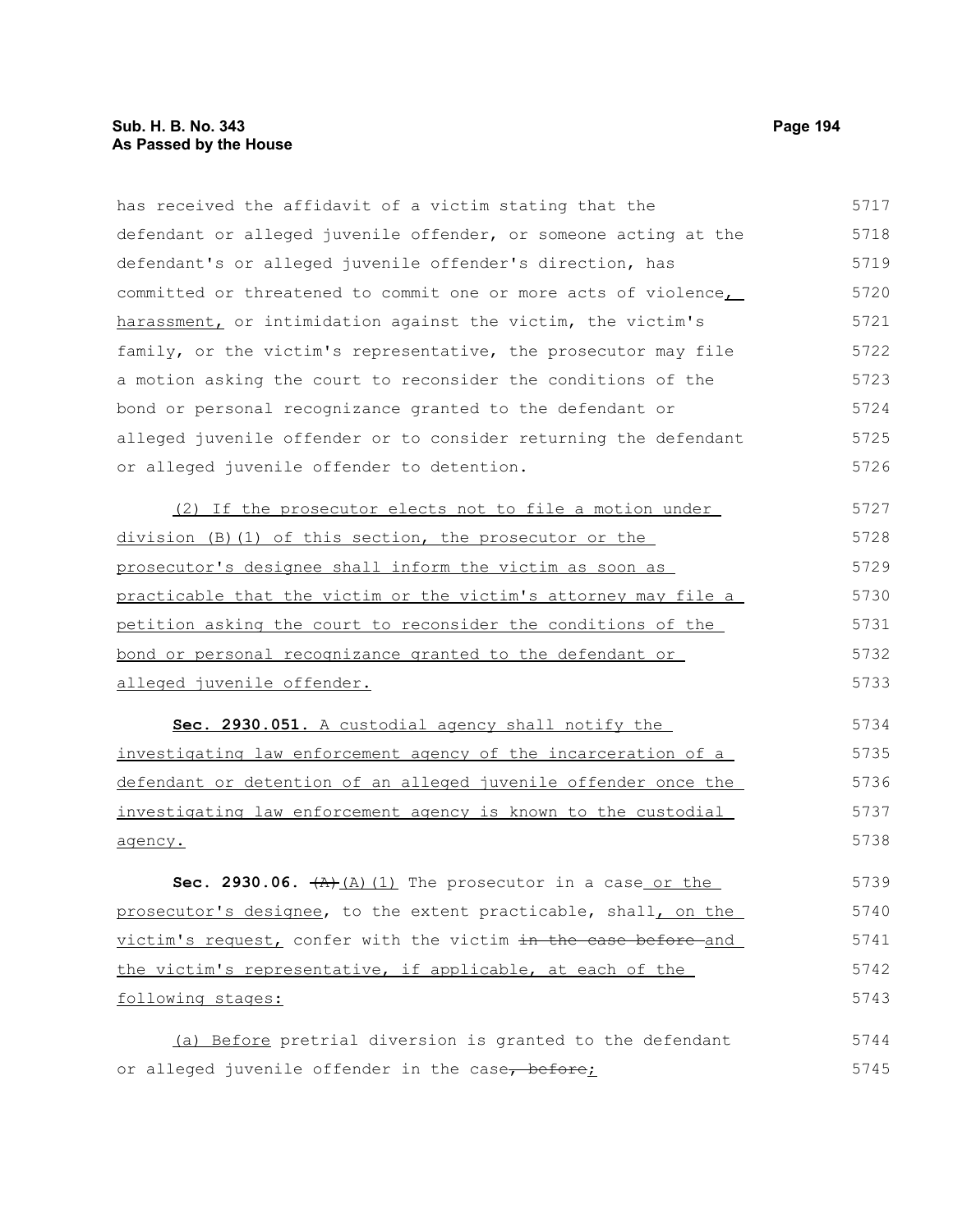| (b) Before amending or dismissing an indictment,                 | 5746 |
|------------------------------------------------------------------|------|
| information, or complaint against that defendant or alleged      | 5747 |
| juvenile offender, before unless the amendment to the            | 5748 |
| indictment, information, or complaint is a correction of a       | 5749 |
| procedural defect that is not substantive in nature;             | 5750 |
| (c) Before agreeing to a negotiated plea for that                | 5751 |
| defendant or alleged juvenile offender <del>, before</del> ;     | 5752 |
| (d) Before a trial of that defendant by judge or jury, or        | 5753 |
| before;                                                          | 5754 |
| (e) Before the juvenile court conducts an adjudicatory           | 5755 |
| hearing for that alleged juvenile offender.                      | 5756 |
| (2) If the juvenile court disposes of a case prior to the        | 5757 |
| prosecutor's involvement in the case, the court or a court       | 5758 |
| employee shall notify the victim and the victim's representative | 5759 |
| in the case, if applicable, that the alleged juvenile offender   | 5760 |
| will be granted pretrial diversion, the complaint against that   | 5761 |
| alleged juvenile offender will be amended or dismissed, or the   | 5762 |
| court will conduct an adjudicatory hearing for that alleged      | 5763 |
| juvenile offender.                                               | 5764 |
| (3) At a hearing at any of the stages listed in division         | 5765 |
| (A) (1) of this section, the court shall inquire as to whether   | 5766 |
| the victim or victim's representative, if applicable, requested  | 5767 |
| to confer with the prosecutor, and whether or not the prosecutor | 5768 |
| conferred with the victim and the victim's representative, if    | 5769 |
| applicable. If the prosecutor fails to confer with the victim    | 5770 |
| and the victim's representative, if applicable, at any of those  | 5771 |
| times, the court, if informed of the failure, shall note on the  | 5772 |
| record the failure and the prosecutor's reasons for the failure. | 5773 |
| Except as provided in division (A) (5) of this section, if the   | 5774 |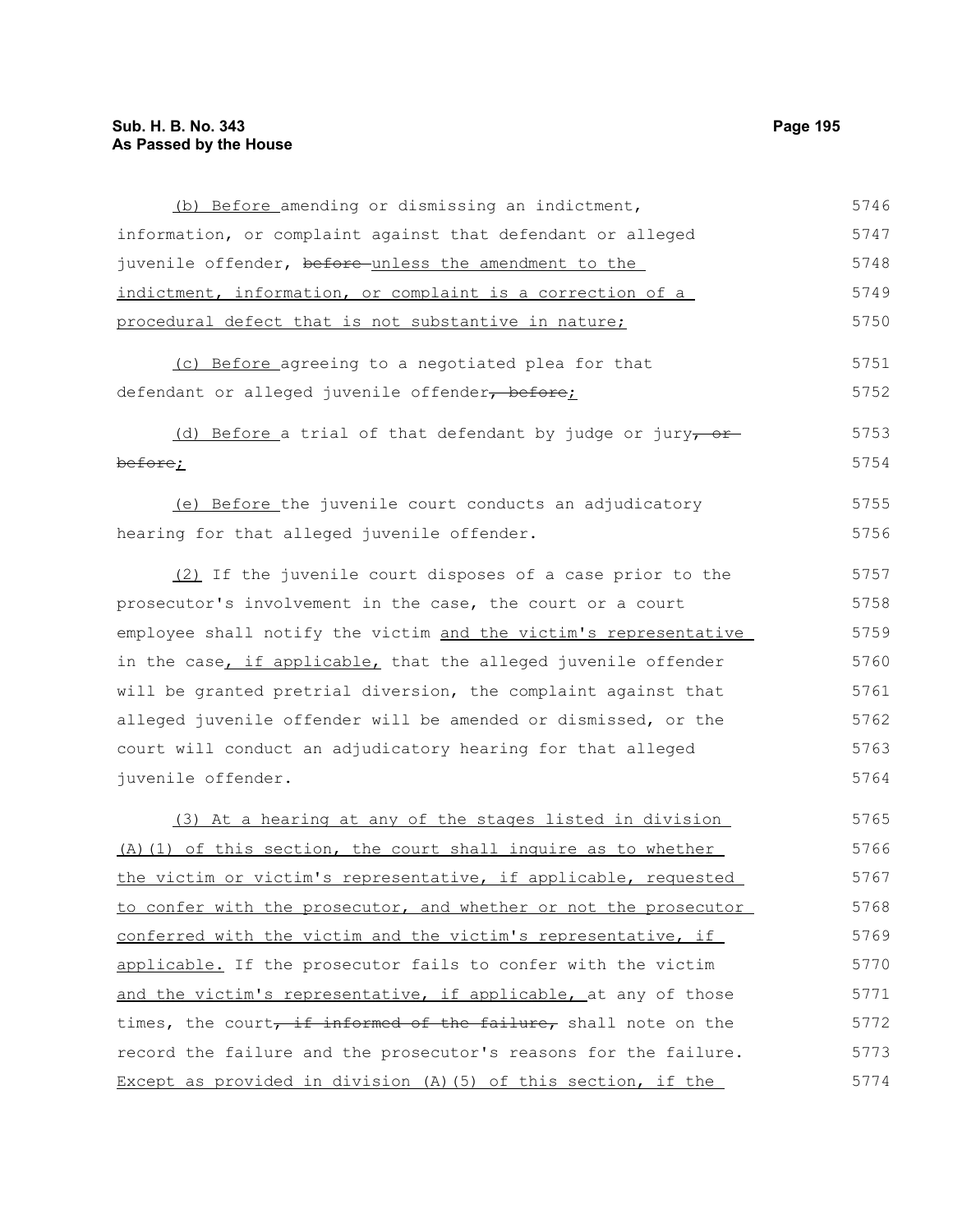| court determines that reasonable efforts were not made to confer | 5775 |
|------------------------------------------------------------------|------|
| with the victim and victim's representative, if applicable, or   | 5776 |
| reasonable efforts were not made to provide reasonable and       | 5777 |
| timely notice of the time, place, and nature of the court        | 5778 |
| proceeding to the victim and victim's representative, if         | 5779 |
| applicable, as required by this section or by Ohio Constitution, | 5780 |
| Article I, Section 10a, the court shall not rule on any          | 5781 |
| substantive issue that implicates a victim's right, accept a     | 5782 |
| plea, or impose a sentence, and shall continue the court         | 5783 |
| proceeding for the time necessary to provide the required notice | 5784 |
| to the victim and victim's representative, if applicable. A      | 5785 |
| prosecutor's failure to confer with a victim as required by this | 5786 |
| division and a court's failure to provide the notice as required | 5787 |
| by this division do not affect the validity of an agreement      | 5788 |
| between the prosecutor and the defendant or alleged juvenile     | 5789 |
| offender in the case, a pretrial diversion of the defendant or   | 5790 |
| alleged juvenile offender, an amendment or dismissal of an       | 5791 |
| indictment, information, or complaint filed against the          | 5792 |
| defendant or alleged juvenile offender, a plea entered by the    | 5793 |
| defendant or alleged juvenile defender, an admission entered by  | 5794 |
| the defendant or alleged juvenile offender, or any other         | 5795 |
| disposition in the case.                                         | 5796 |
|                                                                  |      |

(4) A court shall not dismiss a criminal complaint, charge, information, or indictment or a delinquent child complaint solely at the request of the victim or victim's representative and over the objection of the prosecuting attorney, village solicitor, city director of law, or other chief legal officer responsible for the prosecution of the case. 5797 5798 5799 5800 5801 5802

(5) Nothing in this section prohibits a court from taking any action necessary to ensure that a person charged with an offense is brought to trial within the time required by sections 5803 5804 5805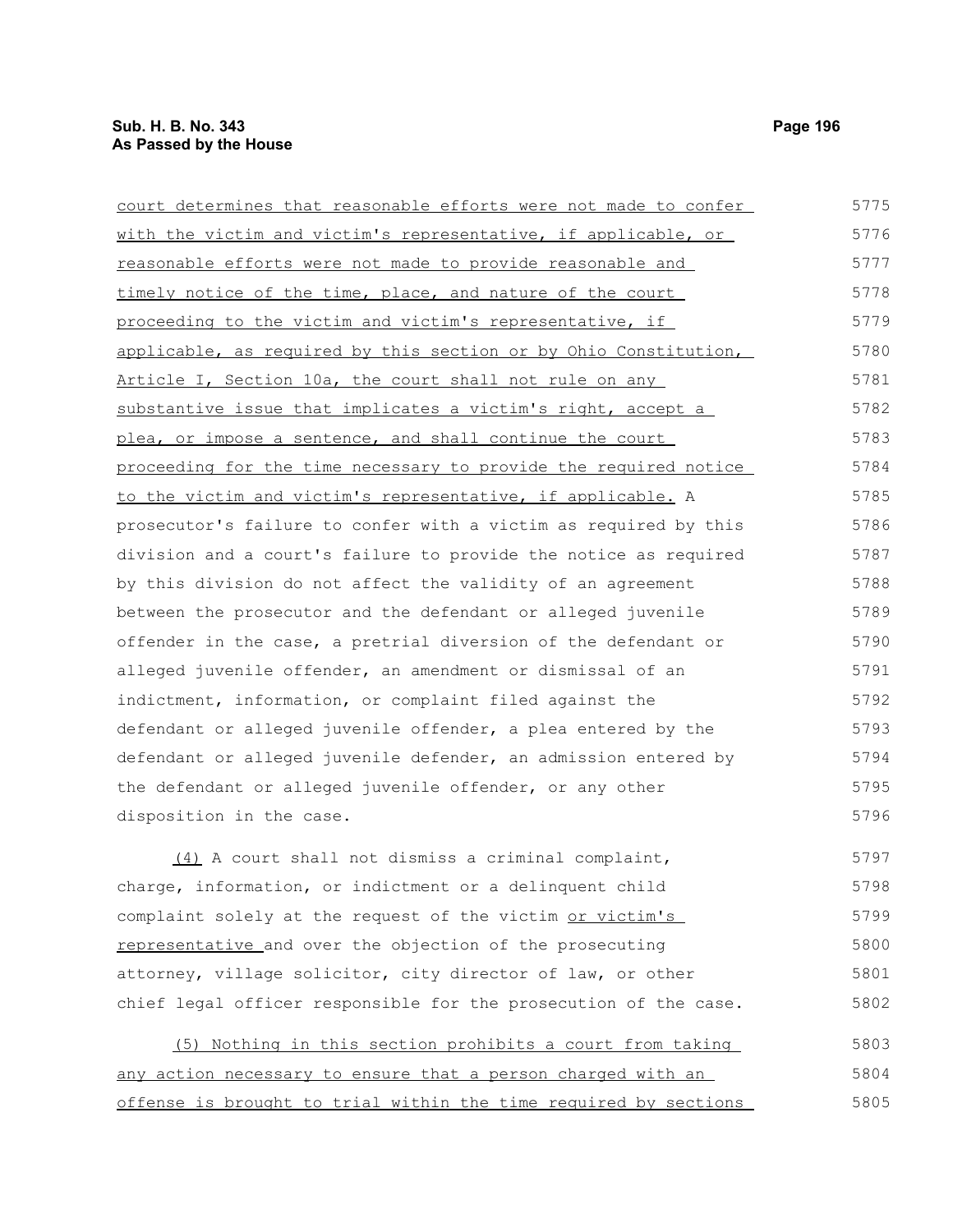| 2945.71 and 2945.72 of the Revised Code and a defendant's        | 5806 |
|------------------------------------------------------------------|------|
| constitutional right to a speedy trial.                          | 5807 |
| (B) After On request of the victim or the victim's               | 5808 |
| representative, the prosecutor shall keep the victim and the     | 5809 |
| victim's representative, if applicable, apprised of requests and | 5810 |
| communications from the defendant, alleged juvenile offender,    | 5811 |
| the attorney for the defendant or alleged juvenile offender, or  | 5812 |
| the agent of the defendant or alleged juvenile offender that     | 5813 |
| could affect the victim's privacy rights or safety concerns.     | 5814 |
| (C) Within fourteen days after a prosecution in a case has       | 5815 |
| been commenced, the prosecutor or a designee of the prosecutor   | 5816 |
| other than a court or court employee, to the extent practicable, | 5817 |
| promptly shall give the victim and the victim's representative,  | 5818 |
| if applicable, all of the following information, except that, if | 5819 |
| the juvenile court disposes of a case prior to the prosecutor's  | 5820 |
| involvement in the case, the court or a court employee, to the   | 5821 |
| extent practicable, promptly shall give the victim and the       | 5822 |
| victim's representative all of the following information:        | 5823 |
| (1) The name of the erime-criminal offense or specified-         | 5824 |
| delinquent act with which the defendant or alleged juvenile      | 5825 |
| offender in the case has been charged and the name of the        | 5826 |
| defendant or alleged juvenile offender;                          | 5827 |
| (2) The file number of the case;                                 | 5828 |
| (3) A brief-clear and concise statement regarding the            | 5829 |
| procedural steps in a criminal prosecution or delinquency        | 5830 |
| proceeding involving a erime-criminal offense or specified-      | 5831 |
| delinquent act similar to the erime-criminal offense or          | 5832 |
| specified delinquent act with which the defendant or alleged     | 5833 |
| juvenile offender has been charged and the right of the victim   | 5834 |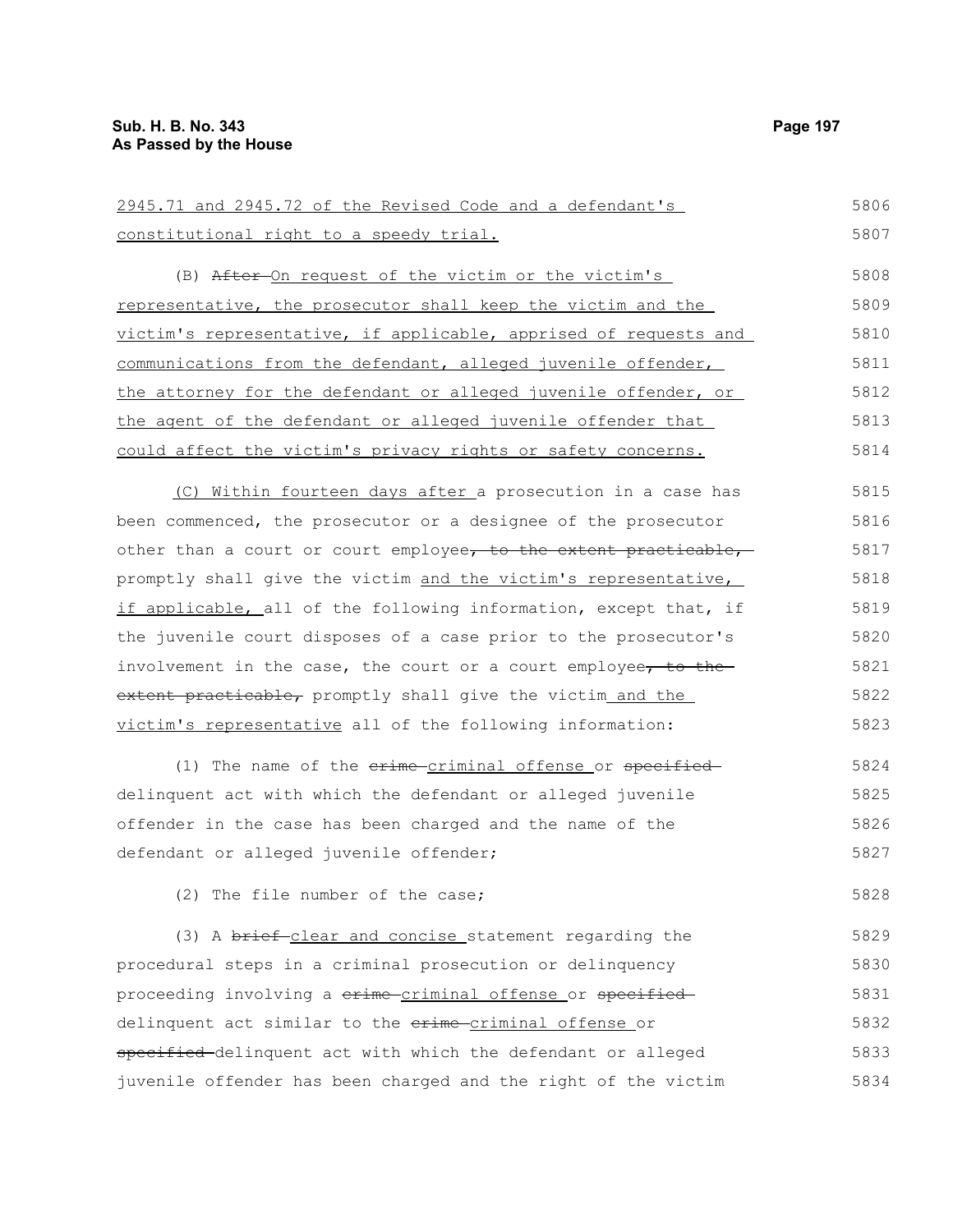held throughout the prosecution of the case; (4) A summary of the rights of a victim under this chapter and under Section 10a of Article I of the Ohio Constitution; (5) Procedures the victim, the victim's representative, or the prosecutor may follow if the victim becomes subject to threats of violence, harassment, or intimidation by the defendant, alleged juvenile offender, or any other person; (6) The name and business telephone number of  $a$  person-the office to contact for further information with respect to the case; (7) The right of the victim to have a victim's representative exercise the victim's rights under this chapter in accordance with section 2930.02 of the Revised Code and the procedure by which a victim's representative may be designated; (8) The right of the victim and victim's representative, if applicable, to confer with the prosecutor on request and the procedures the victim or victim's representative shall follow to confer with the prosecutor; (9) The fact that the victim can seek the advice of an attorney or have legal representation to enforce the victim's rights;  $(10)$  Notice that any notification under division  $\left(\overline{C}\right)$  (E) of this section, sections  $2930.07-2930.08$  to 2930.15, division (A), (B), or (C) of section 2930.16, sections 2930.17 to 2930.19, and section 5139.56 of the Revised Code will be given to the victim and the victim's representative, if applicable, only if the victim or victim's representative asks to receive 5837 5838 5839 5840 5841 5842 5843 5844 5845 5846 5847 5848 5849 5850 5851 5852 5853 5854 5855 5856 5857 5858 5859 5860 5861 5862

and victim's representative to be present during all proceedings

the notification and that notice under division (E)(2) or (K) of 5863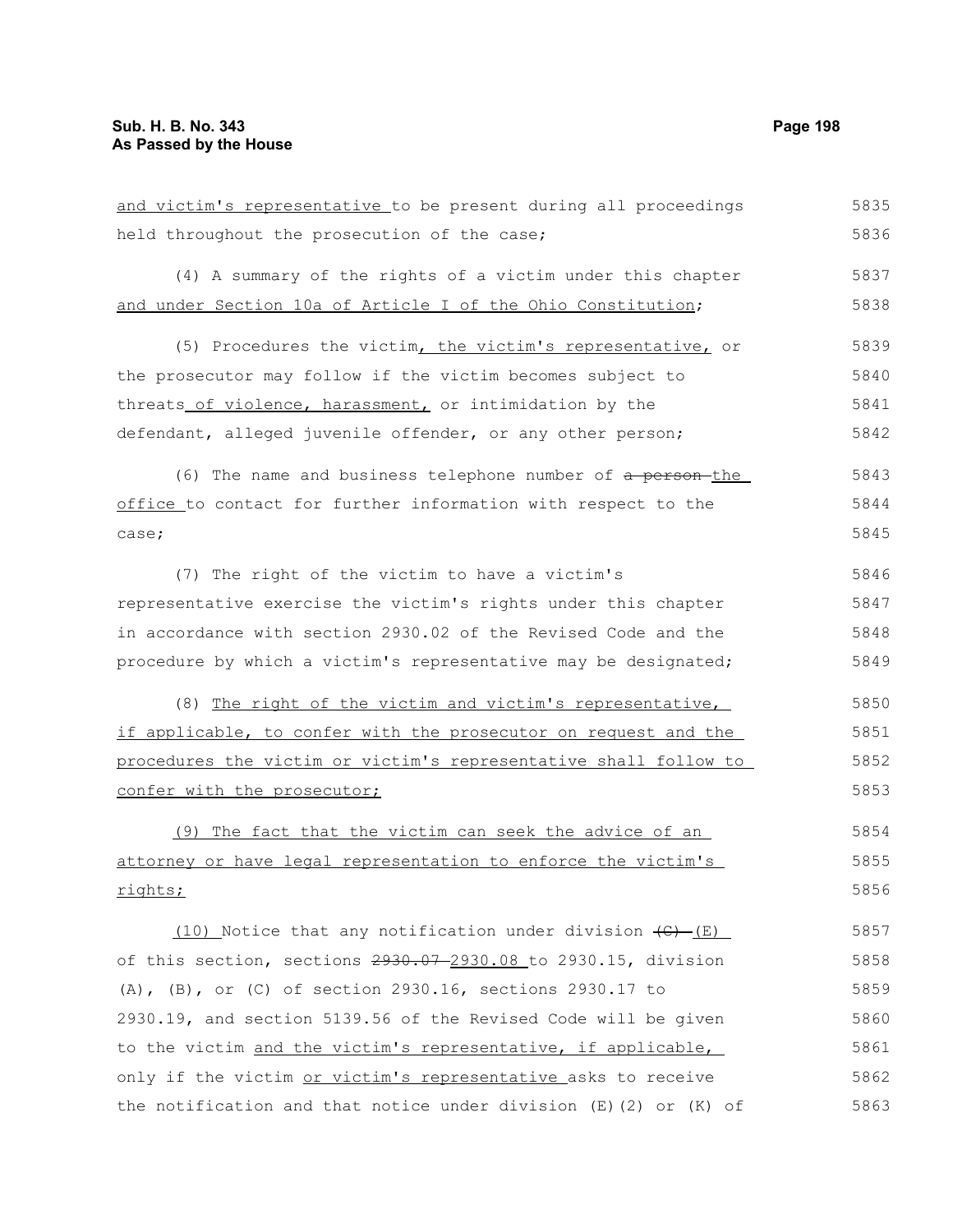section 2929.20, division (D) of section 2930.16, division (H) of section  $2967.12$ , division  $(E)(1)(b)$  of section  $2967.19$ , division (A)(3)(b) of section 2967.26, division (D)(1) of section 2967.28, or division (A)(2) of section 5149.101 of the Revised Code will be given unless the victim asks and the victim's representative, if applicable, ask that the notification not be provided; 5864 5865 5866 5867 5868 5869 5870

 $(11)$  (a) The victim's rights request form, or a similar form that, at a minimum, contains the required information listed in this section and on the victim's rights request form, that allows the victim and the victim's representative, if applicable, to request applicable rights to which the victim and victim's representative are entitled under this chapter, including notice to the victim and the victim's representative that failure to affirmatively request these rights will be considered a waiver of these rights, but that the victim or victim's representative may request these rights at a later date; 5871 5872 5873 5874 5875 5876 5877 5878 5879 5880 5881

(b) A person who, by reason of that person's regular business activities, is the subject of multiple and continuing criminal offenses or delinquent acts as a potential victim may choose to opt out of the notices and rights available pursuant to the Ohio Constitution, Chapter 2930. of the Revised Code, and any other provision of the Revised Code that provides a victim with rights for future offenses by giving a written notification form to the appropriate prosecutor or prosecutor's designee. The form shall include the name and address of the person's business and the period of time that the person wishes to opt out of the applicable notices and rights and may also state that the person is only interested in the applicable notices if restitution is at issue. The form shall be signed by the person or another 5882 5883 5884 5885 5886 5887 5888 5889 5890 5891 5892 5893 5894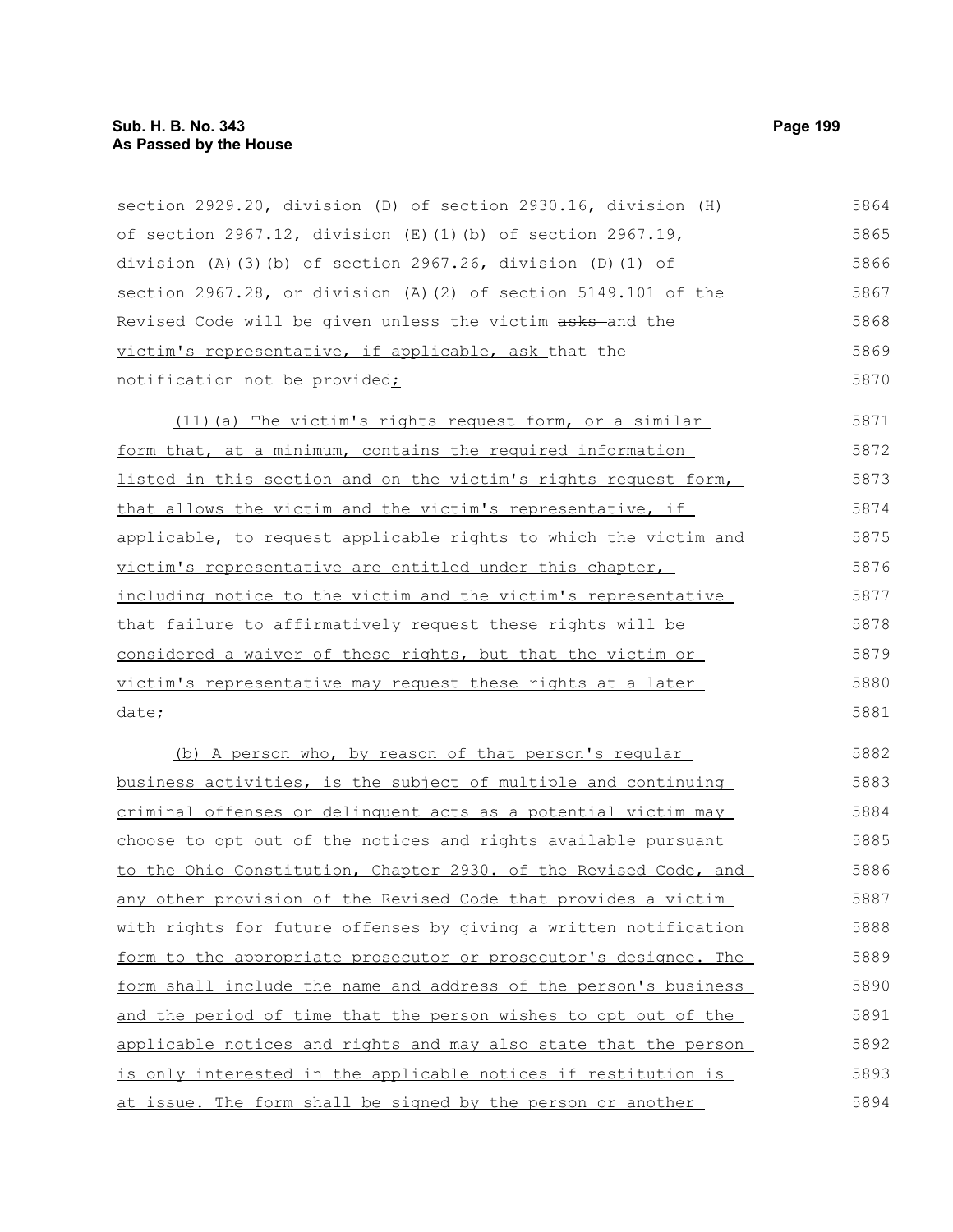5924

| person with management authority of the business.                               | 5895 |
|---------------------------------------------------------------------------------|------|
| (C) Upon-(D) Unless a shorter notice period is reasonable                       | 5896 |
| under the circumstances, the court shall provide the prosecutor                 | 5897 |
| or prosecutor's designee with oral or written notice of any                     | 5898 |
| court proceeding not less than ten days prior to that court                     | 5899 |
| proceeding unless the parties agree that a shorter notice period                | 5900 |
| is reasonable under the circumstances.                                          | 5901 |
| (E) On the request of the victim or victim's                                    | 5902 |
| representative, the prosecutor or, if it is a delinquency                       | 5903 |
| proceeding and a prosecutor is not involved in the case, the                    | 5904 |
| court shall give the victim and the victim's representative, if                 | 5905 |
| applicable, notice of the date, time, and place of any scheduled                | 5906 |
| criminal or juvenile proceedings in the case and notice of any                  | 5907 |
| changes in those proceedings or in the schedule in the case not                 | 5908 |
| less than seven days prior to the criminal or juvenile                          | 5909 |
| proceedings in the case unless the parties agree that a shorter                 | 5910 |
| notice period is reasonable under the circumstances.                            | 5911 |
| (F) A victim or victim's representative who requests                            | 5912 |
| notice under division $\left(\frac{E}{E}\right)$ of this section and who elects | 5913 |
| pursuant to division (B) of section 2930.03 of the Revised Code                 | 5914 |
| to receive any further notice from the prosecutor or, if it is a                | 5915 |
| delinquency proceeding and a prosecutor is not involved in the                  | 5916 |
| case, the court under this chapter shall keep the prosecutor or                 | 5917 |
| the court informed of the victim's-current address and telephone-               | 5918 |
| number until the case is dismissed or terminated, the defendant-                | 5919 |
| is acquitted or sentenced, the delinquent child complaint is-                   | 5920 |
| dismissed, the defendant is adjudicated a delinquent child, or-                 | 5921 |
| the appellate process is completed, whichever is the final-                     | 5922 |
| disposition in the case or victim's representative's contact                    | 5923 |

information.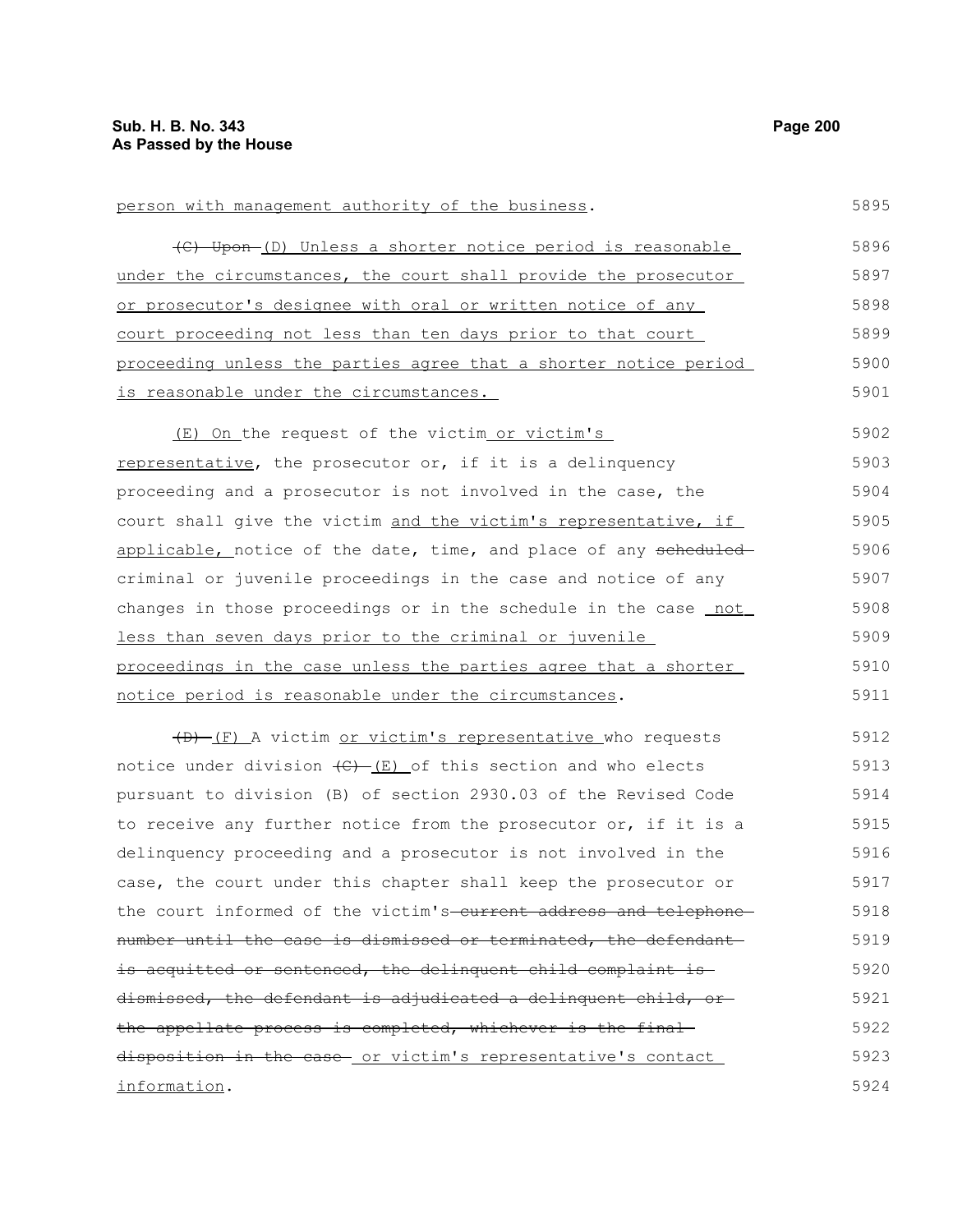# **Sub. H. B. No. 343 Page 201 As Passed by the House**

| (E) If a defendant is charged with the commission of a             | 5925 |
|--------------------------------------------------------------------|------|
| misdemeanor offense that is not identified in division (A)(2) of   | 5926 |
| section 2930.01 of the Revised Code and if a police report or a    | 5927 |
| complaint, indictment, or information that charges the-            | 5928 |
| commission of that offense and provides the basis for a criminal   | 5929 |
| prosecution of that defendant identifies one or more individuals-  | 5930 |
| as individuals against whom that offense was committed, after a    | 5931 |
| prosecution in the case has been commenced, the prosecutor or a    | 5932 |
| designee of the prosecutor other than a court or court employee,   | 5933 |
| to the extent practicable, promptly shall notify each of the-      | 5934 |
| individuals so identified in the report, complaint, indictment,    | 5935 |
| or information that, if the defendant is convicted of or pleads    | 5936 |
| quilty to the offense, the individual may make an oral or-         | 5937 |
| written statement to the court hearing the case regarding the      | 5938 |
| sentence to be imposed upon the defendant and that the court-      | 5939 |
| must consider any statement so made that is relevant. Before-      | 5940 |
| imposing sentence in the case, the court shall permit the          | 5941 |
| individuals so identified in the report, complaint, indictment,    | 5942 |
| or information to make an oral or written statement. Division-     | 5943 |
| (A) of section 2930.14 of the Revised Code applies regarding any   | 5944 |
| statement so made. The court shall consider a statement so made,   | 5945 |
| in accordance with division (B) of that section and division (D) - | 5946 |
| of section 2929.22 of the Revised Code                             | 5947 |
|                                                                    |      |
| (G) A prosecutor, the prosecutor's designee, or a court            | 5948 |
| that is required to notify a victim or victim's representative     | 5949 |
| of hearings, on request, shall attempt a notification and keep a   | 5950 |
| record of attempted notifications in the same manner as            | 5951 |
| described in divisions (D) (1) and (2) of section 2930.16 of the   | 5952 |
| Revised Code.                                                      | 5953 |
|                                                                    |      |
| (H) The prosecutor shall review the victim's rights                | 5954 |
| request form with the victim or victim's representative and        | 5955 |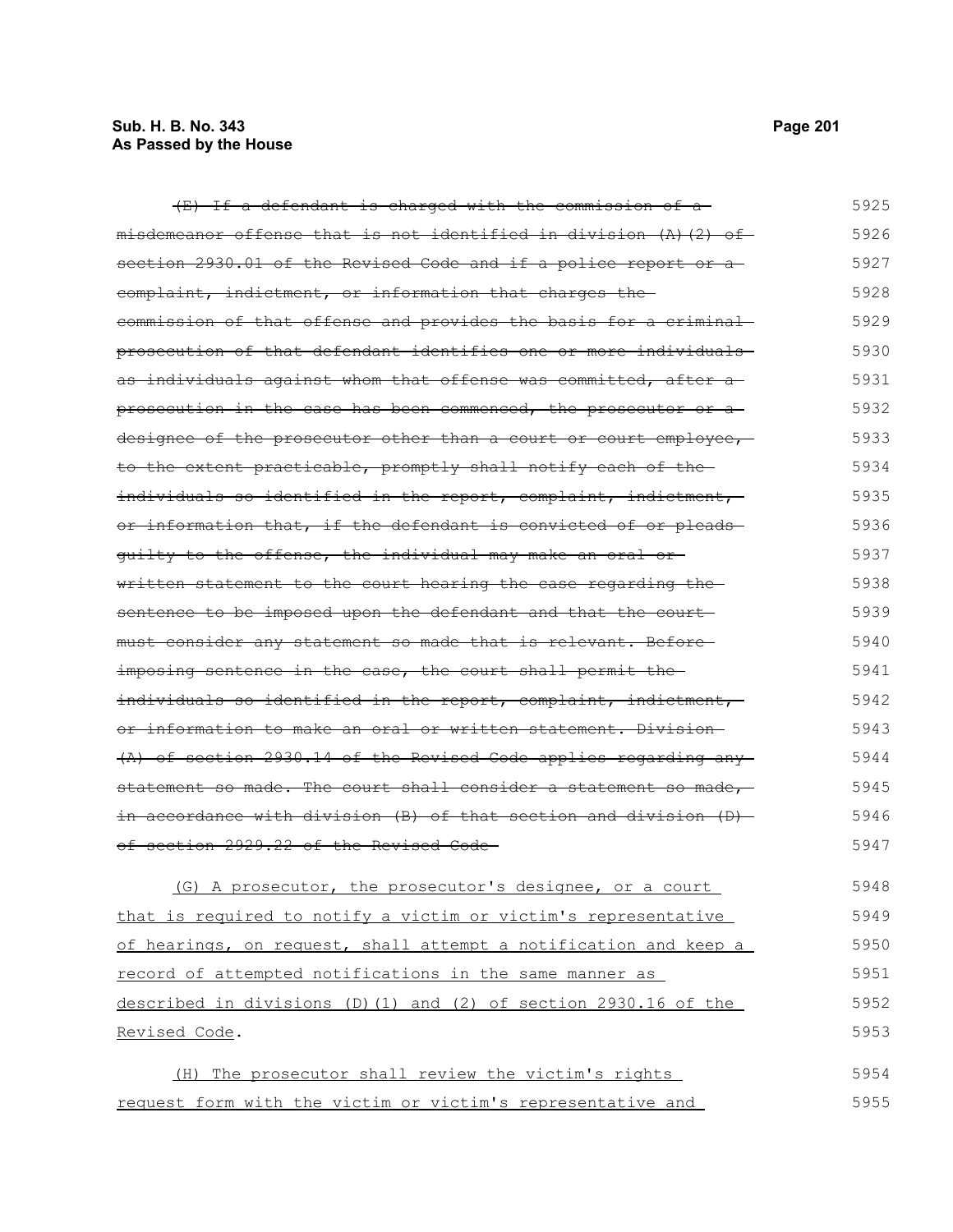obtain the victim's and victim's representative's, if applicable, signatures if the form was not previously completed with law enforcement and shall file this form with the court 5956 5957 5958

within seven days after initiation of a criminal prosecution. 5959

**Sec. 2930.062.** A victim described in division  $(H)$  $\{2\}$  of section 2930.01 of the Revised Code may provide the prosecutor, or if it is a delinquency proceeding and a prosecutor is not involved in the case may provide the court, in the victim's case with written notification of the victim's injuries at any time. Upon receipt of the written notification, the prosecutor or court shall give the victim all of the information specified in division  $\left(\frac{B}{C}\right)$  of section 2930.06 of the Revised Code if the prosecutor has not already done so. 5960 5961 5962 5963 5964 5965 5966 5967 5968

 **Sec. 2930.063.** (A) On request, a victim or victim's representative has the right to receive a copy of the certificate of judgement and the judgment entry from the clerk at no cost to the victim. Copies of other case documents may be requested and provided by the clerk at cost. Copies provided pursuant to this division may be provided in electronic format. 5969 5970 5971 5972 5973 5974

(B) In any criminal or delinquency proceeding in which a video recording or audio recording of the court proceedings has been previously prepared, the victim, victim's attorney, or victim's representative may obtain a copy of the video recording or audio recording for the actual cost to copy the video recording or audio recording. If a transcript of the court proceedings has been previously prepared, the victim, victim's attorney, or victim's representative may obtain a copy of the transcript at the same reduced cost that is available to a party to the case. 5975 5976 5977 5978 5979 5980 5981 5982 5983 5984

**Sec. 2930.07.** (A) As used in this section: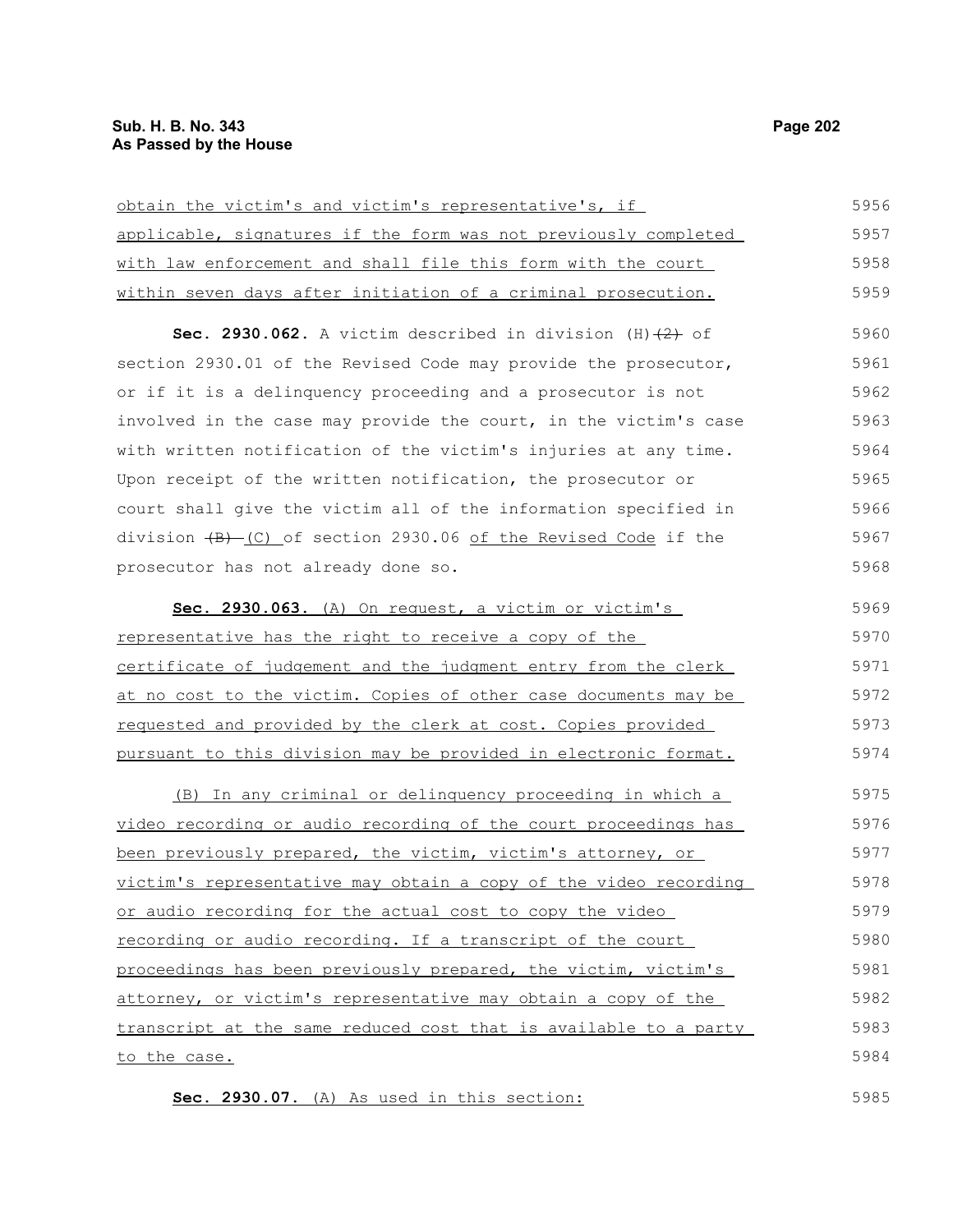## **Sub. H. B. No. 343 Page 203 As Passed by the House**

| (1) (a) "Case document" means a document or information in            | 5986 |
|-----------------------------------------------------------------------|------|
| a document regarding a case that is submitted to a court, a law       | 5987 |
| enforcement agency or officer, or a prosecutor or filed with a        | 5988 |
| clerk of court, including, but not limited to, pleadings,             | 5989 |
| <u>motions, exhibits, transcripts, orders, and judgments, or any </u> | 5990 |
| documentation prepared by a court, clerk of court, or law             | 5991 |
| enforcement agency or officer, or a prosecutor regarding a case.      | 5992 |
| (b) "Case document" does not include materials subject to             | 5993 |
| the work product doctrine, materials that by law are subject to       | 5994 |
| privilege or confidentiality, or materials that are otherwise         | 5995 |
| protected or prohibited from disclosure by state or federal law.      | 5996 |
| (2) "Court" has the same meaning as in section 2930.01 of             | 5997 |
| the Revised Code and includes a court of appeals and the supreme      | 5998 |
| <u>court.</u>                                                         | 5999 |
| (3) "Minor victim" means any person who was under eighteen            | 6000 |
| years of age at the time of the commission of the criminal            | 6001 |
| <u>offense or delinquent act of which the person is a victim.</u>     | 6002 |
| (4) "Public office" and "public official" have the same               | 6003 |
| <u>meanings as in section 149.011 of the Revised Code.</u>            | 6004 |
| (B) The victim and victim's representative, if applicable,            | 6005 |
| have the right at any court proceeding, including any juvenile        | 6006 |
| court proceeding, not to testify regarding the victim's address,      | 6007 |
| telephone number, place of employment, or other locating              | 6008 |
| information unless the victim specifically consents or the court      | 6009 |
| determines that the fundamental demands of due process of law in      | 6010 |
| the fair administration of criminal justice prevails over the         | 6011 |
| victim's rights to keep the information confidential.                 | 6012 |
| The court shall make this determination pursuant to an in-            | 6013 |
| camera review. If the court determines that the information           | 6014 |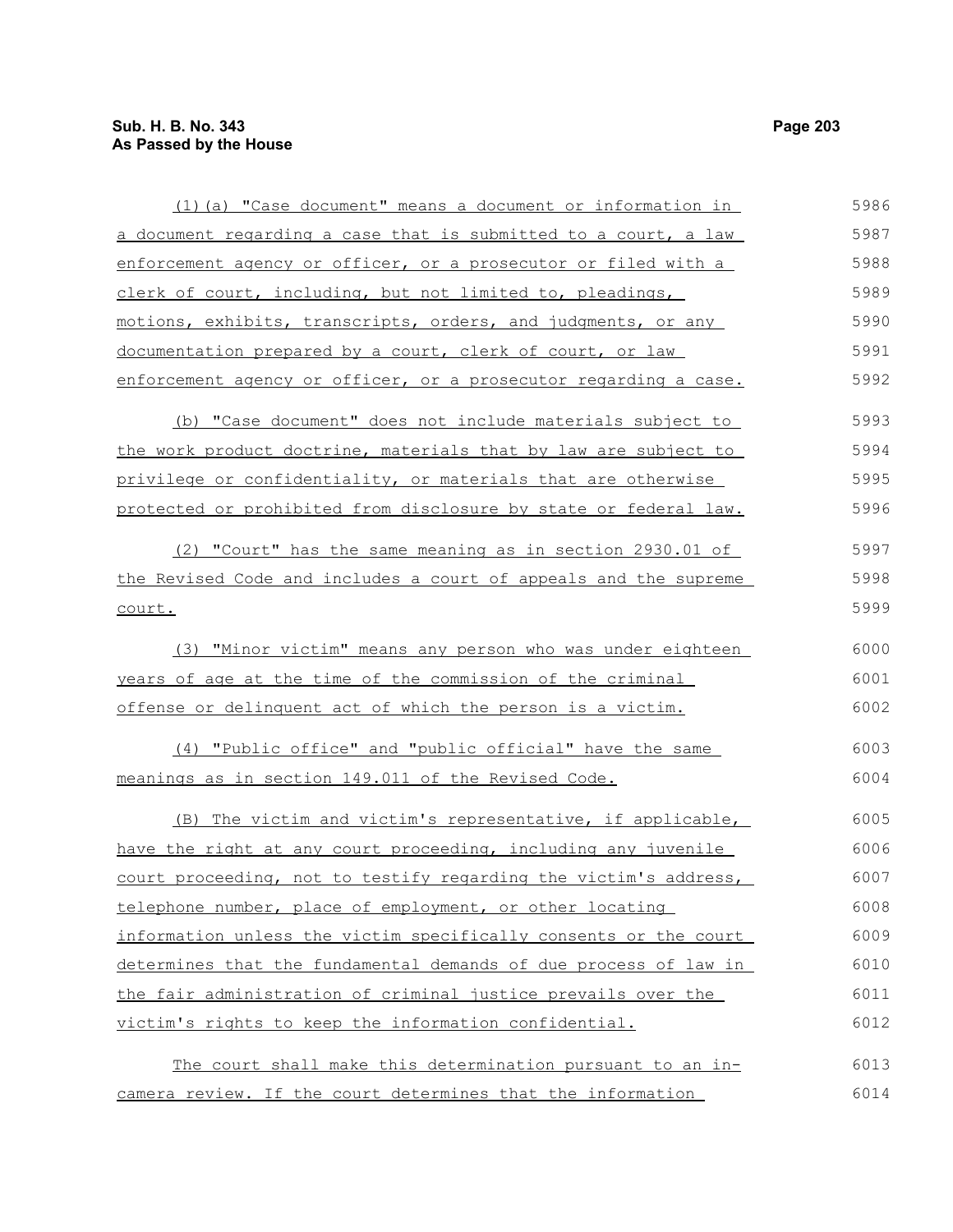| shall be disclosed, the court proceeding shall be closed during  | 6015 |
|------------------------------------------------------------------|------|
| the disclosure.                                                  | 6016 |
| (C) Any public office or public official that is charged         | 6017 |
| with the responsibility of knowing the name, address, or other   | 6018 |
| identifying information of a victim or victim's representative   | 6019 |
| as part of the office's or official's duties shall have full and | 6020 |
| complete access to the name, address, or other identifying       | 6021 |
| information of the victim or victim's representative. That       | 6022 |
| public office or public official shall take measures to prevent  | 6023 |
| the public disclosure of the name, address, or other identifying | 6024 |
| information of the victim or victim's representative through the | 6025 |
| use of redaction as set forth in division (D) of this section.   | 6026 |
| Nothing in this section prevents a public agency from            | 6027 |
| maintaining unredacted records of a victim's or victim's         | 6028 |
| representative's name, contact information, and identifying      | 6029 |
| information for its own records and use or a public office or    | 6030 |
| public official from allowing another public office or public    | 6031 |
| official to access or obtain copies of its unredacted records.   | 6032 |
| The release of unredacted records to a public office or official | 6033 |
| does not constitute a waiver of any exemption or exception       | 6034 |
| pursuant to section 149.43 of the Revised Code. This section     | 6035 |
| prohibits the public release of unredacted case documents        | 6036 |
| pursuant to division (A)(1)(v) of section 149.43 of the Revised  | 6037 |
| Code and division (D) of this section.                           | 6038 |
| (D) (1) On written request of the victim or victim's             | 6039 |
| representative to a law enforcement agency or prosecutor's       | 6040 |
| office and following a brief explanation from that law           | 6041 |
| enforcement agency or prosecutor's office of the potential risks | 6042 |
| and benefits of redaction and the ability of the victim to       | 6043 |
| retain counsel, all case documents related to the cases or       | 6044 |
| matters specified by the victim maintained by the entity to whom | 6045 |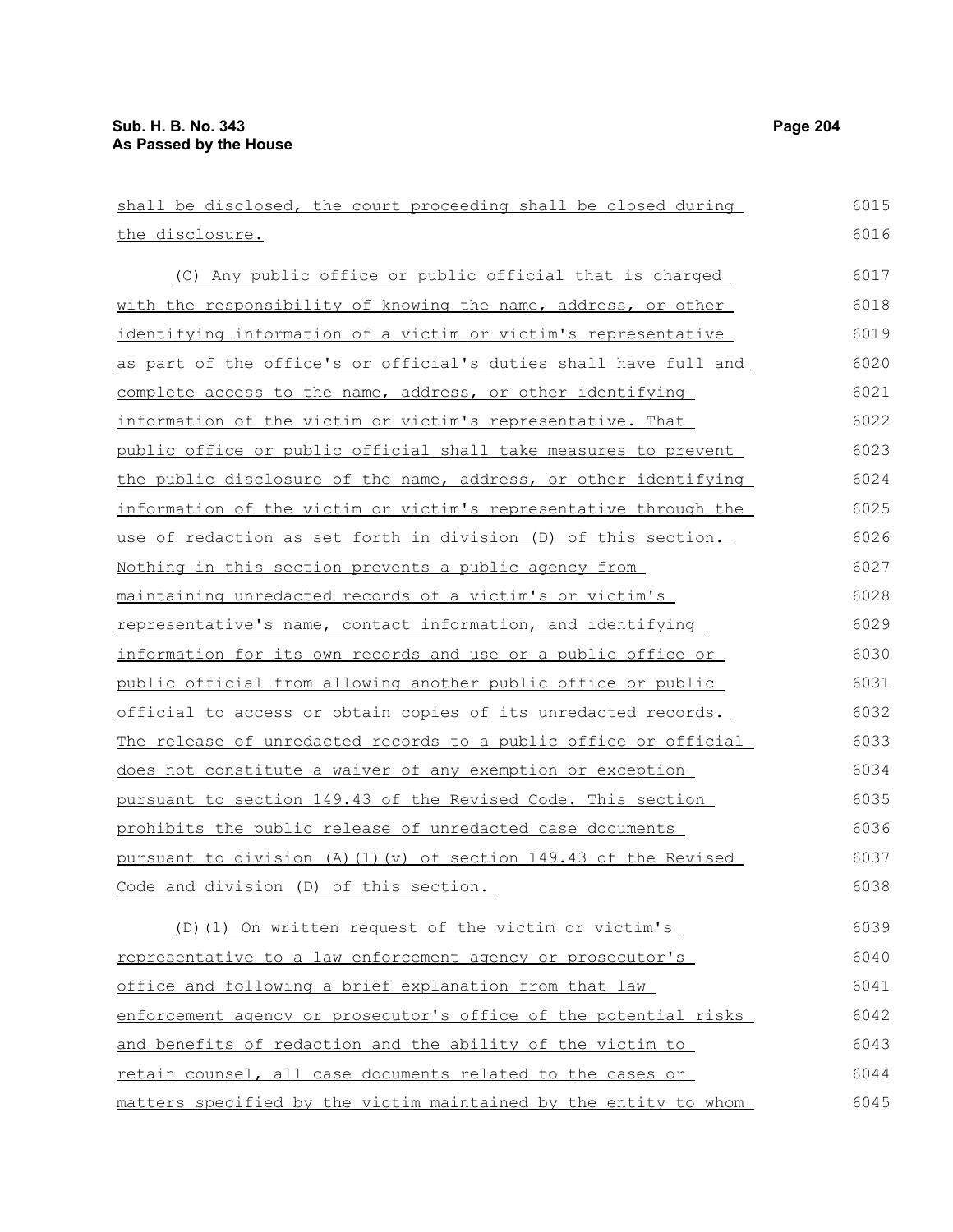| the victim or victim's representative submitted the request            | 6046 |
|------------------------------------------------------------------------|------|
| shall be redacted prior to public release pursuant to section          | 6047 |
| 149.43 of the Revised Code to remove the name, address, or other       | 6048 |
| identifying information of the victim.                                 | 6049 |
| (2) On written application under seal of a victim or                   | 6050 |
| victim's representative to a court, and following a brief              | 6051 |
| explanation from that court of the potential risks and benefits        | 6052 |
| of redaction and the ability of the victim to retain counsel,          | 6053 |
| <u>all case documents related to the cases or matters specified by</u> | 6054 |
| the victim maintained by the entity to whom the victim or              | 6055 |
| victim's representative submitted the request shall be redacted        | 6056 |
| prior to public release pursuant to the supreme court Rules of         | 6057 |
| Superintendence to remove the name, address, or other                  | 6058 |
| identifying information of the victim. The application shall be        | 6059 |
| deemed to be filed under seal and the court shall promptly rule        | 6060 |
| on the application. The court shall not release any unredacted         | 6061 |
| records while the application is pending.                              | 6062 |
| (3) If multiple victims are involved in a single case, the             | 6063 |
| public office or official shall take reasonable precautions to         | 6064 |
| protect the information of the victims from other victims,             | 6065 |
| unless all of the victims consent to the release of information.       | 6066 |
| (E) (1) This section does not apply to any disclosure of               | 6067 |
| the name, address, or other identifying information of a victim        | 6068 |
| that is required to be made in the statewide emergency alert           | 6069 |
| program under section 5502.52 of the Revised Code, missing             | 6070 |
| person alert system, or other similar alert system.                    | 6071 |
| (2) This section does not apply to any disclosure of the               | 6072 |
| name, address, or other identifying information of a minor             | 6073 |
| victim of a criminal offense or delinquent act that resulted in        | 6074 |
| the death of the minor victim.                                         | 6075 |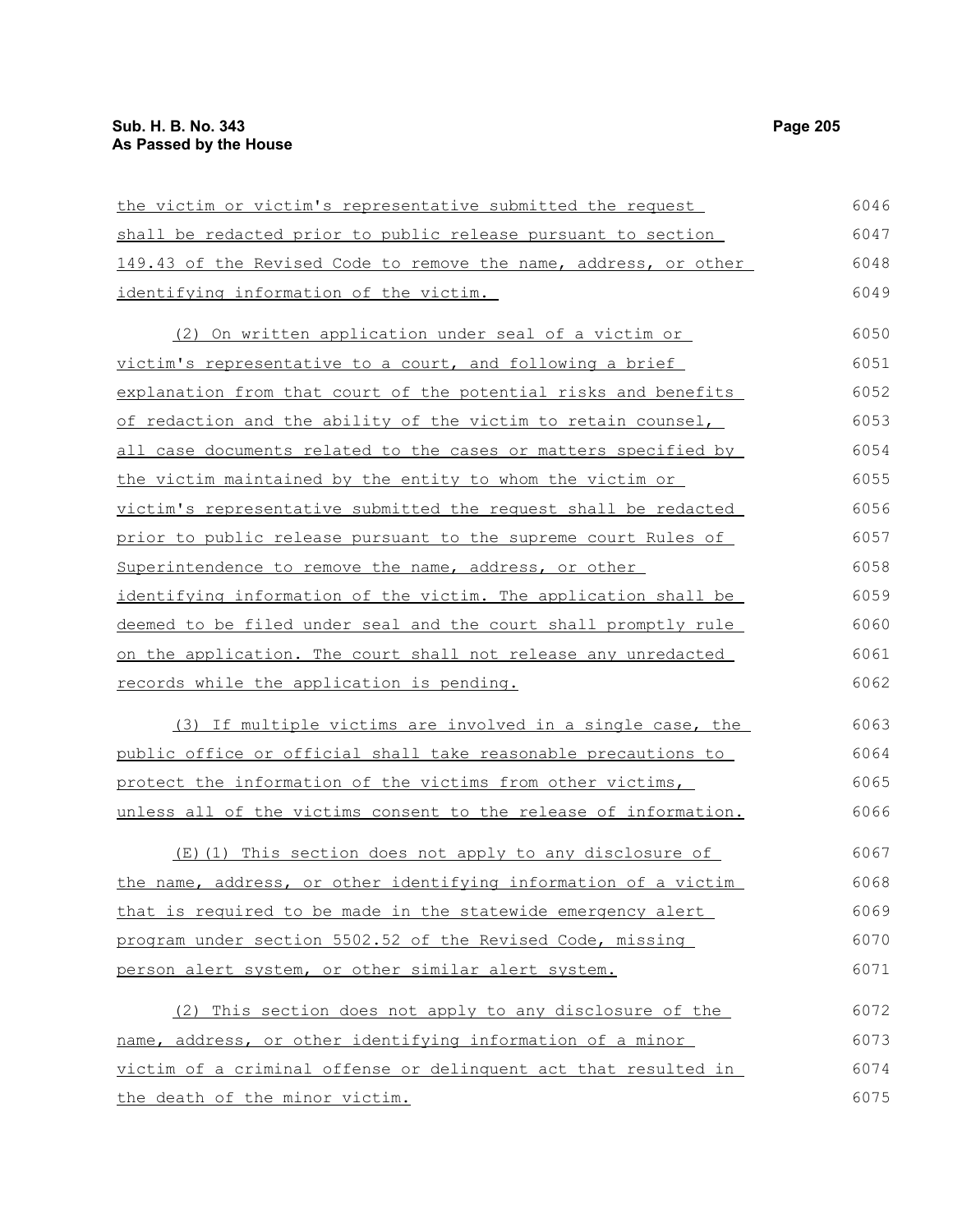6105

| (3) Nothing in this section shall prevent a victim, a            | 6076 |
|------------------------------------------------------------------|------|
| victim's representative, or a victim's attorney from receiving a | 6077 |
| copy of any case document with the victim's name, contact        | 6078 |
| information, and identifying information unredacted. A public    | 6079 |
| office's or official's provision of a copy of a case document    | 6080 |
| with the victim's name, contact information, and identifying     | 6081 |
| information unredacted to a victim, victim's representative, or  | 6082 |
| victim's attorney, if applicable, does not constitute a waiver   | 6083 |
| of any exemption or exception under section 149.43 of the        | 6084 |
| Revised Code. A victim or victim's attorney shall receive an     | 6085 |
| unredacted copy of any recorded forensic interview of a minor    | 6086 |
| victim or developmentally disabled victim. A victim's            | 6087 |
| representative may receive an unredacted copy of any recorded    | 6088 |
| forensic interview of a minor victim or developmentally disabled | 6089 |
| victim on request and with approval of the court, or a redacted  | 6090 |
| copy of the interview on request, subject to section 149.43 of   | 6091 |
| the Revised Code.                                                | 6092 |
| (4) Nothing in this section shall affect either of the           | 6093 |
| following:                                                       | 6094 |
| (a) Any rights of a victim or victim's representative to         | 6095 |
| be provided with notice or to make any written or oral statement | 6096 |
| under this chapter or other applicable law;                      | 6097 |
| (b) The disclosure of the location where the reported            | 6098 |
| criminal offense or delinquent act occurred.                     | 6099 |
| (5) Nothing in this section prohibits the defendant from         | 6100 |
| including necessary information about the victim in filings with | 6101 |
| the trial court, court of appeals, or the supreme court. The     | 6102 |
| victim's name and identifying information in the filings is not  | 6103 |
| a public record under section 149.43 of the Revised Code if the  | 6104 |

victim has requested that the victim's name and identifying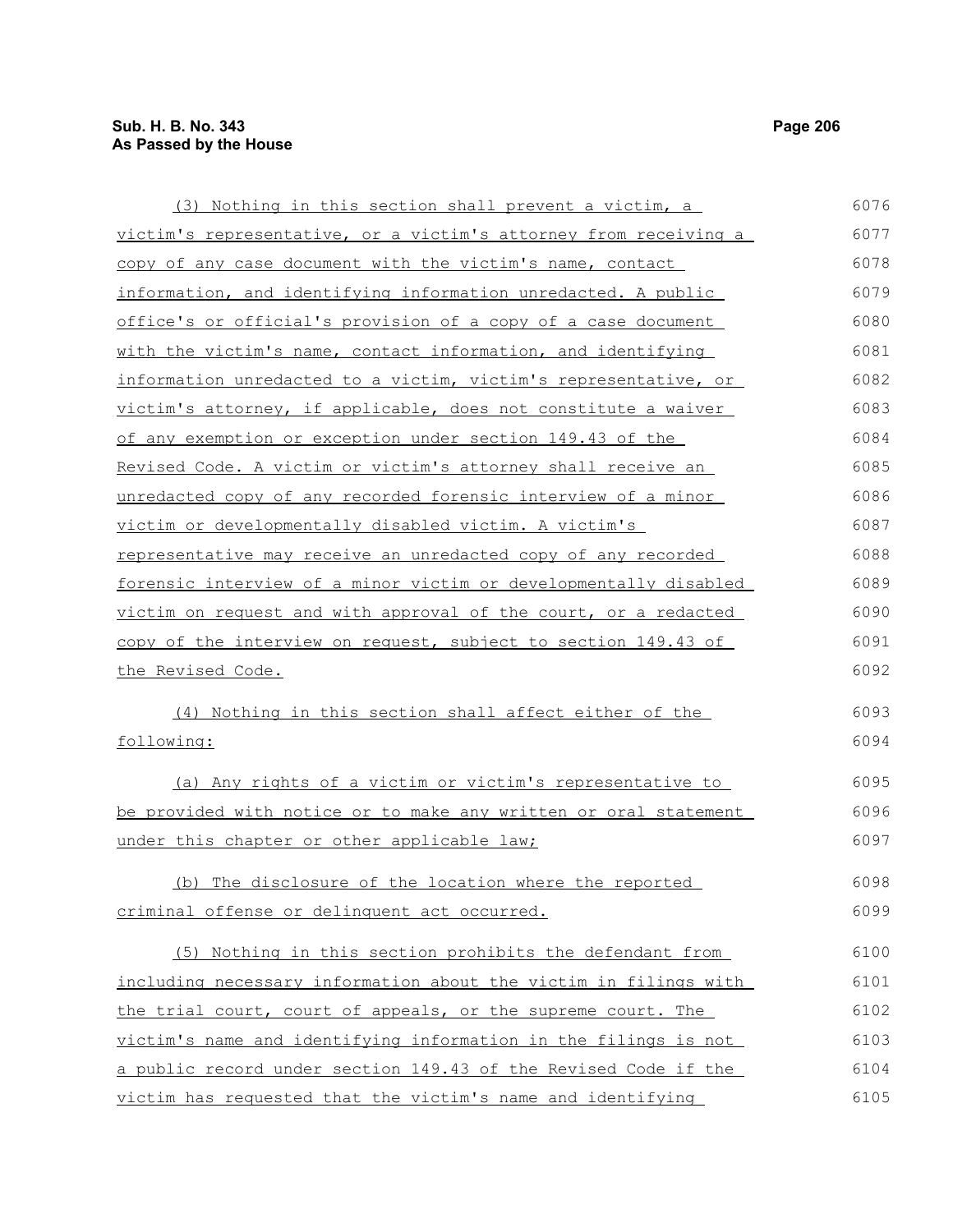| information be redacted from public records.                     | 6106 |
|------------------------------------------------------------------|------|
| Sec. 2930.071. (A) (1) A defendant who seeks to subpoena         | 6107 |
| records of or concerning the victim shall serve the prosecutor,  | 6108 |
| the victim, and the victim's attorney, if applicable, with a     | 6109 |
| copy of the subpoena.                                            | 6110 |
| The prosecutor shall ensure that the defendant is provided       | 6111 |
| the information necessary to effect such service.                | 6112 |
| (2) (a) Pursuant to Criminal Rule 17, the court, on a            | 6113 |
| motion made promptly and at or before the time specified in the  | 6114 |
| subpoena for compliance, may quash or modify the subpoena if     | 6115 |
| compliance would be unreasonable or oppressive.                  | 6116 |
| (b) Upon the filing of a motion to quash, the court shall        | 6117 |
| conduct a hearing in which the proponent of the subpoena shall   | 6118 |
| prove all of the following:                                      | 6119 |
| (i) That the documents are evidentiary and relevant;             | 6120 |
| (ii) That the documents are not otherwise procurable             | 6121 |
| reasonably in advance of trial by exercise of due diligence;     | 6122 |
| (iii) That the party cannot properly prepare for trial           | 6123 |
| without such production and inspection in advance of trial and   | 6124 |
| that the failure to obtain such inspection may tend unreasonably | 6125 |
| to delay the trial;                                              | 6126 |
| (iv) That the application is made in good faith and is not       | 6127 |
| a violation of Ohio Rules of Criminal Procedure.                 | 6128 |
| (3) If the court does not quash the subpoena, the court          | 6129 |
| shall conduct an in-camera review of any records as to which a   | 6130 |
| right of privilege has been asserted.                            | 6131 |
| (4) If the court determines that any of the records              | 6132 |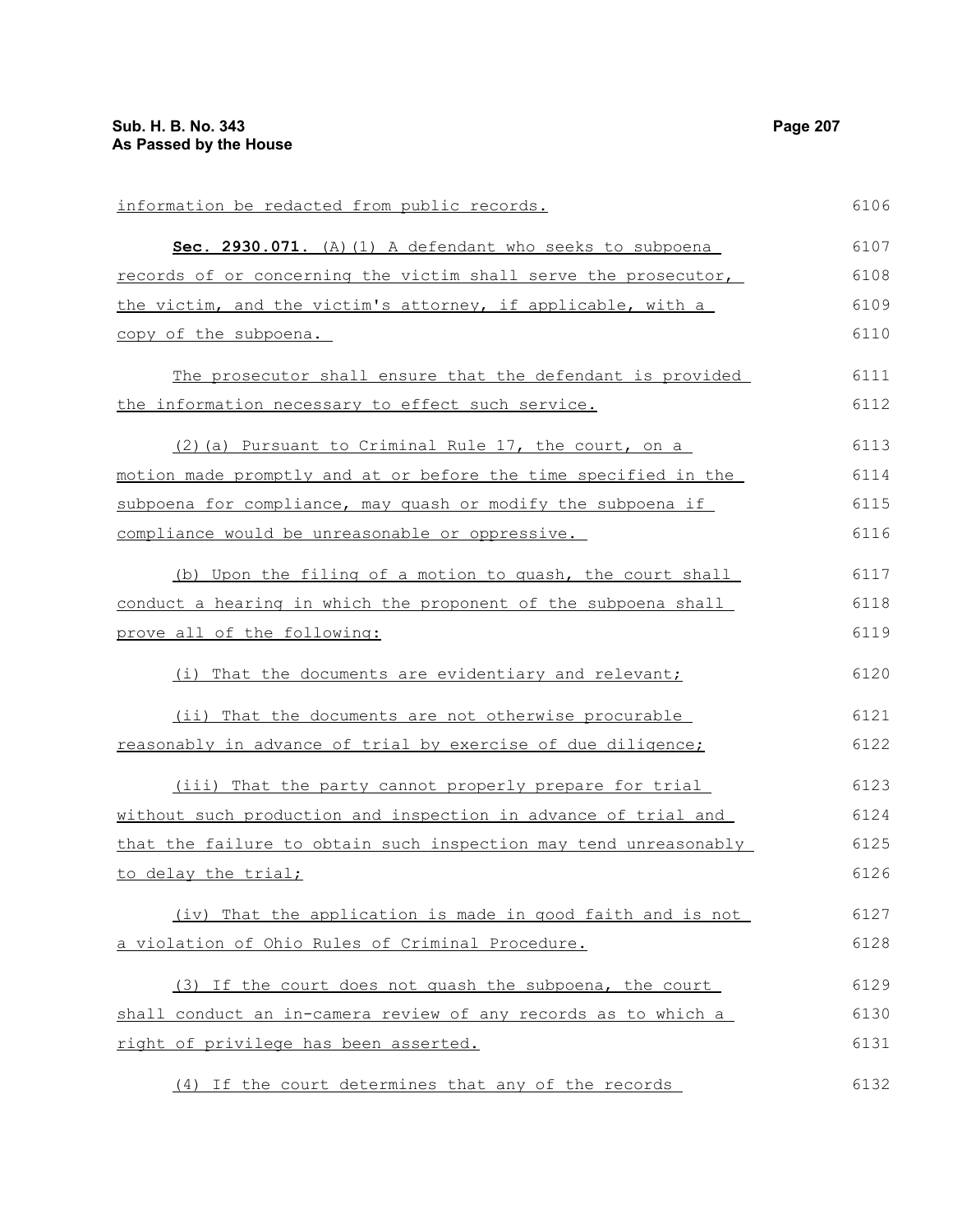| reviewed in camera are privileged or constitutionally protected,        | 6133 |
|-------------------------------------------------------------------------|------|
| the court shall balance the victim's rights and privileges              | 6134 |
| against the constitutional rights of the defendant. The                 | 6135 |
| disclosure of any portion of the records to the prosecutor does         | 6136 |
| not make the records subject to discovery, unless the material          | 6137 |
| <u>is such that due process requires that the prosecutor provide it</u> | 6138 |
| to the defendant pursuant to the Brady Rule.                            | 6139 |
| (B) Before any victim may be subpoenaed by a defendant to               | 6140 |
| testify at any pretrial hearing, the defendant shall show good          | 6141 |
| cause at a hearing with the prosecutor and the victim, victim's         | 6142 |
| representative, and victim's attorney, if applicable, as to why         | 6143 |
| the court should issue the subpoena.                                    | 6144 |
| (C) As used in this section, "Brady Rule" has the same                  | 6145 |
| meaning as in section 2743.48 of the Revised Code.                      | 6146 |
| Sec. 2930.072. (A) Unless the victim consents in writing,               | 6147 |
| which may be executed at the time of the interview, the victim          | 6148 |
| shall not be compelled to submit to an interview on any matter,         | 6149 |
| including any charged criminal offense witnessed by the victim          | 6150 |
| and that occurred on the same occasion as the offense against           | 6151 |
| the victim or filed in the same indictment or information or            | 6152 |
| consolidated for trial, that is conducted by the defendant, the         | 6153 |
| defendant's attorney, or an agent of the defendant. Nothing in          | 6154 |
| this section permits a victim to ignore or disregard a subpoena         | 6155 |
| seeking witness testimony issued pursuant to the Criminal Rules.        | 6156 |
| (B) When a notice of appearance has been filed by the                   | 6157 |
| defendant's attorney, the prosecutor shall inform the victim of         | 6158 |
| the defense counsel's name. The prosecutor shall inform the             | 6159 |
| victim of the victim's right to refuse to submit to an                  | 6160 |
| interview, or, subject to Criminal Rule 15 or Juvenile Rule 25,         | 6161 |
| a deposition with the defendant, the defendant's attorney, or an        | 6162 |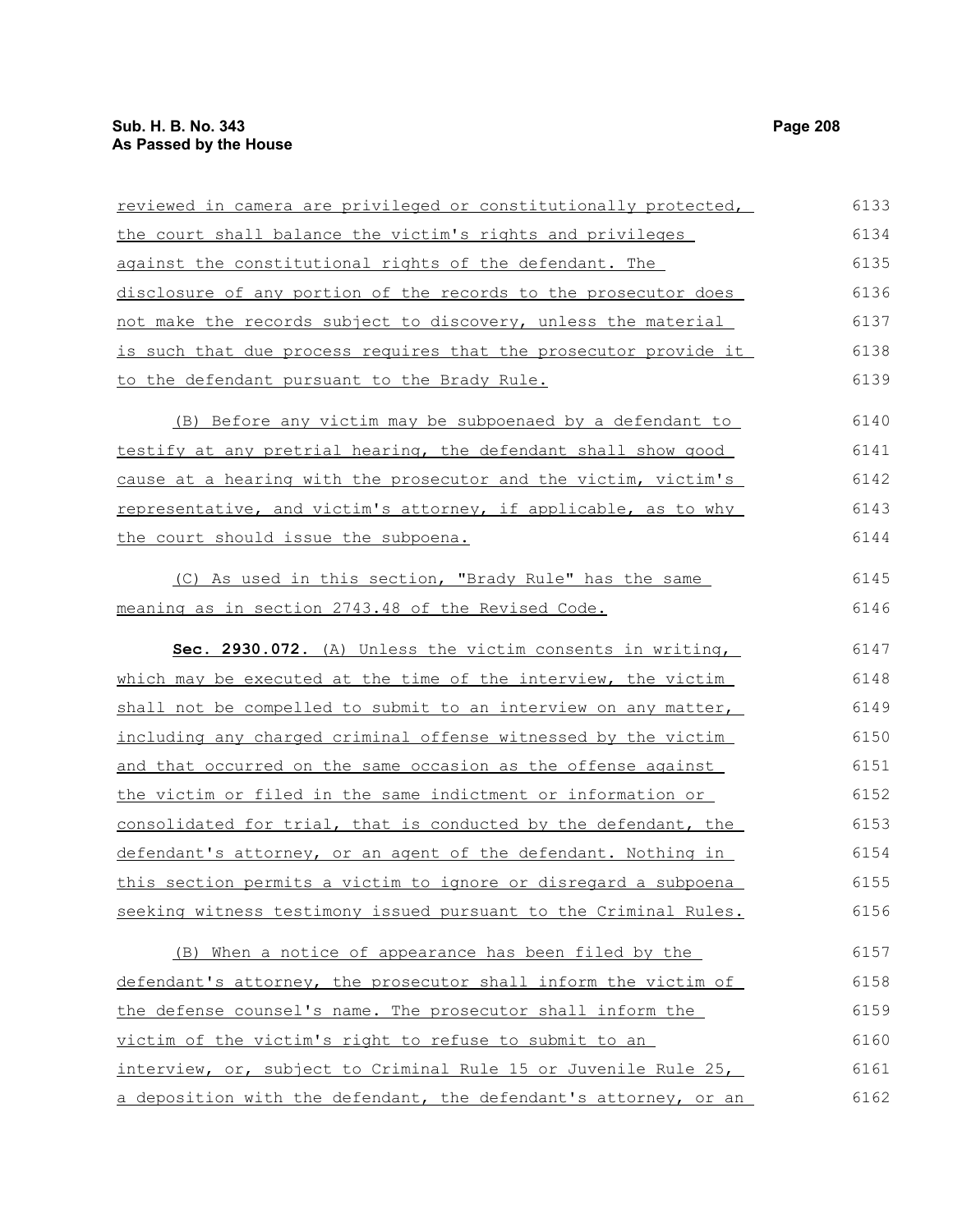| agent of the defendant. The prosecutor shall also inform the    | 6163 |
|-----------------------------------------------------------------|------|
| victim of the victim's right to an attorney. A defendant,       | 6164 |
| defendant's attorney, or agent of a defendant who attempts to   | 6165 |
| contact a victim shall first identify self as such.             | 6166 |
| (C)(1) If the victim consents to an interview or, subject       | 6167 |
| to Criminal Rule 15 or Juvenile Rule 25, as applicable, a       | 6168 |
| deposition, the victim or the victim's attorney, if applicable, | 6169 |
| and the defendant, the defendant's attorney, or an agent of the | 6170 |
| defendant shall determine and specify a mutually agreed upon    | 6171 |
| time and place for the interview or deposition, along with any  | 6172 |
| other conditions requested by the victim.                       | 6173 |
| (2) The victim has the right to terminate the interview or      | 6174 |
| deposition at any time or refuse to answer any question during  | 6175 |
| the interview or deposition. If the victim refuses to answer    | 6176 |
| questions during the deposition or terminates the deposition,   | 6177 |
| the deposition may not be used in lieu of trial testimony.      | 6178 |
| (3) The victim's attorney, if applicable, or the                | 6179 |
| prosecutor, at the request of the victim, has standing to       | 6180 |
| protect the victim from harassment, intimidation, or abuse and, | 6181 |
| pursuant to that standing, may seek any appropriate protective  | 6182 |
| <u>order.</u>                                                   | 6183 |
| (4) The victim may request or the victim's attorney, if         | 6184 |
| applicable, or the prosecutor, with the victim's consent, may   | 6185 |
| request that the deposition be audio or video recorded.         | 6186 |
| (D) If the defendant or the defendant's attorney comments       | 6187 |
| at trial on the victim's refusal to be interviewed or deposed,  | 6188 |
| the court shall instruct the jury that the victim has the right | 6189 |
| to refuse an interview or deposition.                           | 6190 |
| Sec. 2930.08. (A) (1) The court and the prosecutor involved     | 6191 |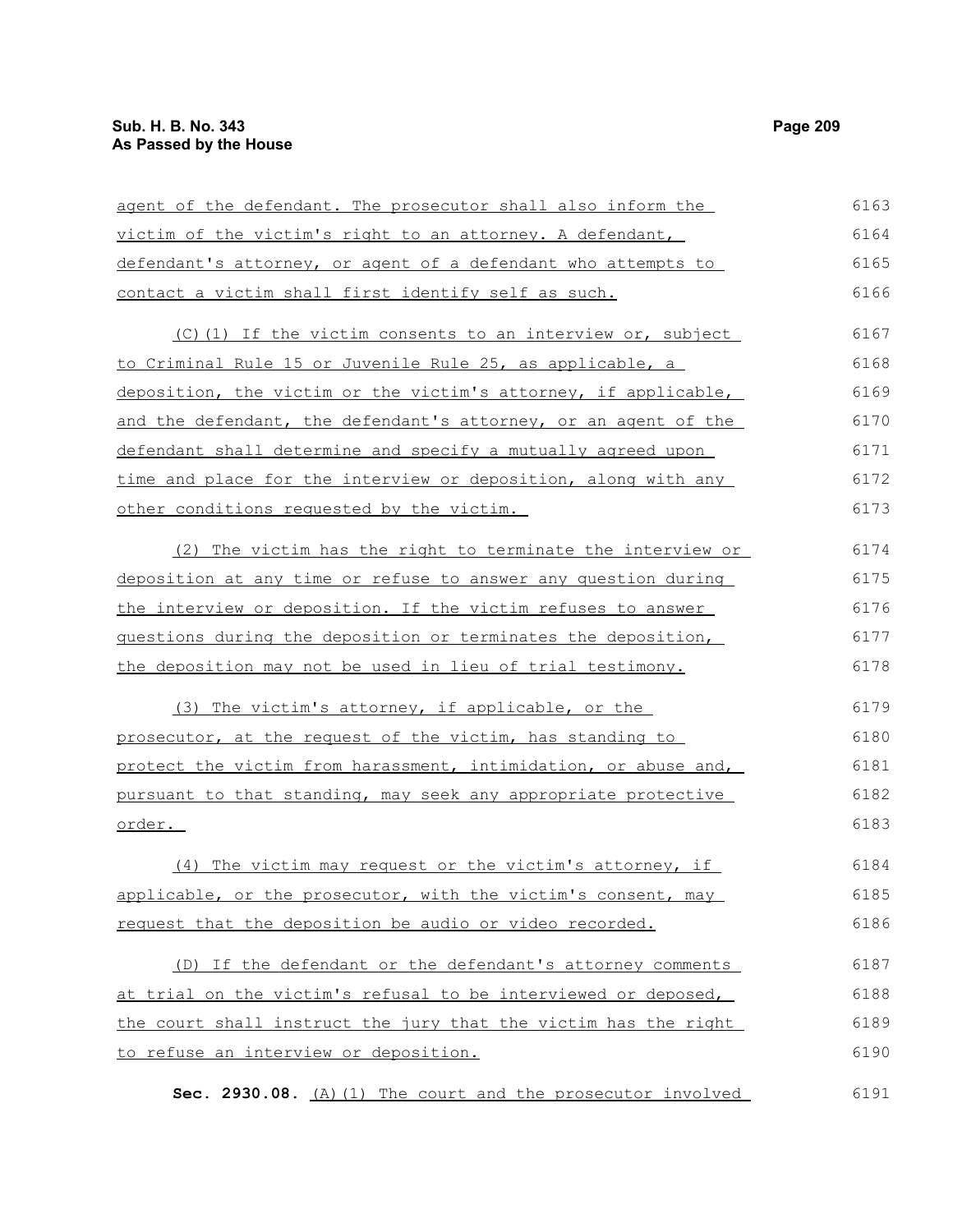| in the case shall take appropriate action to ensure a speedy     | 6192 |
|------------------------------------------------------------------|------|
| disposition of the case.                                         | 6193 |
|                                                                  |      |
| (2) A victim has the right to proceedings free from              | 6194 |
| unreasonable delay and a prompt conclusion of the case. The      | 6195 |
| court and all participants shall endeavor to complete the case   | 6196 |
| within the time frame provided by the Rules of Superintendence.  | 6197 |
| (B) If a motion, request, or agreement between counsel the       | 6198 |
| prosecutor and the defendant's or alleged juvenile offender's    | 6199 |
| attorney is made in a case, including a motion, request, or      | 6200 |
| agreement for a continuance of the case, and the motion,         | 6201 |
| request, or agreement might result in a substantial delay in the | 6202 |
| prosecution of the case, the prosecutor-in the case, to the-     | 6203 |
| extent practicable and, if the victim or victim's representative | 6204 |
| has requested notice pursuant to division (B) of section 2930.03 | 6205 |
| of the Revised Code, shall inform the victim and victim's        | 6206 |
| representative, if applicable, that the motion, request, or      | 6207 |
| agreement has been made and that it might result in a delay. If  | 6208 |
| the victim, victim's representative, or victim's attorney, if    | 6209 |
| applicable, objects to the delay, the prosecutor shall inform    | 6210 |
| the court of the victim's objections, and the court shall        | 6211 |
| consider the victim's objections and the victim's right to a     | 6212 |
| speedy disposition of the case in ruling on the motion, request, | 6213 |
| or agreement.                                                    | 6214 |
| (C) If the victim, victim's representative, or victim's          | 6215 |
| attorney, if applicable, objects to a delay in the prosecution   | 6216 |
| of the case, the court shall grant a motion, request, or         | 6217 |
| agreement for a continuance of the case only if the party        | 6218 |
| seeking the continuance demonstrates that the delay in the       | 6219 |
| prosecution of the case is reasonable under the circumstances or | 6220 |
|                                                                  |      |
| is otherwise in the interest of justice. The court may grant a   | 6221 |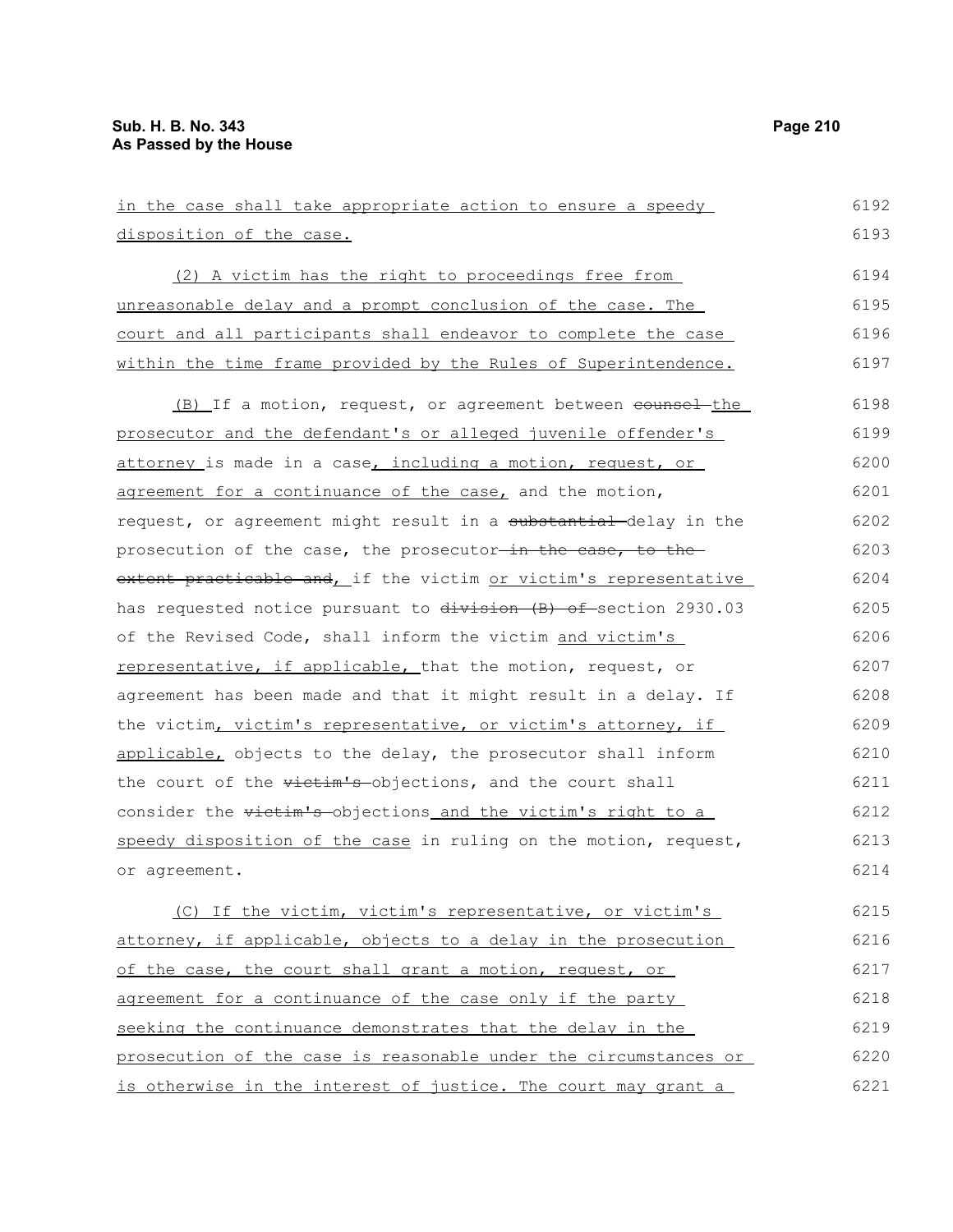following:

| motion, request, or agreement for a continuance of the case only  | 6222 |
|-------------------------------------------------------------------|------|
| for the time necessary to serve the interests of justice. If a    | 6223 |
| continuance is granted, the court shall state on the record or    | 6224 |
| in a judgment entry the specific reason for the continuance.      | 6225 |
| Sec. 2930.09. (A) (1) A victim and victim's representative        | 6226 |
| in a case may, if applicable, have the right to be present        | 6227 |
| whenever the defendant or alleged juvenile offender in the case-  | 6228 |
| is present during any stage of the case against the defendant or- | 6229 |
| alleged juvenile offender that is conducted on the record,        | 6230 |
| during any public proceeding, other than a grand jury             | 6231 |
| proceeding, unless the court determines that exclusion of the     | 6232 |
| victim is necessary to protect the defendant's or alleged-        | 6233 |
| juvenile offender's right to a fair trial or to a fair-           | 6234 |
| delinquency proceeding. At any stage of the case at which the     | 6235 |
| victim is present, the court, at the victim's request, shall      | 6236 |
| permit the victim to be accompanied by an individual to provide   | 6237 |
| support to the victim, a victim advocate and victim               | 6238 |
| representativeto provide support to the victim unless the court-  | 6239 |
| determines that exclusion of the individual is necessary to       | 6240 |
| protect the defendant's or alleged juvenile offender's right to   | 6241 |
| a fair trial or to a fair delinquency proceeding. The victim,     | 6242 |
| victim's representative, and victim's attorney, if applicable,    | 6243 |
| have the right to be heard by the court at any proceeding in      | 6244 |
| which any right of the victim is implicated. If present, the      | 6245 |
| victim, victim's representative, and victim's attorney, if        | 6246 |
| applicable, have the right to be heard orally, in writing, or     | 6247 |
| both.                                                             | 6248 |
| (2) (a) If the victim or victim's representative is not           | 6249 |
| present at a court proceeding in which a right of the victim is   | 6250 |

at issue, the court shall ask the prosecutor all of the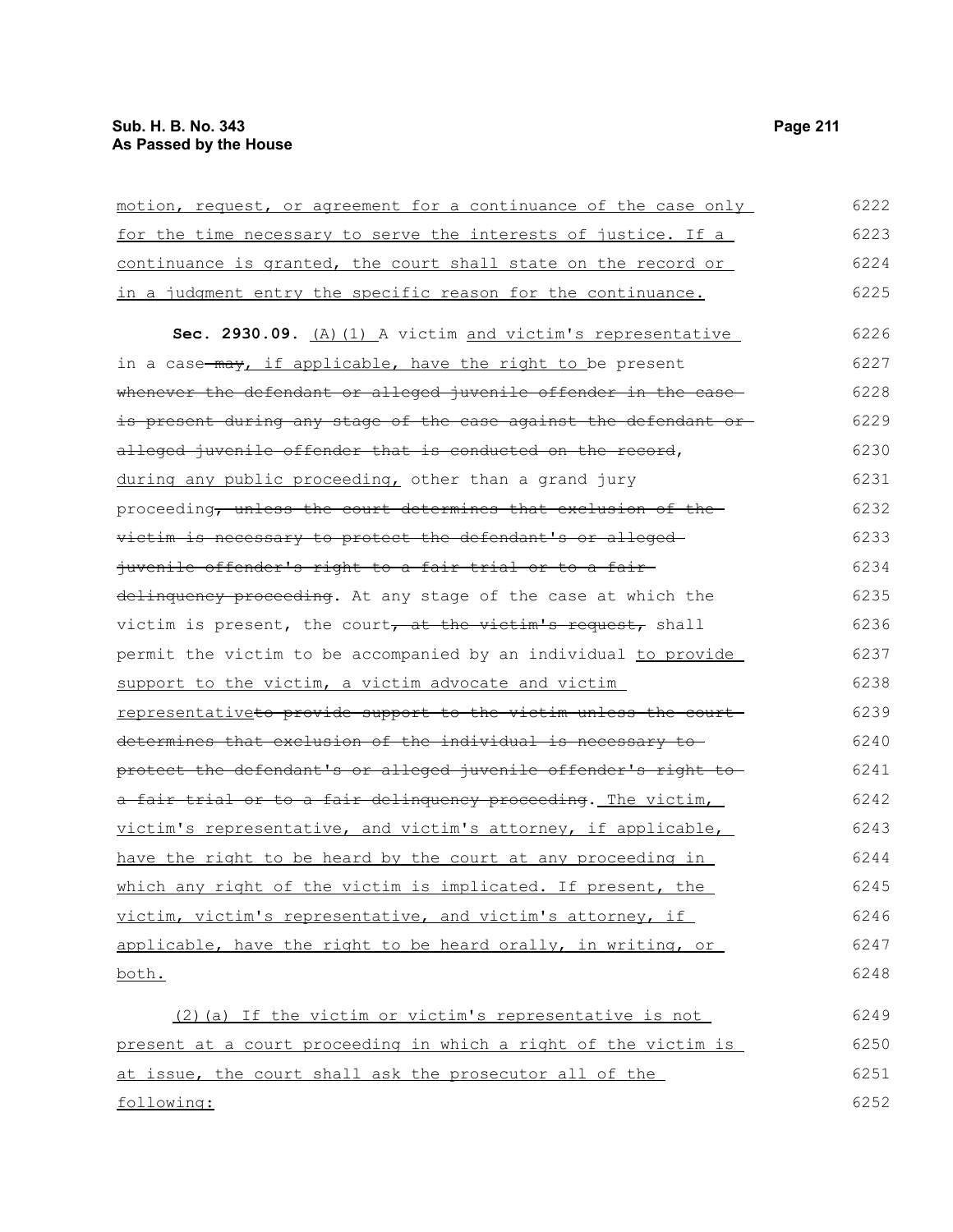| (i) Whether the victim and victim's representative, if the      | 6253 |
|-----------------------------------------------------------------|------|
| victim or victim's representative requested notifications, were | 6254 |
| notified of the time, place, and purpose of the court           | 6255 |
| <u>proceeding;</u>                                              | 6256 |
| (ii) To disclose to the court any and all attempts made to      | 6257 |
| give each victim and victim's representative, if applicable,    | 6258 |
| notice;                                                         | 6259 |
| (iii) Whether the victim or victim representative were          | 6260 |
| advised that the victim and victim's representative had a right | 6261 |
| to be heard at the court proceeding;                            | 6262 |
| (iv) Whether the victim and victim representative were          | 6263 |
| conferred with pursuant to section 2930.06 of the Revised Code. | 6264 |
| (b) If the court determines that timely notice was not          | 6265 |
| given to the victim and victim's representative, if applicable, | 6266 |
| or that the victim and victim's representative were not         | 6267 |
| adequately informed of the nature of the court proceeding, or   | 6268 |
| that the prosecutor failed to confer with the victim and        | 6269 |
| victim's representative as required by section 2930.06 of the   | 6270 |
| Revised Code, the court shall not rule on any substantive issue | 6271 |
| that implicates a victim's right, accept a plea, or impose a    | 6272 |
| sentence and shall continue the court proceeding for the time   | 6273 |
| necessary to notify the victim and victim's representative, if  | 6274 |
| applicable, of the time, place, and nature of the court         | 6275 |
| proceeding.                                                     | 6276 |
| (c) If the victim or victim's representative is not             | 6277 |
| present at a court proceeding in which a right of the victim is | 6278 |
| at issue, the court may proceed with the hearing if the         | 6279 |
| prosecutor informs the court that the victim and victim's       | 6280 |
| representative, if the victim or victim's representative        | 6281 |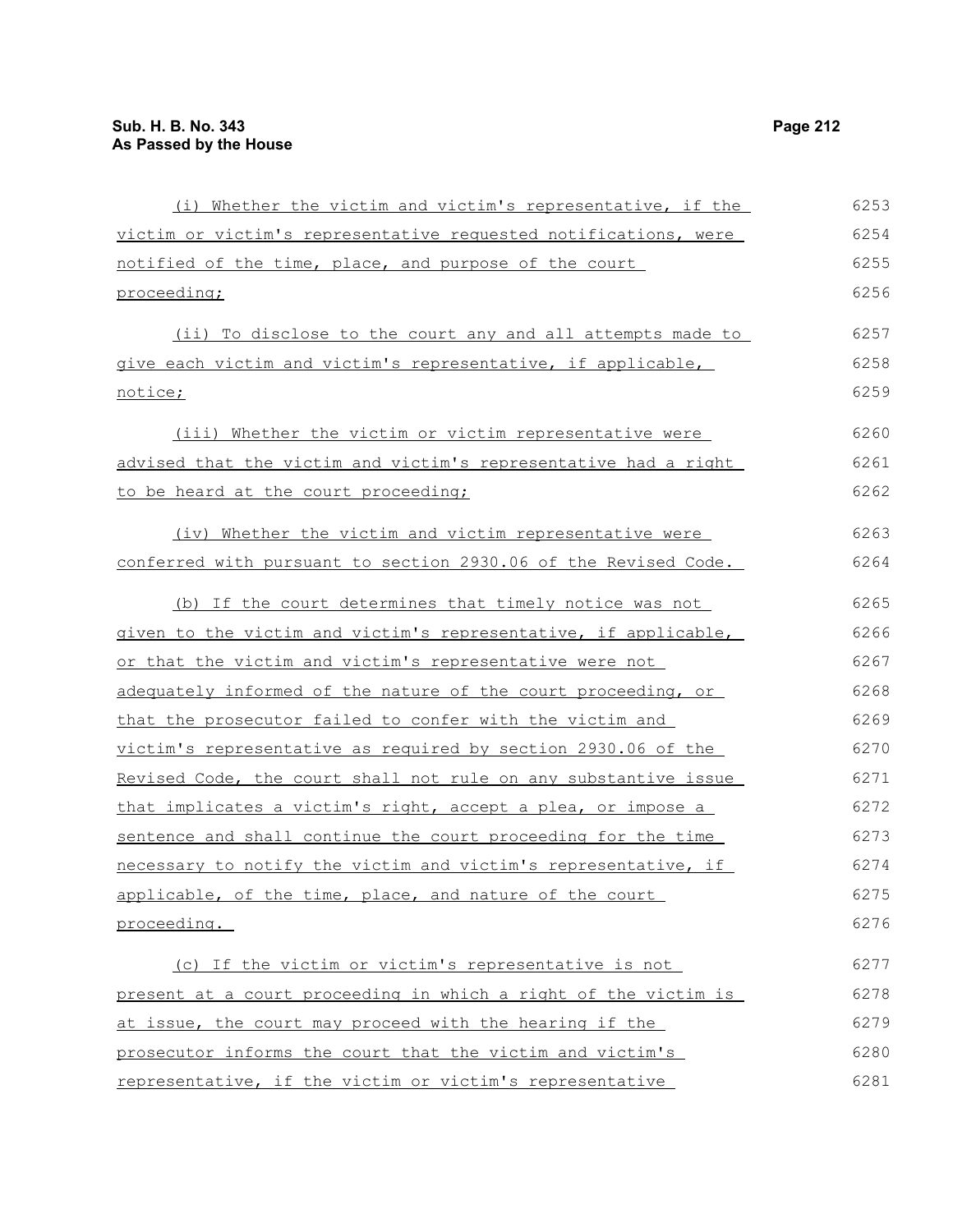| requested notifications, were notified of the time, place, and     | 6282 |
|--------------------------------------------------------------------|------|
| purpose of the court proceeding and that the victim or victim's    | 6283 |
| representative had a right to be heard at the court proceeding,    | 6284 |
| and any and all attempts to give each victim and victim's          | 6285 |
| representative, if applicable, notice. The prosecutor shall        | 6286 |
| inform the court of the victim's and victim's representative's,    | 6287 |
| if applicable, position on the matter before the court, if the     | 6288 |
| position is known to the prosecutor.                               | 6289 |
| (B) (1) The victim and victim's representative, if                 | 6290 |
| applicable, have the right to be present and be heard at any       | 6291 |
| proceeding in which a negotiated plea for the defendant or         | 6292 |
| alleged juvenile offender will be presented to the court. If       | 6293 |
| present, the victim, victim's representative, and victim's         | 6294 |
| attorney, if applicable, have the right to be heard orally, in     | 6295 |
| <u>writing, or both prior to the acceptance of the plea by the</u> | 6296 |
| court.                                                             | 6297 |
| (2) The victim and the victim's representative, if                 | 6298 |
| applicable, have a right to elect to not be present at a           | 6299 |
| proceeding in which a negotiated plea for the defendant or         | 6300 |
| alleged juvenile offender will be presented to the court, unless   | 6301 |
| a subpoena was served on the victim or victim's representative,    | 6302 |
| if applicable, compelling the presence of the victim or the        | 6303 |
| <u>victim's representative.</u>                                    | 6304 |
| (C) The court shall not accept a negotiated plea agreement         | 6305 |
| if the victim or the victim's representative is absent from the    | 6306 |
| proceeding unless all of the following apply:                      | 6307 |
| The prosecutor advises the court that before<br>(1)                | 6308 |
| requesting and agreeing to a negotiated plea, the prosecutor       | 6309 |
| conferred with the victim and victim's representative, if          | 6310 |
| applicable, pursuant to section 2930.06 of the Revised Code, if    | 6311 |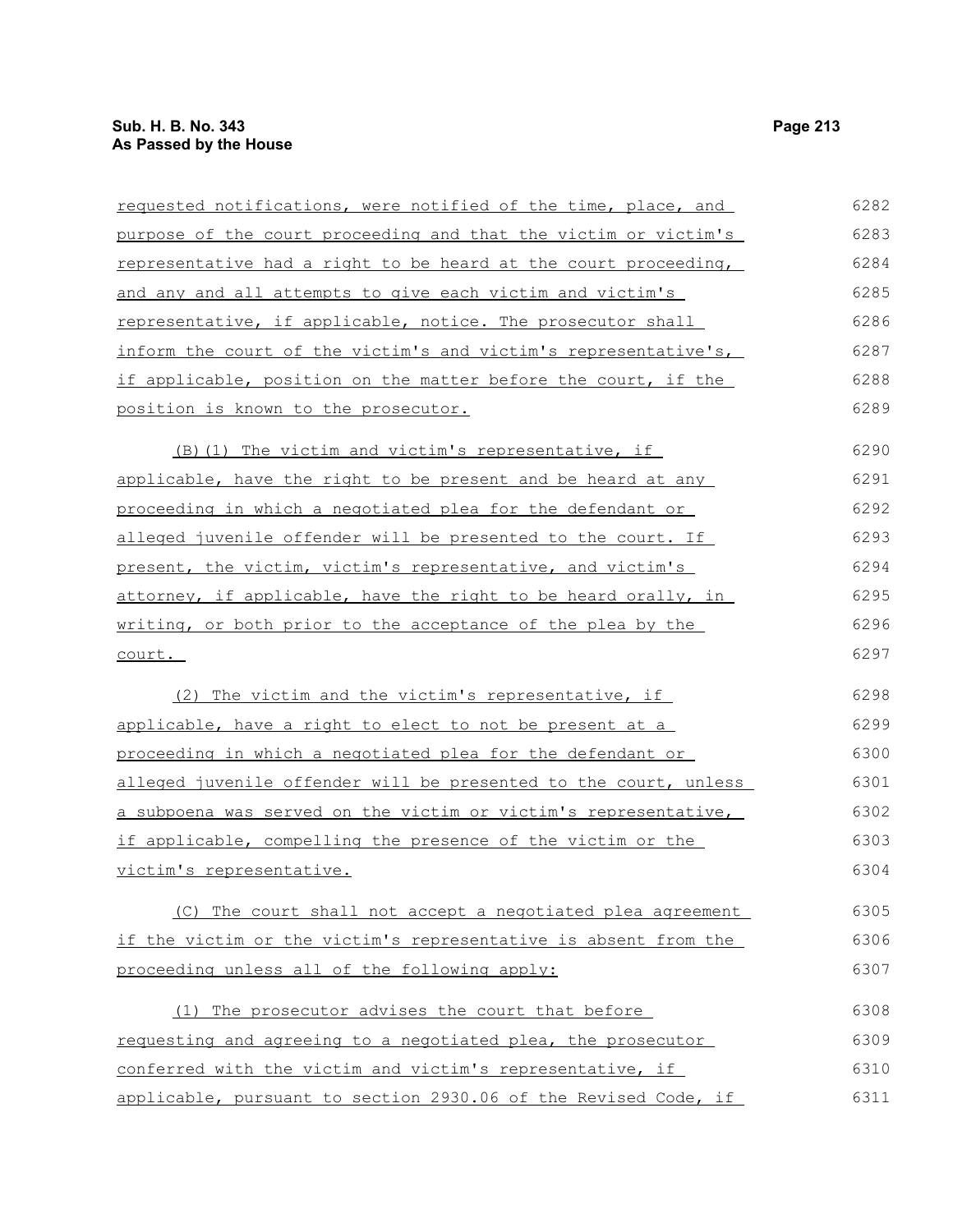| the victim or victim's representative requested to confer with   | 6312 |
|------------------------------------------------------------------|------|
| the prosecutor.                                                  | 6313 |
| (2) The prosecutor made reasonable efforts to give the           | 6314 |
| victim and victim's representative, if applicable, notice of the | 6315 |
| plea proceedings and to inform the victim and victim's           | 6316 |
| representative of the victim's and victim's representative's     | 6317 |
| right to be present and be heard at the plea proceedings.        | 6318 |
| (3) The prosecutor discloses to the court any and all            | 6319 |
| attempts made to give each victim and victim's representative,   | 6320 |
| if applicable, notice of the plea agreement, including the       | 6321 |
| offense or delinquent act to which the defendant or alleged      | 6322 |
| juvenile offender will plead quilty, the date that the plea will | 6323 |
| be presented to the court, and the terms of any sentence or      | 6324 |
| disposition agreed to as part of the negotiated plea.            | 6325 |
| (4) The prosecutor informs the court of any objection by         | 6326 |
| the victim or victim's representative to the plea agreement.     | 6327 |
| (5) The prosecutor advises the court that to the best of         | 6328 |
| the prosecutor's knowledge the notice requirements of this       | 6329 |
| chapter have been complied with.                                 | 6330 |
| (D) The victim and victim's representative, if applicable,       | 6331 |
| have the right to be present and be heard orally, in writing, or | 6332 |
| both at any proceeding in which the court conducts a hearing on  | 6333 |
| the post-arrest release of the person accused of committing a    | 6334 |
| criminal offense or delinquent act against the victim or the     | 6335 |
| conditions of that release, including the arraignment or initial | 6336 |
| appearance.                                                      | 6337 |
| (E) The victim and victim's representative, if applicable,       | 6338 |
| have the right to be present and be heard orally, in writing, or | 6339 |
| both at any probation or community control revocation            | 6340 |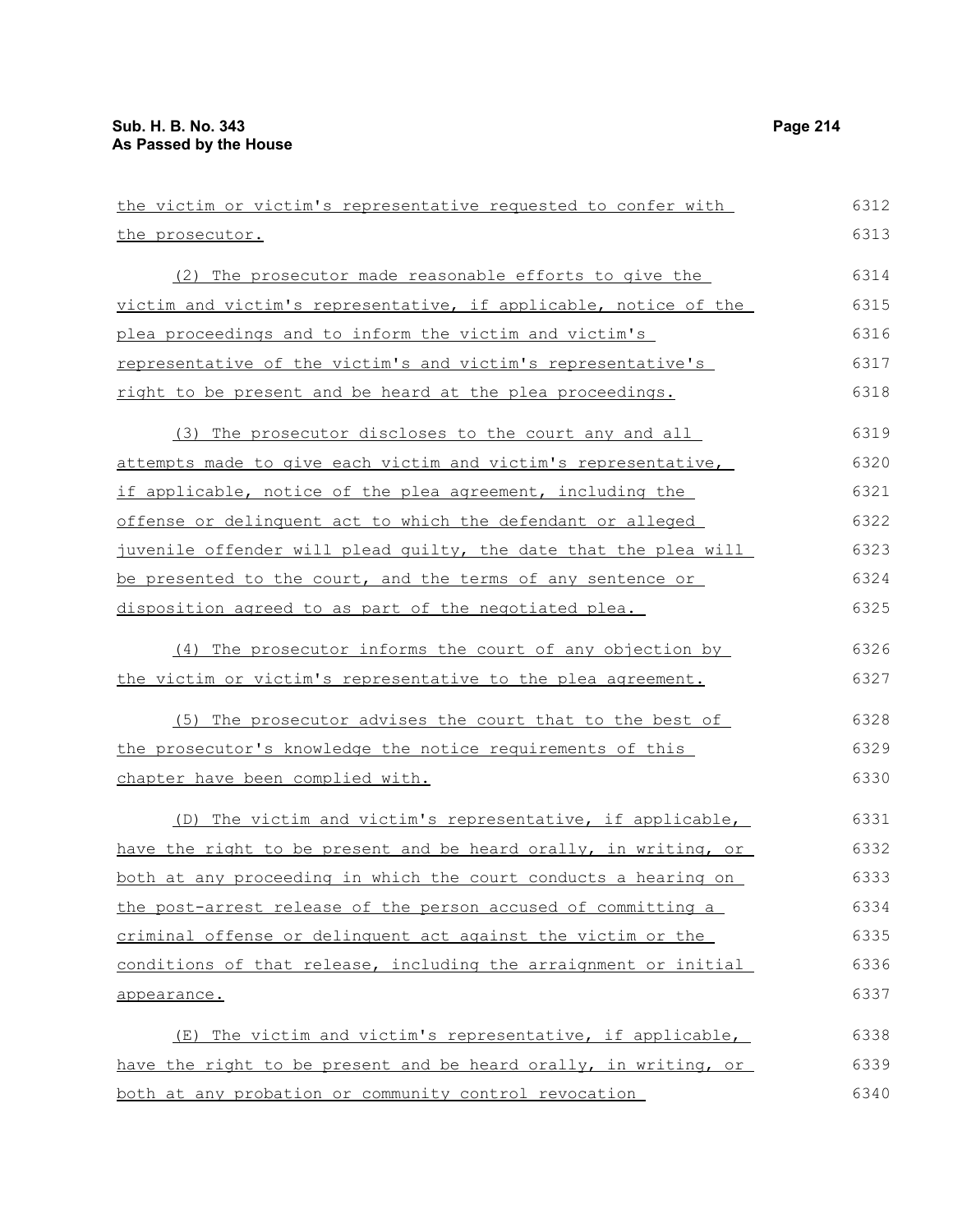| disposition proceeding or any proceeding in which the court is   | 6341 |
|------------------------------------------------------------------|------|
| requested to terminate the probation or community control of the | 6342 |
| person who is convicted of committing a criminal offense or      | 6343 |
| delinquent act against the victim.                               | 6344 |
| The victim and victim's representative, if applicable,<br>(F)    | 6345 |
| have the right to be heard orally, in writing, or both at any    | 6346 |
| proceeding in which the court is requested to modify the terms   | 6347 |
| of probation or community control of a person if the             | 6348 |
| modification will affect the person's contact with or the safety | 6349 |
| of the victim or if the modification involves restitution or     | 6350 |
| incarceration status.                                            | 6351 |
| (G) Nothing in this section requires a prosecutor to             | 6352 |
| disclose victim contact information.                             | 6353 |
| Sec. 2930.11. (A) Except as otherwise provided in this           | 6354 |
| section or in Chapter 2981. of the Revised Code, the law         | 6355 |
| enforcement agency responsible for investigating a erime         | 6356 |
| criminal offense or specified-delinquent act shall promptly      | 6357 |
| return to the victim of the erime-criminal offense or specified  | 6358 |
| delinquent act any property of the victim that was taken in the  | 6359 |
| course of the investigation. In accordance with Criminal Rule 26 | 6360 |
| or an applicable Juvenile Rule, the law enforcement agency may   | 6361 |
| take photographs of the property for use as evidence. If the     | 6362 |
| ownership of the property is in dispute, the agency shall not    | 6363 |
| return the property until the dispute is resolved.               | 6364 |
| (B) The law enforcement agency responsible for                   | 6365 |
| investigating a erime-criminal offense or specified-delinquent   | 6366 |
| act shall retain any property of the victim of the erime         | 6367 |
| criminal offense or specified-delinquent act that is needed as   | 6368 |
| evidence in the case, including any weapon used in the           | 6369 |

commission of the erime-criminal offense or specified-delinquent 6370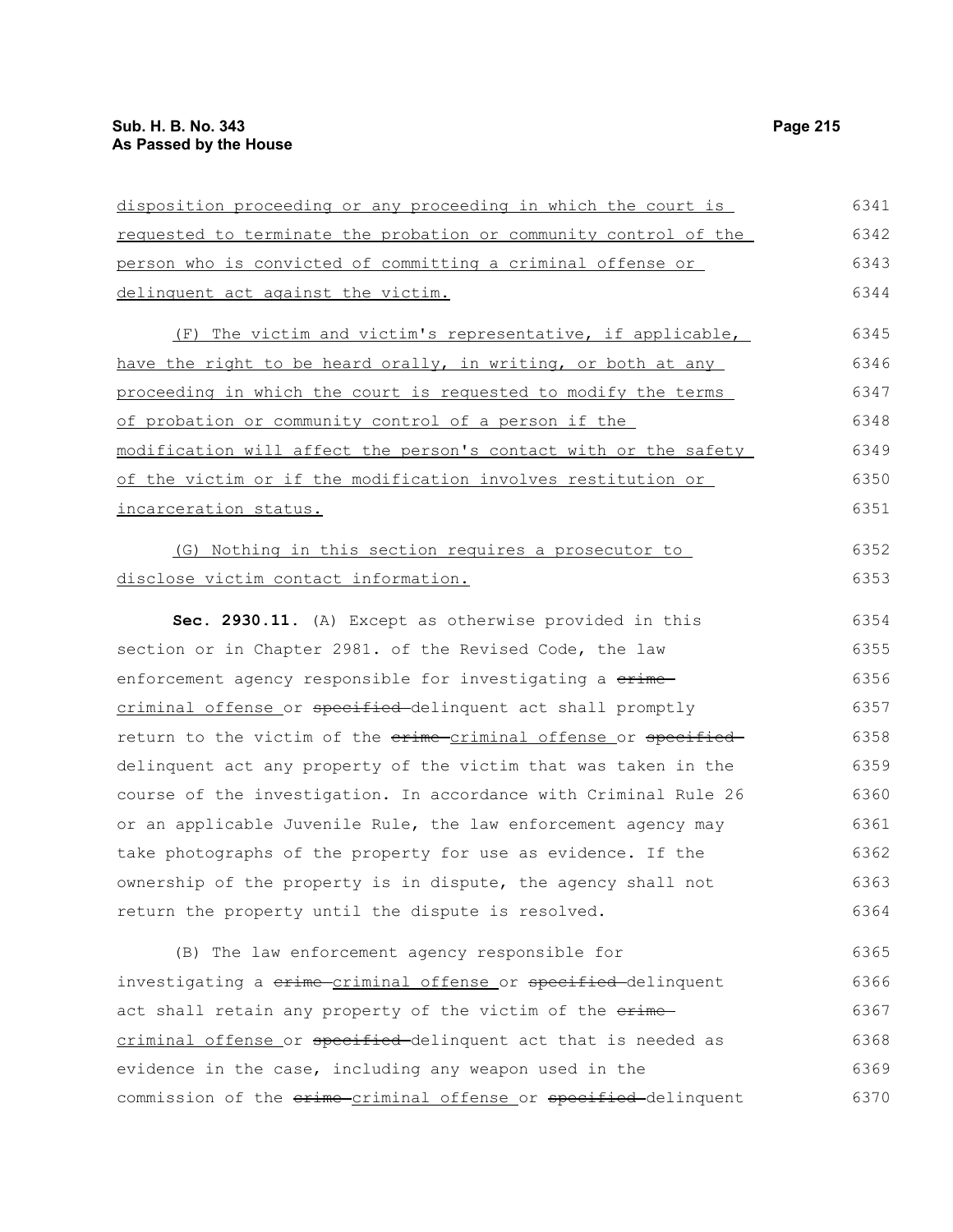act, if the prosecutor certifies to the court a need to retain the property in lieu of a photograph of the property or of another evidentiary substitute for the property itself, pursuant to Ohio Rules of Appellate Procedure. 6371 6372 6373 6374

(C) If the defendant or alleged juvenile offender in a case files a motion requesting the court to order the law enforcement agency to retain property of the victim because the property is needed for the defense in the case, the agency shall retain the property until the court rules on the motion. The court, in making a determination on the motion, shall weigh the victim's need for the property against the defendant's or alleged juvenile offender's assertion that the property has evidentiary value for the defense. The court shall rule on the motion in a timely fashion. 6375 6376 6377 6378 6379 6380 6381 6382 6383 6384

**Sec. 2930.12.** (A) At the request of the victim or victim's representative in a criminal prosecution, the prosecutor or the prosecutor's designee shall give the victim and the victim's representative notice of the defendant's acquittal or conviction within seven days of the acquittal or conviction. At the request of the victim or victim's representative in a delinquency proceeding, the prosecutor or the prosecutor's designee shall give the victim and the victim's representative notice of the dismissal of the complaint against the alleged juvenile offender or of the adjudication of the alleged juvenile offender as a delinquent child, except that, if the juvenile court dismisses the complaint against the alleged juvenile offender or adjudicates the alleged juvenile offender a delinquent child prior to the prosecutor's involvement in the case, at the request of the victim or victim's representative, the court or a court employee shall give the victim and the victim's representative notice of the dismissal or of the adjudication. 6385 6386 6387 6388 6389 6390 6391 6392 6393 6394 6395 6396 6397 6398 6399 6400 6401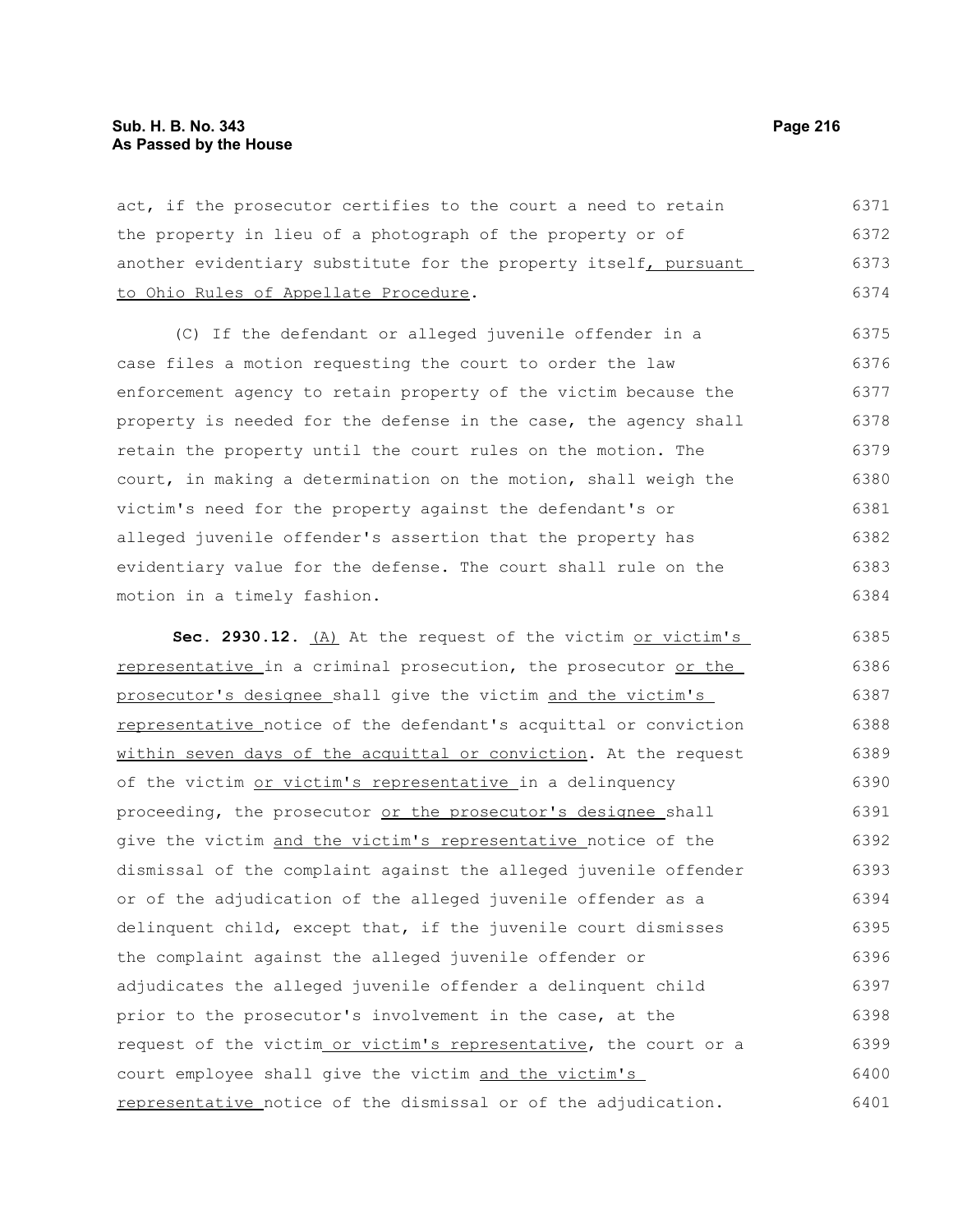If the defendant or alleged juvenile offender is convicted or is adjudicated a delinquent child, the notice shall include all of the following: 6402 6403 6404

(A) (1) The erimes criminal offenses or specified delinquent acts of which the defendant was convicted or for which the alleged juvenile offender was adjudicated a delinquent child; 6405 6406 6407 6408

(B) (2) The purpose of the presentence investigation report, if ordered, and that the victim and victim's representative, if applicable, have the right to review, on request to the prosecutor, a copy of the presentence investigation report except those portions of the report that are confidential by law; 6409 6410 6411 6412 6413 6414

(3) The address and telephone number of the probation office department or other person, if any, that is to prepare a presentence investigation report pursuant to section 2951.03 of the Revised Code or Criminal Rule 32.2, the address and telephone number of the person, if any, who is to prepare a disposition investigation report pursuant to division (C)(1) of section 2152.18 of the Revised Code, and the address and telephone number of the person, if any, who is to prepare a victim impact statement pursuant to division (D)(1) of section 2152.19 or section 2947.051 of the Revised Code; 6415 6416 6417 6418 6419 6420 6421 6422 6423 6424

 $\left(\frac{C}{C}\right)$  (4) Notice that the victim and victim's representative, if applicable, may make a statement about the impact of the erime criminal offense or specified delinquent act to the probation officer or other person, if any, who prepares the presentence investigation report or to the person, if any, who prepares a victim impact statement, that a statement of the victim and victim's representative, included in the report, if 6425 6426 6427 6428 6429 6430 6431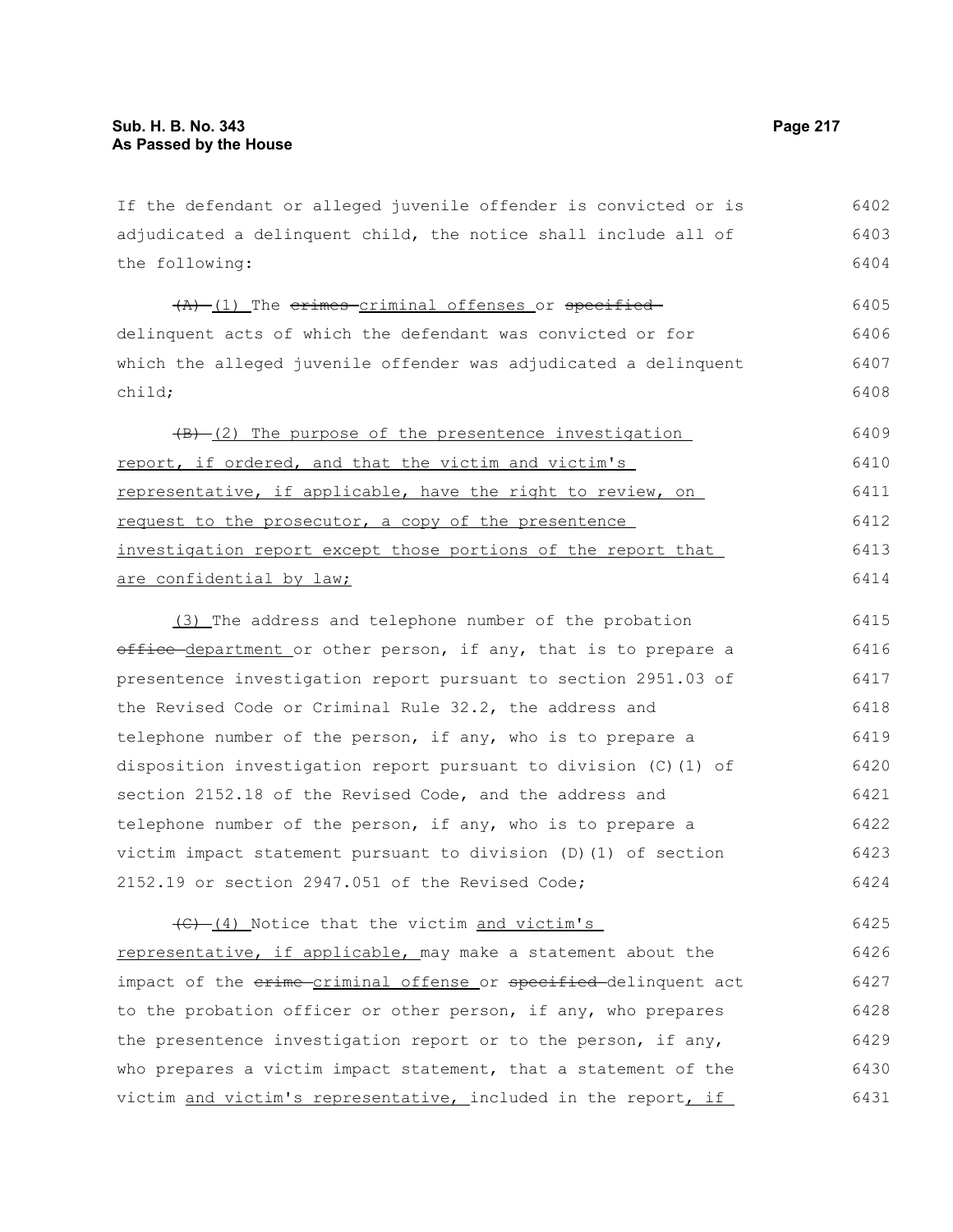| applicable, will be made available to the defendant or alleged     | 6432 |
|--------------------------------------------------------------------|------|
| juvenile offender unless the court exempts it from disclosure,     | 6433 |
| and that the court may make the victim impact statement            | 6434 |
| available to the defendant or alleged juvenile offender;           | 6435 |
| (D) (5) Notice of the victim's victim's representative's,          | 6436 |
| and victim's attorney's, if applicable, right under section        | 6437 |
| 2930.14 of the Revised Code to make a statement about the impact   | 6438 |
| of the erime-criminal offense or specified-delinquent act before   | 6439 |
| sentencing or disposition;                                         | 6440 |
| $\overline{(E) - (6)}$ The date, time, and place of the sentencing | 6441 |
| hearing or dispositional hearing;                                  | 6442 |
| (F) (7) Notice that, if the court orders restitution, the          | 6443 |
| victim or victim's attorney, if applicable, has the right to       | 6444 |
| file a lien;                                                       | 6445 |
| (8) One of the following:                                          | 6446 |
| (1) (a) Any sentence imposed upon the defendant and any            | 6447 |
| subsequent modification of that sentence, including modification   | 6448 |
| under section 2929.20 or 5120.036 of the Revised Code or as a      | 6449 |
| result of the defendant's appeal of the sentence pursuant to       | 6450 |
| section 2953.08 of the Revised Code;                               | 6451 |
| $(2)$ (b) Any disposition ordered for the defendant and any        | 6452 |
| subsequent modification of that disposition, if known to the       | 6453 |
| prosecutor, including judicial release or early release in         | 6454 |
| accordance with section 2151.38 of the Revised Code. If a court    | 6455 |
| has not provided timely notice to the prosecutor of a subsequent   | 6456 |
| modification of that disposition, the court shall promptly         | 6457 |
| notify the victim and the victim's representative, if              | 6458 |
| applicable, of the subsequent modification.                        | 6459 |
| (B) During the probation department's presentence                  | 6460 |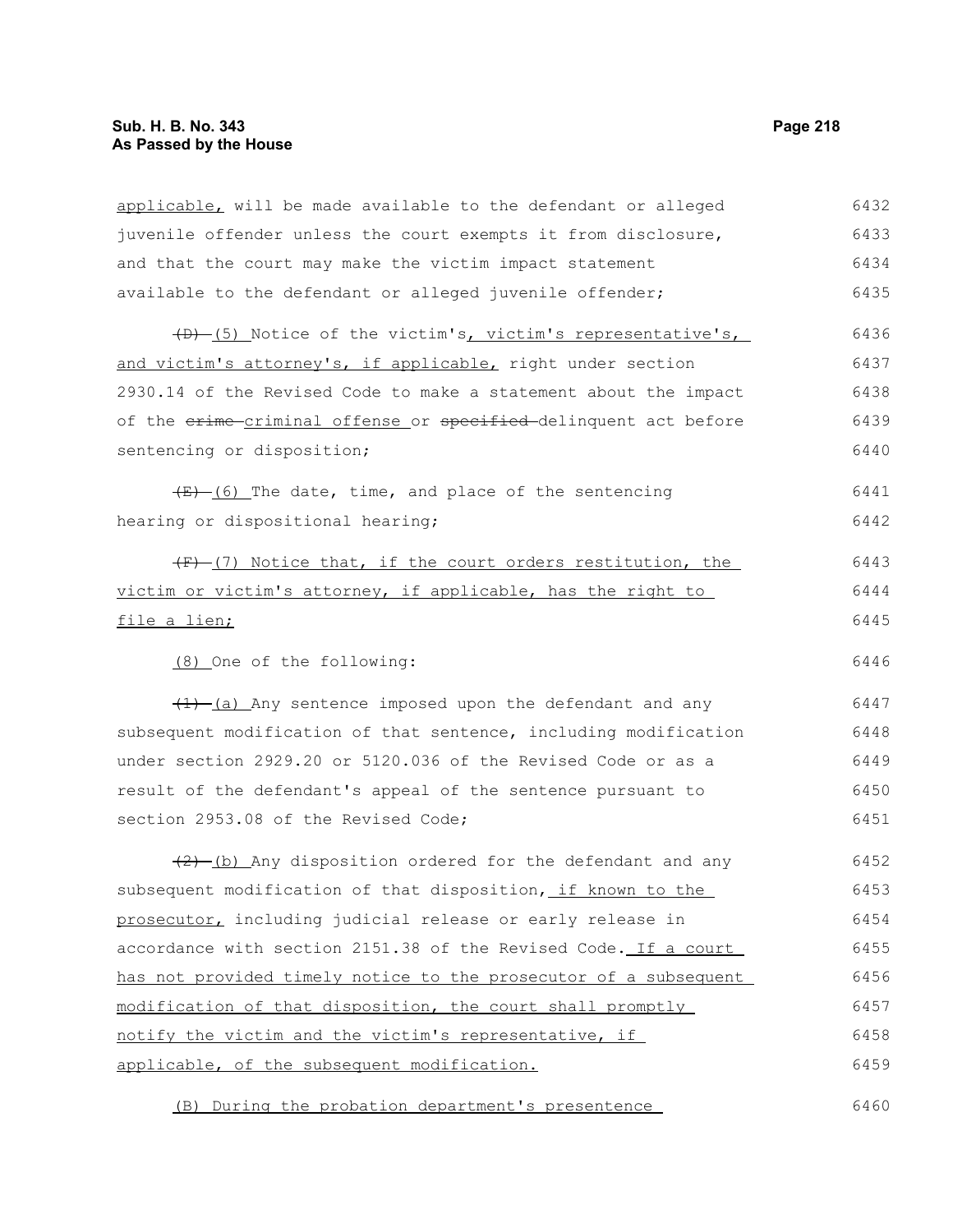| investigation, the department shall contact the victim, victim's | 6461 |
|------------------------------------------------------------------|------|
| representative, and victim's attorney, if applicable, concerning | 6462 |
| the victim's economic, physical, psychological, or emotional     | 6463 |
| harm or victim's safety concerns as a result of the offense.     | 6464 |

 **Sec. 2930.121.** If a prosecutor dismisses a count or counts of a complaint, information, or indictment involving the victim as a result of a negotiated plea agreement, the victim and victim's representative, on request, may exercise all of the applicable rights specified in the victim's bill of rights under Ohio Constitution, Article I, Section 10a, including the right to restitution. 6465 6466 6467 6468 6469 6470 6471

**Sec. 2930.13.** (A) If the court orders the preparation of a victim impact statement pursuant to division (D)(1) of section 2152.19 or section 2947.051 of the Revised Code, the victim in the case and victim's representative, if applicable, may make a written or and oral statement regarding the impact of the erime criminal offense or specified delinquent act to the person whom the court orders to prepare the victim impact statement. A statement made by the victim or victim's representative under this section shall be included in the victim impact statement. 6472 6473 6474 6475 6476 6477 6478 6479 6480

(B) If a probation officer or other person is preparing a presentence investigation report pursuant to section 2947.06 or 2951.03 of the Revised Code or Criminal Rule 32.2, or a disposition investigation report pursuant to section 2152.18 of the Revised Code, concerning the defendant or alleged juvenile offender in the case, the victim and victim's representative, if applicable, may make a written or and oral statement regarding the impact of the erime-criminal offense or specified-delinquent act to the probation officer or other person. The probation officer or other person shall use the statement in preparing the 6481 6482 6483 6484 6485 6486 6487 6488 6489 6490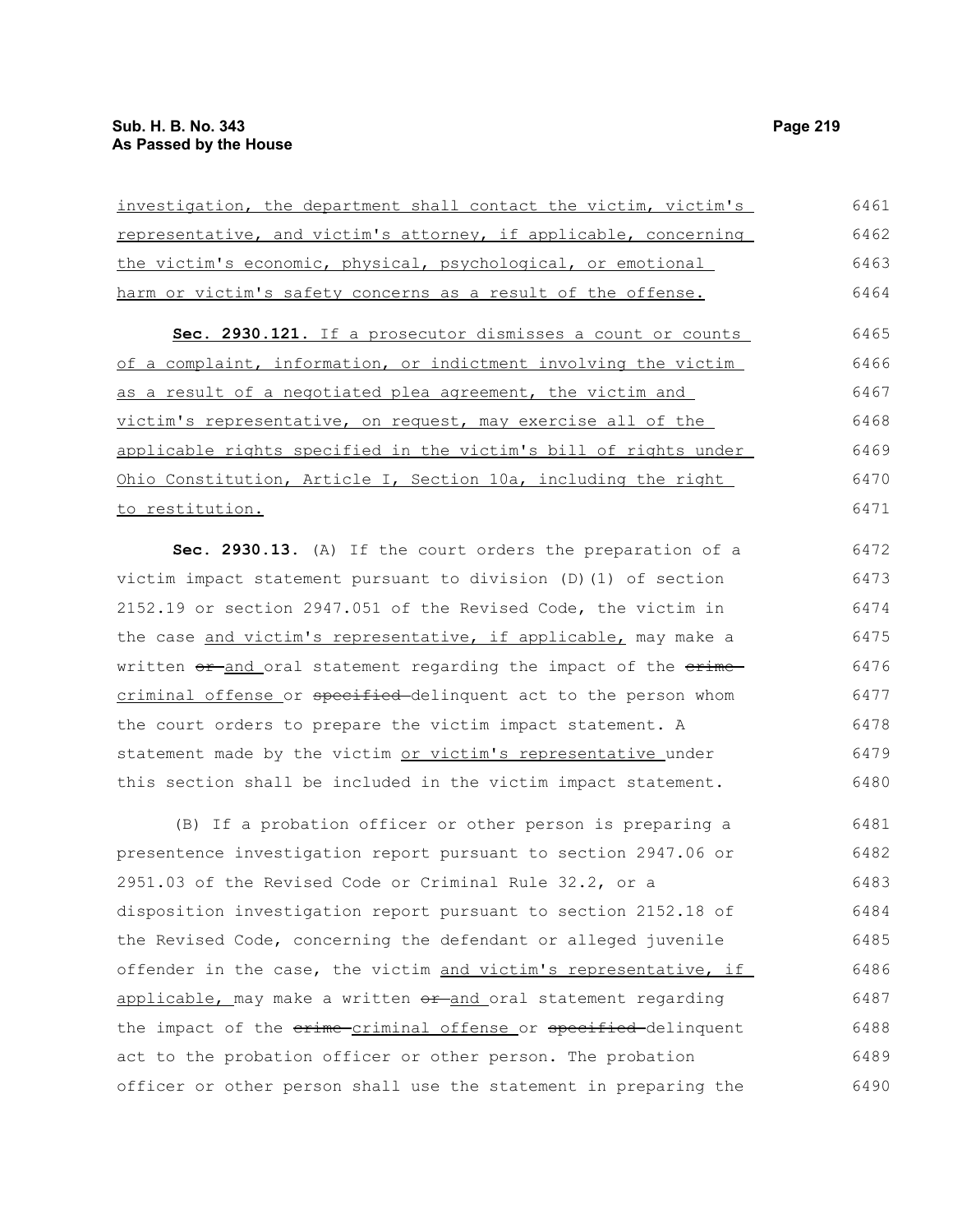presentence investigation report or disposition investigation report and, upon the victim's or victim's representative's request, shall include a written statement submitted by the victim in the presentence investigation report or disposition investigation report. (C) A statement made by the victim or victim's representative under division (A) or (B) of this section may include the following: (1) An explanation of the nature and extent of any physical, psychological, or emotional harm suffered by the victim as a result of the erime-criminal offense or specifieddelinquent act that is the basis of the case; (2) An explanation of the extent of any property damage or other economic loss suffered by the victim as a result of that erime criminal offense or specified delinquent act; (3) An opinion regarding the extent to which, if any, the victim needs restitution for harm caused by the defendant or alleged juvenile offender as a result of that erime-criminal offense or specified delinquent act and information about whether the victim has applied for or received any compensation for loss or damage caused by that erime-criminal offense or specified delinquent act; (4) The victim's and victim's representative's recommendation for an appropriate sanction or disposition for the defendant or alleged juvenile offender regarding that erimecriminal offense or specified-delinquent act. (D) If a statement made by a victim or victim's representative under division (A) of this section is included in 6491 6492 6493 6494 6495 6496 6497 6498 6499 6500 6501 6502 6503 6504 6505 6506 6507 6508 6509 6510 6511 6512 6513 6514 6515 6516 6517 6518

a victim impact statement, the provision, receipt, and retention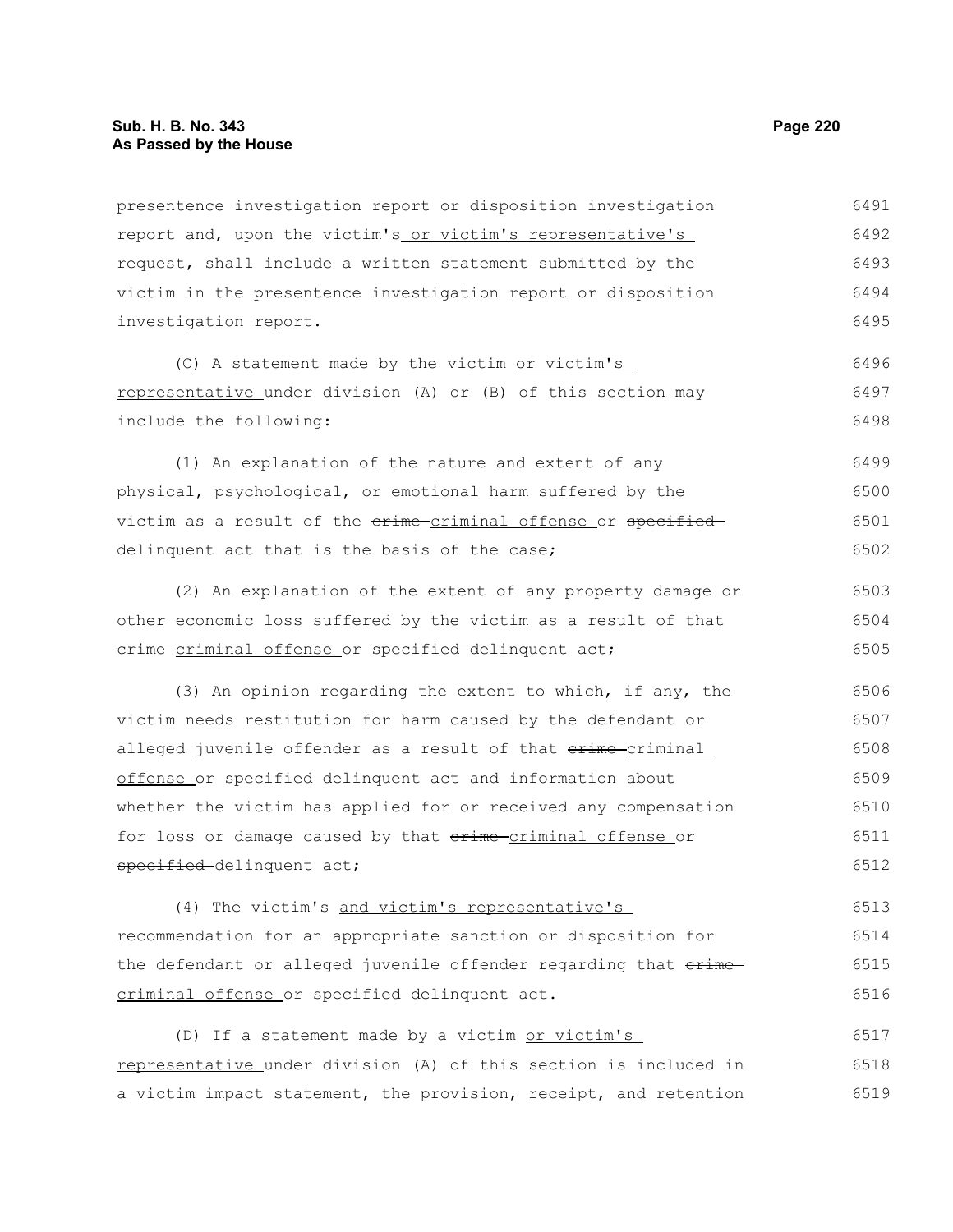section 2951.03 of the Revised Code.

of copies of, the use of, and the confidentiality, nonpublic record character, and sealing of the victim impact statement is governed by division  $\frac{1}{2}$  (D)(3) of section  $\frac{2152.20}{2152.19}$  or by division (C) of section 2947.051 of the Revised Code, as appropriate. If a statement made by a victim or victim's representative under division (B) of this section is included in a presentence investigation report prepared pursuant to section 2947.06 or 2951.03 of the Revised Code or Criminal Rule 32.2 or in a disposition investigation report pursuant to division (C) (1) of section 2152.18 of the Revised Code, the provision, receipt, and retention of copies of, the use of, and the confidentiality, nonpublic record character, and sealing of the presentence investigation report or disposition investigation report that contains the victim's statement is governed by 6520 6521 6522 6523 6524 6525 6526 6527 6528 6529 6530 6531 6532 6533

 **Sec. 2930.131.** (A) If the presentence investigation report is made available to the defendant prior to the sentencing hearing, the court shall simultaneously provide a copy of the report to the prosecutor assigned to the case. If requested, the prosecutor shall promptly forward a copy of the report to the victim, victim's representative, and victim's attorney, if applicable, except those parts of the report that are redacted by the court or made confidential by law. 6535 6536 6537 6538 6539 6540 6541 6542

(B) If the court redacts any portion of the presentence investigation report, the court shall state on the record the court's reason for the redaction. 6543 6544 6545

**Sec. 2930.14.** (A) Before imposing sentence upon, or entering an order of disposition for, a defendant or alleged juvenile offender for the commission of a erime-criminal offense or specified-delinquent act, the court shall permit the victim 6546 6547 6548 6549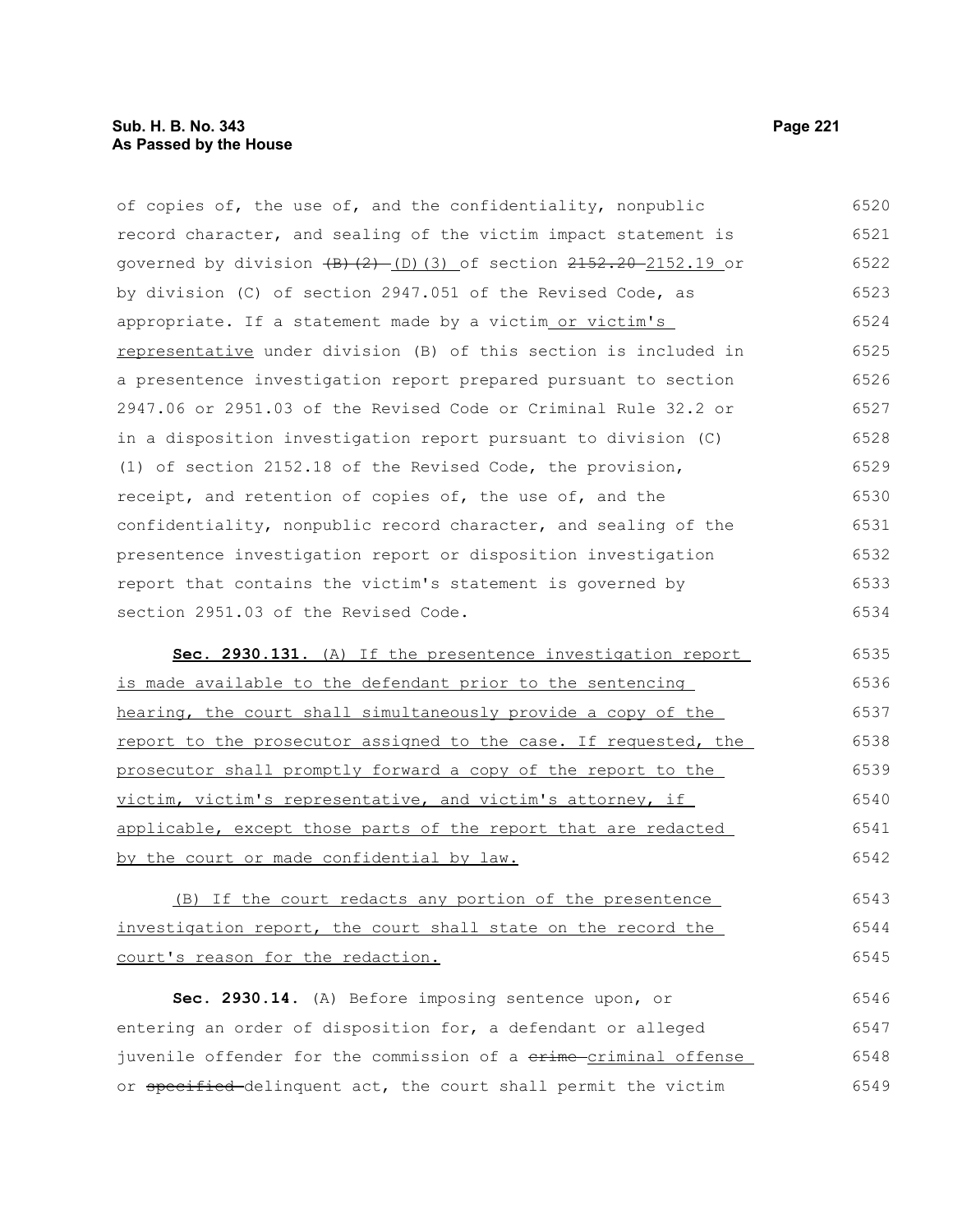of the crime or specified delinquent act and victim's representative, if applicable, to make a statement be heard orally, in writing, or both during the sentencing or disposition proceeding. The court may give copies of any written statement made by a victim or victim's representative to the defendant or alleged juvenile offender and defendant's or alleged juvenile offender's counsel and may give any written statement made by

the defendant or alleged juvenile offender to the victim victim's representative, or victim's attorney, if applicable, and the prosecutor. The court may redact any information contained in a written statement that the court determines is not relevant to and will not be relied upon in the sentencing or disposition decision. The victim's or victim's representative's oral statement is not subject to cross-examination. The written statement of the victim or victim's representative or of the defendant or alleged juvenile offender is confidential and is not a public record as used in section 149.43 of the Revised Code. Any person to whom a copy of a written statement was released by the court shall return it to the court immediately following sentencing or disposition. 6557 6558 6559 6560 6561 6562 6563 6564 6565 6566 6567 6568 6569

(B) The court shall consider a  $\overline{\text{vietim}}$ 's-statement made by a victim or victim's representative under division (A) of this section along with other factors that the court is required to consider in imposing sentence or in determining the order of disposition. If the statement includes new material facts, the court shall not rely on the new material facts unless it continues the sentencing or dispositional proceeding or takes other appropriate action to allow the defendant or alleged juvenile offender an adequate opportunity to respond to the new material facts. 6570 6571 6572 6573 6574 6575 6576 6577 6578 6579

**Sec. 2930.15.** (A) If a defendant is convicted of 6580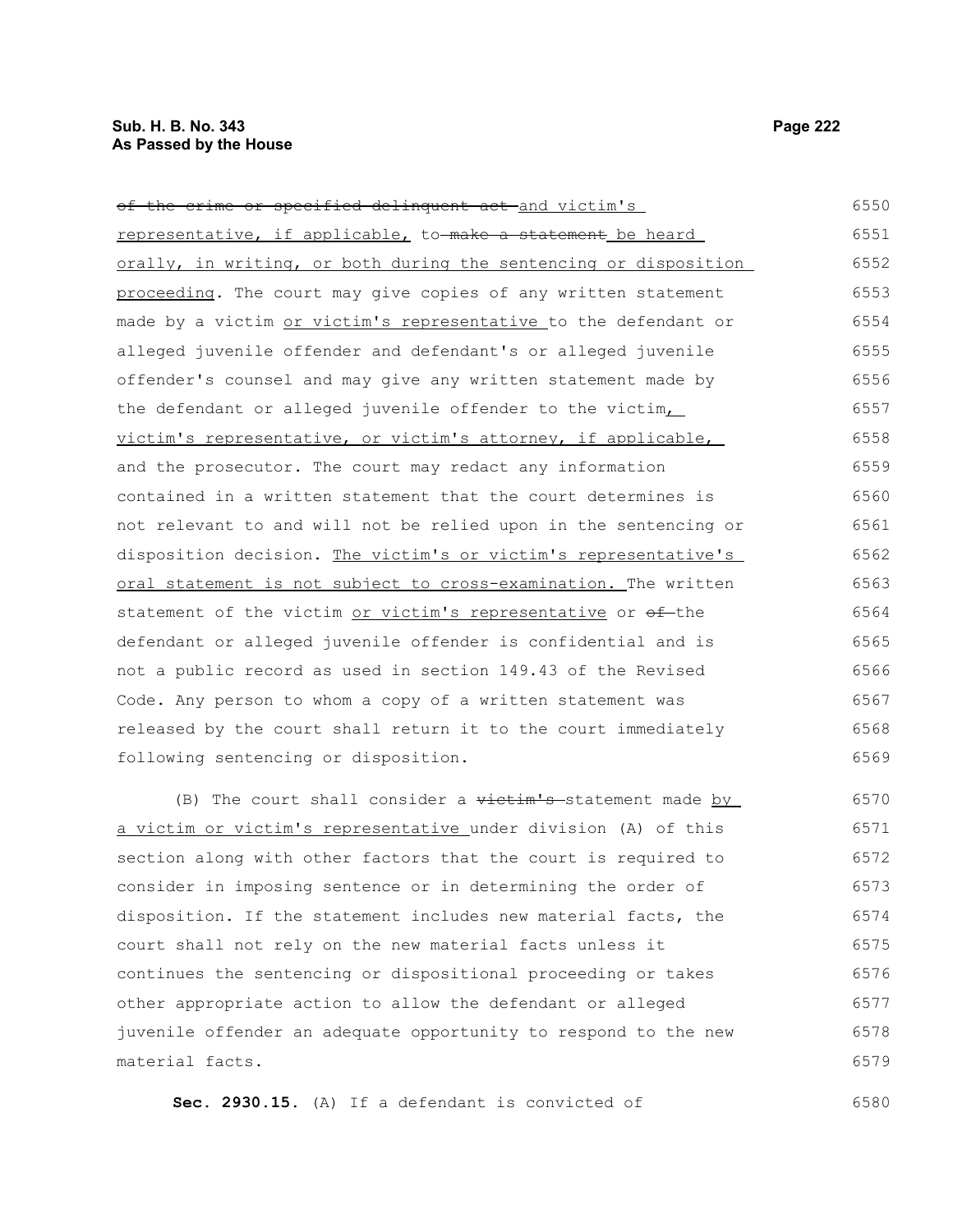## **Sub. H. B. No. 343 Page 223 As Passed by the House**

committing a crime-criminal offense against a victim or an alleged juvenile offender is adjudicated a delinquent child for committing a specified-delinquent act against a victim, if the victim or victim's representative requests notice of the filing of an appeal, and if the defendant or alleged juvenile offender files an appeal, the prosecutor in the case promptly, but not later than seven days after receiving the notice of appeal, shall notify the victim and victim's representative, if applicable, of the appeal. The prosecutor also shall give the victim and victim's representative, if applicable, all of the following information: (1) A brief explanation of the appellate process, including the possible disposition of the case; (2) Whether the defendant or alleged juvenile offender has been released on bail or other recognizance or under conditions imposed by the juvenile court pending the disposition of the appeal; (3) The time, place, and location of appellate court proceedings and any subsequent changes in the time, place, or location of those proceedings; (4) The result of the appeal. (B) If the appellate court returns the defendant's or alleged juvenile offender's case to the trial court or juvenile court for further proceedings, the victim and victim's representative, if applicable, may exercise all the rights that previously were available to the victim in the trial court or the juvenile court. **Sec. 2930.16.** (A) If a defendant is incarcerated, a victim in a case or victim's representative who has requested to 6581 6582 6583 6584 6585 6586 6587 6588 6589 6590 6591 6592 6593 6594 6595 6596 6597 6598 6599 6600 6601 6602 6603 6604 6605 6606 6607 6608 6609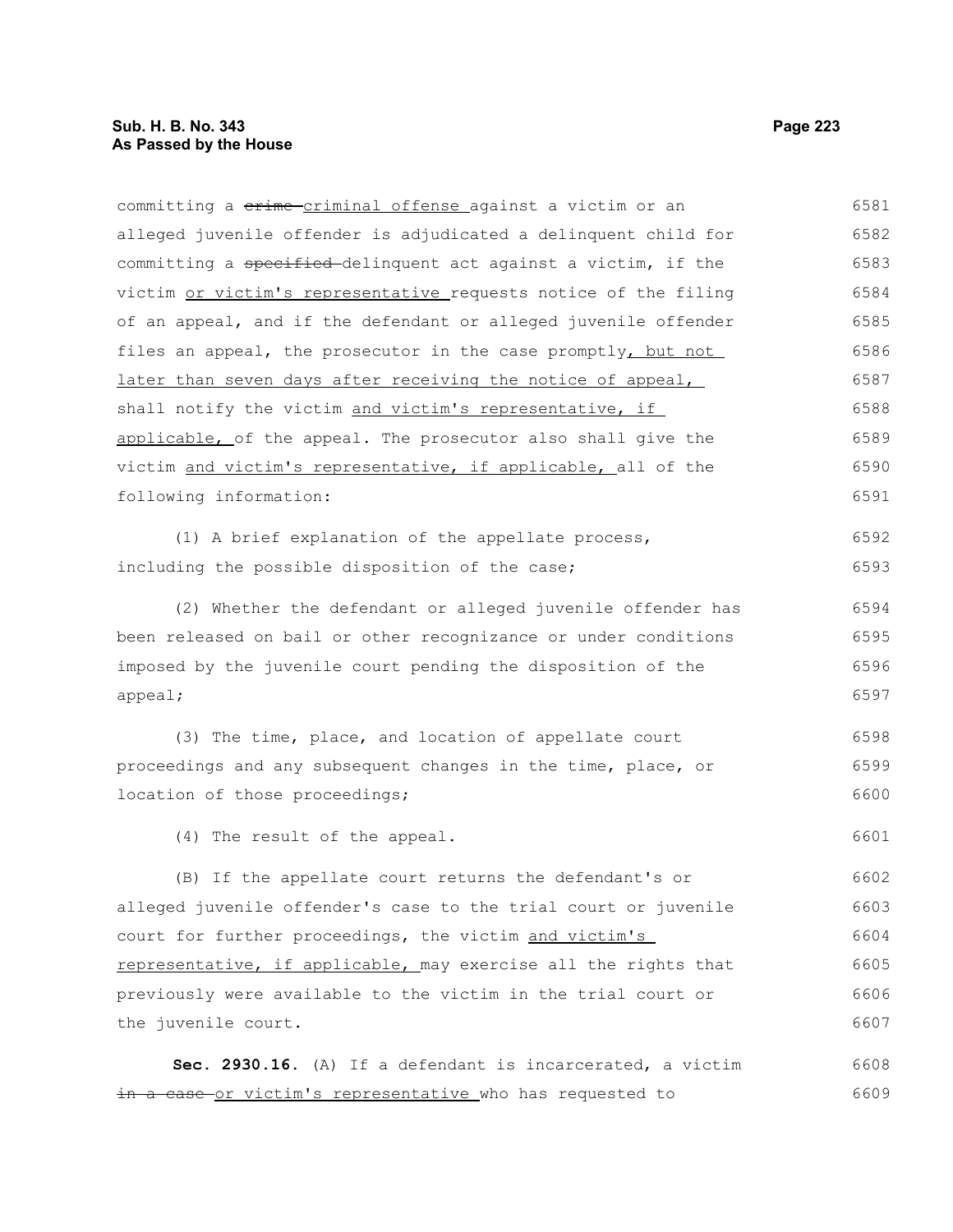# **Sub. H. B. No. 343 Page 224 As Passed by the House**

receive notice under this section shall be given notice of the incarceration of the defendant. If an alleged juvenile offender is committed to the temporary custody of a school, camp, institution, or other facility operated for the care of delinquent children or to the legal custody of the department of youth services, a victim in a case or victim's representative who has requested to receive notice under this section shall be given notice of the commitment. Promptly after sentence is imposed upon the defendant or the commitment of the alleged juvenile offender is ordered, the court or the court's designee shall notify the prosecutor in the case and the prosecutor shall notify the victim and the victim's representative, if applicable, of the date on which the defendant will be released, or initially will be eligible for release, from confinement or the prosecutor's reasonable estimate of that date or the date on which the alleged juvenile offender will have served the minimum period of commitment or the prosecutor's reasonable estimate of that date. The prosecutor also shall notify the victim and the victim's representative of the name of the custodial agency of the defendant or alleged juvenile offender and tell the victim and the victim's representative how to contact that custodial agency. If the custodial agency is the department of rehabilitation and correction, the prosecutor shall notify the victim and the victim's representative of the services offered by the office of victims' services pursuant to section 5120.60 of the Revised Code. If the custodial agency is the department of youth services, the prosecutor shall notify the victim and the victim's representative of the services provided by the office of victims' services within the release authority of the department pursuant to section 5139.55 of the Revised Code and the victim's right pursuant to section 5139.56 of the Revised Code to submit a written request to the release authority to be 6610 6611 6612 6613 6614 6615 6616 6617 6618 6619 6620 6621 6622 6623 6624 6625 6626 6627 6628 6629 6630 6631 6632 6633 6634 6635 6636 6637 6638 6639 6640 6641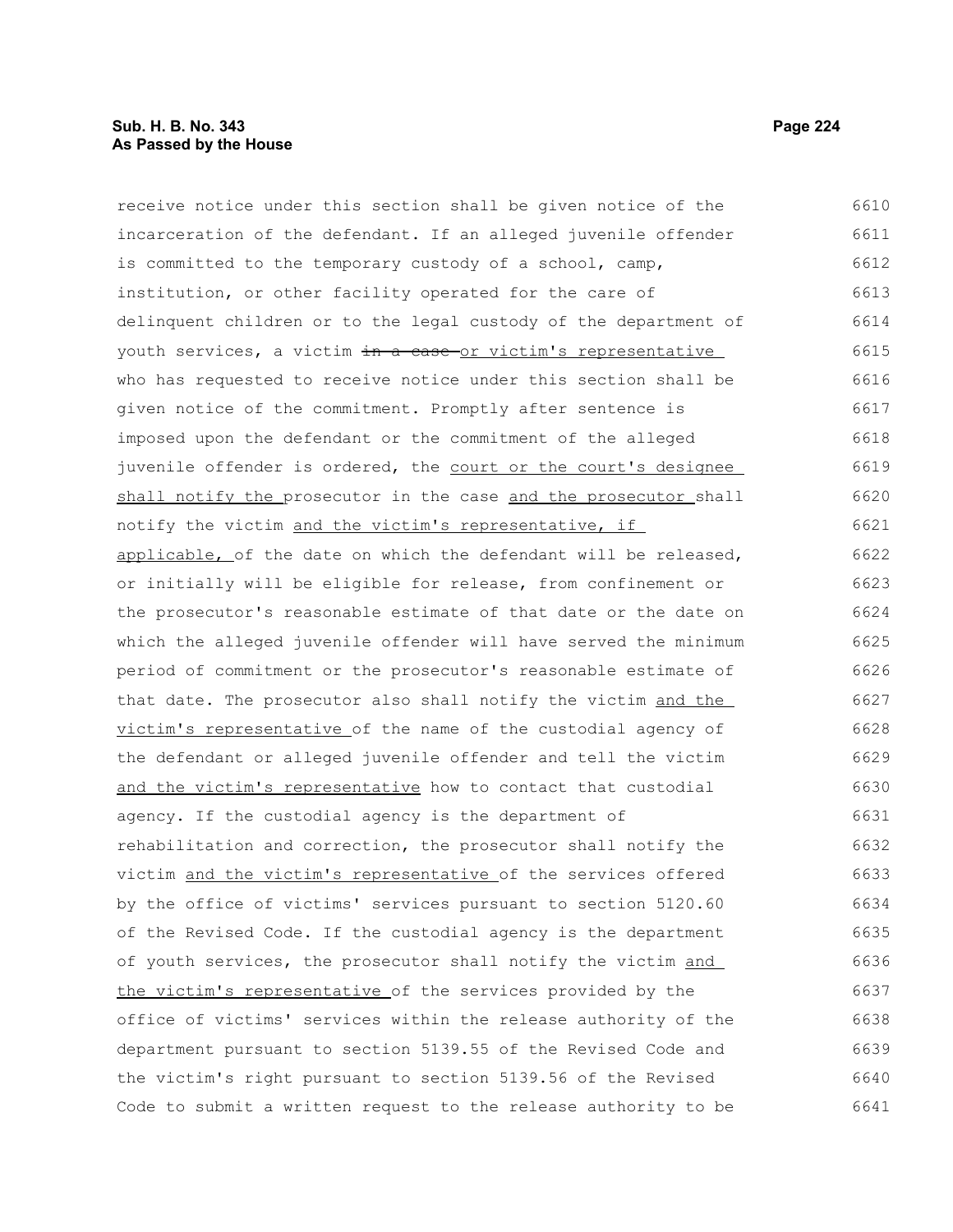#### **Sub. H. B. No. 343 Page 225 As Passed by the House**

notified of actions the release authority takes with respect to the alleged juvenile offender. The victim and the victim's representative shall keep the custodial agency informed of the victim's or victim's representative's current-address and telephone number contact information. 6642 6643 6644 6645 6646

(B)(1) Upon the victim's or victim's representative's request or in accordance with division (D) of this section, the court or the court's designee shall notify the prosecutor in the case and the prosecutor promptly, but not later than seven days after the hearing is scheduled or the application is filed, shall notify the victim and the victim's representative, if applicable, of any application or hearing for judicial release of the defendant pursuant to section 2929.20 of the Revised Code, of any hearing for release of the defendant pursuant to section 2967.19 of the Revised Code, or of any hearing for judicial release or early release of the alleged juvenile offender pursuant to section 2151.38 of the Revised Code and of the victim's and victim's representative's right to make a statement under those sections. The If the court does not hold a hearing or if the victim and victim's representative, if applicable, do not attend the hearing or make a statement, the court shall notify the victim and victim's representative of its ruling in each of those hearings and on each of those applications. 6647 6648 6649 6650 6651 6652 6653 6654 6655 6656 6657 6658 6659 6660 6661 6662 6663 6664 6665

(2) If an offender is sentenced to a prison term pursuant to division (A)(3) or (B) of section 2971.03 of the Revised Code, upon-on the request of the victim of the crime or victim's representative or in accordance with division (D) of this section, the court or the court's designee shall notify the prosecutor in the case and the prosecutor promptly shall notify the victim and the victim's representative, if applicable, of 6666 6667 6668 6669 6670 6671 6672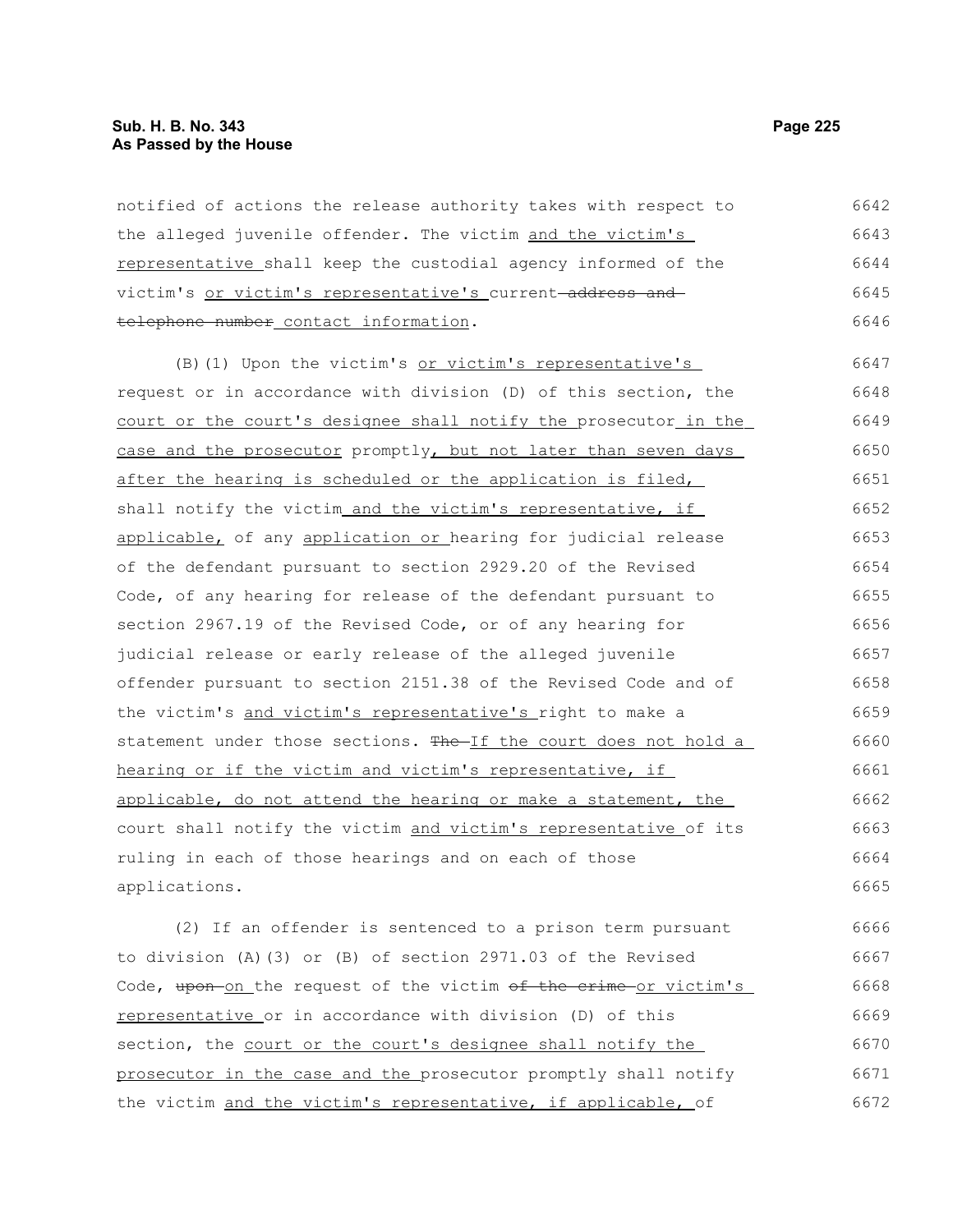# **Sub. H. B. No. 343 Page 226 As Passed by the House**

any hearing to be conducted pursuant to section 2971.05 of the Revised Code to determine whether to modify the requirement that the offender serve the entire prison term in a state correctional facility in accordance with division (C) of that section, whether to continue, revise, or revoke any existing modification of that requirement, or whether to terminate the prison term in accordance with division (D) of that section. The-If the court does not hold a hearing or if the victim and victim's representative, if applicable, do not attend the hearing or make a statement, the court shall notify the victim and the victim's representative of any order issued at the conclusion of the hearing.  $\left(\frac{1}{C}\right)$  (1) On first contact with a victim, the custodial agency of a defendant or delinquent child shall verify with the victim and victim's representative, if applicable, that all information and requests are current. If a victim's rights request form was not provided by the prosecutor, the custodial agency shall give the victim and victim's representative, if applicable, the victim's rights request form, or similar form that, at a minimum, contains the required information listed in this section and on the victim's rights request form. A person claiming direct and proximate harm as a result of a criminal offense or delinquent act must affirmatively identify the person's self and request the notifications provided in this section and section 2967.28 of the Revised Code. (2) Upon the victim's or victim's representative's request made at any time before the particular notice would be due or in 6673 6674 6675 6676 6677 6678 6679 6680 6681 6682 6683 6684 6685 6686 6687 6688 6689 6690 6691 6692 6693 6694 6695 6696 6697 6698 6699

accordance with division (D) of this section, the custodial agency of a defendant or alleged juvenile offender shall give the victim and the victim's representative, if applicable, any of the following notices that is applicable: 6700 6701 6702 6703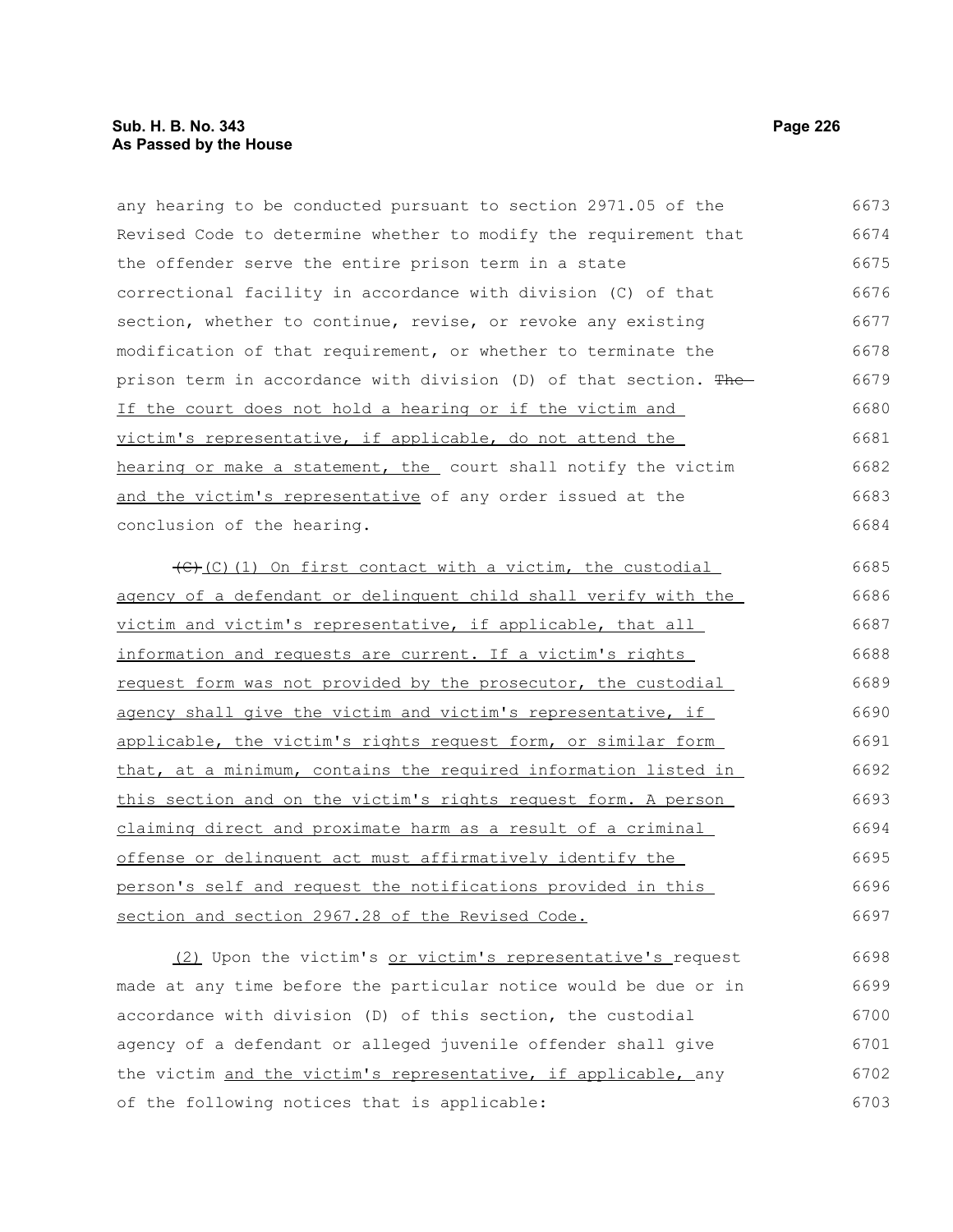# **Sub. H. B. No. 343 Page 227 As Passed by the House**

 $(1)$  (a) At least sixty days before the adult parole authority recommends a pardon or commutation of sentence for the defendant or at least sixty days prior to a hearing before the adult parole authority regarding a grant of parole to the defendant, notice of the victim's and victim's representative's right to submit a statement regarding the impact of the defendant's release in accordance with section 2967.12 of the Revised Code and, if applicable, of the victim's and victim's representative's right to appear at a full board hearing of the parole board to give testimony as authorized by section 5149.101 of the Revised Code; and at least sixty days prior to a hearing before the department regarding a determination of whether the inmate must be released under division (C) or (D)(2) of section 2967.271 of the Revised Code if the inmate is serving a non-life felony indefinite prison term, notice of the fact that the inmate will be having a hearing regarding a possible grant of release, the date of any hearing regarding a possible grant of release, and the right of any person to submit a written statement regarding the pending action; 6704 6705 6706 6707 6708 6709 6710 6711 6712 6713 6714 6715 6716 6717 6718 6719 6720 6721 6722

 $(2)$  (b) At least sixty days before the defendant is transferred to transitional control under section 2967.26 of the Revised Code, notice of the pendency of the transfer and of the victim's and victim's representative's right under that section to submit a statement regarding the impact of the transfer; 6723 6724 6725 6726 6727

(3) (c) At least sixty days before the release authority of the department of youth services holds a release review, release hearing, or discharge review for the alleged juvenile offender, notice of the pendency of the review or hearing, of the victim's and victim's representative's right to make an oral or written statement regarding the impact of the crime upon the victim or regarding the possible release or discharge, and, if 6728 6729 6730 6731 6732 6733 6734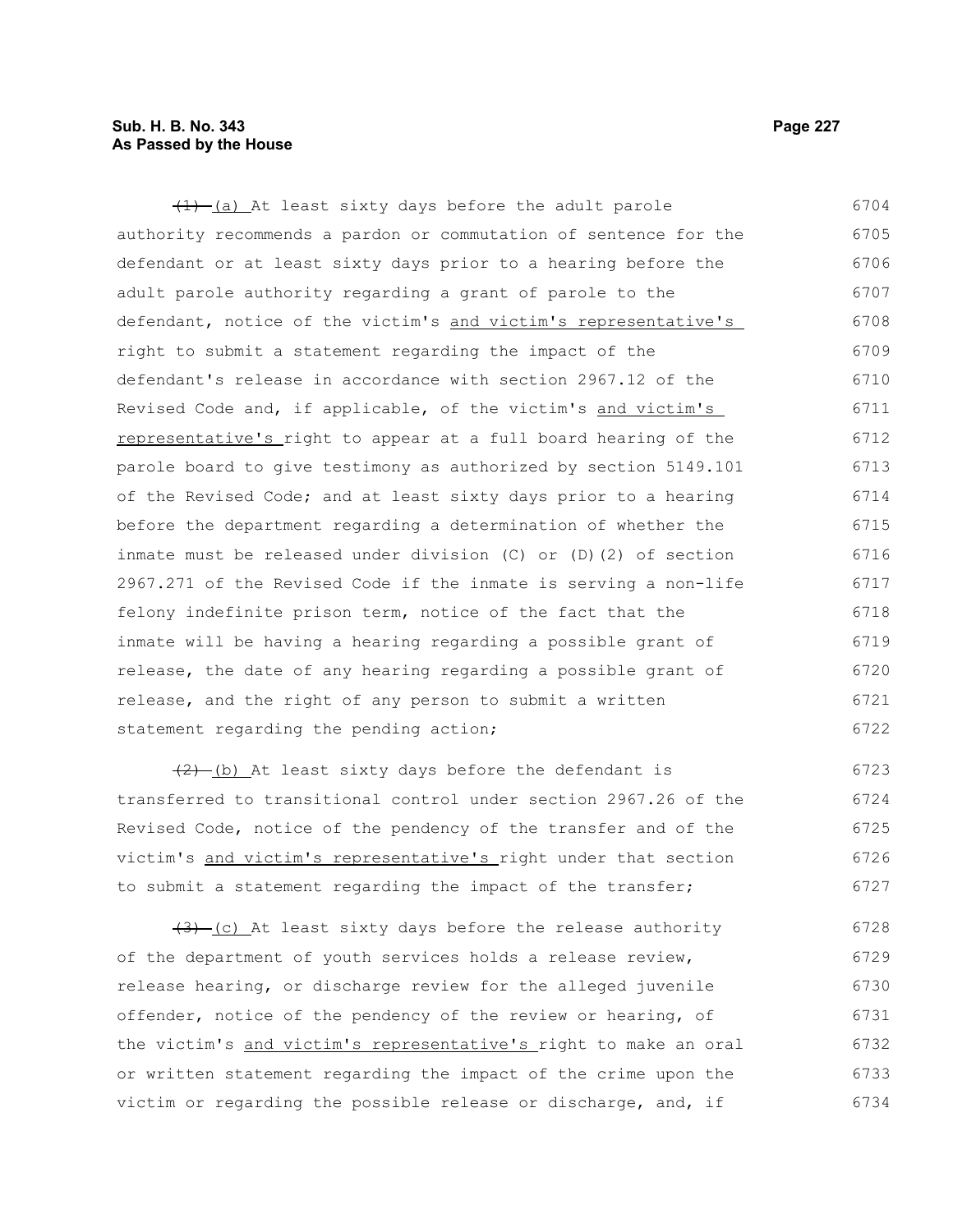attend and make statements or comments at the hearing as authorized by section 5139.56 of the Revised Code; (4) (d) Prompt notice, but not more than three days after the escape, of the defendant's or alleged juvenile offender's escape from a facility of the custodial agency in which the defendant was incarcerated or in which the alleged juvenile offender was placed after commitment, of the defendant's or alleged juvenile offender's absence without leave from a mental health or developmental disabilities facility or from other custody, and of the capture of the defendant or alleged juvenile offender after an escape or absence;  $(5)$  (e) Notice of the defendant's or alleged juvenile offender's death while in confinement or custody within thirty days of the defendant's or alleged juvenile offender's death;  $(6)$  (f) Notice of the filing of a petition by the director 6736 6737 6738 6739 6740 6741 6742 6743 6744 6745 6746 6747 6748 6749 6750

the notice pertains to a hearing, of the victim's right to

of rehabilitation and correction pursuant to section 2967.19 of the Revised Code requesting the early release under that section of the defendant within thirty days of the filing of the petition; 6751 6752 6753 6754

 $(7)$  (g) Notice of the defendant's or alleged juvenile offender's post-conviction release from confinement or custody, including jail or local custody, and the terms and conditions of the release as soon as the custodial agency becomes aware of the release. 6755 6756 6757 6758 6759

(D)(1) If a defendant is incarcerated for the commission of aggravated murder, murder, or an offense of violence that is a felony of the first, second, or third degree or is under a sentence of life imprisonment or if an alleged juvenile offender 6760 6761 6762 6763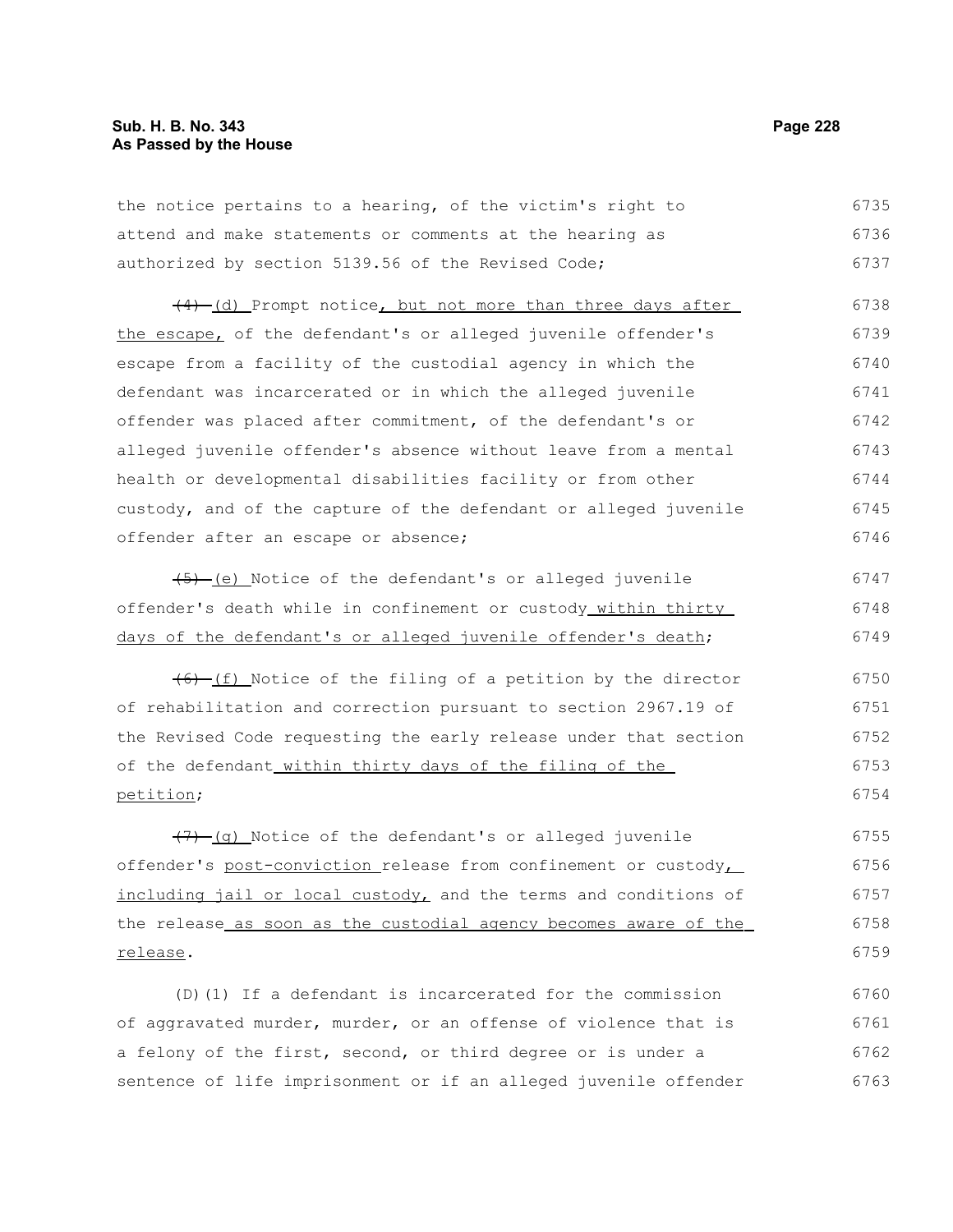# **Sub. H. B. No. 343** Page 229 **As Passed by the House**

has been charged with the commission of an act that would be aggravated murder, murder, or an offense of violence that is a felony of the first, second, or third degree or be subject to a sentence of life imprisonment if committed by an adult, except as otherwise provided in this division, the notices described in divisions (B) and (C) of this section shall be given regardless of whether the victim or victim's representative has requested the notification. The notices described in divisions (B) and (C) of this section shall not be given under this division to a victim or victim's representative if the victim or victim's representative has requested pursuant to division (B)(2) of section 2930.03 of the Revised Code that the victim or victim's representative not be provided the notice. Regardless of whether the victim or victim's representative has requested that the notices described in division (C) of this section be provided or not be provided, the custodial agency shall give notice similar to those notices to the prosecutor in the case, to the sentencing court, to the law enforcement agency that arrested the defendant or alleged juvenile offender if any officer of that agency was a victim of the offense, and to any member of the victim's immediate family who requests notification. If the notice given under this division to the victim and victim's representative is based on an offense committed prior to March 22, 2013, and if the prosecutor or custodial agency has not previously successfully provided any notice to the victim and victim's representative under this division or division (B) or (C) of this section with respect to that offense and the offender who committed it, the notice also shall inform the victim and victim's representative that the victim or victim's representative may request that the victim or victim's representative not be provided any further notices with respect to that offense and the offender who committed it and shall 6764 6765 6766 6767 6768 6769 6770 6771 6772 6773 6774 6775 6776 6777 6778 6779 6780 6781 6782 6783 6784 6785 6786 6787 6788 6789 6790 6791 6792 6793 6794 6795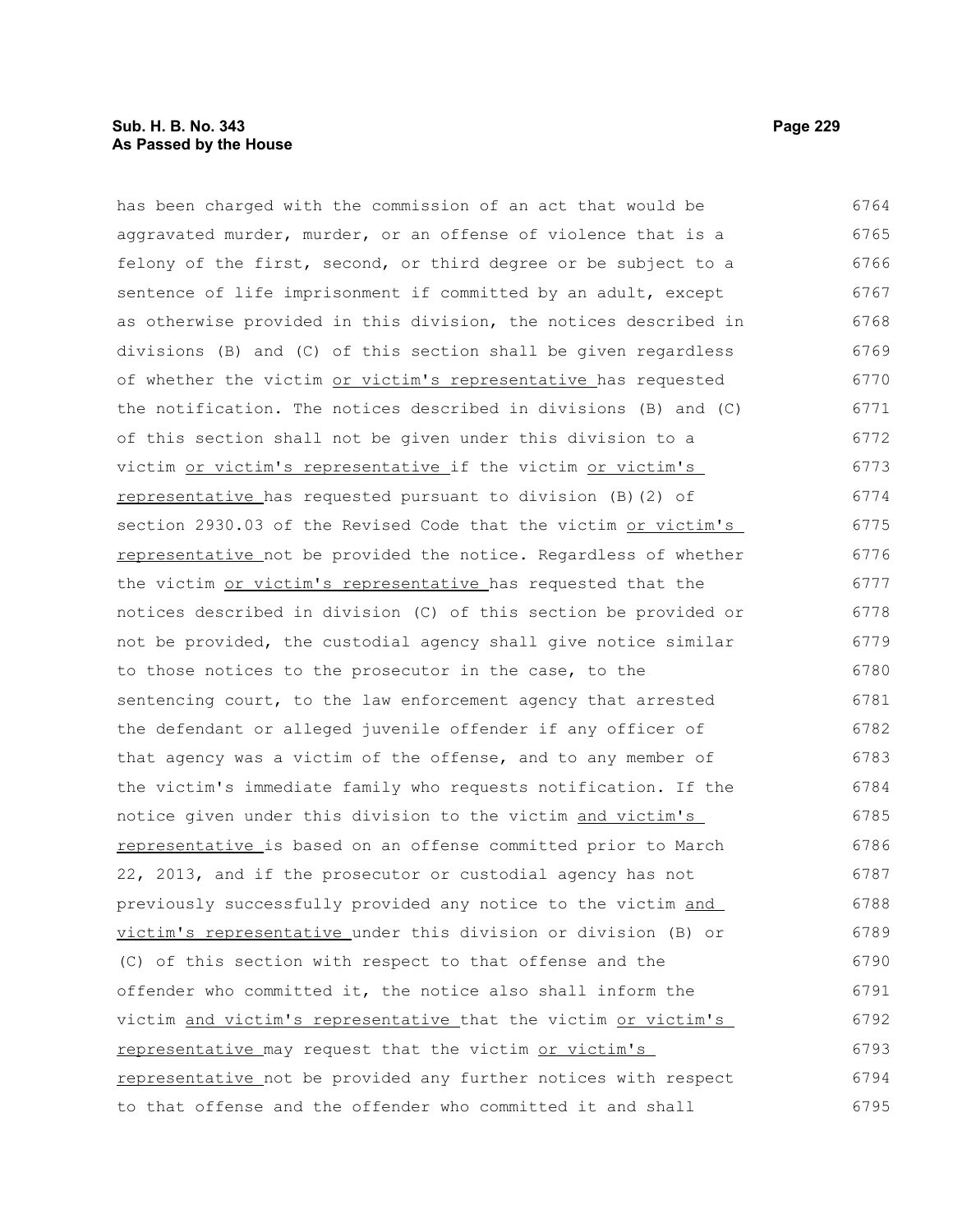# **Sub. H. B. No. 343 Page 230 As Passed by the House**

describe the procedure for making that request. If the notice given under this division to the victim and victim's representative pertains to a hearing regarding a grant of a parole to the defendant, the notice also shall inform the victim and victim's representative that the victim, a member of the victim's immediate family, or the victim's representative may request a victim conference, as described in division (E) of this section, and shall provide an explanation of a victim conference. The prosecutor or custodial agency may give the notices to which this division applies by any reasonable means, including, but not limited to, regular mail, telephone, and electronic mail. If the prosecutor or custodial agency attempts to provide notice to a victim or victim's representative under this division but the attempt is unsuccessful because the prosecutor or custodial agency is unable to locate the victim or victim's representative, is unable to provide the notice by its chosen method because it cannot determine the mailing address, telephone number, or electronic mail address at which to provide the notice, or, if the notice is sent by mail, the notice is returned, the prosecutor or custodial agency shall make another attempt to provide the notice to the victim or victim's representative. If the second attempt is unsuccessful, the prosecutor or custodial agency shall make at least one more attempt to provide the notice. If the notice is based on an offense committed prior to March 22, 2013, in each attempt to provide the notice to the victim or victim's representative, the notice shall include the opt-out information described in the preceding paragraph. The prosecutor or custodial agency, in 6796 6797 6798 6799 6800 6801 6802 6803 6804 6805 6806 6807 6808 6809 6810 6811 6812 6813 6814 6815 6816 6817 6818 6819 6820 6821 6822 6823 6824

accordance with division (D)(2) of this section, shall keep a

record of all attempts to provide the notice, and of all notices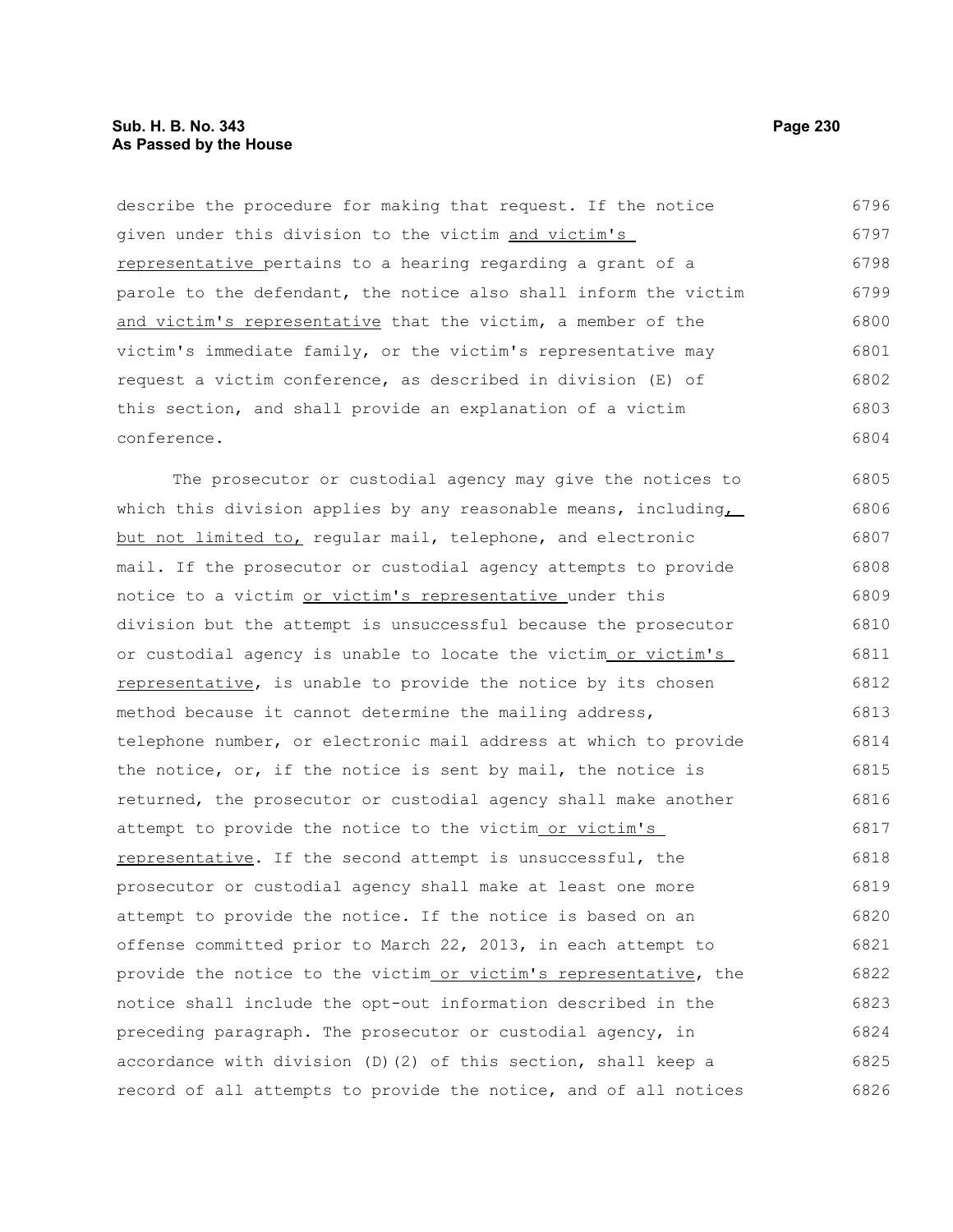provided, under this division.

Division (D)(1) of this section, and the notice-related provisions of divisions (E)(2) and (K) of section 2929.20, division (H) of section 2967.12, division (E)(1)(b) of section 2967.19, division (A)(3)(b) of section 2967.26, division (D)(1) of section 2967.28, and division (A)(2) of section 5149.101 of the Revised Code enacted in the act in which division (D)(1) of this section was enacted, shall be known as "Roberta's Law." 6828 6829 6830 6831 6832 6833 6834

(2) Each prosecutor and custodial agency that attempts to give any notice to which division (D)(1) of this section applies shall keep a record of all attempts to give the notice. The record shall indicate the person who was to be the recipient of the notice, the date on which the attempt was made, the manner in which the attempt was made, and the person who made the attempt. If the attempt is successful and the notice is given, the record shall indicate that fact. The record shall be kept in a manner that allows public inspection of attempts and notices given to persons other than victims or victims' representatives without revealing the names, addresses, or other identifying information relating to victims or victims' representatives. The record of attempts and notices given to victims or victims' representatives is not a public record, but the prosecutor or custodial agency shall provide upon request a copy of that record to a prosecuting attorney, judge, law enforcement agency, or member of the general assembly. The record of attempts and notices given to persons other than victims or victims' representatives is a public record. A record kept under this division may be indexed by offender name, or in any other manner determined by the prosecutor or the custodial agency. Each prosecutor or custodial agency that is required to keep a record under this division shall determine the procedures for keeping 6835 6836 6837 6838 6839 6840 6841 6842 6843 6844 6845 6846 6847 6848 6849 6850 6851 6852 6853 6854 6855 6856 6857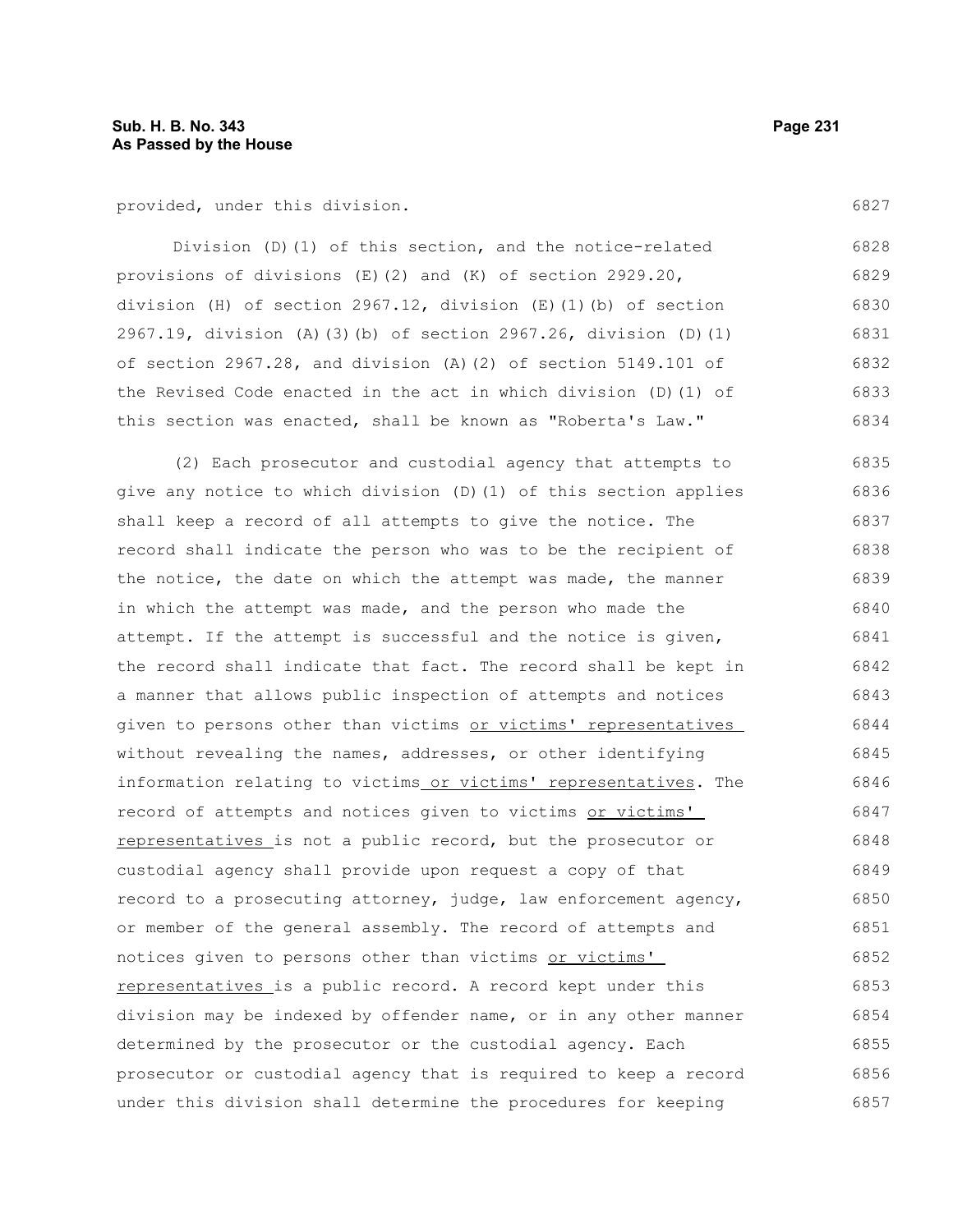| the record and the manner in which it is to be kept, subject to    | 6858 |
|--------------------------------------------------------------------|------|
| the requirements of this division.                                 | 6859 |
| (E) The adult parole authority shall adopt rules under             | 6860 |
| Chapter 119. of the Revised Code providing for a victim            | 6861 |
| conference, upon request of the victim, a member of the victim's   | 6862 |
| immediate family, or the victim's representative, prior to a       | 6863 |
| parole hearing in the case of a prisoner who is incarcerated for   | 6864 |
| the commission of aggravated murder, murder, or an offense of      | 6865 |
| violence that is a felony of the first, second, or third degree    | 6866 |
| or is under a sentence of life imprisonment. The rules shall       | 6867 |
| provide for, but not be limited to, all of the following:          | 6868 |
| (1) Subject to division $(E)(3)$ of this section, attendance       | 6869 |
| by the victim, members of the victim's immediate family, the       | 6870 |
| victim's representative, and, if practicable, other individuals;   | 6871 |
| (2) Allotment of up to one hour for the conference;                | 6872 |
| (3) A specification of the number of persons specified in          | 6873 |
| division (E)(1) of this section who may be present at any single   | 6874 |
| victim conference, if limited by the department pursuant to        | 6875 |
| division (F) of this section.                                      | 6876 |
| (F) The department may limit the number of persons                 | 6877 |
| specified in division $(E)$ (1) of this section who may be present | 6878 |
| at any single victim conference, provided that the department      | 6879 |
| shall not limit the number of persons who may be present at any    | 6880 |
| single conference to fewer than three. If the department limits    | 6881 |
| the number of persons who may be present at any single victim      | 6882 |
| conference, the department shall permit and schedule, upon         | 6883 |
| request of the victim, a member of the victim's immediate          | 6884 |
| family, or the victim's representative, multiple victim            | 6885 |
| conferences for the persons specified in division (E) (1) of this  | 6886 |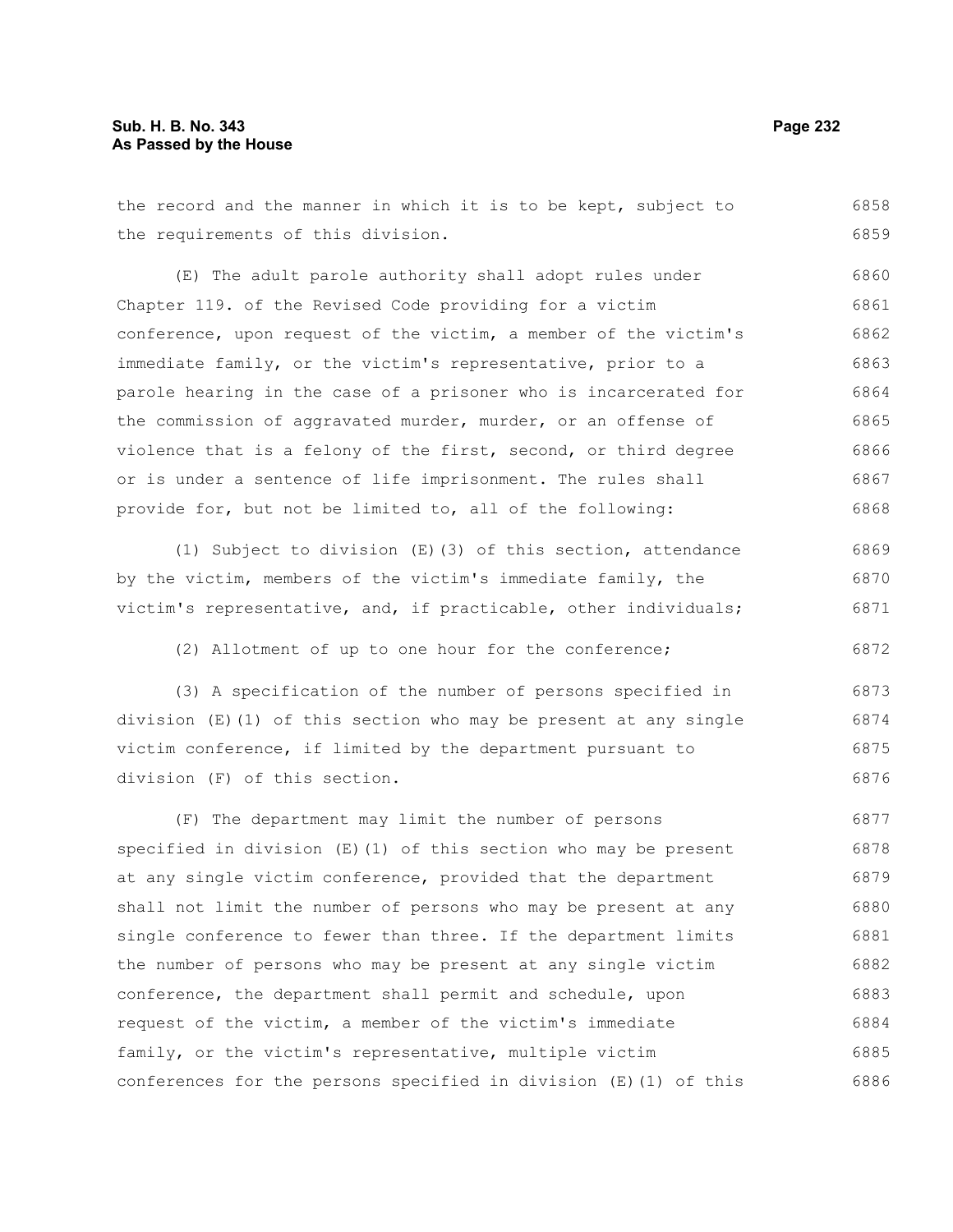section. (G) As used in this section, "victim's immediate family" has the same meaning as in section 2967.12 of the Revised Code. **Sec. 2930.161.** (A) On request of a victim or victim's representative who has provided a current address or other current contact information, the court or the court's designee shall notify the victim and victim's representative, if applicable, of any of the following: (1) A probation or community control revocation disposition proceeding or any proceeding in which the court is asked to terminate the probation or community control of a person who was convicted of committing a criminal offense against the victim; (2) Any hearing on a proposed modification on the terms of probation or community control; (3) If the person is on supervised probation or community control, the arrest of the person pursuant to a warrant issued for a probation or community control violation; (4) The defendant's or alleged juvenile offender's failure to successfully complete a diversion or substantially similar program. (B) On request of a victim or victim's representative who has provided current contact information, the probation department shall notify the victim and victim's representative, if applicable, of the following as soon as it becomes known to the probation department: (1) Any proposed modification to any term of probation or 6887 6888 6889 6890 6891 6892 6893 6894 6895 6896 6897 6898 6899 6900 6901 6902 6903 6904 6905 6906 6907 6908 6909 6910 6911 6912 6913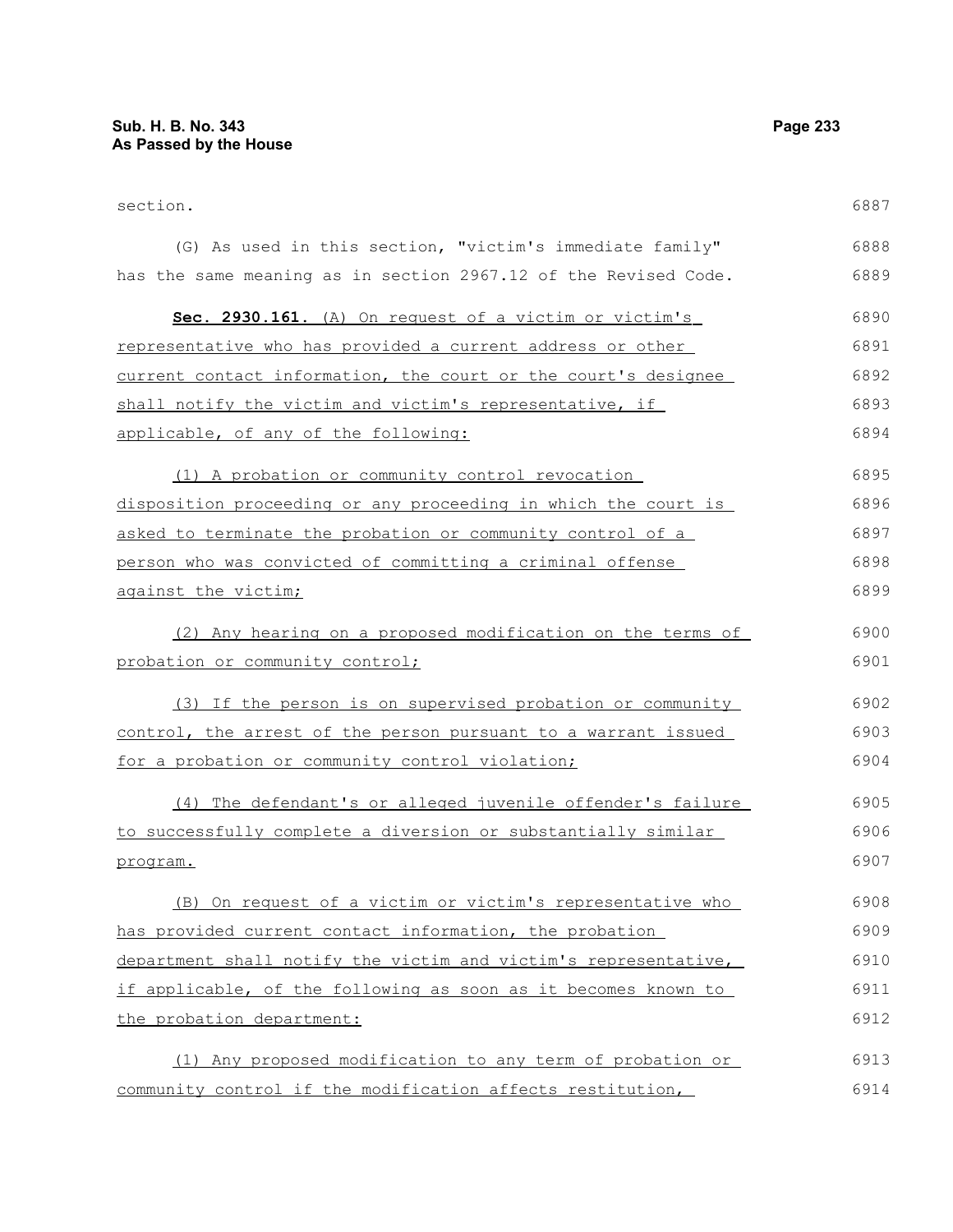| incarceration, or detention status or the defendant's or alleged | 6915 |
|------------------------------------------------------------------|------|
| juvenile offender's contact with or safety of the victim;        | 6916 |
| (2) The victim's and victim's representative's right to be       | 6917 |
| heard at a hearing that is set to consider any modification to   | 6918 |
| be made to any term of probation or community control;           | 6919 |
| (3) Any violation of any term of probation or community          | 6920 |
| control that results in the filing of a petition with the court  | 6921 |
| to revoke probation or community control;                        | 6922 |
| (4) Following a risk assessment of the terms of probation        | 6923 |
| or community control, including the period of supervision and    | 6924 |
| any modifications to the terms of probation or community         | 6925 |
| control, any restricted locations and any other conditions of    | 6926 |
| probation or community control that impact victim safety.        | 6927 |
| Sec. 2930.162. Prior to the governor granting a pardon,          | 6928 |
| commutation of sentence, or reprieve to an offender convicted of | 6929 |
| or found quilty of an offense of violence or adjudicated a       | 6930 |
| delinquent child for a delinquent act that would be an offense   | 6931 |
| of violence if committed by an adult, the governor, or the       | 6932 |
| governor's designee, shall notify the victim, victim's           | 6933 |
| representative, and victim's attorney, if applicable, that the   | 6934 |
| offender or delinquent child has applied for a pardon,           | 6935 |
| commutation of sentence, or reprieve. The governor shall notify  | 6936 |
| the victim, victim's representative, and victim's attorney, if   | 6937 |
| applicable, regarding the application not less than thirty days  | 6938 |
| prior to issuing a decision on the application. The governor     | 6939 |
| shall inform the victim, victim's representative, and victim's   | 6940 |
| attorney, if applicable, that the victim, victim's               | 6941 |
| representative, and victim's attorney, if applicable, may submit | 6942 |
| a written statement concerning the application.                  | 6943 |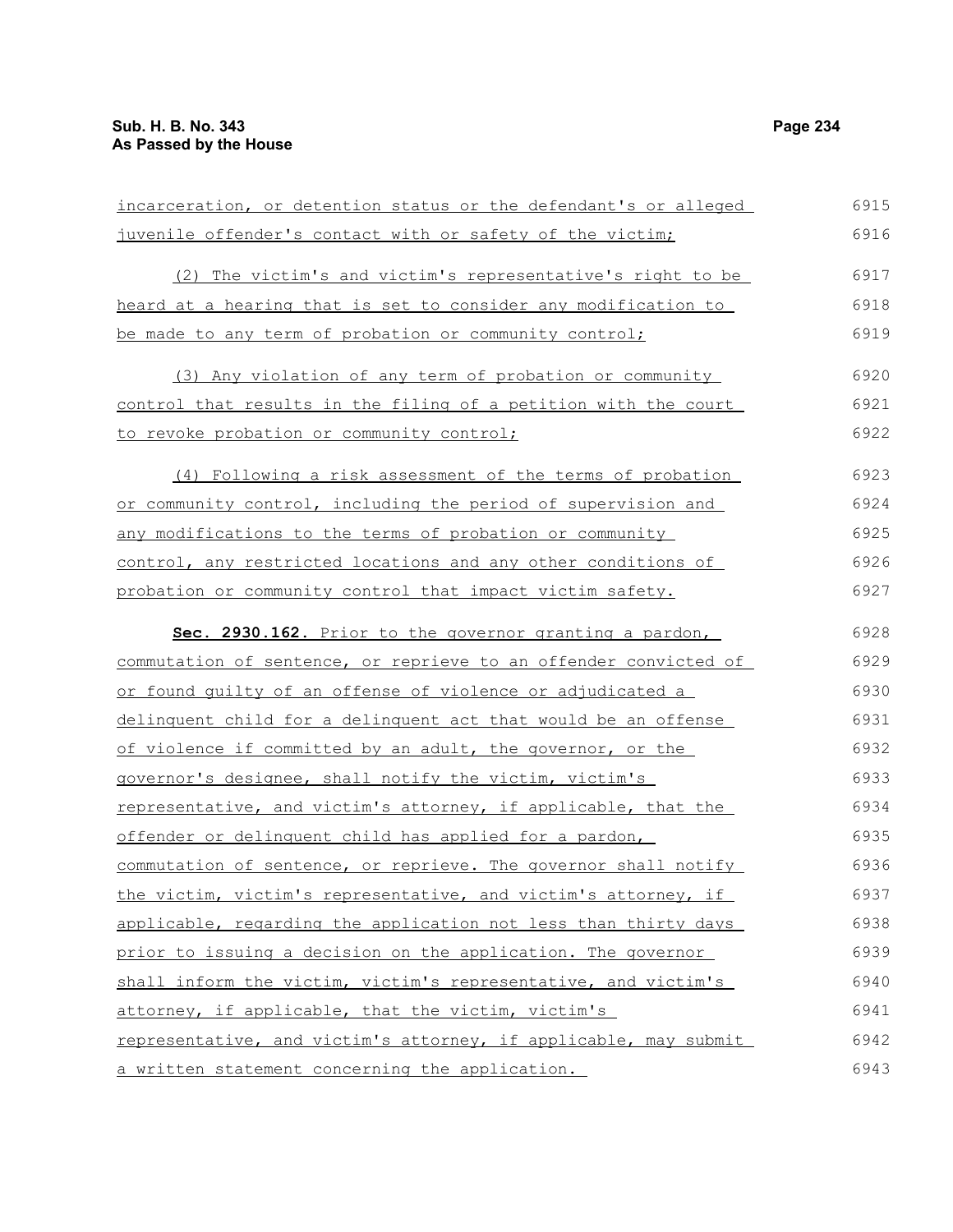# **Sub. H. B. No. 343 Page 235 As Passed by the House**

**Sec. 2930.17.** (A) In determining whether to grant a judicial release to a defendant from a prison term pursuant to section 2929.20 of the Revised Code at a time before the defendant's stated prison term expires, in determining whether to grant a release to an offender from a prison term pursuant to section 2967.19 of the Revised Code at a time before the offender's stated prison term expires, or in determining whether to grant a judicial release or early release to an alleged juvenile offender from a commitment to the department of youth services pursuant to section 2151.38 of the Revised Code, the court shall permit a victim of a erime-criminal offense or specified delinquent act for which the defendant or alleged juvenile offender was incarcerated or committed, and the victim's representative, if applicable, to make a statement be heard orally, in writing, or both, in addition to any other statement made under this chapter, concerning the effects of that erime criminal offense or specified delinquent act on the victim, the circumstances surrounding the erime-criminal offense or specified-delinquent act, the manner in which the erimecriminal offense or specified delinquent act was perpetrated, and the victim's or victim's representative's opinion whether the defendant or alleged juvenile offender should be released. The victim and victim's representative, if applicable, may make the statement-be heard in writing-or, orally, or both at the eourt's victim's or victim's representative's discretion. The court shall  $\frac{div}{div}$ -allow the defendant or alleged juvenile offender to review a copy of any written impact statement made by the victim or victim's representative under this section and shall give either the adult parole authority or the department of youth services, whichever is applicable, a copy of any written impact statement made by the victim or victim's representative under this division. 6944 6945 6946 6947 6948 6949 6950 6951 6952 6953 6954 6955 6956 6957 6958 6959 6960 6961 6962 6963 6964 6965 6966 6967 6968 6969 6970 6971 6972 6973 6974 6975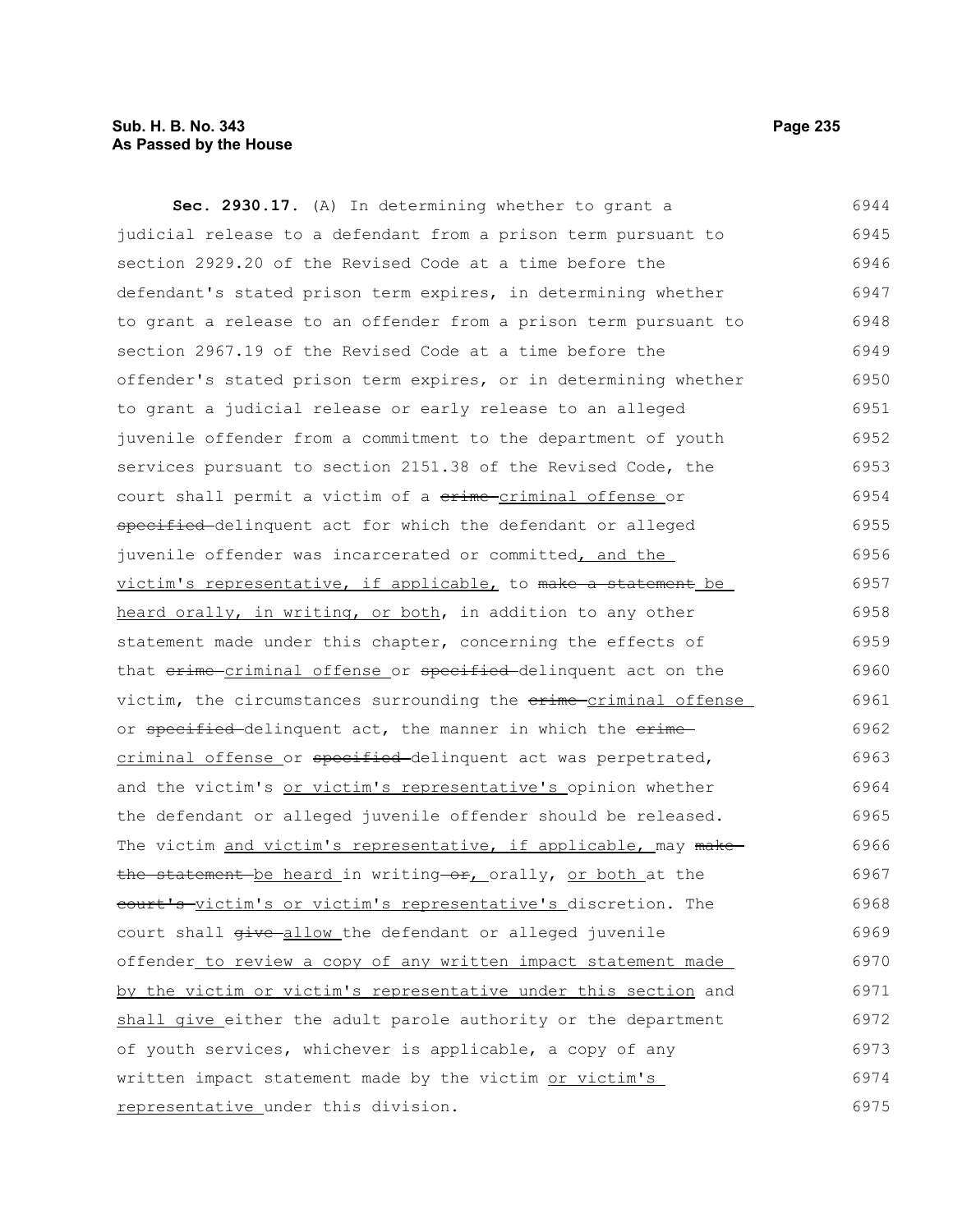# **Sub. H. B. No. 343 Page 236 As Passed by the House**

(B) In deciding whether to grant a judicial release or early release to the defendant or alleged juvenile offender, the court shall consider a statement made by the victim and the victim's representative, if applicable, under division (A) of this section or section 2930.14 or 2947.051 of the Revised Code. 6976 6977 6978 6979 6980

(C) Upon making a determination whether to grant a judicial release to a defendant from a prison term pursuant to section 2929.20 of the Revised Code, a release to an offender from a prison term pursuant to section 2967.19 of the Revised Code, or a judicial release or early release to an alleged juvenile offender from a commitment to the department of youth services pursuant to section 2151.38 of the Revised Code, the court promptly shall send notice of its determination to the prosecutor of the county in which the criminal or delinquency proceeding was held against the defendant or alleged juvenile offender. Before ordering a defendant or alleged juvenile offender released from custody, the court shall send the custodial agency a copy of its journal entry of the determination. 6981 6982 6983 6984 6985 6986 6987 6988 6989 6990 6991 6992 6993 6994

 **Sec. 2930.171.** (A) In determining whether to grant an application to seal a record of conviction pursuant to section 2953.32 of the Revised Code or an application to seal or expunge a juvenile record pursuant to section 2151.356 or 2151.358 of the Revised Code, the court shall notify the prosecutor regarding the hearing of the matter not less than sixty days before the hearing. The prosecutor shall provide timely notice to a victim of the criminal offense or delinquent act for which the offender or juvenile was incarcerated or committed and the victim's representative, if applicable, if the victim or victim's representative has requested notice and maintains current contact information with the prosecutor. The court shall 6995 6996 6997 6998 6999 7000 7001 7002 7003 7004 7005 7006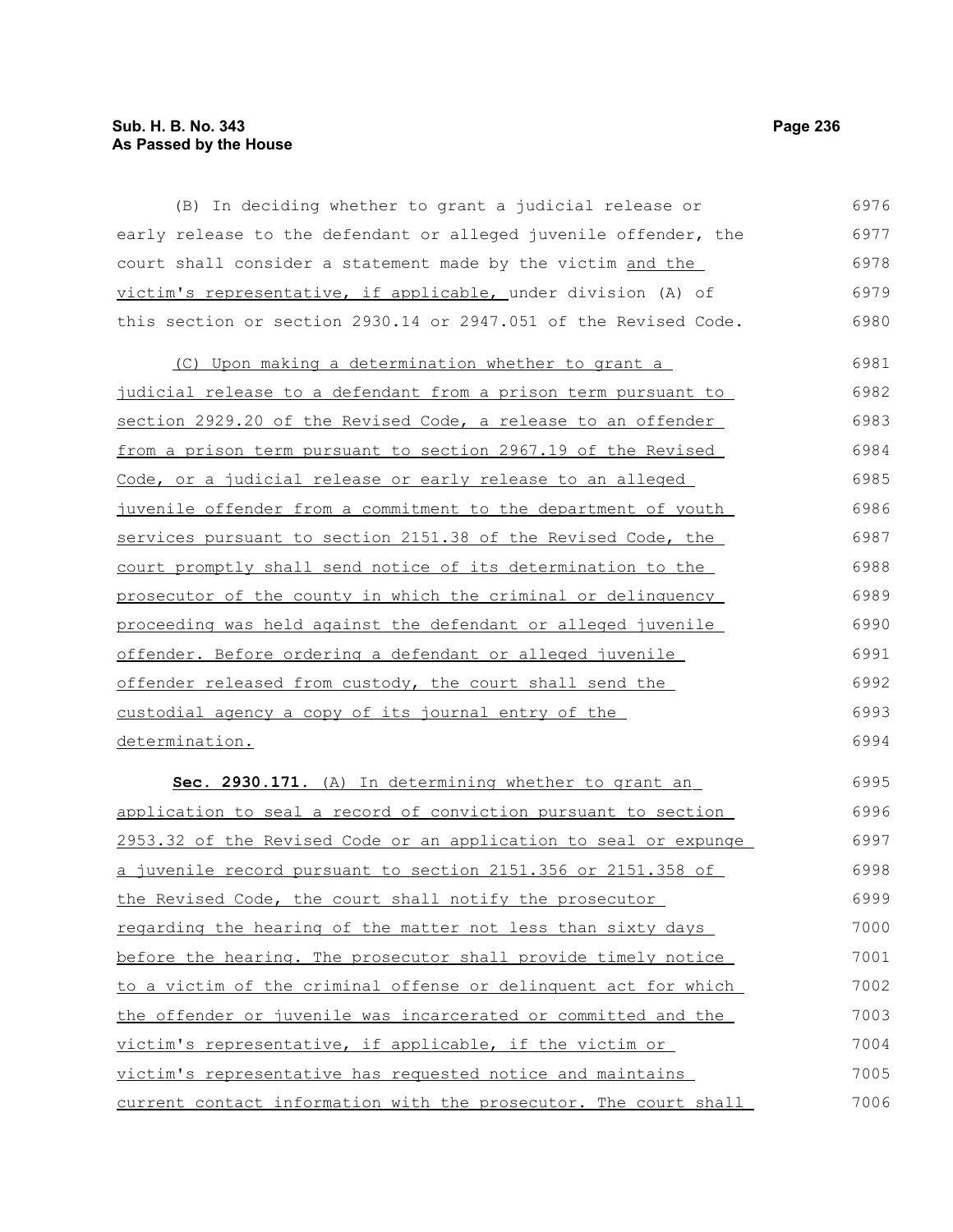| permit a victim, the victim's representative, and the victim's   | 7007 |
|------------------------------------------------------------------|------|
| attorney, if applicable, to make a statement, in addition to any | 7008 |
| other statement made under this chapter, concerning the effects  | 7009 |
| of the criminal offense or delinquent act on the victim, the     | 7010 |
| circumstances surrounding the criminal offense or delinquent     | 7011 |
| act, the manner in which the criminal offense or delinquent act  | 7012 |
| was perpetrated, and the victim's, victim's representative's, or | 7013 |
| victim's attorney's, if applicable, opinion whether the record   | 7014 |
| should be sealed or expunged. The victim, victim's               | 7015 |
| representative, or victim's attorney, if applicable, may be      | 7016 |
| heard in writing, orally, or both at the victim's, victim's      | 7017 |
| representative's, or victim's attorney's, if applicable,         | 7018 |
| discretion. The court shall give the offender or juvenile an     | 7019 |
| opportunity to review a copy of any written impact statement     | 7020 |
| made by the victim, victim's representative, and victim's        | 7021 |
| attorney, if applicable, under this division. The court shall    | 7022 |
| give to either the adult parole authority or the department of   | 7023 |
| youth services, whichever is applicable, a copy of any written   | 7024 |
| impact statement made by the victim, victim's representative,    | 7025 |
| and victim's attorney, if applicable, under this division.       | 7026 |
| (B) In deciding whether to seal or expunge a record under        | 7027 |

this section, the court shall consider a statement made by the victim, victim's representative, and victim's attorney, if applicable, under division (A) of this section or section 2930.14 or 2947.051 of the Revised Code. 7028 7029 7030 7031

(C) Upon making a determination whether to grant an application to seal a record of conviction pursuant to section 2953.32 of the Revised Code or an application to seal or expunge a juvenile record pursuant to section 2151.356 or 2151.358 of the Revised Code, the court promptly shall notify the prosecutor of the determination. The prosecutor shall promptly notify the 7032 7033 7034 7035 7036 7037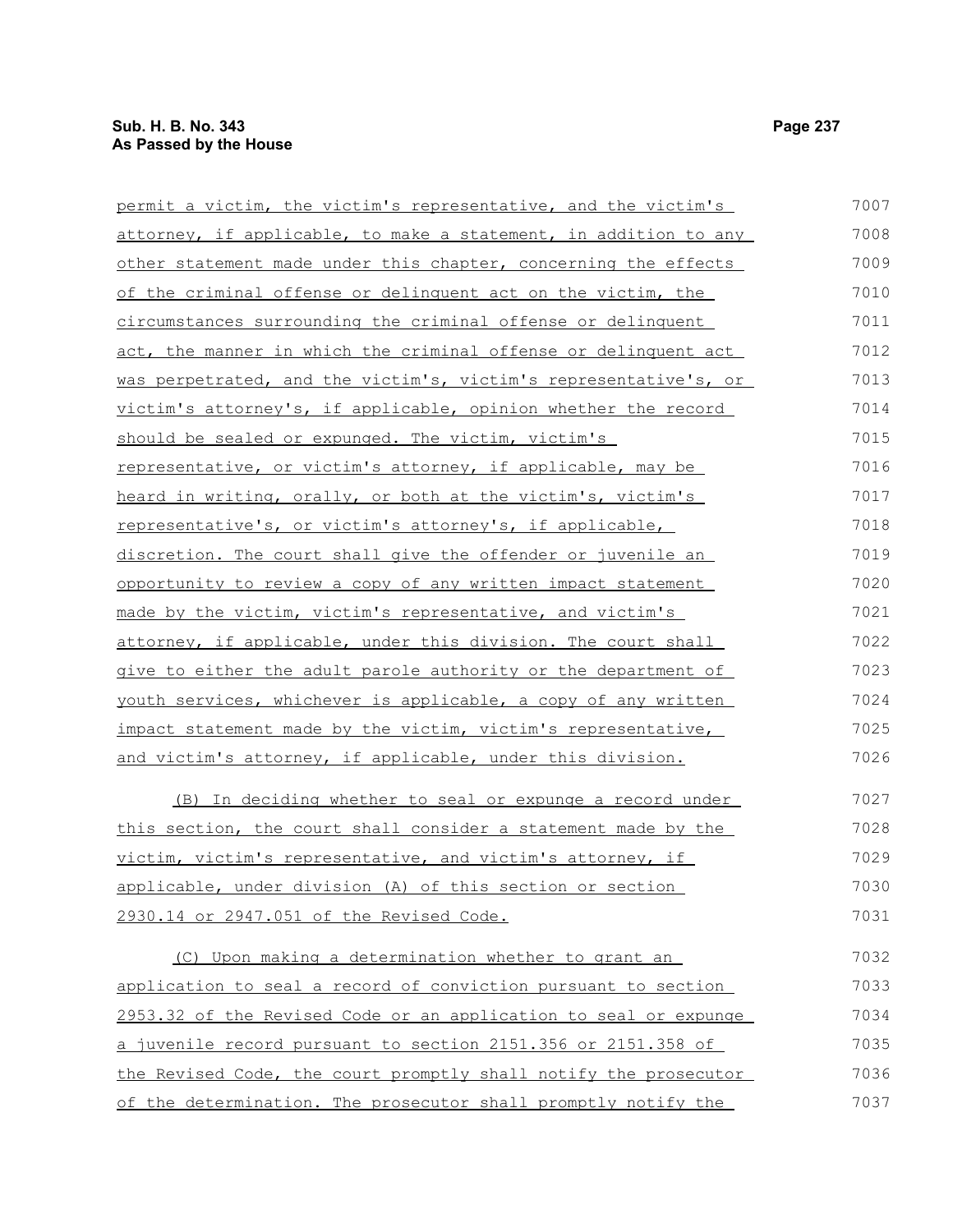| victim and the victim's representative, if applicable, after     | 7038 |
|------------------------------------------------------------------|------|
| receiving the notice from the court.                             | 7039 |
| Sec. 2930.18. (A) No employer of a victim shall discharge,       | 7040 |
| discipline, or otherwise retaliate against the victim, a member  | 7041 |
| of the victim's family, or a victim's representative for         | 7042 |
| participating any of the following:                              | 7043 |
| (1) Participating, at the prosecutor's request, in               | 7044 |
| preparation for a criminal or delinquency proceeding or for      | 7045 |
| attendance, pursuant to a subpoena, i                            | 7046 |
| (2) Attendance at a criminal or delinquency proceeding if        | 7047 |
| the attendance is reasonably necessary to protect the interests  | 7048 |
| of the victim;                                                   | 7049 |
| (3) Attendance at a criminal or delinguency proceeding if        | 7050 |
| the victim's attendance is pursuant to a victim's constitutional | 7051 |
| and statutory rights.                                            | 7052 |
| This section generally does not require an employer to pay-      | 7053 |
| an employee for time lost as a result of attendance at a         | 7054 |
| eriminal or delinquency proceeding.                              | 7055 |
| (B) An employer who knowingly violates this section is in        | 7056 |
| contempt of court. This section does not limit or affect the     | 7057 |
| application to any person of section 2151.211, 2939.121, or      | 7058 |
| 2945.451 of the Revised Code.                                    | 7059 |
| Sec. 2930.19. $(A)$ In a manner consistent with the duty of      | 7060 |
| a prosecutor to represent the interests of the public as a       | 7061 |
| whole, a prosecutor shall seek compliance with this chapter on-  | 7062 |
| behalf of a victim, a member of the victim's family, or the      | 7063 |
| victim's representative (A) (1) A victim, victim's               | 7064 |
| representative, or victim's attorney, if applicable, or the      | 7065 |
| prosecutor, on request of the victim, has standing as a matter   | 7066 |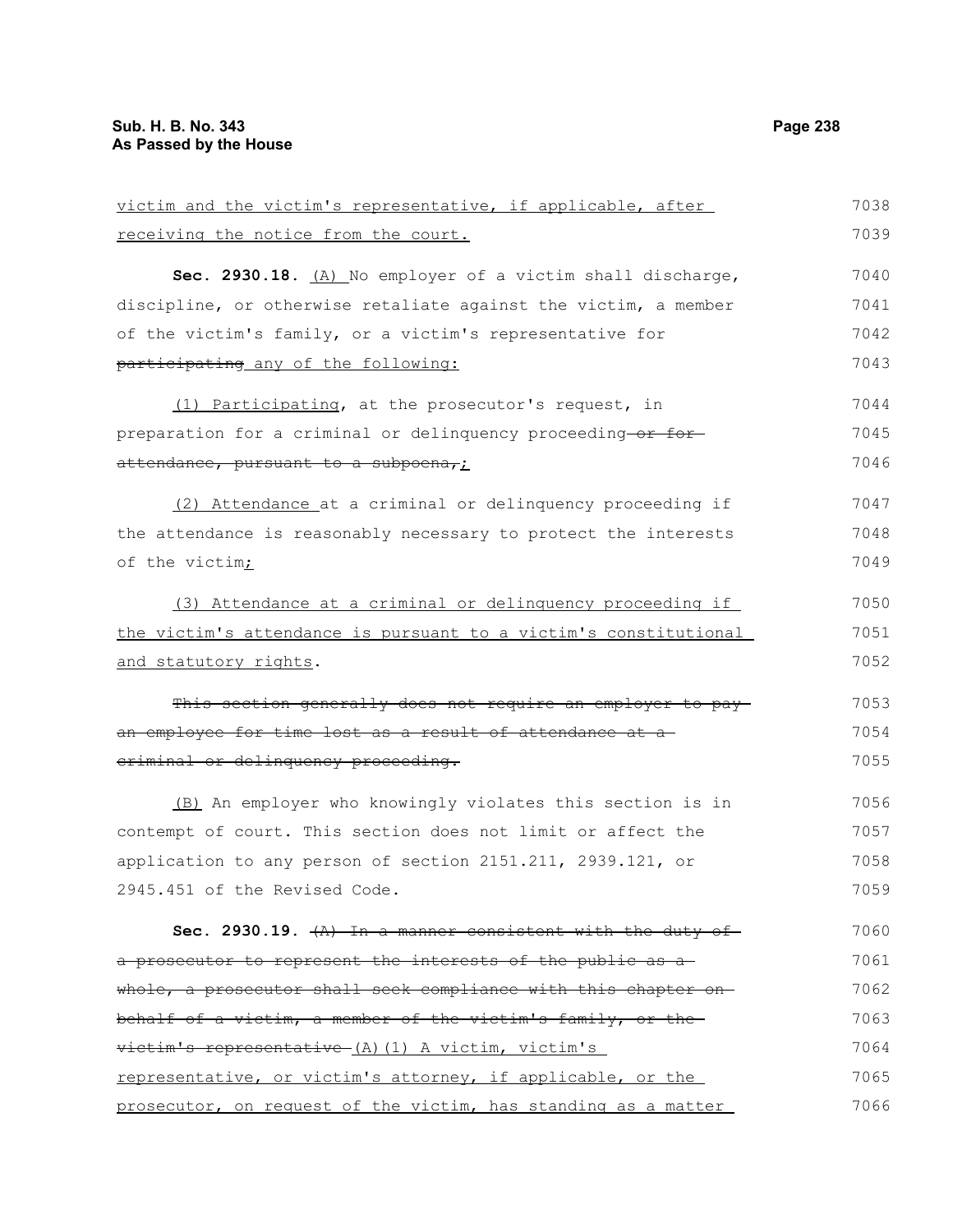| of right to assert, or to challenge an order denying, the rights | 7067 |
|------------------------------------------------------------------|------|
| of the victim provided by law in any judicial or administrative  | 7068 |
| proceeding. The trial court shall act promptly on a request to   | 7069 |
| enforce, or on a challenge of an order denying, the rights of    | 7070 |
| the victim. In any case, the trial court shall hear the matter   | 7071 |
| within ten days of the assertion of the victim's rights. The     | 7072 |
| reasons for any decision denying relief under this section shall | 7073 |

(2)(a) If the trial court denies the relief sought under division (A)(1) of this section, the trial court shall do all of the following: 7075 7076 7077

be clearly stated on the record or in a judgment entry.

(i) Provide the victim, the victim's representative, if applicable, the victim's attorney, if applicable, and the parties with notice of the decision and a copy of the judgment entry; 7078 7079 7080 7081

(ii) Provide the victim, the victim's representative, if applicable, and the victim's attorney, if applicable, with the following statement along with the judgment entry:

## "NOTICE

The victim, the victim's attorney, if applicable, or the prosecutor on request of the victim, may appeal this decision or petition to the court of appeals for an extraordinary writ. If such an interlocutory appeal or extraordinary writ is sought while the case is still pending in the trial court, it shall be initiated no later than fourteen days after notice of the decision was provided to the victim by telephone or electronic mail to the latest telephone number or electronic mail address provided by the victim. The prosecutor or the prosecutor's designee shall provide the notice to the victim and the notice 7086 7087 7088 7089 7090 7091 7092 7093 7094 7095

7074

7082 7083 7084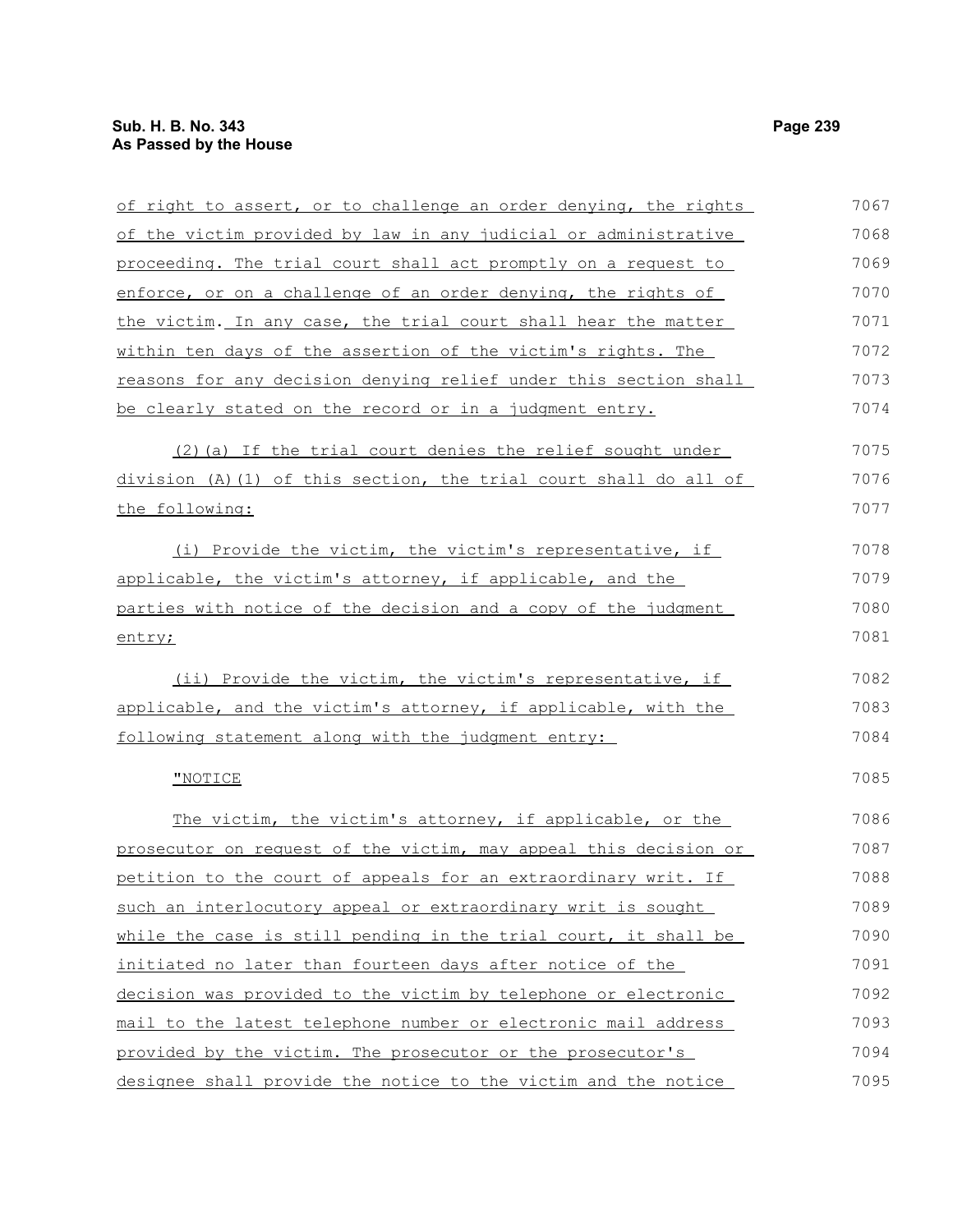| shall be memorialized in a manner sufficient to prove to the        | 7096 |
|---------------------------------------------------------------------|------|
| court the prosecutor or prosecutor's designee sent the notice.      | 7097 |
| The court shall dismiss any such interlocutory appeal or            | 7098 |
| petition as untimely if it does not comply with this fourteen-      | 7099 |
| day limit."                                                         | 7100 |
| (b) (i) If the court denies the relief sought, the victim           | 7101 |
| or the victim's attorney, if applicable, or the prosecutor on       | 7102 |
| request of the victim, may appeal or, if the victim has no          | 7103 |
| remedy on appeal, petition the court of appeals or supreme court    | 7104 |
| for an extraordinary writ, and the victim has standing to assert    | 7105 |
| a right of limited appeal as it pertains to the decisions           | 7106 |
| impacting the rights of the victim. If the victim or victim's       | 7107 |
| attorney, if applicable, files an appeal, an interlocutory          | 7108 |
| appeal divests the trial court of jurisdiction of the portion of    | 7109 |
| the case implicating the victim's rights until the appeal is        | 7110 |
| resolved by the appellate court.                                    | 7111 |
| (ii) Upon the filing of an interlocutory appeal, the trial          | 7112 |
| <u>court shall transmit the relevant transcript to the court of</u> | 7113 |
| appeals within five business days. Once the transcript is           | 7114 |
| received by the court of appeals, the party that initiated the      | 7115 |
| appeal shall have eight days to file a merit brief. Once the        | 7116 |
| merit brief is filed, the appellee shall have eight days to file    | 7117 |
| a response brief. The court of appeals shall decide the entire      | 7118 |
| appeal not later than thirty-five days after the appeal is          | 7119 |
| filed. The court of appeals shall have the remaining time period    | 7120 |
| after all parties have filed to enter judgment. Notwithstanding     | 7121 |
| these limits, the litigants, with the approval of the court, may    | 7122 |
| stipulate to a different period of time for the briefing and        | 7123 |
| issuance of the decision and judgment on the appeal. The victim,    | 7124 |
| the victim's attorney, the prosecutor, or the defendant may         | 7125 |
| notify the supreme court if a court of appeals has failed to        | 7126 |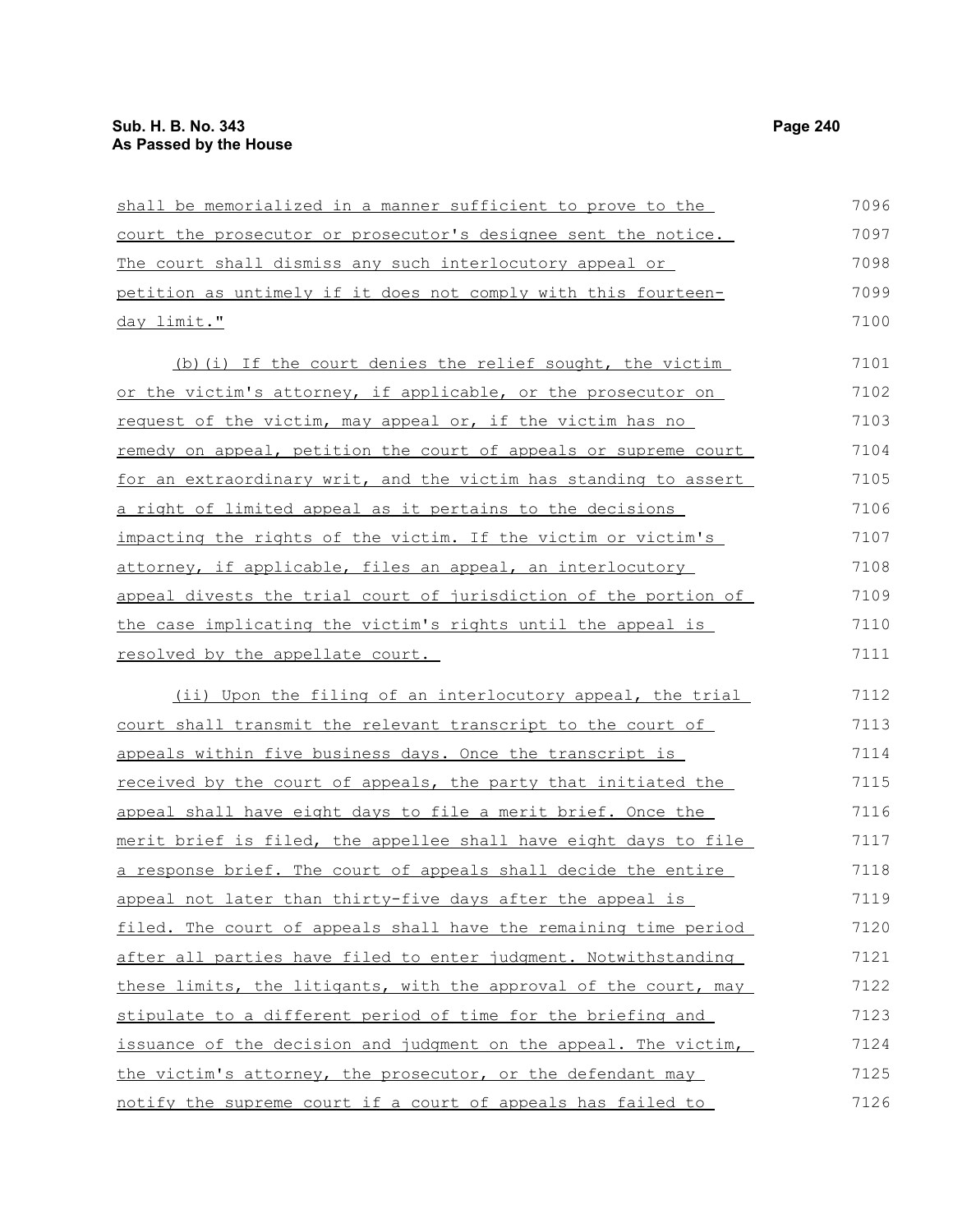| issue a judgment in accordance with the stipulated period of     | 7127 |
|------------------------------------------------------------------|------|
| time. Such notifications are public records.                     | 7128 |
| (iii) Nothing in this section shall be interpreted as            | 7129 |
| applying to a direct appeal that is filed after the court        | 7130 |
| sentences the defendant. A victim who wishes to appeal from an   | 7131 |
| order that is final on its entry after the court sentences the   | 7132 |
| defendant shall file the notice of appeal within thirty days of  | 7133 |
| that entry.                                                      | 7134 |
| (c) If the victim or victim's attorney, if applicable,           | 7135 |
| petitions for an extraordinary writ, the court of appeals or the | 7136 |
| supreme court shall enter an order establishing an expedited     | 7137 |
| schedule for the filing of an answer, the submission of          | 7138 |
| evidence, the filing of briefing by the litigants, and the entry | 7139 |
| of decision and judgment and shall place the petition on its     | 7140 |
| accelerated calendar. The court of appeals or the supreme court  | 7141 |
| shall immediately notify the trial court of the petition, and    | 7142 |
| the trial court shall transmit to the court of appeals or the    | 7143 |
| supreme court the relevant transcript within five business days  | 7144 |
| of the filing of the appeal or petition. The court shall enter   | 7145 |
| judgment within forty-five days after the petition for an        | 7146 |
| extraordinary writ is filed. Notwithstanding these limits, the   | 7147 |
| litigants, with the approval of the court, may stipulate to a    | 7148 |
| different period of time for the briefing and issuance of the    | 7149 |
| decision and judgment in the action. The victim, the victim's    | 7150 |
| attorney, the prosecutor, or the defendant may notify the        | 7151 |
| supreme court if a court of appeals has failed to issue a        | 7152 |
| judgment in accordance with the stipulated period of time. Such  | 7153 |
| notifications are a public record.                               | 7154 |
| (d) If any interlocutory appeal is pursued to the supreme        | 7155 |
| court, the supreme court shall enter an order establishing an    | 7156 |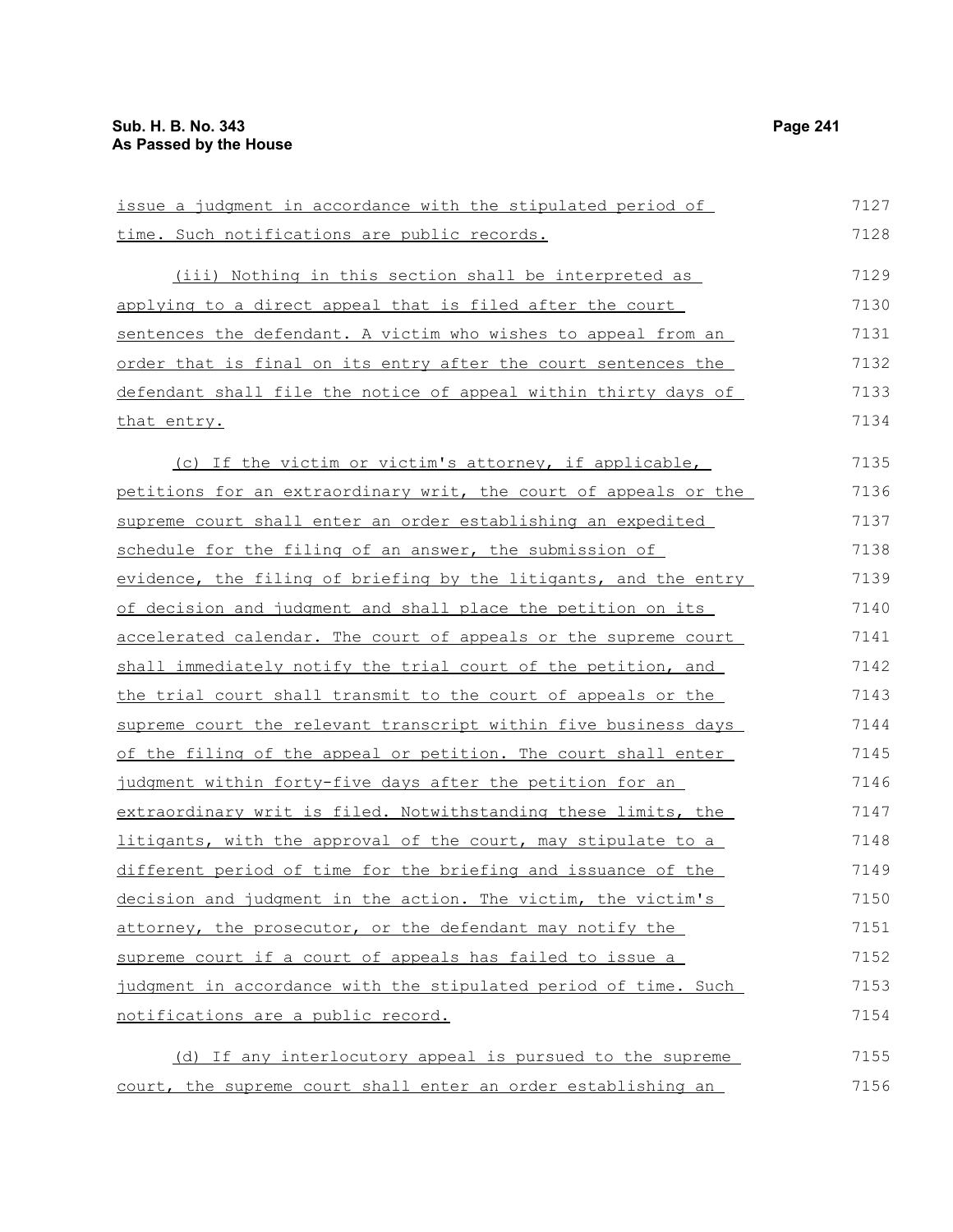| applicable, the filing of jurisdictional memoranda and ruling<br>thereon, the transmission of the record, the filing of briefing | 7158<br>7159<br>7160 |
|----------------------------------------------------------------------------------------------------------------------------------|----------------------|
|                                                                                                                                  |                      |
|                                                                                                                                  |                      |
| by the litigants, oral argument if permitted, and the entry of                                                                   |                      |
| decision and judgment and shall place the appeal on its                                                                          | 7161                 |
| accelerated calendar. The court shall enter judgment within                                                                      | 7162                 |
| sixty days after the appeal is filed. The supreme court shall                                                                    | 7163                 |
| immediately notify the trial court of the appeal, and the trial                                                                  | 7164                 |
| court shall transmit to the court of appeals or the supreme                                                                      | 7165                 |
| court the relevant transcript within five business days of the                                                                   | 7166                 |
| filing of the appeal. Notwithstanding these limits, the                                                                          | 7167                 |
| <u>litigants, with the approval of the court, may stipulate to a</u>                                                             | 7168                 |
| different period of time for the supreme court's proceedings and                                                                 | 7169                 |
| for the issuance of the supreme court's decision and judgment in                                                                 | 7170                 |
| the case.                                                                                                                        | 7171                 |
| (e) Nothing in this division applies to a direct appeal                                                                          | 7172                 |
| that is filed by the victim after the court sentences the                                                                        | 7173                 |
| defendant. A victim who wishes to appeal from an appellate entry                                                                 | 7174                 |

shall file the appropriate notice of appeal to the supreme court within thirty days of the entry. 7175 7176

(B) (B)(1) A victim of a criminal offense or delinquent act has the right to be represented by an attorney. Nothing in this section creates a right to an attorney at public expense for a victim. If a victim is represented by an attorney, the court shall notify the victim's attorney in the same manner in which the parties are notified under applicable law or rule. The victim's attorney shall be included in all bench conferences, meetings in chambers, and sidebars with the trial court that directly involve a decision implicating that victim's rights as enumerated in Ohio Constitution, Article I, Section 10a. Nothing in this section shall be construed as making a victim a party to 7177 7178 7179 7180 7181 7182 7183 7184 7185 7186 7187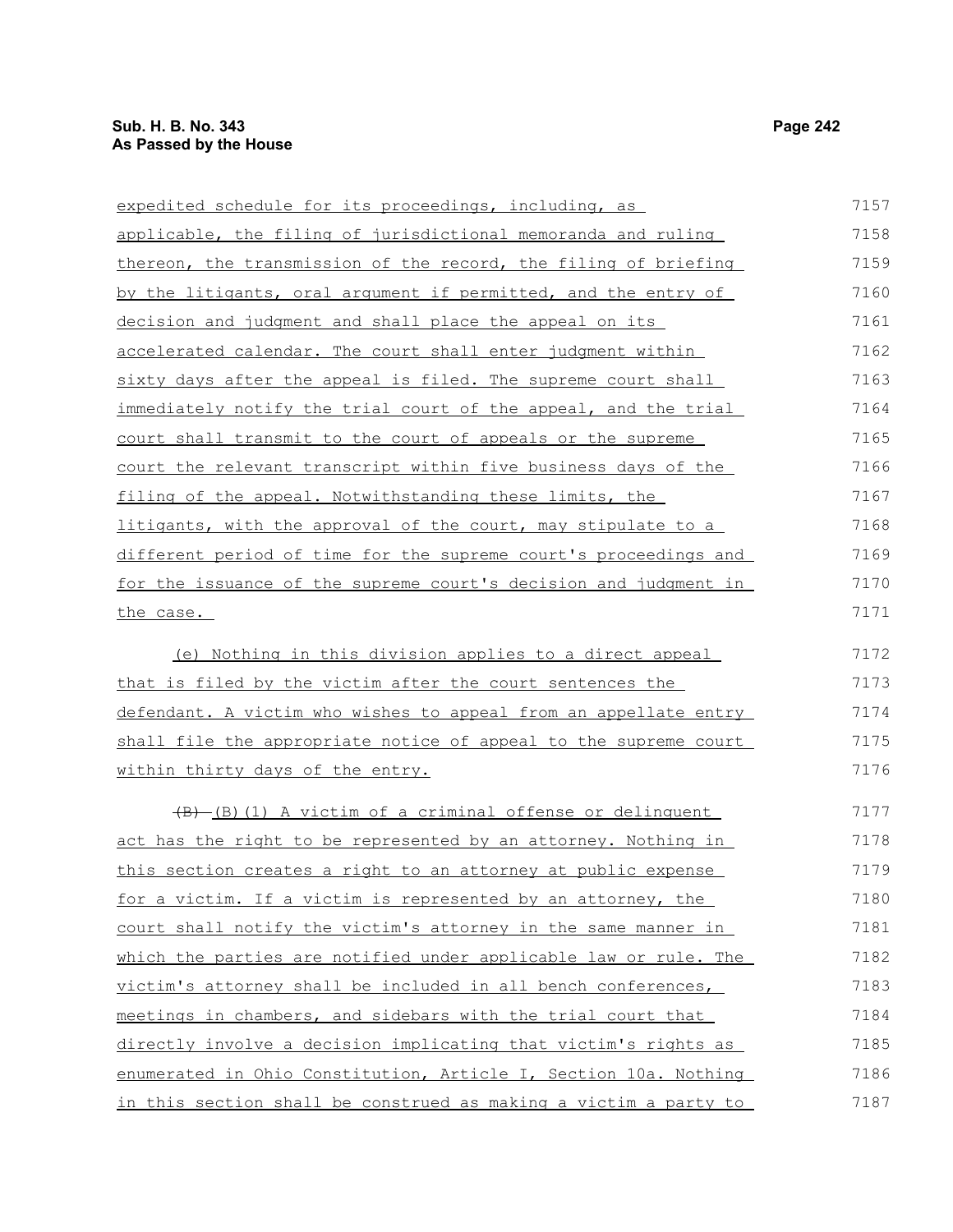#### the case.

7188

| (2) A defendant has a right to respond and be represented       | 7189 |
|-----------------------------------------------------------------|------|
| by an attorney for appeals and writs the victim, the victim's   | 7190 |
| attorney, if applicable, or the prosecutor may file pursuant to | 7191 |
| this section. An indigent defendant has the right to appointed  | 7192 |
| counsel for appeals and writs filed pursuant to this section.   | 7193 |
| If, as an indigent person, a defendant is unable to employ      | 7194 |
| counsel, the defendant is entitled to have counsel provided     | 7195 |
| pursuant to Chapter 120. of the Revised Code. The court shall   | 7196 |
| notify the defendant and the defendant's attorney in the same   | 7197 |
| manner that the parties are notified under applicable law or    | 7198 |
| rule.                                                           | 7199 |

(C) The failure of a public official or public agency or the public official's or public agency's designee to comply with the requirements of this chapter does not give rise to a claim for damages against that public official or public agency or that public official's or public agency's designee, except that a public agency as an employer may be held responsible for a violation of section 2930.18 of the Revised Code. 7200 7201 7202 7203 7204 7205 7206

(C) (D) The failure of any person or entity to provide a right, privilege, or notice to a victim under this chapter does not constitute grounds for declaring a mistrial or new trial, for setting-aside a conviction, sentence, adjudication, or disposition, or for granting postconviction release to a defendant or alleged juvenile offender. 7207 7208 7209 7210 7211 7212

 $(D)$   $(E)$  If there is a conflict between a provision in this chapter and a specific statute governing the procedure in a case involving a capital offense, the specific statute supersedes the provision in this chapter. 7213 7214 7215 7216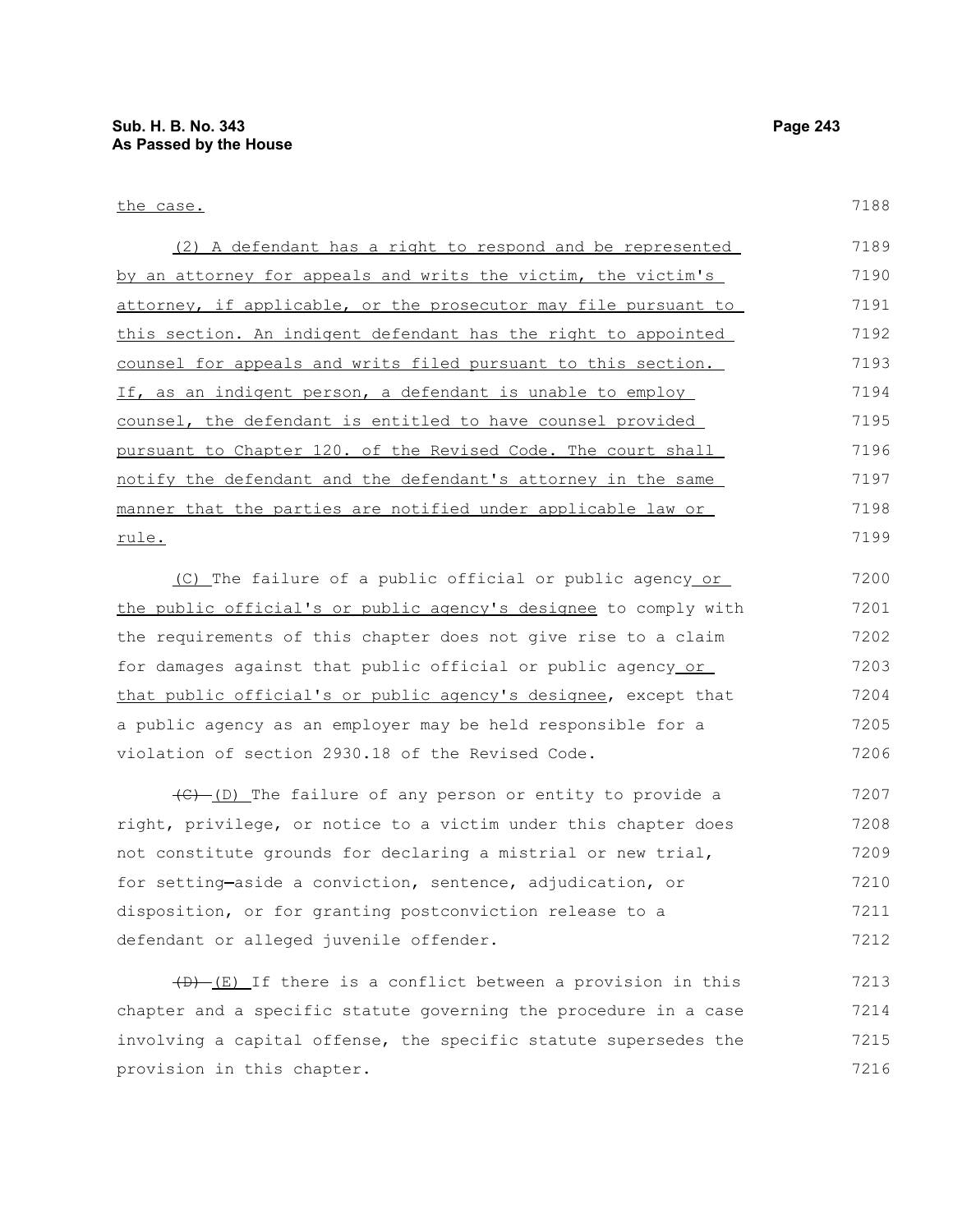offense of violence.

| (E) (F) A defendant or juvenile offender may not raise the       | 7217 |
|------------------------------------------------------------------|------|
| failure to afford a right to a victim as error in any legal      | 7218 |
| argument to provide an advantage to that defendant or juvenile   | 7219 |
| offender in any motion, including a dispositive motion, motion   | 7220 |
| for new trial, or motion to have a conviction, sentence, or      | 7221 |
| disposition set aside, in any petition for post-conviction       | 7222 |
| relief, or in any assignment of error on appeal.                 | 7223 |
| (G) If the victim of a erime-criminal offense or                 | 7224 |
| delinquent act is incarcerated in a state or local correctional  | 7225 |
| facility or is in the legal custody of the department of youth   | 7226 |
| services, the victim's rights under this chapter may be modified | 7227 |
| by court order to prevent any security risk, hardship, or undue  | 7228 |
| burden upon a public official or public agency with a duty under | 7229 |
| this chapter.                                                    | 7230 |
| (H) As used in this section, "post-conviction release"           | 7231 |
| means judicial release, early release, and parole, but does not  | 7232 |
| mean relief pursuant to a federal petition in habeas corpus.     | 7233 |
| Sec. 2930.191. Once a pro se victim or victim's attorney,        | 7234 |
| if applicable, files a notice of appearance in a case, the pro   | 7235 |
| se victim or victim's attorney shall be served copies of all     | 7236 |
| notices, motions, and court orders filed thereafter in the case  | 7237 |
| in the same manner as the parties in the case.                   | 7238 |
| Sec. 2937.11. (A) (1) As used in divisions (B) and (C) of        | 7239 |
| this section, "victim" includes any person who was a victim of a | 7240 |
| felony violation identified in division (B) of this section or a | 7241 |
| felony offense of violence or against whom was directed any      | 7242 |
| conduct that constitutes, or that is an element of, a felony     | 7243 |
| violation identified in division (B) of this section or a felony | 7244 |
|                                                                  |      |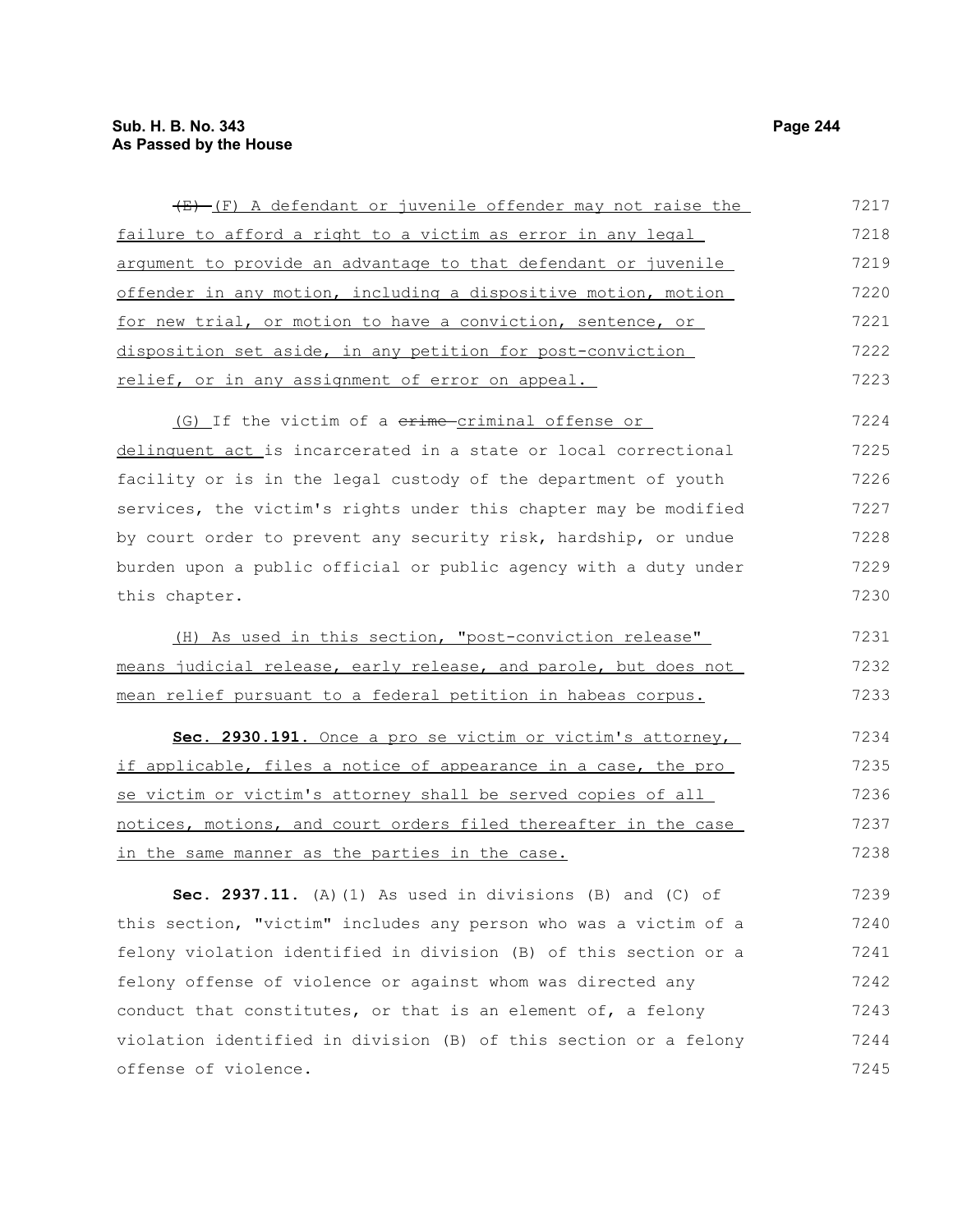# **Sub. H. B. No. 343** Page 245 **As Passed by the House**

(2) As used in division (D) of this section, "victim" means any person who is less than sixteen years of age and who was a victim of a violation of section 2905.32 of the Revised Code or against whom was directed any conduct that constitutes, or is an element of, a violation of section 2905.32 of the Revised Code. 7246 7247 7248 7249 7250 7251

(3) At the preliminary hearing set pursuant to section 2937.10 of the Revised Code and the Criminal Rules, the prosecutor may state, but is not required to state, orally the case for the state and shall then proceed to examine witnesses and introduce exhibits for the state. The accused and the magistrate have full right of cross examination, and the accused has the right of inspection of exhibits prior to their introduction. The hearing shall be conducted under the rules of evidence prevailing in criminal trials generally. On motion of either the state or the accused, witnesses shall be separated and not permitted in the hearing room except when called to testify. 7252 7253 7254 7255 7256 7257 7258 7259 7260 7261 7262 7263

(B)(B)(1) In a case involving an alleged felony violation of section 2905.05, 2905.32, 2907.02, 2907.03, 2907.04, 2907.05, 2907.21, 2907.24, 2907.31, 2907.32, 2907.321, 2907.322, 2907.323, or 2919.22 of the Revised Code or an alleged felony offense of violence and in which an alleged victim of the alleged violation or offense was less than thirteen years of age when the complaint or information was filed, whichever occurred earlier, upon motion of the prosecution, victim, or victim's attorney, if applicable, the testimony of the child victim at the preliminary hearing may be taken in a room other than the room in which the preliminary hearing is being conducted and be televised, by closed circuit equipment, into the room in which the preliminary hearing is being conducted, in accordance with 7264 7265 7266 7267 7268 7269 7270 7271 7272 7273 7274 7275 7276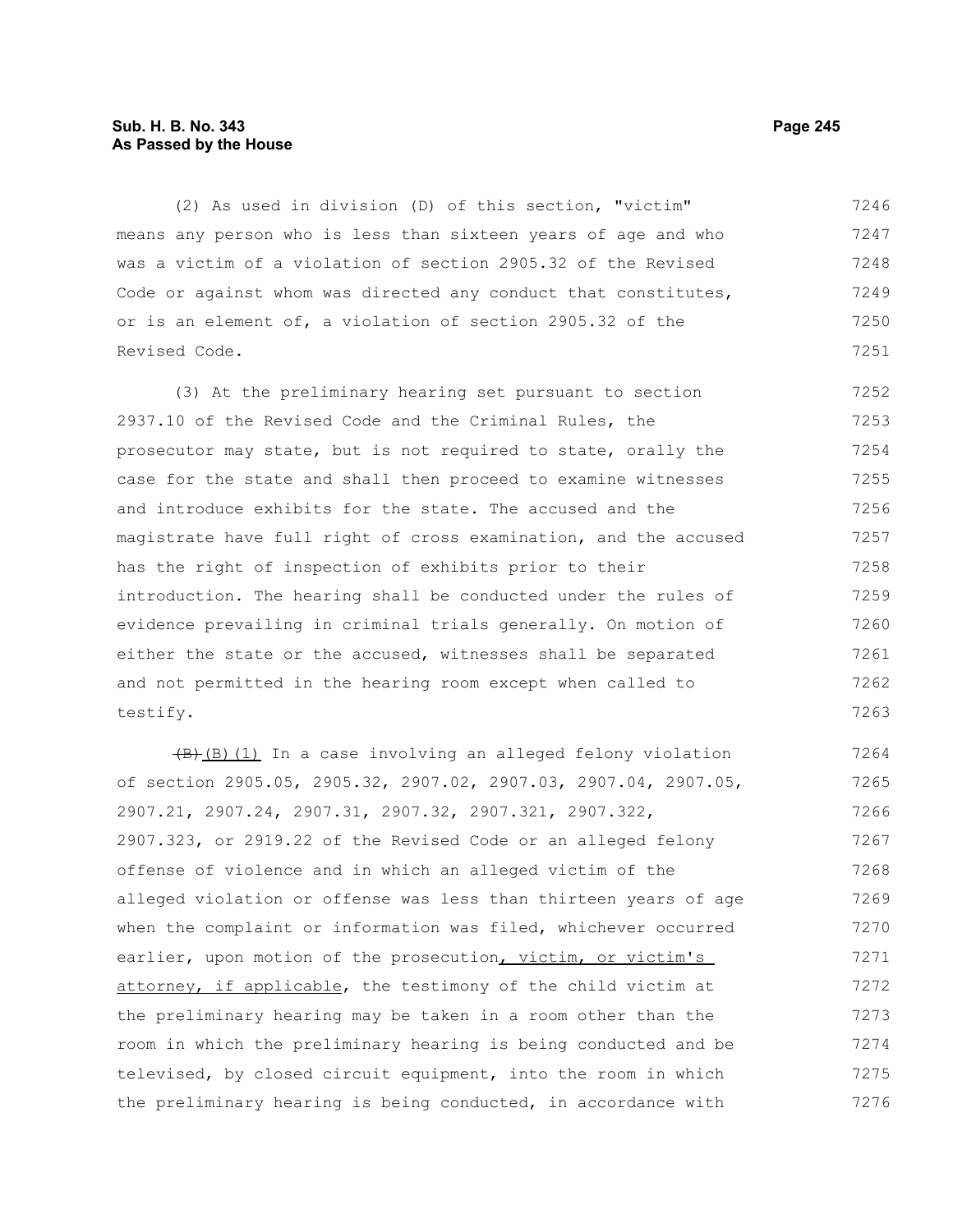division (C) of section 2945.481 of the Revised Code. (2) In a case that is not otherwise eligible for the protections provided for in division (B)(1) of this section, and if either of the following apply, upon motion of the prosecution, victim, or victim's attorney, if applicable, the testimony of the alleged victim at the preliminary hearing may be taken in a room other than the room in which the preliminary hearing is being conducted and be televised, by closed circuit equipment, into the room in which the preliminary hearing is being conducted, in accordance with division (C) of section 2945.481 of the Revised Code: (a) An alleged victim of the violation was a child who was less than eighteen years of age when the complaint, indictment, or information was filed, whichever occurred earlier, and the alleged victim would be permitted to provide recorded testimony under section 2945.481 of the Revised Code. (b) An alleged victim of the violation or act was a person with a developmental disability, and the alleged victim would be permitted to provide recorded testimony under section 2945.482 of the Revised Code. (C) In a case involving an alleged felony violation listed in division (B) of this section or an alleged felony offense of violence and in which an alleged victim of the alleged violation or offense was less than thirteen years of age when the complaint or information was filed, whichever occurred earlier, the court, on written motion of the prosecutor in the case, the victim, or the victim's attorney, if applicable, filed at least three days prior to the hearing, shall order that all testimony of the child victim be recorded and preserved-on videotape, in 7277 7278 7279 7280 7281 7282 7283 7284 7285 7286 7287 7288 7289 7290 7291 7292 7293 7294 7295 7296 7297 7298 7299 7300 7301 7302 7303 7304 7305

addition to being recorded for purposes of the transcript of the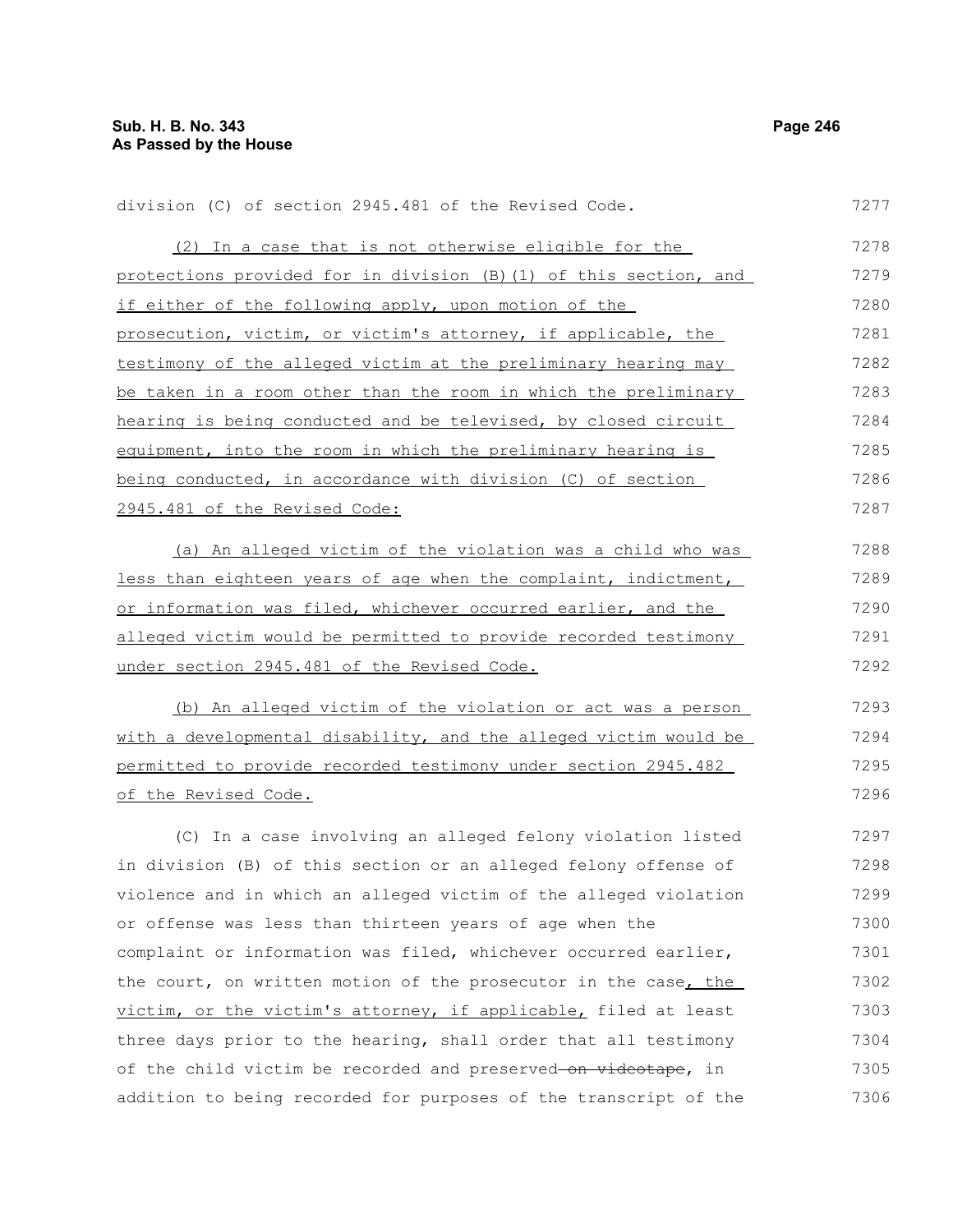proceeding. If such an order is issued, it shall specifically identify the child victim, in a manner consistent with section 2930.07 of the Revised Code, concerning whose testimony it pertains, apply only during the testimony of the child victim it specifically identifies, and apply to all testimony of the child victim presented at the hearing, regardless of whether the child victim is called as a witness by the prosecution or by the defense. (D)(1)(a) In a case involving an alleged violation of 7307 7308 7309 7310 7311 7312 7313 7314 7315

section 2905.32 of the Revised Code, upon motion of the prosecution, victim, or victim's attorney, if applicable, the testimony of the victim at the preliminary hearing may be taken in a place or room other than the room in which the preliminary hearing is being conducted and be televised, by closed circuit equipment, into the room in which the preliminary hearing is being conducted, to be viewed by the accused and any other persons who are not permitted in the room in which the testimony is to be taken but who would have been present during the testimony of the victim had it been given in the room in which the preliminary hearing is being conducted. Except for good cause shown, the prosecution, victim, or victim's attorney, if applicable, shall file a motion under this division at least seven days before the date of the preliminary hearing. 7316 7317 7318 7319 7320 7321 7322 7323 7324 7325 7326 7327 7328 7329

(b) Upon the motion of the prosecution, victim, or victim's attorney, if applicable, filed under division (D)(1)(a) of this section and if the judge or magistrate determines that the victim is unavailable to testify in the room in which the preliminary hearing is being conducted in the physical presence of the accused for one or more of the reasons set forth in division (D)(2) of this section, the judge or magistrate may issue an order for the testimony of the victim to be taken in a 7330 7331 7332 7333 7334 7335 7336 7337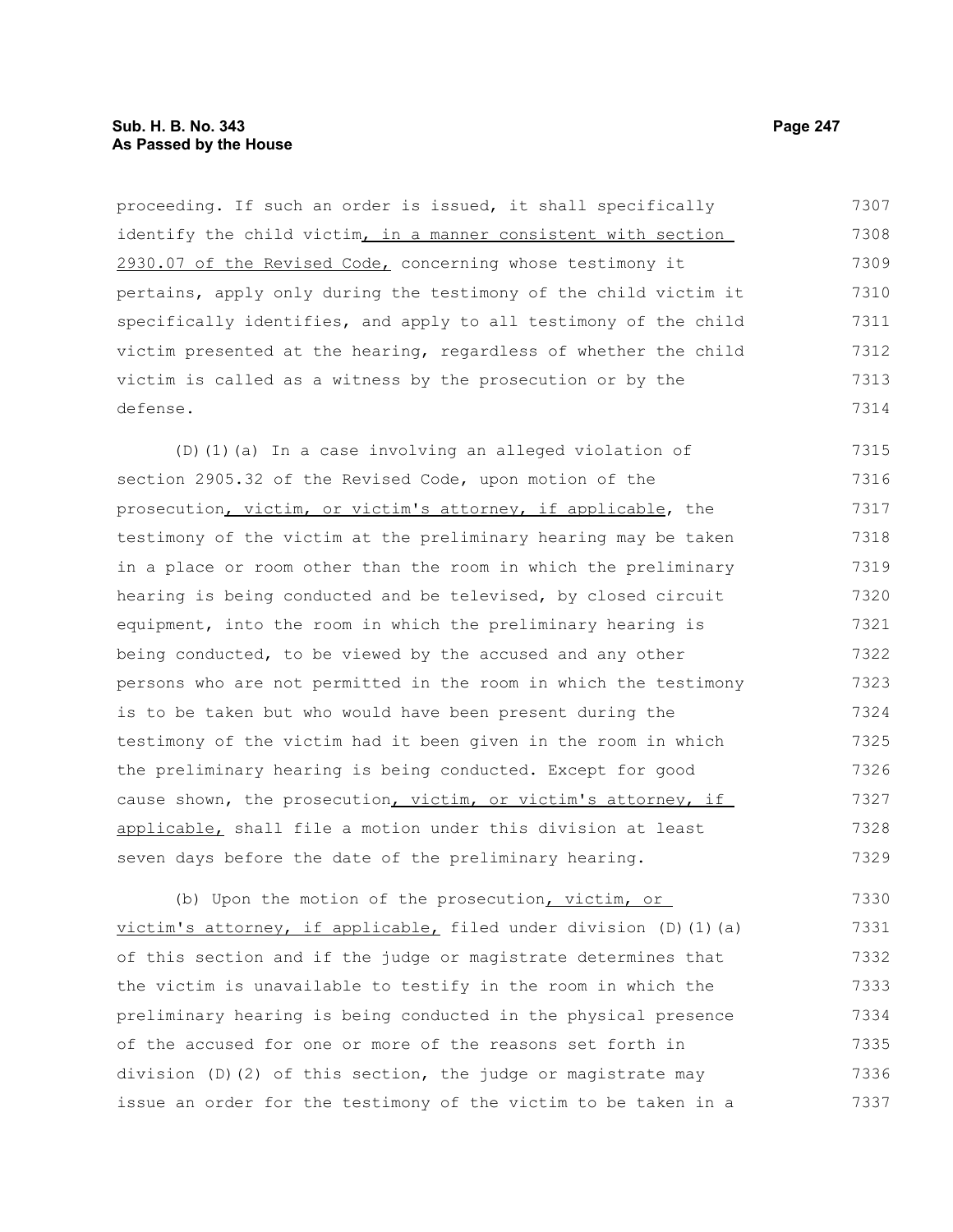place or room other than the room in which the preliminary hearing is being conducted and televised, by closed circuit equipment, into the room in which the preliminary hearing is being conducted. If a judge or magistrate issues an order of that nature, the judge or magistrate shall exclude from the room in which the testimony of the victim is to be taken every person except the following: (i) The victim giving the testimony; (ii) The judge or magistrate; (iii) One or more interpreters if needed; (iv) The attorneys for the prosecution, the victim, if applicable, and the defense; (v) Any person needed to operate the equipment to be used; (vi) One person chosen by the victim giving the testimony; (vii) Any person whose presence the judge or magistrate determines would contribute to the welfare and well-being of the victim giving the testimony. (c) The person chosen by the victim under division (D)(1) (b) (vi) of this section shall not be a witness in thepreliminary hearing and, both before and during the testimony, shall not discuss the testimony of the victim with any other witness in the preliminary hearing. (d) The judge or magistrate, at the judge's or magistrate's discretion, may preside during the giving of the testimony by electronic means from outside the room in which it is being given, subject to the limitations set forth in this division. If the judge or magistrate presides by electronic means, the judge or magistrate shall be provided with monitors 7338 7339 7340 7341 7342 7343 7344 7345 7346 7347 7348 7349 7350 7351 7352 7353 7354 7355 7356 7357 7358 7359 7360 7361 7362 7363 7364 7365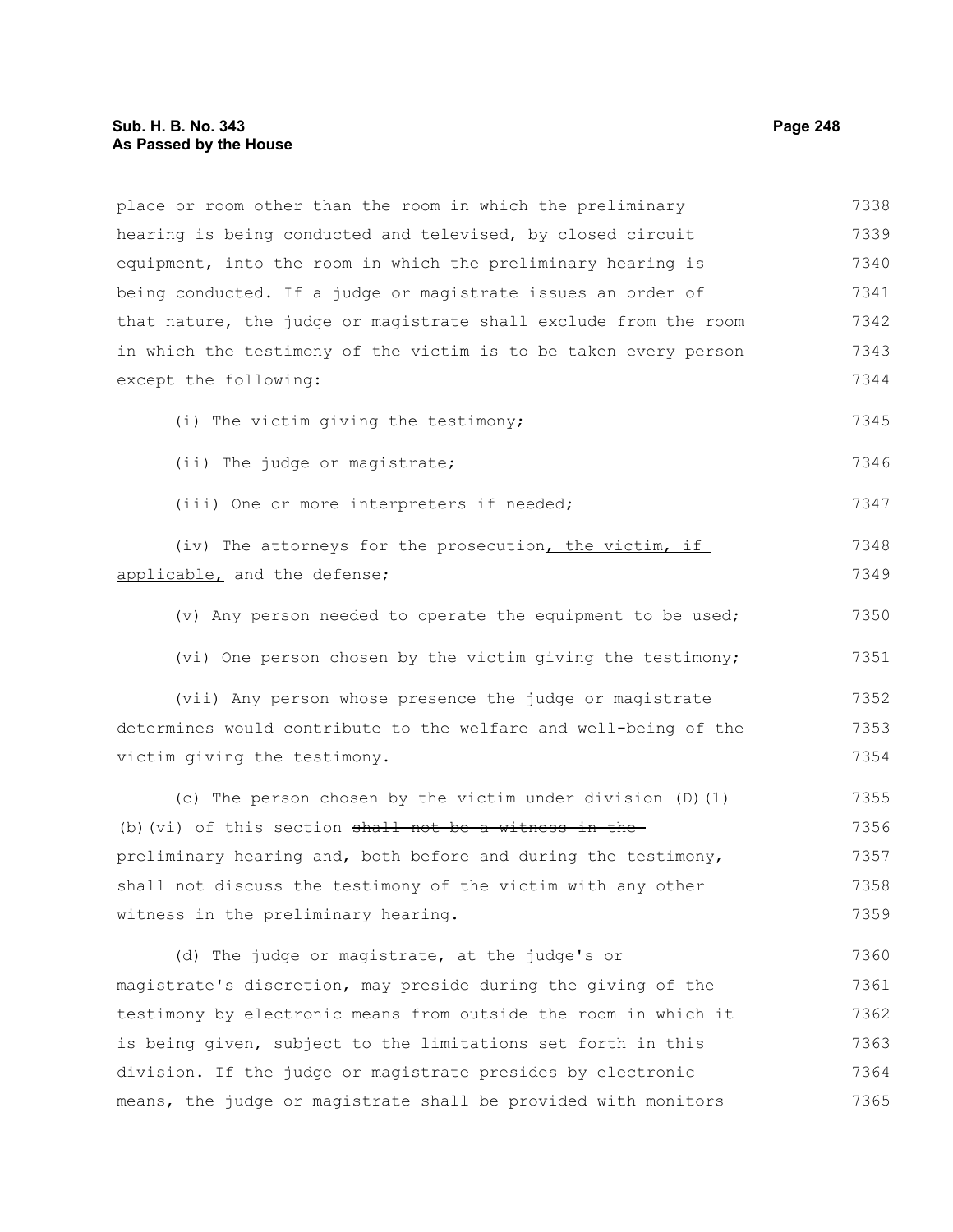## **Sub. H. B. No. 343** Page 249 **As Passed by the House**

on which the judge or magistrate can see each person in the room in which the testimony is to be taken and with an electronic means of communication with each person, and each person in the room shall be provided with a monitor on which that person can see the judge or magistrate and with an electronic means of communication with the judge or magistrate. To the extent feasible, any person operating the televising equipment shall be restricted to a room adjacent to the room in which the testimony is being taken, or to a location in the room in which the testimony is being taken that is behind a screen or mirror, so that the person operating the televising equipment can see and hear, but cannot be seen or heard by, the victim giving the testimony during the testimony. The accused shall be permitted to observe and hear the testimony of the victim giving the testimony on a monitor, shall be provided with an electronic means of immediate communication with the attorney of the accused during the testimony, and shall be restricted to a location from which the accused cannot be seen or heard by the victim giving the testimony, except on a monitor provided for that purpose. The accused and the judge or magistrate have full right of cross examination, and the accused has the right of inspection of exhibits prior to their introduction. The victim giving the testimony shall be provided with a monitor on which the victim can observe the accused during the testimony. 7366 7367 7368 7369 7370 7371 7372 7373 7374 7375 7376 7377 7378 7379 7380 7381 7382 7383 7384 7385 7386 7387 7388 7389

(2) For purposes of division (D)(1) of this section, a judge or magistrate may order the testimony of a victim to be taken at a place or room outside the room in which the preliminary hearing is being conducted if the judge or magistrate determines that the victim is unavailable to testify in the room in the physical presence of the accused due to one or more of the following: 7390 7391 7392 7393 7394 7395 7396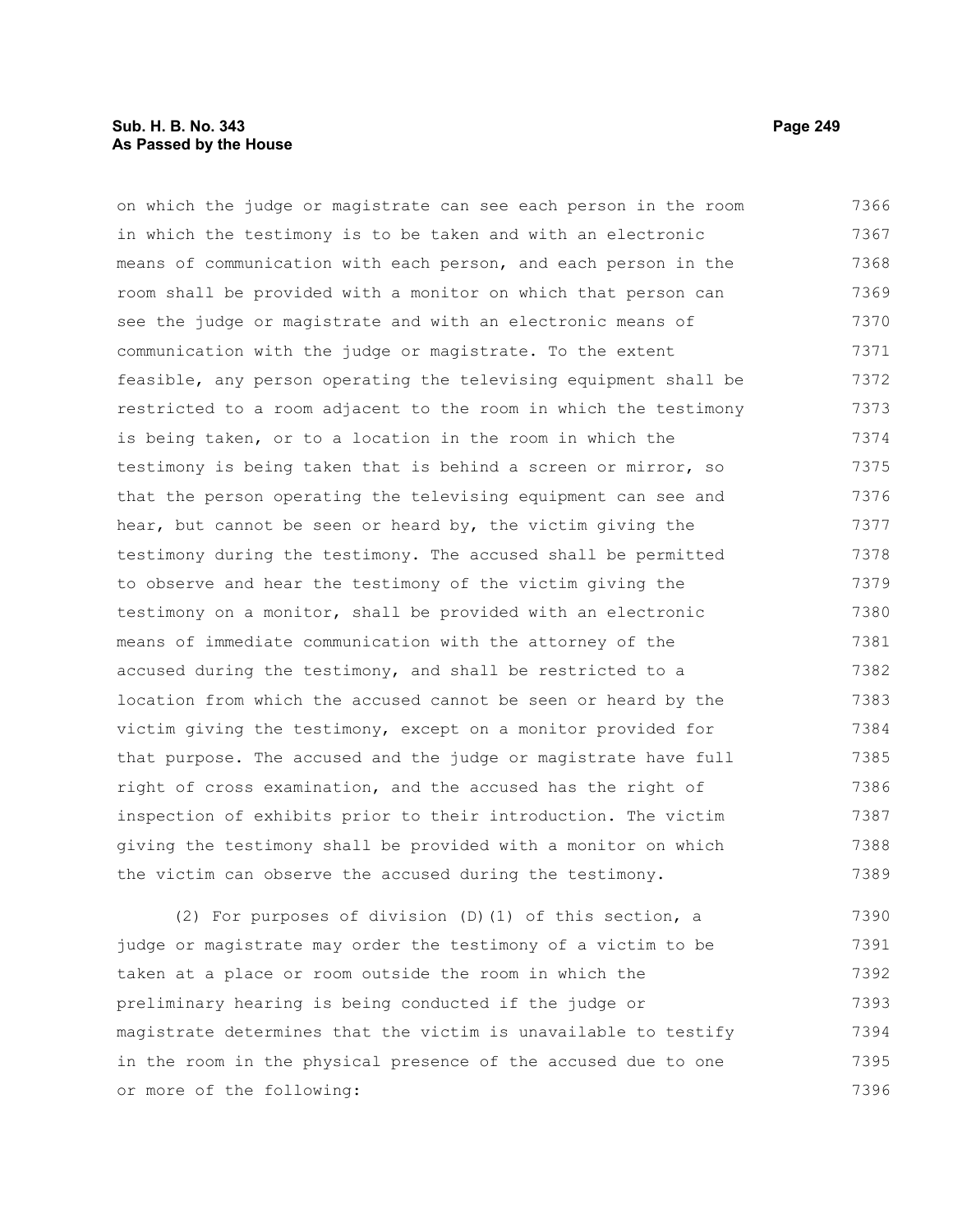7425

| (a) The inability of the victim to communicate about the   | 7397 |
|------------------------------------------------------------|------|
| alleged offense because of extreme fear, severe trauma, or | 7398 |
| another similar reason;                                    | 7399 |

(b) The substantial likelihood that the victim will suffer serious emotional trauma from so testifying; 7400 7401

(c) The victim is at a hospital for care and treatment for any physical, mental, or emotional injury suffered by reason of the alleged offense. 7402 7403 7404

**Sec. 2945.481.** (A)(1) As used in this section, "victim" includes any person who was a victim of a violation identified in division (A)(2) of this section or an offense of violence or against whom was directed any conduct that constitutes, or that is an element of, a violation identified in division (A)(2) of this section or an offense of violence. 7405 7406 7407 7408 7409 7410

 $(2)(a)$  In any proceeding in the prosecution of a charge of a violation of section 2905.03, 2905.05, 2907.02, 2907.03, 2907.04, 2907.05, 2907.06, 2907.07, 2907.09, 2907.21, 2907.23, 2907.24, 2907.31, 2907.32, 2907.321, 2907.322, 2907.323, or 2919.22 of the Revised Code or an offense of violence and in which an alleged victim of the violation or offense was a child who was less than thirteen years of age when the complaint, indictment, or information was filed, whichever occurred earlier, the judge of the court in which the prosecution is being conducted, upon motion of an attorney for the prosecution, shall order that the testimony of the child victim be taken by deposition. The prosecution also may request that the deposition be  $\forall i$  deotaped recorded in accordance with division (A)(3) of this section. 7411 7412 7413 7414 7415 7416 7417 7418 7419 7420 7421 7422 7423 7424

(b) In any proceeding that is not otherwise eligible for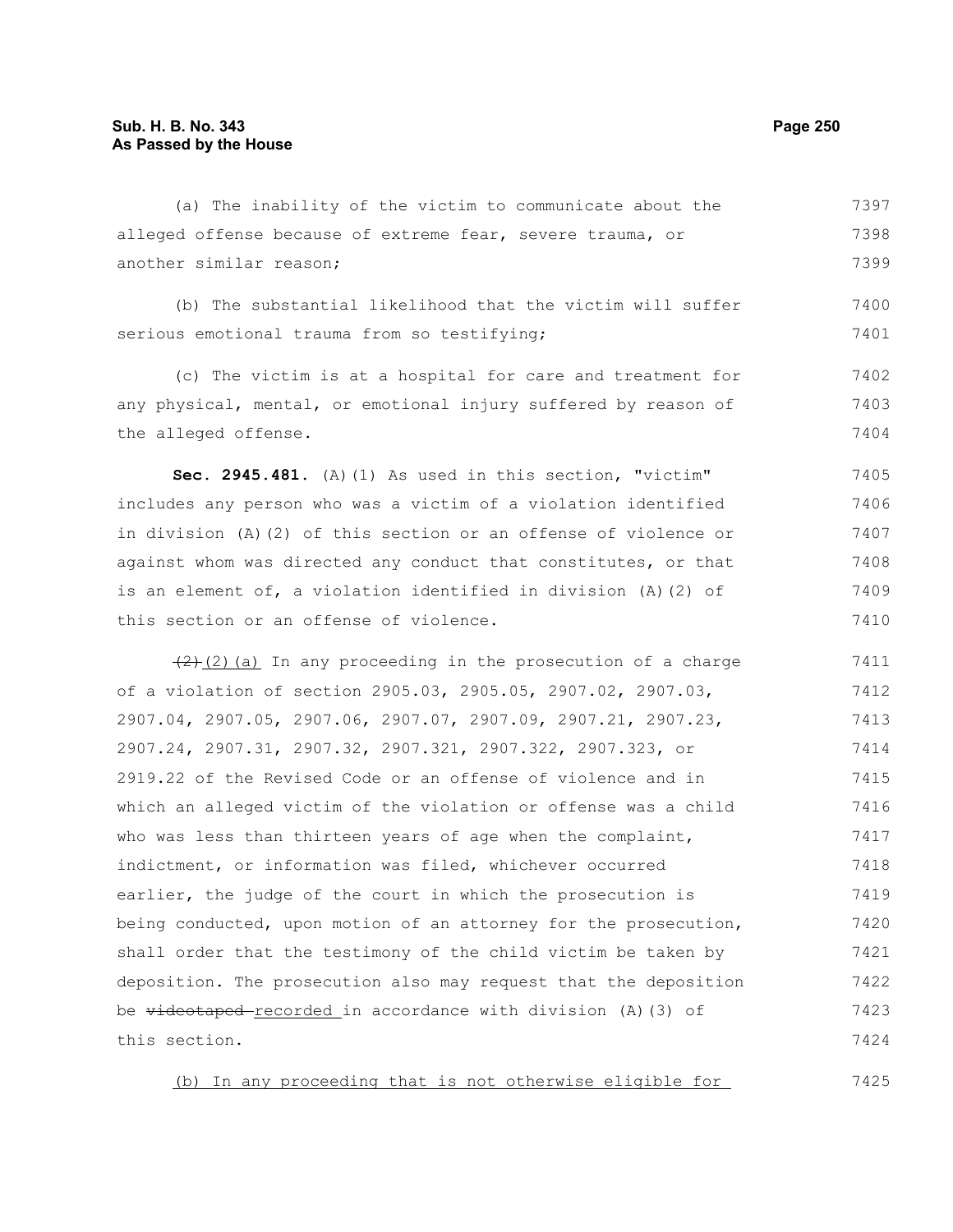| the protections provided for in division $(A)$ $(2)$ $(a)$ of this | 7426 |
|--------------------------------------------------------------------|------|
| section, and in which an alleged victim of the violation was a     | 7427 |
| child who was less than eighteen years of age when the             | 7428 |
| complaint, indictment, or information was filed, whichever         | 7429 |
| occurred earlier, upon motion of the child victim, the child       | 7430 |
| victim's attorney, if applicable, or an attorney for the           | 7431 |
| prosecution, and upon a showing by a preponderance of the          | 7432 |
| evidence that the child will suffer serious emotional trauma if    | 7433 |
| required to provide live trial testimony, the judge of the court   | 7434 |
| in which the prosecution is being conducted shall order that the   | 7435 |
| testimony of the child victim be taken by deposition. The          | 7436 |
| prosecution may also request that the deposition be recorded in    | 7437 |
| accordance with division (A) (3) of this section.                  | 7438 |
|                                                                    |      |

(c) The judge shall notify the child victim whose deposition is to be taken, the child victim's attorney, if applicable, the prosecution, and the defense of the date, time, and place for taking the deposition. The notice shall identify the child victim who is to be examined and shall indicate whether a request that the deposition be videotaped-recorded has been made. The defendant shall have the right to attend the deposition and the right to be represented by counsel. Depositions shall be taken in the manner provided in civil cases, except that the judge shall preside at the taking of the deposition and shall rule at that time on any objections of the prosecution or the attorney for the defense. The prosecution and the attorney for the defense shall have the right, as at trial, to full examination and cross-examination of the child victim whose deposition is to be taken. If a deposition taken under this division is intended to be offered as evidence in the proceeding, it shall be filed in the court in which the action is pending and is admissible in the manner described in division 7439 7440 7441 7442 7443 7444 7445 7446 7447 7448 7449 7450 7451 7452 7453 7454 7455 7456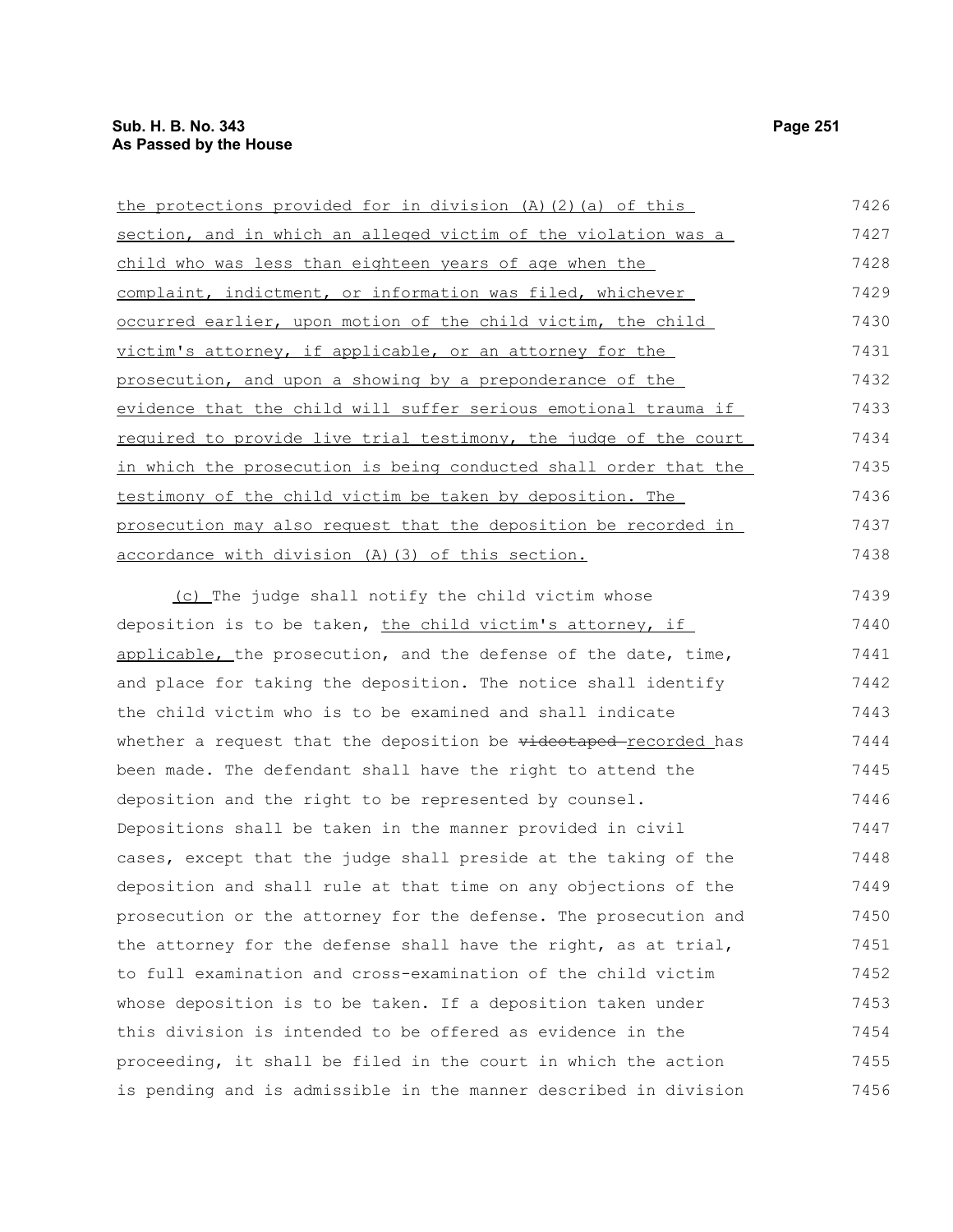# **Sub. H. B. No. 343 Page 252 As Passed by the House**

(B) of this section. If a deposition of a child victim taken under this division is admitted as evidence at the proceeding under division (B) of this section, the child victim shall not be required to testify in person at the proceeding. However, at any time before the conclusion of the proceeding, the attorney for the defense may file a motion with the judge requesting that another deposition of the child victim be taken because new evidence material to the defense has been discovered that the attorney for the defense could not with reasonable diligence have discovered prior to the taking of the admitted deposition. A motion for another deposition shall be accompanied by supporting affidavits. Upon the filing of a motion for another deposition and affidavits, the court may order that additional testimony of the child victim relative to the new evidence be taken by another deposition. If the court orders the taking of another deposition under this provision, the deposition shall be taken in accordance with this division; if the admitted deposition was a videotaped recorded deposition taken in accordance with division (A)(3) of this section, the new deposition also shall be videotaped-recorded in accordance with that division and in other cases, the new deposition may be videotaped recorded in accordance with that division. 7457 7458 7459 7460 7461 7462 7463 7464 7465 7466 7467 7468 7469 7470 7471 7472 7473 7474 7475 7476 7477 7478

(3) If the prosecution requests that a deposition to be taken under division (A)(2) of this section be videotapedrecorded, the judge shall order that the deposition be videotaped recorded in accordance with this division. If a judge issues an order that the deposition be videotapedrecorded, the judge shall exclude from the room in which the deposition is to be taken every person except the child victim giving the testimony, the judge, one or more interpreters if needed, the attorneys for the prosecution and the defense, the child 7479 7480 7481 7482 7483 7484 7485 7486 7487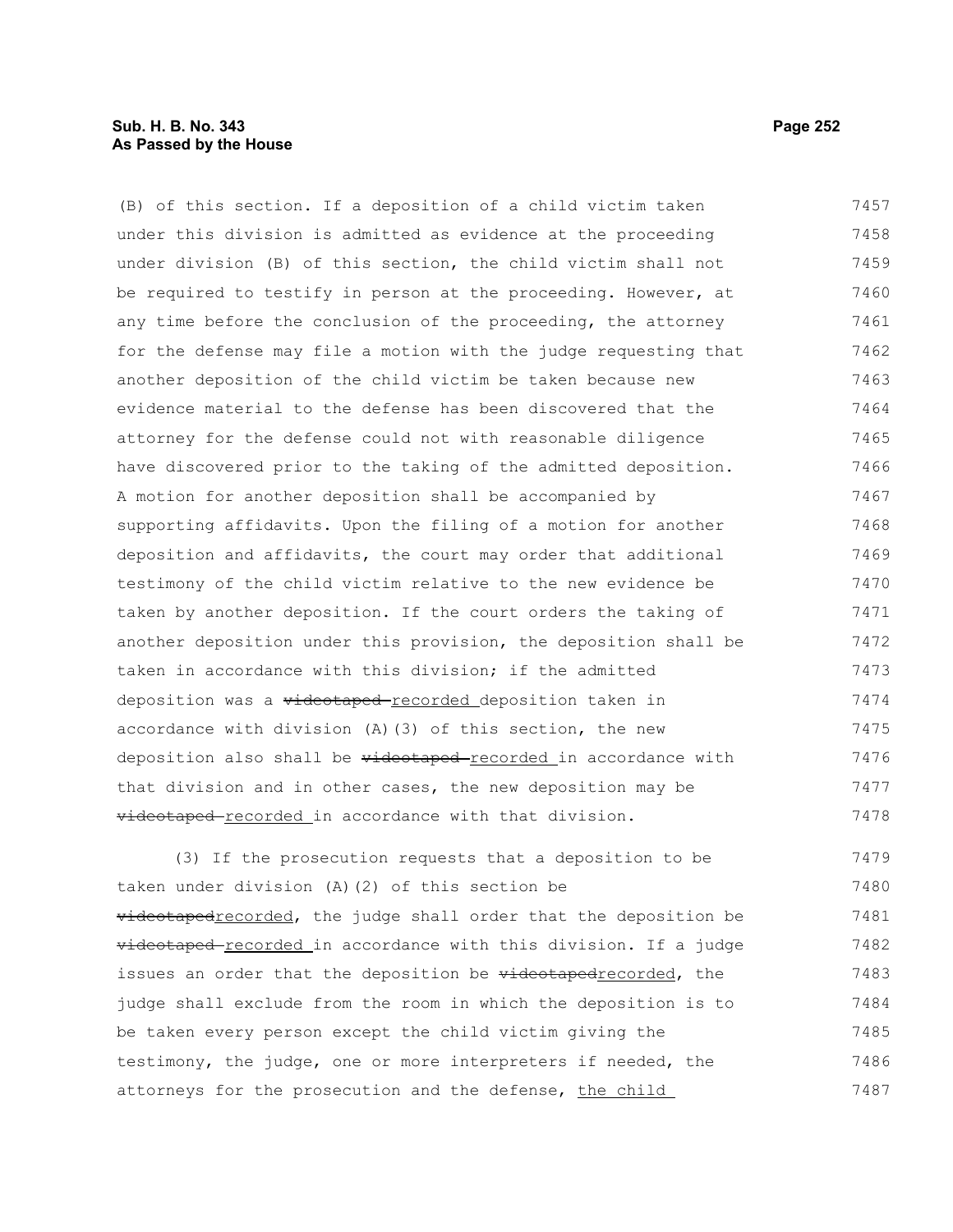| victim's attorney, if applicable, the child victim's             | 7488 |
|------------------------------------------------------------------|------|
| representative, if applicable, any person needed to operate the  | 7489 |
| equipment to be used, one person chosen by the child victim      | 7490 |
| giving the deposition, and any person whose presence the judge   | 7491 |
| determines would contribute to the welfare and well-being of the | 7492 |
| child victim giving the deposition. The person chosen by the     | 7493 |
| child victim -shall not be a witness in the proceeding and, both | 7494 |
| before and during the deposition, shall not discuss the          | 7495 |
| testimony of the child victim with any other witness in the      | 7496 |
| proceeding. To the extent feasible, any person operating the     | 7497 |
| recording equipment shall be restricted to a room adjacent to    | 7498 |
| the room in which the deposition is being taken, or to a         | 7499 |
| location in the room in which the deposition is being taken that | 7500 |
| is behind a screen or mirror, so that the person operating the   | 7501 |
| recording equipment can see and hear, but cannot be seen or      | 7502 |
| heard by, the child victim giving the deposition during the      | 7503 |
| deposition. The defendant shall be permitted to observe and hear | 7504 |
| the testimony of the child victim giving the deposition on a     | 7505 |
| monitor, shall be provided with an electronic means of immediate | 7506 |
| communication with the defendant's attorney during the           | 7507 |
| testimony, and shall be restricted to a location from which the  | 7508 |
| defendant cannot be seen or heard by the child victim giving the | 7509 |
| deposition, except on a monitor provided for that purpose. The   | 7510 |
| child victim giving the deposition shall be provided with a      | 7511 |
| monitor on which the child victim can observe, during the        | 7512 |
| testimony, the defendant. The judge, at the judge's discretion,  | 7513 |
| may preside at the deposition by electronic means from outside   | 7514 |
| the room in which the deposition is to be taken; if the judge    | 7515 |
| presides by electronic means, the judge shall be provided with   | 7516 |
| monitors on which the judge can see each person in the room in   | 7517 |
| which the deposition is to be taken and with an electronic means | 7518 |
| of communication with each person, and each person in the room   | 7519 |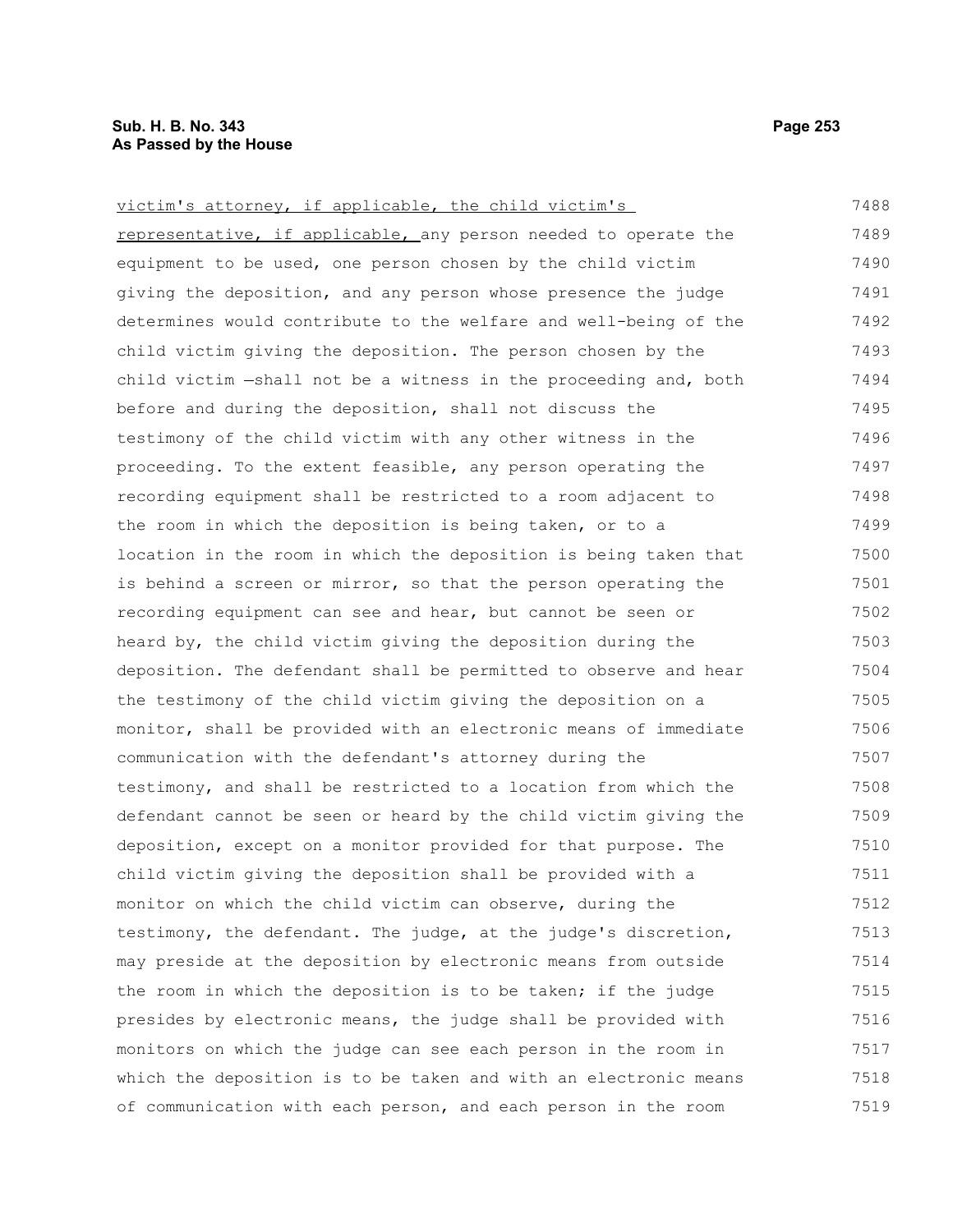# **Sub. H. B. No. 343 Page 254 As Passed by the House**

shall be provided with a monitor on which that person can see the judge and with an electronic means of communication with the judge. A deposition that is videotaped recorded under this division shall be taken and filed in the manner described in division (A)(2) of this section and is admissible in the manner described in this division and division (B) of this section, and, if a deposition that is videotaped-recorded under this division is admitted as evidence at the proceeding, the child victim shall not be required to testify in person at the proceeding. No deposition videotaped-recorded under this division shall be admitted as evidence at any proceeding unless division (B) of this section is satisfied relative to the deposition and all of the following apply relative to the recording: (a) The recording is both aural and visual and is recorded on film or videotape, or by other electronic means. (b) The recording is authenticated under the Rules of Evidence and the Rules of Criminal Procedure as a fair and 7520 7521 7522 7523 7524 7525 7526 7527 7528 7529 7530 7531 7532 7533 7534 7535 7536 7537

accurate representation of what occurred, and the recording is not altered other than at the direction and under the supervision of the judge in the proceeding. 7538 7539 7540

(c) Each voice on the recording that is material to the testimony on the recording or the making of the recording, as determined by the judge, is identified. 7541 7542 7543

(d) Both the prosecution and the defendant are afforded an opportunity to view the recording before it is shown in the proceeding. 7544 7545 7546

(B)(1) At any proceeding in a prosecution in relation to which a deposition was taken under division (A) of this section, 7547 7548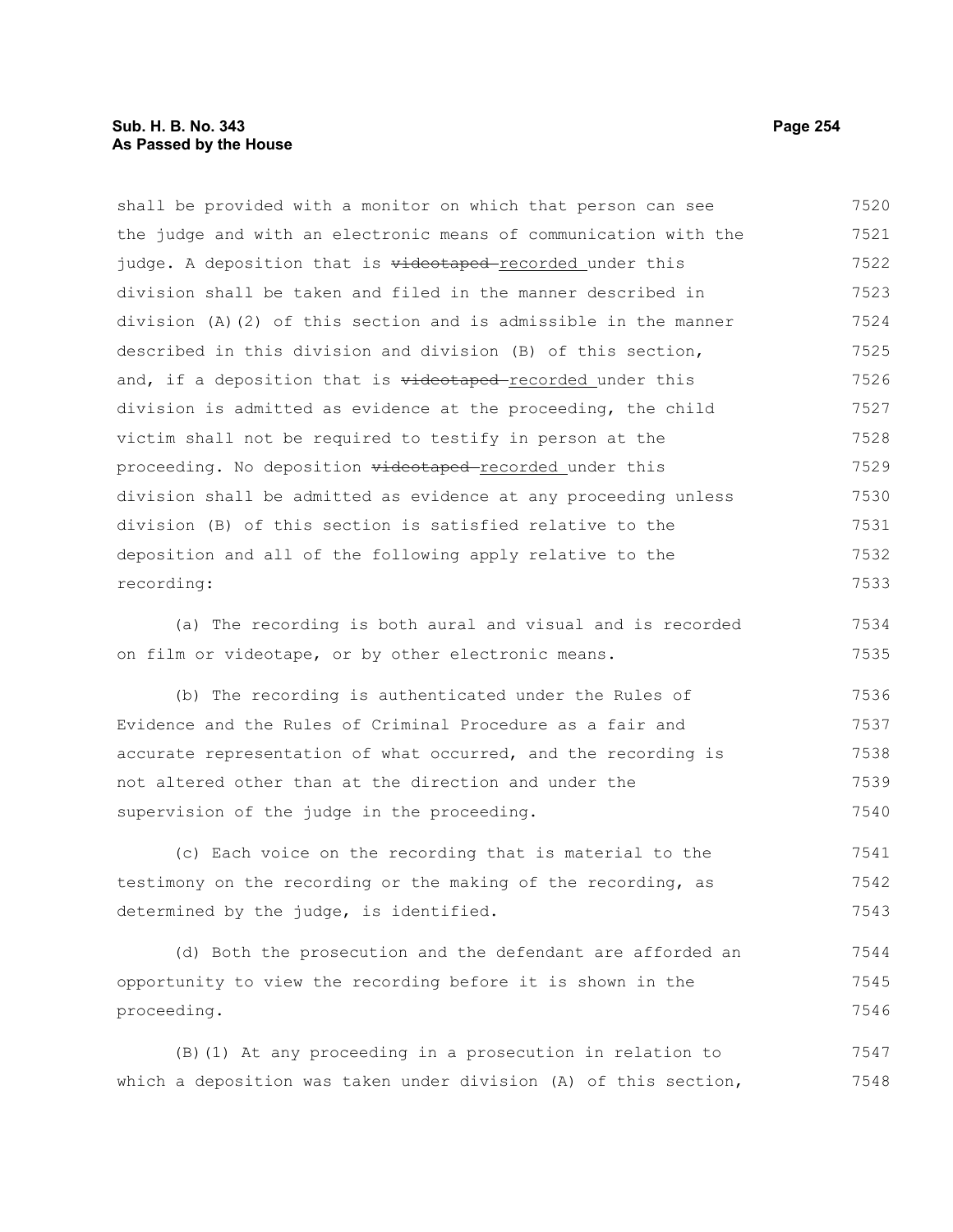# **Sub. H. B. No. 343 Page 255 As Passed by the House**

the deposition or a part of it is admissible in evidence upon motion of the prosecution if the testimony in the deposition or the part to be admitted is not excluded by the hearsay rule and if the deposition or the part to be admitted otherwise is admissible under the Rules of Evidence. For purposes of this division, testimony is not excluded by the hearsay rule if the testimony is not hearsay under Evidence Rule 801; if the testimony is within an exception to the hearsay rule set forth in Evidence Rule 803; if the child victim who gave the testimony is unavailable as a witness, as defined in Evidence Rule 804, and the testimony is admissible under that rule; or if both of the following apply: 7549 7550 7551 7552 7553 7554 7555 7556 7557 7558 7559 7560

(a) The defendant had an opportunity and similar motive at the time of the taking of the deposition to develop the testimony by direct, cross, or redirect examination. 7561 7562 7563

(b) The judge determines that there is reasonable cause to believe that, if the child victim who gave the testimony in the deposition were to testify in person at the proceeding, the child victim would experience serious emotional trauma as a result of the child victim's participation at the proceeding. 7564 7565 7566 7567 7568

(2) Objections to receiving in evidence a deposition or a part of it under division (B) of this section shall be made as provided in civil actions. 7569 7570 7571

(3) The provisions of divisions (A) and (B) of this section are in addition to any other provisions of the Revised Code, the Rules of Criminal Procedure, or the Rules of Evidence that pertain to the taking or admission of depositions in a criminal proceeding and do not limit the admissibility under any of those other provisions of any deposition taken under division (A) of this section or otherwise taken. 7572 7573 7574 7575 7576 7577 7578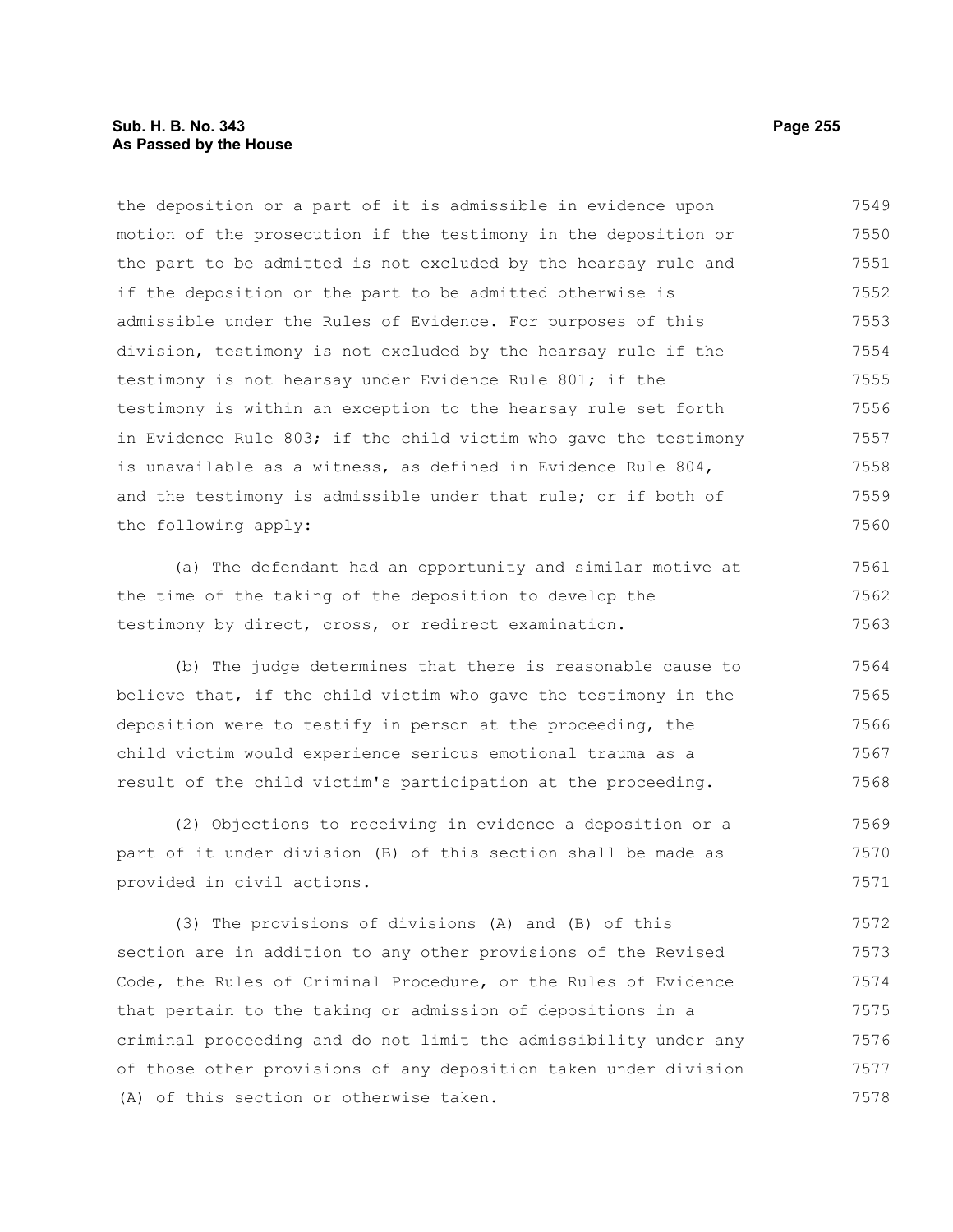# **Sub. H. B. No. 343 Page 256 As Passed by the House**

(C) In any proceeding in the prosecution of any charge of a violation listed in division (A)(2) of this section or an offense of violence and in which an alleged victim of the violation or offense was a child who was less than thirteen years of age when the complaint, indictment, or information was filed, whichever occurred earlier, the prosecution, the child victim, or the child victim's attorney, if applicable, may file a motion with the judge requesting the judge to order the testimony of the child victim to be taken in a room other than the room in which the proceeding is being conducted and be televised, by closed circuit equipment, into the room in which the proceeding is being conducted to be viewed by the jury, if applicable, the defendant, and any other persons who are not permitted in the room in which the testimony is to be taken but who would have been present during the testimony of the child victim had it been given in the room in which the proceeding is being conducted. Except for good cause shown, the prosecution, child victim, or child victim's attorney, if applicable, shall file a motion under this division at least seven days before the date of the proceeding. The judge may issue the order upon the motion of the prosecution, child victim, or child victim's attorney, if applicable, filed under this section, if the judge determines that the child victim is unavailable to testify in the room in which the proceeding is being conducted in the physical presence of the defendant, for one or more of the reasons set forth in division (E) of this section. If a judge issues an order of that nature, the judge shall exclude from the room in which the testimony is to be taken every person except a person described in division (A)(3) of this section. The judge, at the judge's discretion, may preside during the giving of the testimony by electronic means from outside the room in which it is being given, subject to the limitations set forth in division 7579 7580 7581 7582 7583 7584 7585 7586 7587 7588 7589 7590 7591 7592 7593 7594 7595 7596 7597 7598 7599 7600 7601 7602 7603 7604 7605 7606 7607 7608 7609 7610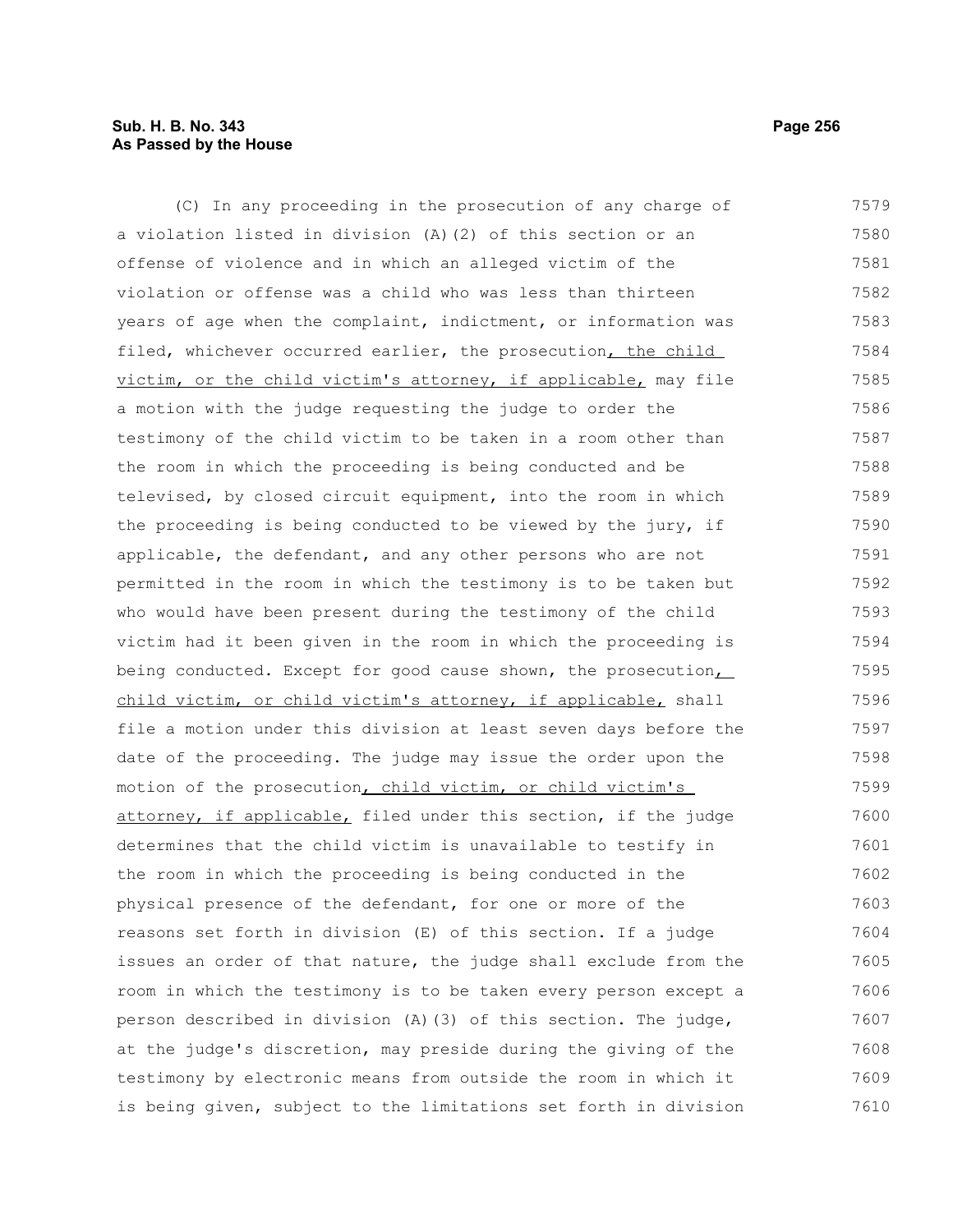# **Sub. H. B. No. 343 Page 257 As Passed by the House**

(A)(3) of this section. To the extent feasible, any person operating the televising equipment shall be hidden from the sight and hearing of the child victim giving the testimony, in a manner similar to that described in division (A)(3) of this section. The defendant shall be permitted to observe and hear the testimony of the child victim giving the testimony on a monitor, shall be provided with an electronic means of immediate communication with the defendant's attorney during the testimony, and shall be restricted to a location from which the defendant cannot be seen or heard by the child victim giving the testimony, except on a monitor provided for that purpose. The child victim giving the testimony shall be provided with a monitor on which the child victim can observe, during the testimony, the defendant. 7611 7612 7613 7614 7615 7616 7617 7618 7619 7620 7621 7622 7623 7624

(D) In any proceeding in the prosecution of any charge of a violation listed in division (A)(2) of this section or an offense of violence and in which an alleged victim of the violation or offense was a child who was less than thirteen years of age when the complaint, indictment, or information was filed, whichever occurred earlier, the prosecution, child victim, or child victim's attorney, if applicable, may file a motion with the judge requesting the judge to order the testimony of the child victim to be taken outside of the room in which the proceeding is being conducted and be recorded for showing in the room in which the proceeding is being conducted before the judge, the jury, if applicable, the defendant, and any other persons who would have been present during the testimony of the child victim had it been given in the room in which the proceeding is being conducted. Except for good cause shown, the prosecution, child victim, or child victim's attorney, if applicable, shall file a motion under this division 7625 7626 7627 7628 7629 7630 7631 7632 7633 7634 7635 7636 7637 7638 7639 7640 7641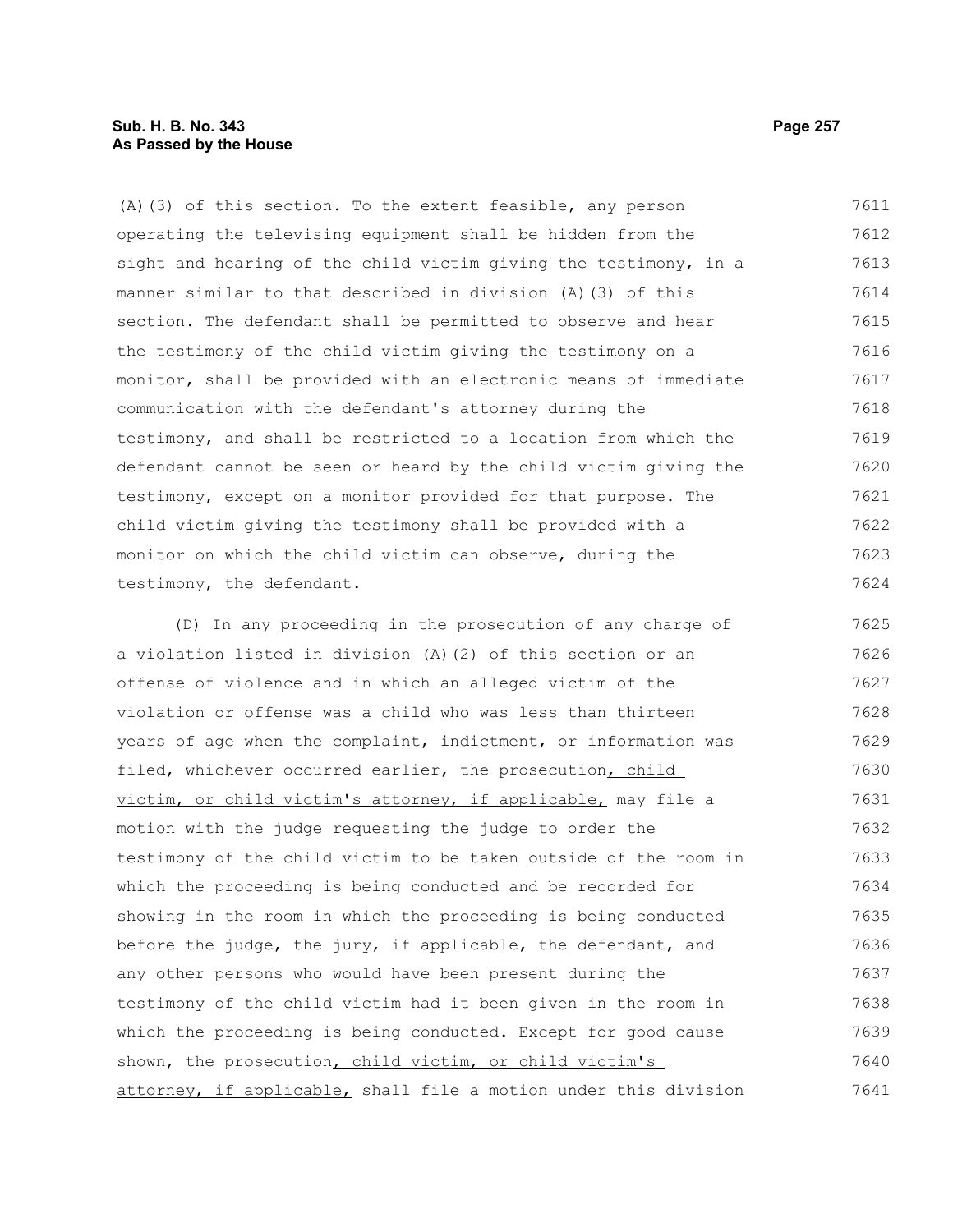# **Sub. H. B. No. 343 Page 258 As Passed by the House**

at least seven days before the date of the proceeding. The judge may issue the order upon the motion of the prosecution, child victim, or child victim's attorney, if applicable, filed under this division, if the judge determines that the child victim is unavailable to testify in the room in which the proceeding is being conducted in the physical presence of the defendant, for one or more of the reasons set forth in division (E) of this section. If a judge issues an order of that nature, the judge shall exclude from the room in which the testimony is to be taken every person except a person described in division (A)(3) of this section. To the extent feasible, any person operating the recording equipment shall be hidden from the sight and hearing of the child victim giving the testimony, in a manner similar to that described in division (A)(3) of this section. The defendant shall be permitted to observe and hear the testimony of the child victim who is giving the testimony on a monitor, shall be provided with an electronic means of immediate communication with the defendant's attorney during the testimony, and shall be restricted to a location from which the defendant cannot be seen or heard by the child victim giving the testimony, except on a monitor provided for that purpose. The child victim giving the testimony shall be provided with a monitor on which the child victim can observe, during the testimony, the defendant. No order for the taking of testimony by recording shall be issued under this division unless the provisions set forth in divisions  $(A)$   $(3)$   $(a)$ ,  $(b)$ ,  $(c)$ , and  $(d)$ of this section apply to the recording of the testimony. 7642 7643 7644 7645 7646 7647 7648 7649 7650 7651 7652 7653 7654 7655 7656 7657 7658 7659 7660 7661 7662 7663 7664 7665 7666 7667 7668

(E) For purposes of divisions (C) and (D) of this section, a judge may order the testimony of a child victim to be taken outside the room in which the proceeding is being conducted if the judge determines that the child victim is unavailable to 7669 7670 7671 7672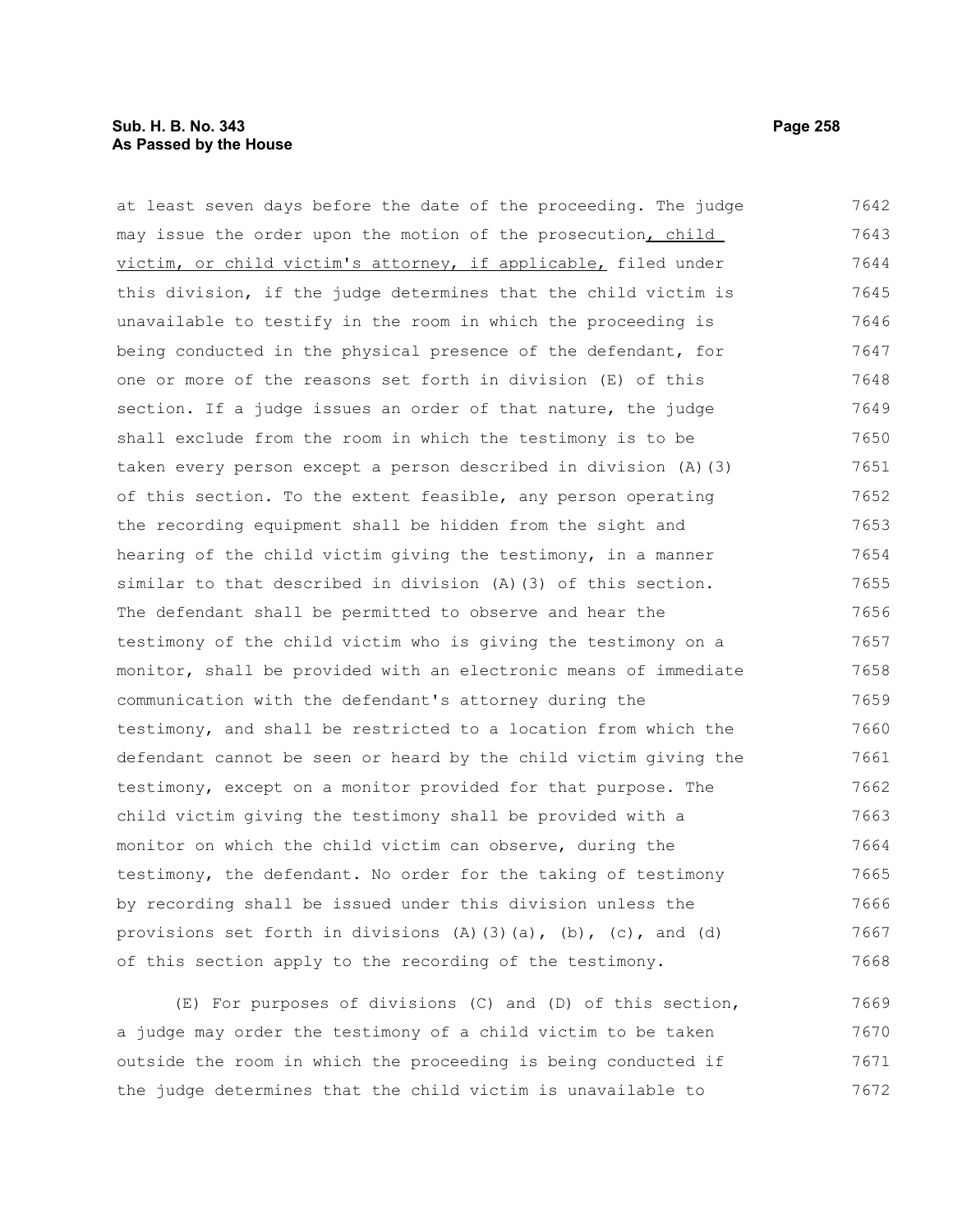7701

| testify in the room in the physical presence of the defendant   | 7673 |
|-----------------------------------------------------------------|------|
| due to one or more of the following:                            | 7674 |
| (1) The persistent refusal of the child victim to testify       | 7675 |
| despite judicial requests to do so;                             | 7676 |
| (2) The inability of the child victim to communicate about      | 7677 |
| the alleged violation or offense because of extreme fear,       | 7678 |
| failure of memory, or another similar reason;                   | 7679 |
| (3) The substantial likelihood that the child victim will       | 7680 |
| suffer serious emotional trauma from so testifying.             | 7681 |
| (F) (1) If a judge issues an order pursuant to division (C)     | 7682 |
| or (D) of this section that requires the testimony of a child   | 7683 |
| victim in a criminal proceeding to be taken outside of the room | 7684 |
| in which the proceeding is being conducted, the order shall     | 7685 |
| specifically identify the child victim, in a manner consistent  | 7686 |
| with section 2930.07 of the Revised Code, to whose testimony it | 7687 |
| applies, the order applies only during the testimony of the     | 7688 |
| specified child victim, and the child victim giving the         | 7689 |
| testimony shall not be required to testify at the proceeding    | 7690 |
| other than in accordance with the order.                        | 7691 |
| (2) A judge who makes any determination regarding the           | 7692 |
| admissibility of a deposition under divisions (A) and (B) of    | 7693 |
| this section, the videotaping-recording of a deposition under   | 7694 |
| division (A) (3) of this section, or the taking of testimony    | 7695 |
| outside of the room in which a proceeding is being conducted    | 7696 |
| under division (C) or (D) of this section, shall enter the      | 7697 |
| determination and findings on the record in the proceeding.     | 7698 |
| Sec. 2945.482. (A) As used in this section:                     | 7699 |
| (1) "Developmental disability" has the same meaning as in       | 7700 |

section 5123.01 of the Revised Code.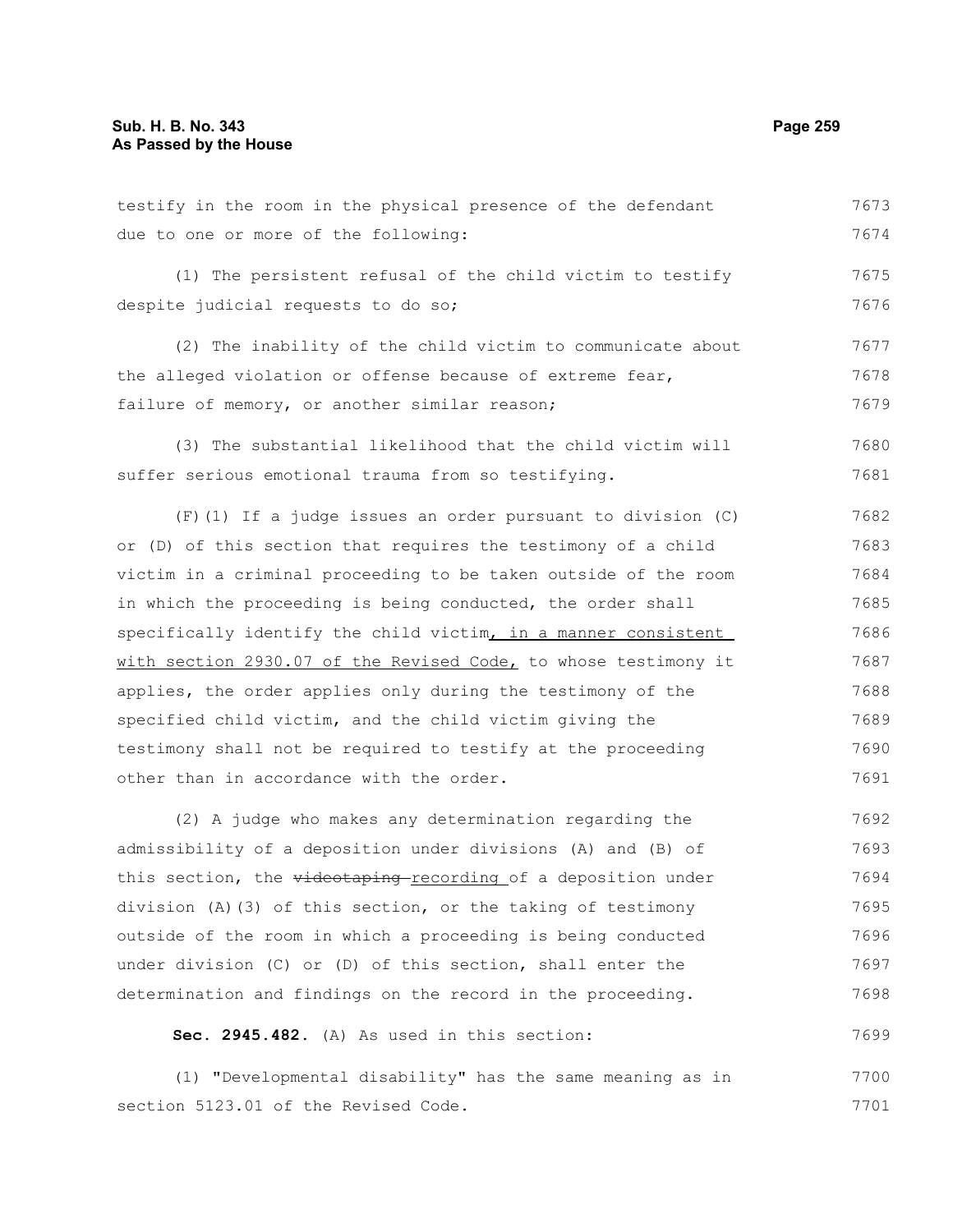# **Sub. H. B. No. 343 Page 260 As Passed by the House**

(2) "Victim with a developmental disability" includes a person with a developmental disability who was a victim of a violation identified in division (B)(1) of this section or an offense of violence or against whom was directed any conduct that constitutes, or that is an element of, a violation identified in division (B)(1) of this section or an offense of violence. 7702 7703 7704 7705 7706 7707 7708

 $(H+(B)(B)(1)(a))$  In any proceeding in the prosecution of a charge of a violation of section 2903.16, 2903.34, 2903.341, 2905.03, 2907.02, 2907.03, 2907.05, 2907.06, 2907.09, 2907.21, 2907.23, 2907.24, 2907.32, 2907.321, 2907.322, or 2907.323 of the Revised Code or an offense of violence and in which an alleged victim of the violation or offense was a person with a developmental disability, the judge of the court in which the prosecution is being conducted, upon motion of an attorney for the prosecution,-shall order that the testimony of the victim with a developmental disability be taken by deposition. The prosecution-also may request that the deposition be videotapedrecorded in accordance with division (B)(2) of this section. 7709 7710 7711 7712 7713 7714 7715 7716 7717 7718 7719 7720

(b) In any proceeding that is not otherwise eligible for the protections provided for in division (B)(1)(a) of this section and in which an alleged victim of the violation or act was a person with a developmental disability, upon motion of the prosecution, the victim, or the victim's attorney, if applicable, and a showing by a preponderance of the evidence that the victim will suffer serious emotional trauma if required to provide live trial testimony, the judge of the court in which the prosecution is being conducted shall order that the testimony of the victim with a developmental disability be taken by deposition. The prosecution, the victim, or the victim's attorney, if applicable, also may request that the deposition be 7721 7722 7723 7724 7725 7726 7727 7728 7729 7730 7731 7732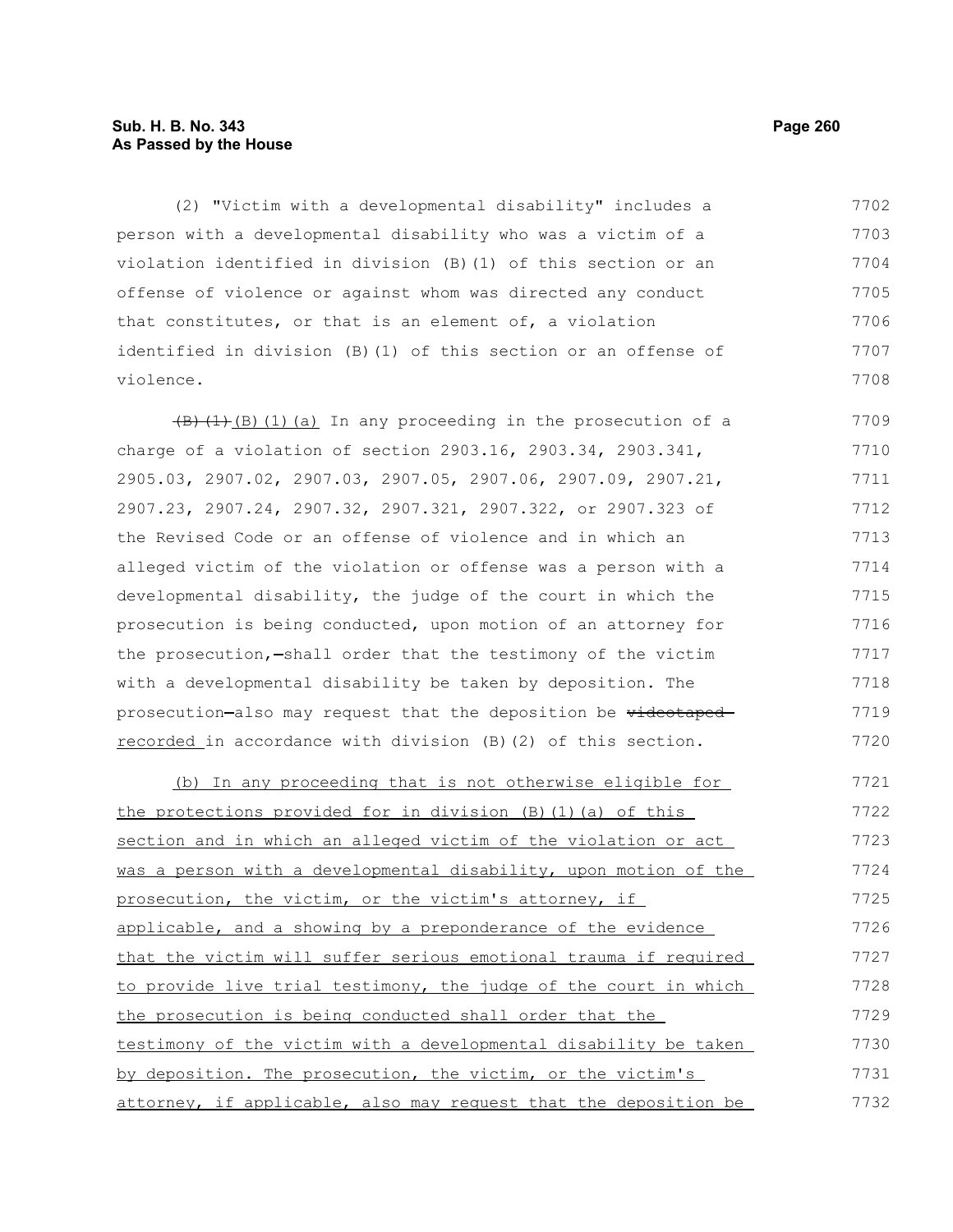| recorded in accordance with division (B) (2) of this section.    | 7733 |
|------------------------------------------------------------------|------|
| (c) The judge shall notify the victim with a developmental       | 7734 |
| disability whose deposition is to be taken, the victim's         | 7735 |
| attorney, if applicable, the prosecution, and the defense of the | 7736 |
| date, time, and place for taking the deposition. The notice      | 7737 |
| shall identify the victim with a developmental disability, in a  | 7738 |
| manner consistent with section 2930.07 of the Revised Code, who  | 7739 |
| is to be examined and shall indicate whether a request that the  | 7740 |
| deposition be videotaped recorded has been made. The defendant   | 7741 |
| shall have the right to attend the deposition and the right to   | 7742 |
| be represented by counsel. Depositions shall be taken in the     | 7743 |
| manner provided in civil cases, except that the judge shall      | 7744 |
| preside at the taking of the deposition and shall rule at the    | 7745 |
| time on any objections of the prosecution or the attorney for    | 7746 |
| the defense. The prosecution and the attorney for the defense    | 7747 |
| shall have the right, as at trial, to full examination and       | 7748 |
| cross-examination of the victim with a developmental disability  | 7749 |
| whose deposition is to be taken. If a deposition taken under     | 7750 |
| this division is intended to be offered as evidence in the       | 7751 |
| proceeding, it shall be filed in the court in which the action   | 7752 |
| is pending and is admissible in the manner described in division | 7753 |
| (C) of this section.                                             | 7754 |
| If a deposition of a victim with a developmental                 | 7755 |

disability taken under this division is admitted as evidence at the proceeding under division (C) of this section, the victim with a developmental disability shall not be required to testify in person at the proceeding. 7756 7757 7758 7759

At any time before the conclusion of the proceeding, the attorney for the defense may file a motion with the judge requesting that another deposition of the victim with a 7760 7761 7762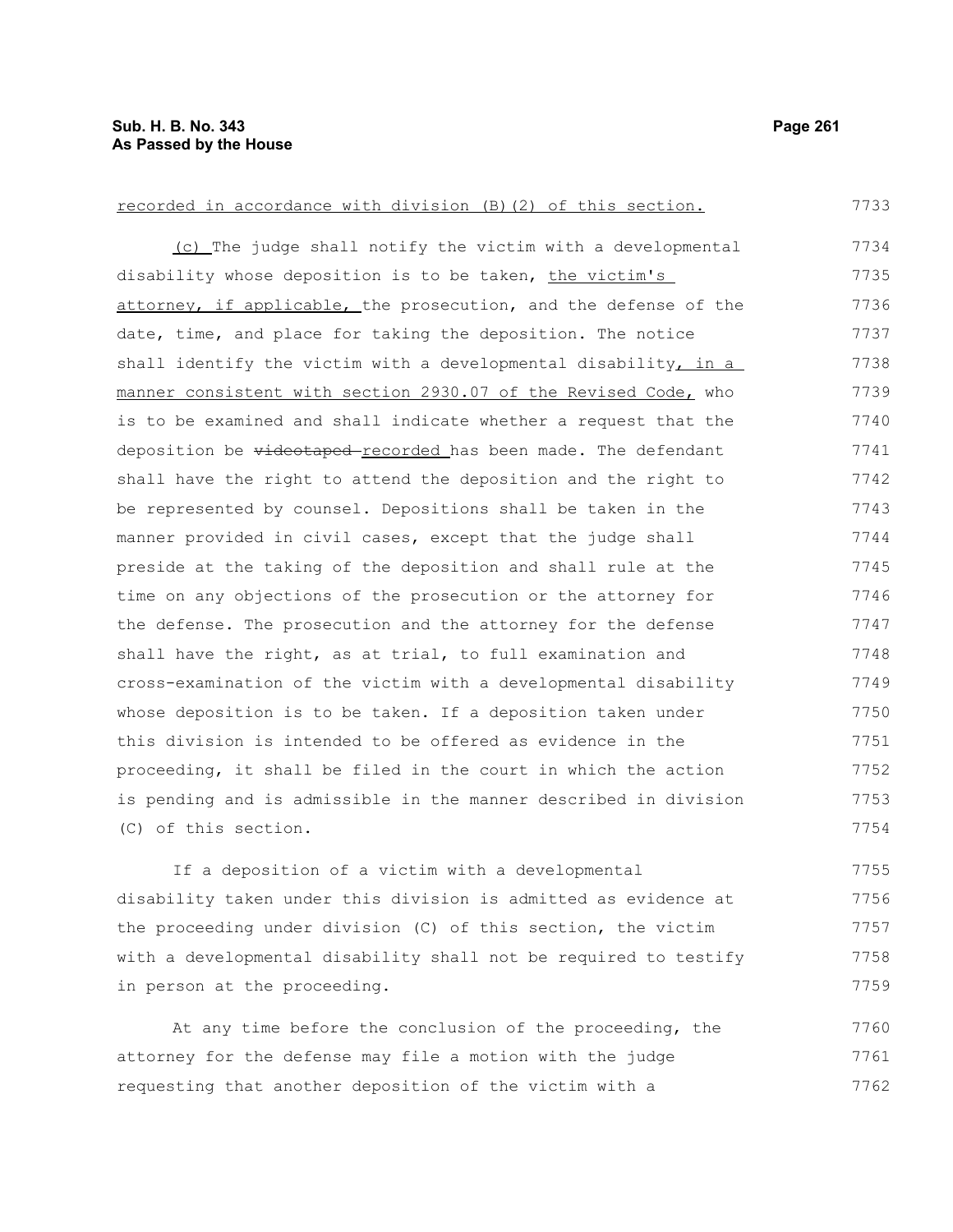developmental disability be taken because new evidence material to the defense has been discovered that the attorney for the defense could not with reasonable diligence have discovered prior to the taking of the admitted deposition. If the court orders the taking of another deposition under this provision, the deposition shall be taken in accordance with this division. If the admitted deposition was a videotaped-recorded deposition taken in accordance with division (B)(2) of this section, the new deposition shall be videotaped recorded in accordance with that division. In other cases, the new deposition may be videotaped recorded in accordance with that division. 7763 7764 7765 7766 7767 7768 7769 7770 7771 7772 7773

(2) If the prosecution, victim, or victim's attorney, if applicable, requests that a deposition to be taken under division (B)(2) of this section be videotapedrecorded, the judge shall order that the deposition be videotaped-recorded in accordance with this division. If a judge issues an order that the deposition be-videotapedrecorded, the judge shall exclude from the room in which the deposition is to be taken every person except the victim with a developmental disability giving the testimony, the judge, one or more interpreters if needed, the attorneys for the prosecution and the defense, the victim's attorney, if applicable, the victim's representative, if applicable, any person needed to operate the equipment to be used, one person chosen by the victim with a developmental disability giving the deposition, and any person whose presence the judge determines would contribute to the welfare and wellbeing of the victim with a developmental disability giving the deposition. The person chosen by the victim with a developmental disability shall not be a witness in the proceeding and, both before and during the deposition, shall not discuss the testimony of the victim with a developmental disability with any 7774 7775 7776 7777 7778 7779 7780 7781 7782 7783 7784 7785 7786 7787 7788 7789 7790 7791 7792 7793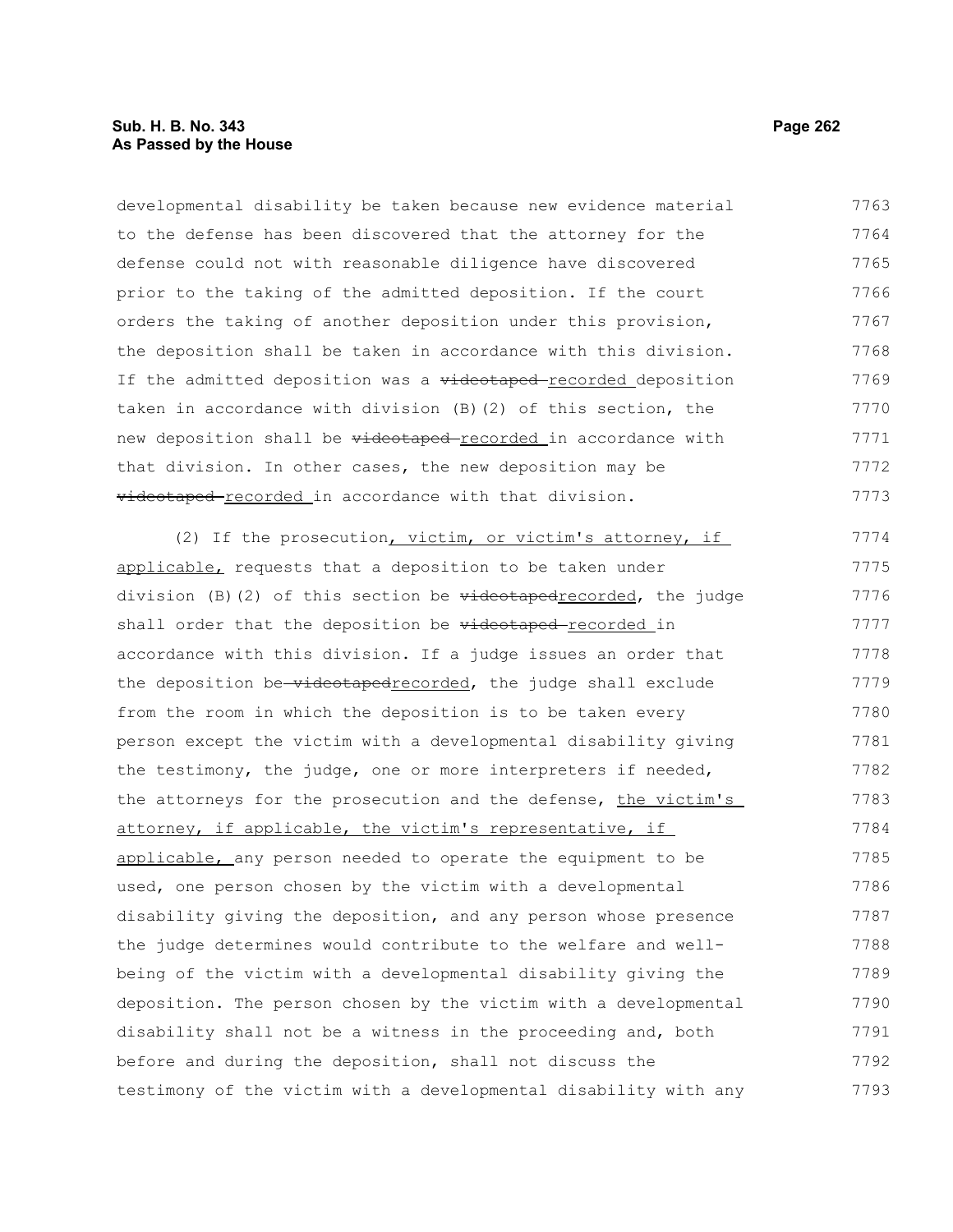# **Sub. H. B. No. 343 Page 263 As Passed by the House**

other witness in the proceeding. To the extent feasible, any person operating the recording equipment shall be restricted to a room adjacent to the room in which the deposition is being taken, or to a location in the room in which the deposition is being taken that is behind a screen or mirror, so that the person operating the recording equipment can see and hear, but cannot be seen or heard by, the victim with a developmental disability giving the deposition during the deposition. 7794 7795 7796 7797 7798 7799 7800 7801

The defendant shall be permitted to observe and hear the testimony of the victim with a developmental disability giving the deposition on a monitor, shall be provided with an electronic means of immediate communication with the defendant's attorney during the testimony, and shall be restricted to a location from which the defendant cannot be seen or heard by the victim with a developmental disability giving the deposition, except on a monitor provided for that purpose. The victim with a developmental disability giving the deposition shall be provided with a monitor on which the victim can observe, during the testimony, the defendant. The judge, at the judge's discretion, may preside at the deposition by electronic means from outside the room in which the deposition is to be taken. If the judge presides by electronic means, the judge shall be provided with monitors on which the judge can see each person in the room in which the deposition is to be taken and with an electronic means of communication with each person, and each person in the room shall be provided with a monitor on which that person can see the judge and with an electronic means of communication with the judge. A deposition that is videotaped recorded under this division shall be taken and filed in the manner described in division (B)(1) of this section and is admissible in the manner described in this division and division (C) of this section, 7802 7803 7804 7805 7806 7807 7808 7809 7810 7811 7812 7813 7814 7815 7816 7817 7818 7819 7820 7821 7822 7823 7824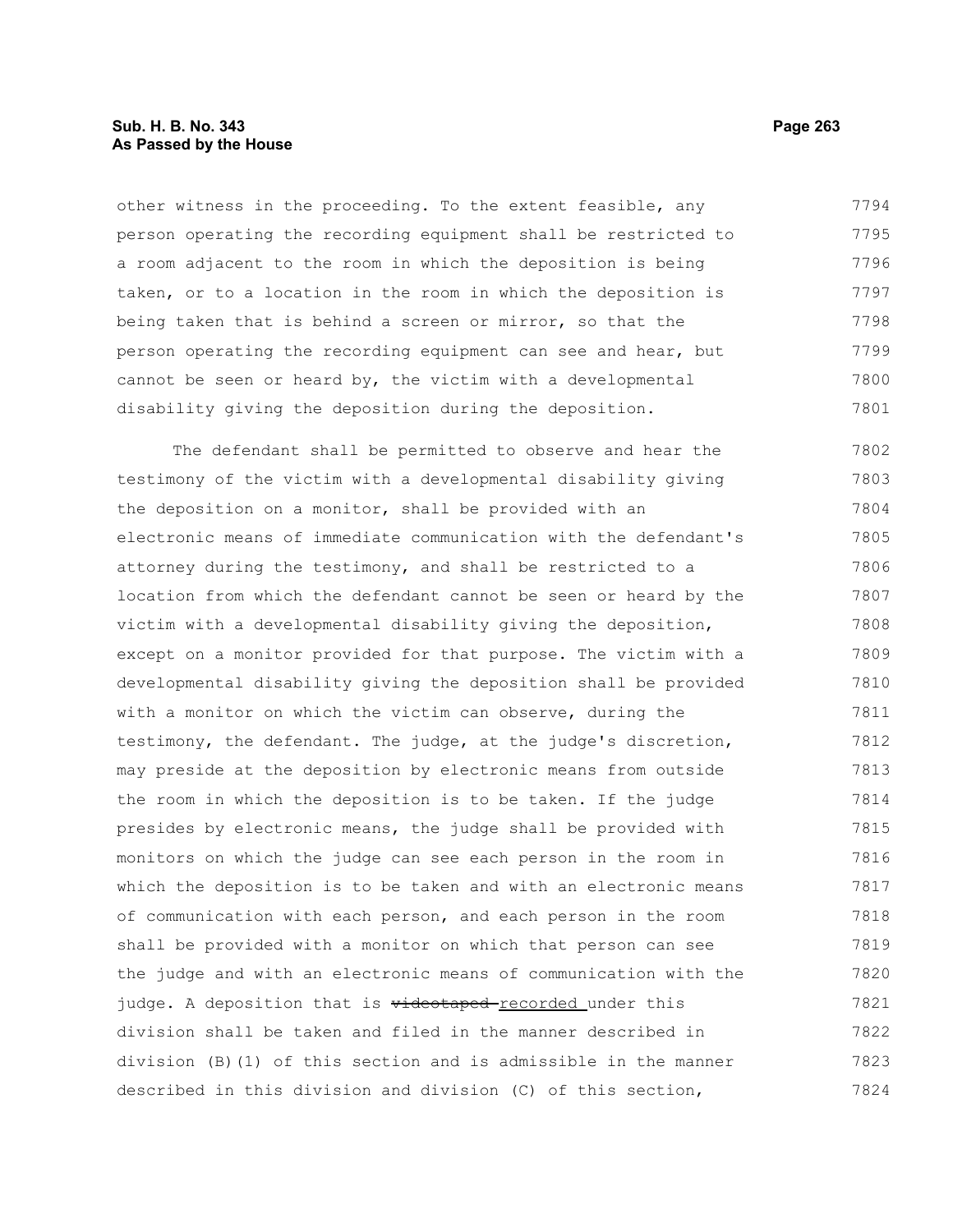## **Sub. H. B. No. 343 Page 264 As Passed by the House**

and, if a deposition that is videotaped-recorded under this division is admitted as evidence at the proceeding, the victim with a developmental disability shall not be required to testify in person at the proceeding. No deposition videotaped-recorded under this division shall be admitted as evidence at any proceeding unless division (C) of this section is satisfied relative to the deposition and all of the following apply relative to the recording: 7825 7826 7827 7828 7829 7830 7831 7832

(a) The recording is both aural and visual and is recorded on film or videotape, or by other electronic means. 7833 7834

(b) The recording is authenticated under the Rules of Evidence and the Rules of Criminal Procedure as a fair and accurate representation of what occurred, and the recording is not altered other than at the direction and under the supervision of the judge in the proceeding. 7835 7836 7837 7838 7839

(c) Each voice on the recording that is material to the testimony on the recording or the making of the recording, as determined by the judge, is identified. 7840 7841 7842

(d) Both the prosecution and the defendant are afforded an opportunity to view the recording before it is shown in the proceeding. 7843 7844 7845

(C)(1) At any proceeding in a prosecution in relation to which a deposition was taken under division (B) of this section, the deposition or a part of it is admissible in evidence upon motion of the prosecution, victim, or victim's attorney, if applicable, if the testimony in the deposition or the part to be admitted is not excluded by the hearsay rule and if the deposition or the part to be admitted otherwise is admissible under the Rules of Evidence. For purposes of this division, 7846 7847 7848 7849 7850 7851 7852 7853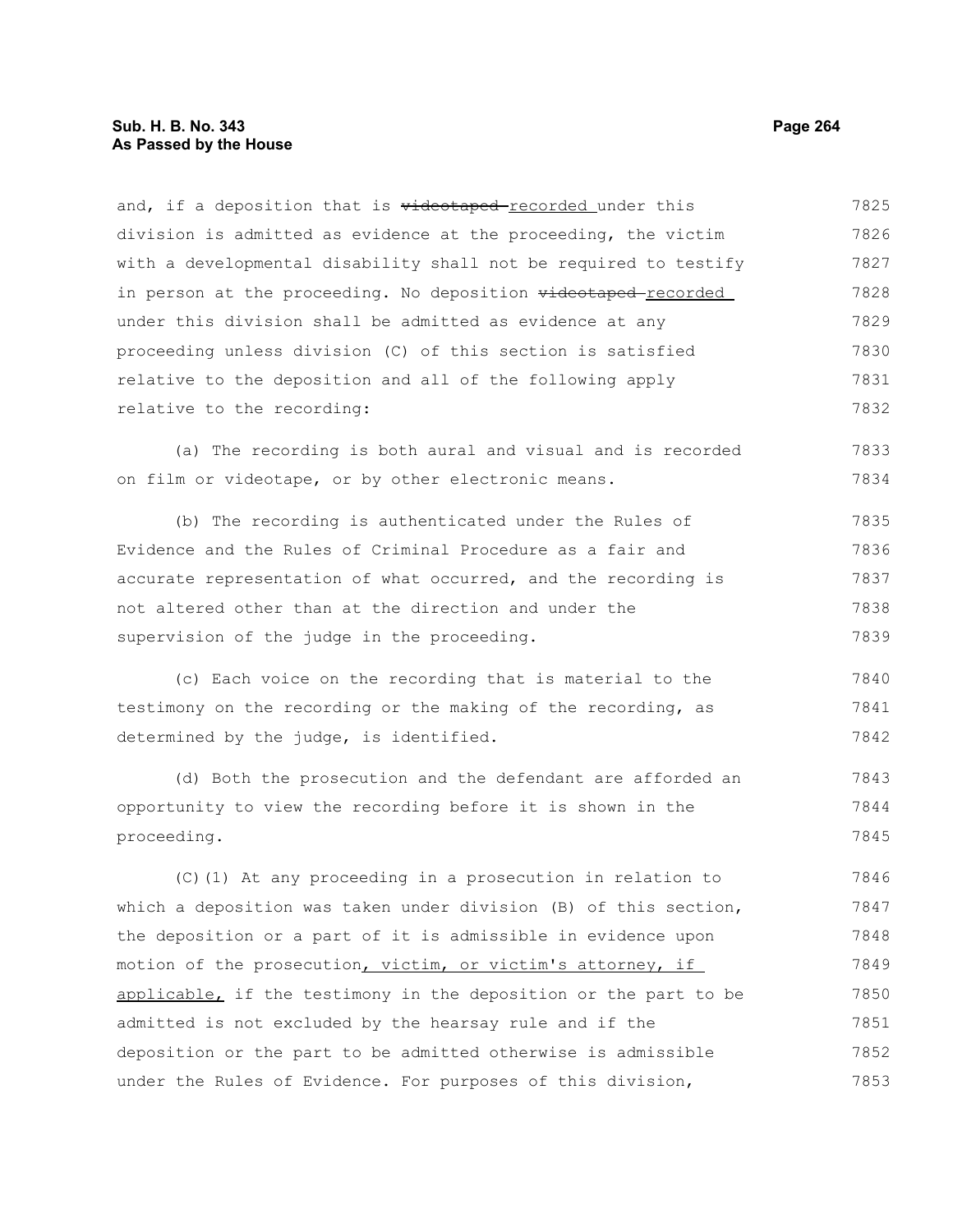# **Sub. H. B. No. 343 Page 265 As Passed by the House**

testimony is not excluded by the hearsay rule if the testimony is not hearsay under Evidence Rule 801; the testimony is within an exception to the hearsay rule set forth in Evidence Rule 803; the victim with a developmental disability who gave the testimony is unavailable as a witness, as defined in Evidence Rule 804, and the testimony is admissible under that rule; or both of the following apply: 7854 7855 7856 7857 7858 7859 7860

(a) The defendant had an opportunity and similar motive at the time of the taking of the deposition to develop the testimony by direct, cross, or redirect examination. 7861 7862 7863

(b) The judge determines that there is reasonable cause to believe that, if the victim with a developmental disability who gave the testimony in the deposition were to testify in person at the proceeding, the victim with a developmental disability would experience serious emotional trauma as a result of the participation of the victim with a developmental disability at the proceeding. 7864 7865 7866 7867 7868 7869 7870

(2) Objections to receiving in evidence a deposition or a part of it under division (C) of this section shall be made as provided in civil actions. 7871 7872 7873

(3) The provisions of divisions (B) and (C) of this section are in addition to any other provisions of the Revised Code, the Rules of Criminal Procedure, or the Rules of Evidence that pertain to the taking or admission of depositions in a criminal proceeding and do not limit the admissibility under any of those other provisions of any deposition taken under division (B) of this section or otherwise taken. 7874 7875 7876 7877 7878 7879 7880

(D) In any proceeding in the prosecution of any charge of a violation listed in division (B)(1) of this section or an 7881 7882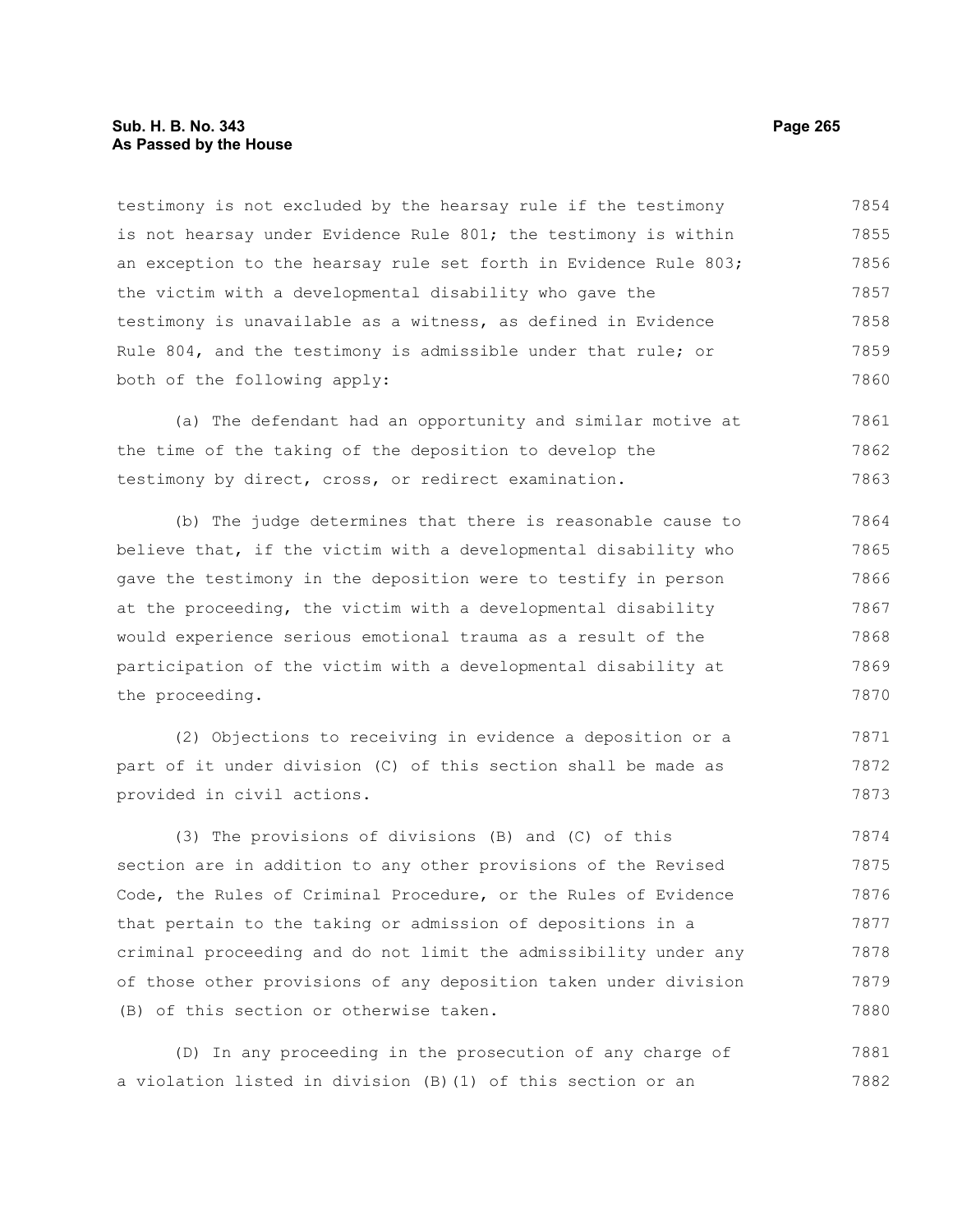#### **Sub. H. B. No. 343 Page 266 As Passed by the House**

offense of violence and in which an alleged victim of the violation or offense was a person with a developmental disability, the prosecution, victim, or victim's attorney, if applicable, may file a motion with the judge requesting the judge to order the testimony of the victim with a developmental disability to be taken in a room other than the room in which the proceeding is being conducted and be televised, by closed circuit equipment, into the room in which the proceeding is being conducted to be viewed by the jury, if applicable, the defendant, and any other persons who are not permitted in the room in which the testimony is to be taken but who would have been present during the testimony of the victim with a developmental disability had it been given in the room in which the proceeding is being conducted. Except for good cause shown, the prosecution, victim, or victim's attorney, if applicable, shall file a motion under this division at least seven days before the date of the proceeding. The judge may issue the order upon the motion of the prosecution filed under this section, if the judge determines that the victim with a developmental disability is unavailable to testify in the room in which the proceeding is being conducted in the physical presence of the defendant for one or more of the reasons set forth in division (F) of this section. If a judge issues an order of that nature, the judge shall exclude from the room in which the testimony is to be taken every person except a person described in division (B)(2) of this section. The judge, at the judge's discretion, may preside during the giving of the testimony by electronic means from outside the room in which it is being given, subject to the limitations set forth in division (B)(2) of this section. To the extent feasible, any person operating the televising equipment shall be hidden from the sight and hearing of the victim with a developmental disability giving the testimony, in 7883 7884 7885 7886 7887 7888 7889 7890 7891 7892 7893 7894 7895 7896 7897 7898 7899 7900 7901 7902 7903 7904 7905 7906 7907 7908 7909 7910 7911 7912 7913 7914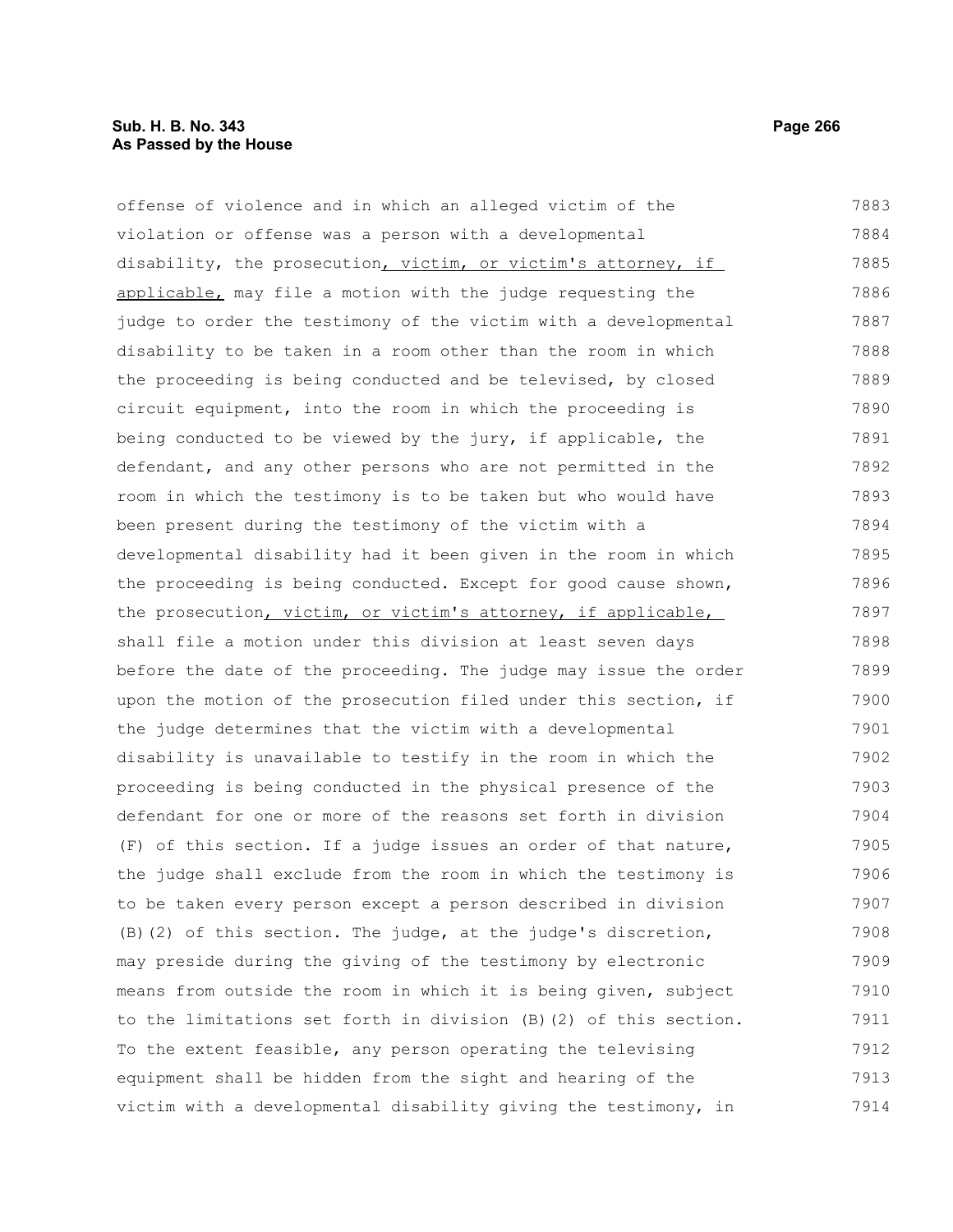# **Sub. H. B. No. 343 Page 267 As Passed by the House**

a manner similar to that described in division (B)(2) of this section. The defendant shall be permitted to observe and hear the testimony of the victim with a developmental disability giving the testimony on a monitor, shall be provided with an electronic means of immediate communication with the defendant's attorney during the testimony, and shall be restricted to a location from which the defendant cannot be seen or heard by the victim with a developmental disability giving the testimony, except on a monitor provided for that purpose. The victim with a developmental disability giving the testimony shall be provided with a monitor on which the victim with a developmental disability can observe, during the testimony, the defendant. 7915 7916 7917 7918 7919 7920 7921 7922 7923 7924 7925 7926

(E) In any proceeding in the prosecution of any charge of a violation listed in division (B)(1) of this section or an offense of violence and in which an alleged victim of the violation or offense was a victim with a developmental disability, the prosecution, victim, or victim's attorney, if applicable, may file a motion with the judge requesting the judge to order the testimony of the victim with a developmental disability to be taken outside of the room in which the proceeding is being conducted and be recorded for showing in the room in which the proceeding is being conducted before the judge, the jury, if applicable, the defendant, and any other persons who would have been present during the testimony of the victim with a developmental disability had it been given in the room in which the proceeding is being conducted. Except for good cause shown, the prosecution, victim, or victim's attorney, if applicable, shall file a motion under this division at least seven days before the date of the proceeding. The judge may issue the order upon the motion of the prosecution filed under this division, if the judge determines that the victim with a 7927 7928 7929 7930 7931 7932 7933 7934 7935 7936 7937 7938 7939 7940 7941 7942 7943 7944 7945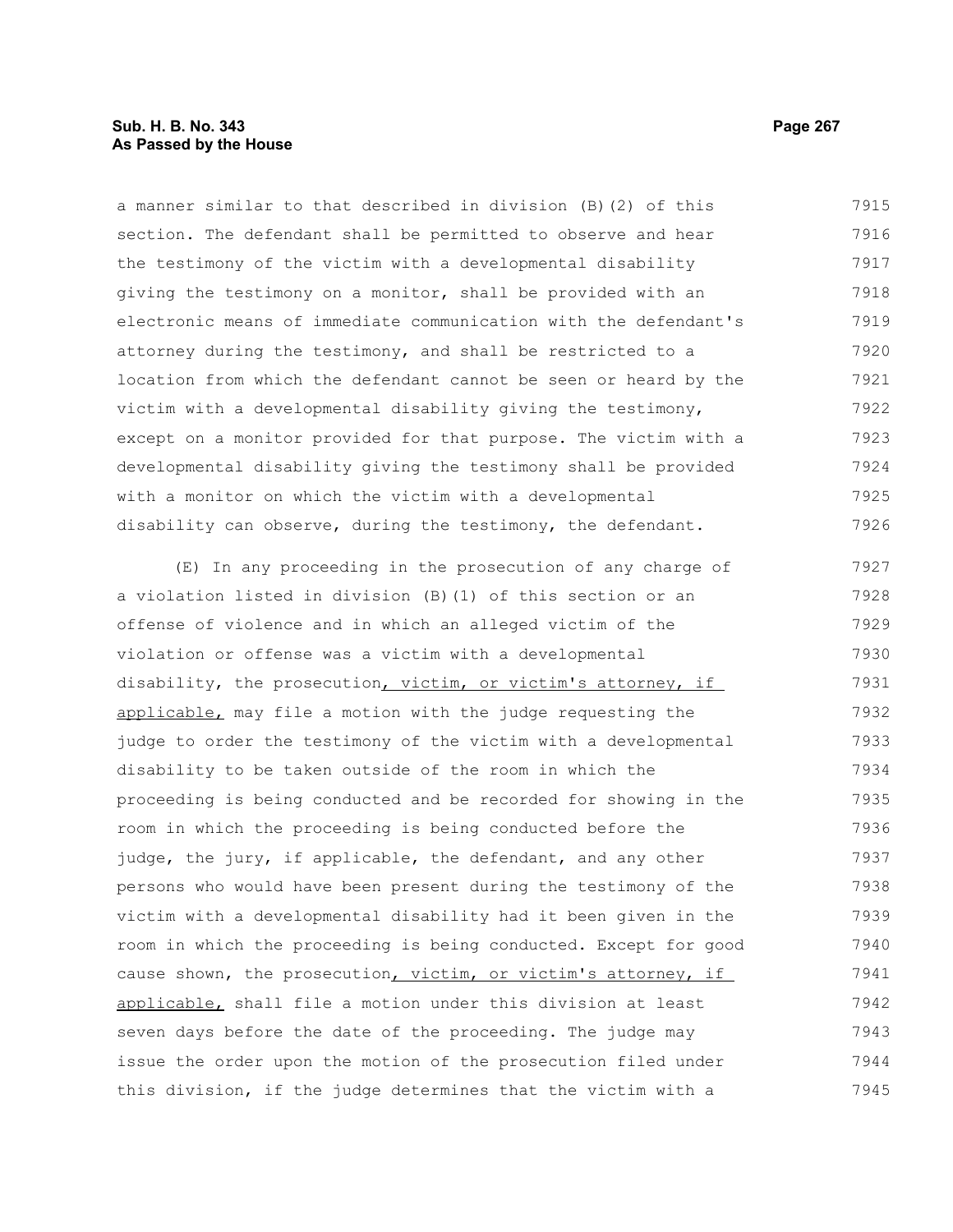developmental disability is unavailable to testify in the room in which the proceeding is being conducted in the physical presence of the defendant, for one or more of the reasons set forth in division (F) of this section. If a judge issues an order of that nature, the judge shall exclude from the room in which the testimony is to be taken every person except a person described in division (B)(2) of this section. To the extent feasible, any person operating the recording equipment shall be hidden from the sight and hearing of the victim with a developmental disability giving the testimony, in a manner similar to that described in division (B)(2) of this section. The defendant shall be permitted to observe and hear the testimony of the victim with a developmental disability who is giving the testimony on a monitor, shall be provided with an electronic means of immediate communication with the defendant's attorney during the testimony, and shall be restricted to a location from which the defendant cannot be seen or heard by the victim with a developmental disability giving the testimony, except on a monitor provided for that purpose. The victim with a developmental disability giving the testimony shall be provided with a monitor on which the victim can observe, during the testimony, the defendant. No order for the taking of testimony by recording shall be issued under this division unless the provisions set forth in divisions  $(B)(2)(a)$ ,  $(b)$ ,  $(c)$ , and  $(d)$ of this section apply to the recording of the testimony. 7946 7947 7948 7949 7950 7951 7952 7953 7954 7955 7956 7957 7958 7959 7960 7961 7962 7963 7964 7965 7966 7967 7968 7969 7970

(F) For purposes of divisions (D) and (E) of this section, a judge may order the testimony of a victim with a developmental disability to be taken outside the room in which the proceeding is being conducted if the judge determines that the victim with a developmental disability is unavailable to testify in the room in the physical presence of the defendant due to one or more of 7971 7972 7973 7974 7975 7976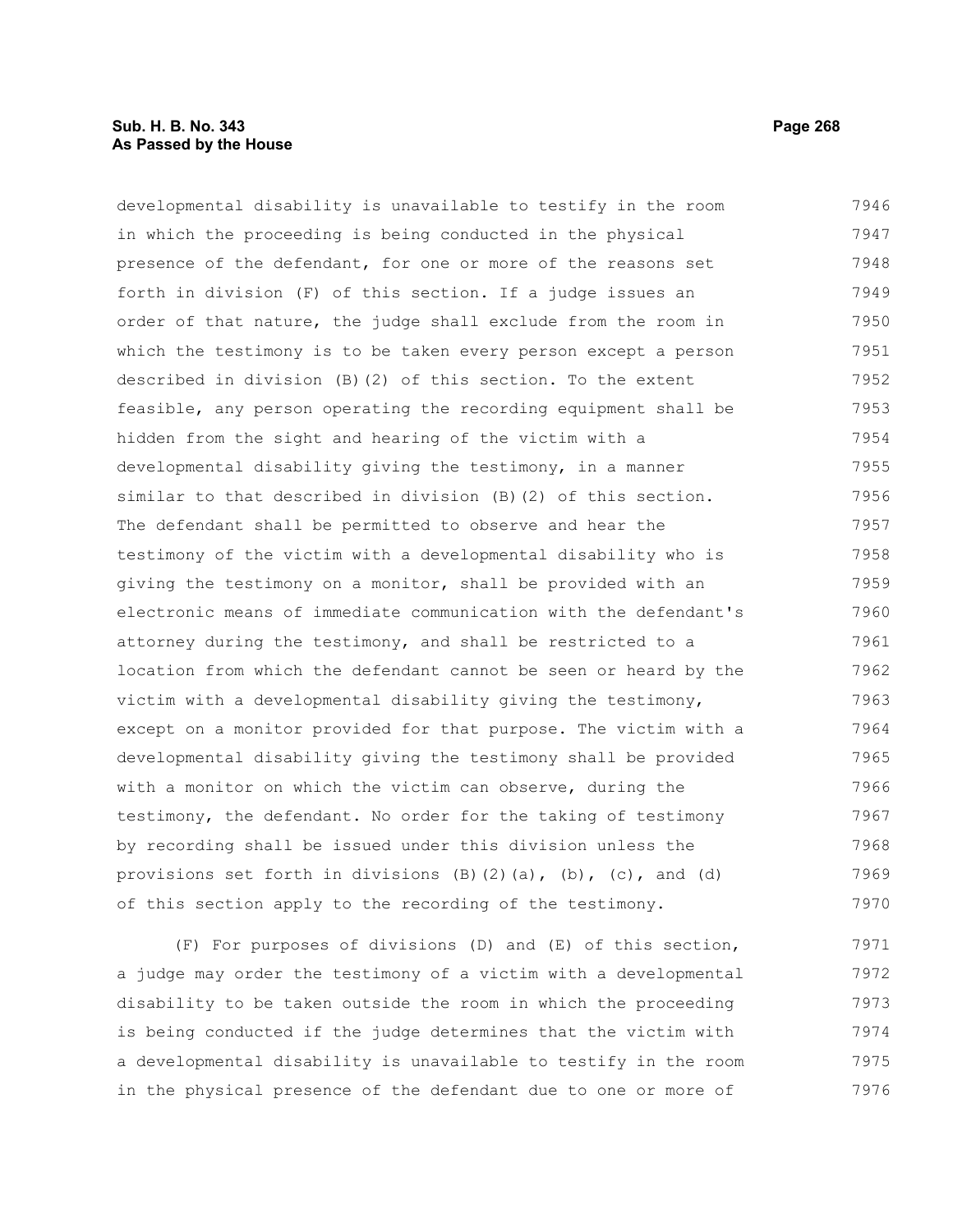8005

| the following:                                                   | 7977 |
|------------------------------------------------------------------|------|
| (1) The persistent refusal of the victim with a                  | 7978 |
| developmental disability to testify despite judicial requests to | 7979 |
| do so;                                                           | 7980 |
| (2) The inability of the victim with a developmental             | 7981 |
| disability to communicate about the alleged violation or offense | 7982 |
| because of extreme fear, failure of memory, or another similar   | 7983 |
| reason;                                                          | 7984 |
| (3) The substantial likelihood that the victim with a            | 7985 |
| developmental disability will suffer serious emotional trauma    | 7986 |
| from so testifying.                                              | 7987 |
| (G) (1) If a judge issues an order pursuant to division (D)      | 7988 |
| or (E) of this section that requires the testimony of a victim   | 7989 |
| with a developmental disability in a criminal proceeding to be   | 7990 |
| taken outside of the room in which the proceeding is being       | 7991 |
| conducted, the order shall specifically identify the victim with | 7992 |
| a developmental disability, in a manner consistent with section  | 7993 |
| 2930.07 of the Revised Code, to whose testimony it applies, the  | 7994 |
| order applies only during the testimony of the specified victim  | 7995 |
| with a developmental disability, and the victim with a           | 7996 |
| developmental disability giving the testimony shall not be       | 7997 |
| required to testify at the proceeding other than in accordance   | 7998 |
| with the order.                                                  | 7999 |
| (2) A judge who makes any determination regarding the            | 8000 |
| admissibility of a deposition under divisions (B) and (C) of     | 8001 |
| this section, the videotaping recording of a deposition under    | 8002 |
| division (B) (2) of this section, or the taking of testimony     | 8003 |
| outside of the room in which a proceeding is being conducted     | 8004 |

under division (D) or (E) of this section shall enter the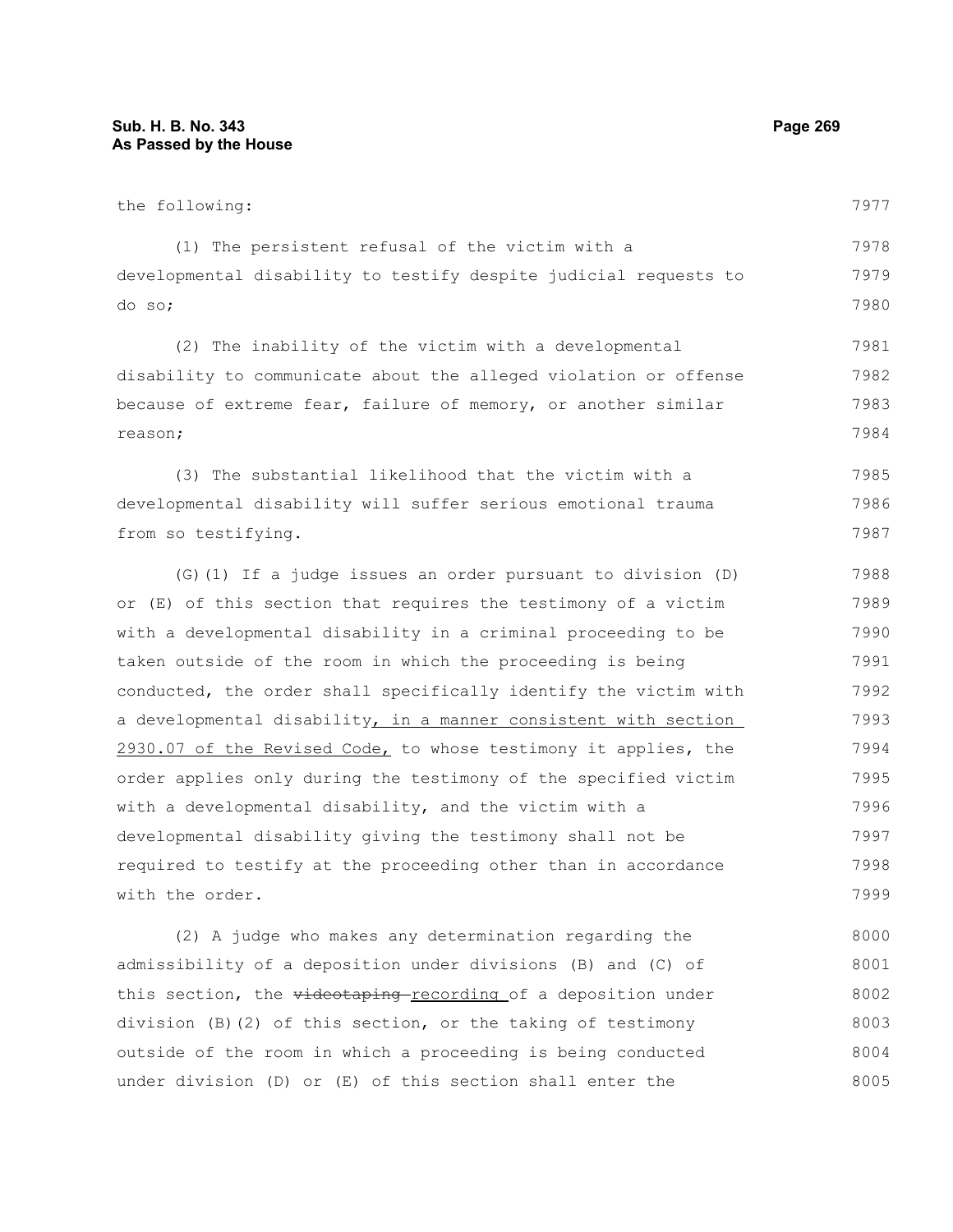determination and findings on the record in the proceeding. **Sec. 2945.483.** (A) As used in this section: (1) "Child" means any individual under eighteen years of age. (2) "Developmental disability" has the same meaning as in section 5123.01 of the Revised Code. (B) In any proceeding in which a child or person with a developmental disability testifies in open court, the child or person with a developmental disability shall have the following rights to be enforced sua sponte by the court or upon motion or notice of any attorney involved in the proceeding: (1) To be asked questions in a manner the child or person with a developmental disability can reasonably understand, including, but not limited to, a child-friendly oath; (2) To be free of harassment or intimidation tactics in the proceeding; (3)(a) To have an advocate or victim's representative of the child's or person with a developmental disability's choosing present in the courtroom and in a position clearly visible in close proximity to the child or person with a developmental disability, subject to division (B)(3)(b) of this section; (b) That if the prosecutor in the case or the court has a reasonable basis to believe that the victim's representative is not acting in the interests of the victim who is a child or a person with a developmental disability, the prosecutor shall file a motion setting forth the reasonable basis for this belief and the court shall hold a hearing to determine whether the victim's representative is acting in the interests of the 8006 8007 8008 8009 8010 8011 8012 8013 8014 8015 8016 8017 8018 8019 8020 8021 8022 8023 8024 8025 8026 8027 8028 8029 8030 8031 8032 8033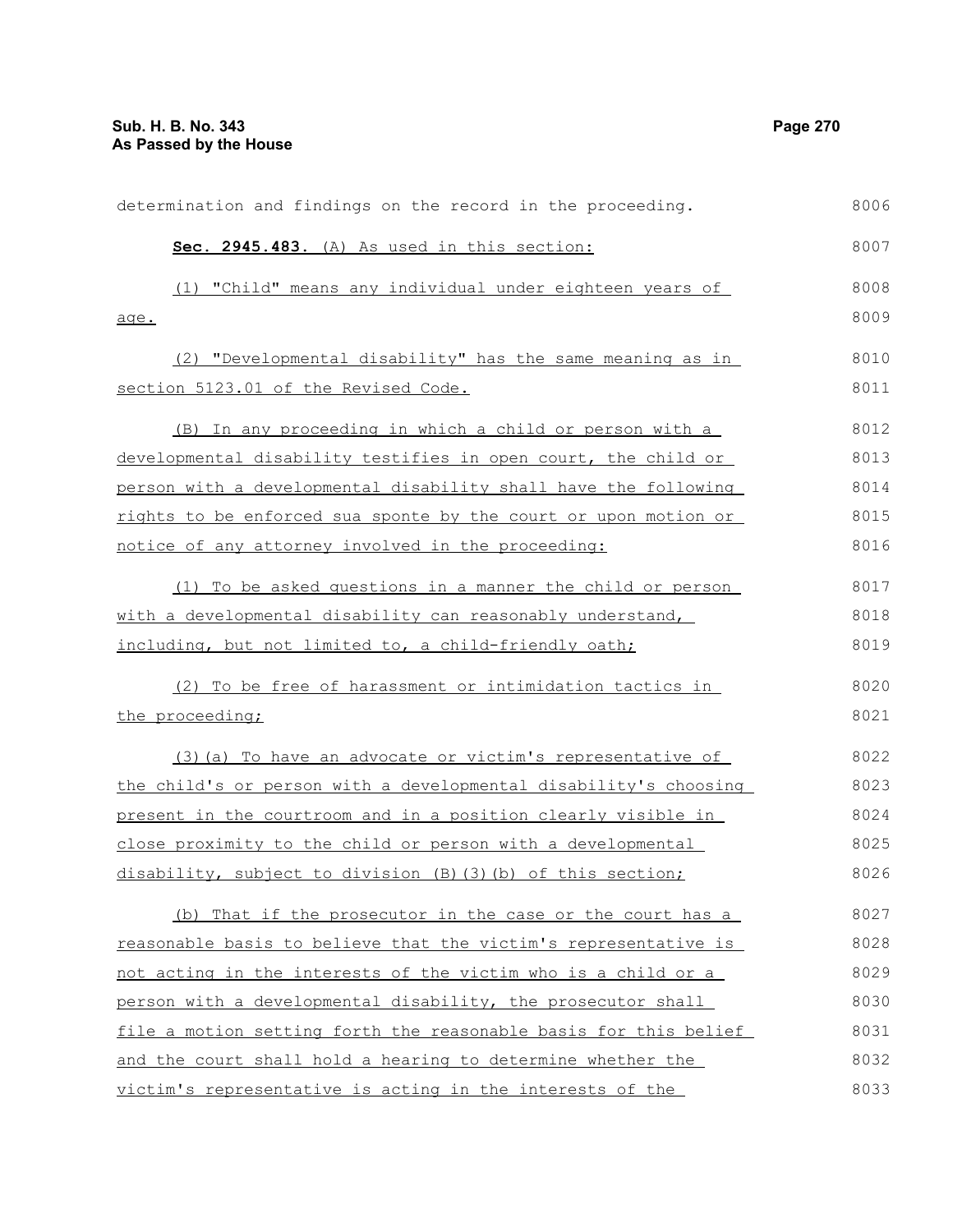| victim. The court shall make this determination by a            | 8034 |
|-----------------------------------------------------------------|------|
| preponderance of the evidence. If the court finds that the      | 8035 |
| victim's representative is not acting in the interests of the   | 8036 |
| victim, the court shall appoint a court-appointed special       | 8037 |
| advocate, quardian ad litem, or a victim advocate to act as the | 8038 |
| victim's representative in lieu of the previously appointed     | 8039 |
| <u>victim's representative.</u>                                 | 8040 |
| (4) To have the courtroom or hearing room adjusted to           | 8041 |
| ensure the comfort and protection of the child or person with a | 8042 |
| developmental disability;                                       | 8043 |
| (5) To have flexibility in the formalities of the               | 8044 |
| proceedings in an effort to ensure the comfort of the child or  | 8045 |
| person with a developmental disability;                         | 8046 |
| (6) To permit a comfort item to be present inside the           | 8047 |
| courtroom or hearing room and to accompany the child or person  | 8048 |
| with a developmental disability throughout the hearing;         | 8049 |
| (7) To permit the use of a properly constructed screen          | 8050 |
| that would allow the judge and jury in the courtroom or hearing | 8051 |
| room to see the child or person with a developmental disability | 8052 |
| but would obscure the child's or person with a developmental    | 8053 |
| disability's view of the defendant or alleged juvenile offender | 8054 |
| or the public or both;                                          | 8055 |
| (8) To have a secure and comfortable waiting area provided      | 8056 |
| for the child or person with a developmental disability during  | 8057 |
| the court proceedings and to have a support person of the       | 8058 |
| child's or person with a developmental disability's choosing    | 8059 |
| stay with the child or person with a developmental disability   | 8060 |
| while waiting, subject to division (B) (3) (b) of this section; | 8061 |
| (9) To have an advocate or victim's representative inform       | 8062 |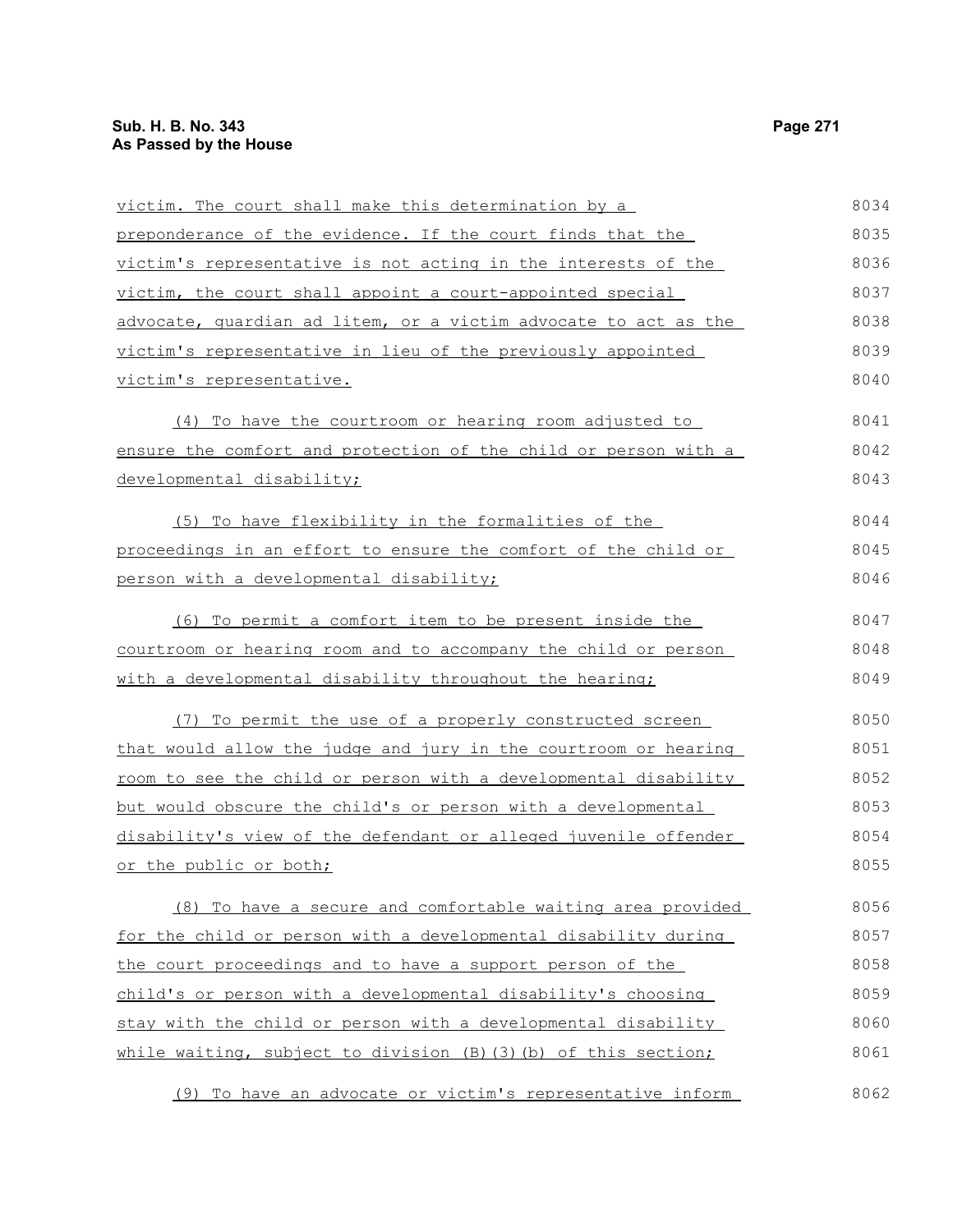| the court about the child's or person with a developmental       | 8063 |
|------------------------------------------------------------------|------|
| disability's ability to understand the nature of the             | 8064 |
| proceedings, special accommodations that may be needed for the   | 8065 |
| child's or person with a developmental disability's testimony,   | 8066 |
| and any other information relevant to any of the rights set      | 8067 |
| forth in this section.                                           | 8068 |
| (C) In circumstances where the accused in a proceeding has       | 8069 |
| chosen to proceed without counsel, the court may appoint standby | 8070 |
| counsel for that party and may order standby counsel to question | 8071 |
| a child or person with a developmental disability on behalf of   | 8072 |
| the pro se party if the court finds that there is a substantial  | 8073 |
| likelihood that serious emotional trauma would come to the child | 8074 |
| or person with a developmental disability if the pro se party    | 8075 |
| were allowed to question the child or person with a              | 8076 |
| developmental disability directly.                               | 8077 |
| (D) (1) If the child or person with a developmental              | 8078 |
| disability is the victim of a criminal offense or delinquent     | 8079 |
| act, the court shall ensure that all steps necessary to secure   | 8080 |
| the physical safety of the child or person with a developmental  | 8081 |
| disability, both in the courtroom and during periods of time     | 8082 |
| that the child or person with a developmental disability may     | 8083 |
| spend waiting for court, have been taken.                        | 8084 |
| (2) The court and all attorneys involved in a court              | 8085 |
| proceeding involving a child or person with a developmental      | 8086 |
| disability shall not disclose to any third party any discovery,  | 8087 |
| including, but not limited to, the child's or person with a      | 8088 |
| developmental disability's name, address, and date of birth, any | 8089 |
| and all interviews of the child or person with a developmental   | 8090 |
| disability, and any other identifying information of the child   | 8091 |
| or person with a developmental disability in a manner consistent | 8092 |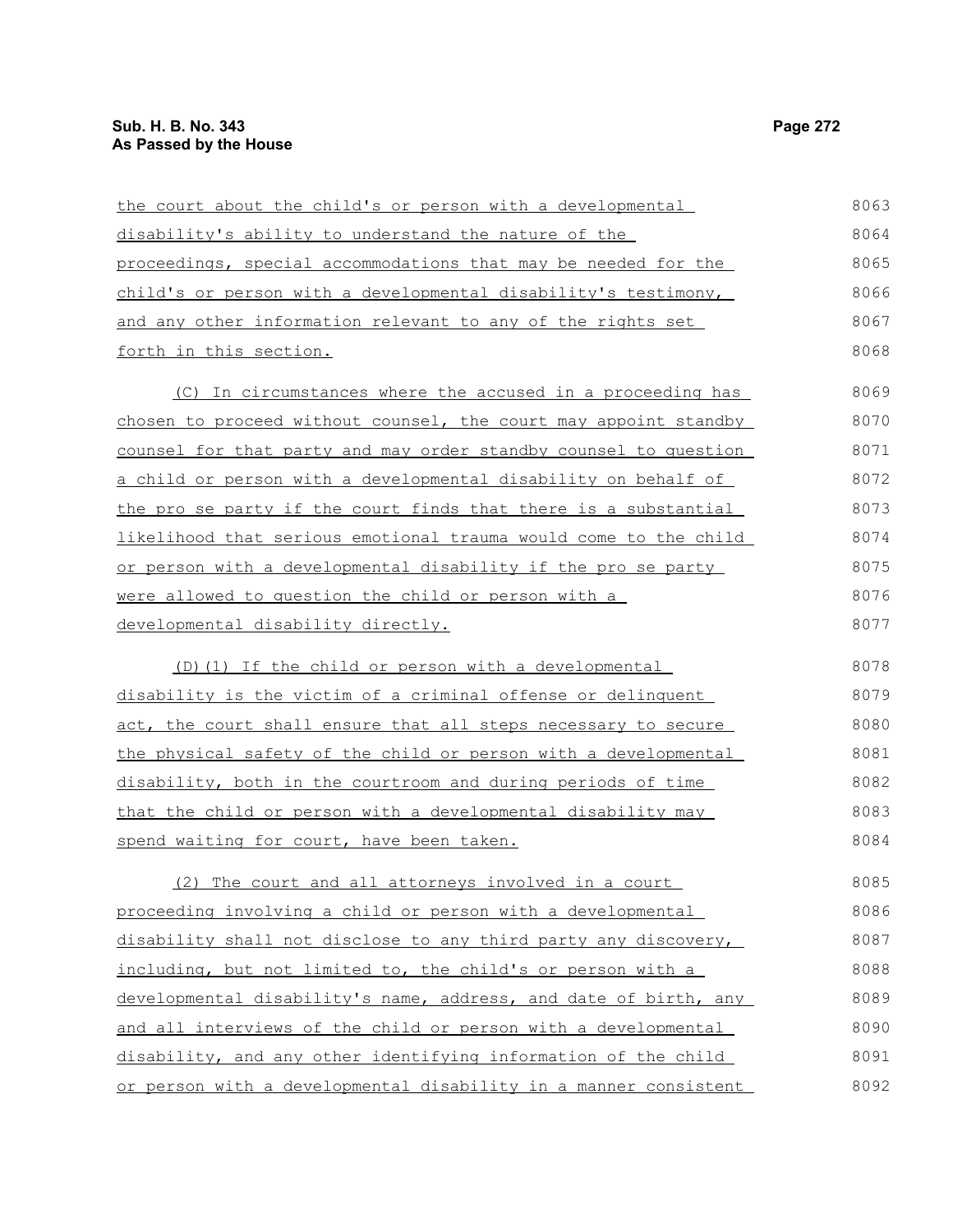with section 2930.07 of the Revised Code. The court shall enforce any violations of this section through the court's contempt powers. (E) In any post-conviction proceeding or in regards to post-conviction relief, if the prosecutor in the case or the court has a reasonable basis to believe that the victim's representative is not acting in the interests of the victim who is a child or a person with a developmental disability, the prosecutor shall file a motion setting forth the reasonable basis for this belief and the court shall hold a hearing to determine whether the victim's representative is acting in the interests of the victim. The court shall make this determination by a preponderance of the evidence. If the court finds that the victim's representative is not acting in the interests of the victim, the court shall appoint a court-appointed special advocate, guardian ad litem, or a victim advocate to act as the victim's representative in lieu of the previously appointed victim's representative. **Sec. 2945.72.** The time within which an accused must be brought to trial, or, in the case of felony, to preliminary hearing and trial, may be extended only by the following: 8093 8094 8095 8096 8097 8098 8099 8100 8101 8102 8103 8104 8105 8106 8107 8108 8109 8110 8111 8112 8113

(A) Any period during which the accused is unavailable for hearing or trial, by reason of other criminal proceedings against-him the accused, within or outside the state, by reason of-his confinement in another state, or by reason of the pendency of extradition proceedings, provided that the prosecution exercises reasonable diligence to secure-hisavailability of the accused; 8114 8115 8116 8117 8118 8119 8120

(B) Any period during which the accused is mentally incompetent to stand trial or during which  $-\text{his}$  the accused's 8121 8122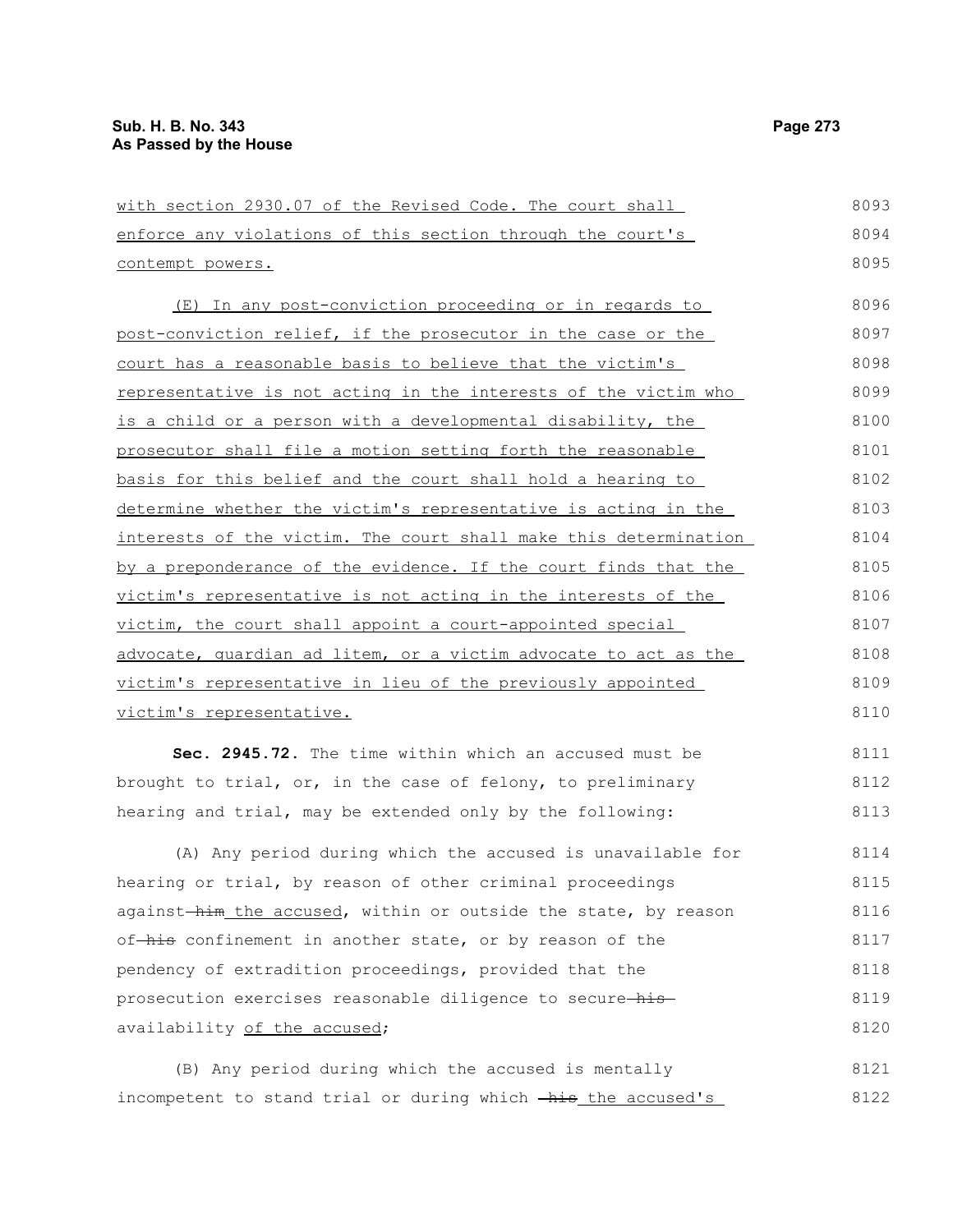mental competence to stand trial is being determined, or any period during which the accused is physically incapable of standing trial; (C) Any period of delay necessitated by the accused's lack of counsel, provided that such delay is not occasioned by any lack of diligence in providing counsel to an indigent accused upon-his the accused's request as required by law; (D) Any period of delay occasioned by the neglect or improper act of the accused; (E) Any period of delay necessitated by reason of a plea in bar or abatement, motion, proceeding, or action made or instituted by the accused; (F) Any period of delay necessitated by a removal or change of venue pursuant to law; (G) Any period during which trial is stayed pursuant to an express statutory requirement, or pursuant to an order of another court competent to issue such order; (H) The period of any continuance granted on the accused's own motion, and the period of any reasonable continuance granted other than upon the accused's own motion; (I) Any period during which an appeal filed pursuant to section 2945.67 of the Revised Code is pending; (J) Any period during which an appeal or petition for a writ filed pursuant to section 2930.19 of the Revised Code is pending. 8123 8124 8125 8126 8127 8128 8129 8130 8131 8132 8133 8134 8135 8136 8137 8138 8139 8140 8141 8142 8143 8144 8145 8146 8147

**Sec. 2947.051.** (A) In all criminal cases in which a person is convicted of or pleads guilty to a felony, if the offender, in committing the offense, caused, attempted to cause, 8148 8149 8150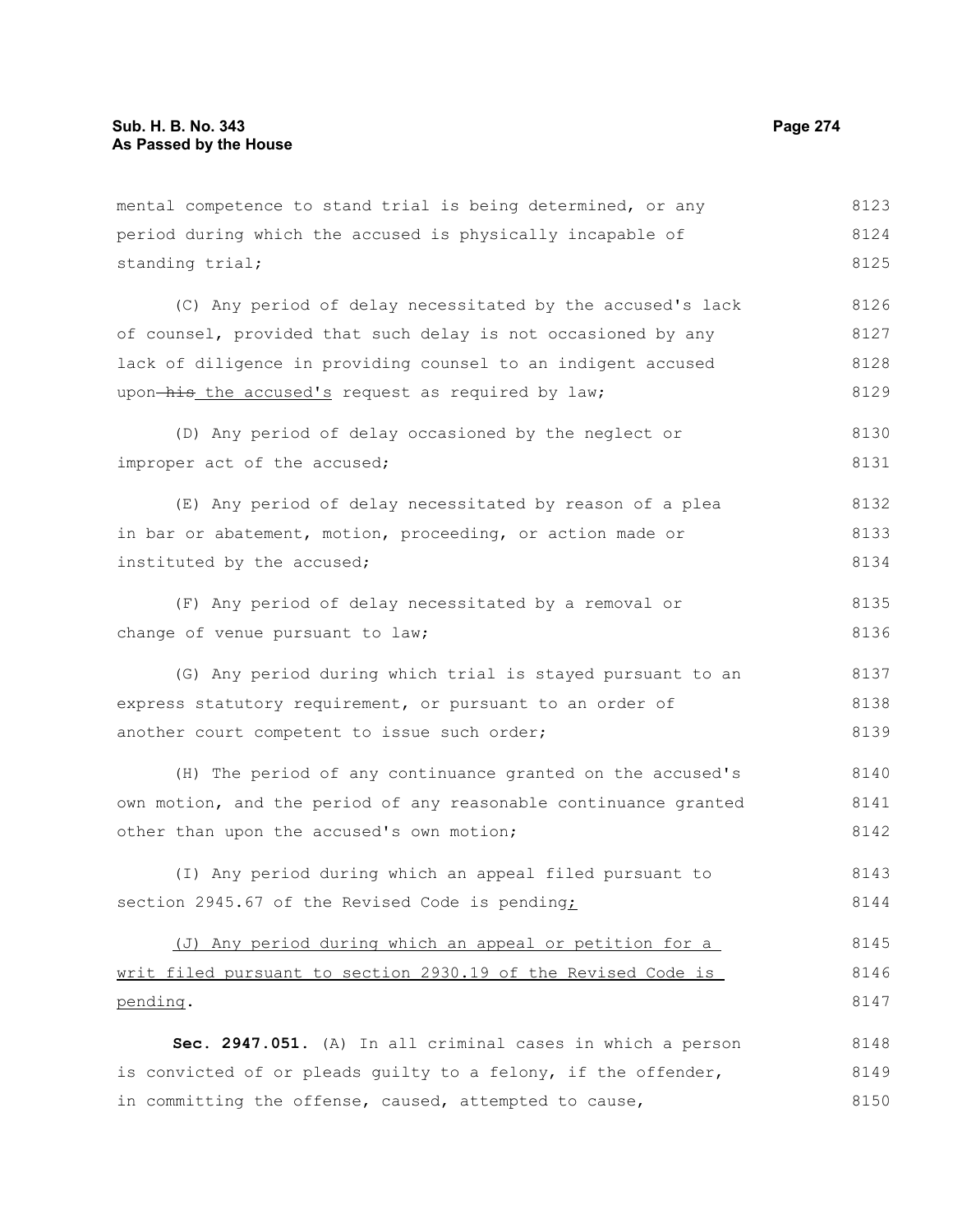# **Sub. H. B. No. 343 Page 275 As Passed by the House**

threatened to cause, or created a risk of physical harm to the victim of the offense, the court, prior to sentencing the offender, shall order the preparation of a victim impact statement by the department of probation of the county in which the victim of the offense resides, by the court's own regular probation officer, or by a victim assistance program that is operated by the state, any county or municipal corporation, or any other governmental entity. The court, in accordance with sections 2929.13 and 2929.19 of the Revised Code, shall consider the victim impact statement in determining the sentence to be imposed upon the offender. 8151 8152 8153 8154 8155 8156 8157 8158 8159 8160 8161

(B) Each victim impact statement prepared under this section shall identify the victim of the offense, itemize any economic loss suffered by the victim as a result of the offense, identify any physical injury suffered by the victim as a result of the offense and the seriousness and permanence of the injury, identify any change in the victim's personal welfare or familial relationships as a result of the offense and any psychological impact experienced by the victim or the victim's family as a result of the offense, and contain any other information related to the impact of the offense upon the victim that the court requires. Each victim impact statement prepared under this section shall include any statement made by the victim or the victim's representative pursuant to section 2930.13 of the Revised Code. 8162 8163 8164 8165 8166 8167 8168 8169 8170 8171 8172 8173 8174 8175

(C) A victim impact statement prepared under this section shall be kept confidential and is not a public record as defined in section 149.43 of the Revised Code. However, the court may furnish copies of the statement to both the defendant or the defendant's counsel and the prosecuting attorney. Immediately following the imposition of sentence upon the defendant, the 8176 8177 8178 8179 8180 8181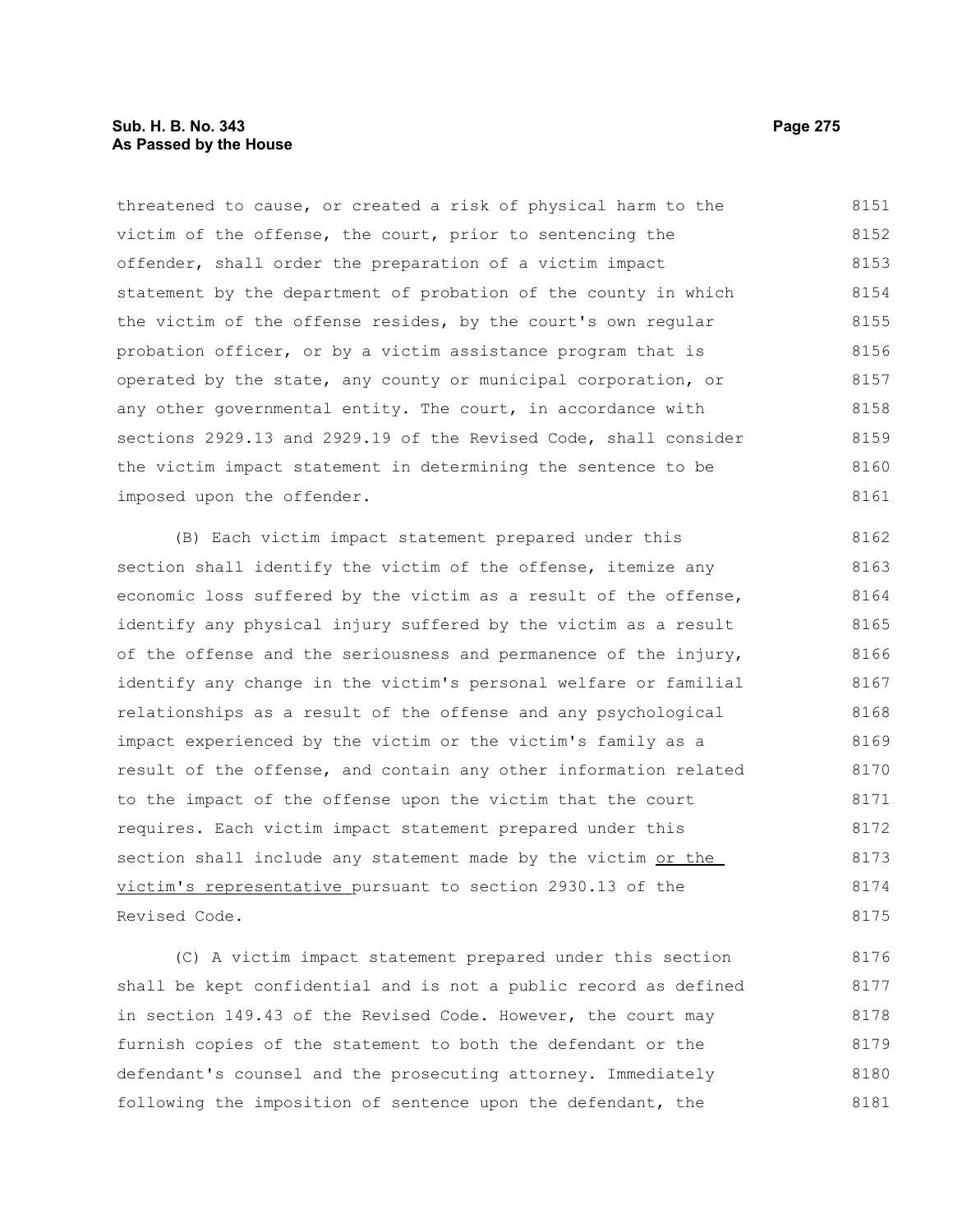defendant, the defendant's counsel, and the prosecuting attorney shall return to the court the copies of the victim impact statement that were made available to the defendant, the counsel, or the prosecuting attorney. 8182 8183 8184 8185

**Sec. 2951.041.** (A)(1) If an offender is charged with a criminal offense, including but not limited to a violation of section 2913.02, 2913.03, 2913.11, 2913.21, 2913.31, or 2919.21 of the Revised Code, and the court has reason to believe that drug or alcohol usage by the offender was a factor leading to the criminal offense with which the offender is charged or that, at the time of committing that offense, the offender had a mental illness, was a person with an intellectual disability, or was a victim of a violation of section 2905.32 or 2907.21 of the Revised Code and that the mental illness, status as a person with an intellectual disability, or fact that the offender was a victim of a violation of section 2905.32 or 2907.21 of the Revised Code was a factor leading to the offender's criminal behavior, the court may accept, prior to the entry of a guilty plea, the offender's request for intervention in lieu of conviction. The request shall include a statement from the offender as to whether the offender is alleging that drug or alcohol usage by the offender was a factor leading to the criminal offense with which the offender is charged or is alleging that, at the time of committing that offense, the offender had a mental illness, was a person with an intellectual disability, or was a victim of a violation of section 2905.32 or 2907.21 of the Revised Code and that the mental illness, status as a person with an intellectual disability, or fact that the offender was a victim of a violation of section 2905.32 or 2907.21 of the Revised Code was a factor leading to the criminal offense with which the offender is charged. The request also 8186 8187 8188 8189 8190 8191 8192 8193 8194 8195 8196 8197 8198 8199 8200 8201 8202 8203 8204 8205 8206 8207 8208 8209 8210 8211 8212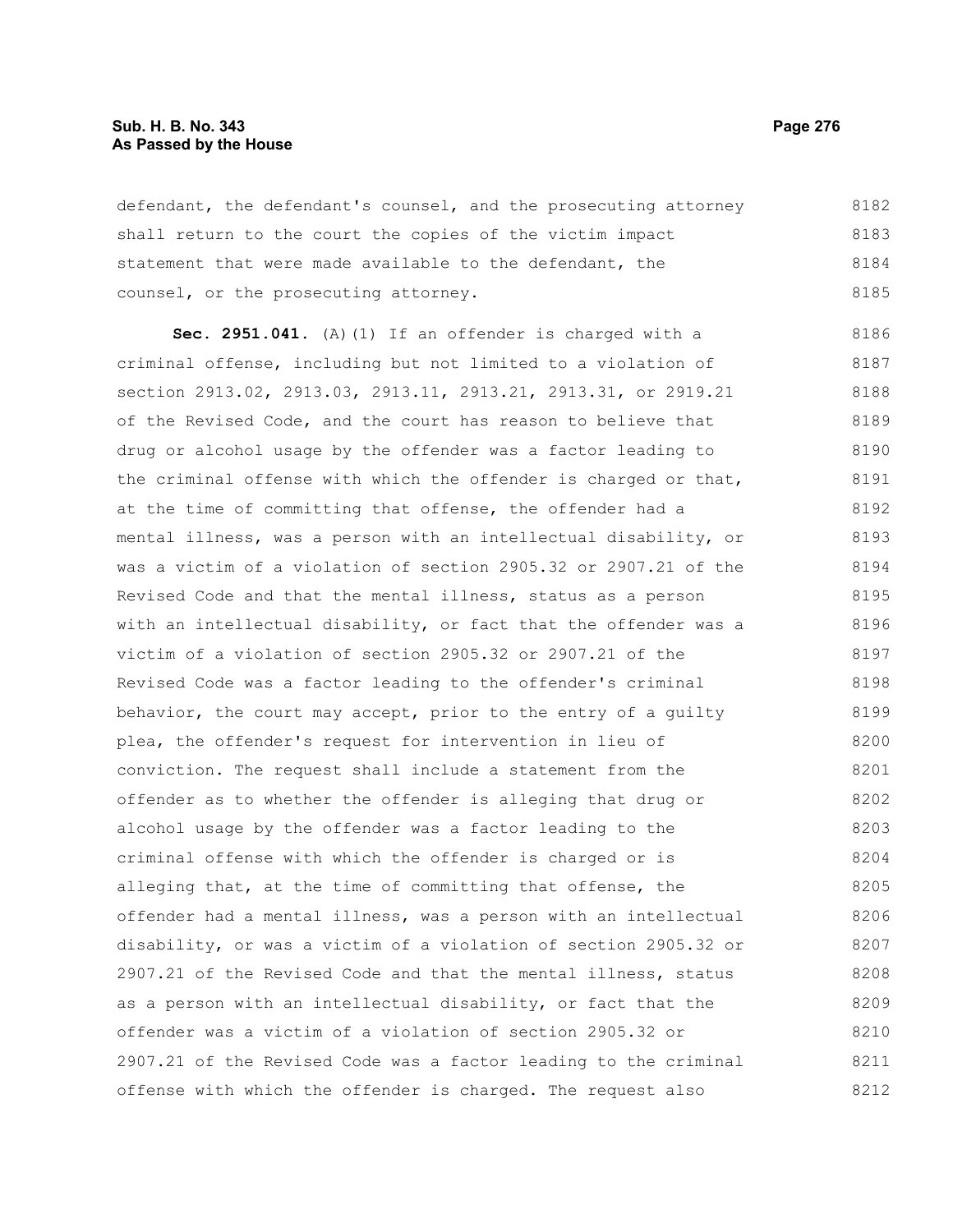# **Sub. H. B. No. 343 Page 277 As Passed by the House**

shall include a waiver of the defendant's right to a speedy trial, the preliminary hearing, the time period within which the grand jury may consider an indictment against the offender, and arraignment, unless the hearing, indictment, or arraignment has already occurred. Unless an offender alleges that drug or alcohol usage by the offender was a factor leading to the criminal offense with which the offender is charged, the court may reject an offender's request without a hearing. If the court elects to consider an offender's request or the offender alleges that drug or alcohol usage by the offender was a factor leading to the criminal offense with which the offender is charged, the court shall conduct a hearing to determine whether the offender is eligible under this section for intervention in lieu of conviction and shall stay all criminal proceedings pending the outcome of the hearing. If the court schedules a hearing, the court shall order an assessment of the offender for the purpose of determining the offender's program eligibility for intervention in lieu of conviction and recommending an appropriate intervention plan. 8213 8214 8215 8216 8217 8218 8219 8220 8221 8222 8223 8224 8225 8226 8227 8228 8229 8230 8231

If the offender alleges that drug or alcohol usage by the offender was a factor leading to the criminal offense with which the offender is charged, the court may order that the offender be assessed by a community addiction services provider or a properly credentialed professional for the purpose of determining the offender's program eligibility for intervention in lieu of conviction and recommending an appropriate intervention plan. The community addiction services provider or the properly credentialed professional shall provide a written assessment of the offender to the court. 8232 8233 8234 8235 8236 8237 8238 8239 8240 8241

(2) The victim notification provisions of division  $\left(\frac{E}{E}\right)$ of section 2930.06 of the Revised Code apply in relation to any 8242 8243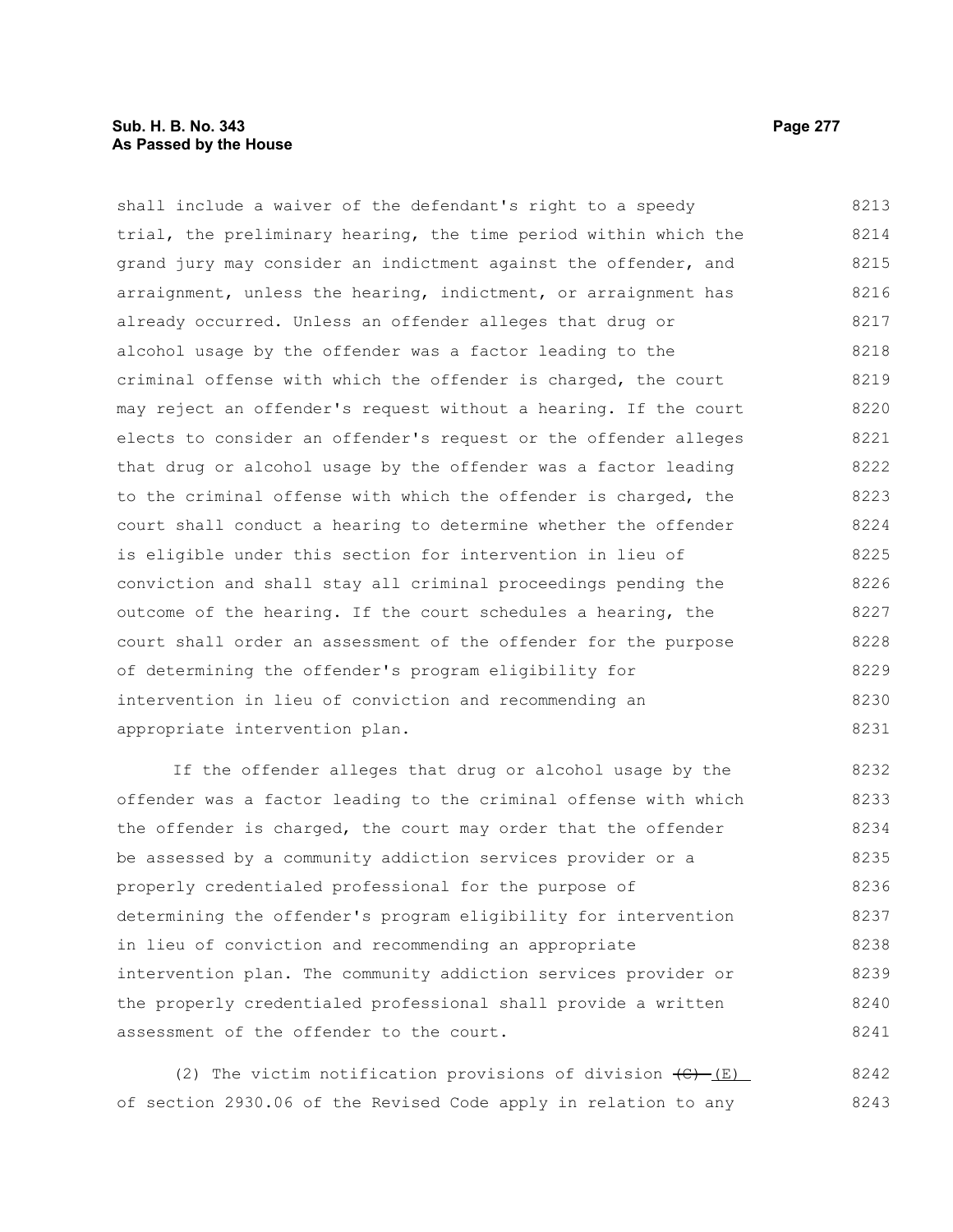hearing held under division (A)(1) of this section.

(B) An offender is eligible for intervention in lieu of conviction if the court finds all of the following: 8245 8246

(1) The offender previously has not been convicted of or pleaded guilty to any felony offense of violence. 8247 8248

(2) The offense is not a felony of the first, second, or third degree, is not an offense of violence, is not a felony sex offense, is not a violation of division (A)(1) or (2) of section 2903.06 of the Revised Code, is not a violation of division (A) (1) of section 2903.08 of the Revised Code, is not a violation of division (A) of section 4511.19 of the Revised Code or a municipal ordinance that is substantially similar to that division, and is not an offense for which a sentencing court is required to impose a mandatory prison term. 8249 8250 8251 8252 8253 8254 8255 8256 8257

(3) The offender is not charged with a violation of section 2925.02, 2925.04, or 2925.06 of the Revised Code, is not charged with a violation of section 2925.03 of the Revised Code that is a felony of the first, second, third, or fourth degree, and is not charged with a violation of section 2925.11 of the Revised Code that is a felony of the first or second degree. 8258 8259 8260 8261 8262 8263

(4) If an offender alleges that drug or alcohol usage by the offender was a factor leading to the criminal offense with which the offender is charged, the court has ordered that the offender be assessed by a community addiction services provider or a properly credentialed professional for the purpose of determining the offender's program eligibility for intervention in lieu of conviction and recommending an appropriate intervention plan, the offender has been assessed by a community addiction services provider of that nature or a properly 8264 8265 8266 8267 8268 8269 8270 8271 8272

8244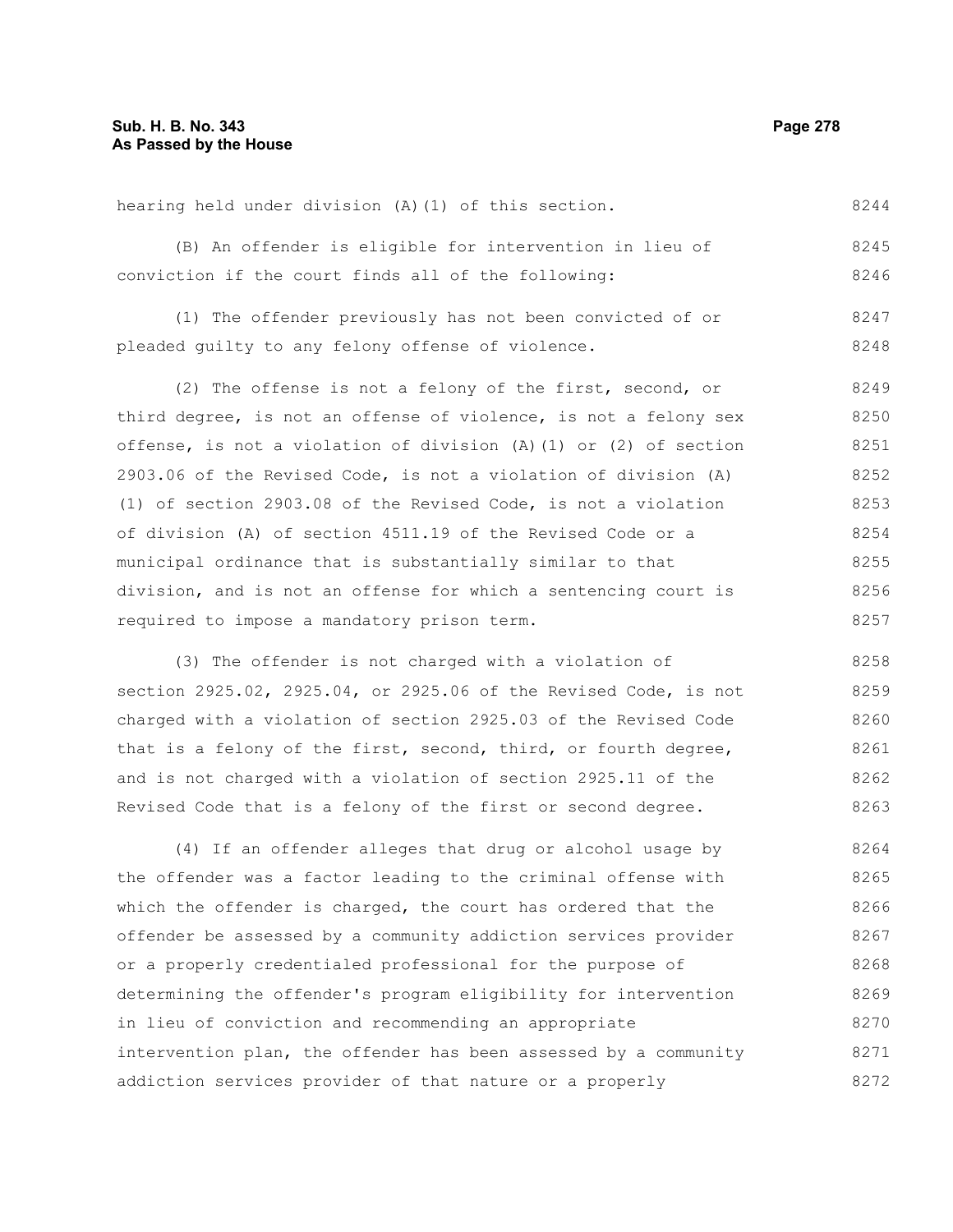credentialed professional in accordance with the court's order, and the community addiction services provider or properly credentialed professional has filed the written assessment of the offender with the court. 8273 8274 8275 8276

(5) If an offender alleges that, at the time of committing the criminal offense with which the offender is charged, the offender had a mental illness, was a person with an intellectual disability, or was a victim of a violation of section 2905.32 or 2907.21 of the Revised Code and that the mental illness, status as a person with an intellectual disability, or fact that the offender was a victim of a violation of section 2905.32 or 2907.21 of the Revised Code was a factor leading to that offense, the offender has been assessed by a psychiatrist, psychologist, independent social worker, licensed professional clinical counselor, or independent marriage and family therapist for the purpose of determining the offender's program eligibility for intervention in lieu of conviction and recommending an appropriate intervention plan. 8277 8278 8279 8280 8281 8282 8283 8284 8285 8286 8287 8288 8289 8290

(6) The offender's drug usage, alcohol usage, mental illness, or intellectual disability, or the fact that the offender was a victim of a violation of section 2905.32 or 2907.21 of the Revised Code, whichever is applicable, was a factor leading to the criminal offense with which the offender is charged, intervention in lieu of conviction would not demean the seriousness of the offense, and intervention would substantially reduce the likelihood of any future criminal activity. 8291 8292 8293 8294 8295 8296 8297 8298 8299

(7) The alleged victim of the offense was not sixty-five years of age or older, permanently and totally disabled, under thirteen years of age, or a peace officer engaged in the 8300 8301 8302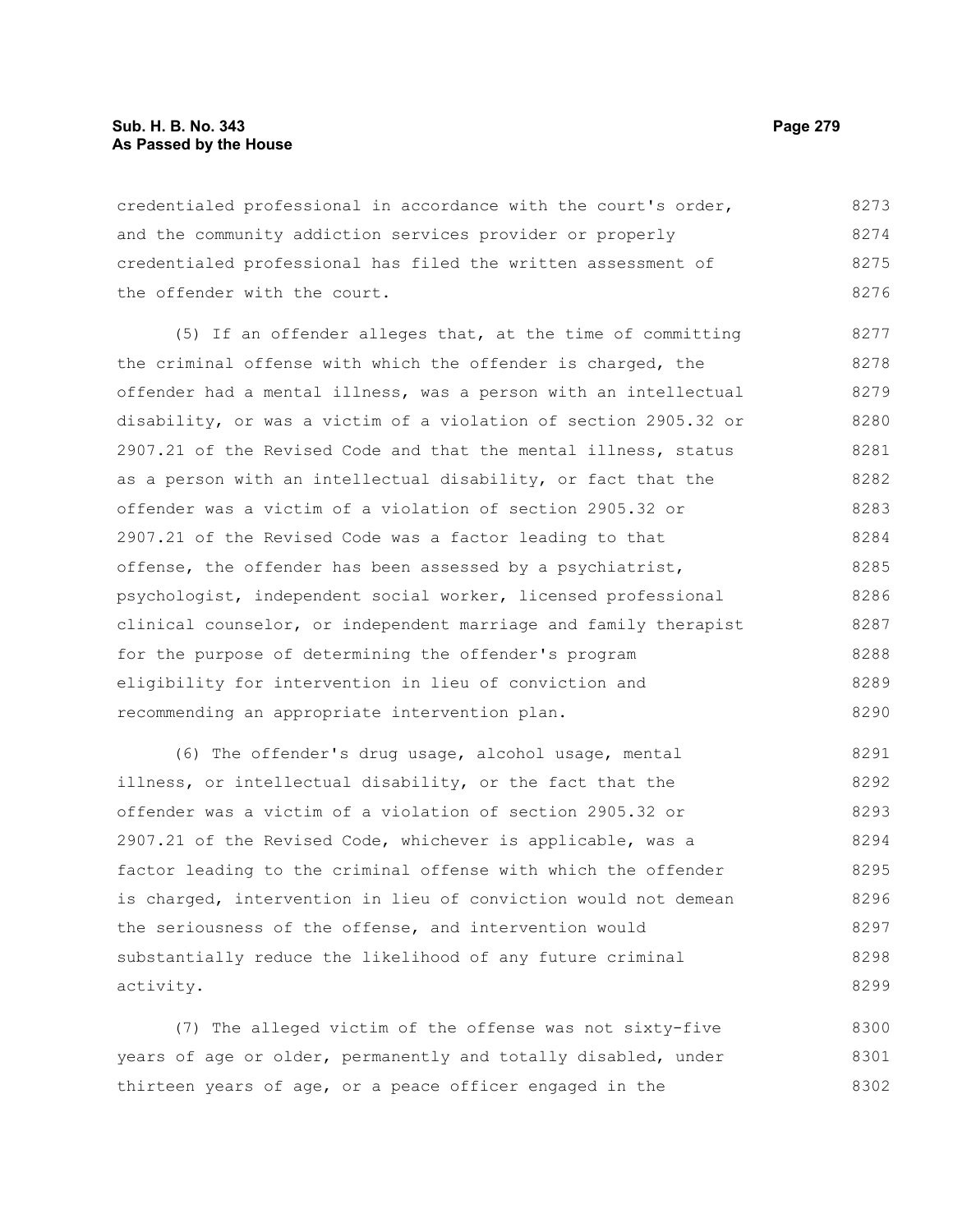#### officer's official duties at the time of the alleged offense. (8) If the offender is charged with a violation of section 2925.24 of the Revised Code, the alleged violation did not result in physical harm to any person. (9) The offender is willing to comply with all terms and conditions imposed by the court pursuant to division (D) of this section. (10) The offender is not charged with an offense that would result in the offender being disqualified under Chapter 4506. of the Revised Code from operating a commercial motor vehicle or would subject the offender to any other sanction under that chapter. (C) At the conclusion of a hearing held pursuant to division (A) of this section, the court shall determine whether the offender will be granted intervention in lieu of conviction. In making this determination, the court shall presume that intervention in lieu of conviction is appropriate. If the court finds under this division and division (B) of this section that the offender is eligible for intervention in lieu of conviction, the court shall grant the offender's request unless the court finds specific reasons to believe that the candidate's participation in intervention in lieu of conviction would be inappropriate. If the court denies an eligible offender's request for intervention in lieu of conviction, the court shall state the reasons for the denial, with particularity, in a written entry. 8303 8304 8305 8306 8307 8308 8309 8310 8311 8312 8313 8314 8315 8316 8317 8318 8319 8320 8321 8322 8323 8324 8325 8326 8327 8328

If the court grants the offender's request, the court shall accept the offender's plea of guilty and waiver of the defendant's right to a speedy trial, the preliminary hearing, 8329 8330 8331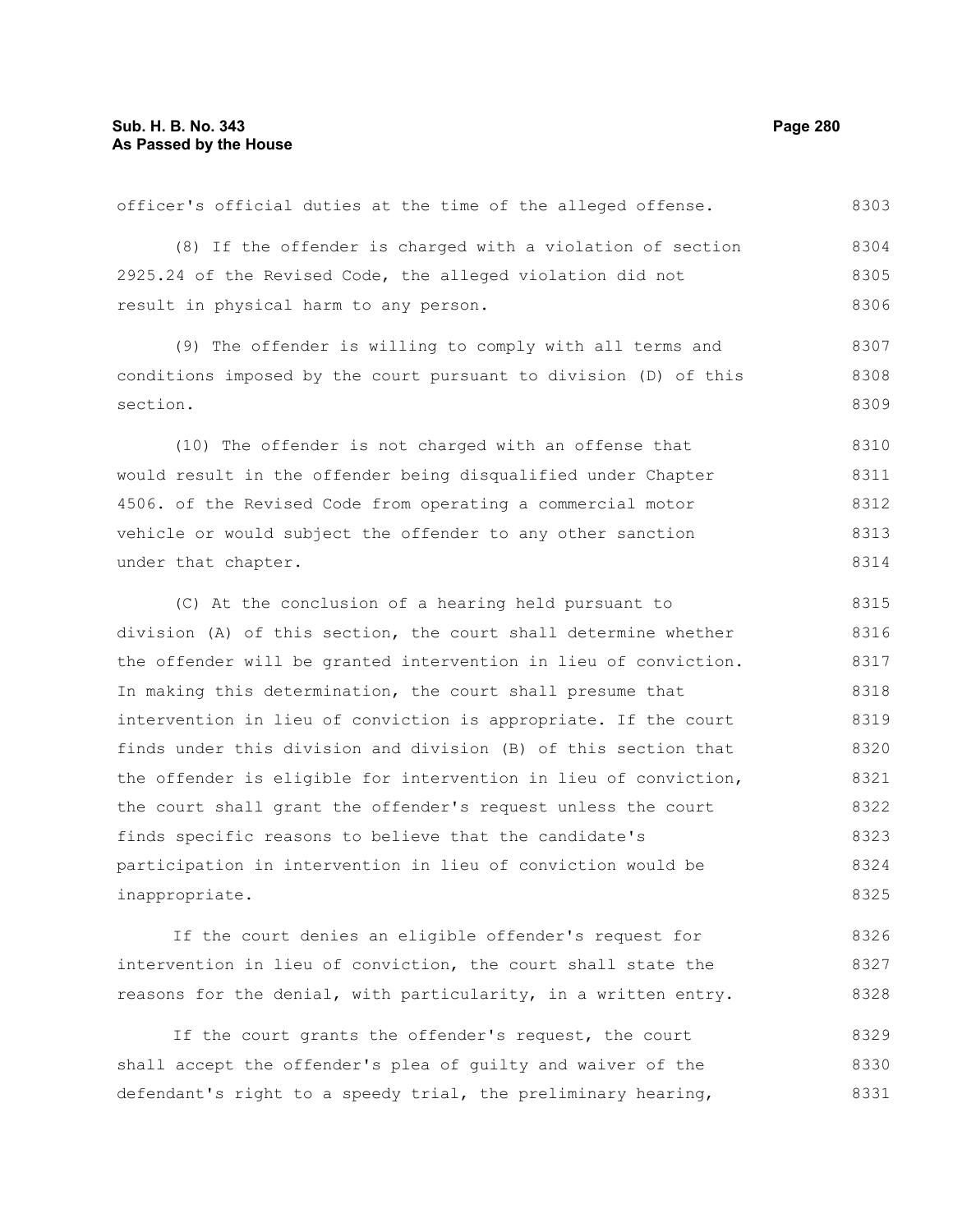# **Sub. H. B. No. 343** Page 281 **As Passed by the House**

the time period within which the grand jury may consider an indictment against the offender, and arraignment, unless the hearing, indictment, or arraignment has already occurred. In addition, the court then may stay all criminal proceedings and order the offender to comply with all terms and conditions imposed by the court pursuant to division (D) of this section. If the court finds that the offender is not eligible or does not grant the offender's request, the criminal proceedings against the offender shall proceed as if the offender's request for intervention in lieu of conviction had not been made. 8332 8333 8334 8335 8336 8337 8338 8339 8340 8341

(D) If the court grants an offender's request for intervention in lieu of conviction, the court shall place the offender under the general control and supervision of the county probation department, the adult parole authority, or another appropriate local probation or court services agency, if one exists, as if the offender was subject to a community control sanction imposed under section 2929.15, 2929.18, or 2929.25 of the Revised Code. The court shall establish an intervention plan for the offender. The terms and conditions of the intervention plan shall require the offender, for at least one year, but not more than five years, from the date on which the court grants the order of intervention in lieu of conviction, to abstain from the use of illegal drugs and alcohol, to participate in treatment and recovery support services, and to submit to regular random testing for drug and alcohol use and may include any other treatment terms and conditions, or terms and conditions similar to community control sanctions, which may include community service or restitution, that are ordered by the court. 8342 8343 8344 8345 8346 8347 8348 8349 8350 8351 8352 8353 8354 8355 8356 8357 8358 8359 8360

(E) If the court grants an offender's request for intervention in lieu of conviction and the court finds that the 8361 8362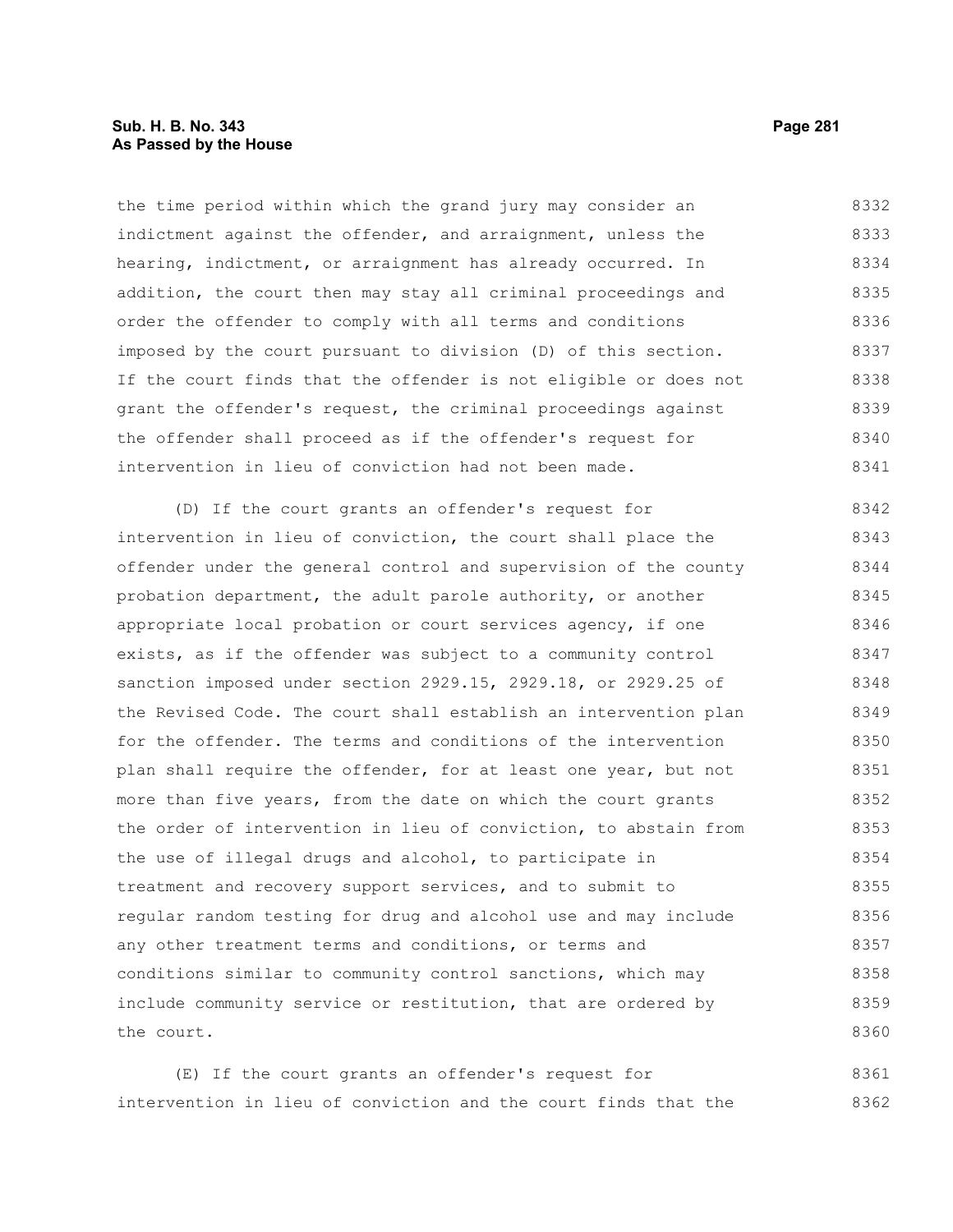# **Sub. H. B. No. 343 Page 282 As Passed by the House**

offender has successfully completed the intervention plan for the offender, including the requirement that the offender abstain from using illegal drugs and alcohol for a period of at least one year, but not more than five years, from the date on which the court granted the order of intervention in lieu of conviction, the requirement that the offender participate in treatment and recovery support services, and all other terms and conditions ordered by the court, the court shall dismiss the proceedings against the offender. Successful completion of the intervention plan and period of abstinence under this section shall be without adjudication of guilt and is not a criminal conviction for purposes of any disqualification or disability imposed by law and upon conviction of a crime, and the court may order the sealing of records related to the offense in question, as a dismissal of the charges, in the manner provided in sections 2953.51 to 2953.56 of the Revised Code. 8363 8364 8365 8366 8367 8368 8369 8370 8371 8372 8373 8374 8375 8376 8377 8378

(F) If the court grants an offender's request for intervention in lieu of conviction and the offender fails to comply with any term or condition imposed as part of the intervention plan for the offender, the supervising authority for the offender promptly shall advise the court of this failure, and the court shall hold a hearing to determine whether the offender failed to comply with any term or condition imposed as part of the plan. If the court determines that the offender has failed to comply with any of those terms and conditions, it may continue the offender on intervention in lieu of conviction, continue the offender on intervention in lieu of conviction with additional terms, conditions, and sanctions, or enter a finding of guilty and impose an appropriate sanction under Chapter 2929. of the Revised Code. If the court sentences the offender to a prison term, the court, after consulting with the department of 8379 8380 8381 8382 8383 8384 8385 8386 8387 8388 8389 8390 8391 8392 8393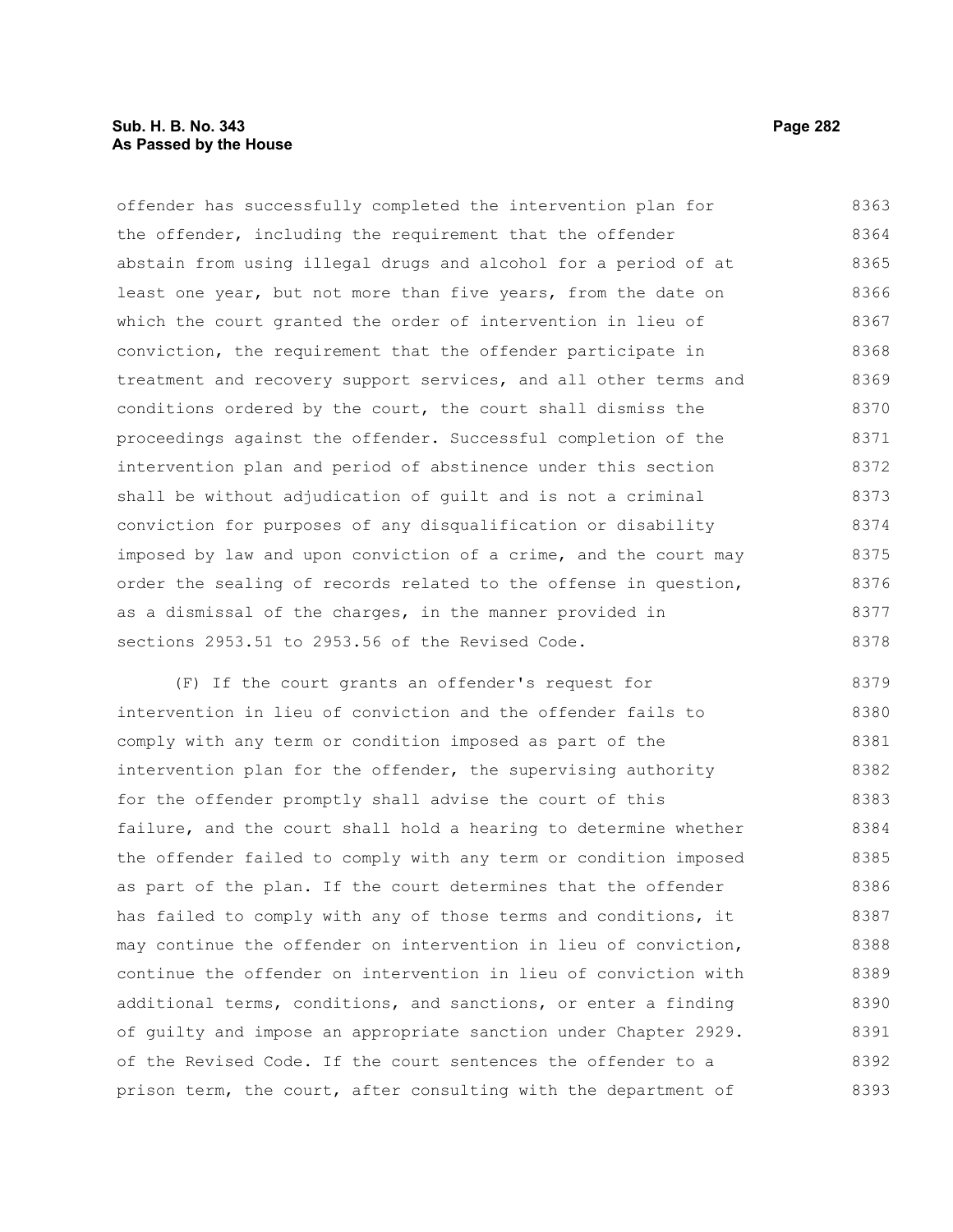## **Sub. H. B. No. 343 Page 283 As Passed by the House**

rehabilitation and correction regarding the availability of services, may order continued court-supervised activity and treatment of the offender during the prison term and, upon consideration of reports received from the department concerning the offender's progress in the program of activity and treatment, may consider judicial release under section 2929.20 of the Revised Code. (G) As used in this section: (1) "Community addiction services provider" has the same meaning as in section 5119.01 of the Revised Code. (2) "Community control sanction" has the same meaning as in section 2929.01 of the Revised Code. (3) "Intervention in lieu of conviction" means any courtsupervised activity that complies with this section. (4) "Intellectual disability" has the same meaning as in section 5123.01 of the Revised Code. (5) "Peace officer" has the same meaning as in section 2935.01 of the Revised Code. (6) "Mental illness" and "psychiatrist" have the same meanings as in section 5122.01 of the Revised Code. (7) "Psychologist" has the same meaning as in section 4732.01 of the Revised Code. (8) "Felony sex offense" means a violation of a section contained in Chapter 2907. of the Revised Code that is a felony. **Sec. 2953.32.** (A)(1) Except as provided in section 2953.61 of the Revised Code or as otherwise provided in division  $(A)$   $(1)$  $\left(\frac{d}{d}\right)$  (1)(c) of this section, an eligible offender may apply to 8394 8395 8396 8397 8398 8399 8400 8401 8402 8403 8404 8405 8406 8407 8408 8409 8410 8411 8412 8413 8414 8415 8416 8417 8418 8419 8420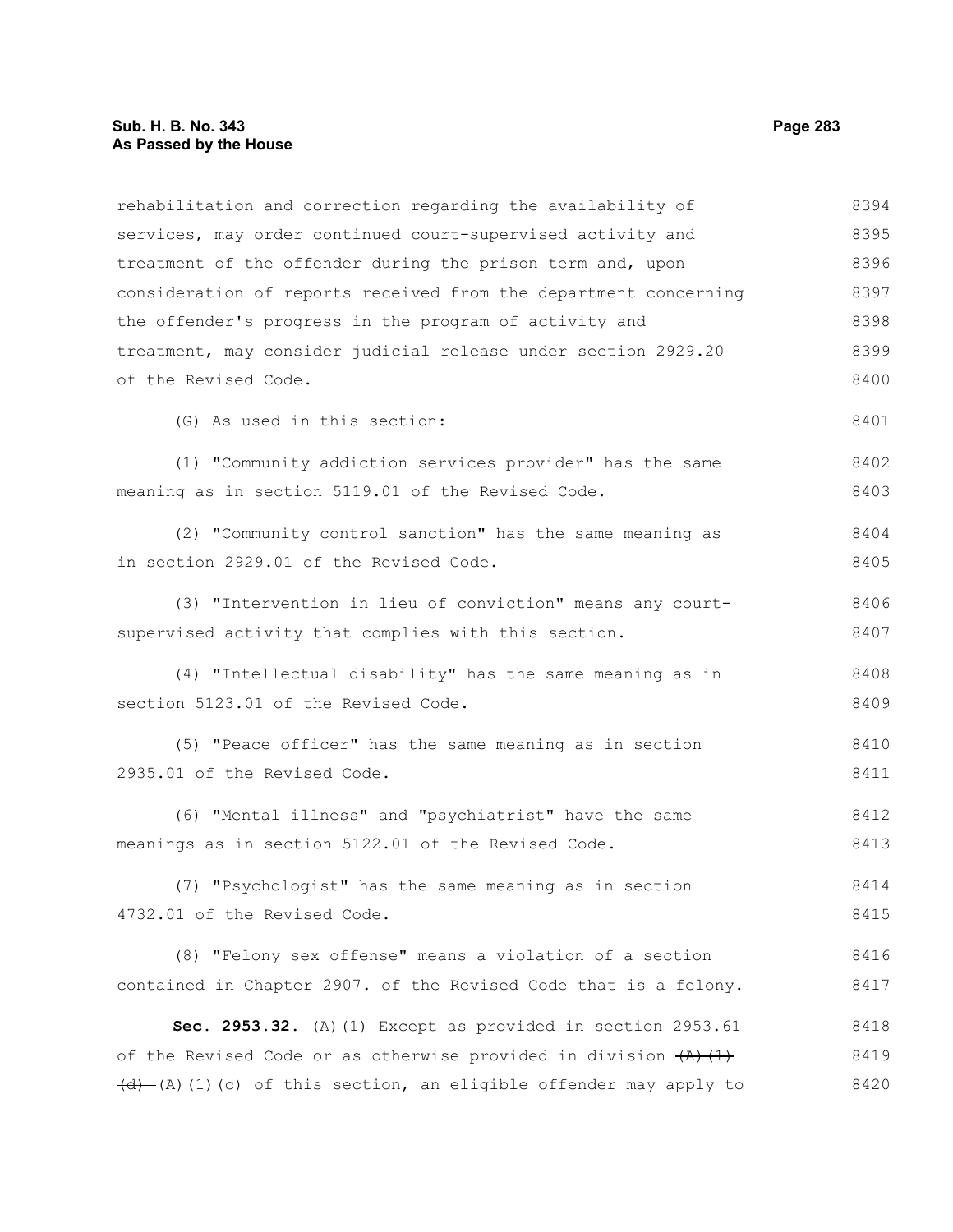# **Sub. H. B. No. 343 Page 284 As Passed by the House**

the sentencing court if convicted in this state, or to a court of common pleas if convicted in another state or in a federal court, for the sealing of the record of the case that pertains to the conviction, except for convictions listed under section 2953.36 of the Revised Code. Application may be made at one of the following times: 8421 8422 8423 8424 8425 8426

(a) At the expiration of three years after the offender's final discharge if convicted of a felony of the third degree, so long as none of the offenses is a violation of section 2921.43 of the Revised Code; 8427 8428 8429 8430

(b) At the expiration of one year after the offender's final discharge if convicted of a felony of the fourth or fifth degree or a misdemeanor, so long as none of the offenses is a violation of section 2921.43 of the Revised Code- $\dot{z}$ 8431 8432 8433 8434

(c) At the expiration of seven years after the offender's final discharge if the record includes a conviction of soliciting improper compensation in violation of section 2921.43 of the Revised Code. 8435 8436 8437 8438

(2) Any person who has been arrested for any misdemeanor offense and who has effected a bail forfeiture for the offense charged may apply to the court in which the misdemeanor criminal case was pending when bail was forfeited for the sealing of the record of the case that pertains to the charge. Except as provided in section 2953.61 of the Revised Code, the application may be filed at any time after the expiration of one year from the date on which the bail forfeiture was entered upon the minutes of the court or the journal, whichever entry occurs first. 8439 8440 8441 8442 8443 8444 8445 8446 8447 8448

(B) Upon the filing of an application under this section, 8449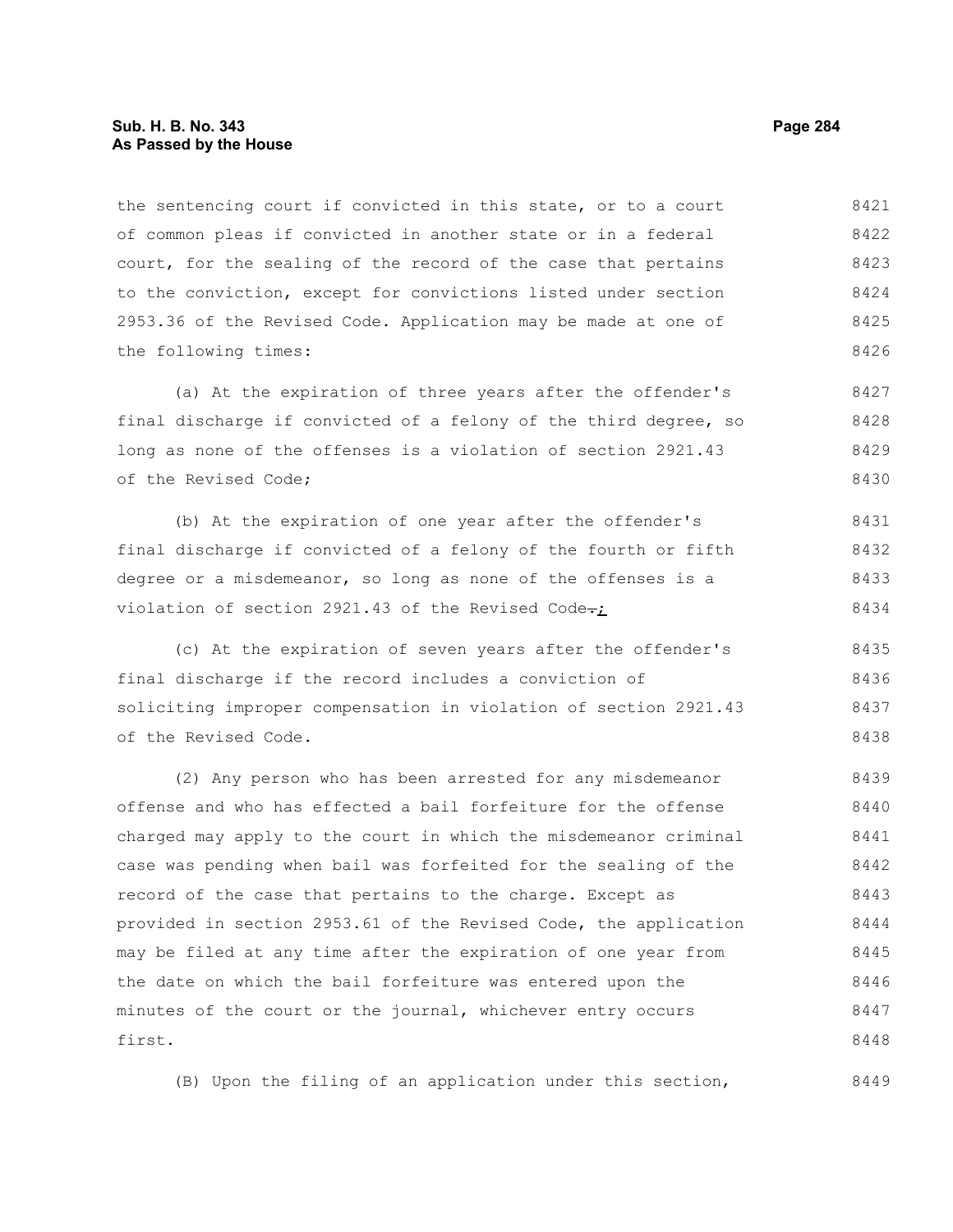the court shall set a date for a hearing and shall notify the prosecutor for the case of the hearing on the application not less than sixty days prior to the hearing. The prosecutor shall provide timely notice to a victim and victim's representative, if applicable, if the victim or victim's representative requested notice of the proceedings in the underlying case. The prosecutor may object to the granting of the application by filing an objection with the court prior to the date set for the hearing. The prosecutor shall specify in the objection the reasons for believing a denial of the application is justified. The victim, victim's representative, and victim's attorney, if applicable, may be present and heard orally, in writing, or both at any hearing under this section. The court shall direct its regular probation officer, a state probation officer, or the department of probation of the county in which the applicant resides to make inquiries and written reports as the court requires concerning the applicant. The probation officer or county department of probation that the court directs to make inquiries concerning the applicant shall determine whether or not the applicant was fingerprinted at the time of arrest or under section 109.60 of the Revised Code. If the applicant was so fingerprinted, the probation officer or county department of probation shall include with the written report a record of the applicant's fingerprints. If the applicant was convicted of or pleaded guilty to a violation of division (A)(2) or (B) of section 2919.21 of the Revised Code, the probation officer or county department of probation that the court directed to make inquiries concerning the applicant shall contact the child support enforcement agency enforcing the applicant's obligations under the child support order to inquire about the offender's compliance with the child support order. 8450 8451 8452 8453 8454 8455 8456 8457 8458 8459 8460 8461 8462 8463 8464 8465 8466 8467 8468 8469 8470 8471 8472 8473 8474 8475 8476 8477 8478 8479 8480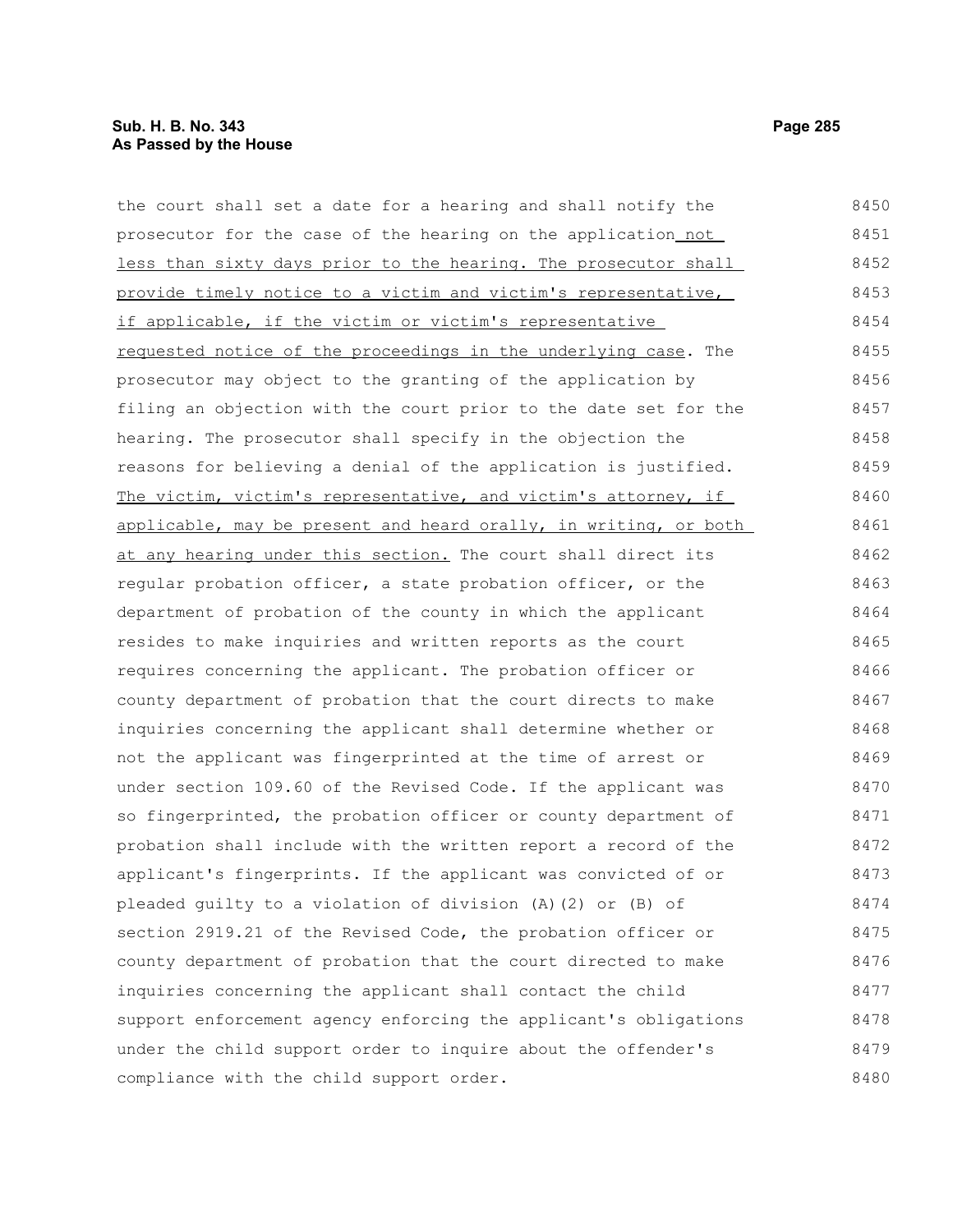8481

(C)(1) The court shall do each of the following:

(a) Determine whether the applicant is an eligible offender or whether the forfeiture of bail was agreed to by the applicant and the prosecutor in the case. If the applicant applies as an eligible offender pursuant to division (A)(1) of this section and has two or three convictions that result from the same indictment, information, or complaint, from the same plea of guilty, or from the same official proceeding, and result from related criminal acts that were committed within a threemonth period but do not result from the same act or from offenses committed at the same time, in making its determination under this division, the court initially shall determine whether it is not in the public interest for the two or three convictions to be counted as one conviction. If the court determines that it is not in the public interest for the two or three convictions to be counted as one conviction, the court shall determine that the applicant is not an eligible offender; if the court does not make that determination, the court shall determine that the offender is an eligible offender. 8482 8483 8484 8485 8486 8487 8488 8489 8490 8491 8492 8493 8494 8495 8496 8497 8498 8499

(b) Determine whether criminal proceedings are pending against the applicant; 8500 8501

(c) If the applicant is an eligible offender who applies pursuant to division (A)(1) of this section, determine whether the applicant has been rehabilitated to the satisfaction of the court; 8502 8503 8504 8505

(d) If the prosecutor has filed an objection in accordance with division (B) of this section, consider the reasons against granting the application specified by the prosecutor in the objection; 8506 8507 8508 8509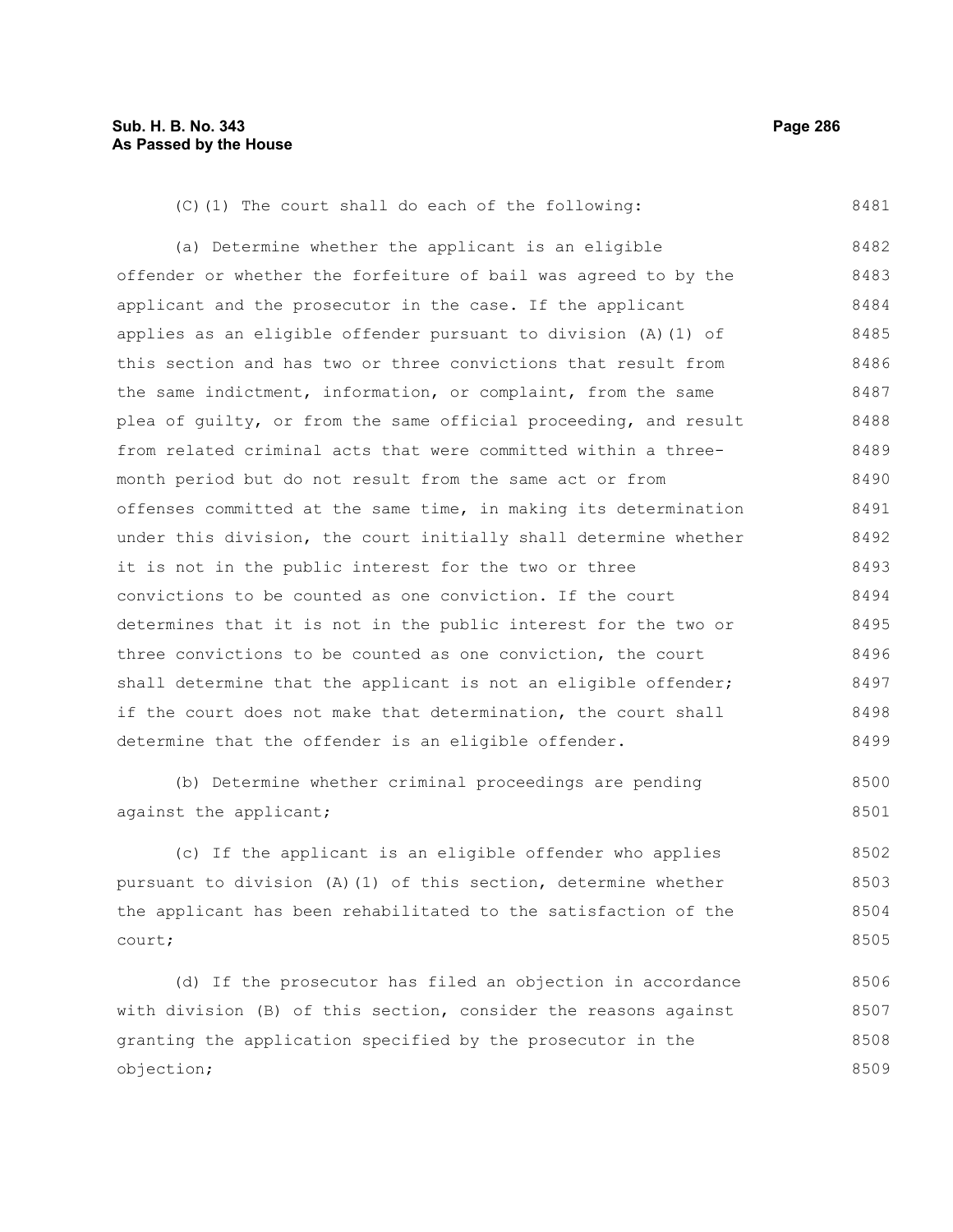# **Sub. H. B. No. 343 Page 287 As Passed by the House**

(e) Weigh the interests of the applicant in having the records pertaining to the applicant's conviction or bail forfeiture sealed against the legitimate needs, if any, of the government to maintain those records; (f) Consider the oral or written statement of any victim, victim's representative, and victim's attorney, if applicable; (g) If the applicant is an eligible offender of the type described in division (A)(3) of section 2953.36 of the Revised Code, determine whether the offender has been rehabilitated to a satisfactory degree. In making the determination, the court may consider all of the following: (i) The age of the offender; (ii) The facts and circumstances of the offense; (iii) The cessation or continuation of criminal behavior; (iv) The education and employment of the offender; (v) Any other circumstances that may relate to the offender's rehabilitation. (2) If the court determines, after complying with division (C)(1) of this section, that the applicant is an eligible offender or the subject of a bail forfeiture, that no criminal proceeding is pending against the applicant, that the interests of the applicant in having the records pertaining to the applicant's conviction or bail forfeiture sealed are not outweighed by any legitimate governmental needs to maintain those records, and that the rehabilitation of an applicant who is an eligible offender applying pursuant to division (A)(1) of this section has been attained to the satisfaction of the court, the court, except as provided in division (C)(4), (G), (H), or 8510 8511 8512 8513 8514 8515 8516 8517 8518 8519 8520 8521 8522 8523 8524 8525 8526 8527 8528 8529 8530 8531 8532 8533 8534 8535 8536 8537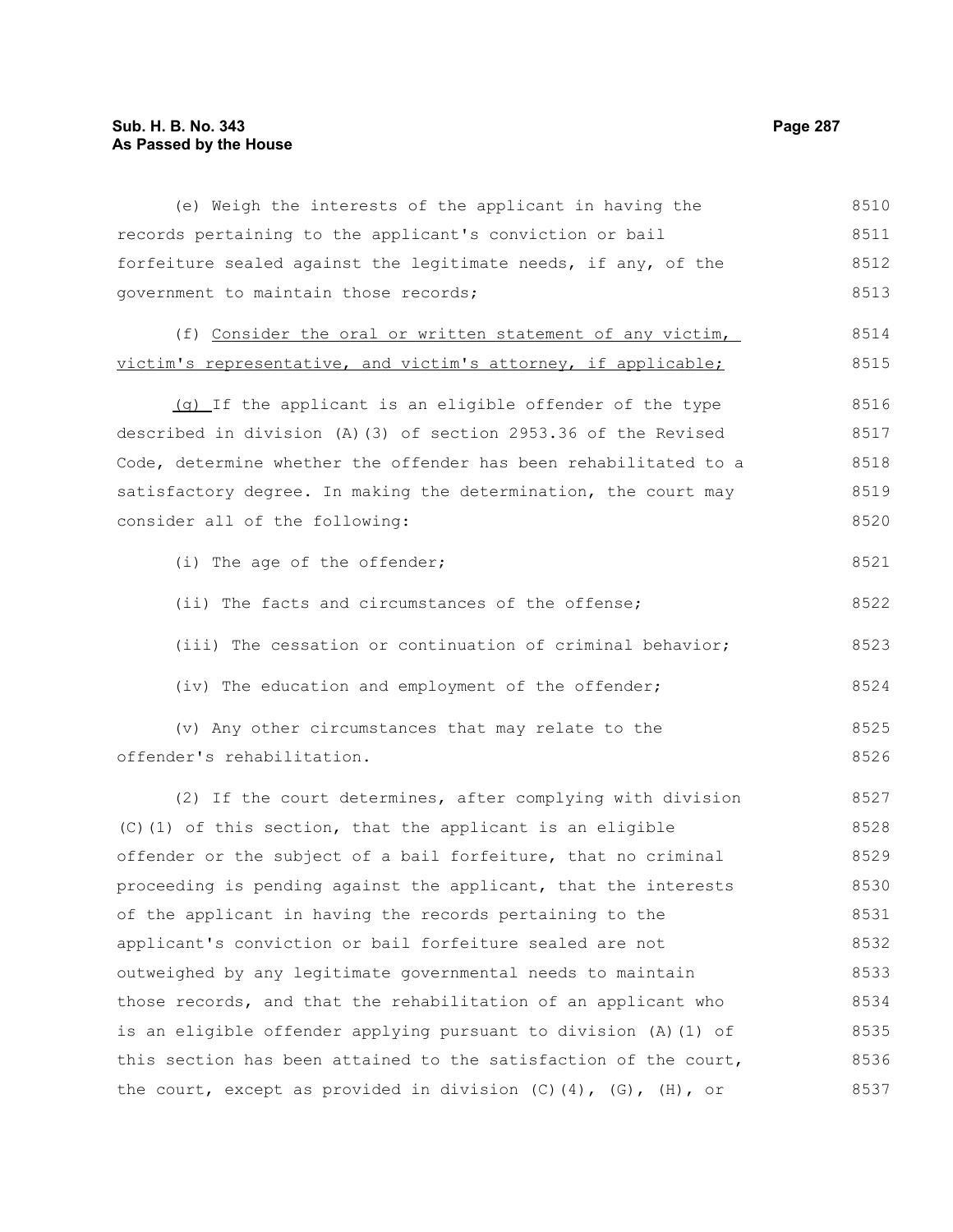# **Sub. H. B. No. 343 Page 288 As Passed by the House**

(I) of this section, shall order all official records of the case that pertain to the conviction or bail forfeiture sealed and, except as provided in division (F) of this section, all index references to the case that pertain to the conviction or bail forfeiture deleted and, in the case of bail forfeitures, shall dismiss the charges in the case. The proceedings in the case that pertain to the conviction or bail forfeiture shall be considered not to have occurred and the conviction or bail forfeiture of the person who is the subject of the proceedings shall be sealed, except that upon conviction of a subsequent offense, the sealed record of prior conviction or bail forfeiture may be considered by the court in determining the sentence or other appropriate disposition, including the relief provided for in sections 2953.31 to 2953.33 of the Revised Code. 8538 8539 8540 8541 8542 8543 8544 8545 8546 8547 8548 8549 8550 8551

(3) An applicant may request the sealing of the records of more than one case in a single application under this section. Upon the filing of an application under this section, the applicant, unless indigent, shall pay a fee of fifty dollars, regardless of the number of records the application requests to have sealed. The court shall pay thirty dollars of the fee into the state treasury, with fifteen dollars of that amount credited to the attorney general reimbursement fund created by section 109.11 of the Revised Code. It shall pay twenty dollars of the fee into the county general revenue fund if the sealed conviction or bail forfeiture was pursuant to a state statute, or into the general revenue fund of the municipal corporation involved if the sealed conviction or bail forfeiture was pursuant to a municipal ordinance. 8552 8553 8554 8555 8556 8557 8558 8559 8560 8561 8562 8563 8564 8565

(4) If the court orders the official records pertaining to the case sealed, the court shall do one of the following: 8566 8567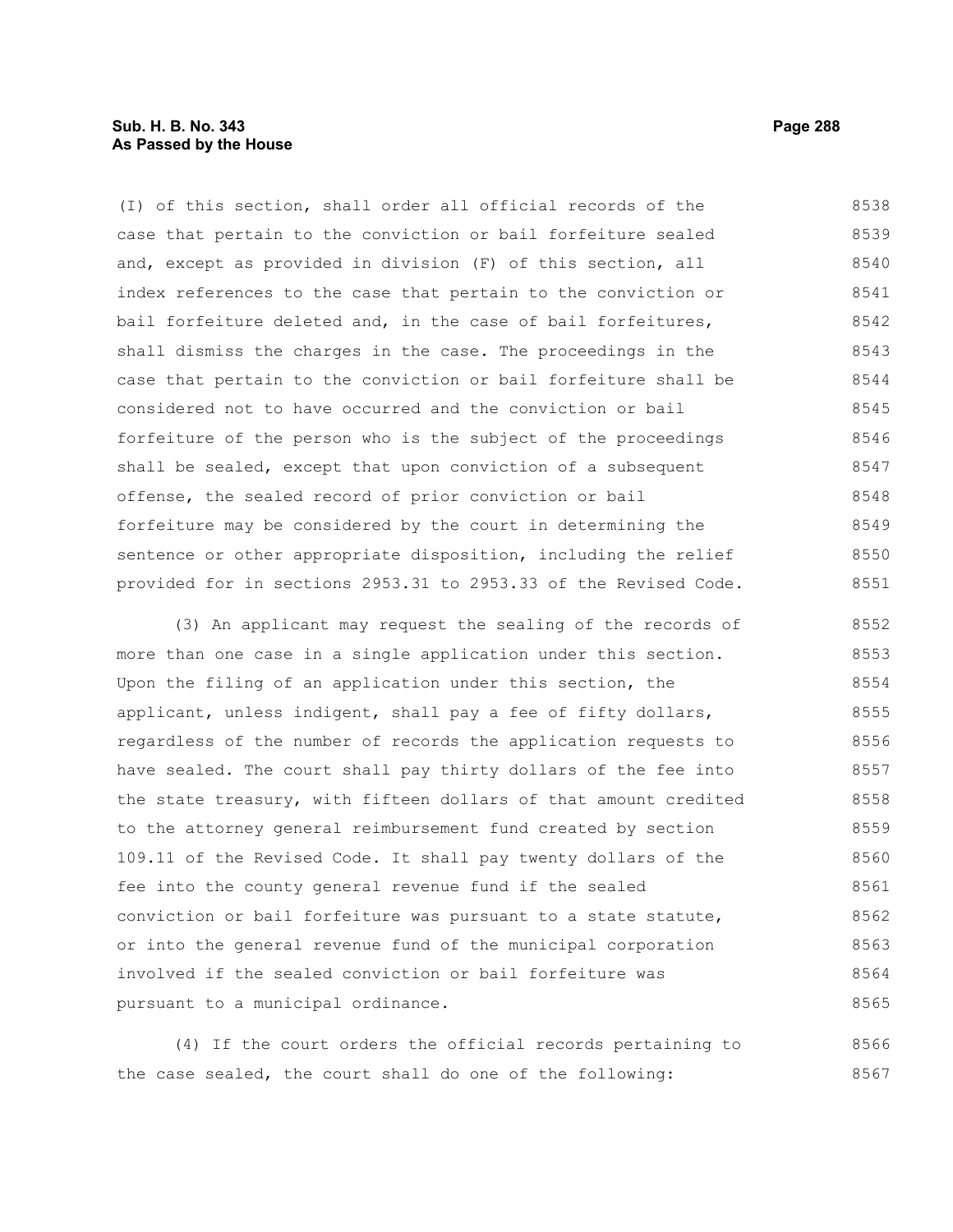## **Sub. H. B. No. 343 Page 289 As Passed by the House**

(a) If the applicant was fingerprinted at the time of arrest or under section 109.60 of the Revised Code and the record of the applicant's fingerprints was provided to the court under division (B) of this section, forward a copy of the sealing order and the record of the applicant's fingerprints to the bureau of criminal identification and investigation. 8568 8569 8570 8571 8572 8573

(b) If the applicant was not fingerprinted at the time of arrest or under section 109.60 of the Revised Code, or the record of the applicant's fingerprints was not provided to the court under division (B) of this section, but fingerprinting was required for the offense, order the applicant to appear before a sheriff to have the applicant's fingerprints taken according to the fingerprint system of identification on the forms furnished by the superintendent of the bureau of criminal identification and investigation. The sheriff shall forward the applicant's fingerprints to the court. The court shall forward the applicant's fingerprints and a copy of the sealing order to the bureau of criminal identification and investigation. 8574 8575 8576 8577 8578 8579 8580 8581 8582 8583 8584 8585

Failure of the court to order fingerprints at the time of sealing does not constitute a reversible error. 8586 8587

(D) Inspection of the sealed records included in the order may be made only by the following persons or for the following purposes: 8588 8589 8590

(1) By a law enforcement officer or prosecutor, or the assistants of either, to determine whether the nature and character of the offense with which a person is to be charged would be affected by virtue of the person's previously having been convicted of a crime; 8591 8592 8593 8594 8595

(2) By the parole or probation officer of the person who

8596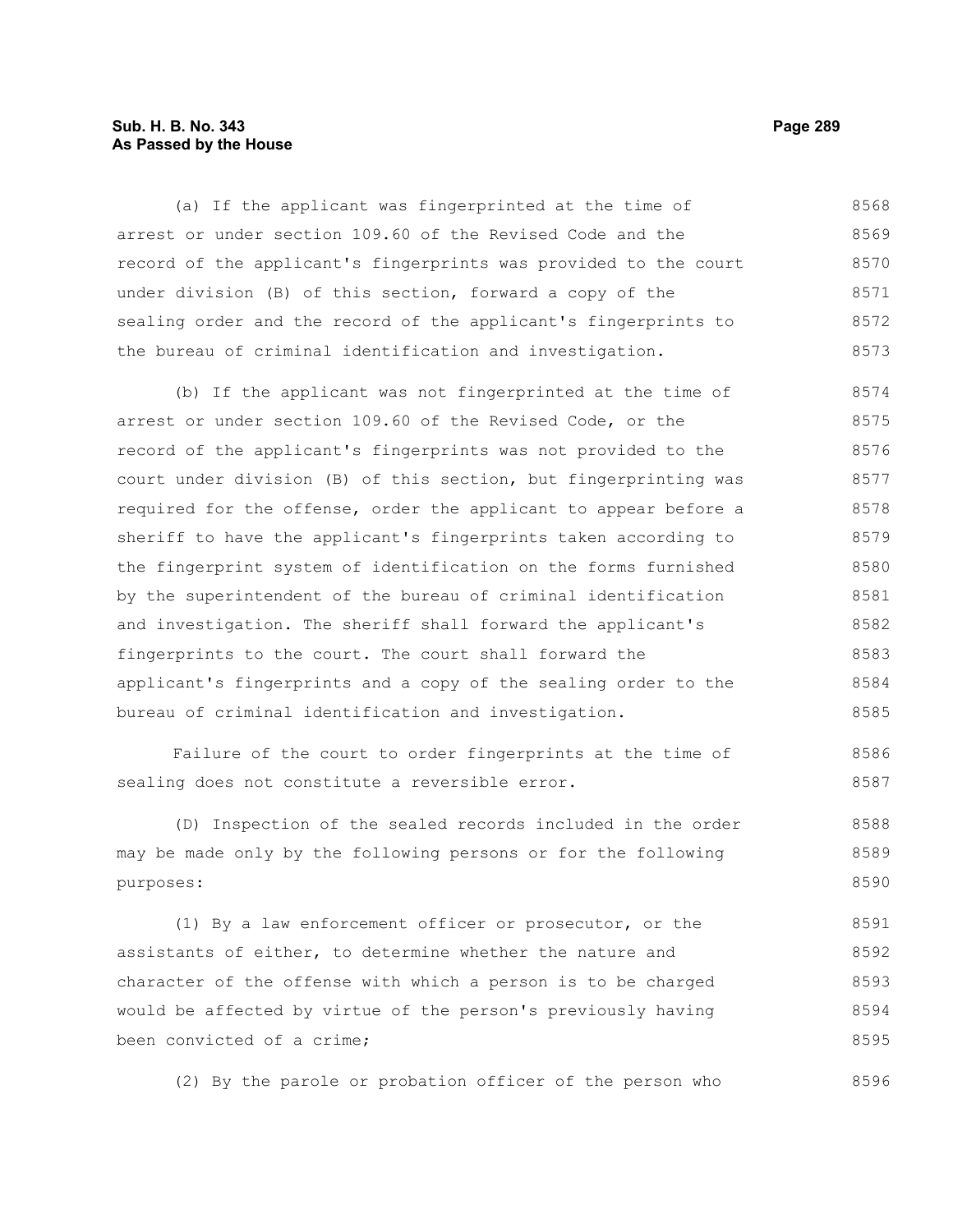## **Sub. H. B. No. 343 Page 290 As Passed by the House**

is the subject of the records, for the exclusive use of the officer in supervising the person while on parole or under a community control sanction or a post-release control sanction, and in making inquiries and written reports as requested by the court or adult parole authority; 8597 8598 8599 8600 8601

(3) Upon application by the person who is the subject of the records, by the persons named in the application; 8602 8603

(4) By a law enforcement officer who was involved in the case, for use in the officer's defense of a civil action arising out of the officer's involvement in that case; 8604 8605 8606

(5) By a prosecuting attorney or the prosecuting attorney's assistants, to determine a defendant's eligibility to enter a pre-trial diversion program established pursuant to section 2935.36 of the Revised Code; 8607 8608 8609 8610

(6) By any law enforcement agency or any authorized employee of a law enforcement agency or by the department of rehabilitation and correction or department of youth services as part of a background investigation of a person who applies for employment with the agency or with the department; 8611 8612 8613 8614 8615

(7) By any law enforcement agency or any authorized employee of a law enforcement agency, for the purposes set forth in, and in the manner provided in, section 2953.321 of the Revised Code; 8616 8617 8618 8619

(8) By the bureau of criminal identification and investigation or any authorized employee of the bureau for the purpose of providing information to a board or person pursuant to division (F) or (G) of section 109.57 of the Revised Code; 8620 8621 8622 8623

(9) By the bureau of criminal identification and investigation or any authorized employee of the bureau for the 8624 8625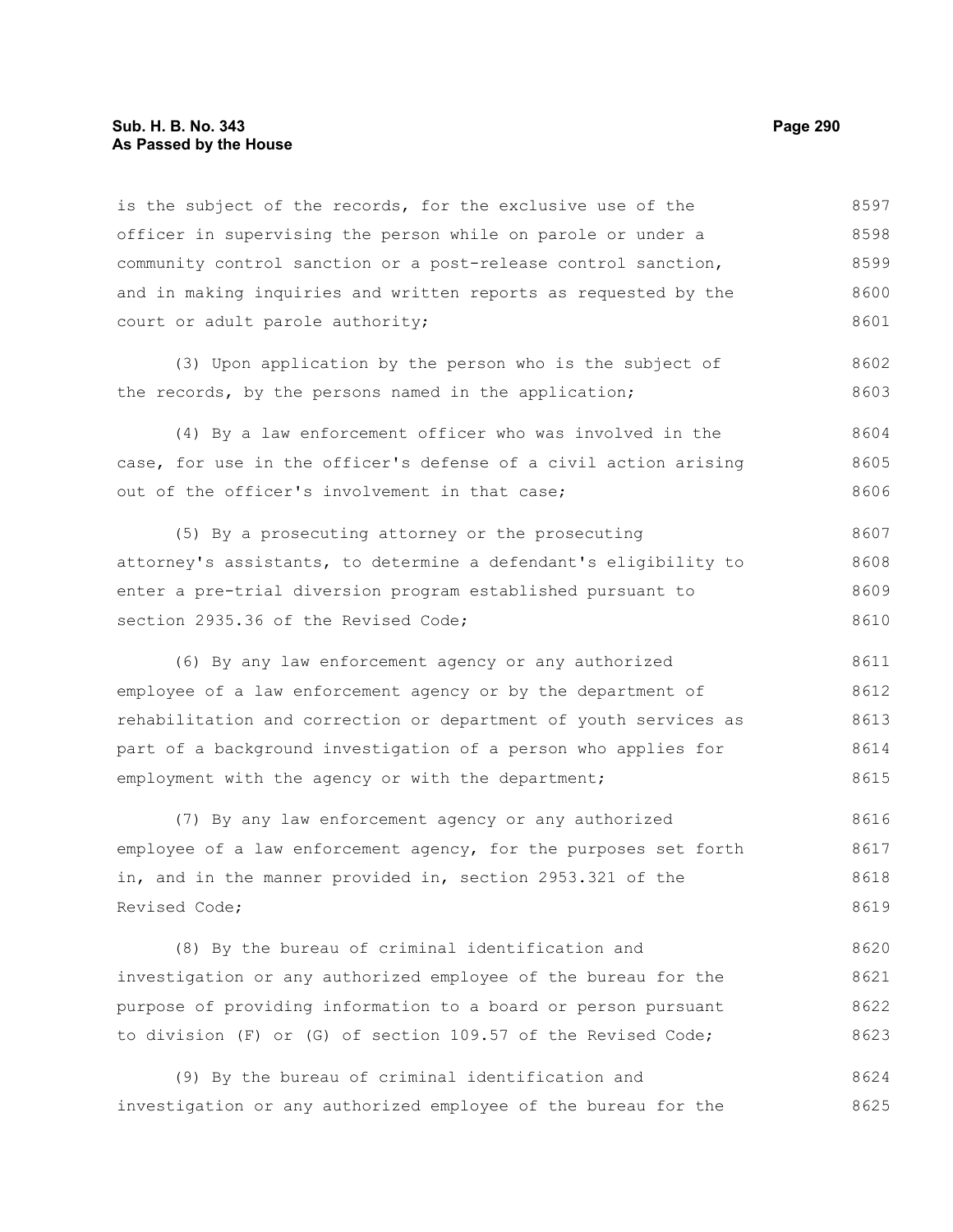purpose of performing a criminal history records check on a person to whom a certificate as prescribed in section 109.77 of the Revised Code is to be awarded; 8626 8627 8628

(10) By the bureau of criminal identification and investigation or any authorized employee of the bureau for the purpose of conducting a criminal records check of an individual pursuant to division (B) of section 109.572 of the Revised Code that was requested pursuant to any of the sections identified in division (B)(1) of that section; 8629 8630 8631 8632 8633 8634

(11) By the bureau of criminal identification and investigation, an authorized employee of the bureau, a sheriff, or an authorized employee of a sheriff in connection with a criminal records check described in section 311.41 of the Revised Code; 8635 8636 8637 8638 8639

(12) By the attorney general or an authorized employee of the attorney general or a court for purposes of determining a person's classification pursuant to Chapter 2950. of the Revised Code; 8640 8641 8642 8643

(13) By a court, the registrar of motor vehicles, a prosecuting attorney or the prosecuting attorney's assistants, or a law enforcement officer for the purpose of assessing points against a person under section 4510.036 of the Revised Code or for taking action with regard to points assessed. 8644 8645 8646 8647 8648

When the nature and character of the offense with which a person is to be charged would be affected by the information, it may be used for the purpose of charging the person with an offense. 8649 8650 8651 8652

(E) In any criminal proceeding, proof of any otherwise admissible prior conviction may be introduced and proved, 8653 8654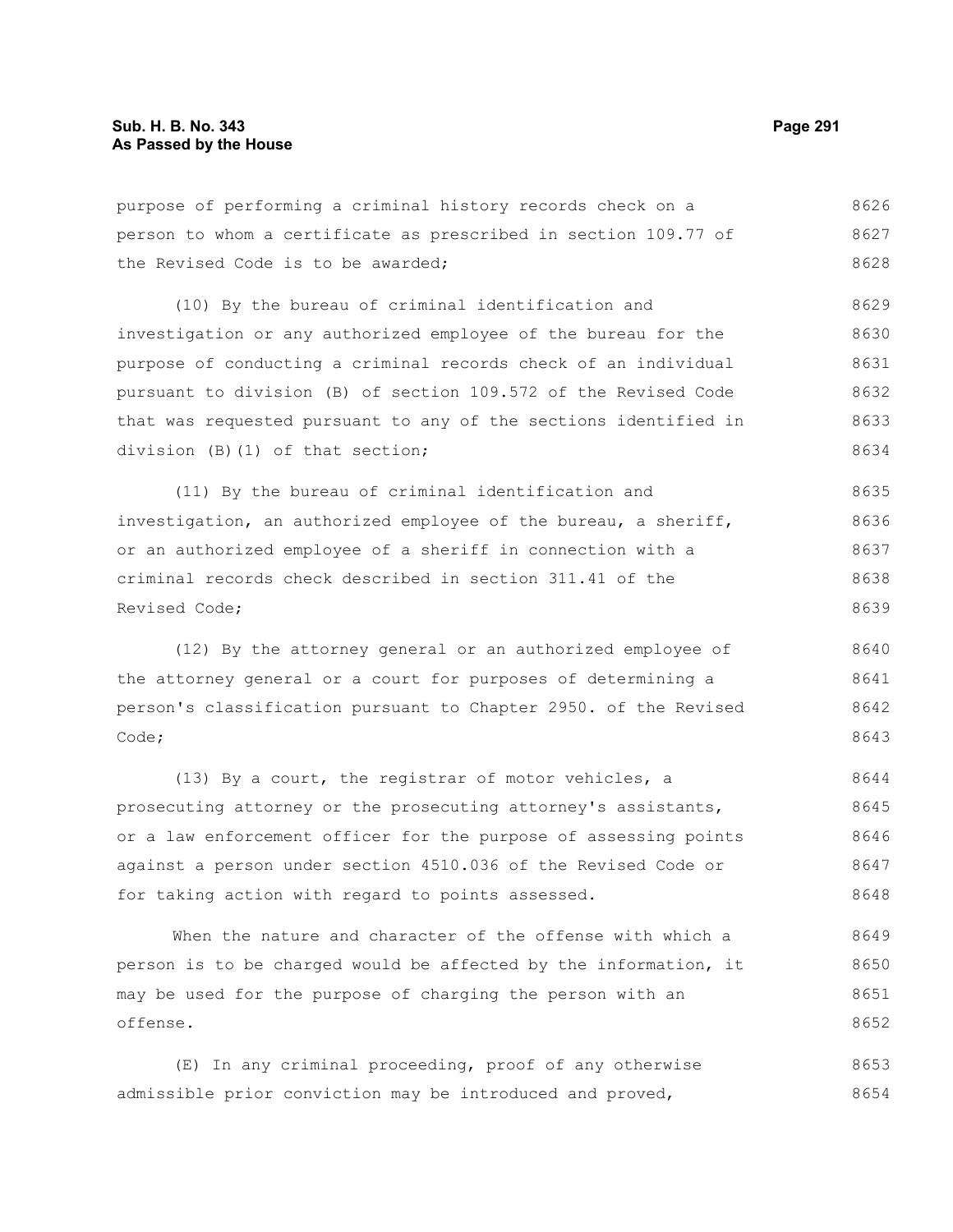notwithstanding the fact that for any such prior conviction an order of sealing previously was issued pursuant to sections 2953.31 to 2953.36 of the Revised Code. 8655 8656 8657

(F) The person or governmental agency, office, or department that maintains sealed records pertaining to convictions or bail forfeitures that have been sealed pursuant to this section may maintain a manual or computerized index to the sealed records. The index shall contain only the name of, and alphanumeric identifiers that relate to, the persons who are the subject of the sealed records, the word "sealed," and the name of the person, agency, office, or department that has custody of the sealed records, and shall not contain the name of the crime committed. The index shall be made available by the person who has custody of the sealed records only for the purposes set forth in divisions (C), (D), and (E) of this section. 8658 8659 8660 8661 8662 8663 8664 8665 8666 8667 8668 8669 8670

(G) Notwithstanding any provision of this section or section 2953.33 of the Revised Code that requires otherwise, a board of education of a city, local, exempted village, or joint vocational school district that maintains records of an individual who has been permanently excluded under sections 3301.121 and 3313.662 of the Revised Code is permitted to maintain records regarding a conviction that was used as the basis for the individual's permanent exclusion, regardless of a court order to seal the record. An order issued under this section to seal the record of a conviction does not revoke the adjudication order of the superintendent of public instruction to permanently exclude the individual who is the subject of the sealing order. An order issued under this section to seal the record of a conviction of an individual may be presented to a district superintendent as evidence to support the contention 8671 8672 8673 8674 8675 8676 8677 8678 8679 8680 8681 8682 8683 8684 8685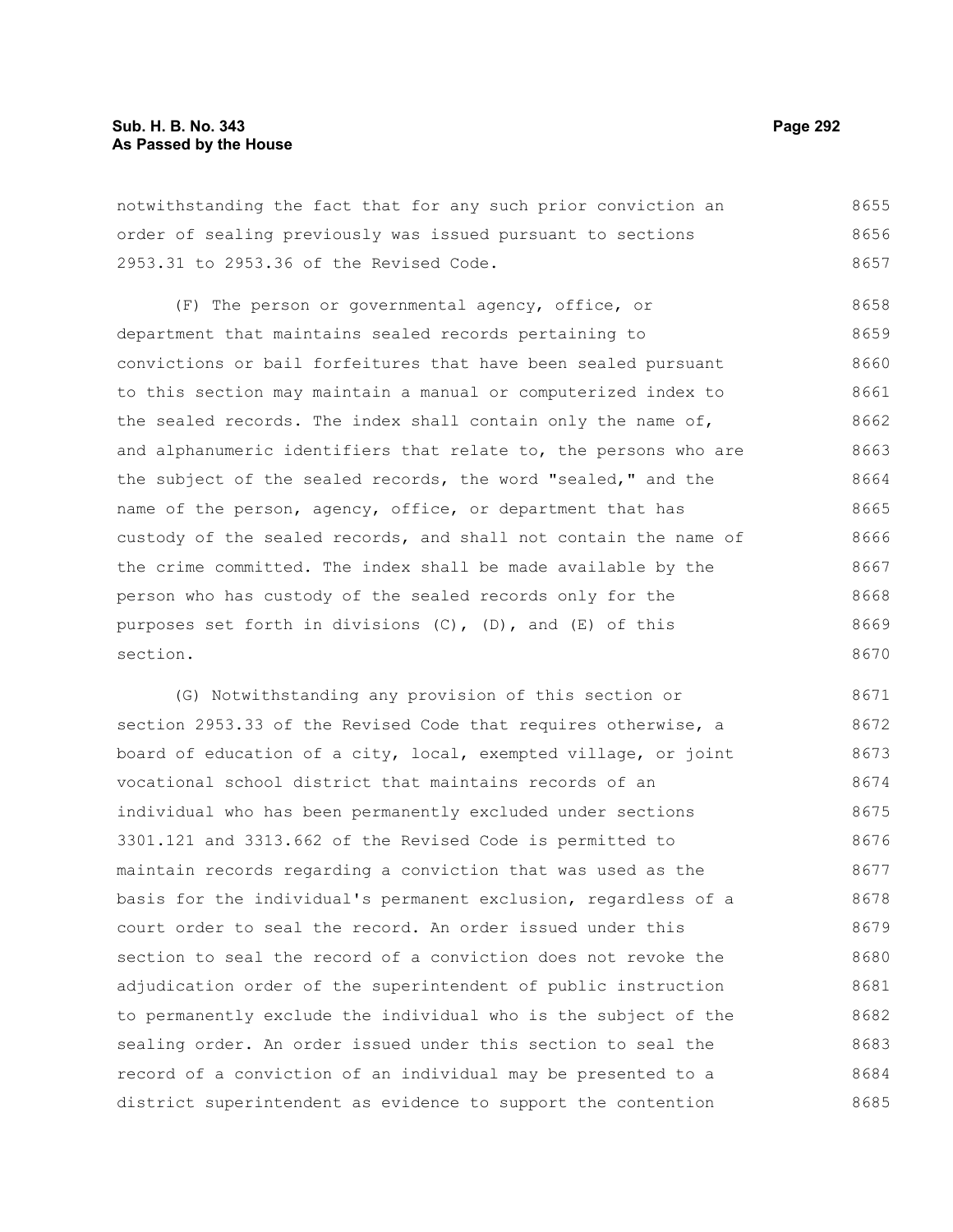## **Sub. H. B. No. 343 Page 293 As Passed by the House**

that the superintendent should recommend that the permanent exclusion of the individual who is the subject of the sealing order be revoked. Except as otherwise authorized by this division and sections 3301.121 and 3313.662 of the Revised Code, any school employee in possession of or having access to the sealed conviction records of an individual that were the basis of a permanent exclusion of the individual is subject to section 2953.35 of the Revised Code. 8686 8687 8688 8689 8690 8691 8692 8693

(H) Notwithstanding any provision of this section or section 2953.33 of the Revised Code that requires otherwise, if the auditor of state or a prosecutor maintains records, reports, or audits of an individual who has been forever disqualified from holding public office, employment, or position of trust in this state under sections 2921.41 and 2921.43 of the Revised Code, or has otherwise been convicted of an offense based upon the records, reports, or audits of the auditor of state, the auditor of state or prosecutor is permitted to maintain those records to the extent they were used as the basis for the individual's disqualification or conviction, and shall not be compelled by court order to seal those records. 8694 8695 8696 8697 8698 8699 8700 8701 8702 8703 8704 8705

(I) For purposes of sections 2953.31 to 2953.36 of the Revised Code, DNA records collected in the DNA database and fingerprints filed for record by the superintendent of the bureau of criminal identification and investigation shall not be sealed unless the superintendent receives a certified copy of a final court order establishing that the offender's conviction has been overturned. For purposes of this section, a court order is not "final" if time remains for an appeal or application for discretionary review with respect to the order. 8706 8707 8708 8709 8710 8711 8712 8713 8714

(J) The sealing of a record under this section does not

8715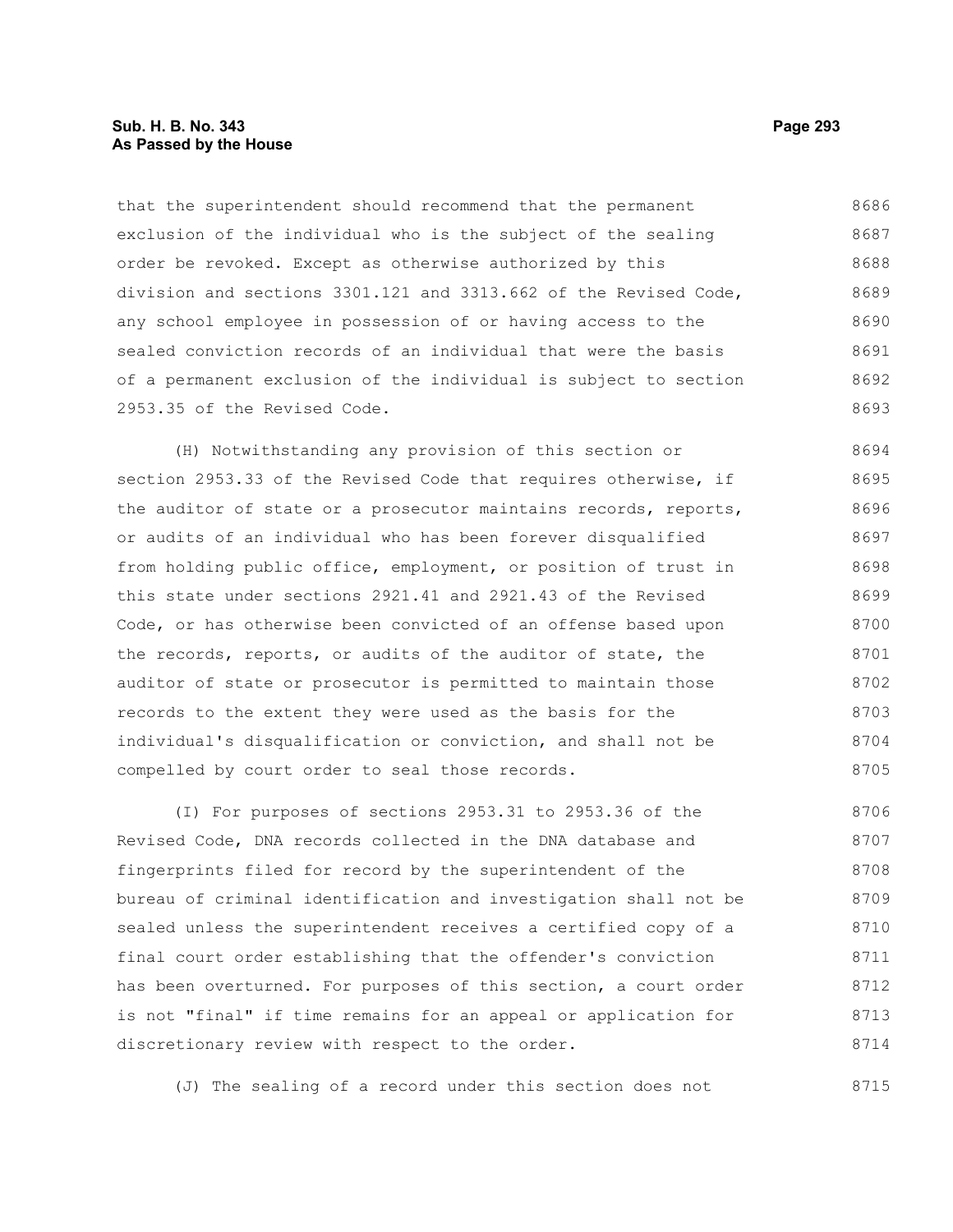affect the assessment of points under section 4510.036 of the Revised Code and does not erase points assessed against a person as a result of the sealed record. 8716 8717 8718

**Section 2.** That existing sections 9.39, 109.42, 109.91, 149.43, 1901.31, 1907.20, 2151.356, 2151.358, 2152.20, 2152.81, 2152.811, 2335.35, 2743.191, 2743.70, 2907.02, 2907.05, 2907.10, 2929.18, 2929.20, 2929.22, 2929.28, 2930.01, 2930.02, 2930.03, 2930.04, 2930.05, 2930.06, 2930.062, 2930.08, 2930.09, 2930.11, 2930.12, 2930.13, 2930.14, 2930.15, 2930.16, 2930.17, 2930.18, 2930.19, 2937.11, 2945.481, 2945.482, 2945.72, 2947.051, 2951.041, and 2953.32 of the Revised Code are hereby repealed. 8719 8720 8721 8722 8723 8724 8725 8726

**Section 3.** That section 2930.07 of the Revised Code is hereby repealed. 8727 8728

**Section 4.** The General Assembly, applying the principle stated in division (B) of section 1.52 of the Revised Code that amendments are to be harmonized if reasonably capable of simultaneous operation, finds that the following sections, presented in this act as composites of the sections as amended by the acts indicated, are the resulting versions of the sections in effect prior to the effective date of the sections as presented in this act: 8729 8730 8731 8732 8733 8734 8735 8736

Section 109.42 of the Revised Code as amended by both H.B. 1 and S.B. 201 of the 132nd General Assembly. 8737 8738

Section 149.43 of the Revised Code as amended by H.B. 93, H.B 110, and S.B. 4 of the 134th General Assembly and S.B. 284 of the 133rd General Assembly. 8739 8740 8741

Section 2907.05 of the Revised Code as amended by both S.B. 201 and S.B. 229 of the 132nd General Assembly. 8742 8743

Section 2953.32 of the Revised Code as amended by H.B. 1, 8744